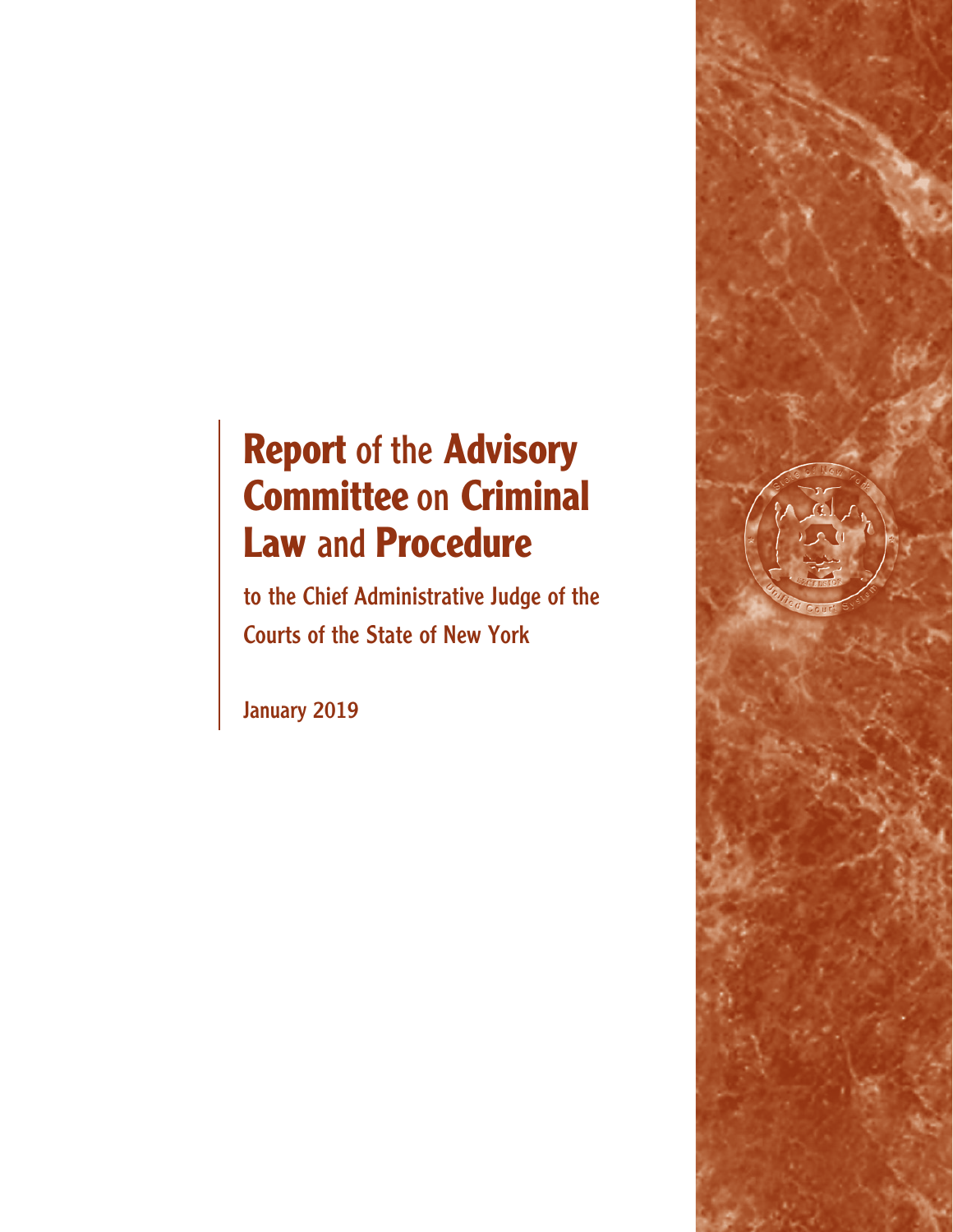|  | <b>TABLE OF CONTENTS</b> |
|--|--------------------------|
|--|--------------------------|

| I.  |    |                                                                                           |
|-----|----|-------------------------------------------------------------------------------------------|
| II. |    |                                                                                           |
|     | 1. | Pre-arraignment Detention in County Jails                                                 |
|     | 2. | <b>Verdict Sheets</b>                                                                     |
|     | 3. | <b>Court Officer Detention of Individuals</b><br>Subject to an Outstanding Arrest Warrant |
|     | 4. | <b>Sealing Law Enforcement Records</b>                                                    |
|     | 5. | Public Access to Certain Accusatory Instruments<br>Filed in Youth Part                    |
|     | 6. | Sex Offender Risk-level Orders                                                            |
|     | 7. | Sanction for Driving While Ability Impaired by Drugs                                      |
| Ш.  |    |                                                                                           |
|     | 1. | Authority to Suspend Jury Deliberations<br>for More than Twenty-Four Hours<br>.22         |
|     | 2. | Removal of Qualifying Cases to Veterans Courts                                            |
|     | 3. | <b>Peremptory Challenges</b>                                                              |
|     | 4. | <b>Sealing Petty Offenses</b>                                                             |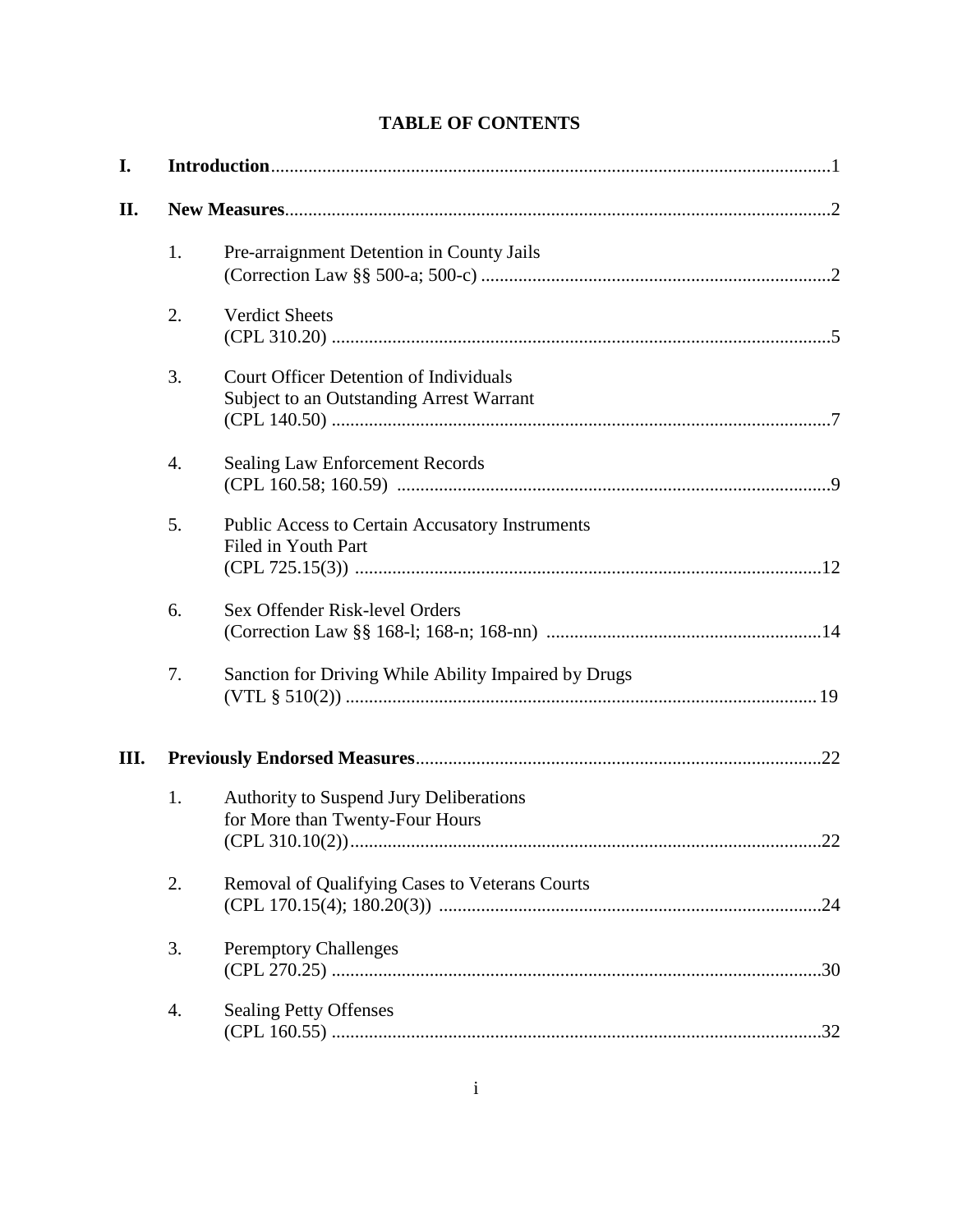|     | 5.  | Court Fees for Youthful Offenders                                       |  |
|-----|-----|-------------------------------------------------------------------------|--|
|     | 6.  | Dismissal of Outstanding Traffic Infractions                            |  |
|     | 7.  | <b>Calculation of Consecutive Definite Sentences</b>                    |  |
|     | 8.  | <b>Return of Voluntarily Surrendered Firearms</b>                       |  |
|     | 9.  | Deferral of Mandatory Surcharge                                         |  |
|     | 10. | Definite Sentences for Certain First Time Nonviolent Felony Offenders   |  |
|     | 11. | Providing Written Instructions to Jurors upon Request                   |  |
|     | 12. | <b>Residency Restrictions for Certain Sex Offenders</b>                 |  |
|     | 13. | Trial Order of Dismissal: Repealer                                      |  |
|     | 14. | Drug Law Reform Act of 2009                                             |  |
|     | 15. | Sex Crimes Involving a Child or Children                                |  |
|     | 16. | Aggravated Harassment of a Court Officer by an Accused                  |  |
| IV. |     | <b>Summaries of Temporarily Tabled Previously Endorsed Measures </b> 69 |  |
|     | 1.  | Discovery                                                               |  |
|     | 2.  | <b>Oral Pre-Trial Motions</b>                                           |  |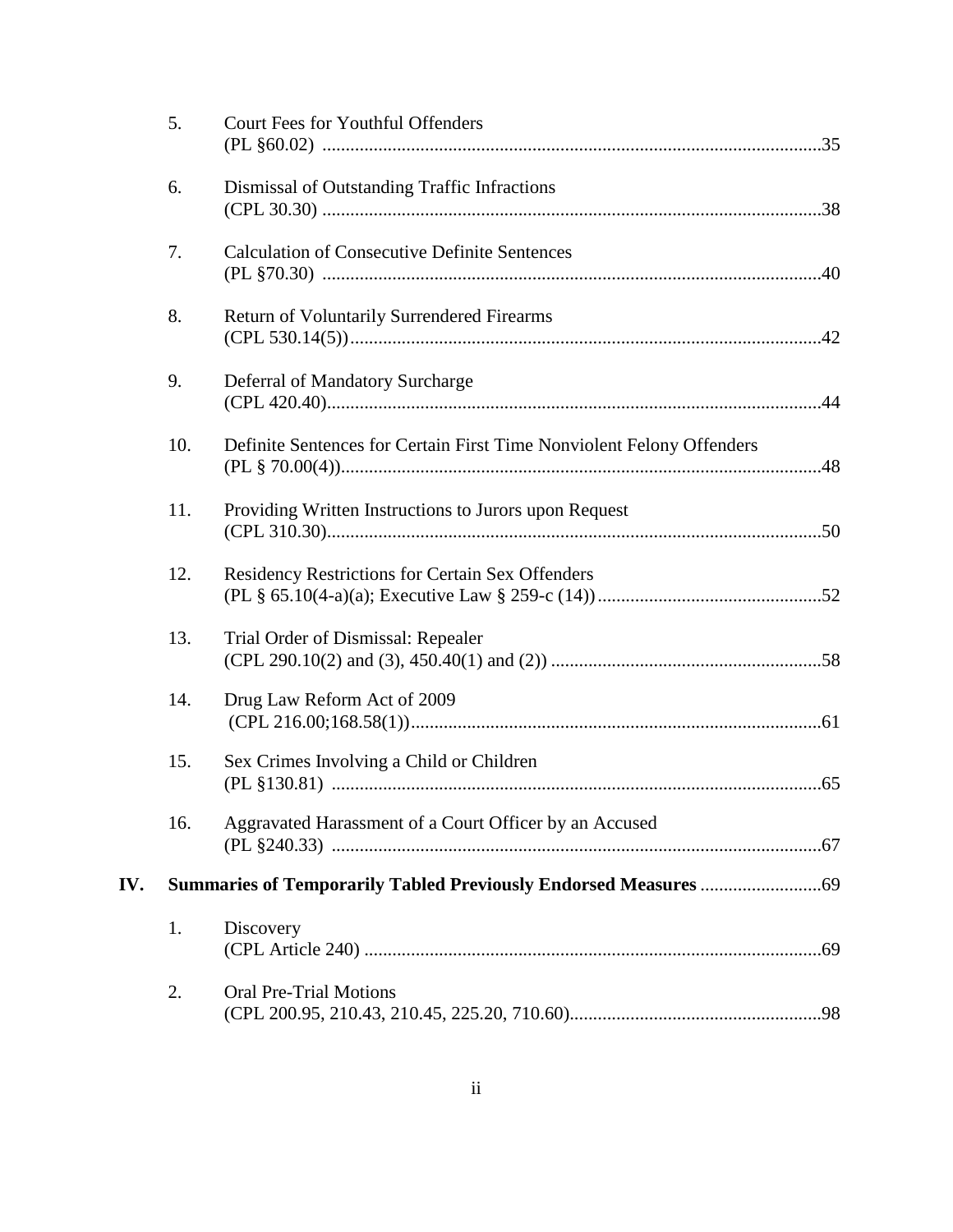| 3.  | Identification by Means of Previous Recognition                                              |
|-----|----------------------------------------------------------------------------------------------|
| 4.  | Amendment of Indictment on Retrial                                                           |
| 5.  | Admissibility of Evidence of Person's Prior Violent Conduct                                  |
| 6.  | <b>Speedy Trial Reform</b>                                                                   |
| 7.  | <b>Further Speedy Trial Reform</b>                                                           |
| 8.  | Prosecutor's Motion to Vacate Judgment                                                       |
| 9.  | <b>Selection of Trial Jurors</b>                                                             |
| 10. | Motion to Dismiss Indictment for Failure<br>to Afford Defendant the Right to Testify         |
| 11. | Discovery of Search Warrant Documents                                                        |
| 12. | Anonymous Jury                                                                               |
| 13. | Revision of the Contempt Law<br>116                                                          |
| 14. | <b>Compensation of Experts</b>                                                               |
| 15. | Issuance and Duration of Final Orders of Protection                                          |
| 16. | Permitting All Ineffective Assistance of Counsel<br>Claims to be Raised on Collateral Review |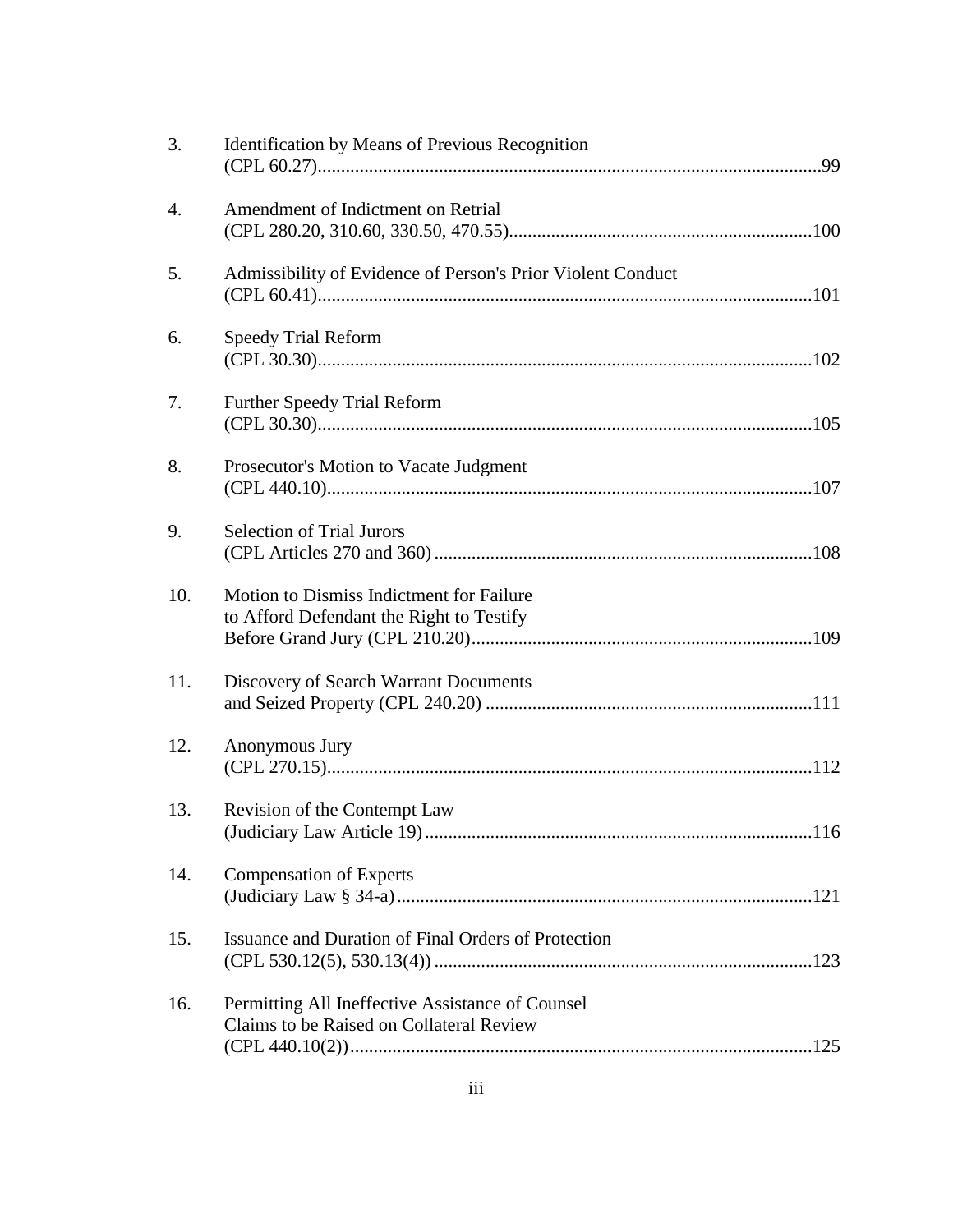| 17. | Raising the Monetary Threshold for Felony-Level Criminal Mischief and<br><b>Securities Fraud</b> |  |
|-----|--------------------------------------------------------------------------------------------------|--|
|     |                                                                                                  |  |
| 18. | Written Grand Jury Instructions                                                                  |  |
| 19. | Criminal Contempt and Double Jeopardy: Repealer                                                  |  |
| 20. | Prosecution by Superior Court Information<br>After Dismissal of Indictment                       |  |
| 21. | Disclosure by the People of Police-Arranged<br><b>Identifications of Defendant</b>               |  |
| 22. | Geographical Jurisdiction of Counties                                                            |  |
| 23. | Allegations of Previous Convictions Involving<br><b>Certain Traffic Infractions</b>              |  |
| 24. | Dismissal of Outstanding Traffic Infractions                                                     |  |
| 25. | Authorizing a 30-Day "Hardship Privilege" to Qualified Defendants                                |  |
| 26. | Clarifying the Dissemination Rules under the<br>Sex Offender Registration Act                    |  |
| 27. | Authority to Unseal Records in the Interest of Justice                                           |  |
| 28. | Amending the Drug Law Reform Act [DLRA]                                                          |  |
| 29. | Codifying the Writ of Coram Nobis                                                                |  |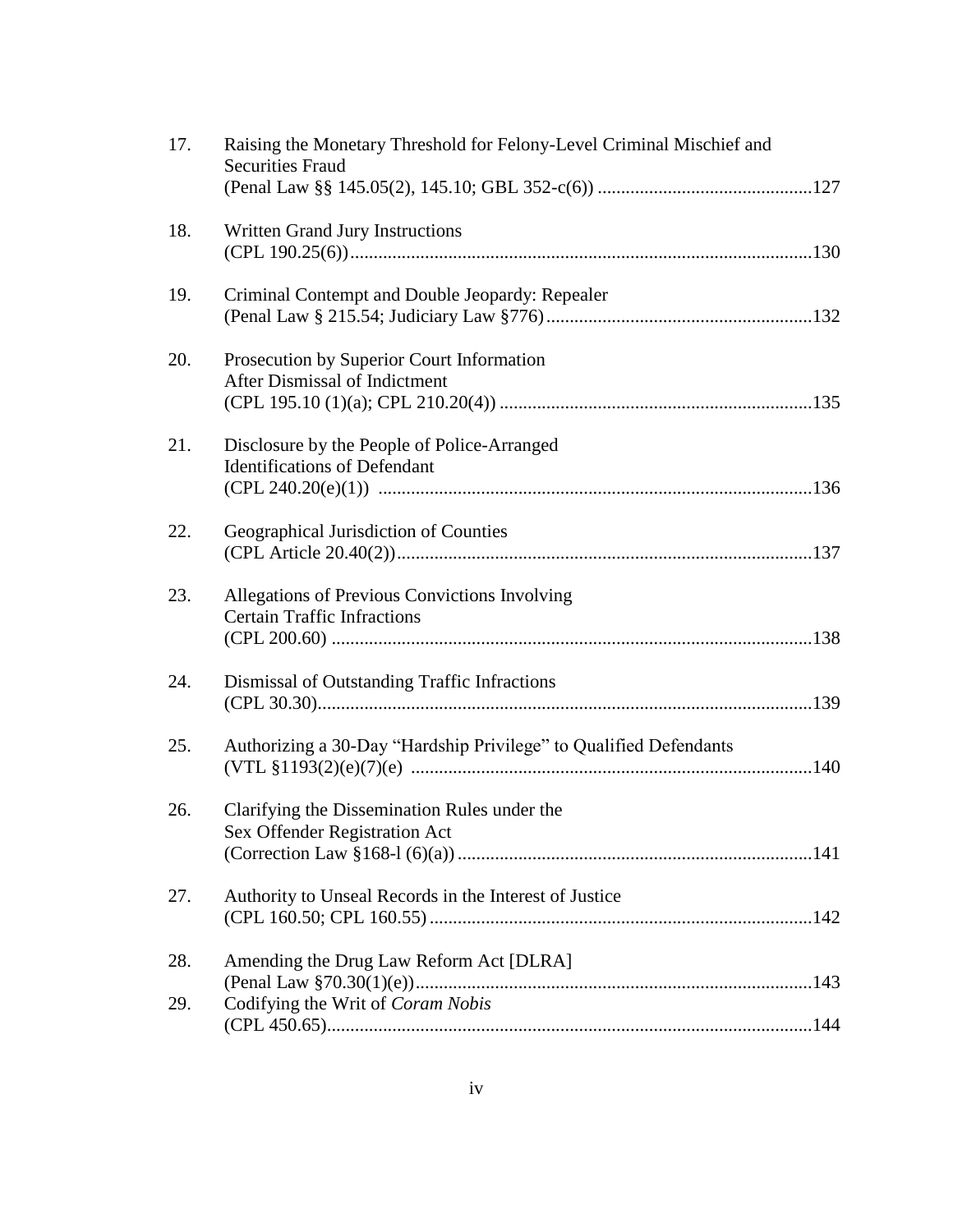| 30. | Amending the E-Stop Law                                                                          |  |
|-----|--------------------------------------------------------------------------------------------------|--|
| 31. | <b>Examination Orders for Misdemeanor Cases</b>                                                  |  |
| 32. | Jury Trial on Cases Consolidated for Trial                                                       |  |
| 33. | Revising the Powers of Judicial Hearing Officers                                                 |  |
| 34. | Amending the Sex Offender Registration Act for Out-of-State Offenders                            |  |
| 35. | Amending the "Safe Schools Against Violence in Education Act"                                    |  |
| 36. | Orders of Protection in Youthful Offender Cases                                                  |  |
| 37. | Codifying the agency defense for drug offenses                                                   |  |
| 38. | Revocable Sentences under The Child Passenger<br>Protection Act (Leandra's Law)                  |  |
| 39. | Unsealing Orders of Protection in Certain Contempt Prosecutions                                  |  |
| 40. | Defining "Personal Injury" in the Crime of Leaving the<br>Scene of an Incident Without Reporting |  |
| 41. | Amending the Definition of "Counterfeit Trademark"                                               |  |
| 42. | <b>GPS Warrants</b>                                                                              |  |
| 43. | Affirmative Defense to Criminal Possession of a Gravity Knife                                    |  |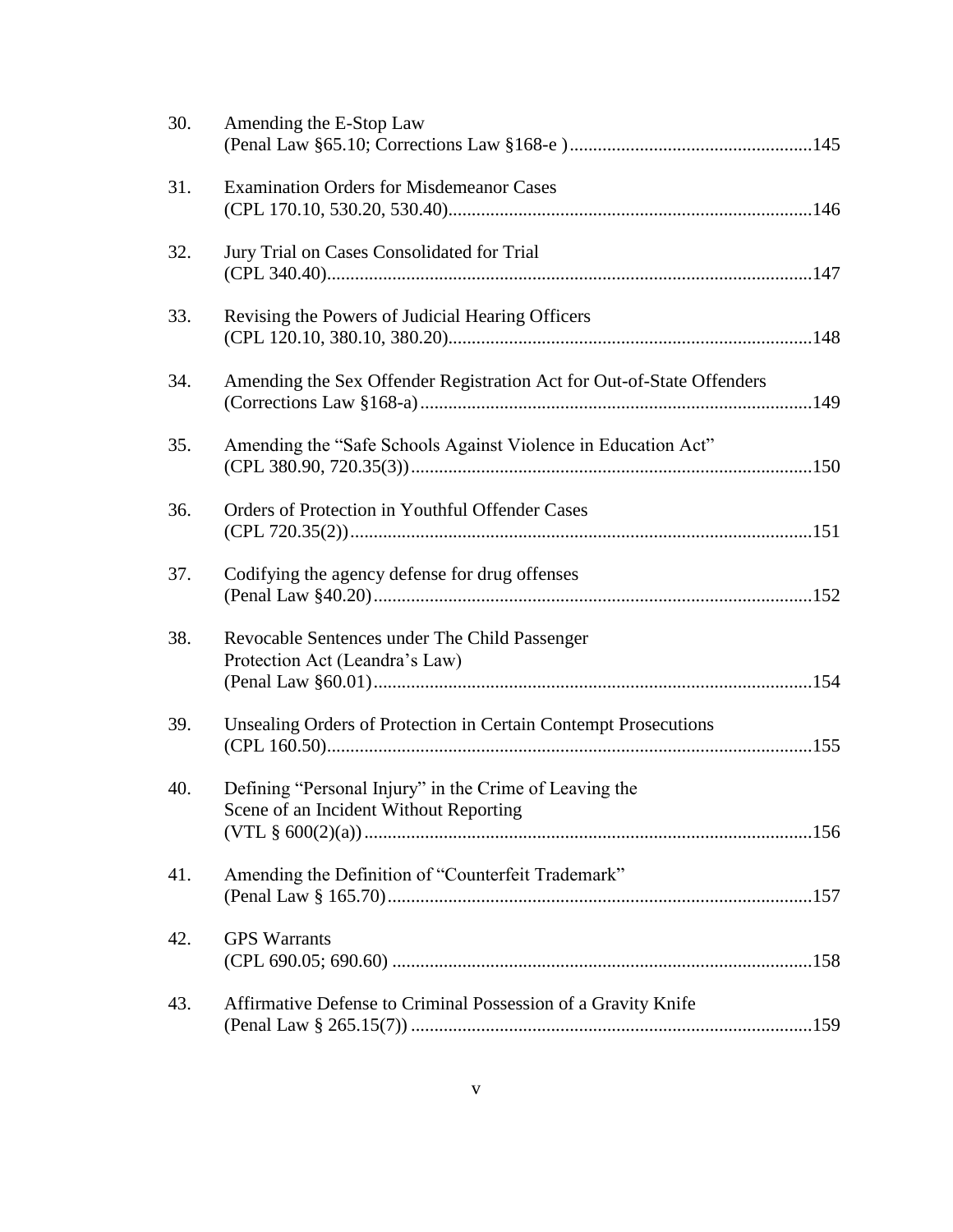| 44. | DNA Collection Where Previous Sample is in Index                   |  |
|-----|--------------------------------------------------------------------|--|
| 45. | Appellate Review of Questions Not Decided Adversely to Appellant   |  |
| 46. | Risk-Level Recommendations under the Sex Offender Registration Act |  |
| 47. | Criteria for Determining Prior Felony Offender Status              |  |
| 48. | Providing the Court's Charge to Deliberating Jury                  |  |
| 49. | Sua Sponte Motions for Severance                                   |  |
| 50. | Appeals of Orders Modifying Probation Conditions                   |  |
| 51. | Availability of a Pre-sentence Report                              |  |
| 52. | Subpoena Duces Tecum Procedure                                     |  |
| 53. | Setting Bail in a City, Town and Village Court                     |  |
| 54. | <b>Oral Search Warrant Applications</b>                            |  |
| 55. | Codifying People ex rel. McManus v. Horn                           |  |
| 56. | Adjournments in Contemplation of Dismissal                         |  |
| 57. | Counsel's Attendance at Pre-sentence Interviews                    |  |
| 58. | Mental Disease or Defect Excluding Fitness to Proceed pro se       |  |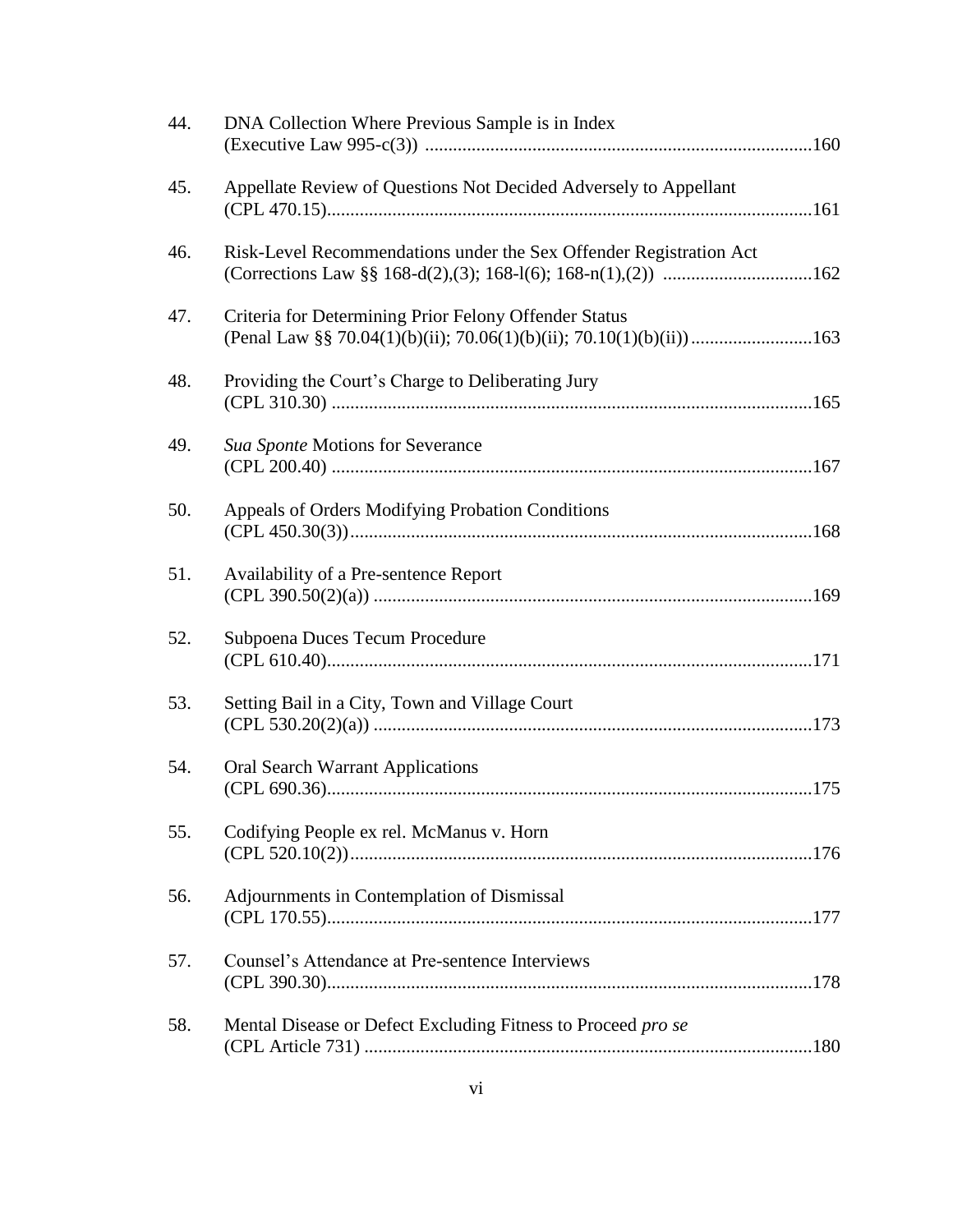|    | 59.               | Termination of an Action in Favor of an Accused                         |
|----|-------------------|-------------------------------------------------------------------------|
|    | 60.               | Imposition of Certain Fines under the Vehicle and Traffic Law           |
|    | 61.               | Defendants Confined for Examinations to Determine Capacity              |
|    | 62.               | <b>Reduction of Peremptory Challenges</b>                               |
|    | 63.               | Juvenile Offenders Apparently Eligible for Youthful Offender Treatment  |
|    | 64.               | Release of Pre-Sentence Investigation Reports for Post Judgment Motions |
|    | 65.               | Amending the Definition of a "Licensing Officer" for Licensing Firearms |
|    | 66.               | SORA and the Sexually Motivated Felony                                  |
|    | 67.               | Sex Trafficking and the Rape Shield Law                                 |
|    | 68.               | Criminal Possession of a Weapon by Juvenile Offenders                   |
| V. | <b>Conclusion</b> |                                                                         |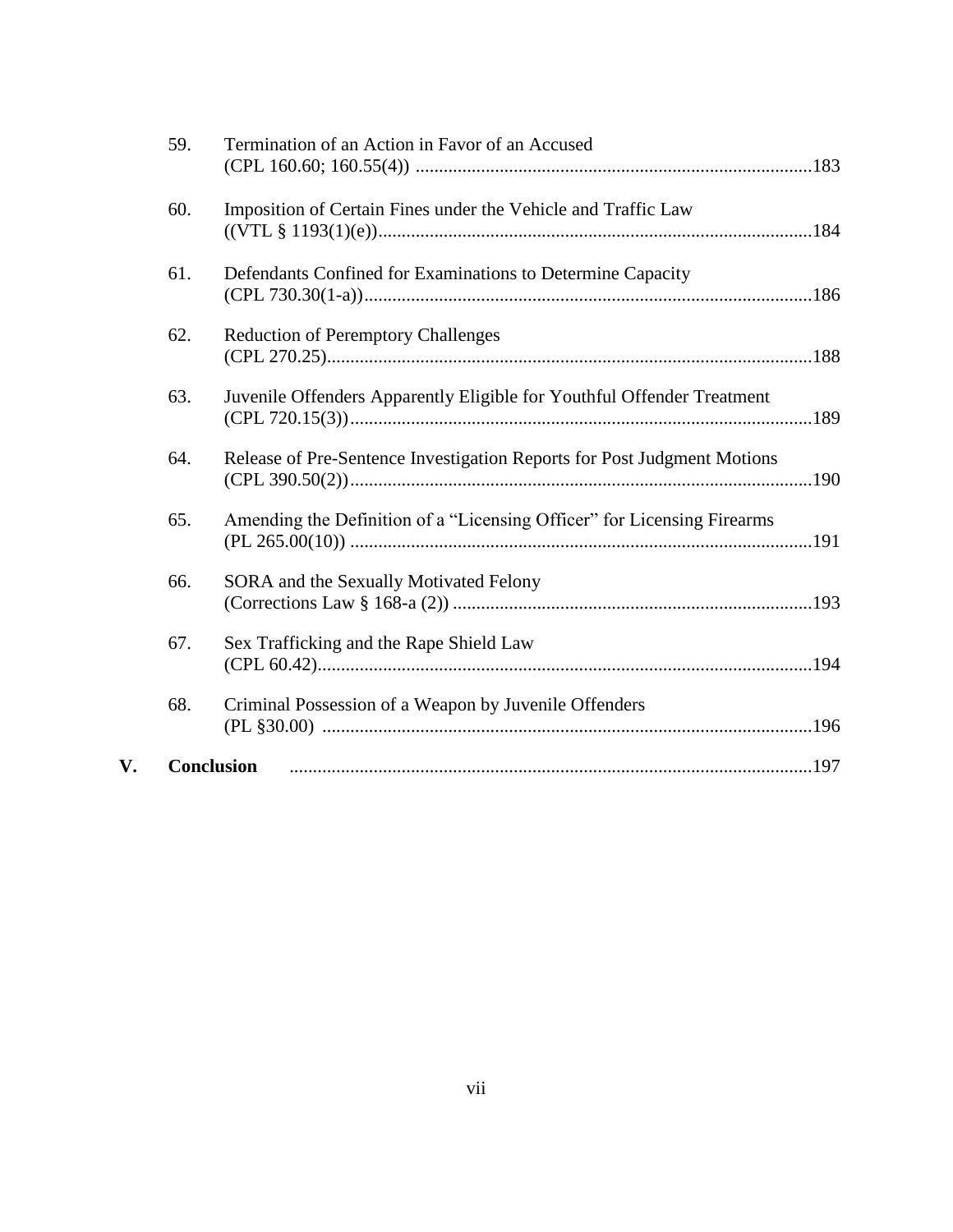## **I. Introduction**

The Advisory Committee on Criminal Law and Procedure, one of the standing advisory committees established by the Chief Administrator of the Courts pursuant to section 212(1)(q) of the Judiciary Law, annually recommends to the Chief Administrative Judge legislative proposals on criminal law and procedure that may be incorporated in the Judiciary's legislative program. The Committee makes its recommendations based on its own studies, examination of decisional law and proposals received from the bench and bar. The Committee maintains a liaison with the New York State Judicial Conference, bar associations and legislative committees, and other state agencies. In addition to recommending its own annual legislative program, the Committee reviews and comments on other pending legislative measures concerning criminal law and procedure.

In this 2019 Report, the Committee recommends 7 new measures for enactment by the Legislature. Also included are several measures previously submitted during the 2018 legislative session. Finally, the Committee provides summaries of previously endorsed proposals which were not passed by one or both houses of the Legislature, but which continue to be supported by the Committee. The new measures would:

- 1. amend the Correction Law to authorize a sheriff to use a county jail facility for pre-arraignment detention of arrested individuals when done in connection with an off-hours arraignment plan established by the Chief Administrative Judge;
- 2. amend the Criminal Procedure Law to expand the circumstances where a court may place a notation on a verdict sheet to assist a jury in distinguishing counts;
- 3. amend the Criminal Procedure Law to require law enforcement agencies to seal certain criminal records until needed when acting within the scope of their law enforcement duties;
- 4. amend the Criminal Procedure Law to require that an accusatory instrument against an eligible adolescent offender be filed as a sealed instrument;
- 5. amend the Criminal Procedure Law to authorize court officers to detain an individual who is the subject of an outstanding arrest warrant;
- 6. amend the Correction Law involving sex offender risk-level orders;
- 7. amend the Vehicle and Traffic Law to correct an inconsistency in the sanction following a conviction for driving while under the influence of drugs.

Part II of this Report provides the details of and explains the purpose of each new measure. Part III summarizes previously endorsed measures of significant interest to the courts. In Parts II and III, individual summaries are followed by drafts of proposed legislation. Part IV summarizes temporarily tabled measures that had been previously endorsed by the Committee. Complete legislative proposals for these measures are available on request to the Committee.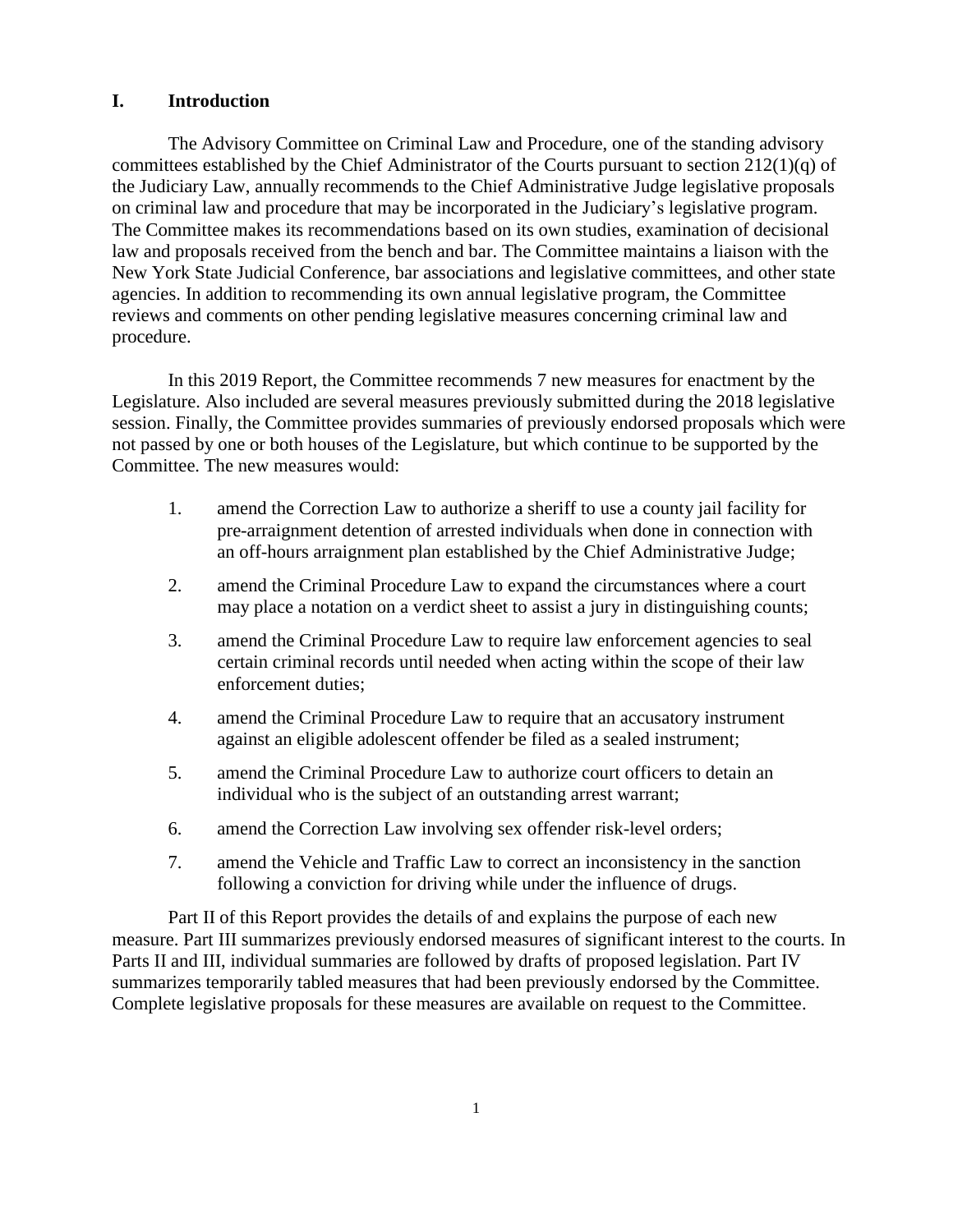## **II. New Measures**

1. Pre-arraignment Detention in County Jails (Correction Law §§ 500-a; 500-c)

The Committee recommends that the Correction Law be amended to authorize prearraignment detention of arrested individuals in a county jail facility when done as part of a plan for an off-hours arraignment part established by the Chief Administrative Judge.

The United States Supreme Court and the New York State Court of Appeals have unequivocally declared that the right to counsel attaches at an accused's arraignment (*Gideon v. Wainwright*, 372 U.S. 335 (1963); *Hurrrell-Harring v. New York*, 15 NY3d 8 (2010); *see also* CPL 170.10(3), 180.20(3)). For decades, however, New York has struggled to meet this critical obligation in many courts, especially in rural counties where law enforcement often lacks the ability to detain an accused in a local facility, and qualified attorneys for an immediate arraignment are often unreachable or unavailable.

To their credit, New York's legislative, executive and judicial branches have recognized the critical need to resolve this problem and have begun to make the significant changes necessary to ensure indigent defendants the right to counsel at first appearance. For instance, increased indigent defense funding as part of the *Hurrell-Harring* settlement and a similar commitment to increase funding statewide over a five-year period beginning in 2018 is significantly helping to address the problem.

Another critical initiative helping to alleviate the problem was added in 2016, when the Legislature enacted laws authorizing the Chief Administrative Judge, after consultation with critical local stakeholders and with the approval of the Administrative Board of the Courts, to establish county-wide off-hours arraignment parts in jurisdictions outside New York City (L. 2016, c. 492). To date, eleven counties have developed approved plans and are currently operating an off-hours arraignment part. Where established, off-hours arraignment parts have been extremely successful in ensuring defendants are afforded counsel at arraignments.

A defining feature of every county plan thus far has incorporated twice daily arraignments in the off-hours part, thus ensuring that no defendant will be held for more than 12 hours before being arraigned. However, because most local law enforcement agencies lack the capability to detain a defendant in a local lock-up, the plans provide that local law enforcement may bring the arrested person to the county jail facility to be held until arraignment. Unfortunately, the authority for a county jail to hold a defendant before a securing order is issued requires specific authorization by the Correction Law (see Correction Law §§500-a, 500-c). Thus, each county that wants to establish an off-hours part must ask the Legislature to amend the Correction Law to authorize pre-arraignment detention in a county jail facility. This has proved cumbersome and slow as counties must individually draft legislation and submit bills piecemeal to the Legislature for approval.

This measure would alleviate this delay by allowing a county jail facility to accept prearraignment prisoners if done in connection with the establishment of an off-hours arraignment part. The measure does not mandate that the sheriff accept pre-arraignment prisoners and will have no impact on those counties that have already secured legislative authority for prearraignment detention of arrested individuals. The measure is designed to relieve a county from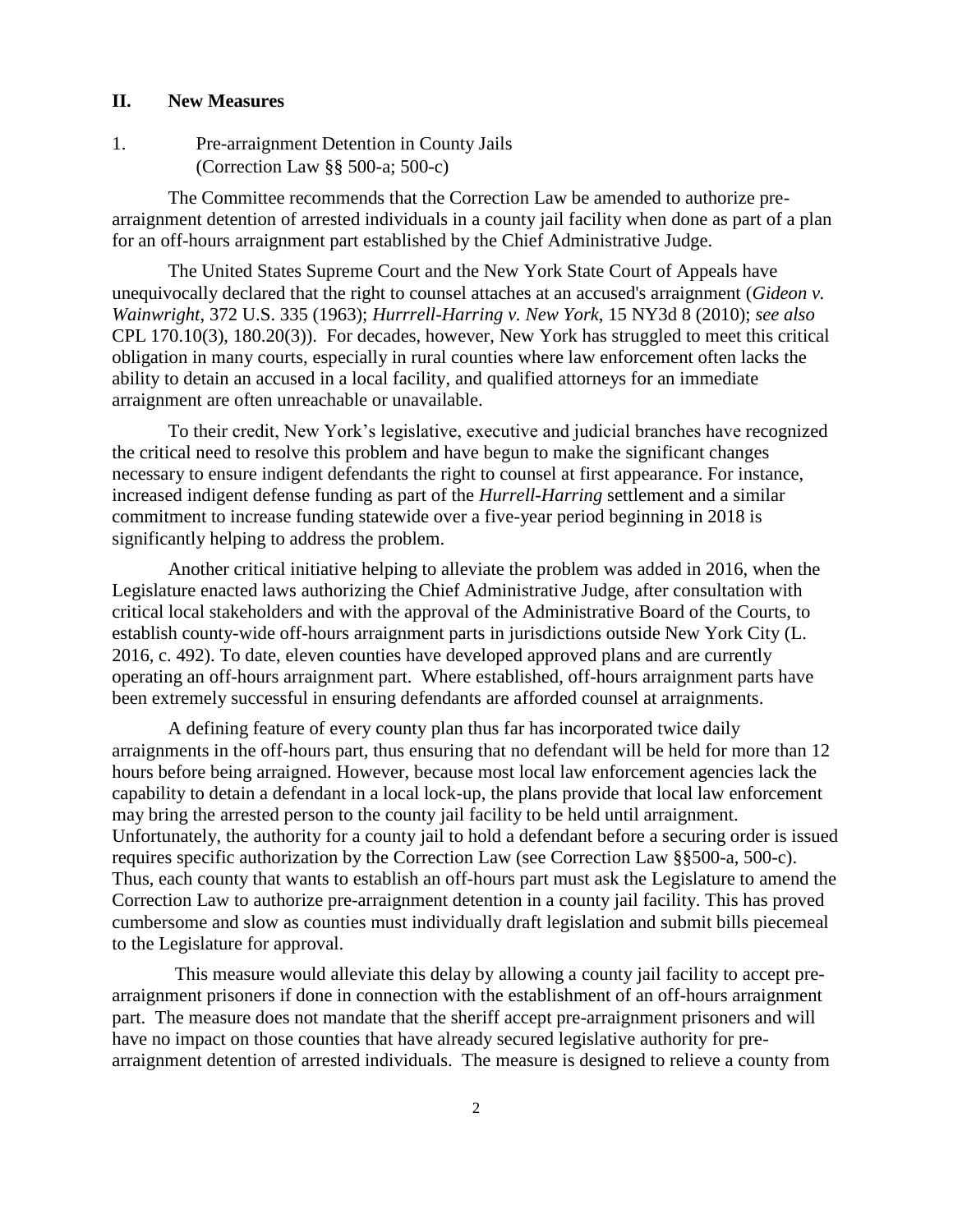the need to individual petition the Legislature for pre-arraignment detention authority when done as part of their approved plan for an off-hours arraignment part.

Section one adds a new subdivision 2-t to section 500-a of the Correction Law authorizing a county jail to be used for pre-arraignment detention when the person under arrest is being held for arraignment in the off-hours arraignment part established by the Chief Administrative Judge.

Section two adds a corresponding new subdivision twenty-five to section 500-c of the Correction Law and provides that the obligations of the sheriff to pre-arraignment prisoners are that same as to any other prisoner committed to the custody of the sheriff.

#### Proposal

AN ACT to amend the correction law, in relation to the detention of individuals in a county jail pending a first court appearance in an off-hours arraignment part

The People of the State of New York, represented in Senate and Assembly, do enact as

follows:

Section 1. Section 500-a of the correction law is amended by adding a new subdivision

2-t to read as follows:

2-t. Notwithstanding any other provision of law, where the chief administrator of the

Ccourts establishes an off-hours arraignment part in a county in accordance with subdivision (w) of section two hundred twelve of the judiciary law, the county correctional facility of the county may be used for the detention of persons under arrest being held for arraignment in such part.

§2. Section 500-c of the correction law is amended by adding a new subdivision 25 to read as follows:

25. Notwithstanding any other provision of law, where the chief administrator of the courts establishes an off-hours arraignment part in a county in accordance with subdivision (w) of section two hundred twelve of the judiciary law, all the provisions of this section shall equally apply in any case where the sheriff is holding a person under arrest for arraignment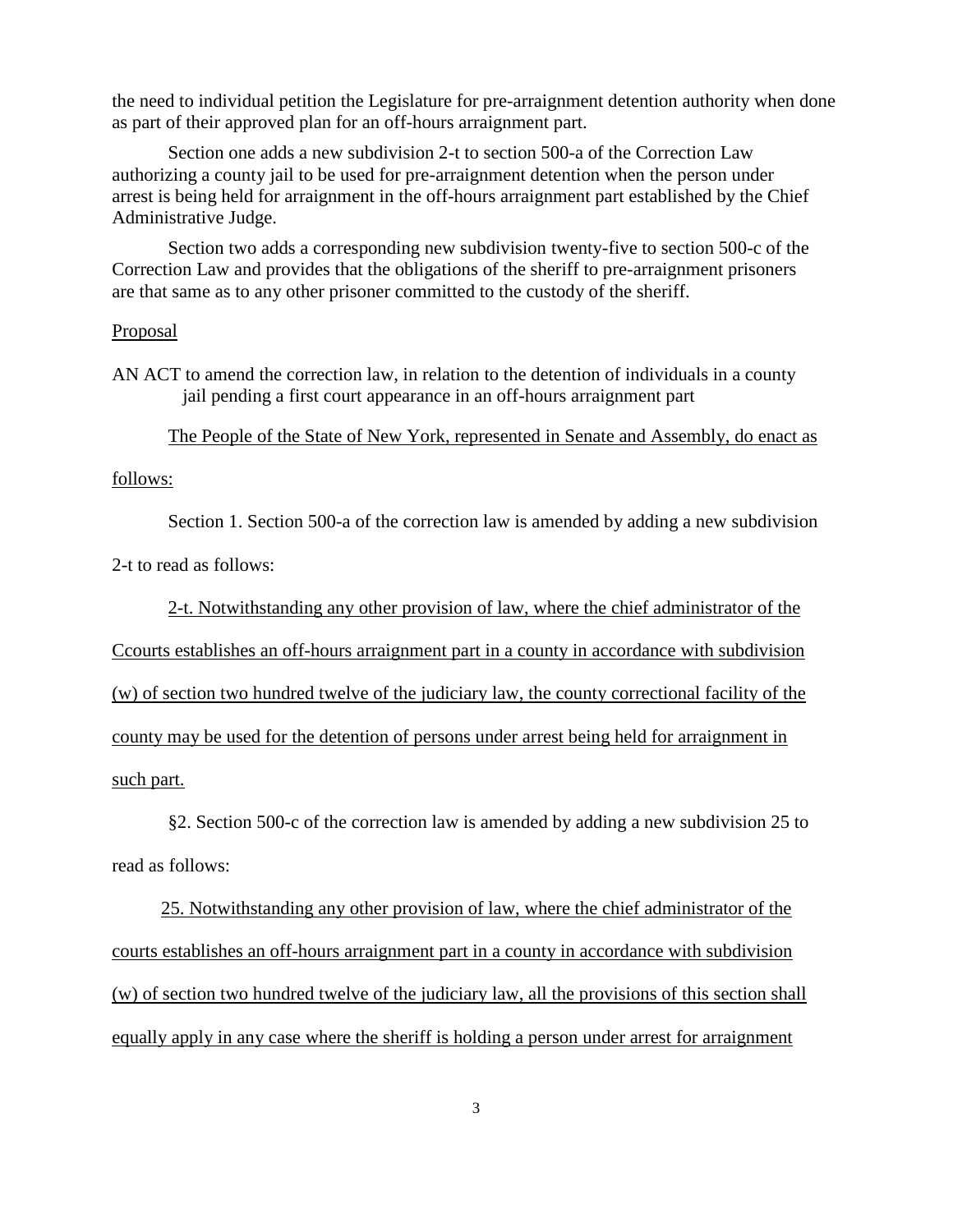prior to commitment, as if such person had been judicially committed to the custody of the sheriff and such person may be held in such county correctional facility.

§3. This act shall take effect immediately.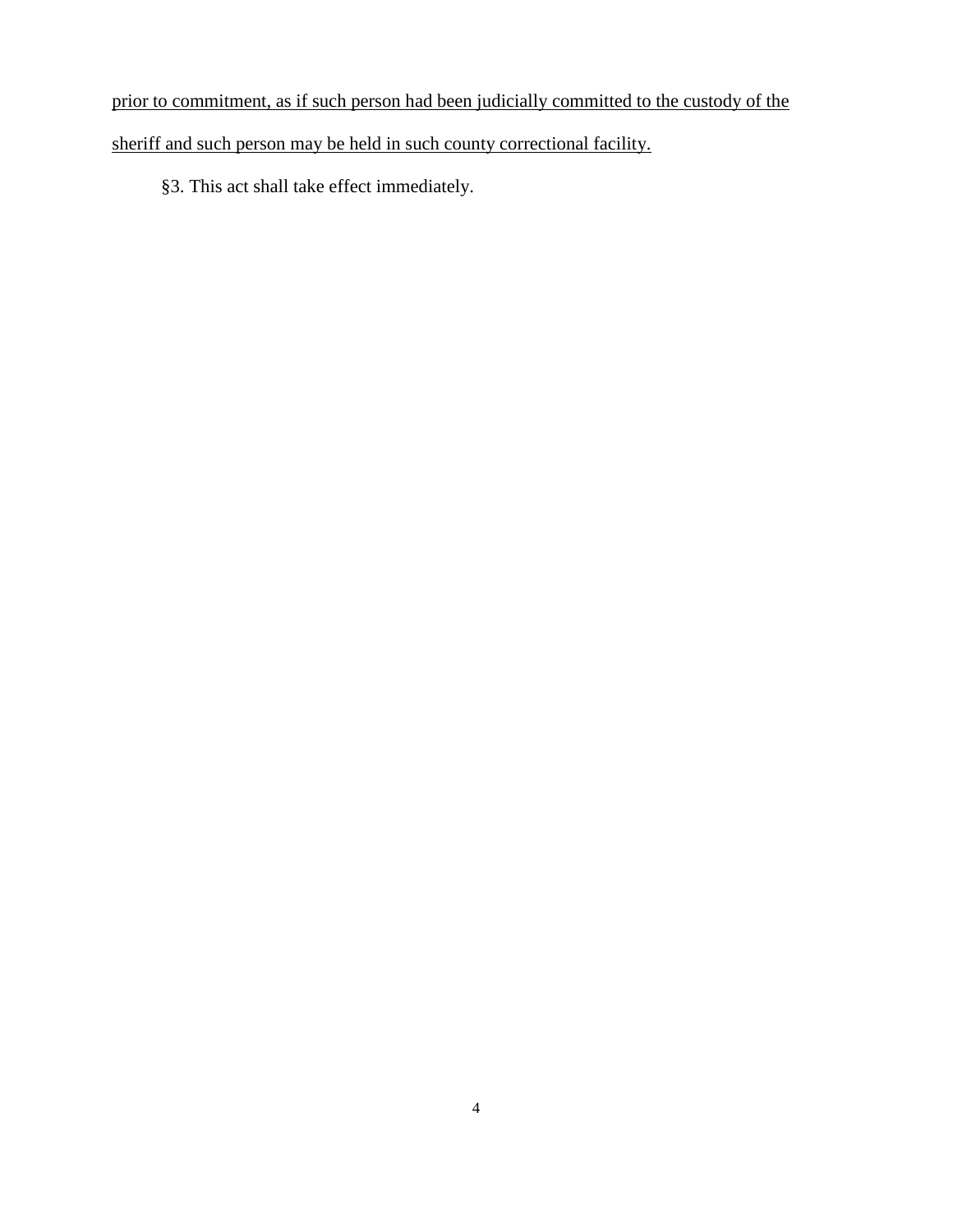#### 2. Verdict Sheets (CPL 310.20)

The Committee recommends that the Criminal Procedure Law be amended to expand the list of authorized notations a trial court may add to a verdict sheet to assist the jury in distinguishing among submitted offenses.

Under current law, to assist a trial jury in distinguishing among various counts on a verdict sheet, the court may include "dates, names of complainants or specific statutory language" (CPL 310.20 (2)). The Court of Appeals has strictly construed this provision, holding that unless the parties agree to additional notations on the verdict sheet "it is reversible error, not subject to harmless error analysis, to provide a jury in a criminal case with a verdict sheet that contains annotations not authorized by this subdivision" (*People v Miller*, 18 NY3d 704, 706 [2012]).

In practice, however, jurors often need additional guidance to distinguish various counts listed on a verdict sheet. For instance, in larceny and similar cases, it is common to have distinct counts pertaining to different items of property that were stolen or possessed. In narcotics cases, there are often multiple counts of sale or possession relating to different types of narcotics either possessed or offered for sale. In pattern burglary cases, charges often include counts whose only distinction is the location of the burgled premises, while in assault cases the only differences in counts may be the type of weapon allegedly used in each count. Finally, in sex offense cases counts may be distinguishable only by the type of sexual contact alleged. These are everyday examples and jurors may be needlessly confused when attempting to deliberate on a specific count on the verdict sheet and need to match relevant facts, or lack of them, to the count under consideration. Sometimes, parties will not consent to additional annotation for tactical reasons unrelated to the interest of clarifying the verdict sheet to assist the jury. Judges may be therefore left with confused jurors who must be repeatedly returned to the courtroom for clarification of the verdict sheet.

This measure broadens the authority of the court to annotate a verdict sheet in certain circumstances. Although the Committee considered giving courts broad discretion to annotate a verdict sheet, subject only to an abuse of that discretion, it ultimately determined that the most common examples raised to the Committee could be appropriately addressed by a narrower amendment to the statute. Therefore, in addition to the notations permitted under the existing statute, which allows the court to set forth the dates, names of complainants or specific statutory language of the offense, this measure provides that the court may also set forth specific locations, types, value or amounts of property, objects or substances, or manner of sexual contact, regardless of whether the offenses are defined by the same article of the law. The measure continues the mandate that the court instruct the jury that the sole purpose of the notation is to distinguish between the counts.

## Proposal

AN ACT to amend the criminal procedure law, in relation to verdict sheets

The People of the State of New York, represented in Senate and Assembly, do enact as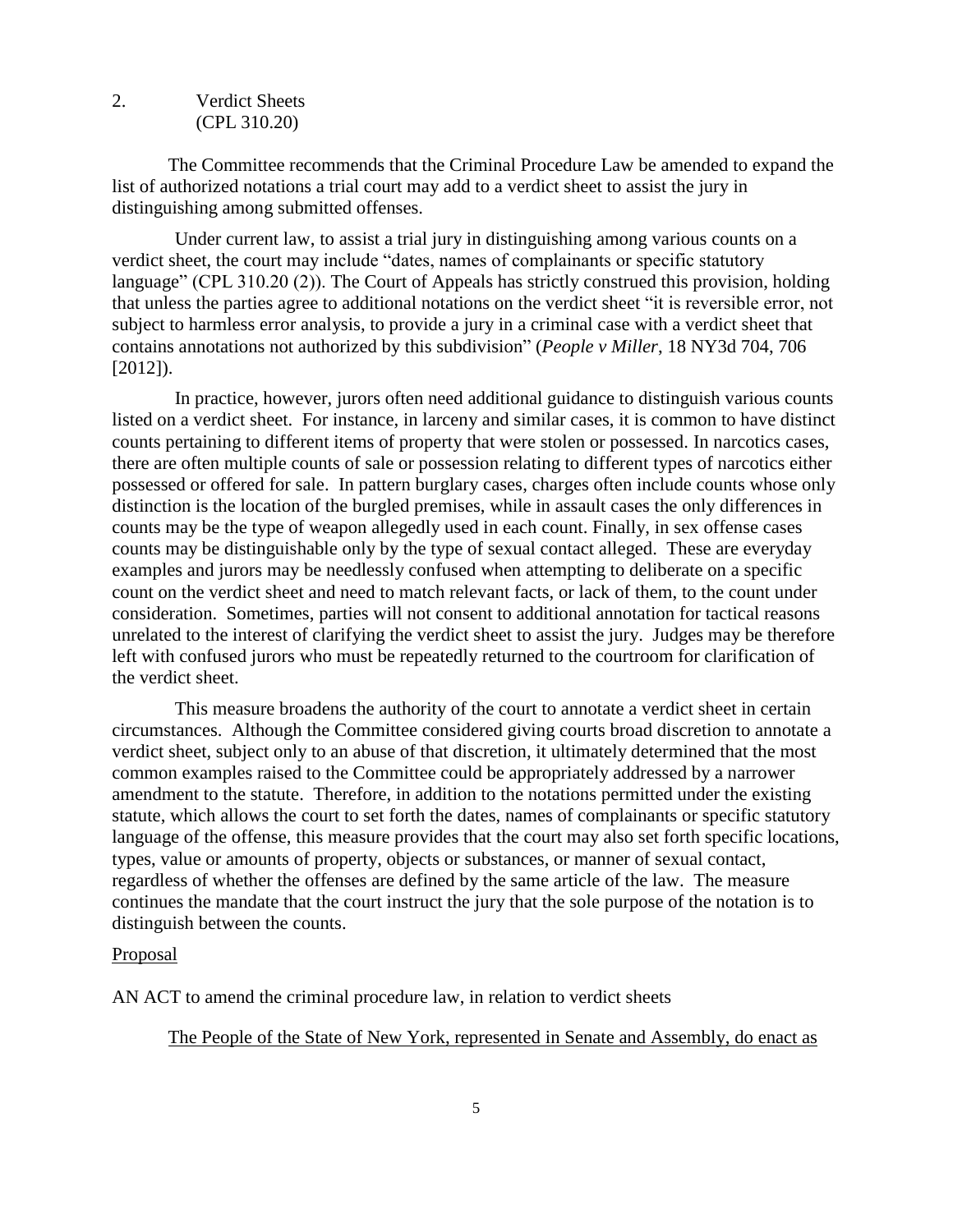## follows:

Section 1. Subdivision 2 of section 310.20 of the criminal procedure law, as amended by the chapter 588 of the laws of 2002, is amended to read as follows:

2. A written list prepared by the court containing the offenses submitted to the jury by the court in its charge and the possible verdicts thereon. Whenever the court submits two or more counts [charging offenses set forth in the same article of the law], the court may set forth [the dates, names of complainants,] a brief notation by which the counts may be distinguished, including dates; names of complainants; locations; types, value or amounts of property, objects or substances; manner of sexual contact; or specific statutory language, without defining the terms[, by which the counts may be distinguished]; provided, however, that the court shall instruct the jury in its charge that the sole purpose of the notations is to distinguish between the counts; and

§2. This act shall take effect immediately.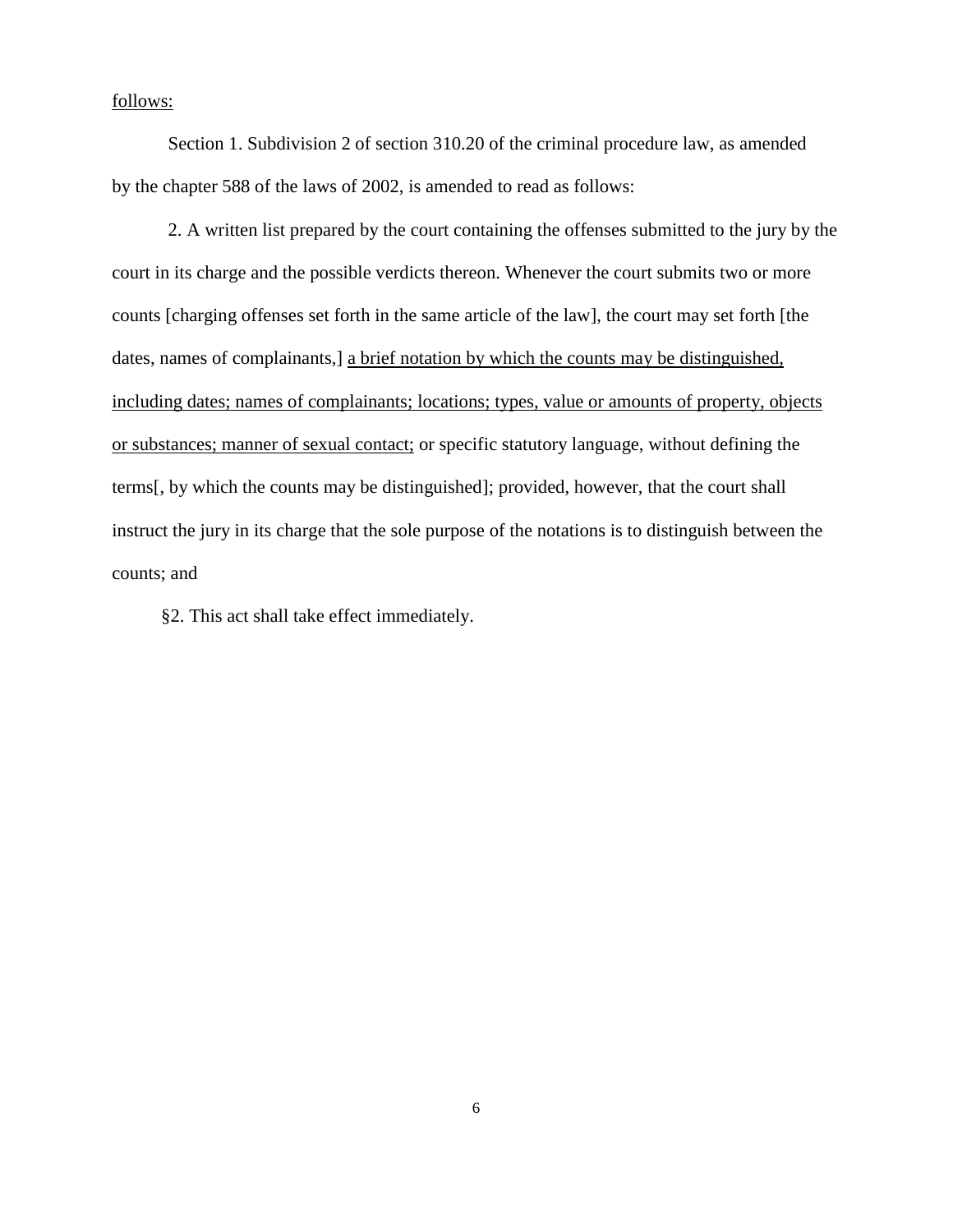3. Court Officer Detention of Individuals Subject to an Outstanding Arrest Warrant (CPL 140.50)

The Committee recommends that section 140.50 of the Criminal Procedure Law be amended to authorize procedures where a court officer of the unified court system must stop and detain a person whom the officer reasonably believes is the subject of an outstanding arrest warrant.

The Criminal Procedure Law defines an arrest warrant as a "process issued by a local criminal court directing a police officer to arrest a defendant" (CPL 120.10). Court officers of the Unified Court System are peace officers and not police officers (*see* CPL 2.10(21)(a)). Nonetheless, by the very nature of their duties, court officers are often the first to recognize that a person entering the court is subject to an outstanding arrest warrant. When a court officer recognizes that a defendant or member of the public in the courthouse is subject to an outstanding arrest warrant, however, the officer may not arrest the person. The Court of Appeals squarely held that peace officers may not execute an arrest warrant (*see e.g. People v Small*, 26 NY3d 253 (2015)). In *Small*, the Court held that where corrections officers, who are also peace officers, receive a warrant for a defendant's arrest while the defendant is held on another matter, the warrant does not allow the correction officer to arrest the incarcerated defendant:

"Only police officers may execute an arrest warrant (*see* [CPL 120.10\[1\]](http://www.westlaw.com/Link/Document/FullText?findType=L&pubNum=1000066&cite=NYCMS120.10&originatingDoc=Ida80c62c8ec211e5a795ac035416da91&refType=LQ&originationContext=document&vr=3.0&rs=cblt1.0&transitionType=DocumentItem&contextData=(sc.Search)) ), and correction officers are peace officers, not police officers (*see* [CPL](http://www.westlaw.com/Link/Document/FullText?findType=L&pubNum=1000066&cite=NYCMS1.20&originatingDoc=Ida80c62c8ec211e5a795ac035416da91&refType=LQ&originationContext=document&vr=3.0&rs=cblt1.0&transitionType=DocumentItem&contextData=(sc.Search))  [1.20\[33\];](http://www.westlaw.com/Link/Document/FullText?findType=L&pubNum=1000066&cite=NYCMS1.20&originatingDoc=Ida80c62c8ec211e5a795ac035416da91&refType=LQ&originationContext=document&vr=3.0&rs=cblt1.0&transitionType=DocumentItem&contextData=(sc.Search)) 2.10[25] ). Even if we accept defendant's assertions that correction officers informed him of his arrest and that they attempted to arrest him, they could not have legally done so." (26 NY3d *at* 258).

The inability of a court officer to legally effectuate an arrest leads to uncertainty about the level of interference a court officer may legally apply to an individual whom the court officer reasonably believes is the subject of an outstanding arrest warrant. Often, the arrest warrant will have been issued on an indictment that the court officer knows is outstanding against the person, but it also may occur in local criminal courts based on an arrest warrant issued on an information (see CPL 120.20). Current court procedures require the court officer to contact a local police precinct to advise of the open arrest warrant. However, if the subject of the arrest warrant concludes whatever business brought him or her into the courthouse, the court officer is confronted with a dilemma. While the officer may presumably stop the person to get identifying information and confirm that the outstanding arrest warrant exists (see CPL 140.50(2)), once the officer confirms that there is an outstanding warrant, the officer is unable to arrest the individual and must either detain the individual until a police officer arrives or release the person. In busy jurisdictions, court officers frequently are compelled to detain individuals for several hours. In some cases, especially on a misdemeanor warrant or a detention toward the end of the business day, the police simply do not arrive by the close of the court session. Court officers are rightly concerned that extended detention may be unlawful, and that civil liability may attach.

While the Attorney General has taken the position that, under certain circumstances, a peace officer may effectuate an arrest of a person subject to an arrest warrant (see 2007 N.Y. Inf. Op. Atty. Gen 1037), the Attorney General predicated his opinion on whether the peace officer had an independent lawful basis for stopping the suspect unrelated to the arrest warrant. Where the independent basis for the stop is lawful, the subsequent knowledge that the suspect has an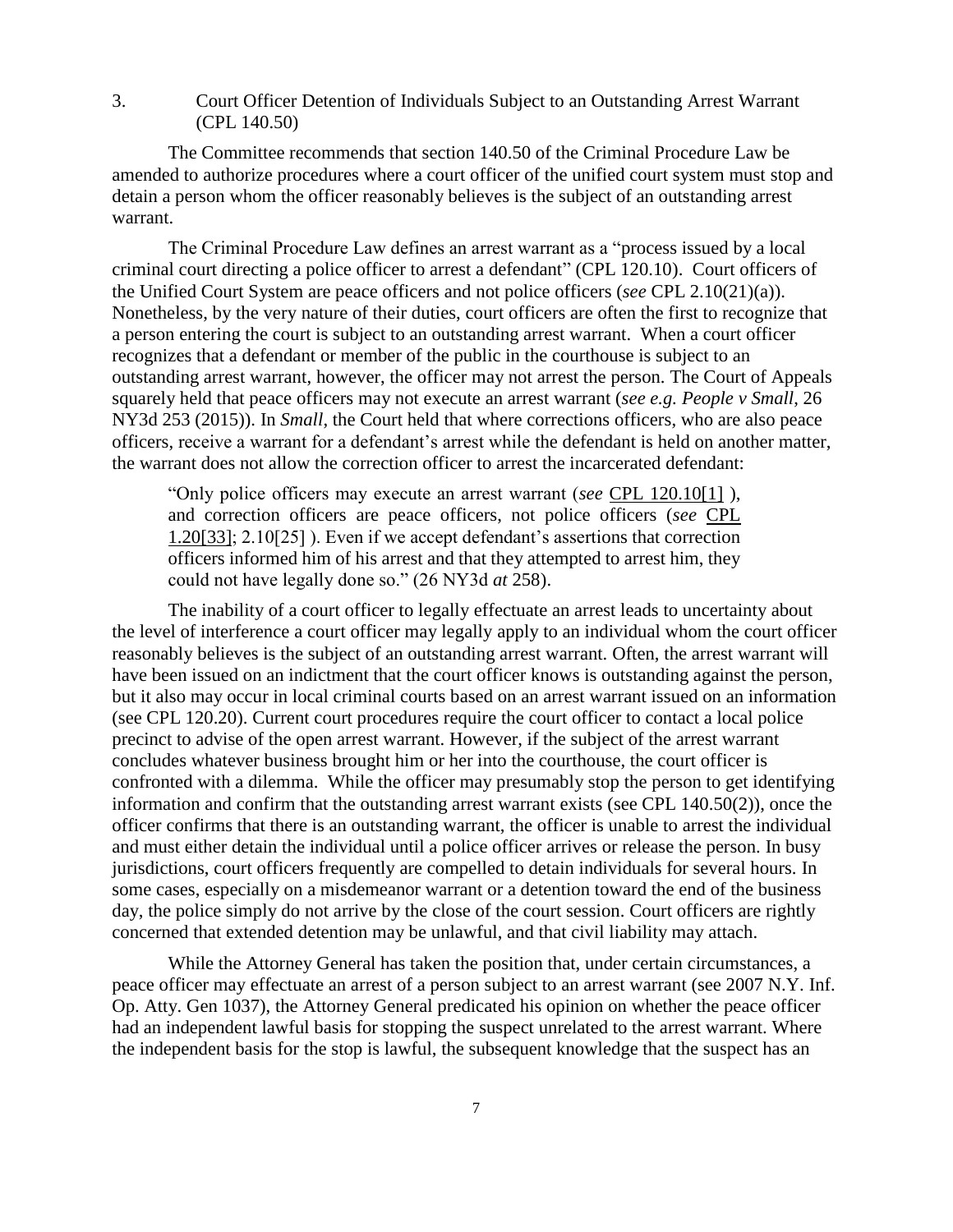outstanding arrest warrant allowed for the arrest. Considering the more recent *Small* case, however, it is not clear this informal opinion is correct. Even if the Attorney General's opinion is correct, however, it has very limited application and may not adequately justify an arrest under the most common circumstances confronting court officers, where there is no independent basis for an arrest other than the warrant. Moreover, using an informal opinion of the Attorney General as the basis for a new court policy would undoubtedly spawn needless litigation on each arrest to determine if the arrest was lawful.

This measure resolves this open question by amending CPL 140.50 to authorize a court officer to detain a person on the officer's reasonable belief that the individual is the subject of an outstanding arrest warrant. The detention is permitted solely to allow the court officer to contact the police to allow the police to come to the courthouse to effectuate the arrest. Moreover, the measure provides for detention only until the end of the court session or a "reasonable time thereafter." By limiting the length of detention, the measure assures an appropriate balance between public safety and an individual's right not to be detained unreasonably.

# Proposal

AN ACT to amend the criminal procedure law, in relation to court officers detaining individuals subject to an outstanding arrest warrant

# The People of the State of New York, represented in Senate and Assembly, do enact as

follows:

Section 1. Section 140.50 of the criminal procedure law is amended by adding a new

subdivision 2-a to read as follows:

2-a. Any person who is a peace officer and who provides security services for any court of the unified court system may, while within such court, stop and detain a person whom the peace officer reasonably believes is the subject of an outstanding arrest warrant. The peace officer shall promptly notify the nearest available police agency that the subject of an outstanding arrest warrant is in his or her custody, and shall be permitted to detain the person for a reasonable time to allow a police officer to execute the warrant, but in no event shall the person be detained longer than the close of the court session or a reasonable time thereafter.

§2. This act shall take effect immediately.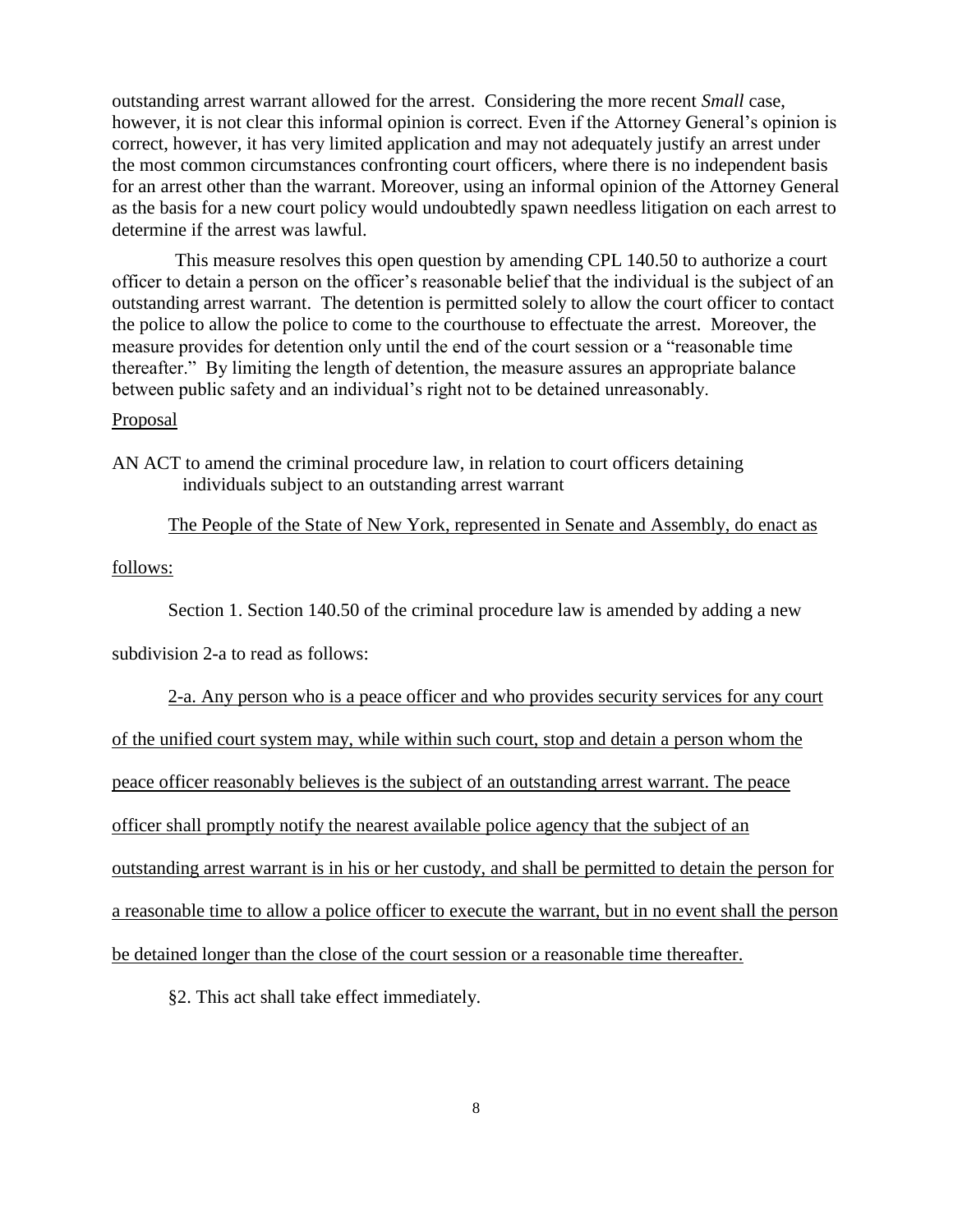4. Sealing Law Enforcement Records (CPL 160.58; 160.59)

The Committee recommends that the Criminal Procedure Law be amended to clarify that law enforcement records are subject to conditional sealing pursuant to section 160.58 and postconviction sealing pursuant to section 160.59, notwithstanding that law enforcement may access those records when acting within the scope of their law enforcement duties.

The Criminal Procedure Law provides for sealing criminal records in several circumstances, including when a criminal action terminates in favor of an accused (CPL 160.50), upon conviction of a non-criminal offense (CPL 160.55), after successful judicial diversion (CPL 160.58) and after a successful motion to seal certain convictions ten years after sentence (CPL 160.59). In each of these instances, the court sends a sealing notice to the appropriate law enforcement agency. Law enforcement agencies, however, do not accept sealing orders where the basis of the sealing is made pursuant to CPL 160.58 (conditional sealing) or 160.59 (on motion ten years after sentence) because these two sealing statutes do not expressly direct the sealing of law enforcement records.

CPL 160.50 and 160.55, which apply to actions which have either terminated in favor of the accused or result in a conviction for a non-criminal offense, provide that where the record of an action has been sealed, the clerk "shall immediately notify the commissioner of the division of criminal justice services *and the heads of all appropriate police departments and other law enforcement agencies* that the action has been terminated . . ." (*emphasis added*). Records so sealed may only be made available under limited conditions (*see* CPL 160.50(1)(d); CPL 160.55(1)(d); *see also Katherine B.* v *Cataldo,* 5 NY3d 196 (2005) [unsealing provisions of CPL 160.50 are strictly construed]).

CPL 160.58 and 160.59, on the other hand, provide that when a court orders sealing "all official records and papers relating to the arrests, prosecutions, and convictions, including all duplicates and copies thereof, on file with the division of criminal justice services or any court shall be sealed and not made available to any person or public or private agency . . . " (CPL 160.58(4); 160.59(8)), and "the clerk of the court shall immediately notify the commissioner of the division of criminal justice services. . . " (CPL 160.58(5); 160.59(8)). Notably absent is any reference to law enforcement agencies.

The Legislature apparently did not include a direction to law enforcement agencies to seal records under CPL 160.58 and 160.59 because those sections affirmatively authorize such agencies to use such records under certain conditions. Unlike CPL 160.50 and 160.55, there is an expansive exception in CPL 160.58 and 160.59 that allows a law enforcement agency to access sealed files "when acting in the scope of their law enforcement duties" (see 160.58(6); 160.59(9)).

Nevertheless, there is a qualitative difference between allowing a law enforcement agency to have access to sealed records when acting in the scope of its law enforcement duties and excluding those agencies from sealing their records in the first instance. Unsealed records can be accessed for any reason, and no sanction would be incurred if the records were made available to the press, employment investigative agencies or the public.

This measure would clarify that, upon sealing, law enforcement agencies are required to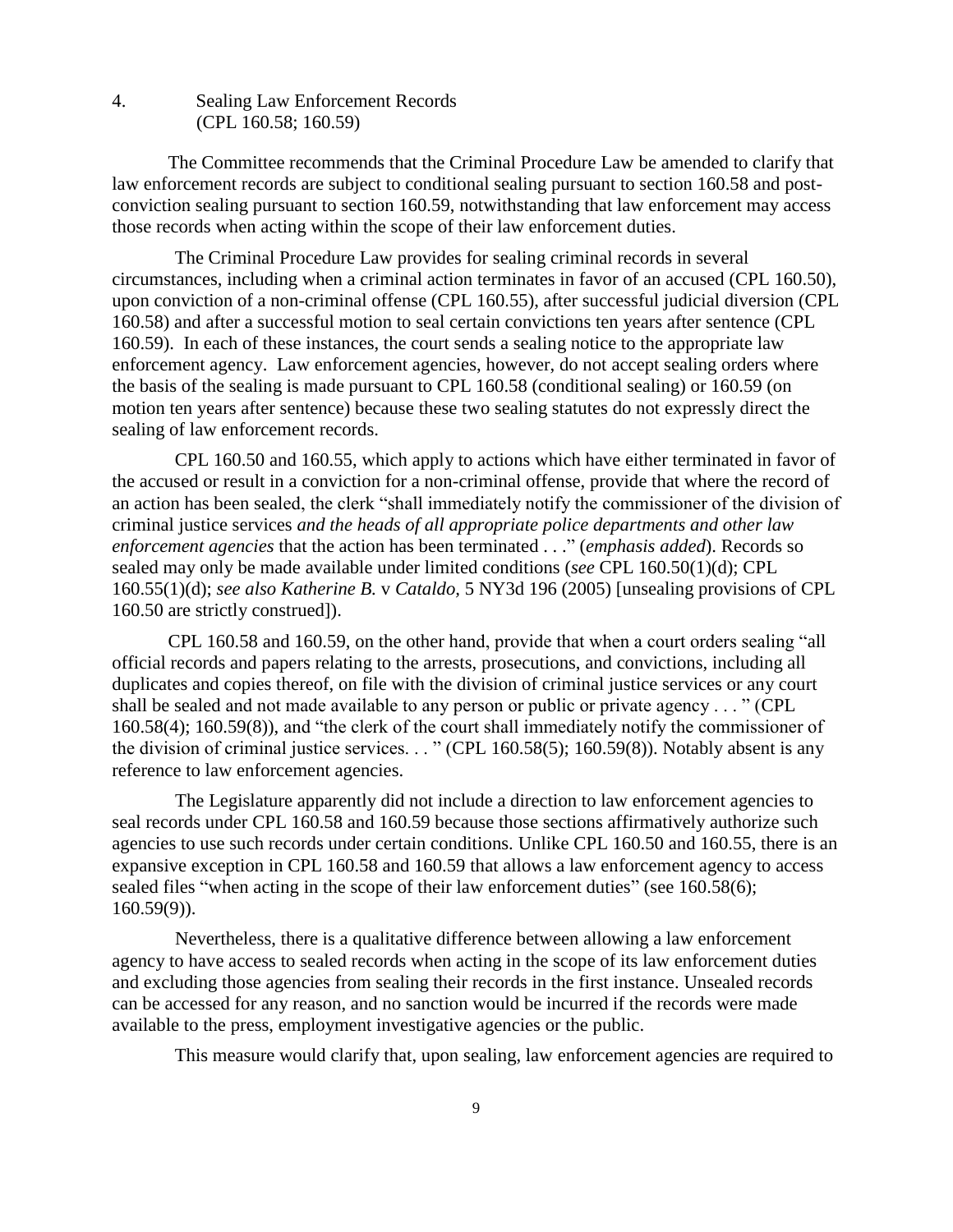seal their records of the arrest and conviction. The current provisions allowing law enforcement authorities to use sealed records for law enforcement purposes would be unchanged.

Section one of the measure amends two subdivisions of CPL 160.58. First, a conforming technical amendment is made to subdivision four providing that published court opinions and appellate materials are not subject to sealing, thus bringing this subdivision in line with CPL 160.50 and 160.55. The subdivision is further amended to include the appropriate police agency and prosecutor's office in the initial sealing. Subdivision five is amended by directing the court to notify the appropriate police agency and prosecutor's office that the case has been sealed.

Section two of the measure makes similar amendments to subdivision eight of CPL 160.58. The subdivision is amended to provide that published court opinions and appellate materials are not subject to sealing, that the appropriate police agency and prosecutor's office are subject to sealing and that the court shall notify them of the sealing.

The measure would become effective ninety days after enactment.

Proposal

AN ACT to amend the criminal procedure law, in relation to sealing law enforcement records

The People of the State of New York, represented in Senate and Assembly, do enact as follows:

Section 1. Subdivisions 4 and 5 of section 160.58 of the criminal procedure law are

amended to read as follows:

4. When a court orders sealing pursuant to this section, all official records and papers, including judgments and orders of a court but not including published court decisions or opinions or records and briefs on appeal relating to the arrests, prosecutions, and convictions, including all duplicates and copies thereof, on file with the division of criminal justice services or any court, police agency, or prosecutor's office, shall be sealed and not made available to any person or public or private agency; provided, however, the division shall retain any fingerprints, palmprints and photographs, or digital images of the same.

5. When the court orders sealing pursuant to this section, the clerk of such court shall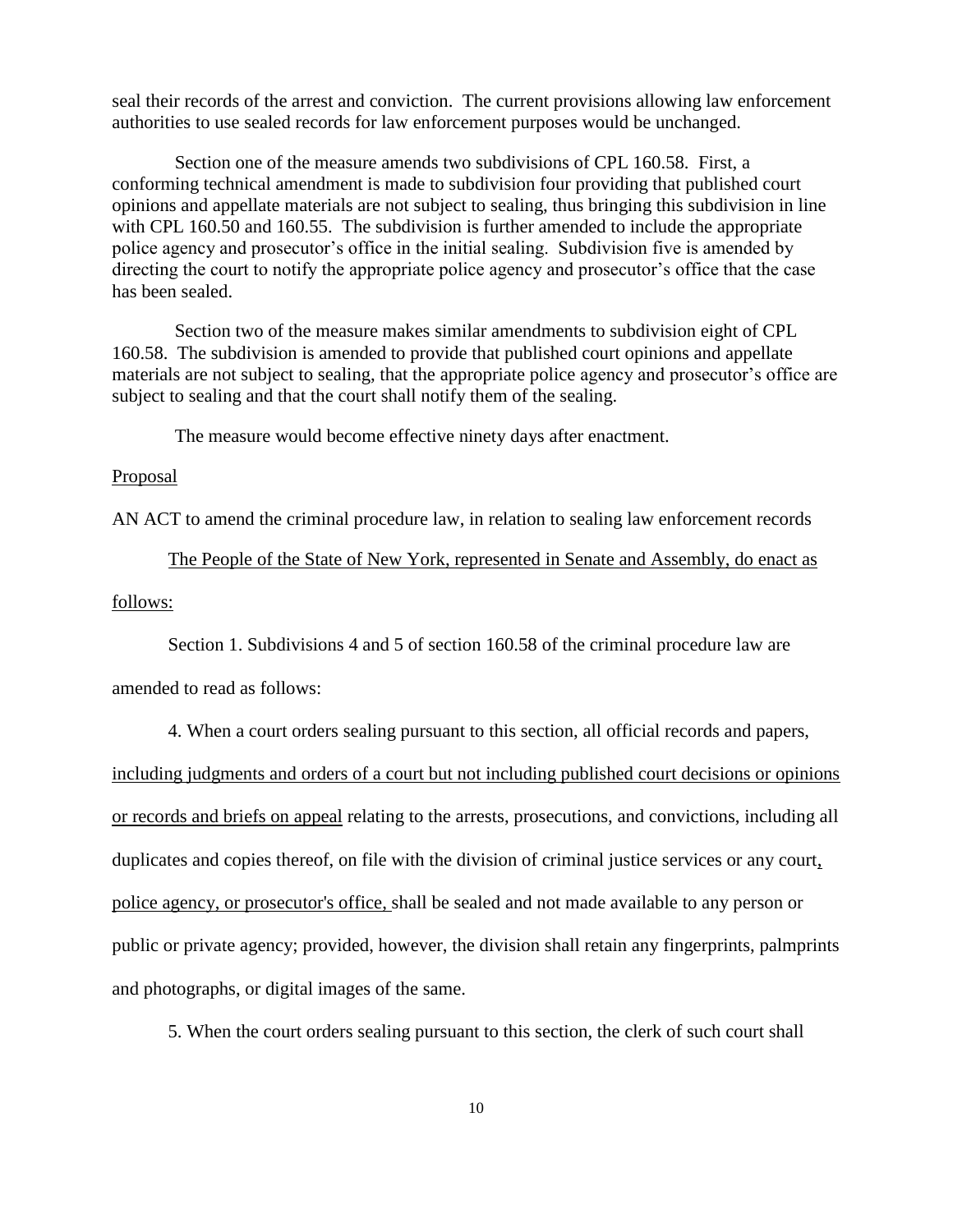immediately notify the commissioner of the division of criminal justice services, the heads of all appropriate police departments and other law enforcement agencies, and any court that sentenced the defendant for an offense which has been conditionally sealed, regarding the records that shall be sealed pursuant to this section.

§2. Subdivision 8 section 160.59 of the criminal procedure law is amended to read as follows:

8. When a sentencing judge or county or supreme court orders sealing pursuant to this section, all official records and papers, including judgments and orders of a court but not including published court decisions or opinions or records and briefs on appeal, relating to the arrests, prosecutions, and convictions, including all duplicates and copies thereof, on file with the division of criminal justice services or any court, police agency, or prosecutor's office shall be sealed and not made available to any person or public or private agency except as provided for in subdivision nine of this section; provided, however, the division shall retain any finger-prints, palmprints and photographs, or digital images of the same. The clerk of such court shall immediately notify the commissioner of the division of criminal justice services, the heads of all appropriate police departments and other law enforcement agencies, regarding the records that shall be sealed pursuant to this section. The clerk also shall notify any court in which the defendant has stated, pursuant to paragraph (b) of subdivision two of this section, that he or she has filed or intends to file an application for sealing of any other eligible offense.

§3. This act shall take effect on the ninetieth day after it shall have become law.

11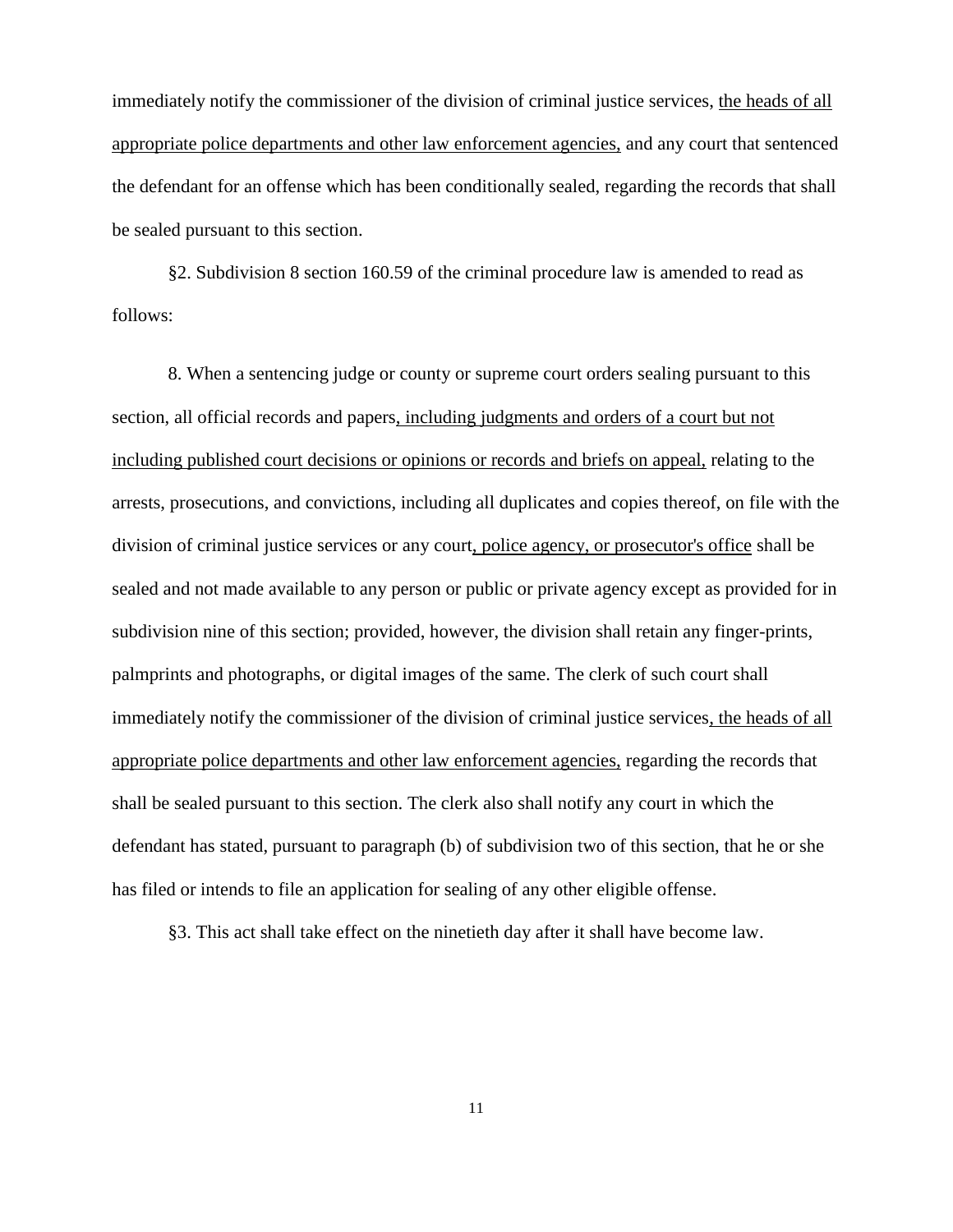5. Public Access to Certain Accusatory Instruments Filed in Youth Part (CPL 725.15(3))

The Committee recommends that Criminal Procedure Law 725.15(3) be amended to require that an adolescent offender accusatory instrument be initially filed as a sealed instrument where the youth is eligible for youthful offender adjudication, the charges are subject to presumptive removal to the Family Court and the court has not determined that removal to the Family Court is unwarranted.

Under current law, the Criminal Procedure Law permits a court to conduct proceedings against qualified youth in private, thus protecting youth where it is likely that the charges will not result in a conviction (*see* CPL 720.15). Moreover, where non-felony charges are filed against youth eligible for youthful offender adjudication, the charges must be filed under seal. The purpose of insulating qualifying youth is to protect them from the stigma of their public arrest and accusation where all records of the case will become confidential as a matter of law upon final disposition (*see* CPL 720.35(2)). In this era of open digital access to information, the filing of an accusatory instrument under seal while the criminal case is pending is often critical to ensuring that qualifying youth have meaningful protection from future public opprobrium.

The recently enacted Raise the Age legislation (L. 2017 c. 59) will significantly diminish reliance on CPL 720.15 for youth under 18 because most misdemeanor charges against qualifying youth will be brought in Family Court, where records are not open to indiscriminate public inspection (*see* PL § 30.00; FCA § 166). In contrast, charges against "adolescent offenders," defined as youth who commit a felony offense when 16-years old or, commencing October 1, 2019, when 17-years old (*see* CPL 1.20(44)), must be filed in the youth part of the superior court. An accusatory instrument filed in the youth part is a public document. However, many charges against adolescent offenders will be quickly removed from youth part to the Family Court, and upon removal, the adolescent offender will be treated as a juvenile delinquent (FCA 301.2(1)). Adolescent offenders charged with most non-violent felony offenses will have their cases automatically removed to Family Court unless the prosecutor files a motion to prevent removal within thirty days of the arraignment (CPL 722.23(1)). Thus, many adolescent offenders will be in the adult criminal justice system for very short periods. To be distinguished are violent and other serious class A felonies filed in youth part, which are subject to different procedures and require the court to assess whether certain aggravating circumstances are present that would disqualify removal to Family Court except on consent of the court and prosecutor (*see* CPL 722.23(2)). The Committee does not recommend limiting public access to the more serious offenses listed in CPL 722.23(2) but recommends that the Legislature limit public access to accusatory instruments in cases that are to be removed to Family Court and treated as juvenile delinquency cases.

This measure amends subdivision three of CPL 720.15 and requires accusatory instruments against adolescent offenders charged with less serious or non-violent felony offenses to be filed as sealed instruments, but only with respect to the public. The measure focuses on cases in youth part that will most likely be removed to Family Court, limits public sealing only to the brief period between the filing of an accusatory instrument and the removal of the case to Family Court or the court's decision to deny removal.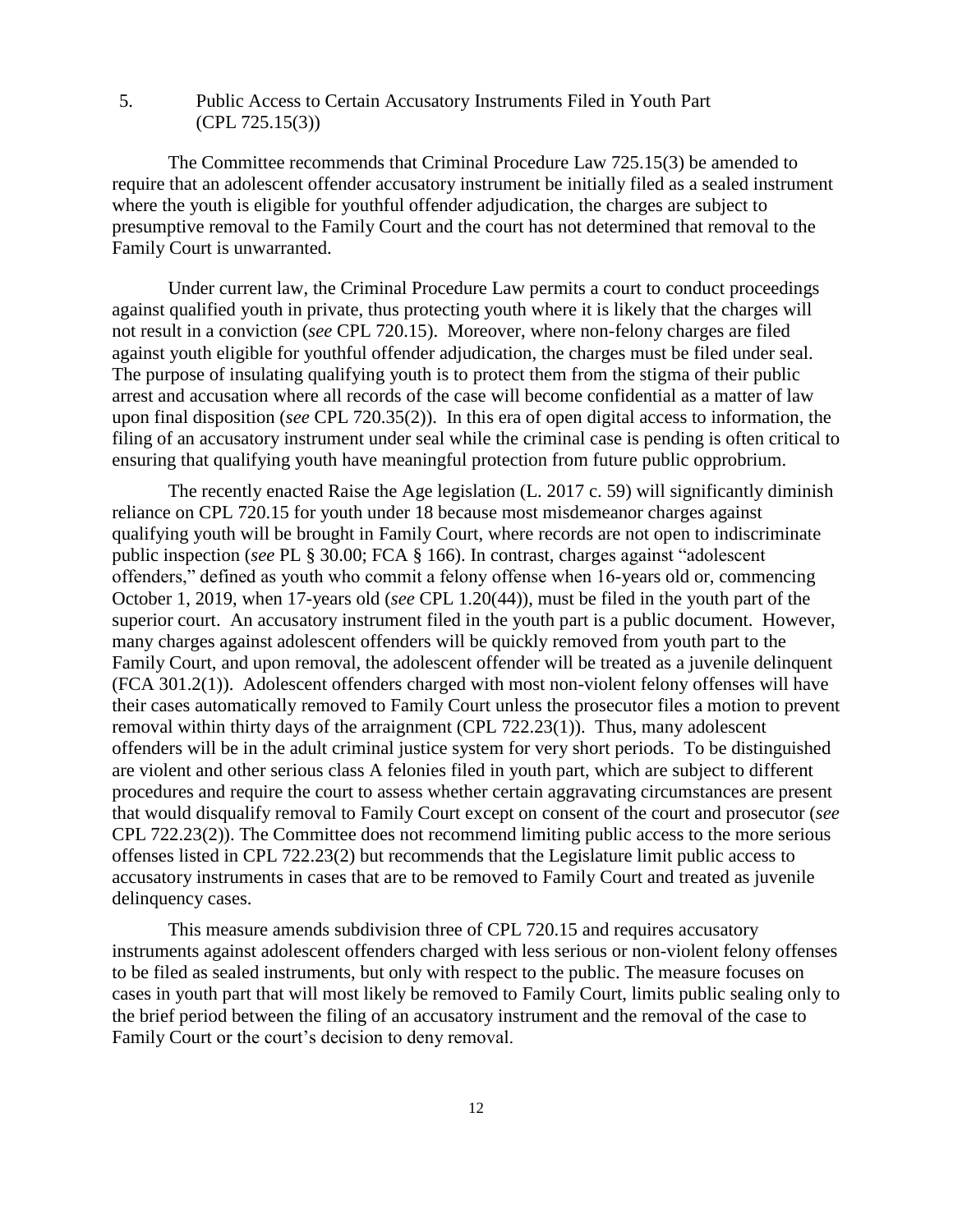# Proposal

AN ACT to amend the criminal procedure law, in relation to preliminary proceedings involving adolescent offenders

The People of the State of New York, represented in Senate and Assembly, do enact as follows:

Section 1. Subdivisions 3 of section 720.15 of the criminal procedure law, as amended by chapter 774 of the laws of 1985, is amended to read as follows:

3. The provisions of subdivisions one and two of this section requiring or authorizing the accusatory instrument filed against a youth to be sealed, and the arraignment and all proceedings in the action to be conducted in private shall not apply in connection with a pending charge of committing any felony offense as defined in the penal law, except where such felony offense charges the youth as an adolescent offender subject to removal proceedings to the family court under subdivision one of section 722.23 of this chapter and the court has made no determination denying removal. The provisions of subdivision one requiring the accusatory instrument filed against a youth to be sealed shall not apply where such youth has previously been adjudicated a youthful offender or convicted of a crime.

§2. This act shall take effect on the thirtieth day after it shall have become law.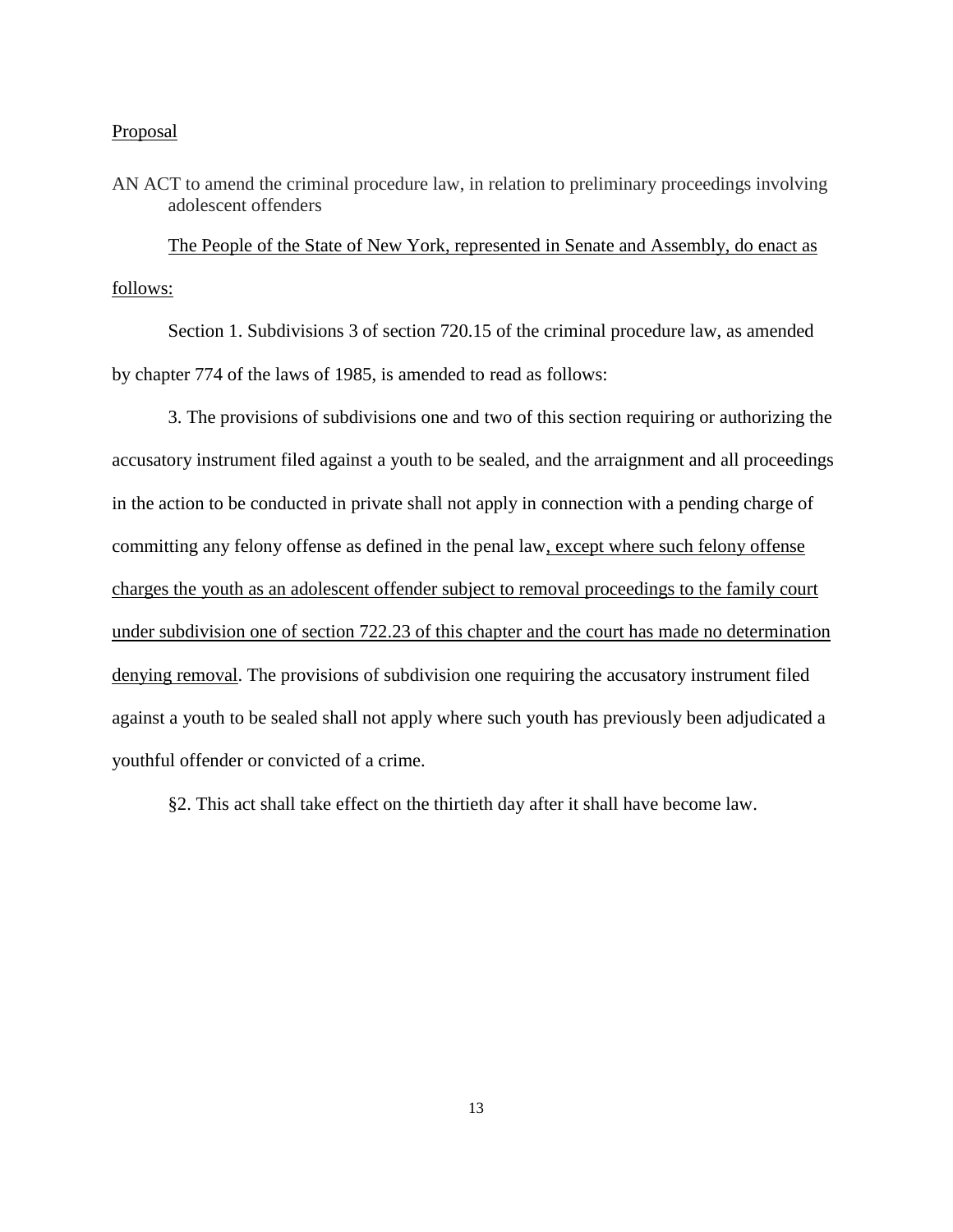6. Sex Offender Risk-level Orders (Correction Law §§ 168-l; 168-n; 168-nn)

The Committee recommends that Article 6-C of the Correction Law be amended to provide for provisional sex offender risk-level orders in cases where a final risk-level determination cannot be made before the sex offender's scheduled release from incarceration. The Committee further recommends that the board of examiners of sex offenders (the "Board") be required to submit its sex level offender risk-level recommendation to the court and parties ninety days before the offender's scheduled release from custody, and that the court be authorized to issue its sex offender risk-level order fifteen days before the offender's scheduled release from custody.

The Sex Offender Registration Act (Correction Law Article 6-C) requires that the court issue a sex offender risk-level order for offenders who are released from a correctional facility, hospital or institution where the offender is confined or committed. Prior to issuing the order, the court must hold a determination proceeding at which the offender has the right to appear and be heard (Correction Law § 168-n). At times, however, that proceeding cannot be held or completed by the offender's scheduled release date, most often because parties are awaiting necessary records or because of scheduling issues. Although the failure of the court to issue a risk-level order does not foreclose release of a defendant or the duty of a defendant to register as a sex offender (*see* Correction Law § 168-l), the New York State Department of Corrections and Community Supervision ("DOCS") regularly delays the offender's release until the hearing is conducted and the risk level is set. This has led parties in some cases to apply to the courts to issue "provisional" risk levels so that an offender can be released as scheduled, while awaiting the conclusion of the determination proceeding. Courts have issued such temporary risk levels in multiple cases, although there is no adequate statutory authority for doing so (*see* Correction Law  $§$  168-l(8)).

Under current law, there is a very precise timeline for an incarcerated inmate to receive a sex offender risk level before being released from jail or prison (see Correction Law §§ 168-e, 168-l, 168-m, 168-n). In brief, the timeline is as follows:

- 1. At least 120 days before offender's release, any state or local correction facility, hospital or institution or other law enforcement agency with relevant information shall provide it to the Board for review.
- 2. At least 90 days before release and 30 days prior to Board recommendation: Defendant must be notified of the Board's review and permitted to submit relevant information.
- 3. At least 60 days prior to release: Risk level Recommendation by Board must be provided to the court.
- 4. At least 50 days prior to release: Court must schedule a risk-level hearing and must provide defense and prosecutor at least 20 days' notice of the hearing.
- 5. 40 days prior to release: District Attorney must notify the court and the offender 10 days before hearing if it intends to contest Board recommendation.
- 6. Risk-level hearing. Court may adjourn proceedings for parties to receive relevant materials.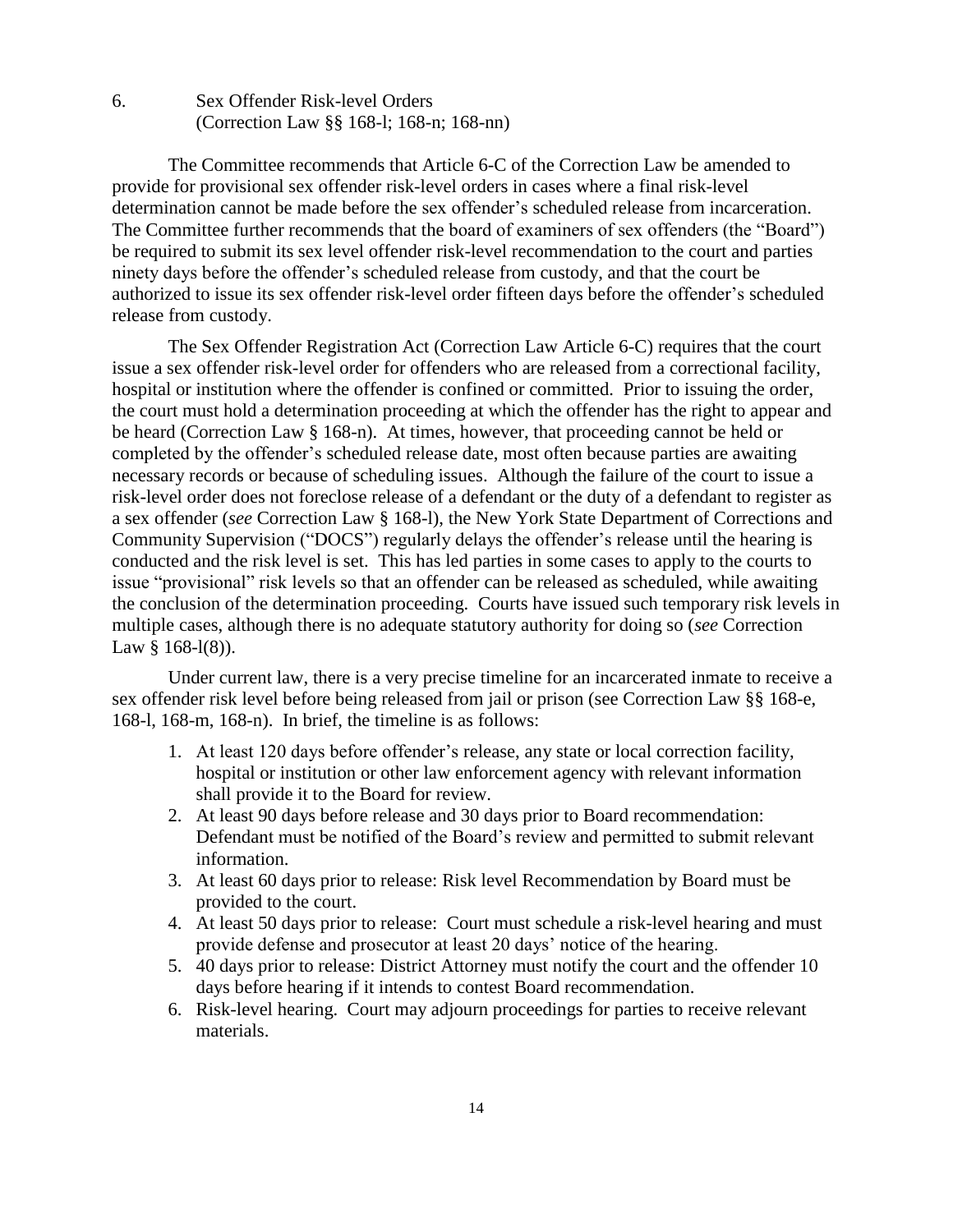- 7. 30 days prior to release: Court must render findings of fact and conclusions of law regarding risk-level determination.
- 8. 15 days before release: Jail or prison registers defendant as a sex offender at the designated level.
- 9. Prior to release: DCJS enters registration information and forwards information to appropriate law enforcement agency.

As is obvious from a review of this very precise timeline, courts routinely find it difficult to issue a risk-level determination order ahead of the offender's scheduled release. The Committee therefore recommends amending procedures in ways that will help avoid delay in risk assessment orders, while also giving more guidance to the court and parties when a risklevel order cannot be issued before an offender's release date.

This measure amends the Corrections Law by requiring the Board to make its sex offender risk-level recommendation ninety days before an offender's scheduled release instead of the current sixty days, and by authorizing the court to issue its risk-level determination within fifteen days of the offender's release instead of the current thirty days. These additional time frames reflect a more realistic period necessary for the court to complete its risk determination before the offender's scheduled release date. Additionally, where the risk-level order cannot be made before an offender's scheduled release, new procedures and standards are established for issuing a provisional risk-level order.

This measure adds a new subdivision § 168-nn setting forth a procedure for the court to issue provisional risk-level orders. It contains four enumerated paragraphs. Paragraph 1 provides that where the court is unable to set a risk level before an offender's release date, it must determine whether the offender is a sexual predator, sexually violent offender or predicate sex offender and set an appropriate provisional risk level.

Paragraph 2 provides that the presumptive risk level should be either the level agreed to by the parties or, in the absence of an agreement, the level recommended by the Board without reference to the Board's recommended departure, if any, from that level. The court is permitted to set a level different from the presumptive level, but in such case must issue findings on the record for its conclusion.

Paragraph 3 makes clear that a provisional risk level cannot be made without the offender's consent unless the offender will be released without the court issuing a risk-level order under Correction Law § 168-n. However, no consent is necessary where defendant will otherwise be released without a risk-level order in place, although the parties will be given an opportunity to be heard in writing or on the record.

Finally, paragraph 4 recognizes that a provisional risk level may not be the same as the court's final risk-level order, which must be issued "expeditiously" after the offender's release (*see* Correction Law § 168-l (8)). It therefore prohibits provisional risk-level information from being posted on the internet while the provisional risk level is effective.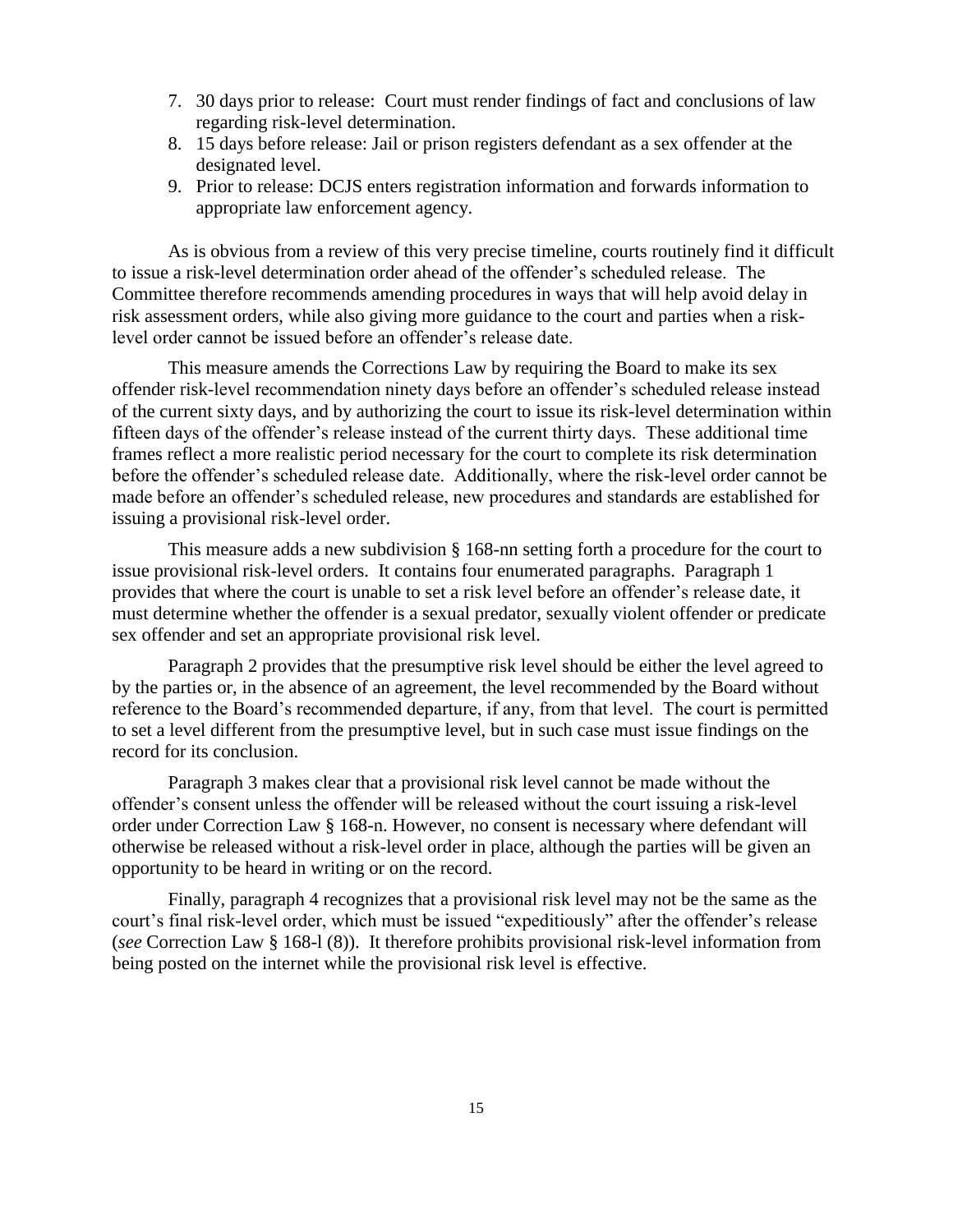## Proposal

AN ACT to amend the correction law, in relation to provisional determinations involving risk levels for certain sex offenders

The People of the State of New York, represented in Senate and Assembly, do enact as follows:

Section 1. The correction law is amended by adding a new section 168-nn to read as follows:

§168-nn: Provisional Sex Offender Risk Level Determinations. 1. In any case where it is anticipated that a risk level will not be set by the date of an inmate's scheduled discharge, parole or release, from a correctional facility, local correctional facility or hospital, the court may issue a provisional sex offender risk level determination. A provisional sex offender risk level determination shall establish whether the offender is a sexual predator, sexually violent offender or predicate sex offender as defined in subdivision seven of section one hundred sixty-eight-a of this article. Such a determination shall also establish whether the offender is designated a level one offender at low risk to re-offend; a level two offender at moderate risk to re-offend or a level three offender at high risk to re-offend.

2. With respect to whether an offender is designated as being at low, moderate or high risk to re-offend, the court shall presumptively establish such risk level as: (i) the level agreed upon by the parties, if the parties agree on a level, or (ii) if the parties do not agree on a level, the level recommended by the board of examiners of sex offenders based on the board's point score, without considering any recommended departure by the Board. The court may establish a provisional sex offender risk level determination which differs from these presumptions if the court deems that appropriate, after providing findings on the record as to why the court has made a provisional sex offender risk level determination which departs from such presumptions.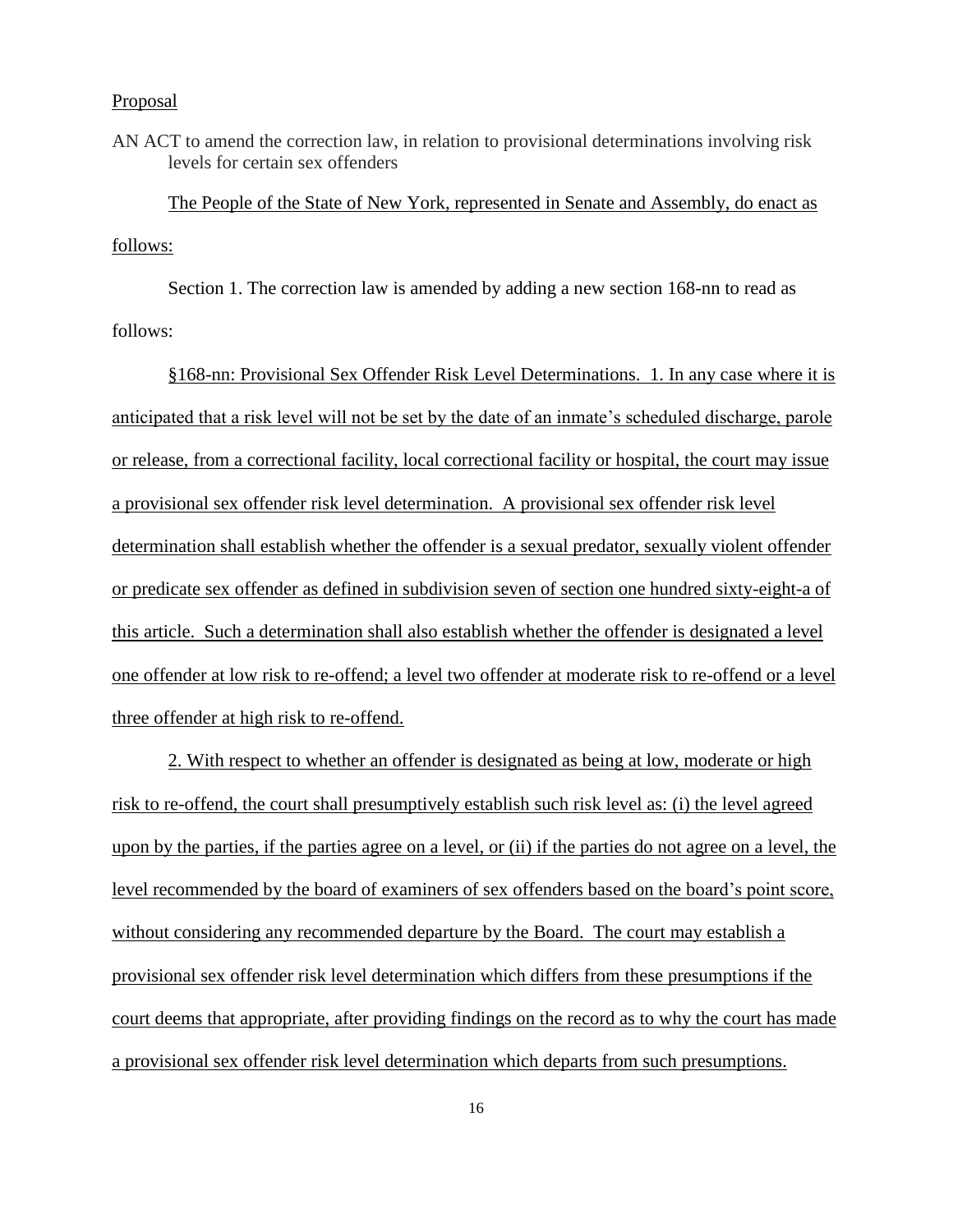3. A provisional sex offender risk level determination may be effective for a period not to exceed 90 days. Such a determination, during the period it is in effect, shall have the same legal force as a judicial determination following a hearing pursuant to section 168-n of this chapter. Upon a determination pursuant to section 168-n of this chapter, that determination shall replace and supercede a provisional sex offender risk level determination. A provisional sex offender risk level determination shall not be deemed to have any presumptive effect or evidentiary value with respect to a determination pursuant to section 168-n of this chapter. A person subject to a provisional sex offender risk level determination shall have the same right to counsel as provided pursuant to section 169-n of this chapter.

4. A provisional sex offender risk level determination may not be issued without a defendant's consent, provided, however, that if it is anticipated a defendant will be discharged, paroled or released from a correctional facility, local correctional facility or hospital prior to a judicial determination pursuant to section 168-n of this chapter, such consent shall not be required. The court shall allow the parties to be heard in writing or on the record prior to the setting of a provisional sex offender risk level determination, but a defendant's personal appearance shall not be required prior to the setting of such a provisional risk level.

5. Notwithstanding any other provision of this section, to prevent the posting of risk level information on the internet which may not accurately reflect an offender's final risk level determination, provisional sex offender risk level determinations shall not be posted on the internet pursuant to section 168-q of this chapter or other provisions of this article, provided, however, that upon a judicial determination of a sex offender's risk level pursuant to section 168 n of this chapter, the division shall promptly place the required information for any level two or three sex offender on the subdirectory established pursuant to section 168-q of this chapter and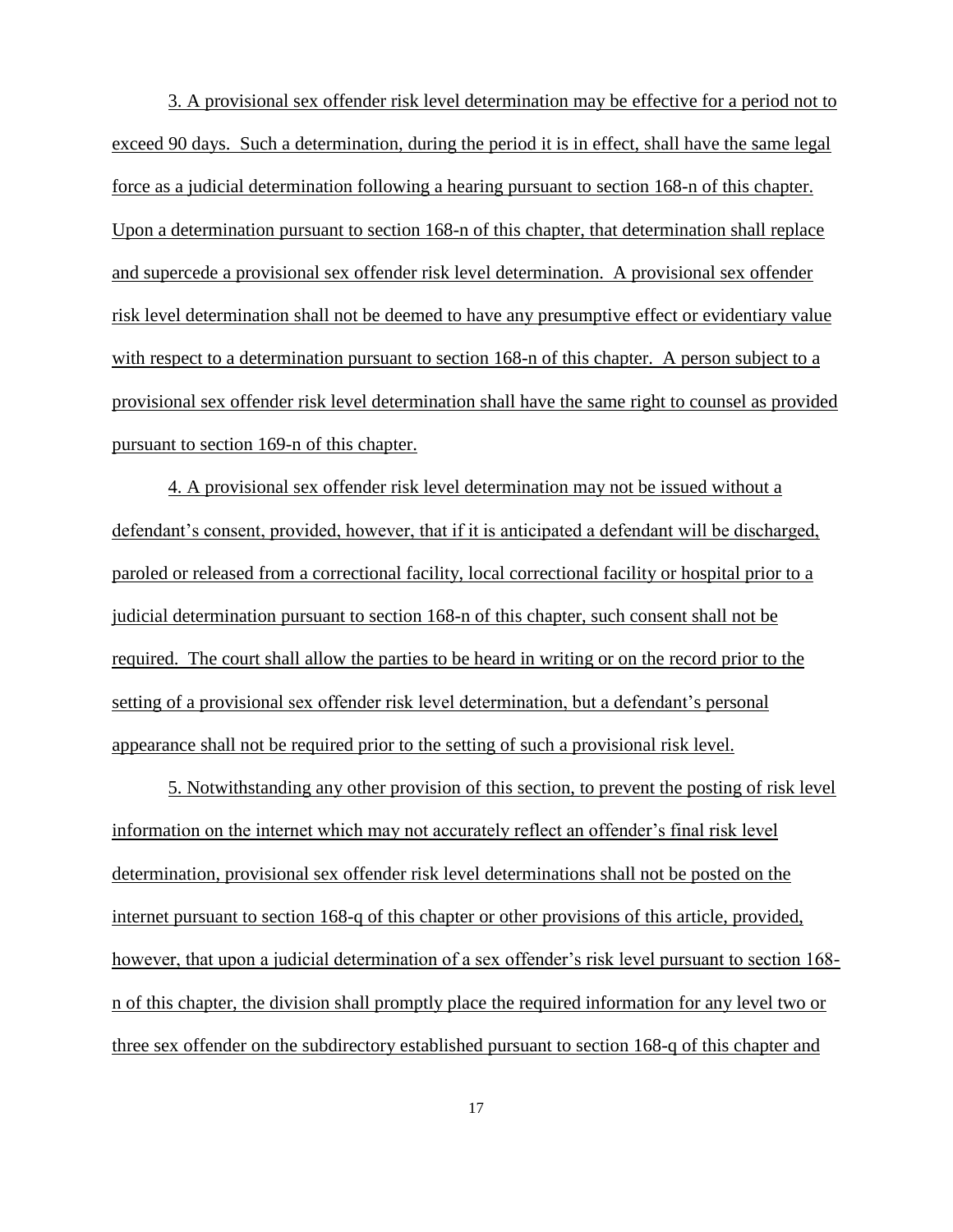make such listing available at all times on the internet via the division homepage, pursuant to such section.

§2. Subdivision 6 of section 168-l of the correction law, as amended by chapter 11 of the laws of 2002, is amended to read as follows:

6. Applying these guidelines, the board shall [within sixty] at least ninety calendar days prior to the discharge, parole, release to post-release supervision or release of a sex offender make a recommendation which shall be confidential and shall not be available for public inspection, to the sentencing court as to whether such sex offender warrants the designation of sexual predator, sexually violent offender, or predicate sex offender as defined in subdivision seven of section one hundred sixty-eight-a of this article.

§3. Subdivision 2 of section 168-n of the correction law, as amended by chapter 453 of the laws of 1999, is amended to read as follows:

2. In addition, applying the guidelines established in subdivision five of section one hundred sixty-eight-l of this article, the sentencing court shall also make a determination with respect to the level of notification, after receiving a recommendation from the board pursuant to section one hundred sixty-eight-l of this article. Both determinations of the sentencing court shall be made [thirty] at least 15 calendar days prior to discharge, parole or release.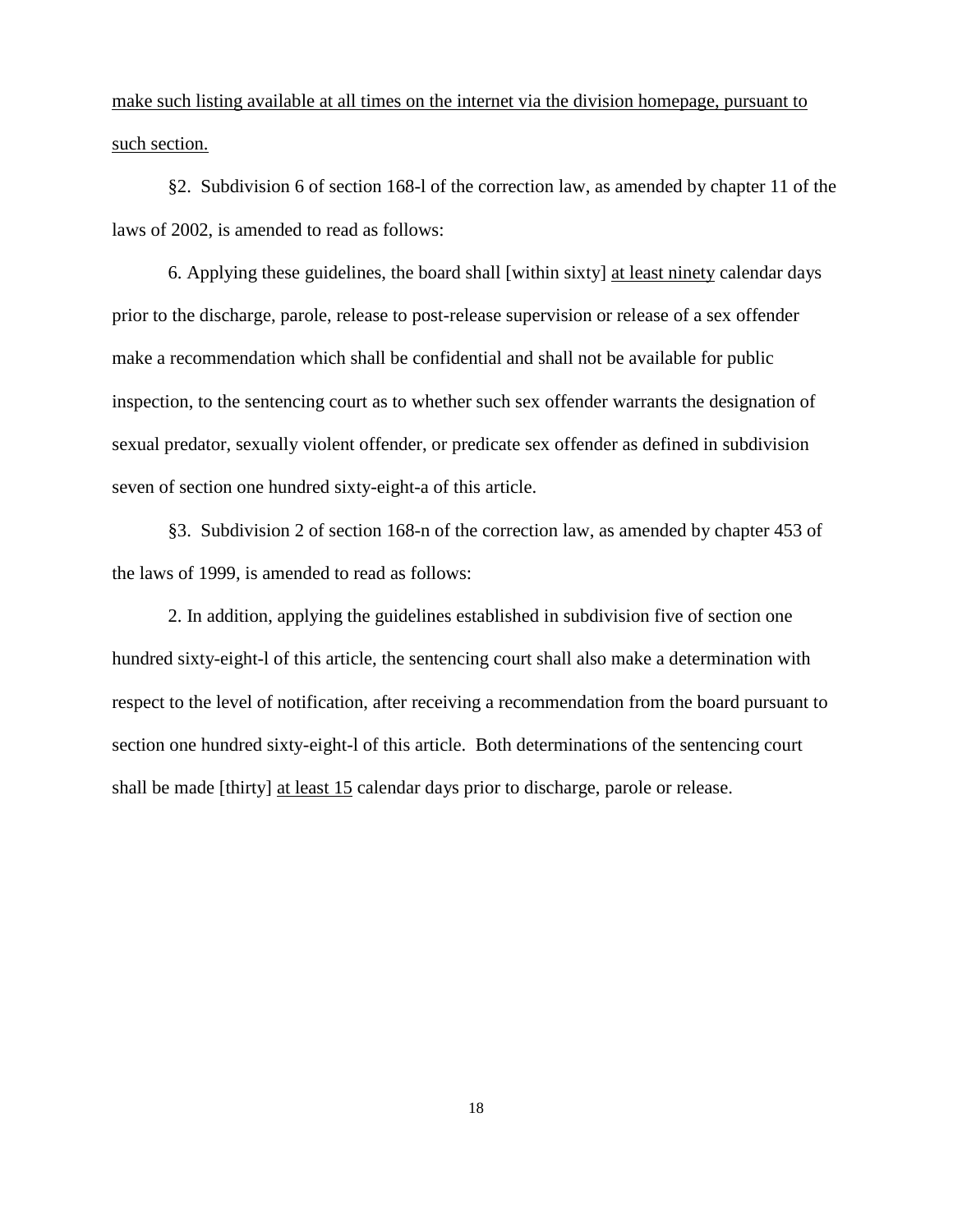7. Sanction for Driving While Ability Impaired by Drugs (VTL §510(2))

The Committee recommends that the Vehicle and Traffic Law be amended to correct an inconsistency in the license sanction for conviction of driving while ability impaired by drugs (VTL  $$1192(4)$ ). Under current law, section  $1193(2)(b)(2)$  requires a sentencing court to impose a six-month *revocation* of the defendant's driver's license, whereas section 510(2)(b)(v) requires the court to impose a six-month *suspension* of the defendant's license.

Article 20 of the Vehicle and Traffic Law is the principal article which sets forth the regulatory scheme for suspending or revoking an operator's license. Appropriately titled "Suspension and Revocation," it was first promulgated in 1959 and was at that time the only article authorizing license sanctions. Although in 1959 the Vehicle and Traffic Law had no specific provision prohibiting driving while impaired by drugs, any conviction for unlawful operation of a motor vehicle while intoxicated carried a mandatory revocation of the operator's driver's license (L. 1959, c. 775; VTL §510(2)(b)). The article was amended several times in the 1960s, including making it unlawful to drive while impaired by drugs (see L. 1966, c. 963), and with each amendment the Legislature continued to mandate license revocation for a violation of VTL §1192 (*see e.g*., L. 1969, c. 445). In 1970, the Legislature repealed and replaced VTL §1192, and in the recodification provided a discrete paragraph making it unlawful to drive while impaired by drugs. The sanction continued to be mandatory license revocation upon conviction (L. 1970, c. 275; VTL §§ 1192(4); 510(a)(iii)). This continued though much of the 1970s and 1980s, and while numerous amendments to the Vehicle and Traffic Law were grafted onto existing provisions – including graduated penalties and more discrete offenses tied to the operator's blood alcohol level. Violation of driving while impaired by drugs consistently carried a license sanction of mandatory revocation.

As more and more legislative changes were made to Vehicle and Traffic Law provisions involving alcohol and drugs, the Legislature again determined in 1988 it was necessary to recodify VTL §1192. In its legislative findings, it noted:

The legislature hereby finds that there are a myriad of alcohol and drugrelated provisions spread throughout the vehicle and traffic law. This creates confusion and uncertainty for legal practitioners, law enforcement agencies, courts and the public. The legislature thus finds that these provisions should be recodified into a single article of the vehicle and traffic law. In enacting such a recodification, it is not the intent of the legislature to disturb or endorse existing case law or administrative practice. Rather, it is to achieve greater clarity and comprehensibility through the consolidation of the provisions into one article (L. 1988, c. 47 §1).

The 1988 recodification included a new VTL §1193, combining both the sentencing provisions and the license sanctions for violations of VTL §1192. A corresponding amendment to VTL §510 removed any reference to VTL §1193, thereby fully separating the "Alcohol and Drug Related Offenses" contained in Article 31 from the general "Revocation and Suspension" procedures in Article 20. Notably, a violation of driving while ability impaired by drugs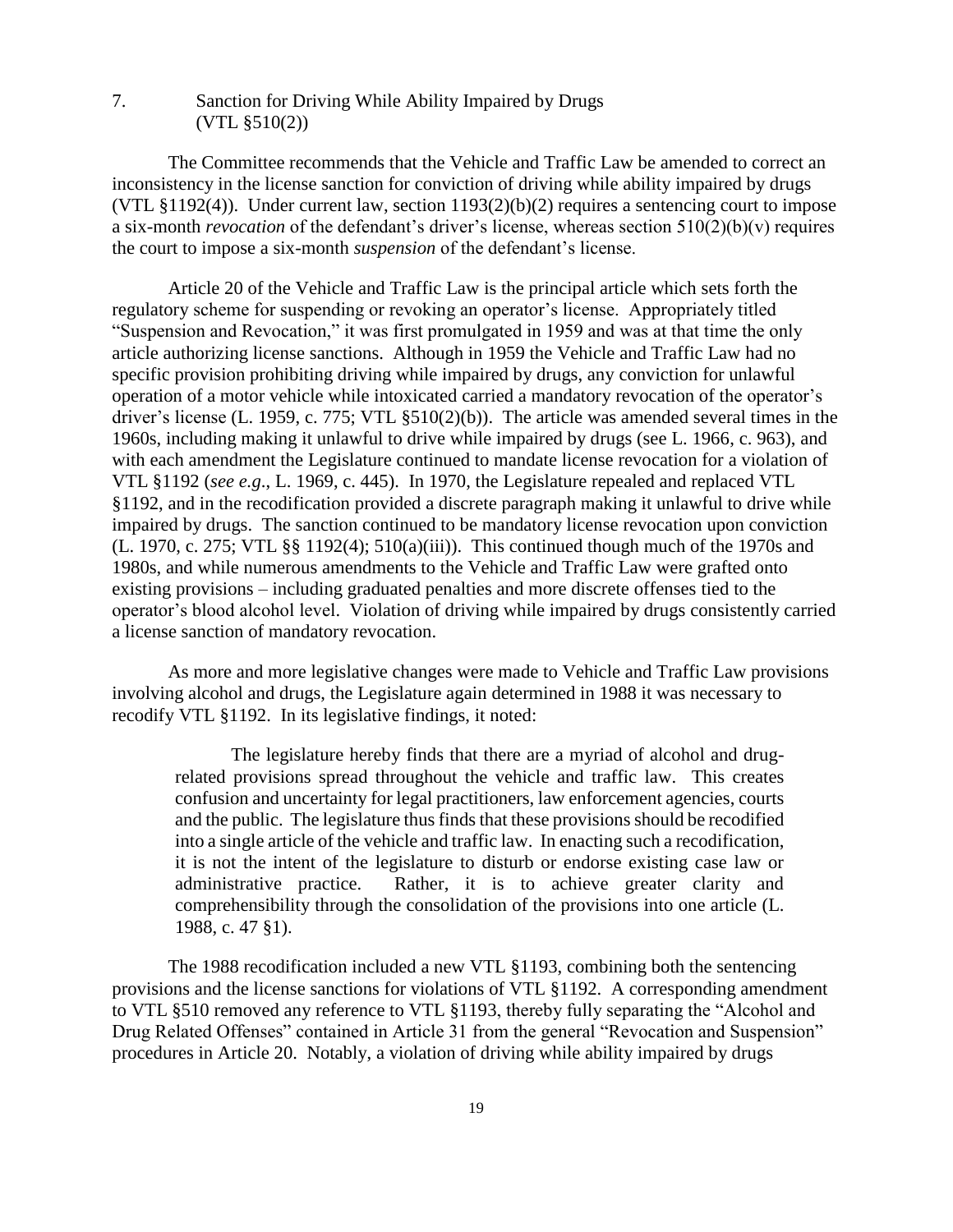continued to carry a mandatory six-month revocation, thus keeping with the Legislature's stated intent to clarify, but not substantively change, existing law (VTL §1193(2)(b)(2)).

Unfortunately, in 1993, the distinction between the two articles became blurred in a measure directed at suspension and revocation of driver's licenses, including youthful offenders and juvenile offenders, upon conviction of certain drug related offenses. Included in the measure was an amendment to VTL §510 that required automatic *suspension* of a license for six months upon conviction of "any crime in violation of subdivision four of section eleven hundred ninetytwo of this chapter," a subdivision which continued to carry a mandatory six-month *revocation* under VTL  $\S1193(2)(b)(2)$ . The inconsistency has remained in the law since then, despite a 2006 amendment to VTL §1193(2)(b)(2) which imposed a mandatory license revocation for conviction of driving while ability impaired by the combined influence of drugs or of alcohol and any drug or drugs (L. 2006, c. 732, §6).

This measure eliminates the inconsistent requirement in VTL  $\S510(2)(b)(4)$  that courts *suspend* a defendant's license upon conviction for driving while ability impaired by drugs, and amends that provision by removing the reference to VTL §1192(4). Accordingly, the license sanction for a violation of driving while ability impaired by drugs will again be mandatory *revocation* as provided in VTL §1193(2)(b)(2).

The measure would take effect for all sentences imposed on or after the date of enactment.

#### Proposal

AN ACT to amend the vehicle and traffic law, in relation to license sanctions upon conviction of driving while ability is impaired by drugs

## The People of the State of New York, represented in Senate and Assembly, do enact as

#### follows:

Section 1. Subparagraph (v) of paragraph (b) of subdivision 2 of section 510 of the

vehicle and traffic law, as amended by chapter 3 of the laws of 1995, is amended to read as

follows:

(v) For a period of six months where the holder is convicted of, or receives a youthful

offender or other juvenile adjudication in connection with, any misdemeanor or felony defined in

article two hundred twenty or two hundred twenty-one of the penal law, any violation of the

federal controlled substances act[,][any crime in violation of subdivision four of section eleven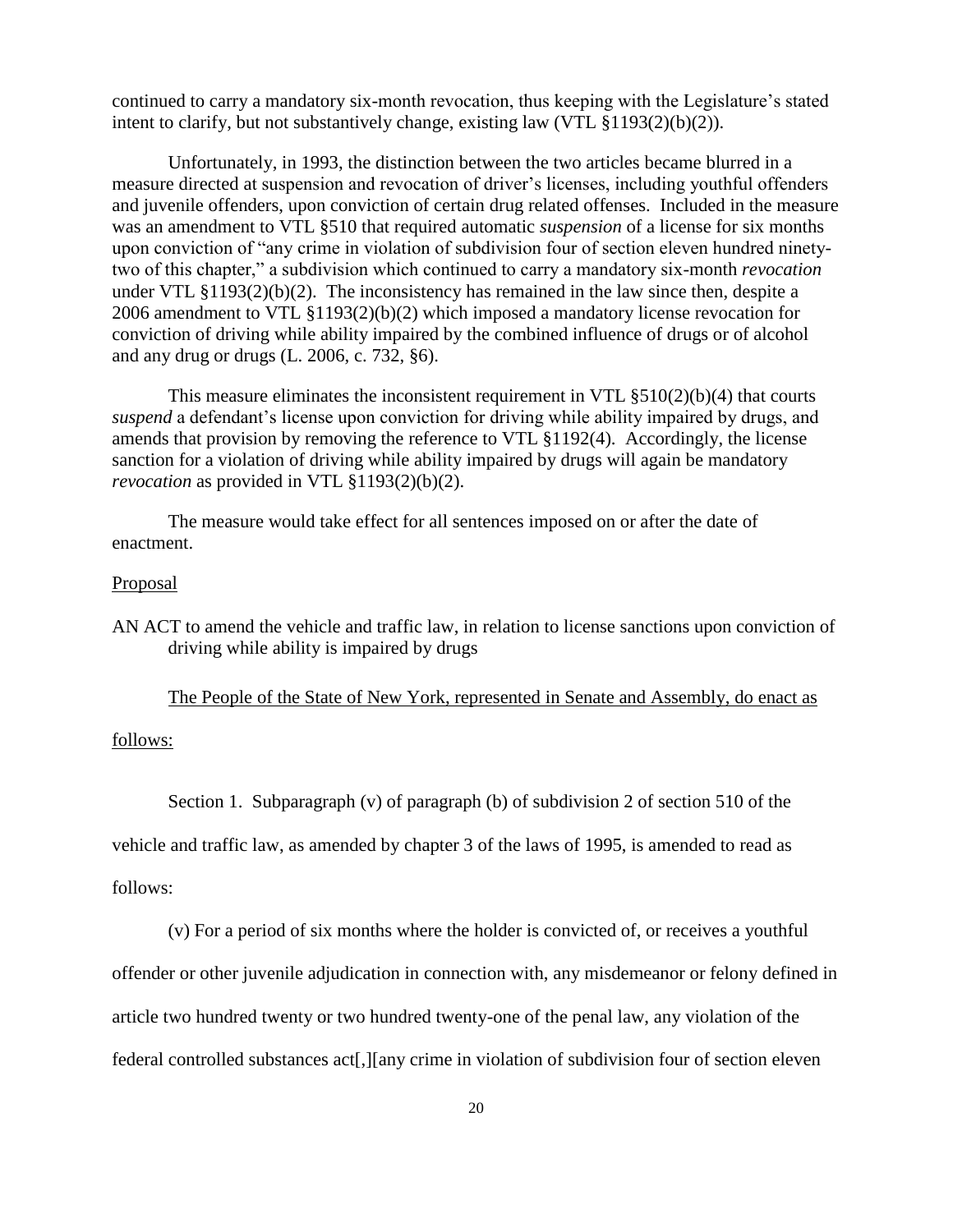hundred ninety-two of this chapter] or any out-of-state or federal misdemeanor or felony drugrelated offense; provided, however, that any time actually served in custody pursuant to a sentence or disposition imposed as a result of such conviction or youthful offender or other juvenile adjudication shall be credited against the period of such suspension and, provided further, that the court shall determine that such suspension need not be imposed where there are compelling circumstances warranting an exception.

§ 2. This act shall take effect immediately, and shall apply to all sentences imposed on or after such effective date.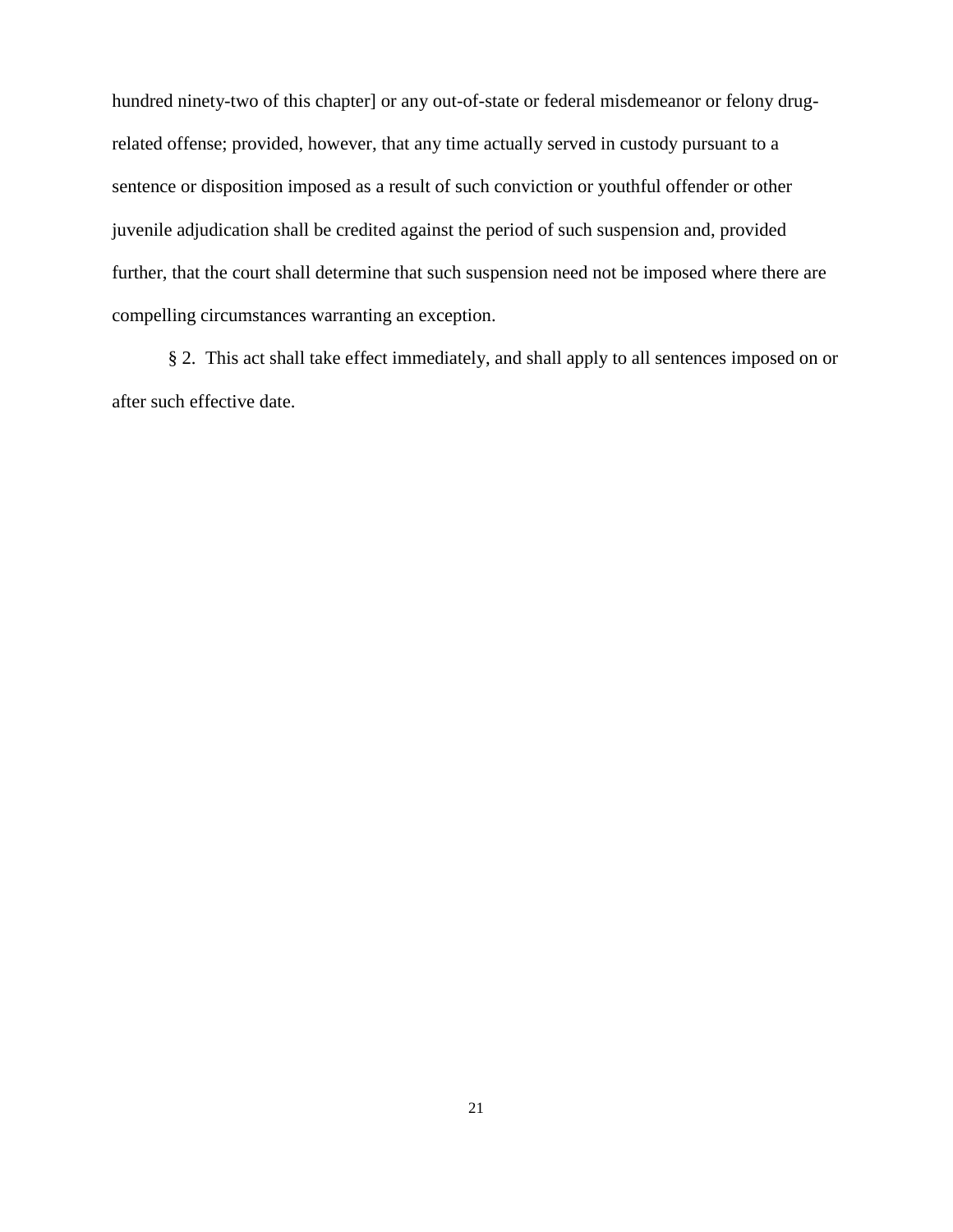## **II. Previously Endorsed Measures**

1. Authority to Suspend Jury Deliberations for More than Twenty-Four Hours (CPL 310.10(2))

The Committee recommends that the Criminal Procedure Law be amended to allow a trial court to suspend jury deliberations for up to forty-eight hours (excluding weekends and holidays) in appropriate cases.

In 1995, the Legislature gave trial courts discretion to forego sequestration in most cases (L. 1995, c. 83). Over the next several years, the Legislature required the Chief Administrative Judge and the Office of Court Administration to conduct an annual study of the change and file a report with the Governor, the President of the Senate and the Speaker of the Assembly. The reports found that there were significant cost-saving to the change and that eliminating sequestration did not result in an increase in jury tampering or an increase the number of mistrials. After five years, the Legislature made permanent the changes and expanded the reach of the statute to permit trial courts to forego sequestration in all cases (L. 2001, c. 47).

A trial court's discretion is not unfettered, however, and the current statute provides that a court may only suspend jury deliberations "for a reasonable period of time . . . not to exceed twenty-four hours" (CPL 310.10(2)). Undoubtedly, the twenty-four hour limit is intended to permit deliberating jurors to go home each night and return on the next day when the court is in session. Unfortunately, circumstances often arise that make it impossible to reconvene the jury within twenty-four hours, as was illustrated in a recent case arising in Kings County (*see People v. Taylor*, 32 Misc. 3d 546 (Sup Ct, Kings County 2011, Del Giudice, J.)). In *Taylor*, a deliberating juror was briefly hospitalized and unable to return to court to resume further deliberations the following day. The defense immediately moved for a mistrial, claiming that the express language of CPL 310.10(2) prevented the court from adjourning deliberations more than 24 hours, even though the juror would be available one day later. There were no indications of juror tampering nor did it appear that jury deliberations would be impeded by the additional delay caused by the juror's hospitalization. The case highlights the inflexibility of the statute, and the court urged legislative action to amend the statute.

The Committee believes that the arbitrary limit of twenty-four hours should be relaxed in appropriate cases. While the Committee considered eliminating the twenty-four hour restriction altogether and allowing courts discretion to suspend deliberations "for a reasonable period of time," it ultimately favored an approach that provides courts with more, but not unfettered, discretion. Thus, this measure retains the twenty-four hour limit in most cases, but provides, "upon good cause shown, an additional period not to exceed 48 hours." By requiring "good cause" for any suspension longer than twenty-four hours, the measure insures that lengthy suspensions of jury deliberations will not become routine.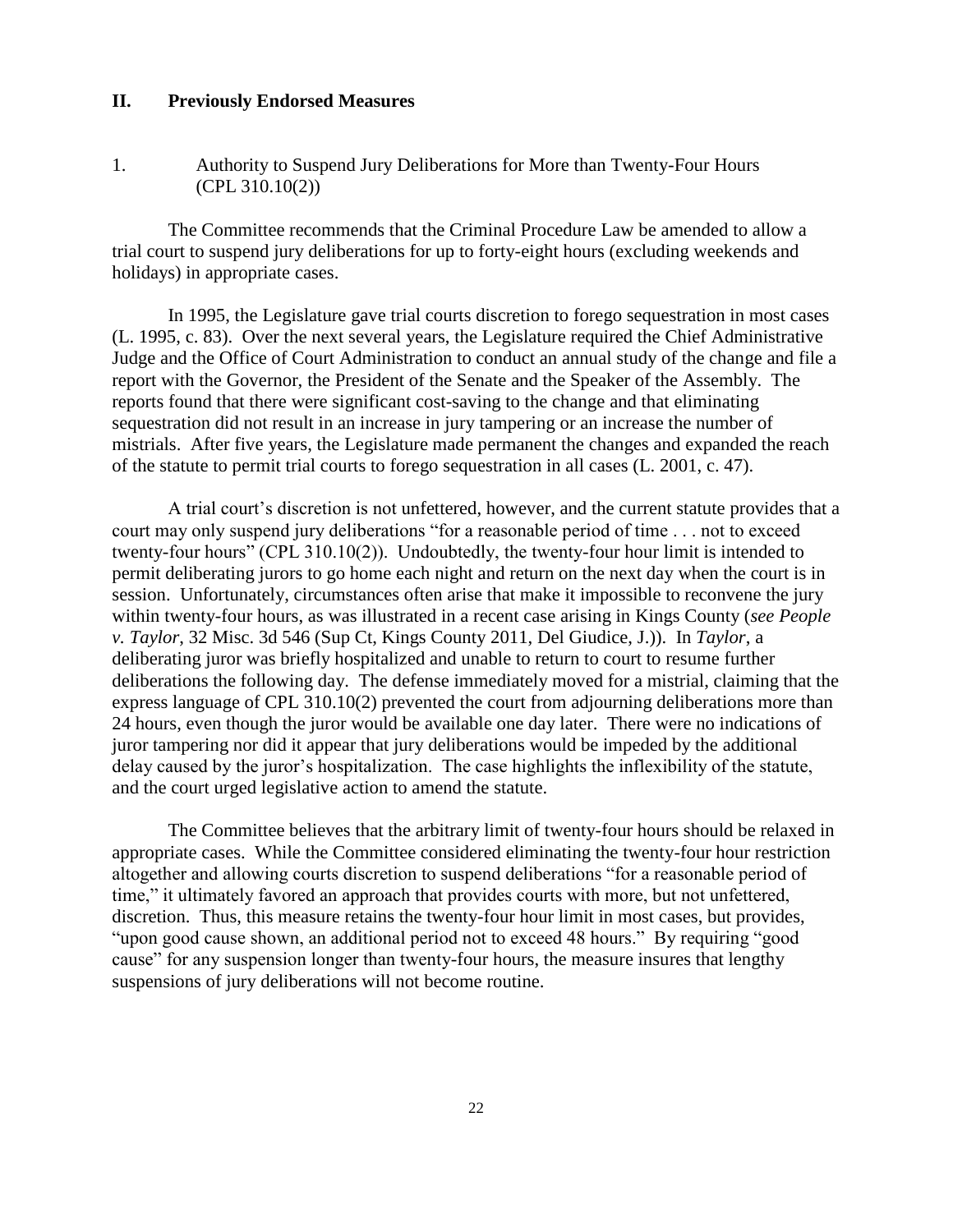## Proposal

AN ACT to amend the criminal procedure law, in relation to suspending jury deliberations

The People of the State of New York, represented in Senate and Assembly, do enact as follows:

Section 1. Subdivision 2 of section 310.10 of the criminal procedure law, as amended by chapter 47 of the laws of 2001, is amended to read as follows:

2. At any time after the jury has been charged or commenced its deliberations, and after notice to the parties and affording such parties an opportunity to be heard on the record outside of the presence of the jury, the court may declare the deliberations to be in recess and may thereupon direct the jury to suspend its deliberations and to separate for a reasonable period of time to be specified by the court, [not to exceed twenty-four hours, except that in the case of a Saturday, Sunday or holiday, such separation may extend beyond such twenty-four hour period] not lasting beyond close of business on the next day or, for good cause shown, beyond close of business on the third day following recess of jury deliberations unless both parties consent to a longer period of suspension and separation. For the purposes of this section, where a day referred to in this subdivision falls on a Saturday, Sunday or holiday, such day shall mean the next day thereafter during which the courthouse is open for the conduct of trials. Before each recess, the court must admonish the jury as provided in section 270.40 of this [chapter] title and direct it not to resume its deliberations until all twelve jurors have reassembled in the designated place at the termination of the declared recess.

§2. This act shall take effect immediately, and shall apply to all criminal actions pending on or after the date it is enacted.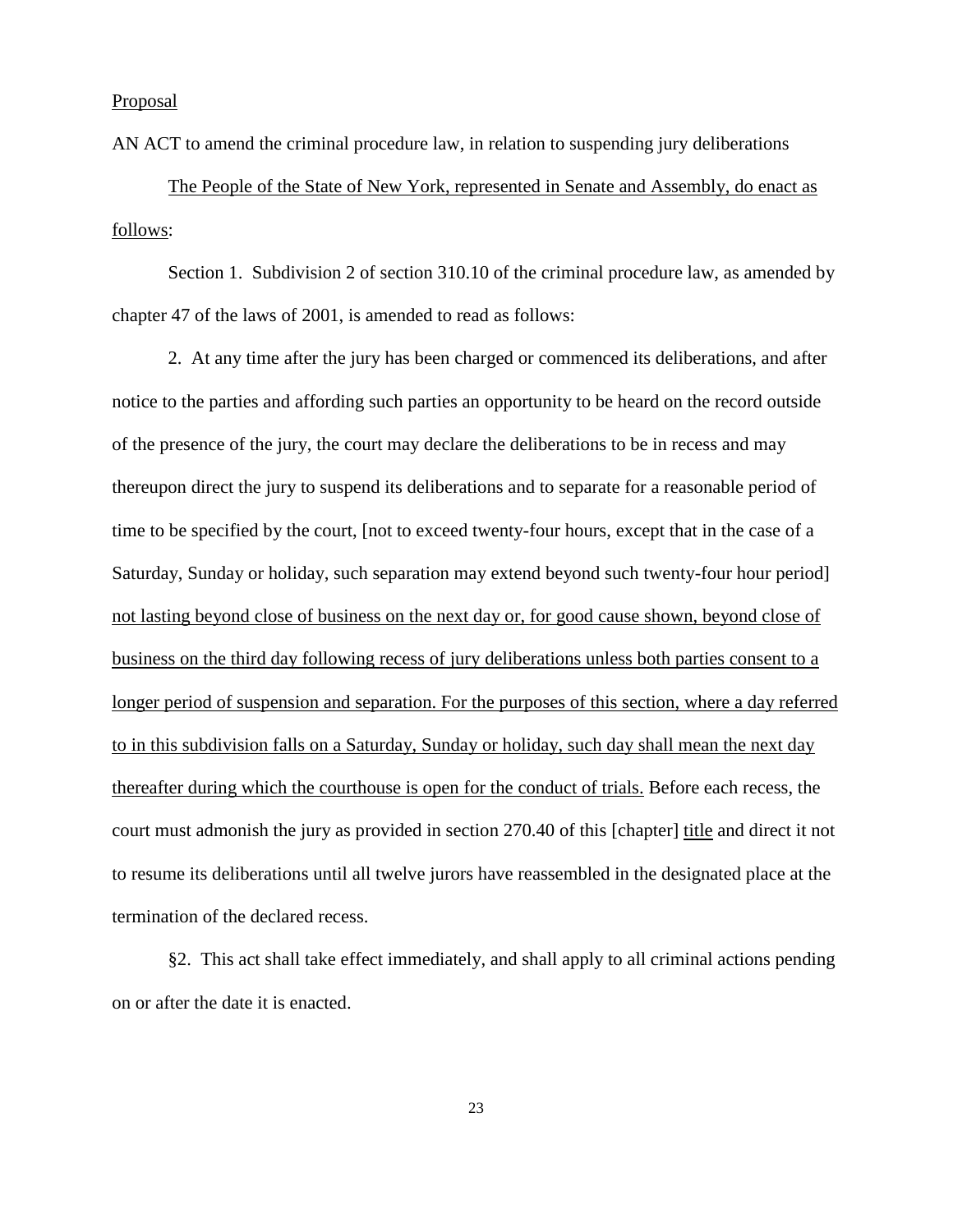2. Removal of Qualifying Cases to Veterans Courts (CPL 170.15(4); 180.20(3))

The Committee recommends that the Criminal Procedure Law be amended to allow for removal of a criminal action against a veteran to a Veterans Court in an adjacent county. The measure only applies to counties outside New York City and removal may only be done with the consent of the court, the defendant and prosecutors of both counties.

Studies have shown that at least twenty percent of the 1.6 million troops who served in Iraq and Afghanistan from 2001-2008 will face serious mental-health injuries such as posttraumatic-stress-disorder, traumatic brain injury or major depression.<sup>1</sup> Because most do not carry the visible scars of war, veterans often suffer in silence and without access to the support services that may be available to them. Their disorders lead to higher rates of divorce, drug and alcohol abuse and incarceration. After recognizing a growing problem with low level criminal conduct committed by servicemen returning from military service, Erie County started the nation's first Veterans Court in 2008. That experience has established that veterans are ideal candidates for diversion because they are often able to be connected to benefits and treatment earned through military service. The court has been the model for Veterans Courts instituted in other counties in New York and throughout the nation.

The Veterans Court is a hybrid drug and mental health court that serves veterans who are struggling with addiction, mental illness or other problems. When a qualified veteran is identified, usually at or before arraignment, the qualifying defendant is diverted from the traditional criminal prosecution into the more specialized treatment path of the Veterans Court. Offenders are assessed by the Veterans Administration in their local area, enrolled in a program that addresses their mental health or substance abuse issues and then meet with a team including the judge, veteran mentors and other service providers. Judges see the veterans once a week or every two weeks as they progress toward mental fitness or sobriety until their treatment program is completed. The process usually extends from 12 to 16 months, and recidivism rates for veterans who complete the program are exceptionally low.

Although there are 19 Veterans Courts in New York State, veterans who are arrested in counties that do not have a Veterans Court are simply unable to avail themselves of the special services such courts provide. This measure is designed to help alleviate that problem by allowing these services to be made available to veterans in nearby communities that technically fall outside the court's regular jurisdiction. To qualify, however, a defendant must consent to the diversion and must receive the approval of the local court, the Veterans Court and the prosecutors of both counties.

 $\overline{a}$ 

<sup>&</sup>lt;sup>1</sup> Invisible Wounds of War, Summary and Recommendations for Addressing Psychological and Cognitive Injuries, Rand Corporation, Center for Military Health Policy Research, 2008.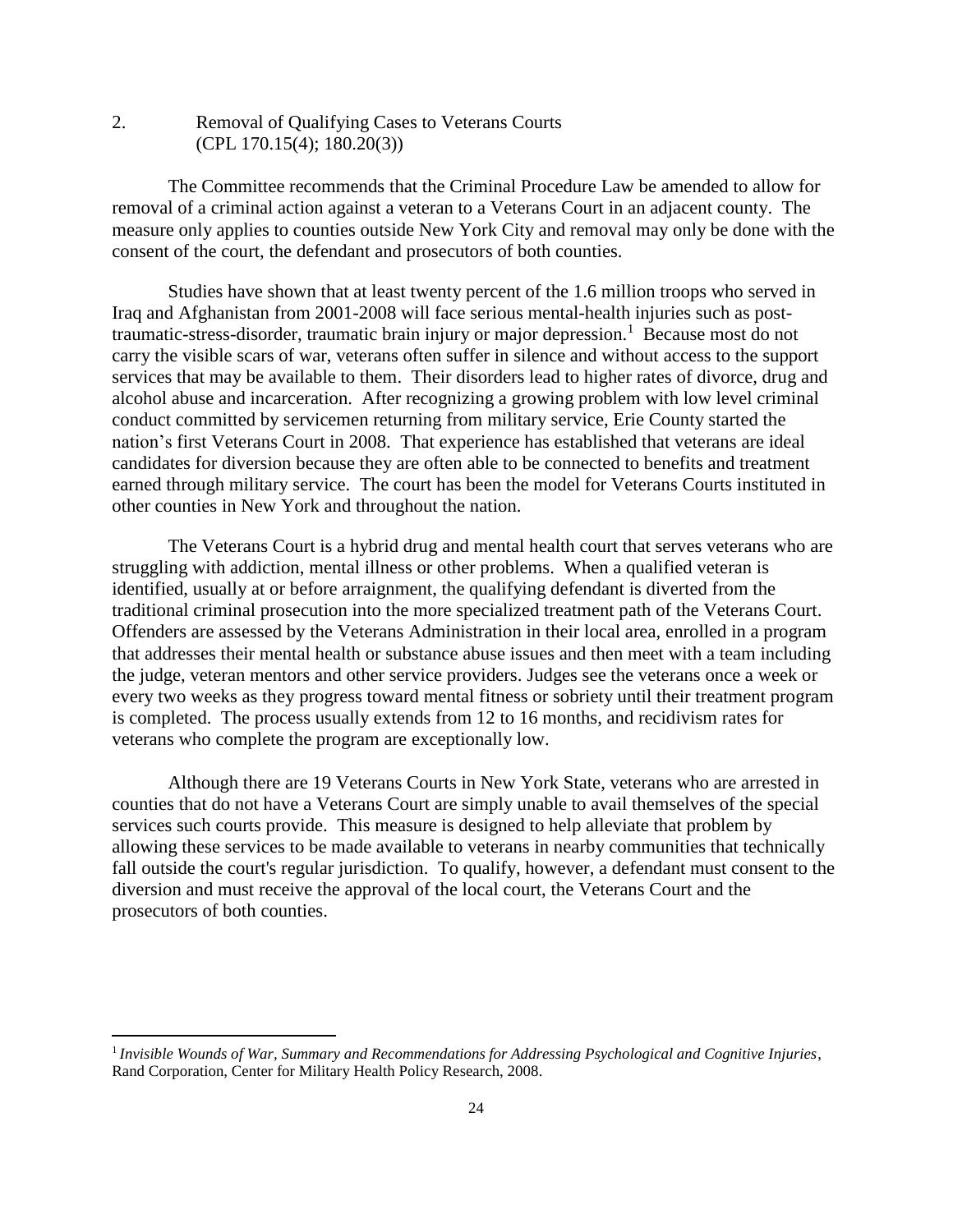## Proposal

AN ACT to amend the criminal procedure law, in relation to removal of a criminal action to a veterans court

Section 1. Legislative findings. The legislature finds and declares that New York, along with the rest of the country, owes an enduring debt to the brave men and women who have served in our nation's armed forces. Their service in defense of our country and its ideals must never be forgotten. We also must not fail to recognize that when veterans return from foreign conflicts their transition to civilian life is not always an easy one and can be marked by depression, other forms of mental illness and substance abuse. Studies have shown that the trauma a soldier suffers while deployed is a major contributing factor to low level, but often persistent, criminal activity.

New York stands in the vanguard for treating veterans whose criminal conduct is linked to their military service. In 2008, the nation's first veterans treatment court was started in the Buffalo city court. By recognizing the root causes of many veterans' contacts with the criminal justice system and applying proven resources, including counseling, treatment for drug or alcohol addiction, hands-on assistance with housing needs and job training and placement, we have led the way in reducing recidivism among returning veterans. Starting with that single court in Buffalo, the veterans treatment court has become the model for many other states. While New York now has twenty-nine veterans treatment courts, not all of New York's veterans live in a county that currently has such a court. We can do better.

In order to broaden the availability of veterans treatment courts to qualified veterans, this act would authorize the transfer of a criminal case against a qualified veteran whose charges are pending in a local criminal court that is not a veterans treatment court to another local criminal court in an adjoining county that is a veterans treatment court. Following the successful "drug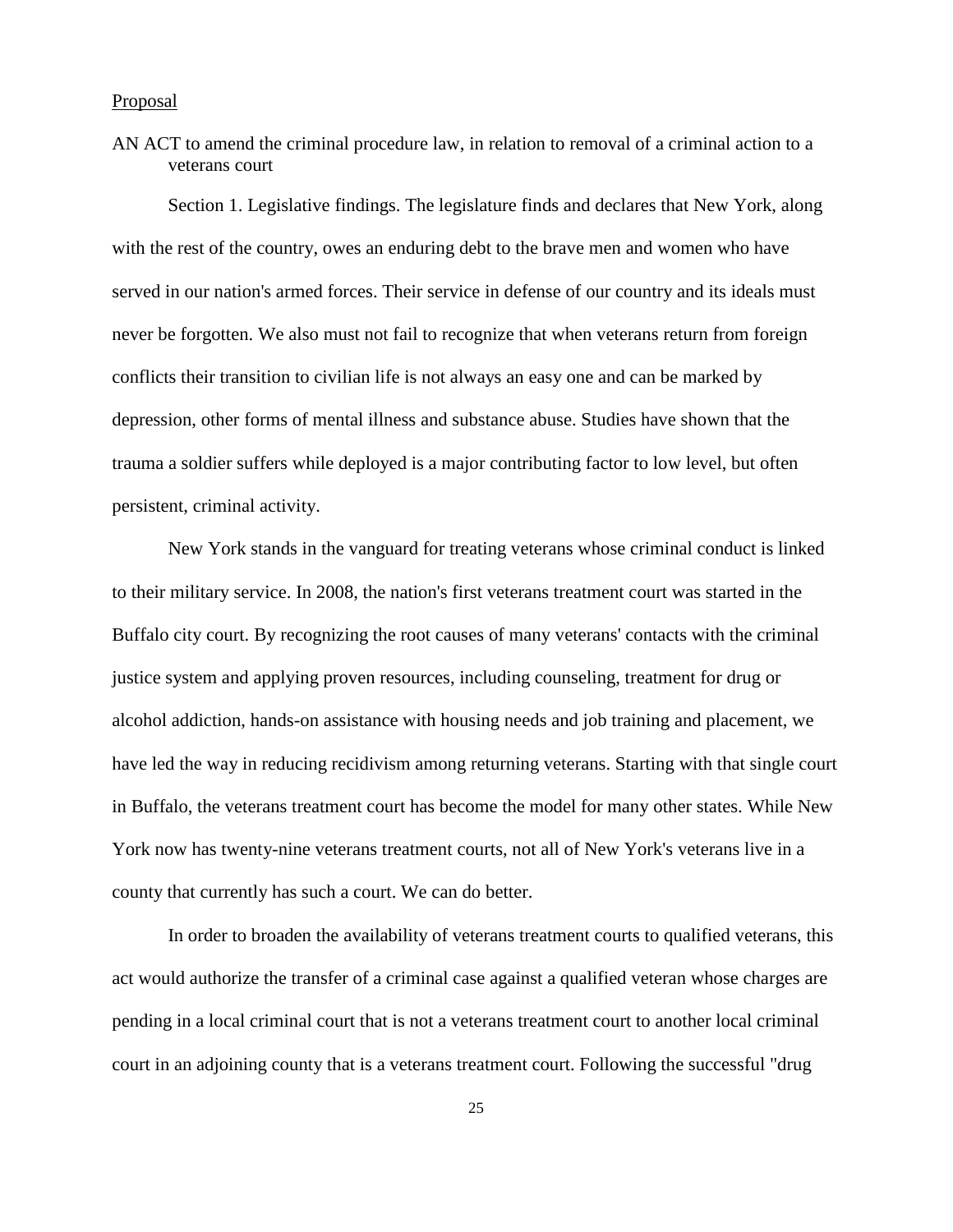hub court" model, the case would only be transferred on the application of the defendant, and with the consent of the court and district attorneys of both the sending and the receiving county. This will ensure the broadest possible reach of every existing veterans treatment court, and send a signal that New York and its courts are committed to acknowledging and serving the special needs of the greatest number of qualified veterans. In practical terms, this act would immediately and dramatically increase the number of counties where veterans charged with criminal offenses would have access to the proven benefits of a veterans treatment court. Moreover, because this act also calls for the establishment of such number of veterans treatment courts as may be necessary to fulfill the act's purposes, the act will help to provide all veterans in the state with access to such courts.

§ 2. Subdivision 4 of section 170.15 of the criminal procedure law, as amended by chapter 67 of the laws of 2000, is amended to read as follows:

4. Notwithstanding any provision of this section to the contrary, in any county outside a city having a population of one million or more, upon or after arraignment of a defendant on an information, a simplified information, a prosecutor's information or a misdemeanor complaint pending in a local criminal court, such court may, upon motion of the defendant and with the consent of the district attorney, order that the action be removed from the court in which the matter is pending to another local criminal court in the same county which has been designated a drug court by the chief administrator of the courts, or, on consent of the district attorney in the receiving county, to another local criminal court in an adjoining county that has been designated a veterans treatment court by the chief administrator of the courts, and such drug court or veterans treatment court may then conduct such action to [judgement] judgment or other final disposition; provided, however, that an order of removal issued under this subdivision shall not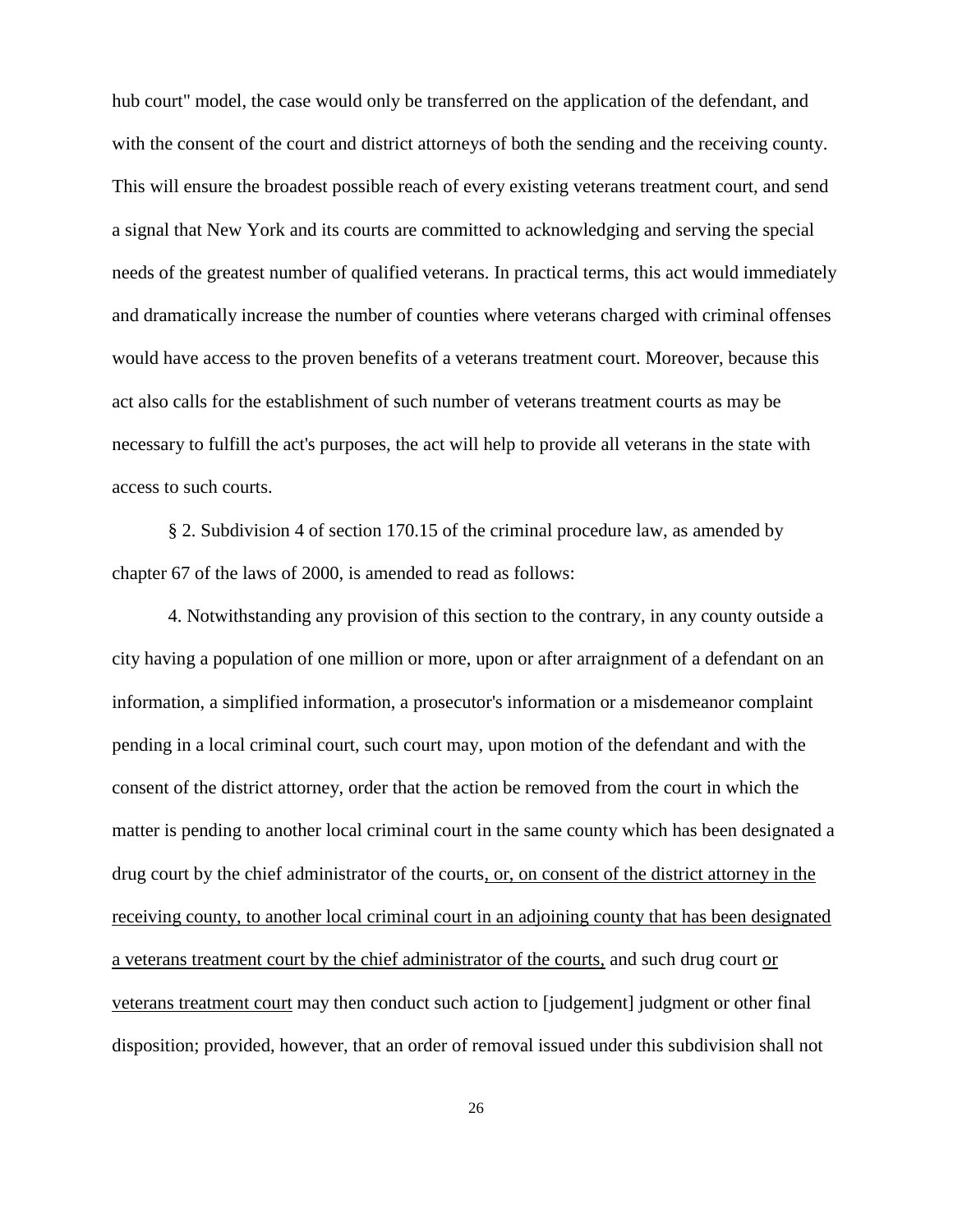take effect until five days after the date the order is issued unless, prior to such effective date, the drug court or veterans treatment court notifies the court that issued the order that:

(a) it will not accept the action, in which event the order shall not take effect, or

(b) it will accept the action on a date prior to such effective date, in which event the order shall take effect upon such prior date. Upon providing notification pursuant to paragraph (a) or (b) of this subdivision, the drug court or veterans treatment court shall promptly give notice to the defendant, his or her counsel and the district attorney.

§ 3. Subdivision 3 of section 180.20 of the criminal procedure law, as amended by chapter 67 of the laws of 2000, is amended to read as follows:

3. Notwithstanding any provision of this section to the contrary, in any county outside a city having a population of one million or more, upon or after arraignment of a defendant on a felony complaint pending in a local criminal court having preliminary jurisdiction thereof, such court may, upon motion of the defendant and with the consent of the district attorney, order that the action be removed from the court in which the matter is pending to another local criminal court in the same county which has been designated a drug court by the chief administrator of the courts, or, on consent of the district attorney in the receiving county, to another court in an adjoining county that has been designated a veterans treatment court by the chief administrator of the courts, and such drug court or veterans treatment court may then dispose of such felony complaint pursuant to this article; provided, however, that an order of removal issued under this subdivision shall not take effect until five days after the date the order is issued unless, prior to such effective date, the drug court or veterans treatment court notifies the court that issued the order that:

(a) it will not accept the action, in which event the order shall not take effect, or

27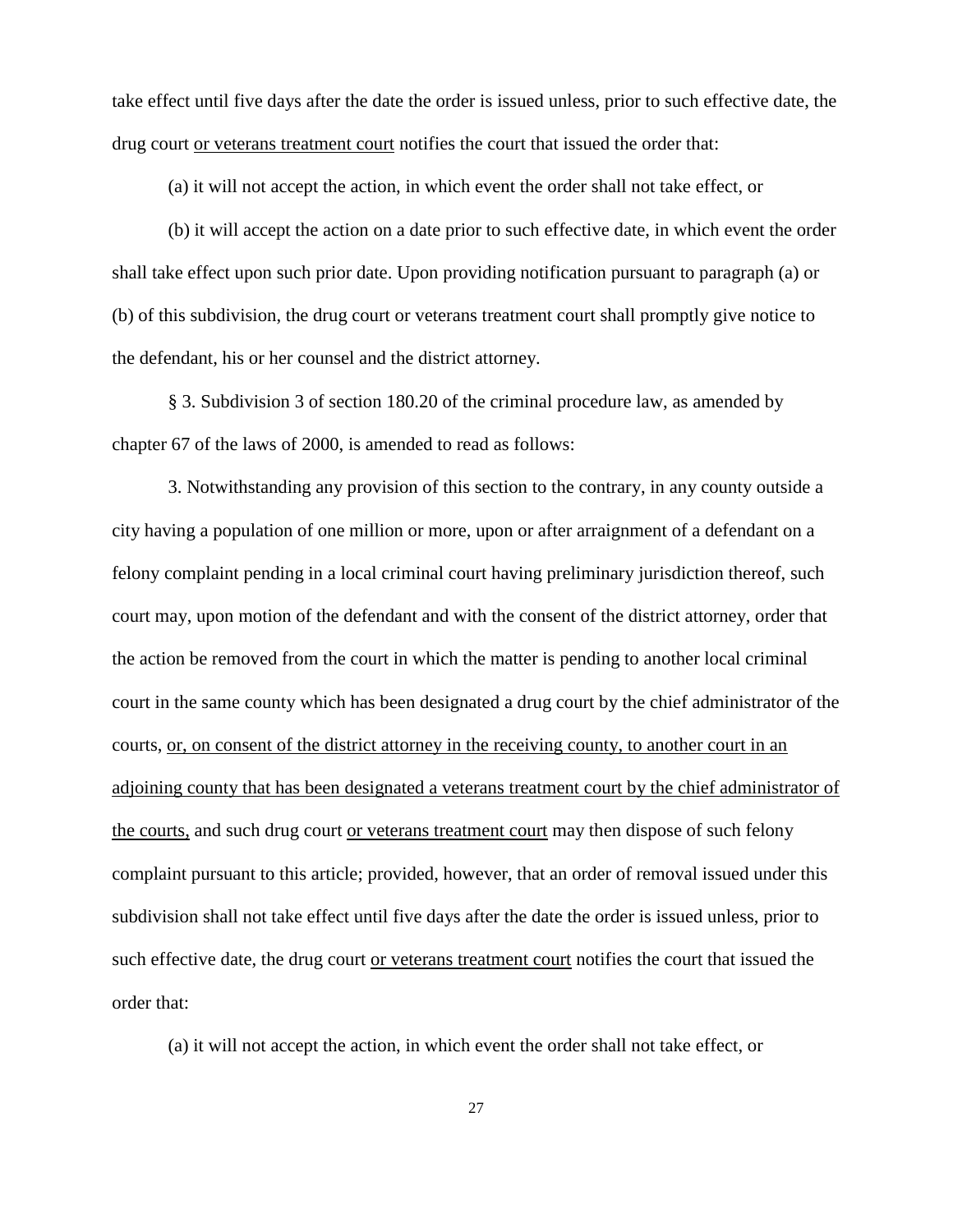(b) it will accept the action on a date prior to such effective date, in which event the order shall take effect upon such prior date.

Upon providing notification pursuant to paragraph (a) or (b) of this subdivision, the drug court or veterans treatment court shall promptly give notice to the defendant, his or her counsel and the district attorney.

§ 4. The criminal procedure law is amended by adding a new section 230.21 to read as follows:

§ 230.21 Removal of action to an adjoining county.

1. In any county outside a city having a population of one million or more, the court may, upon motion of the defendant and with the consent of the district attorney of both counties, order that the indictment and action be removed from the court in which the matter is pending to a superior court in an adjoining county that has been designated a veterans treatment court by the chief administrator of the courts, and such court may then conduct such action to judgment or other final disposition? provided, however, that an order of removal issued under this subdivision shall not take effect until five days after the date the order is issued unless, prior to such effective date, the veterans treatment court notifies the court that issued the order that:

(a) it will not accept the action, in which event the order shall not take effect, or

(b) it will accept the action on a date prior to such effective date, in which event the order shall take effect upon such prior date.

2. Upon providing notification pursuant to paragraph (a) or (b) of subdivision one of this section, the veterans treatment court shall promptly give notice to the defendant, his or her counsel and the district attorney of both counties.

§ 5. Subdivision 2 of section 212 of the judiciary law is amended by adding a new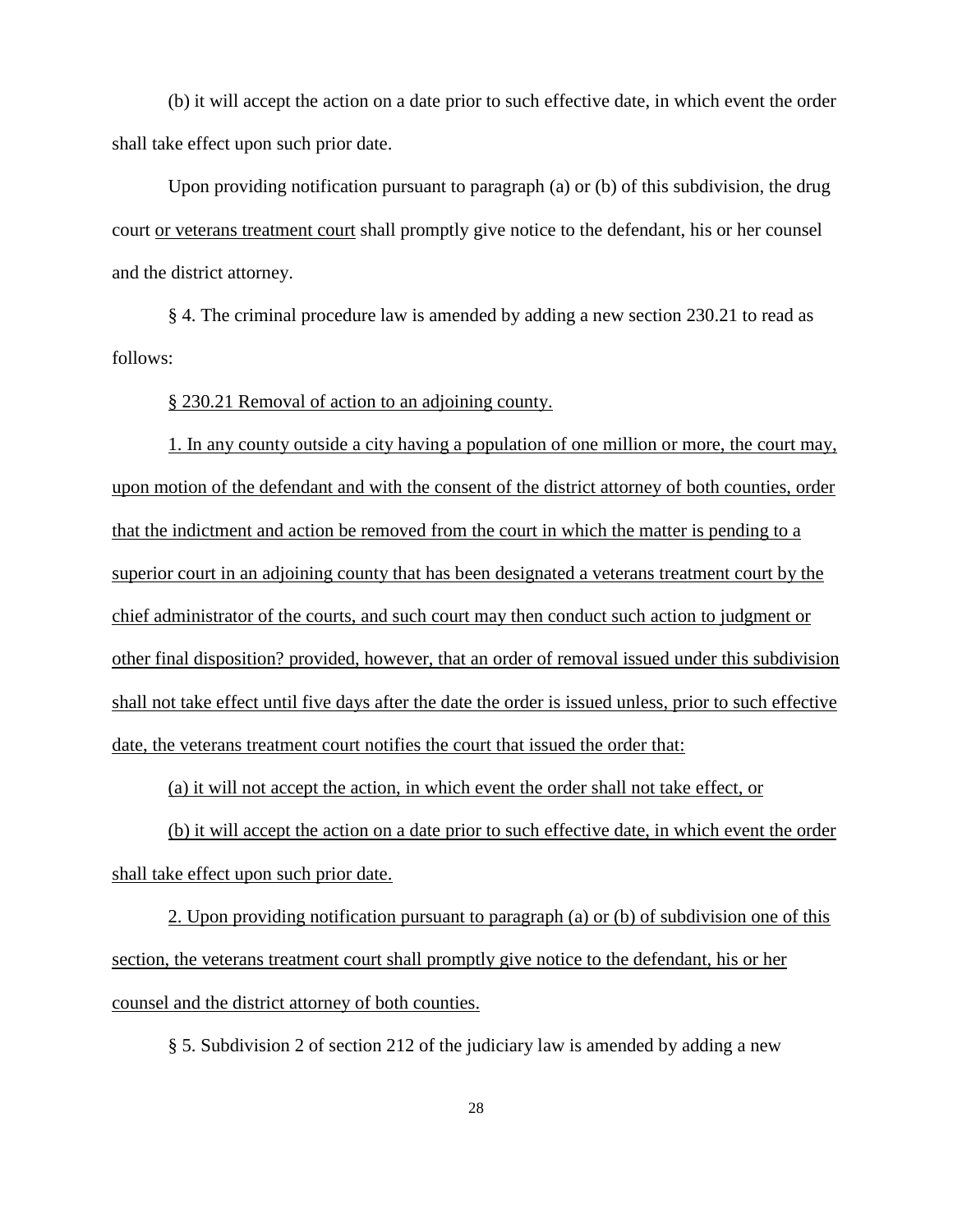paragraph (w) to read as follows:

.

(w) To the extent practicable establish such number of veterans treatment courts as may be necessary to fulfill the purposes of subdivision four of section 170.15 and subdivision three of section 180.20 of the criminal procedure law.

§ 6. This act shall take effect immediately.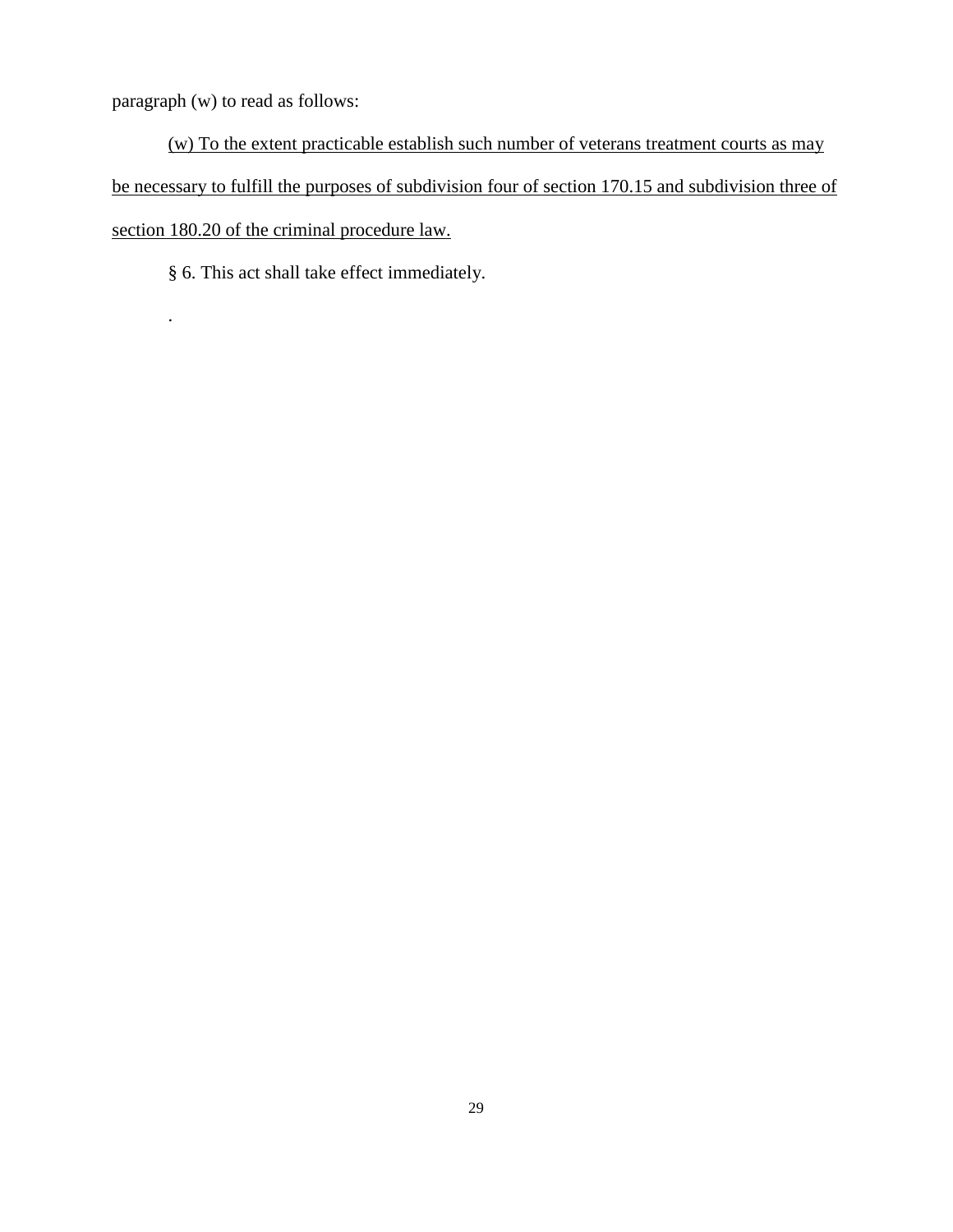# 3. Peremptory Challenges (CPL 270.25)

The Committee recommends that section 270.25 of the Criminal Procedure Law be amended to reduce the number of peremptory challenges allotted to a defendant charged with a class B or class C drug offense from fifteen challenges to ten challenges. The number of peremptory challenges allotted for alternate jurors would remain the same, at two.

For many years, the Committee has adopted the recommendations of the Chief Judge's Jury Project, which favors the reduction of the number of peremptory challenges as a means of improving the efficiency of our jury selection system. New York is an outlier in this area by granting significantly more peremptory challenges than almost any other jurisdiction. For instance, in all Federal non-capital felony trials, the government only has six peremptory challenges and the defendant ten (see Federal Rules of Criminal Procedure, Rule 24).

In New York, the number of peremptory challenges in criminal cases is determined by the nature and degree of the offense, with more serious felonies having a greater number of peremptory challenges. Accordingly, there is a direct relationship between the penalty that can be imposed on an offense and the number of challenges allowed.

This measure recognizes that New York's drug law reforms have substantially reduced the sentencing ranges both for class B and class C felony drug offenses. Class B felony drug offenders are subject to 1 to 9 year determinate terms for first felony offenders; 2 to 12 year determinate terms for predicate non-violent felony offenders and 6-15 year determinate terms for offenders with a predicate violent felony conviction. Class C felony offenders are subject to determinate terms of 1 to 5  $\frac{1}{2}$  years for first felony offenders; 1  $\frac{1}{2}$  to 8 years for predicate nonviolent felony offenders and 3 ½ to 9 years for offenders with a prior conviction for a violent felony offense. Many drug offenders can also receive a range of treatment and other sentences which do not require a state prison sentence and are not available to many non-drug offenders. Finally, although the Committee has not commissioned a statistical analysis of the issue, it is apparent that many drug offenders who are sentenced to state prison receive sentences which are at or close to statutory minimums.

In contrast, Class B felony non-drug offenders are subject to indeterminate or determinate sentences of up to 25 years while class C felony non-drug offenders are subject to sentences of up to 15 years. There is no precise correlation between drug offender sentences and sentences imposed on other sentencing classes. The Committee believes, however that the sentencing exposures faced by most class B and C felony drug offenders now more closely align with those of class D non-drug felons (sentences of up to 7 years) rather than class B or C felony drug offenders as are provided to class D and E felony non-drug offenders.

This measure reflects those reductions of sentencing ranges by reducing the number of peremptory challenges allowed to the same as those allowed for a class D or E felony.

### Proposal

AN ACT to amend the criminal procedure law, in relation to the number of peremptory challenges for certain cases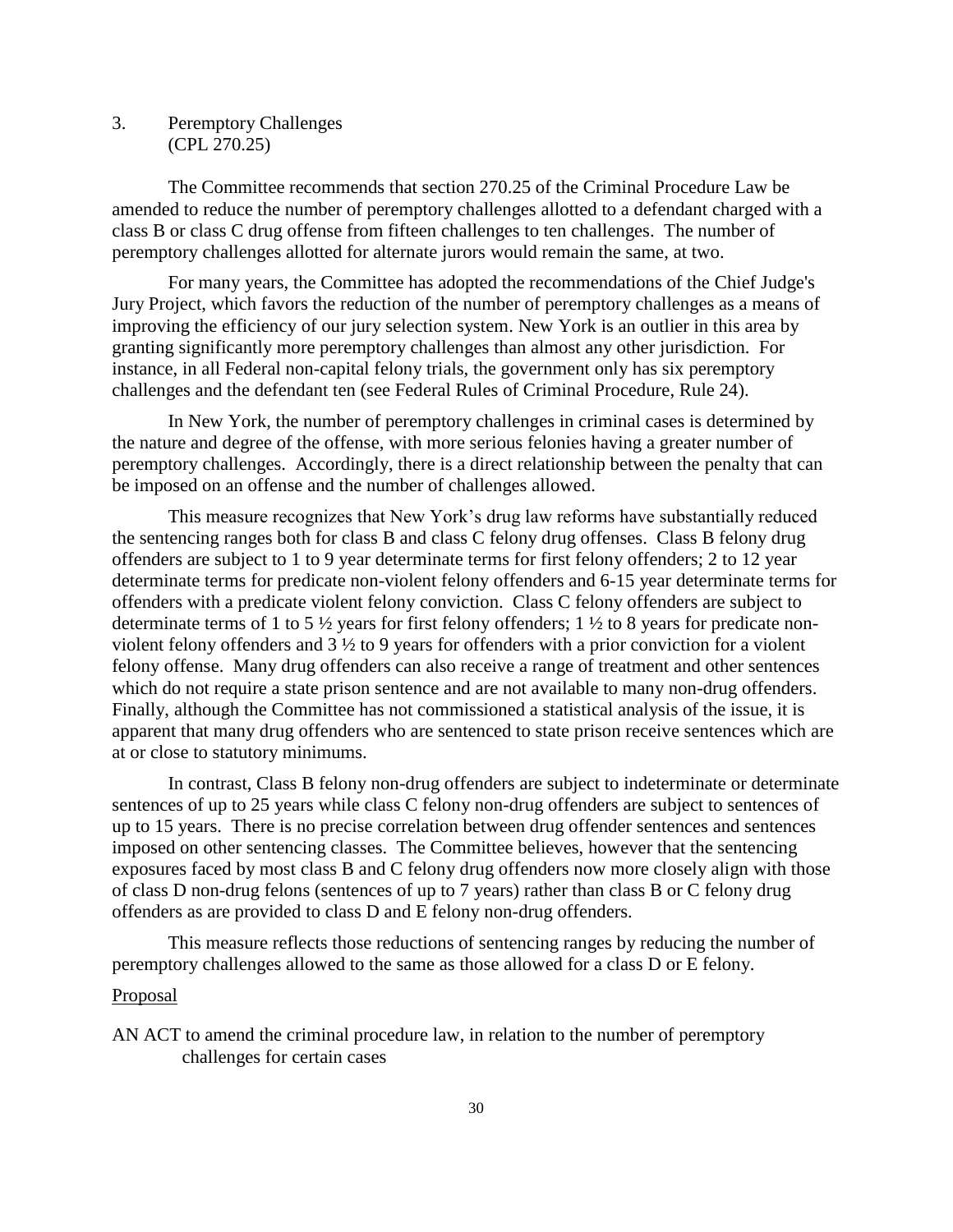The People of the State of New York, represented in Senate and Assembly, do enact as follows:

Section 1. Paragraph (b) of subdivision 2 of section 270.25 of the criminal procedure law is amended to read as follows:

(b) Fifteen for the regular jurors if the highest crime charged is a class B or class C felony, other than a class B or class C felony as defined in article two hundred twenty, and two for each alternate juror to be selected.

§2. This act shall take effect on the ninetieth day after it shall have become a law and shall be applicable only to jury trials commencing on or after such effective date.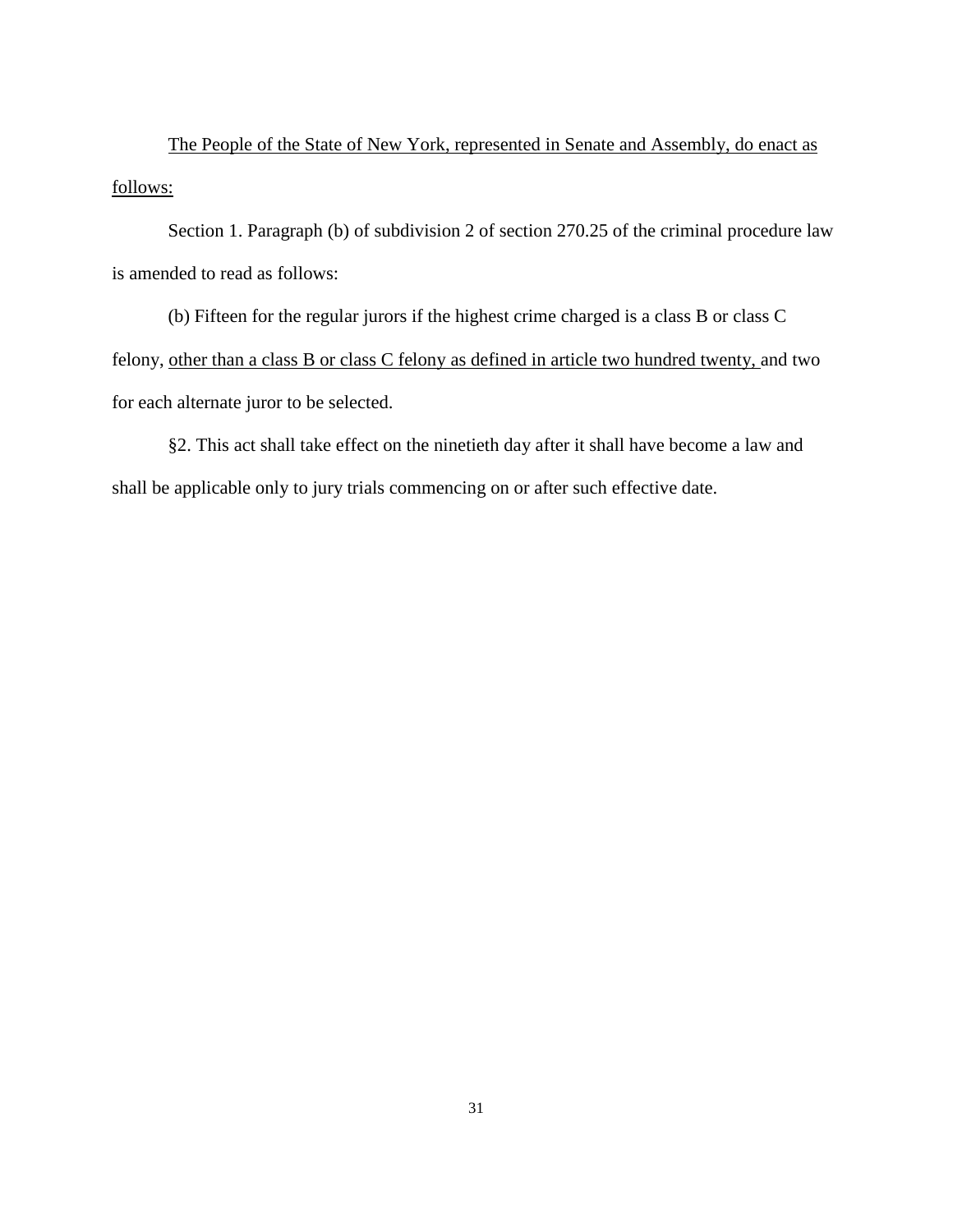## 4. Sealing Petty Offenses (CPL 160.55)

The Committee recommends that section 160.55 of the Criminal Procedure Law be amended to clarify that cases that have an outcome of a conviction only for a petty offense fall within the meaning of the statute regardless of the original arrest charge.

There is an unusual and unintended anomaly in how executive agencies apply CPL 160.55 to convictions where the original arrest charge is a petty offense (e.g., a traffic infraction or violation offense), as distinguished from cases where the original arrest charge is a misdemeanor or felony but later ends only in a conviction for a petty offense. To understand how this anomaly has arisen, it is necessary to understand the history of the statute. In relevant part, the statue currently provides that

> "[u]pon the termination of a criminal action or proceeding against a person by the conviction of such person of a traffic infraction or a violation [other than loitering or DWAI, unless the court decides to not seal in the interest of justice] . . . all official records and papers relating to the arrest or prosecution . . . on file with the division of criminal justice services, police agency, or prosecutor's office shall be sealed and not made available to any person or public or private agency" (CPL 160.55(1)).

Despite this unequivocal language, most law enforcement agencies, including the Division of Criminal Justice Services and local police departments, distinguish between cases where an accused is arrested on a top charge that is a violation or traffic infraction and those that have a top charge of a misdemeanor or felony offense, but are later convicted only of a traffic infraction or violation. In the latter, all agree that the case should be sealed; in the former, law enforcement records consistently are not sealed.

The reasons for this result are found in the history of the statute as reflected in a decadesold, but never updated, McKinney's commentary on the topic. CPL 160.55 was enacted in 1980 and was originally designed to seal non-criminal dispositions that appeared on an accused's criminal history report (the "rap sheet"). At the time, and still today, a conviction for a noncriminal offense could only be reflected on a DCJS rap sheet if the accused was initially arrested on a fingerprintable offense (see CPL 160.10(1)). Where an accused is arrested for a nonprintable offense, DCJS does not reflect the arrest and thus the case, regardless of disposition, is not reflected on a defendant's rap sheet.

Based on the original reach of the statute, it was understood that sealing convictions for a petty offense at DCJS involved only fingerprintable arrests. The practice commentary written at the time of the original statute accurately reflects this state of the law:

> "This section, added to the CPL in 1980, complements the provisions of the preceding section (160.50), which apply where the entire criminal action or proceeding is terminated in the defendant's favor. The situation covered here is where defendant, *having been arrested or charged with a printable offense (CPL §160.10), ultimately is*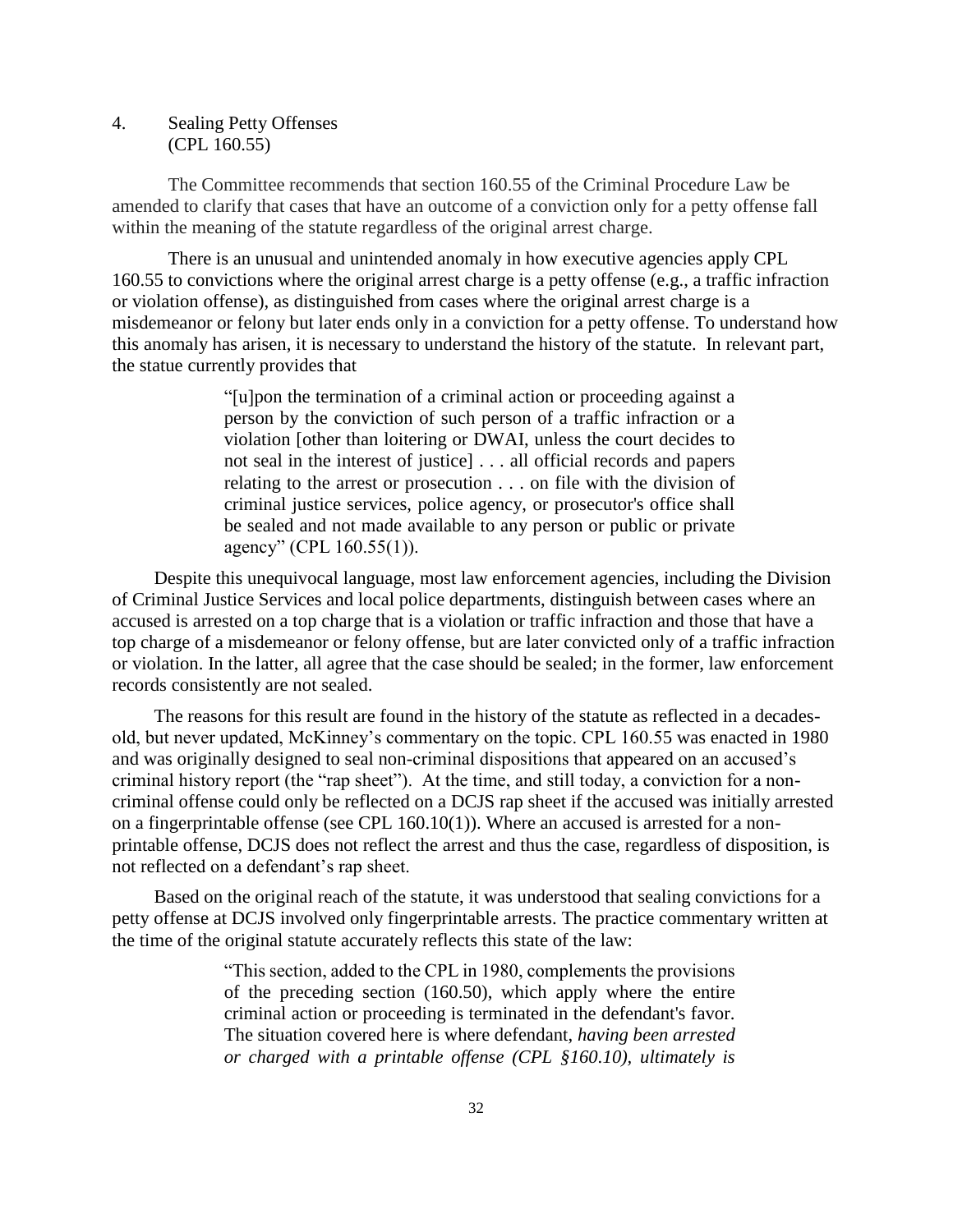*convicted of a petty offense*, except the three specifically excluded." (emphasis added)

The statute operated as reflected in the commentary until 1994, when the legislature expanded CPL 160.55 to include sealing not only petty offenses that would be reflected on and accused's rap sheet, but also records of law enforcement, including police and DA records (L. 1994, c. 169 § 81). Obviously, law enforcement agencies possess all arrest records, regardless of whether a defendant is charged with a fingerprintable offense. Thus, the distinction that was critical when the statute was first enacted – whether DCJS had any record to seal – became irrelevant to law enforcement records. At that point, a glaring inconsistency arose that made the sealing of petty offenses at the local law enforcement level dependent on whether the arrest carried a top-count charge of a crime. Ironically, the current application of the statute results in more favorable treatment for those accused of misdemeanors and felonies over those who are initially accused only of a petty offense, an outcome the Legislature surely could not have intended.

This measure amends CPL 160.55(1) by adding language to make it clear that the scope of the statute is gauged solely on the conviction charges as reflected in the final disposition of the case; the arrest charge is irrelevant. The measure elects to retain the prefatory language that the section applies to a "criminal action or proceeding" because petty offense charges, although not criminal, are still part of a criminal action or proceeding when adjudicated in the Unified Court System (see CPL 1.20(16)).

### Proposal

AN ACT to amend the criminal procedure law, in relation to sealing petty offenses

The People of the State of New York, represented in Senate and Assembly, do enact as

### follows:

Section 1. The opening paragraph of subdivision 1 of section 160.55 of the criminal

procedure law, as amended by chapter 169 of the laws of 1994, is amended to read as follows:

[Upon]Regardless of the class of offense for a which a person is initially charged, upon the termination of a criminal action or proceeding against a person by the conviction of such person of a traffic infraction or a violation, other than a violation of loitering as described in paragraph (d) [or (e)] of subdivision one of section 160.10 of this chapter or the violation of operating a motor vehicle while ability impaired as described in subdivision one of section eleven hundred ninety-two of the vehicle and traffic law, unless the district attorney upon motion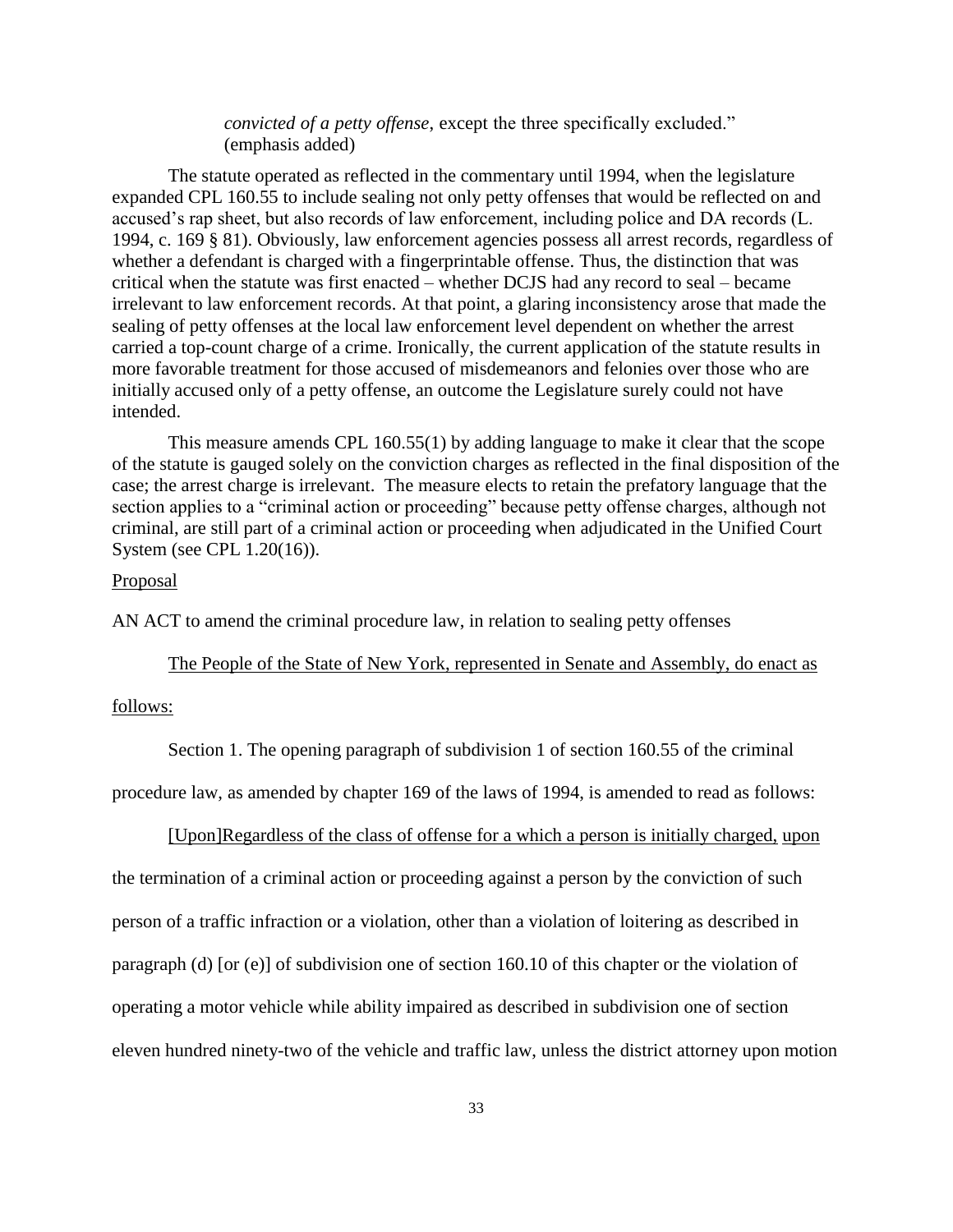with not less than five [days]days' notice to such person or his or her attorney demonstrates to the satisfaction of the court that the interests of justice require otherwise, or the court on its own motion with not less than five days' notice to such person or his or her attorney determines that the interests of justice require otherwise and states the reasons for such determination on the record, the clerk of the court wherein such criminal action or proceeding was terminated shall immediately notify the commissioner of the division of criminal justice services and the heads of all appropriate police departments and other law enforcement agencies that the action has been terminated by such conviction. Upon receipt of notification of such termination:

§2. This act shall take effect on the ninetieth day after it shall have become a law.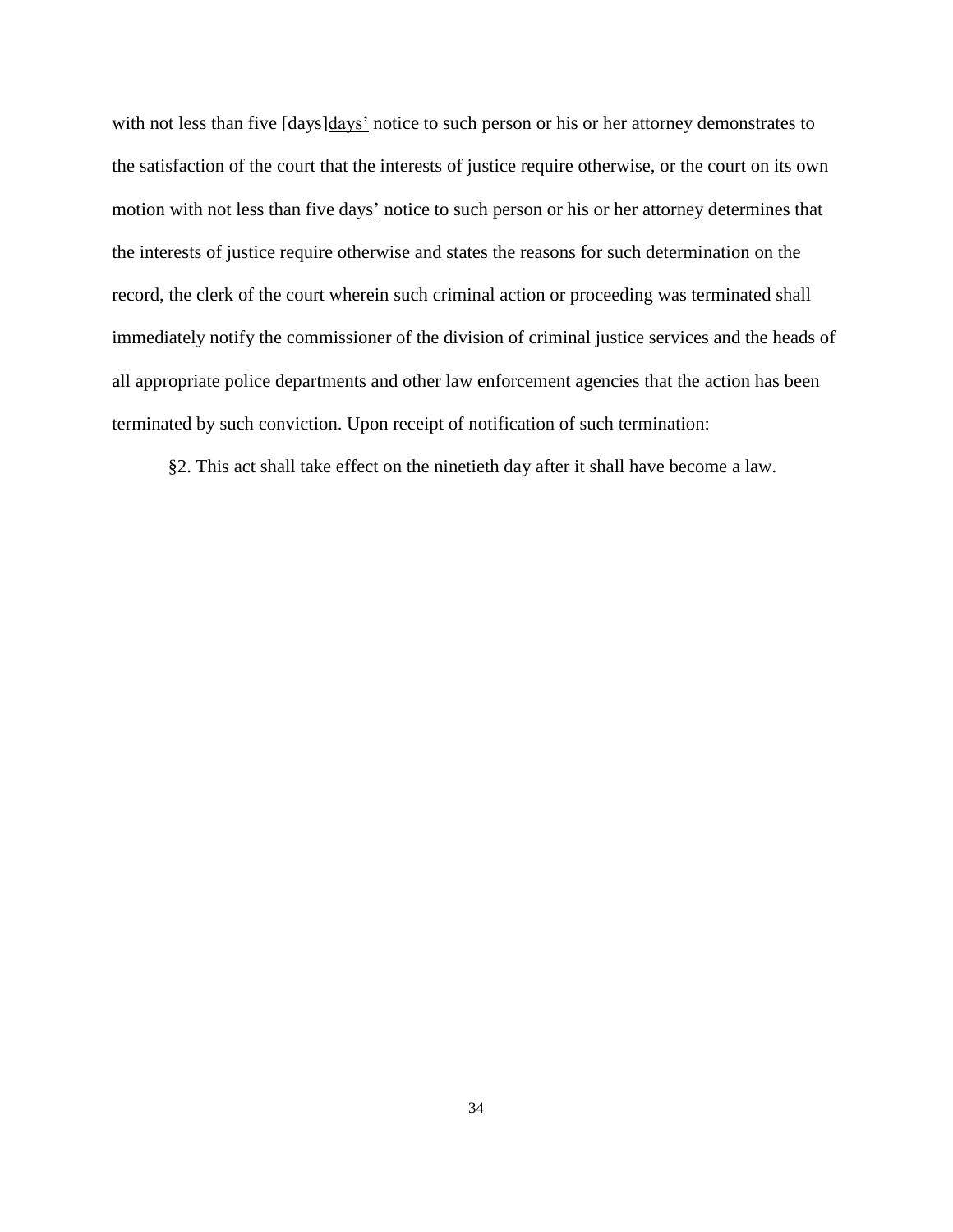# 5. Court Fees for Youthful Offenders (PL §60.02)

The Committee recommends amending the Penal Law to eliminate the mandatory surcharge for defendants adjudicated a youthful offender.

The newly enacted legislation to raise the age of criminal responsibility (L. 2017, c. 59), recognizes the need to treat older youth differently than adult offenders. The critical provisions for raising the age of criminal responsibility go into effect in two stages, applying to 16-year-olds on October 1, 2018, and to 17-year-olds one year later, on October 1, 2019. However, through initiatives already in place, the Judiciary has gained significant experience and insight into criminal offenses committed by older youth. For instance, superior courts have had dedicated youth parts for many years, and more recently, adolescent diversion parts (ADP) were created to handle 16- and 17- year old youth charged with lower level crimes. These court parts were established to provide better outcomes for older youth and, where appropriate, to relieve such defendants of the stigma that a criminal conviction often imposes.

In ADP, the court mandates young defendants to attend counseling sessions with court social workers trained in the problems of troubled youth and to perform community service. The goal of such treatment and service is to reduce recidivism and avoid a criminal conviction for the teen through an ultimate dismissal of the charges after an adjournment in contemplation of dismissal, a plea to a reduced violation charge, or in more serious cases, a plea to the charge with a designation of "youthful offender."

In most cases of older youth, the court and prosecutor will agree to youthful offender adjudication for the sole purpose of allowing the defendant to avoid a criminal conviction. Nonetheless, under current law the youth is still subject to a mandatory surcharge of ninety-five to one hundred fifty-five dollars for each docketed offense as well as the crime victim assistance fee (CVAF) of twenty-five dollars (PL §60.35(1)(iii)). The reality is that many youths resolve more than one case with pleas to an offense under each of separate dockets. This results in the imposition of multiple mandatory surcharges and crime victim assistance fees. And while the CVAF may be waived upon a finding of hardship, a court may not waive the mandatory surcharge ((CPL 420.35(2)).

The legislative history of the mandatory surcharge when examined in the context of other provisions relating to youthful offenders is strikingly inconsistent. When the Legislature created youthful offender status, it reflected the belief that youths often commit crimes out of immature impulsiveness, and that it does not serve their interest or that of society to hobble them with a criminal record at the threshold of adulthood. Consistent with this understanding, defendants afforded youthful offender status were exempt from the imposition of mandatory surcharges because a youthful offender adjudication is not a conviction of a crime. However, as part of a comprehensive effort to raise revenue, the legislature amended the Penal Law in 2004 to require a mandatory surcharge on all adjudications of youthful offenders (L. 2004 c. 56). The legislative history for this amendment, however, is silent on whether the legislature considered the collateral impact imposing mandatory surcharges would have on youth. Nor is it clear why the Legislature required imposition of the mandatory surcharge but exempted youthful offenders from having to pay the sex offender registration fee, DNA databank fee, or supplemental sex offender victim fee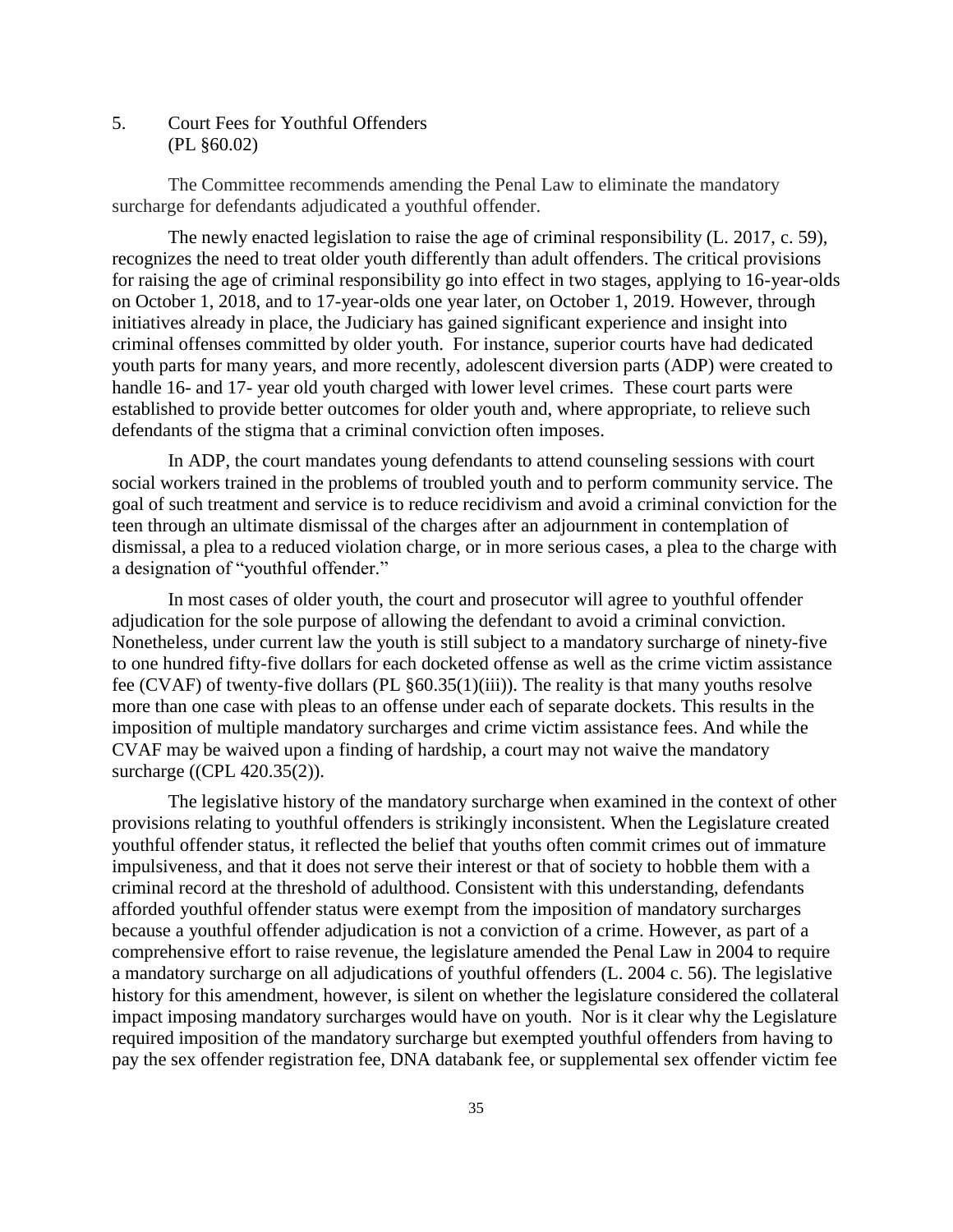imposed on adults (see Bill Jacket, L. 2004, c.56).

 $\overline{a}$ 

Experience shows that youth involved in the adult criminal justice system face many challenges that have a direct bearing on their ability to raise the mandatory surcharge amounts legitimately. Many youths arrested for crime are poor, live in unstable homes, have a history of abuse and neglect, and come from families that are unable to assist the youth in paying mandatory court fees or have no desire to do so.\*

The only alternative to paying the surcharges is to ask the court to have the surcharge collected in the same manner as a civil judgment (CPL 420.10(6)). Such alternative is no real solution either for the youth or for society. Indeed, a civil judgment is likely to create the very stigma that the youthful offender law was enacted to prevent, and what a youthful offender adjudication is designed to avoid. While the imposition of a civil judgment frees these teenagers from the immediate obligation to pay the mandatory surcharge, this alternative can, and most likely will, have a negative effect on the youth's ability to win admission to a higher education institution and to secure student loans, employment and credit.

Institutions of higher learning increasingly check the credit history of applicants. While a credit history will not show a youthful offender adjudication, it will reveal the collection debt of the youth and that the applicant's creditor is the criminal court. This implicitly reveals that the defendant has been sanctioned by the criminal justice system. Even if an institution of higher learning does not conduct a credit check for admission, it will certainly do so if the applicant applies for financial aid, a likelihood for most teenagers who appear in youth court or ADP and later go on to college.

Further, it is standard practice for employers seeking to fill even low-level positions to conduct a credit check on all job applicants. A civil judgment on behalf of the criminal court against an applicant may be fatal to those applications. Even if the defendant is not stymied by the civil judgment notation in pursuit of higher education or employment, it may still prevent him or her from securing a loan or other bank credit as an adult, an essential resource for middleclass or working-class individuals.

The main purpose of the mandatory surcharge is to help defray the cost of the criminal justice system. If the defendant is hobbled by imposition of a civil judgment, whatever savings the court system gains, if any, will be far outweighed by the cost of any future arrest,

<sup>\*</sup> Aside from suffering the effects of poverty and a lack of a stable family situation, nationally, two-thirds of adolescents who enter the court system have at least one mental health diagnosis; often these diagnoses make obtaining and maintaining employment very challenging. Studies also suggest that court-involved youth lag in educational development, with 50% of them delayed in all academic areas, compared to 18% of youth with no court involvement (Peter Leone and Lois Weinberg, *Addressing the Unmet Educational Needs of Children and Youth in the Juvenile* Justice *and Child Welfare Systems*, Georgetown University Center for Juvenile Justice Reform, May 2010, p. 10). Moreover, youth in the criminal justice system frequently have undiagnosed learning disabilities that, combined with their low skill levels, also directly affect their job-readiness. Meanwhile, studies also suggest that anywhere from 17 to 70 percent of courtinvolved young people have had a childhood maltreatment history, many living with families that struggle with poverty, addiction, homelessness, and other pressures (Denise Herz, et al, *Addressing the Needs of Multi-System Youth: Strengthening the Connection Between Child Welfare and Juvenile Justice,*  Georgetown University Center for Juvenile Justice Reform, March 2012, p.17)*.*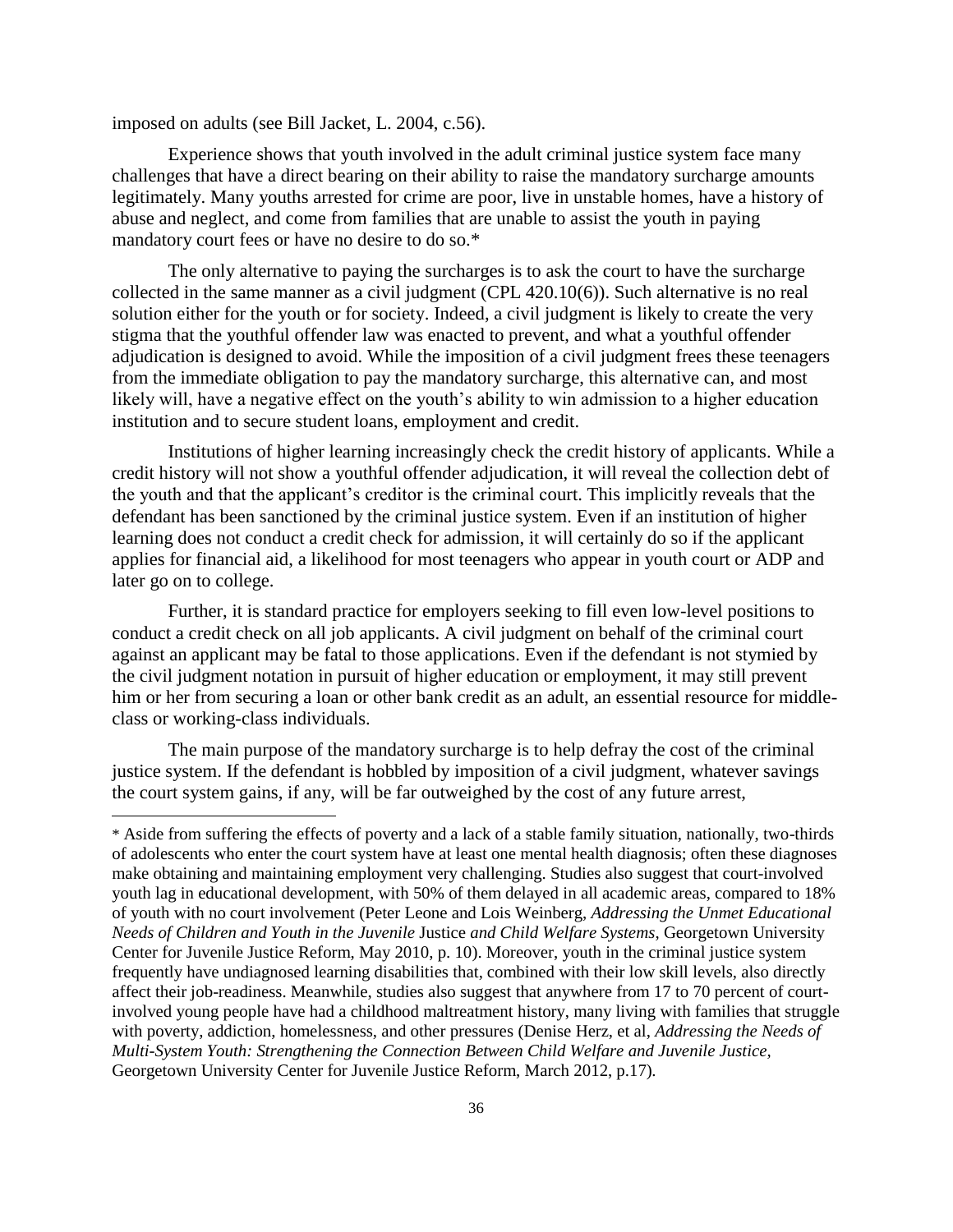prosecution, court-assigned defense and incarceration of this person. Thus, the mandatory surcharge imposed upon those defendants afforded "youthful offender" status (PL §60.35[10]) inadvertently perpetuates those disabilities even when the disposition of the criminal charge has been resolved in a way consistent the Legislature's vision.

This measure amends section 60.02 of the Penal Law by eliminating the requirement that the court impose a mandatory surcharge when adjudicating a defendant a youthful offender.

### Proposal

AN ACT to amend the penal law in relation to the mandatory surcharge for youthful offenders

The People of the State of New York, represented in Senate and Assembly, do enact as follows:

Section 1. Subdivision 3 of section 60.02 of the penal law, as amended by Section 1 of part Y of chapter 56 of the laws of 2008, is amended to read as follows:

(3) The provisions of section 60.35 of this article shall apply to a sentence imposed upon a youthful offender finding and the amount of the [mandatory surcharge and] crime victim assistance fee which shall be levied at sentencing shall be equal to the amount specified in such section for the offense of conviction for which the youthful offender finding was substituted; provided, however that the court shall not impose the mandatory surcharge, sex offender registration fee, DNA databank fee or supplemental sex offender victim fee, as defined in subparagraphs (iv) and (v) of paragraph (a) and paragraph (b) of subdivision one of section 60.35 of this article, for an offense in which the conviction was substituted with a youthful offender finding.

§2. This act shall take effect immediately.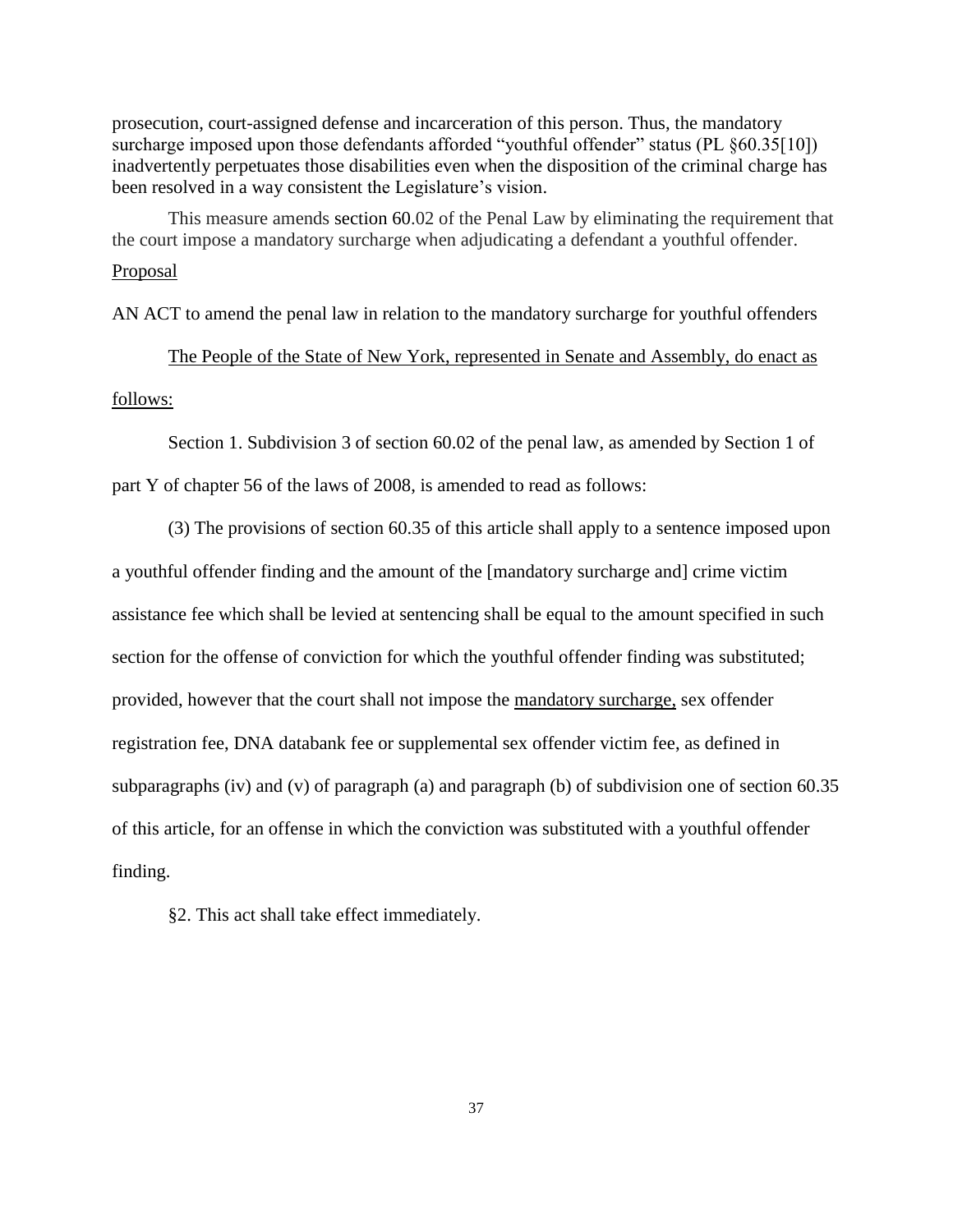6. Dismissal of Outstanding Traffic Infractions (CPL 30.30)

The Committee recommends that the Criminal Procedure Law be amended to authorize a court in New York City to dismiss any traffic infraction that remains as the sole charge in an accusatory instrument where all other charges are dismissed pursuant to CPL 30.30.

Traffic infractions do not fall within the offenses for which CPL 30.30 provisions apply (*see People v. Gonzalez*, 168 Misc.2d 136 (App Term 1st Dept 1996)). As noted in the Commentary to CPL 30.30, speedy trial provisions do not apply to traffic infractions because CPL 30.30(1)(d) specifically applies to "offenses," and a traffic infraction is only a "petty offense."

In practice, prosecutors often combine charges of a misdemeanor or felony with a related lower level traffic infraction. This permits the prosecutor to offer a plea to a petty offense in appropriate cases where the higher offense cannot be proved, or is thought to make it easier to introduce evidence of the traffic infraction on any trial of the misdemeanor or felony charges. However, in cases where the prosecutor fails to timely announce readiness on the more serious charges, and the defense files a successful speedy trial motion, the court is only authorized to dismiss the misdemeanor or felony counts. The speedy trial statute does not authorize the court to dismiss the related traffic infraction. Although constitutional speedy limitations will still apply to the low-level traffic infraction (*see e.g., People v. Polite,* 16 Misc.3d 18 (App Term 1st Dept 2007), *citing People v. Taranovich*, 37 NY2d 442 (1975)), this generally permits a much greater period of delay. In the end, by not being able to dismiss the traffic infraction, the traffic infraction charges continue to languish in the criminal courts, congesting dockets and rarely being resolved on the merits. To the extent that speedy trial rules promote fair and efficient practice, it would be helpful to grant courts the authority to dismiss traffic infractions at the same time the court is compelled to dismiss all other charges in the same accusatory instrument.

By this measure, the Committee does not recommend a general speedy trial rule for traffic infractions. Instead, this measure provides that where a traffic infraction is charged in the same accusatory instrument with other charges, at least one of which is a violation, misdemeanor or felony, any traffic infraction will not survive longer than the other, more serious, charges. Notably, this measure keeps in place the current procedures for routine traffic infractions not filed as part of more serious charges in an accusatory instrument. Moreover, the Committee has determined that this issue arises almost exclusively in the courts of New York City, and has not been identified as a serious deterrent to the resolution of cases in courts outside New York City. For this reason, the measure only applies to cities with a population of more than one million people.

### Proposal

AN ACT to amend the criminal procedure law, in relation to the speedy trial of certain traffic infractions.

The People of the State of New York, represented in Senate and Assembly, do enact as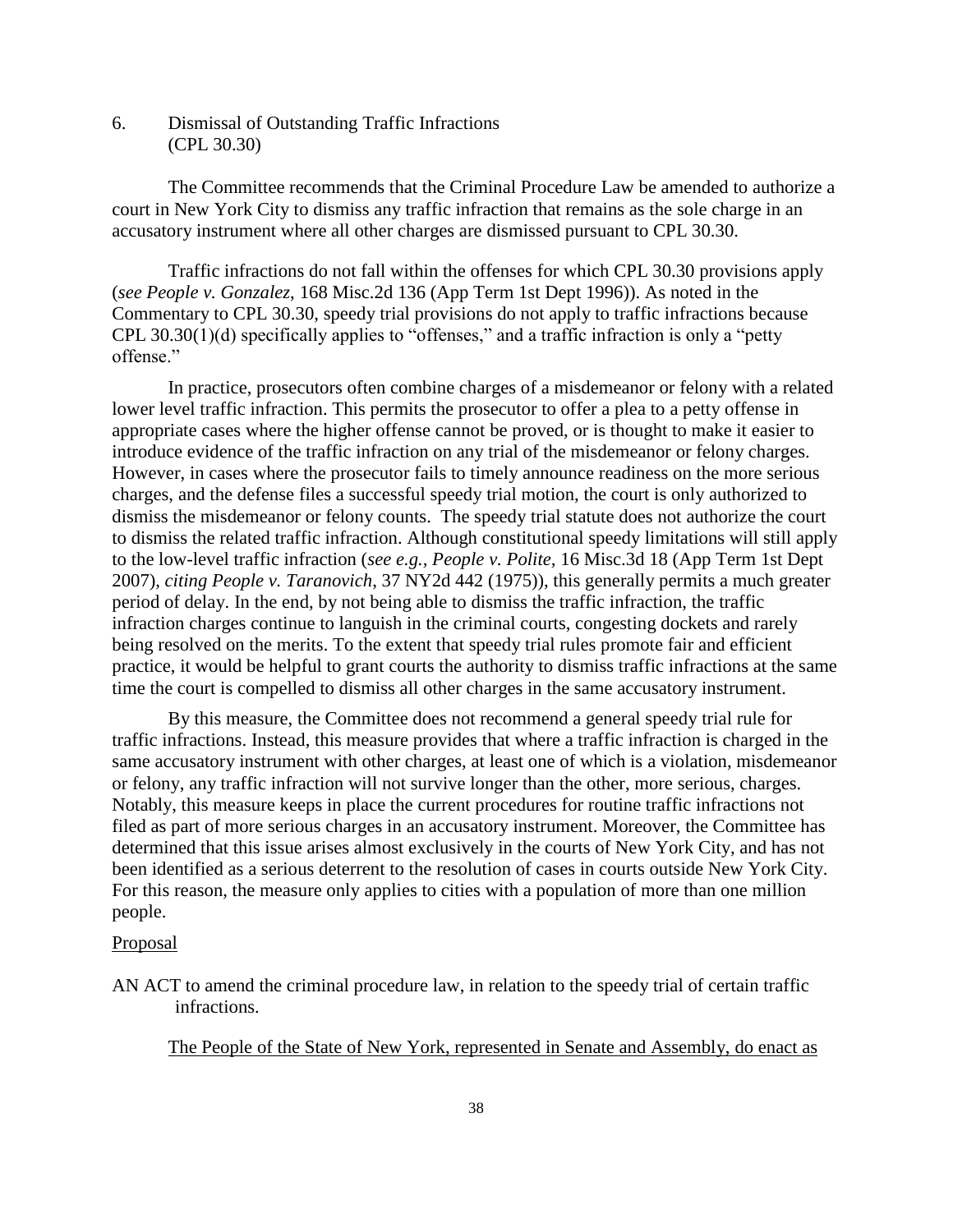follows:

Section 1. Subdivision 3 of section 30.30 of the criminal procedure law is amended by adding a new paragraph (d) to read as follows:

(d) In cities of more than one million people, where a motion to dismiss all offenses charged in an accusatory instrument is granted pursuant to subdivision one of this section, and such accusatory instrument also charges one or more traffic infractions, such traffic infraction or infractions shall also be dismissed.

§ 2. This act shall take effect on the ninetieth day after it shall have become a law and shall apply to criminal actions commenced on and after such date.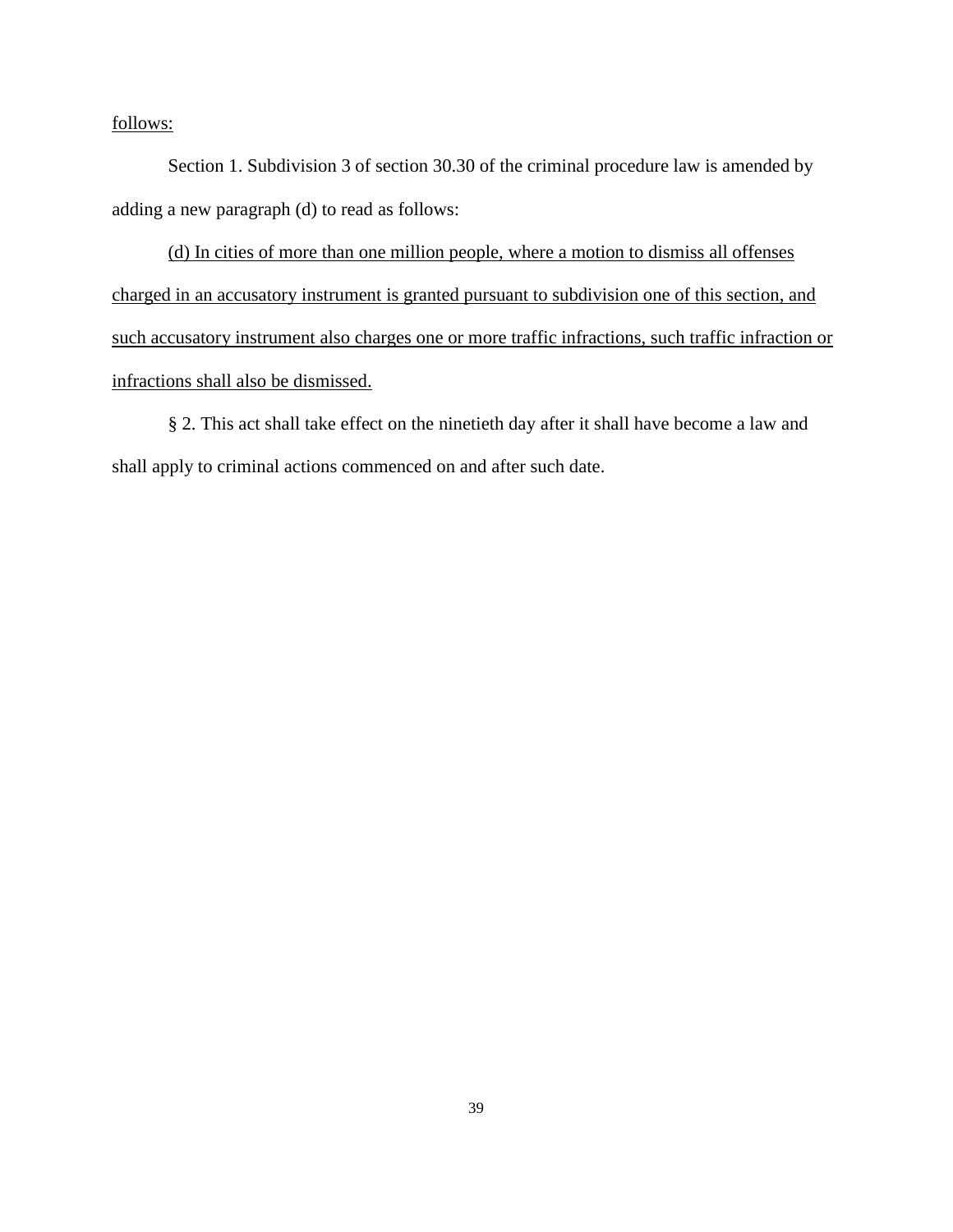7. Calculation of Consecutive Definite Sentences (Penal Law §70.30)

To avoid confusion in calculating multiple consecutive sentences for jail terms in county facilities, the Committee recommends amending the Criminal Procedure Law to clarify that the final aggregate term of incarceration must be computed before applying jail time or good time credit.<sup>1</sup>

Penal Law §70.30(2)(b) provides that when calculating consecutive definite sentences, the consecutive terms are added together and, so long as they are to be served in a single institution, are limited to a maximum of two years. Confusion arises when county correction staff must determine how to apply jail time credit and good time credit to consecutive jail terms. The current statute is silent on how this calculation should be done, which has led to incorrect jail time calculations.

The problem is illustrated in *People ex rel Ryan v. Cheverko,* (22 N.Y.3d 132 (2013)), where defendant was sentenced to five definite one year terms of imprisonment, four of which were to run consecutively. Pursuant to Penal Law §70.30(2)(b), county corrections calculated the term by first aggregating all consecutive terms (1,460 days) and then applying jail time credit and good time credit to that aggregate term (592 days). This left a total of 868 days. Since the 868 days was longer than two years imprisonment, they adjusted defendant's discharge date to a date exactly two years from the date his sentences commenced. However, after referring to the legislative history of the statute, the Court of Appeals held that "the two-year limit was intended as an 'aggregate term' that effectively replaces a court-imposed aggregate term exceeding two years (22 N.Y.3d at 136). The Court therefore held that correctional authorities must calculate the sentences "based on a two-year aggregate term of incarceration" and jail time credit and good time credit should be deducted from that two-year aggregate term rather than the full aggregate term imposed by the sentencing court" (*id*.).

This measure conforms the statute to the court of Appeals holding in *Cheverko* by making it plain that the maximum sentence that may be imposed on consecutive sentences is an aggregate term of two years. This would eliminate the current ambiguity in the statue and signal to county corrections staff that jail time credit and any earned good time credit must be applied after determining the correct aggregate term under the court's sentence.

### Proposal

 $\overline{a}$ 

AN ACT to amend the penal law, in relation to calculation of consecutive definite sentences

### The People of the State of New York, represented in Senate and Assembly, do enact as

<sup>&</sup>lt;sup>1</sup> Jail time credit applies to any period of incarceration on the case a defendant may serve prior to sentence (see PL §70.30(3)), and good time credit "reflects any 'discretionary reductions' in the term awarded for a prisoner's 'good behavior and efficient and willing performance of duties' while incarcerated" (*People ex rel Ryan v. Cheverko*, 22 N.Y.3d 132, 137 n 2 (2013) *citing* [Correction Law](http://www.westlaw.com/Link/Document/FullText?findType=L&pubNum=1000064&cite=NYCTS804&originatingDoc=Ibacf942d52ae11e39ac8bab74931929c&refType=LQ&originationContext=document&vr=3.0&rs=cblt1.0&transitionType=DocumentItem&contextData=(sc.UserEnteredCitation))   $§804(1)$ ).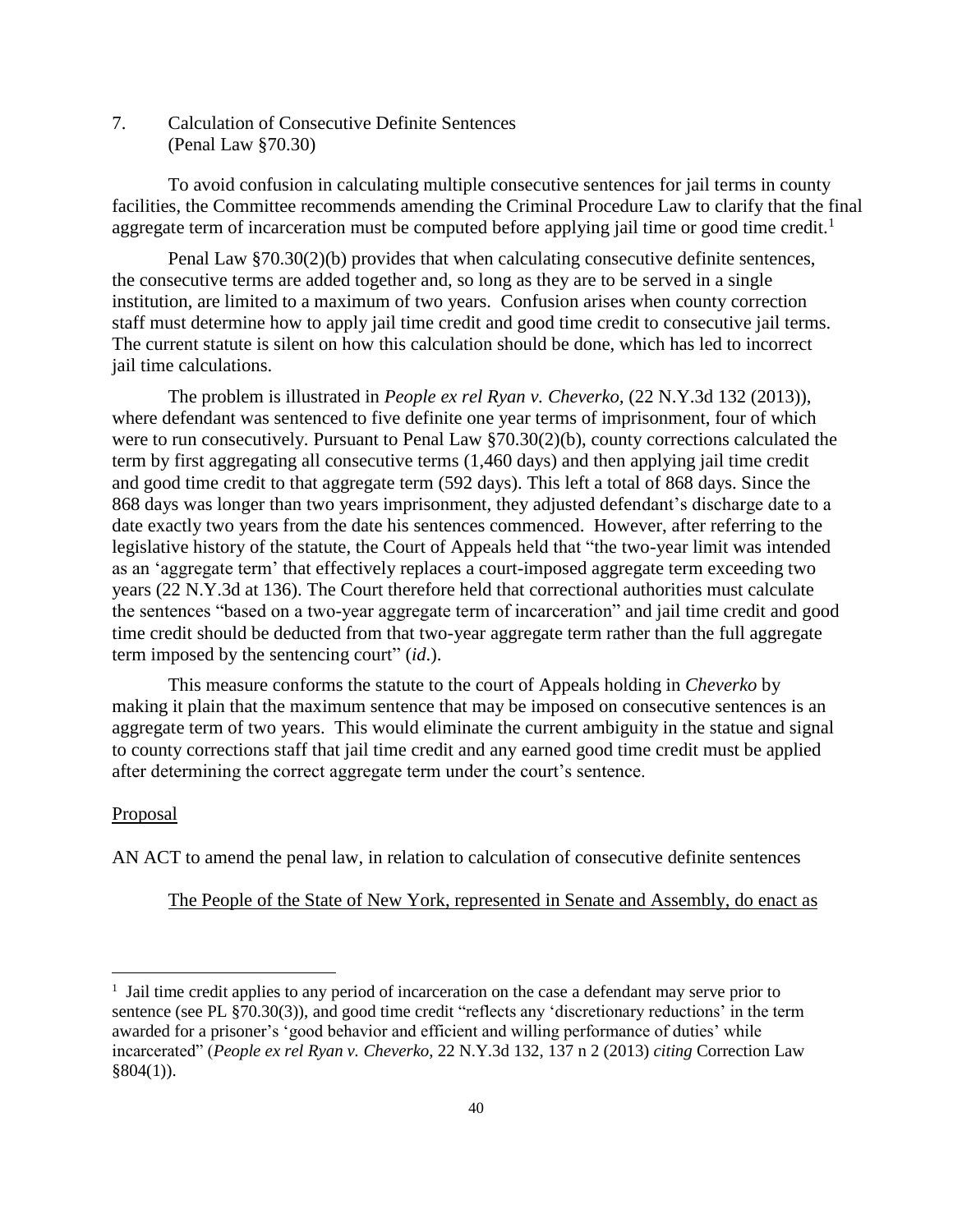follows:

Section 1. Paragraph (b) of subdivision 2 of section 70.30 of the penal law is amended to read as follows:

(b) If the sentences run consecutively and are to be served in a single institution, the terms are added to arrive at an aggregate term and are satisfied by discharge of such aggregate term, or by service of an aggregate term of two years imprisonment plus any term imposed for an offense committed while the person is under the sentences, whichever is less;

§2. This act shall take effect immediately.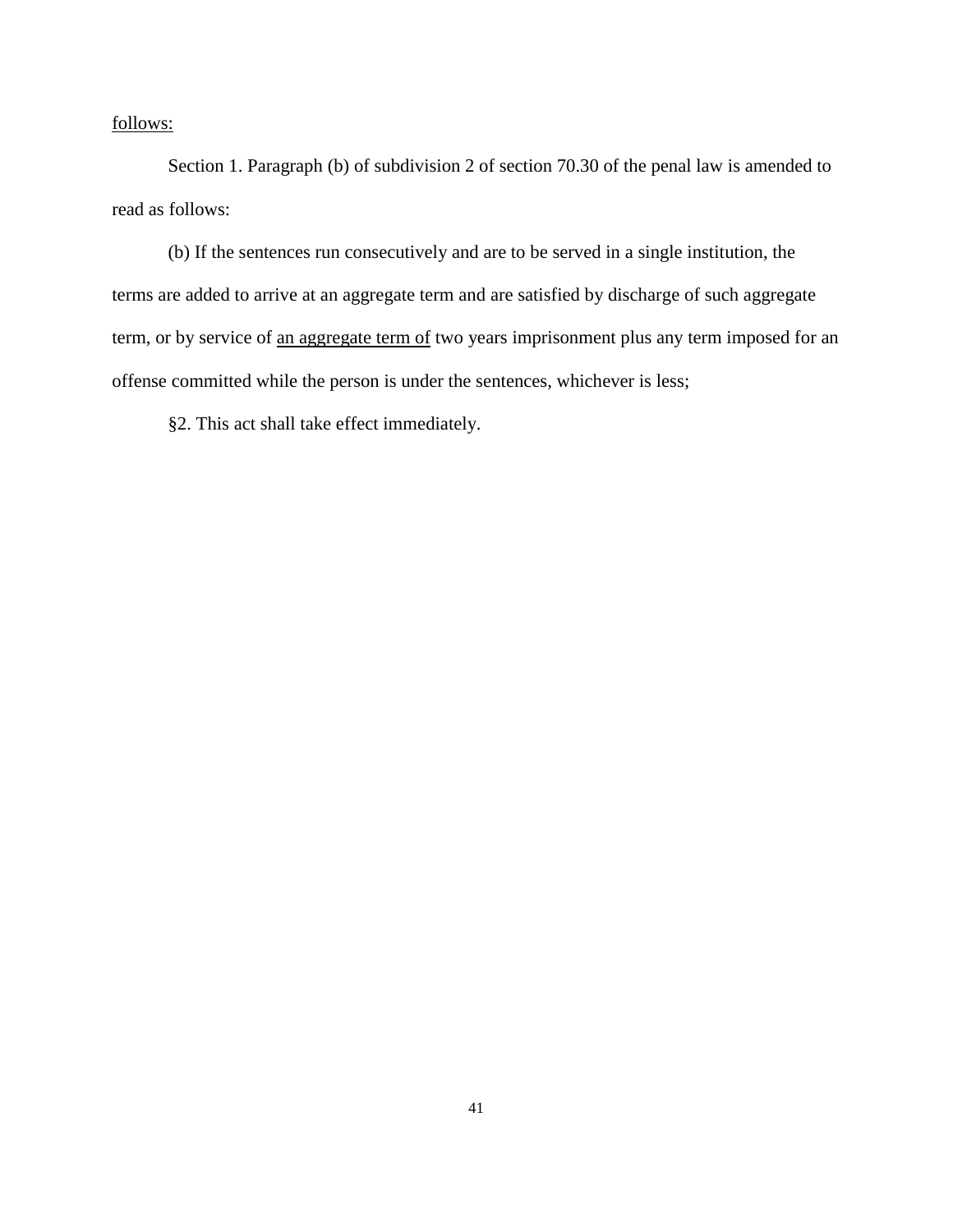### 8. Return of Voluntarily-Surrendered Firearms (CPL 530.14(5))

The Committee recommends that section 530.14 of the Criminal Procedure Law be amended to provide a procedure for the return of firearms voluntarily surrendered in connection with the issuance of an order of protection after the order of protection has terminated.

While a court has the authority to order the surrender of weapons in connection with the issuance of an order of protection (*see* CPL 530.14; FCA 842-a), there is no statute authorizing a court to order law enforcement to restore the weapons after the reason for the surrender has ended. Law enforcement officials who were ordered by a court to take possession of the weapons are reluctant to release the weapons back to the owner unless the owner presents them with another court order authorizing the release. However, under current law, the court that issued the order often has no jurisdiction to order law enforcement to return any weapons surrendered. As a result, the owner is compelled to resort to an Article 78 proceeding in Supreme Court to compel release of the weapons (*see Engel v Engel*, 24 A.D.3d 548(2d Dept 2005); *Aloi v Aloi*, 10 A.D.3d 655 (2d Dept 2004)).

The issue is described in the Practice Commentary to the Family Court Act dealing with surrender of weapons:

" . . . neither Section 842-a nor any other Article 8 section authorizes the Court to order the return of firearms, and the Court consequently lacks jurisdiction to entertain an application; see *[Blauman v. Blauman](http://www.westlaw.com/Link/Document/FullText?findType=Y&serNum=2003944489&pubNum=0000602&originatingDoc=N4CA99820666111E2A39DEAF3A2200237&refType=RP&originationContext=document&vr=3.0&rs=cblt1.0&transitionType=DocumentItem&contextData=(sc.DocLink))*, 2 A.D.3d [727, 769 N.Y.S.2d 584 \(2d Dept. 2003\).](http://www.westlaw.com/Link/Document/FullText?findType=Y&serNum=2003944489&pubNum=0000602&originatingDoc=N4CA99820666111E2A39DEAF3A2200237&refType=RP&originationContext=document&vr=3.0&rs=cblt1.0&transitionType=DocumentItem&contextData=(sc.DocLink)) The dichotomy is illustrated in *Aloi v. Nassau County Sheriff's Department*, N.Y.L.J., 8/3/05, p. 20 (Sup. Ct. Nassau Cty. 2005). Family Court had initially issued a temporary order of protection and a Section 842-a order, but both had been withdrawn as part of a negotiated settlement. In the absence of Family Court jurisdiction, the respondent's only recourse was a new petition in Supreme Court (the Sheriff understandably refused to return the firearms in the absence of a court order), thereby delaying the lawful return of his property, increasing litigation costs and legal fees, and placing an unnecessary burden on the Supreme Court. The apparent jurisdictional oversight can be remedied only through legislation.

A similar analysis applies to surrender orders that originate in a local criminal court under CPL 530.14. In contrast, Supreme Court orders of protection may not have such a limitation since a Supreme Court justice appears to have the authority to order return of weapons (*see Dudek v Nassau County Sheriff's Dept.,* 991 F.Supp.2d 402 (E.D.N.Y. 2013).

The current measure amends CPL 530(14) to provide a procedure for a court of record to order the return of a voluntarily surrendered firearm after the reason for the surrender has ended. Significantly, the measure provides notice and an opportunity to be heard to the district attorney, the county attorney, the protected party and any licensing officer responsible for issuance of a firearms license to the subject of the order. Further, in order to ensure that any licensing authority has a full opportunity to consider revoking any existing firearm license possessed by the subject of the order, the order providing for the return of a voluntarily surrendered firearm must be stayed for the longer of ninety days or until the conclusion of any license revocation proceeding.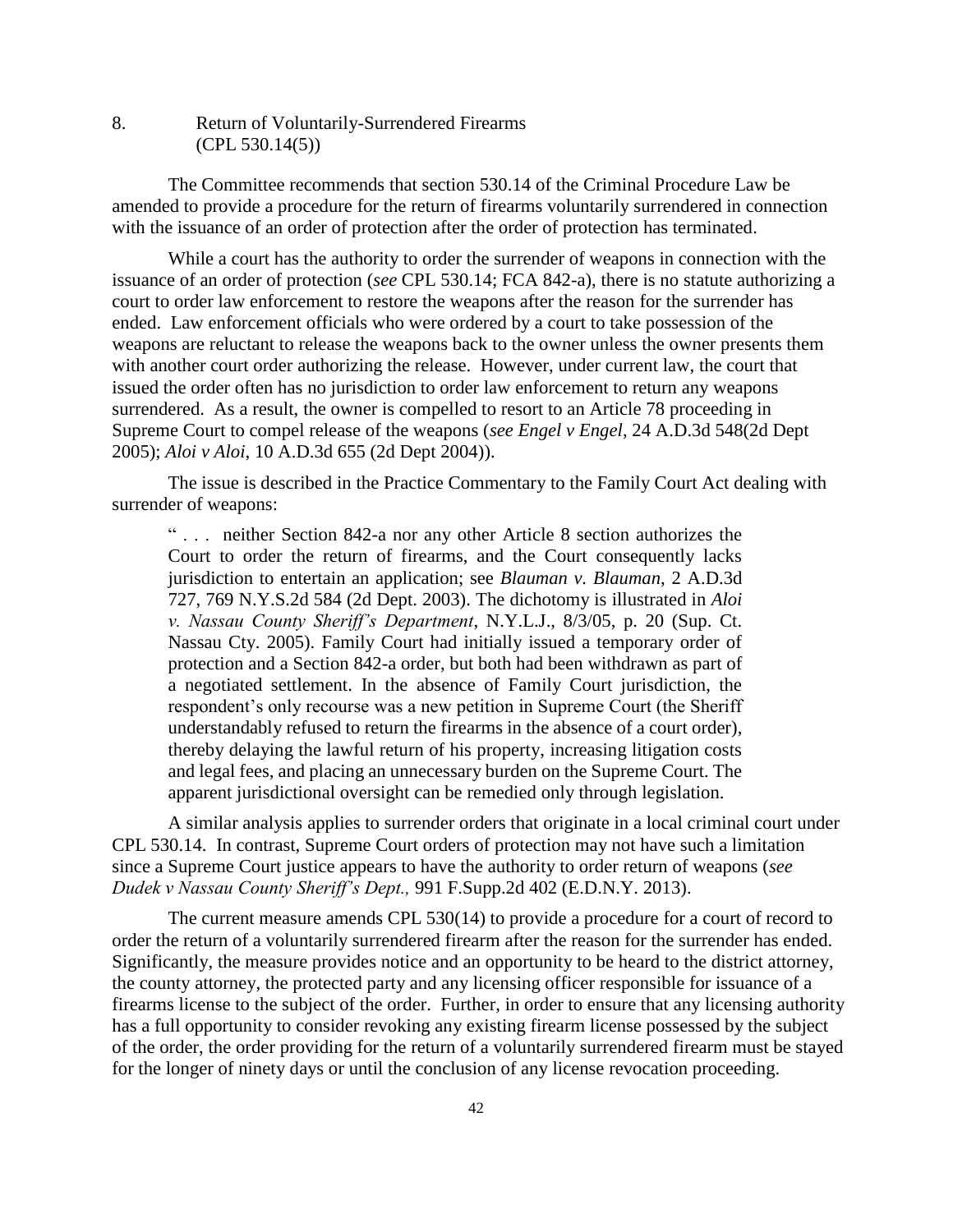### Proposal

AN ACT to amend the criminal procedure law, in relation to procedures for the return of firearms voluntarily surrendered in connection with an order of protection

The People of the State of New York, represented in Senate and Assembly, do enact as follows:

Section 1. Paragraph (b) of subdivision 5 of section 530.14 of the criminal procedure law, as added by chapter 644 of the laws of 1996, is amended to read as follows: (b) The prompt surrender of one or more firearms pursuant to a court order issued pursuant to this section shall be considered a voluntary surrender for purposes of subparagraph (f) of paragraph one of subdivision a of [section 265.20 of the penal law.](http://www.westlaw.com/Link/Document/FullText?findType=L&pubNum=1000115&cite=NYPES265.20&originatingDoc=N4CD710C0666111E2A39DEAF3A2200237&refType=LQ&originationContext=document&vr=3.0&rs=cblt1.0&transitionType=DocumentItem&contextData=(sc.Search)) The disposition of any such firearms shall be in accordance with the provisions of [subdivision six of section 400.05 of the](http://www.westlaw.com/Link/Document/FullText?findType=L&pubNum=1000115&cite=NYPES400.05&originatingDoc=N4CD710C0666111E2A39DEAF3A2200237&refType=SP&originationContext=document&vr=3.0&rs=cblt1.0&transitionType=DocumentItem&contextData=(sc.Search)#co_pp_98690000d3140)  [penal law,](http://www.westlaw.com/Link/Document/FullText?findType=L&pubNum=1000115&cite=NYPES400.05&originatingDoc=N4CD710C0666111E2A39DEAF3A2200237&refType=SP&originationContext=document&vr=3.0&rs=cblt1.0&transitionType=DocumentItem&contextData=(sc.Search)#co_pp_98690000d3140) provided, however, that upon termination of any suspension order issued pursuant to this section or section 842-a of the family court act, upon written application of the subject of the order, with notice and opportunity to be heard to the district attorney, the county attorney, the protected party, and any licensing officer responsible for issuance of a firearms license to the subject of the order pursuant to Article 400 of this chapter, and upon a written finding that there is no legal impediment to the subject's possession of a surrendered firearm, any court of record may order the return of a firearm not otherwise disposed in accordance with subdivision six of section 400.05 of the penal law. When issuing such order in connection with any firearm subject to a license requirement under Article 400 of this chapter, unless the licensing authority consents to a shorter period, the order must be stayed for the longer of ninety days or the conclusion of any license revocation proceeding.

§2. This act shall take effect 90 days after it shall have become law.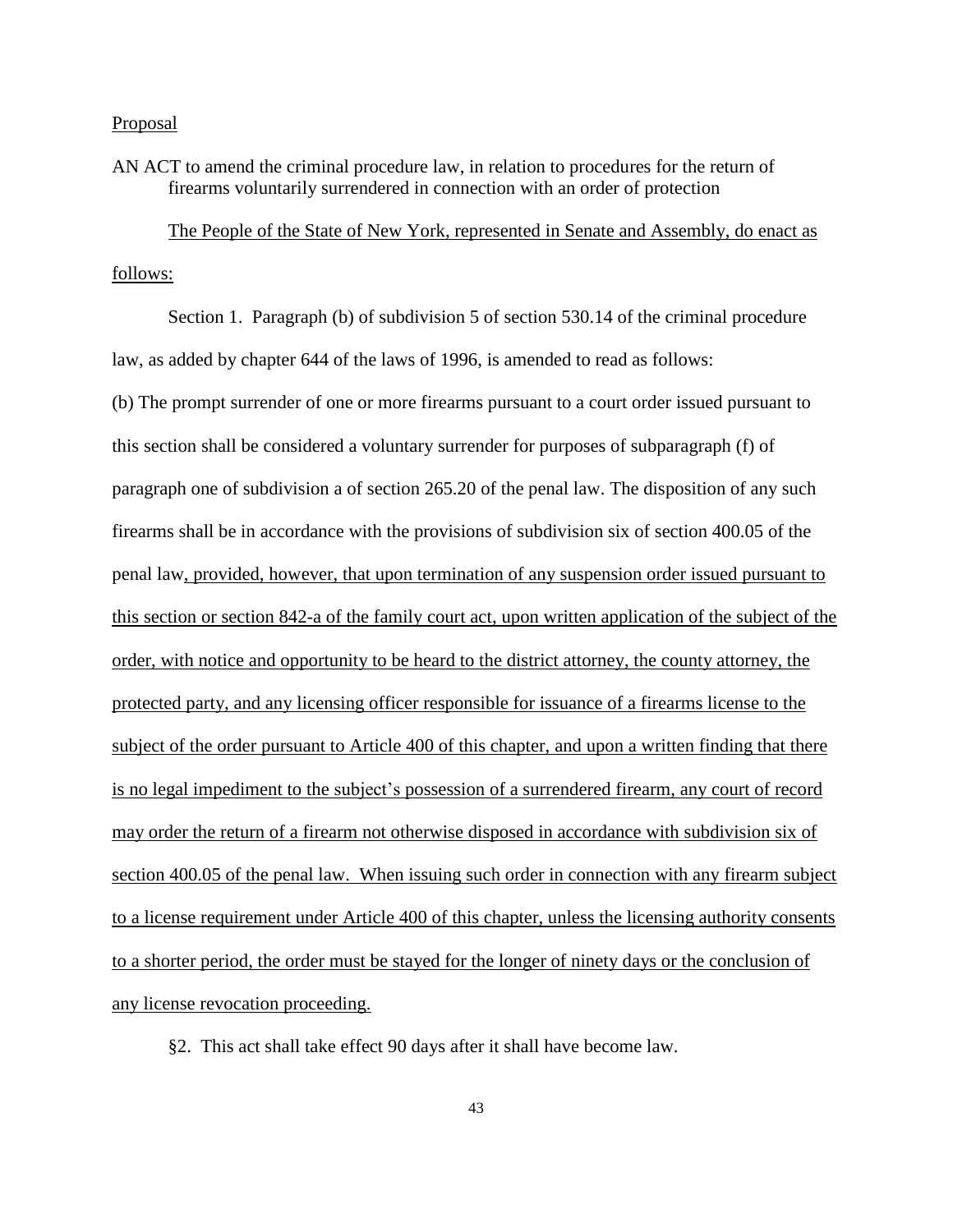# 8. Deferral of Mandatory Surcharge (CPL 420.40)

The Committee recommends that section 420.40 of the Criminal Procedure Law be amended to allow a court to consider deferral of the mandatory surcharge at the time a defendant is sentenced, and to be able to consider a defendant's individual circumstances in its determination.

The Court of Appeals recently held that a sentencing court lacked the authority to consider a defendant's request to defer a mandatory surcharge and that a defendant may only seek to defer payment by way of a subsequent motion to resentence (*People v Jones* (26 NY3d 730, 733 (2016)). Incarcerated defendants without means to pay mandatory surcharges and fees (which for felony defendants normally include charges of at least \$375) have funds deducted from whatever money they earn through prison labor or may receive from outside sources (see PL §60.35(1) (superintendent shall collect the mandatory surcharge from the inmates' fund or money earned in a work release program). Moreover, even where a defendant is able to make a motion for deferral of the surcharge, as stated in *Jones*, "the statutory scheme contemplates that granting such request is neither routine nor common, certainly not for persons in confinement. As we read the statutes, they are intended to ensure what defendant now seeks to avoid, namely the payment of the surcharge during a defendant's confinement, *except in the most unusual and exceptional of circumstances* where a defendant's sources of income support a judicial finding of inability to pay any portion of the surcharge" (26 NY3d at 740, *emphasis supplied*). In order for a court to find that an incarcerated defendant suffers an "unreasonable hardship" the inmate must show exceptional hardship over and above the hardship other inmates face while incarcerated (*see People v Tookes*, 52 Misc.3d 956, 974-975) (Sup. Ct., N.Y. Cty. 2016).

The Committee is aware that the imposition of mandatory surcharges are related to the "State's legitimate interest in raising revenues" . . . and the mandatory surcharge "is paid to the State to shift costs of providing services to victims of crime from 'law abiding taxpayers and toward those who commit crimes' . . . (*People v Jones*, 26 NY3d at 737, *citations omitted*). Nonetheless, the current standard set forth in the Criminal Procedure Law, and its interpretation by the courts, has, in the Committee's view, almost wholly eliminated the ability of an incarcerated inmate to defer the surcharge. As a result, applications by incarcerated defendants for deferral of surcharges are routinely considered "premature" and not considered on their individual merits (*see e.g., People v Griffen*, 81 A.D.3d 743 (2d Dept 2011)).

The Committee believes that trial judges should have the discretion in appropriate cases to defer surcharges and fees until after an incarcerated defendant's release to allow inmates to better address individual health or hygiene issues, facilitate communications with family or have a greater ability to purchase basic commissary items. Most inmates are indigent and earn meager funds through prison labor. Reducing these earnings further through surcharge and fee assessments can create an unreasonable hardship for some inmates. Routinely denying such inmates the ability to argue for a deferral of court fees at the time of sentence is needlessly wasteful of court resources, causes undue proliferation of post-judgment motions and inappropriately restricts the ability of a court to consider a defendant's particular circumstances in deciding the application.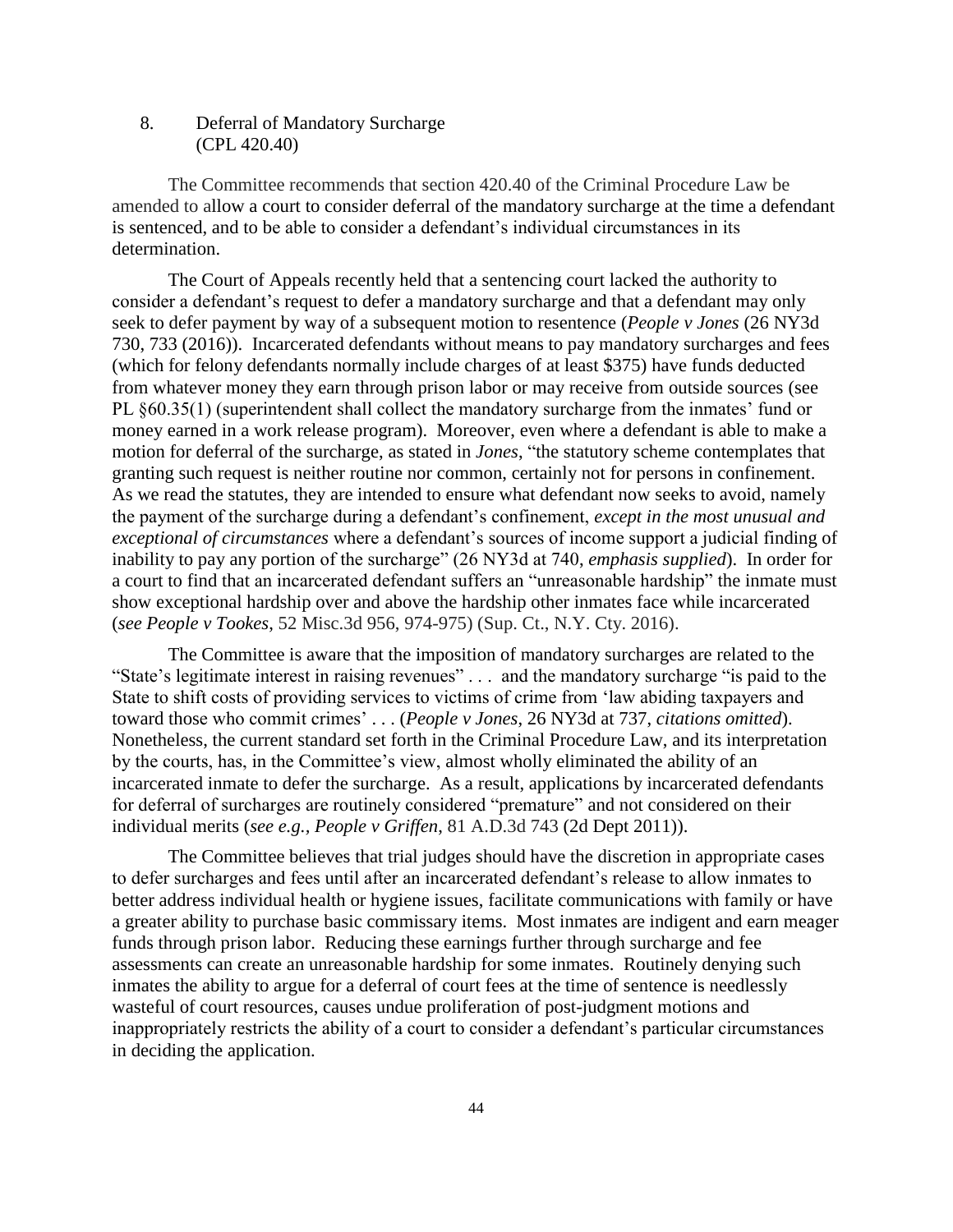This measure amends paragraph 2 of subdivision 420.40 of the Criminal Procedure Law to allow a motion to defer the imposition of a mandatory surcharge at the time of sentence. It also makes plain that in evaluating the application, the Court shall assess each defendant's circumstances individually, rather than comparing a defendant's circumstances to those of other defendants or inmates. The direction in the proposed statute for courts considering deferrals to evaluate both the interest served by fee collections and the effect of financial obligations on inmate re-entry is based on the American Bar Associations' "Standards for Criminal Justice: Treatment of Prisoners" (Standard 23-8.8 (b) (2011) which recommends that such factors be balanced where inmate fee collections are imposed - "In imposing and enforcing financial obligations on prisoners, governmental authorities, including courts, should consider both the interest served by the imposition of the obligation and the cumulative effect of financial obligations on a prisoner's successful and law-abiding re-entry"). The proposed bill would leave unchanged the general standard for fee deferrals, which the Legislature created in the 1995 Sentencing Reform Act, requiring that a deferral cannot be granted unless an inmate demonstrates an "unreasonable hardship." Rather, the bill would provide guidance to courts in making such determinations and eliminate unnecessary motions by allowing unreasonable hardship determinations to be made at sentencing.

Finally, the measure amends other paragraphs within the section to reflect that mandatory court fees now include a supplemental sex offender registration fee and a crime victims' assistance fee.

### Proposal

AN ACT to amend the criminal procedure law, in relation to deferral of court fees

The People of the State of New York, represented in Senate and Assembly, do enact as

### follows:

Section 1. Section 420.40 of the criminal procedure law, as amended by chapter 62 of

the laws of 2003, is amended to read as follows:

§420.40 Deferral of a mandatory surcharge; financial hardship hearings.

1. Applicability. The procedure specified in this section governs the deferral of the

obligation to pay all or part of a mandatory surcharge, sex offender registration fee, supplemental

sex offender registration fee, crime victims' assistance fee or DNA databank fee imposed

pursuant to [subdivision one of section 60.35 of the penal law](http://www.westlaw.com/Link/Document/FullText?findType=L&pubNum=1000115&cite=NYPES60.35&originatingDoc=N97B83E60881311D881E9FEF4A4D44D69&refType=SP&originationContext=document&vr=3.0&rs=cblt1.0&transitionType=DocumentItem&contextData=(sc.DocLink)#co_pp_2add000034c06) and financial hardship hearings

relating to mandatory surcharges.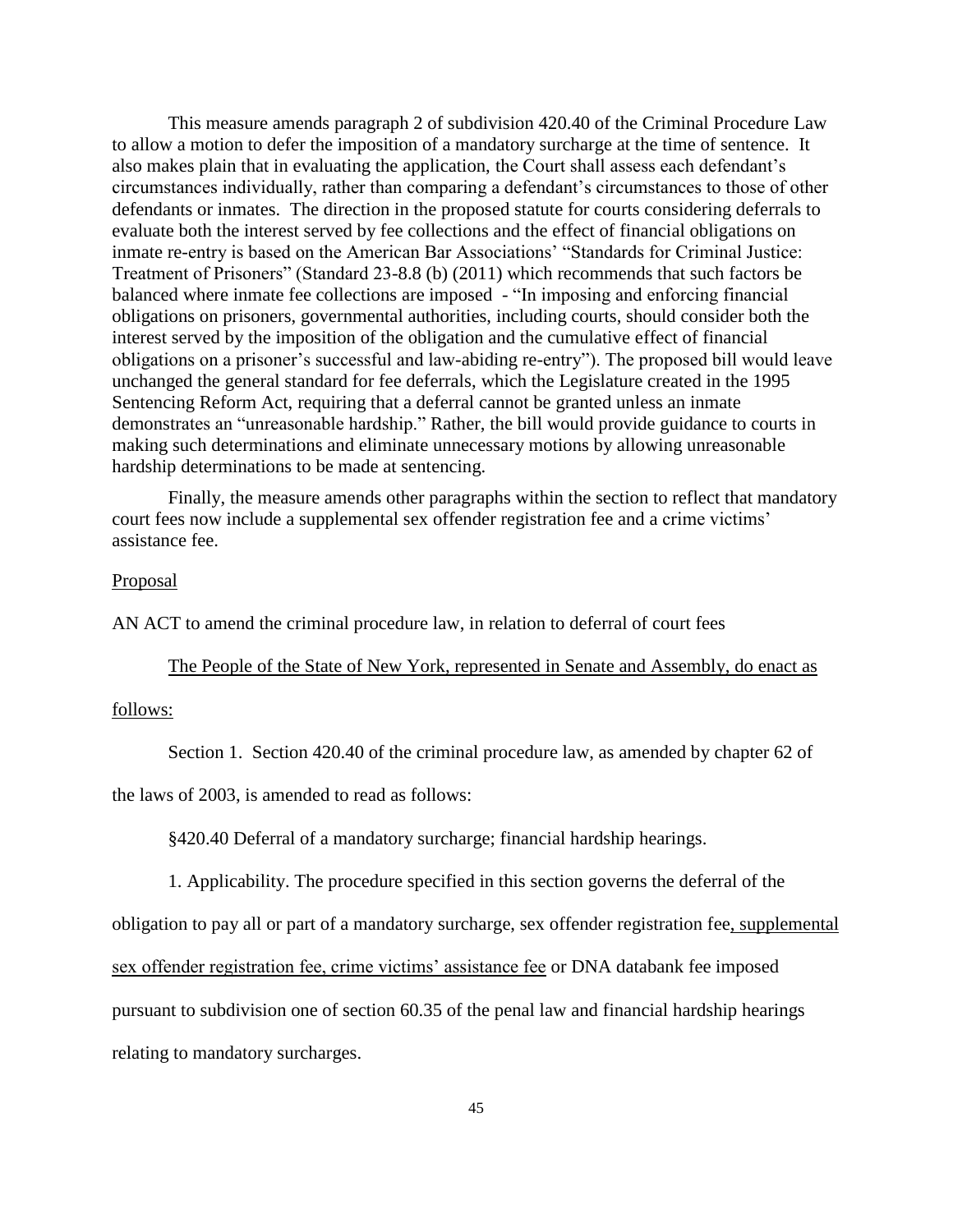2. On an appearance date set forth in a summons issued pursuant to [subdivision three of](http://www.westlaw.com/Link/Document/FullText?findType=L&pubNum=1000115&cite=NYPES60.35&originatingDoc=N97B83E60881311D881E9FEF4A4D44D69&refType=SP&originationContext=document&vr=3.0&rs=cblt1.0&transitionType=DocumentItem&contextData=(sc.DocLink)#co_pp_236f00000e5f2)  [section 60.35 of the penal law,](http://www.westlaw.com/Link/Document/FullText?findType=L&pubNum=1000115&cite=NYPES60.35&originatingDoc=N97B83E60881311D881E9FEF4A4D44D69&refType=SP&originationContext=document&vr=3.0&rs=cblt1.0&transitionType=DocumentItem&contextData=(sc.DocLink)#co_pp_236f00000e5f2) [section eighteen hundred nine of the vehicle and traffic law](http://www.westlaw.com/Link/Document/FullText?findType=L&pubNum=1000155&cite=NYVTS1809&originatingDoc=N97B83E60881311D881E9FEF4A4D44D69&refType=LQ&originationContext=document&vr=3.0&rs=cblt1.0&transitionType=DocumentItem&contextData=(sc.DocLink)) or [section 27.12 of the parks, recreation and historic preservation law,](http://www.westlaw.com/Link/Document/FullText?findType=L&pubNum=1000113&cite=NYPKS27.12&originatingDoc=N97B83E60881311D881E9FEF4A4D44D69&refType=LQ&originationContext=document&vr=3.0&rs=cblt1.0&transitionType=DocumentItem&contextData=(sc.DocLink)) or upon the date a defendant is sentenced for the commission of a crime in connection with which any mandatory surcharge, sex offender registration fee, supplemental sex offender registration fee, crime victims' assistance fee or DNA databank fee has or will be imposed, a person upon whom a mandatory surcharge, sex offender registration fee, supplemental sex offender registration fee, crime victims' assistance fee or DNA databank fee was levied shall have an opportunity to present on the record credible and verifiable information establishing that [the mandatory surcharge, sex offender registration fee or DNA databank fee]such fees should be deferred, in whole or in part, because, due to the indigence of such person the payment of [said surcharge, sex offender registration fee or DNA databank fee]such fees would work an unreasonable hardship on the person or his or her immediate family. In determining whether the imposition of such fees would create an "unreasonable hardship" on the person or his or her immediate family, the court shall consider both the interest served by the imposition of the obligation and the cumulative effect of financial obligations on the person's successful and law-abiding re-entry. The Court shall assess each defendant's circumstances individually, rather than comparing a defendant's circumstances to those of other defendants or inmates.

3. In assessing such information the superior court shall be mindful of the mandatory nature of the surcharge, sex offender registration fee, supplemental sex offender registration fee, crime victims' assistance fee and DNA databank fee, and the important criminal justice and victim services sustained by such fees.

4. Where a court determines that it will defer part or all of a mandatory surcharge, sex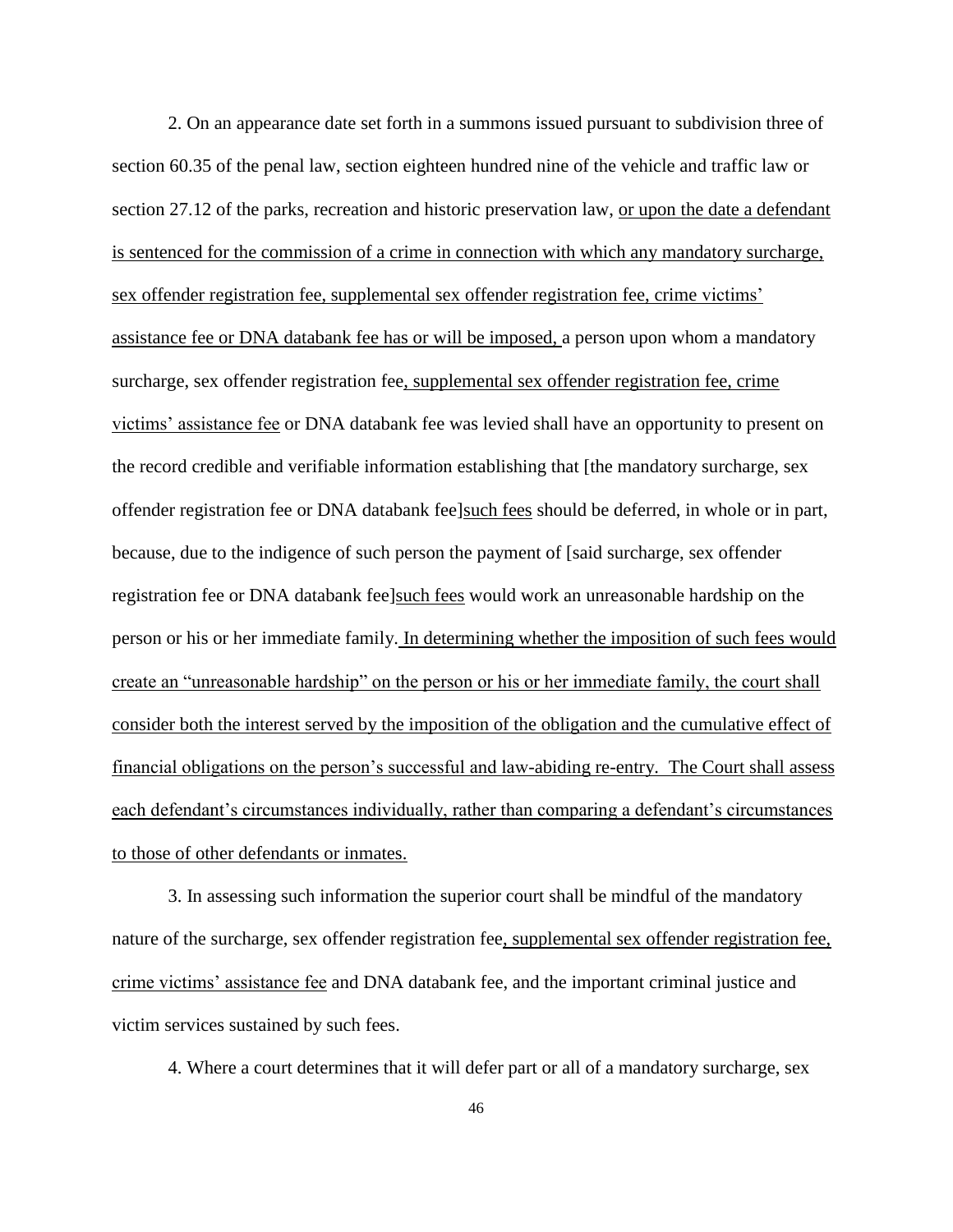offender registration fee, supplemental sex offender registration fee, crime victims' assistance fee or DNA databank fee imposed pursuant to [subdivision one of section 60.35 of the penal law,](http://www.westlaw.com/Link/Document/FullText?findType=L&pubNum=1000115&cite=NYPES60.35&originatingDoc=N97B83E60881311D881E9FEF4A4D44D69&refType=SP&originationContext=document&vr=3.0&rs=cblt1.0&transitionType=DocumentItem&contextData=(sc.DocLink)#co_pp_2add000034c06) a statement of such finding and of the facts upon which it is based shall be made part of the record.

5. A court which defers a person's obligation to pay a mandatory surcharge, sex offender registration fee, supplemental sex offender registration fee, crime victims' assistance fee or DNA databank fee imposed pursuant to [subdivision one of section 60.35 of the penal law](http://www.westlaw.com/Link/Document/FullText?findType=L&pubNum=1000115&cite=NYPES60.35&originatingDoc=N97B83E60881311D881E9FEF4A4D44D69&refType=SP&originationContext=document&vr=3.0&rs=cblt1.0&transitionType=DocumentItem&contextData=(sc.DocLink)#co_pp_2add000034c06) shall do so in a written order. Such order shall not excuse the person from the obligation to pay the surcharge, sex offender registration fee, supplemental sex offender registration fee, crime victims' assistance fee or DNA databank fee. Rather, the court's order shall direct the filing of a certified copy of the order with the county clerk of the county in which the court is situate except where the court which issues such order is the supreme court in which case the order itself shall be filed by the clerk of the court acting in his or her capacity as the county clerk of the county in which the court is situate. Such order shall be entered by the county clerk in the same manner as a judgment in a civil action in accordance with [subdivision \(a\) of rule five thousand sixteen of the](http://www.westlaw.com/Link/Document/FullText?findType=L&pubNum=1000059&cite=NYCPR5016&originatingDoc=N97B83E60881311D881E9FEF4A4D44D69&refType=SP&originationContext=document&vr=3.0&rs=cblt1.0&transitionType=DocumentItem&contextData=(sc.DocLink)#co_pp_8b3b0000958a4)  [civil practice law and rules.](http://www.westlaw.com/Link/Document/FullText?findType=L&pubNum=1000059&cite=NYCPR5016&originatingDoc=N97B83E60881311D881E9FEF4A4D44D69&refType=SP&originationContext=document&vr=3.0&rs=cblt1.0&transitionType=DocumentItem&contextData=(sc.DocLink)#co_pp_8b3b0000958a4) The order shall direct that any unpaid balance of the mandatory surcharge, sex offender registration fee, supplemental sex offender registration fee, crime victims' assistance fee or DNA databank fee may be collected in the same manner as a civil judgment. The entered order shall be deemed to constitute a judgment-roll as defined in [section](http://www.westlaw.com/Link/Document/FullText?findType=L&pubNum=1000059&cite=NYCPR5017&originatingDoc=N97B83E60881311D881E9FEF4A4D44D69&refType=LQ&originationContext=document&vr=3.0&rs=cblt1.0&transitionType=DocumentItem&contextData=(sc.DocLink))  [five thousand seventeen of the civil practice law and rules](http://www.westlaw.com/Link/Document/FullText?findType=L&pubNum=1000059&cite=NYCPR5017&originatingDoc=N97B83E60881311D881E9FEF4A4D44D69&refType=LQ&originationContext=document&vr=3.0&rs=cblt1.0&transitionType=DocumentItem&contextData=(sc.DocLink)) and immediately after entry of the order, the county clerk shall docket the entered order as a money judgment pursuant to section five thousand eighteen of such law and rules.

§2. This act shall take effect 90 days after it shall have become law.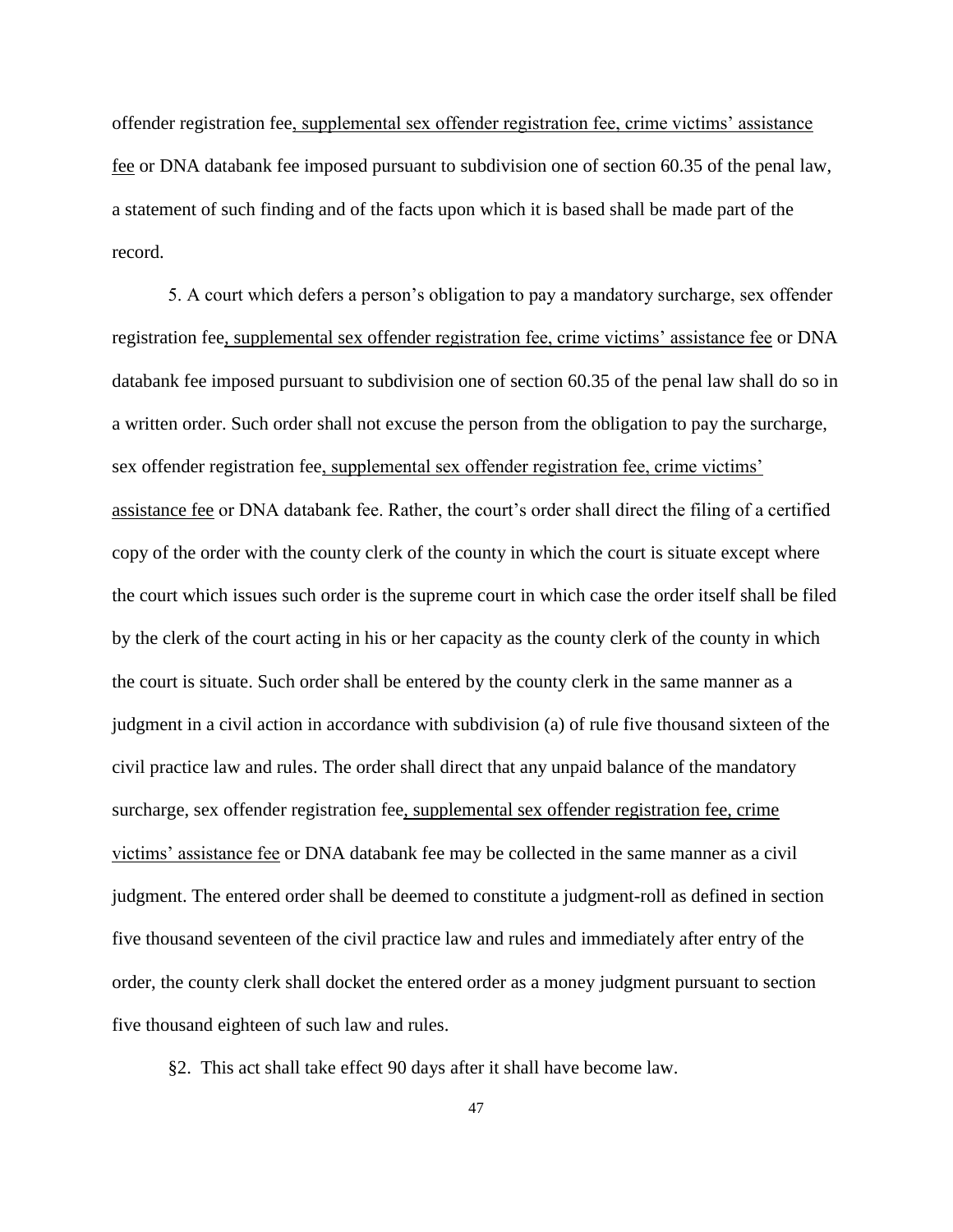9. Definite Sentences for Certain First Time Nonviolent Felony Offenders (Penal Law § 70.00(4))

The Committee recommends that section 70.00 of the Penal Law be amended to authorize a court to impose a definite sentence - a term of incarceration in a local jail for one year or less - for defendants convicted of certain Class C non-violent felony offenses.

The Penal Law currently provides a trial court with an eclectic choice of authorized sentences for a first felony offender convicted of a class C non-violent felony offense. Article 70 of the Penal Law requires a court to impose an indeterminate state prison term ranging from a minimum of 1-3 years to a maximum of 5-15 years [\(PL](http://www.westlaw.com/Link/Document/FullText?findType=L&pubNum=1000300&cite=NYPES70.00&originatingDoc=Id4d69363d97a11d99439b076ef9ec4de&refType=LQ&originationContext=document&vr=3.0&rs=cblt1.0&transitionType=DocumentItem&contextData=(sc.Search))  $\S$ § 70.00(3)(b); 70.00(2)(c)). Nonetheless, the Penal Law does not always require a court to use Article 70 when imposing a felony sentence for a class C non-violent felony offense (*see* PL § 60.01). For example, for a class C non-violent felony a court may impose a sentence of probation (PL § 65.00), a conditional discharge (PL § 65.05) or even an unconditional discharge (CPL 65.20). Moreover, a class C felony drug offender is eligible to receive probation or conditional discharge, a determinate sentence in state prison of at least one year followed by a period of post-release supervision or a definite sentence of 1 year or less where the court determines that a state prison term would be "unduly harsh" (Penal Law §§  $60.04(4)$ ,  $60.01(3)(a)$ ,  $70.70(2)(c)$ ). Only a few designated class C felonies require a court to impose a term of imprisonment under PL Article 70.<sup>2</sup>

The result of this labyrinth of sentencing laws is that, for class C non-violent felonies, with the exception of drug felonies and certain designated felonies, the court is permitted to impose a sentence with a non-jail term or an indeterminate state prison sentence but may not impose a definite sentence of one year or less in a local jail facility (*see e.g. People v Furman*, 280 A.D.2d  $385$  (1<sup>st</sup> Dept 2001). The Committee recommends closing this gap.

This measure amends section 70.00(4) to authorize a definite sentence for class C nonviolent felony offenses in any case where the court could impose either a probation sentence. Thus, those class C designated felonies that require imposition of a state prison term are not affected. Finally, the measure expressly excludes drug felonies to ensure that the court must continue to impose sentences for those crimes under section 60.04 of the Penal Law.

#### Proposal

 $\overline{a}$ 

AN ACT to amend the penal law, in relation to alternative definite sentences for certain nonviolent class C felonies

### The People of the State of New York, represented in Senate and Assembly, do enact as

<sup>2</sup> PL § 60.05 provides that the following class C felony offenses require the court to impose a sentence imprisonment in accordance with section 70.00: attempt to commit any of the class B felonies of bribery in the first degree, bribe receiving in the first degree, conspiracy in the second degree and criminal mischief in the first degree; criminal usury in the first, rewarding official misconduct in the first degree, receiving reward for official misconduct in the first degree, attempt to promote prostitution in the first degree, promoting prostitution in the second degree, and arson in the third degree.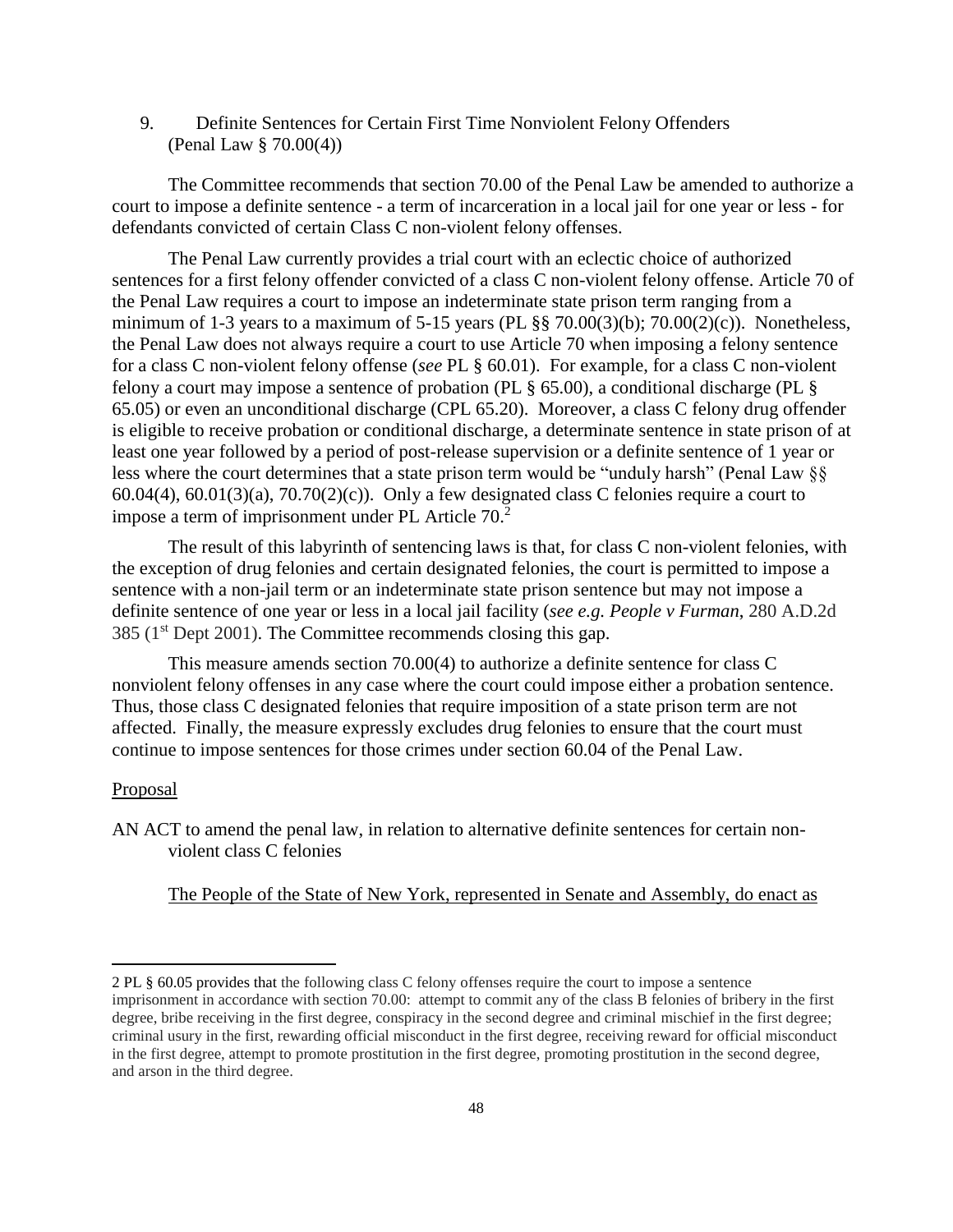follows:

Section 1. Subdivision 4 of section 70.00 of the criminal procedure law, as added by chapter 738 of the laws of 2004, is amended to read as follows:

4. Alternative definite sentence for class D, [and ]E [felonies ]and certain class C felonies. When a person, other than a second or persistent felony offender, is sentenced for a class D or class E felony, or to a class C felony for which a sentence is authorized by article sixty-five of this chapter other than a felony defined article two hundred twenty of two hundred twenty-one of this chapter and the court, having regard to the nature and circumstances of the crime and to the history and character of the defendant, is of the opinion that a sentence of imprisonment is necessary but that it would be unduly harsh to impose an indeterminate or determinate sentence, the court may impose a definite sentence of imprisonment and fix a term of one year or less.

§2. This act shall take effect 90 days after it shall have become law.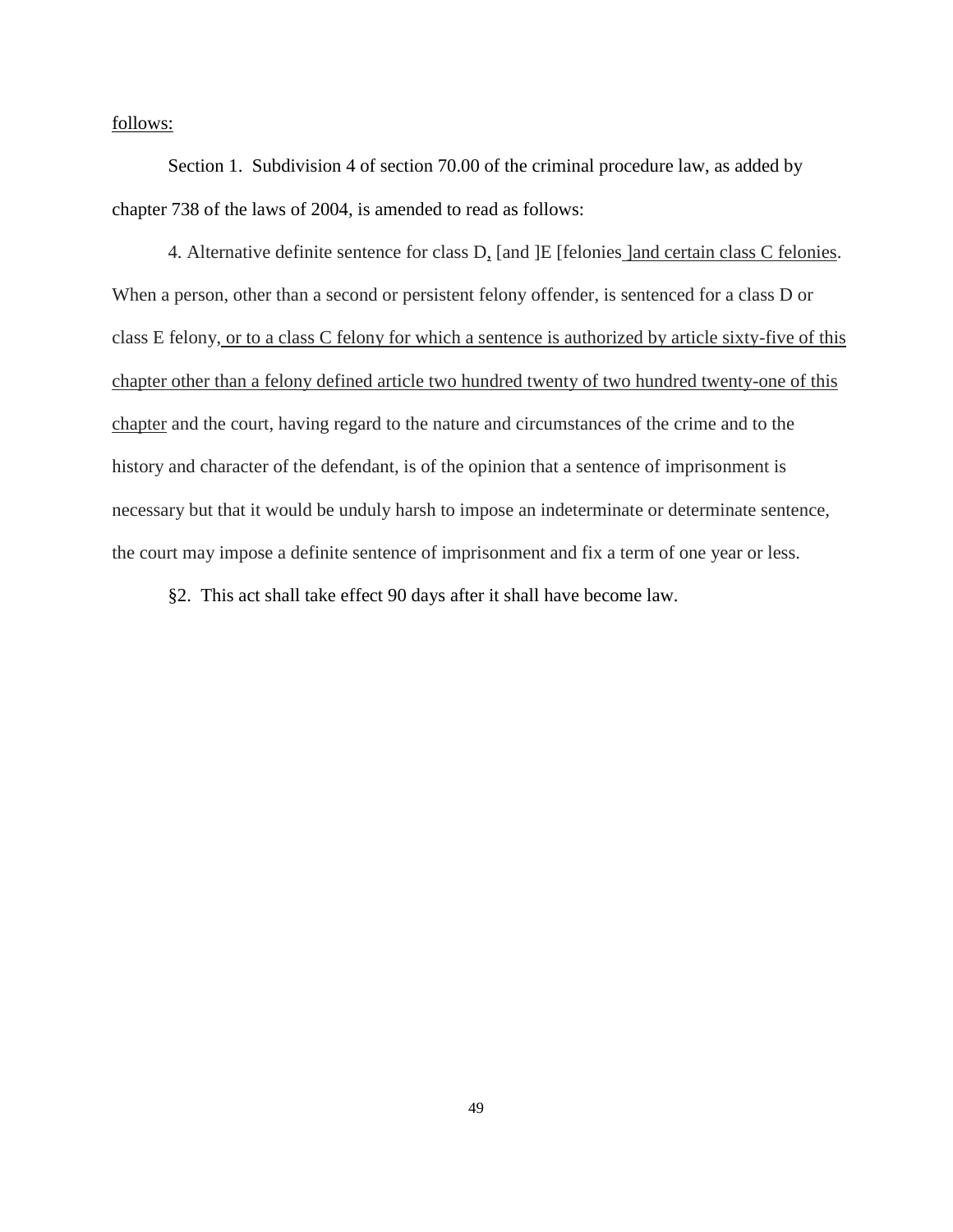# 10. Providing Written Instructions to Jurors Upon Request (CPL 310.30)

The Committee recommends that section 310.30 of the Criminal Procedure Law be amended to allow a trial judge, without the consent of the parties, to provide a deliberating jury, upon its request therefor, with written instructions regarding the elements of the crime or crimes charged, or of any defense or affirmative defense submitted in relation thereto.

Sections 310.20 and 310.30 of the Criminal Procedure Law specify the materials that may be provided by the court to a deliberating jury, which include exhibits received in evidence as may be permitted by the court (CPL section 310.20(1)), a verdict sheet (CPL section 310.20(2)), a written list of the names of the witnesses whose testimony was presented during the trial (CPL section 310.20(3)) and, under certain circumstances and with the consent of the parties, copies of the text of a statute (CPL section 310.30).

It is not uncommon, especially in complex prosecutions involving numerous counts with multiple defendants, for a deliberating jury to ask the trial judge to provide it with written instructions on elements of some or all of the offenses submitted, and any related defenses. However, because there is nothing in existing CPL 310.30 that would expressly permit a court to provide the jury with these materials, a trial judge who complies with such a request, especially without first obtaining the defendant's consent, may be committing reversible error. *See, generally, People v. Damiano* (87 N.Y.2d 477 (1995)); *People v. Johnson* (81 N.Y.2d 980 (1993) and *People v. Owens* (69 N.Y.2d 585 (1987)).

This measure would amend CPL section 310.30 to expressly permit a trial judge to respond to a deliberating jury's request for written instructions regarding the elements of one or more of the crimes or defenses submitted by providing the requested materials to the jury. Under the measure, there would be no need to obtain the consent of the parties prior to such submission, but counsel for both parties would be permitted to examine the written instructions and be heard thereon, and the documents would be marked as a court exhibit, prior to their submission to the jury. Moreover, before submitting the written instruction, the judge would have to once again read the instruction to the jury.

This measure would facilitate the deliberative process by allowing a jury that so requests to take into its deliberations written instructions regarding the elements or defenses submitted for its consideration.

### Proposal

AN ACT to amend the criminal procedure law, in relation to jury deliberations

### The People of the State of New York, represented in Senate and Assembly, do enact as

#### follows:

Section 1. Section 310.30 of the criminal procedure law, as amended by chapter 208 of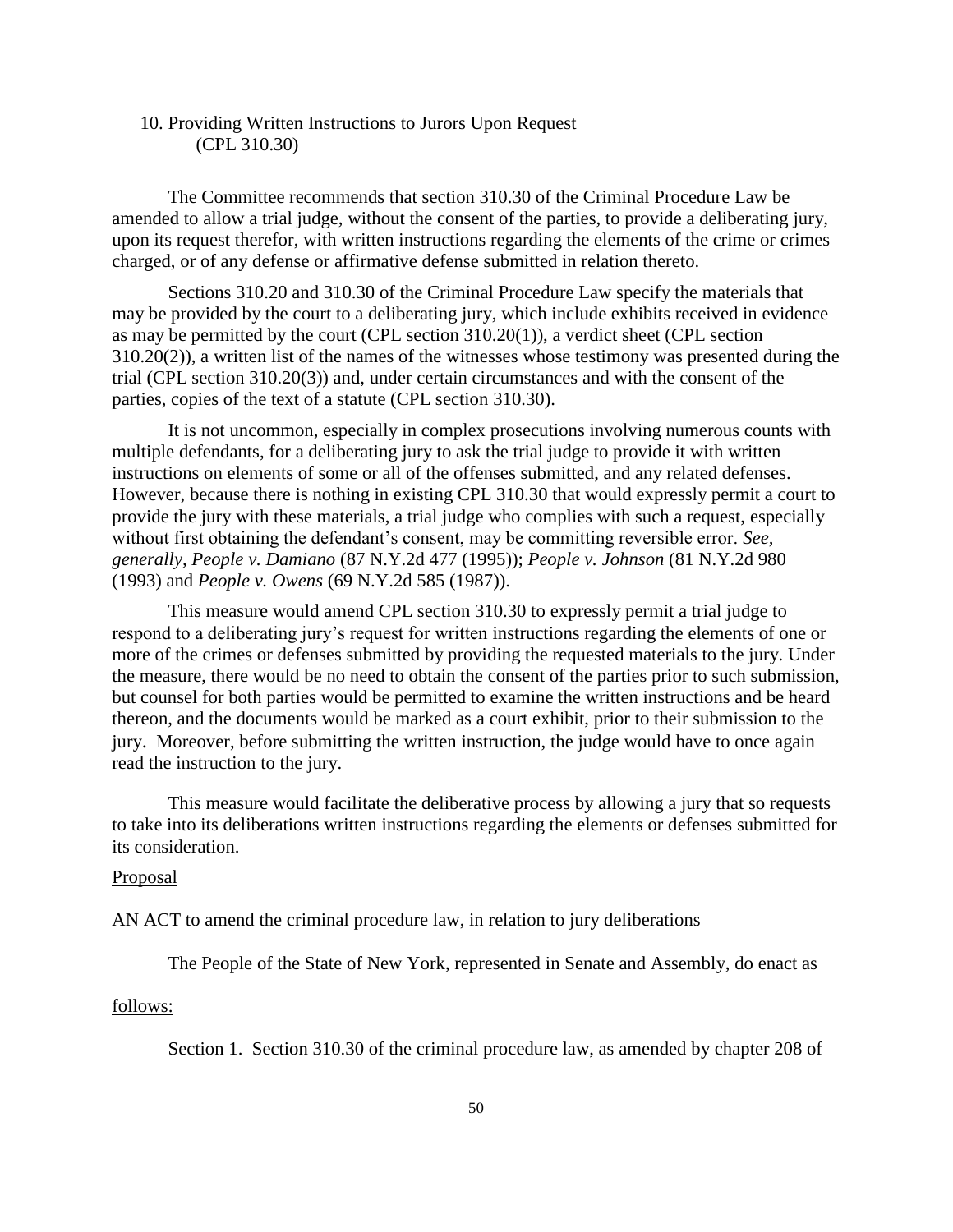the laws of 1980, is amended to read as follows:

§310.30. Jury deliberation; request for information. At any time during its deliberation, the jury may request the court for further instruction or information with respect to the law, with respect to the content or substance of any trial evidence, or with respect to any other matter pertinent to the jury's consideration of the case. Upon such a request, the court must direct that the jury be returned to the courtroom and, after notice to both the people and counsel for the defendant, and in the presence of the defendant, must give such requested information or instruction as the court deems proper. With the consent of the parties and upon the request of the jury for further instruction with respect to a statute, the court may also give to the jury copies of the text of any statute which, in its discretion, the court deems proper. In addition, where the jury requests written instructions regarding the elements of any offense submitted, or of any defense or affirmative defense submitted in relation thereto, the court may provide the jury with such written instructions as the jury has requested and the court deems proper. Before giving to the jury such written instructions regarding the elements of any offense or of any defense or affirmative defense pursuant to this section, the court shall permit counsel to examine such written instructions, shall afford counsel an opportunity to be heard, shall mark such written instructions as a court exhibit and shall read the instructions to the jury.

§2. This act shall take effect immediately, and shall apply to all trials commenced on or after such effective date.

51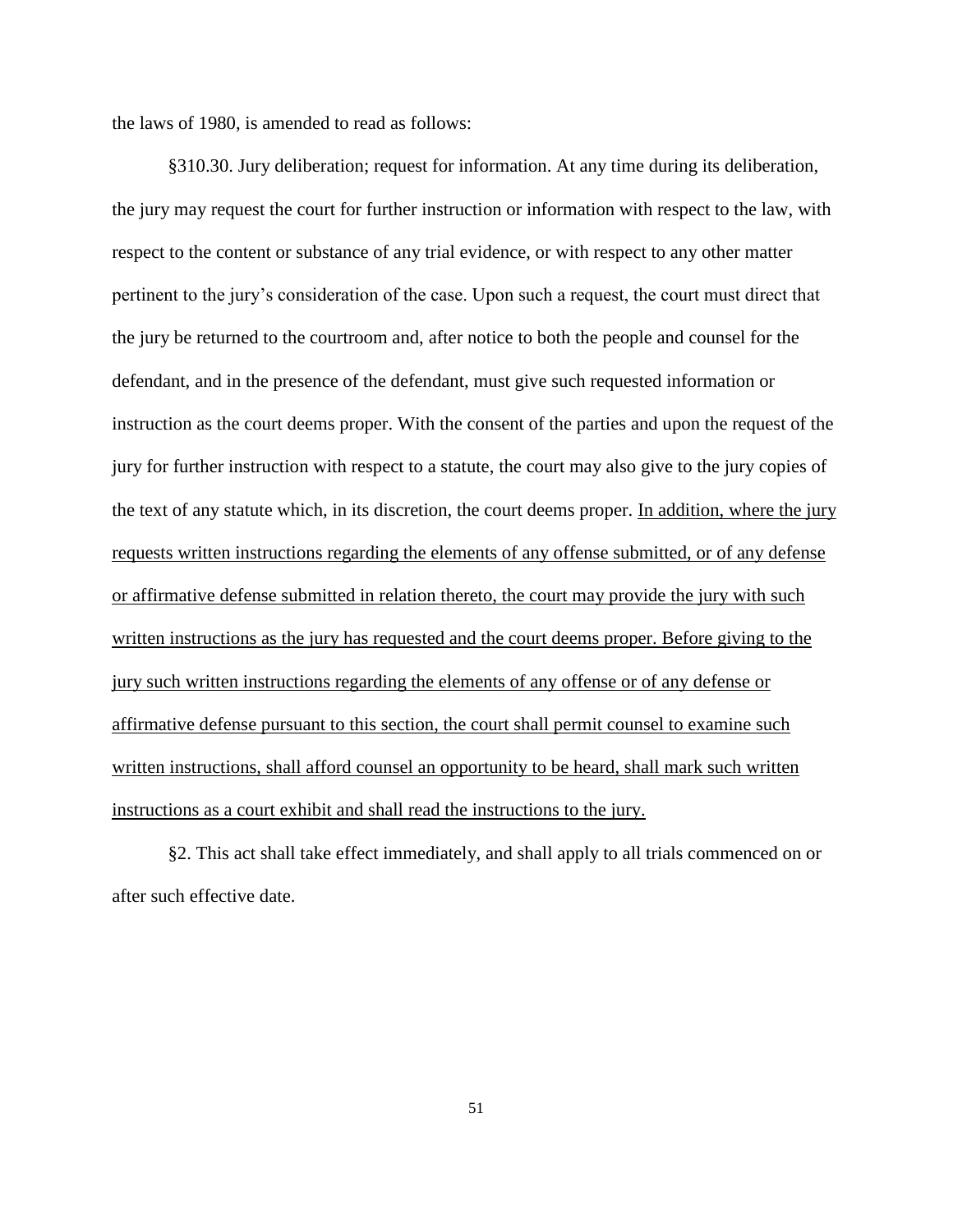12. Residency Restrictions for Certain Sex Offenders. (PL § 65.10(4-a)(a); Executive Law § 259-c(14))

The Committee recommends that the Criminal Procedure Law and the Executive Law be amended to more effectively address the issue of sex offender residency requirements for offenders convicted of a sex crime.

A convicted sex offender sentenced to probation or a conditional discharge, or who is on parole or subject to conditional release with respect to a sex crime where the victim was under the age of 18, or who is a level 3 sex offender under the Sex Offender Registration Act (SORA) is generally required to refrain from knowingly entering within 1000 feet of a school when a minor is present at the school (see PL  $\S 65.10$  (4-a)(a); Executive Law  $\S 259$ -c(14)). "School grounds" is defined to include property within 1,000 feet of a school. In dense urban areas like New York City, there are few locations which are not within 1,000 feet of a school. Only 14 of 270 shelters in the New York City system have been determined to be compliant with the 1,000-foot rule. This means that enforcement of the current law forecloses many convicted sex offenders from being able to live in many appropriate residences.

In 2014, the New York City Department of Homeless Services began to enforce the statute with respect to its facilities. The result has been that the vast majority of homeless shelters, which are often the only housing option for many sex offenders being released from prison, are now unavailable to them. That problem, in turn, has led the Department of Correction and Community Supervision to hold some sex offenders past their mandatory release dates because of the absence of any housing options. In turn, that has prompted petitions for writs of *habeas corpus*, demanding the release of offenders notwithstanding the lack of any housing for them.<sup>3</sup>

There is scant evidence that sex offender residency requirements have any impact in reducing recidivism. The majority of children who are sexually abused are abused by someone well-known to them and studies which have attempted to determine whether sex offenders who live in proximity to schools are more likely to re-offend have failed to find a relationship.<sup>4</sup> Further, there is little question that in some cases public safety is being jeopardized by the limited housing options now available to convicted sex offenders. Offenders who have never evidenced any deviant sexual interest in children have sometimes been moved throughout the New York

 $\overline{a}$ 

<sup>3</sup> *See "Housing Restrictions Keep Sex Offenders in Prison Beyond Release Dates",* NY Times, August 21, 2014.

<sup>4</sup> According to a recent report, "only one study (Minnesota Department of Corrections, 2007) has investigated the potential effectiveness of sexual offender residence restrictions to reduce recidivism. The authors examined the offense patterns of 224 sexual offenders released between 1990 and 2005. The results demonstrated that residence restrictions would not have prevented any re-offenses. Of the 224 offenders, only 27 (12%) established contact with their victim(s) within one mile of the offenders' home and not one established contact near a school, park, or playground. The Colorado Department of Public Safety (2004) used mapping software to examine the residential proximity to school and daycare centers of 13 sexual offenders who sexually recidivated in a study of 130 sexual offenders over a 15-month follow-up period (15 offenses by 13 offenders). The results demonstrated that recidivists were randomly located and were not significantly more likely than non-recidivists to live within 1,000 feet of a school or daycare" ("Sex Offender Residence Restrictions," Association for the Treatment of Sexual Abusers - Public Policy Briefs, 2008).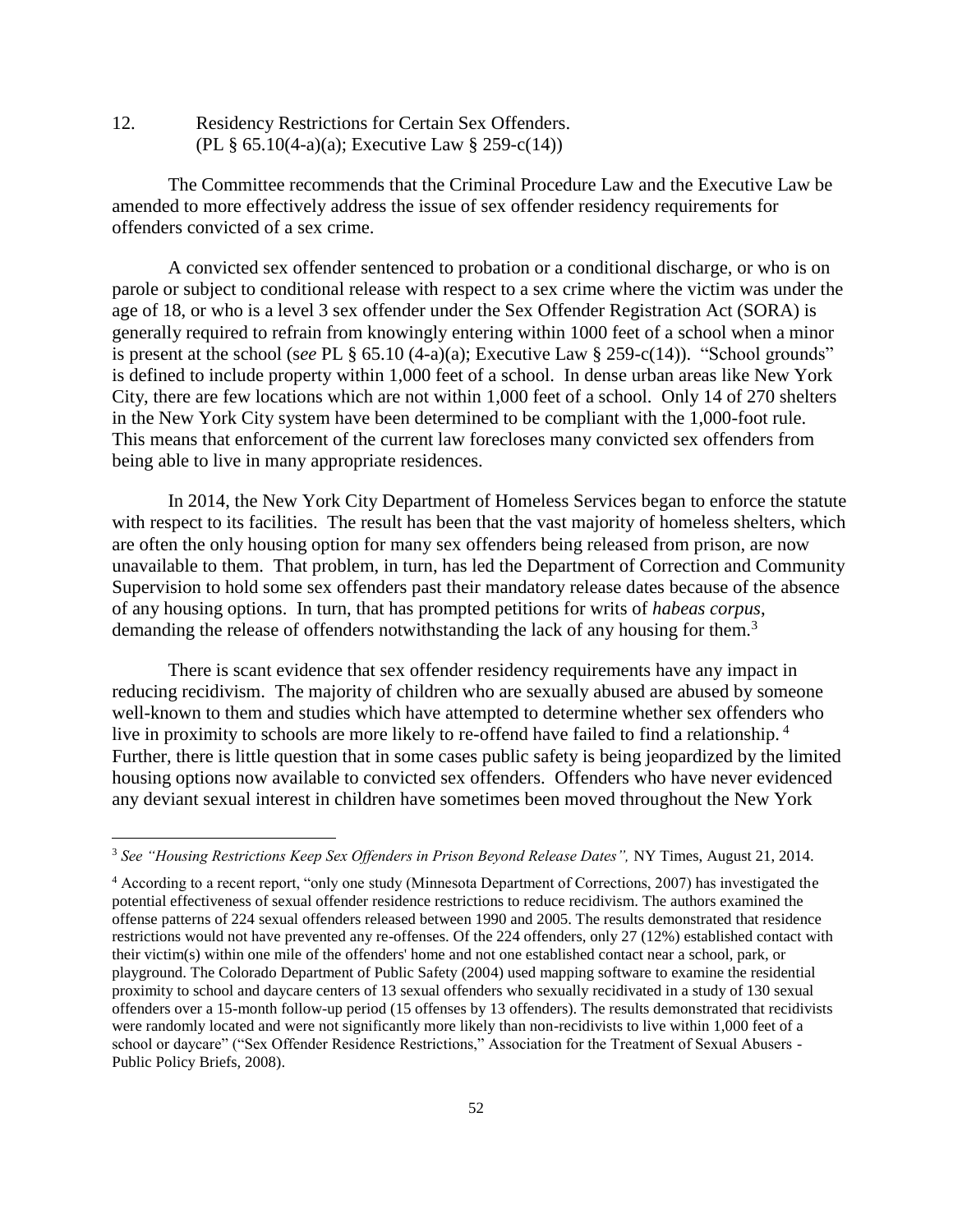City shelter system repeatedly, to the dismay of supervising parole officers, in order to comply with the 1,000-foot rule. The moves hinder the ability for such offenders to obtain employment and stable housing, goals whose fulfillment would reduce re-offense risk. Ironically then, the difficulty in finding housing makes it more difficult to establish appropriate living situations for this population and thus creates a greater risk of re-offense - clearly an unintended consequence of these laws.

Current reliance on the SORA risk level assessment system is also problematic. The accuracy of the SORA risk assessment process has been subject to significant criticism.<sup>5</sup> The process also fails to distinguish "high risk" sex offenders from offenders who are at substantial risk to offend against children. A sex offender who is at high risk to offend against an adult may have no sexual interest in children and may be at a very low risk to offend against a child. At the same time, an offender who may never have been convicted of a sex crime against a child and may have been deemed a moderate risk offender under SORA's risk assessment process may have a deviant sexual interest in children and be at a substantial risk to sexually offend against a minor. Under current law, such an offender would not be subject to the 1,000-foot rule.

This measure is designed to target the appropriate sex offender population at substantial risk to reoffend against children. It therefore eliminates the coverage of all Level 3 "high risk" offenders where the offender's sex crime did not involve a minor victim, and replaces it with a designation by the court that the offender poses a "substantial risk" to commit a sexual offense against a victim under the age of eighteen. In making that designation, the sentencing court may find such a risk exists based either on the offender's history of committing such a sexual offense or on a psychological assessment indicating such a risk. Moreover, although the court is permitted to consider the offender's risk level, it is not bound by that determination. The court is required to make the designation at the same time as the court determines the offender's risk level classification pursuant to Article 6-C of the Correction Law; however, it must make an interim finding if the SORA designation cannot be made at the time of sentence. In such a case, the court can refine its designation at the time of the SORA classification or at any other time upon a showing of changed circumstances.

#### Proposal

AN ACT to amend the criminal procedure law, in relation to sex offender residency requirements

### The People of the State of New York, represented in Senate and Assembly, do enact as

#### follows:

 $\overline{a}$ 

Section 1. Paragraph (a) of subdivision 4-a of section 65.10 of the penal law, as amended

<sup>5</sup> *See, e.g.,* Association of the Bar of the City of New York: "Report on Legislation by the Criminal Courts Committee, The Criminal Justice Operations Committee and the Corrections and Community Reentry Committee: A-4591-A\S-3138-A" (discussing problems with the SORA risk assessment system and supporting legislation to reform it).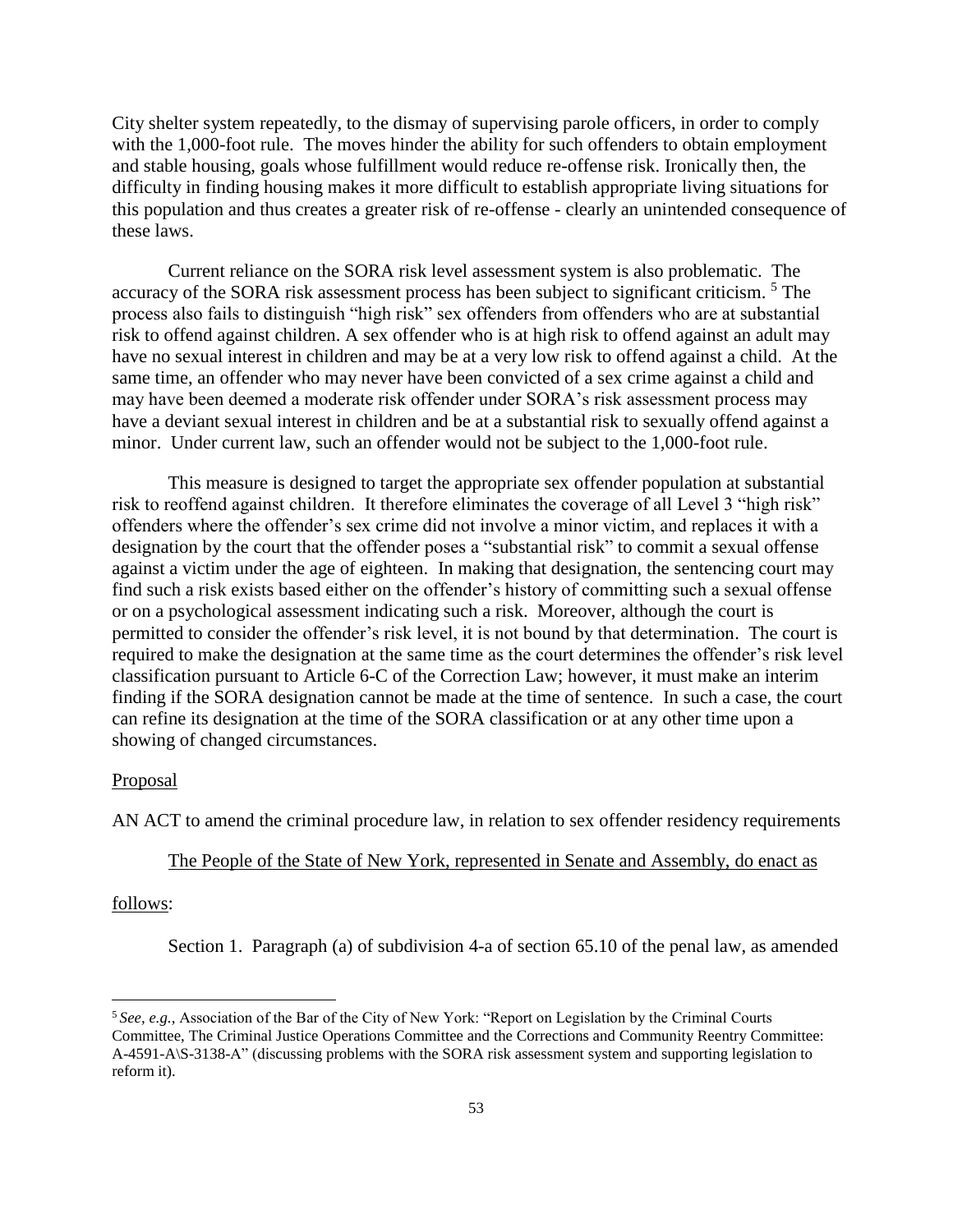by chapter 67 of the laws of 2008, is amended as follows:

(a) When imposing a sentence of probation or conditional discharge upon a person convicted of an offense defined in article one hundred thirty, two hundred thirty-five or two hundred sixty-three of this chapter, or section 255.25, 255.26 or 255.27 of this chapter, and the victim of such offense was under the age of eighteen at the time of such offense or such person has been designated [a level three sex offender pursuant to subdivision six of section 168-1 of the correction law] by the court as being at a substantial risk to commit a sexual offense against a victim under the age of eighteen, the court shall require, as a mandatory condition of such sentence, that such sentenced offender shall refrain from knowingly entering into or upon any school grounds, as that term is defined in subdivision fourteen of section 220.00 of this chapter, or any other facility or institution primarily used for the care or treatment of persons under the age of eighteen while one or more of such persons under the age of eighteen are present, provided however, that when such sentenced offender is a registered student or participant or an employee of such facility or institution or entity contracting therewith or has a family member enrolled in such facility or institution, such sentenced offender may, with the written authorization of his or her probation officer or the court and the superintendent or chief administrator of such facility, institution or grounds, enter such facility, institution or upon such grounds for the limited purposes authorized by the probation officer or the court and superintendent or chief officer. Nothing in this subdivision shall be construed as restricting any lawful condition of supervision that may be imposed on such sentenced offender.

For the purpose of this section an offender shall be designated by the court as being at a substantial risk to commit a sexual offense against a victim under the age of eighteen when the court finds such a risk exists based on either the offender's history of committing such a sexual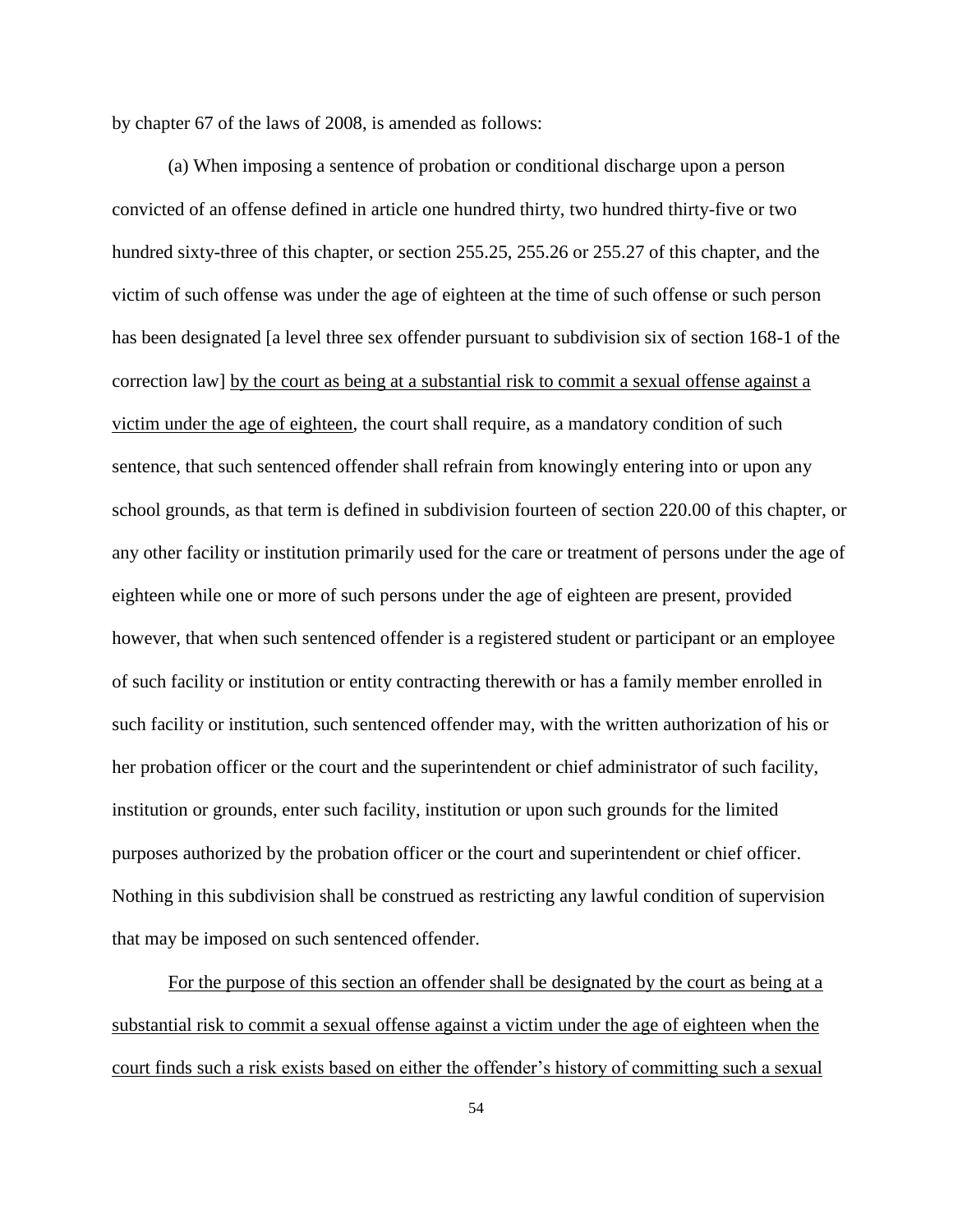offense or sexual offenses or a psychological assessment indicating such a risk. In making its determination, the court may consider the offender's risk level pursuant to article 6-C of the correction law but may make its determination pursuant to this subdivision notwithstanding the offender's risk level classification pursuant to such article. The court's determination pursuant to this subdivision shall be made at the same time as the court determines the offender's risk level classification pursuant to article 6-C of the correction law, provided, however, that if such risk level classification for any reason has not been made by the time the offender is sentenced, the court shall make the determination required by this subdivision at the time of sentencing and may modify that determination at the time a risk level classification pursuant to article 6-C is made. A party may petition the court at any time to modify the determination required by this subdivision based on changed circumstances.

§2. Subdivision 14 of section 259-c of the executive law, as amended by chapter 62 of the laws of 2011, is amended as follows:

14. notwithstanding any other provision of law to the contrary, where a person serving a sentence for an offense defined in article one hundred thirty, one hundred thirty-five or two hundred sixty-three of the penal law or section 255.25, 255.26 or 255.27 of the penal law and the victim of such offense was under the age of eighteen at the time of such offense, or such person has been [determined such person has been] designated [a level three sex offender pursuant to subdivision six of section one hundred sixty-eight-l of the correction law] by the court as being at a substantial risk to commit a sexual offense against a victim under the age of eighteen, is released on parole or conditionally released pursuant to subdivision one or two of this section, the board shall require, as a mandatory condition of such release, that such sentenced offender shall refrain from knowingly entering into or upon any school grounds, as that term is defined in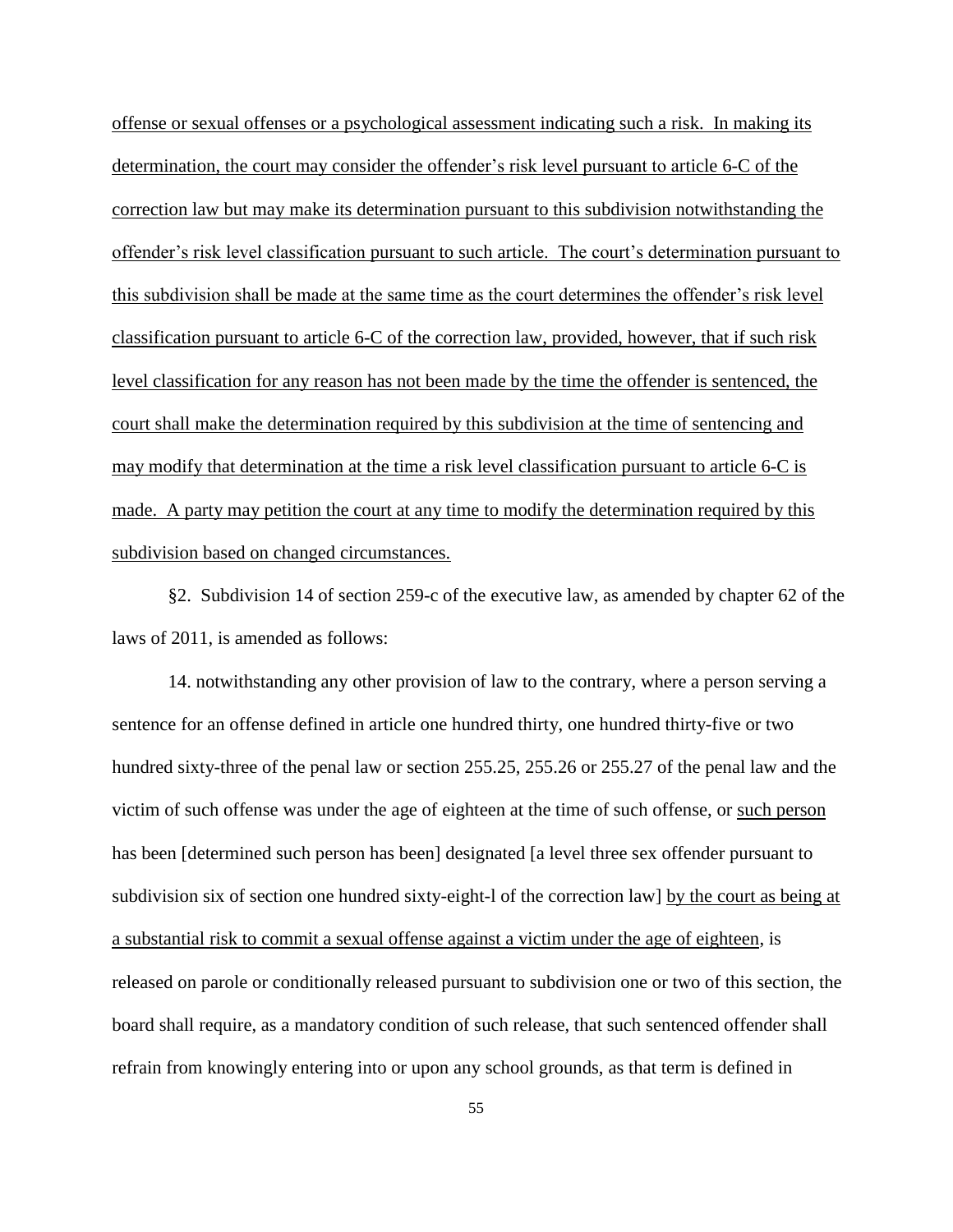subdivision fourteen of section 220.00 of the penal law, or any other facility or institution primarily used for the care or treatment of persons under the age of eighteen while one or more of such persons under the age of eighteen are present, provided however, that when such sentenced offender is a registered student or participant or an employee of such facility or institution or entity contracting therewith or has a family member enrolled in such facility or institution, such sentenced offender may, with the written authorization of his or her parole officer and the superintendent or chief administrator of such facility, institution or grounds, enter such facility, institution or upon such grounds for the limited purposes authorized by the parole officer and superintendent or chief officer. Nothing in this subdivision shall be construed as restricting any lawful condition of supervision that may be imposed on such sentenced offender.

For the purpose of this section an offender shall be designated by the court as being at a substantial risk to commit a sexual offense against a victim under the age of eighteen when the court finds such a risk exists based on either the offender's history of committing such a sexual offense or sexual offenses or a psychological assessment indicating such a risk. In making its determination, the court may consider the offender's risk level pursuant to article 6-C of the correction law but may make its determination pursuant to this subdivision notwithstanding the offender's risk level classification pursuant to such article. The court's determination pursuant to this subdivision shall be made at the same time as the court determines the offender's risk level classification pursuant to article 6-C of the correction law, provided, however, that if such risk level classification for any reason has not been made by the time the offender is sentenced, the court shall make the determination required by this subdivision at the time of sentencing and may modify that determination at the time a risk level classification pursuant to article 6-C is made. A party may petition the court at any time to modify the determination required by this subdivision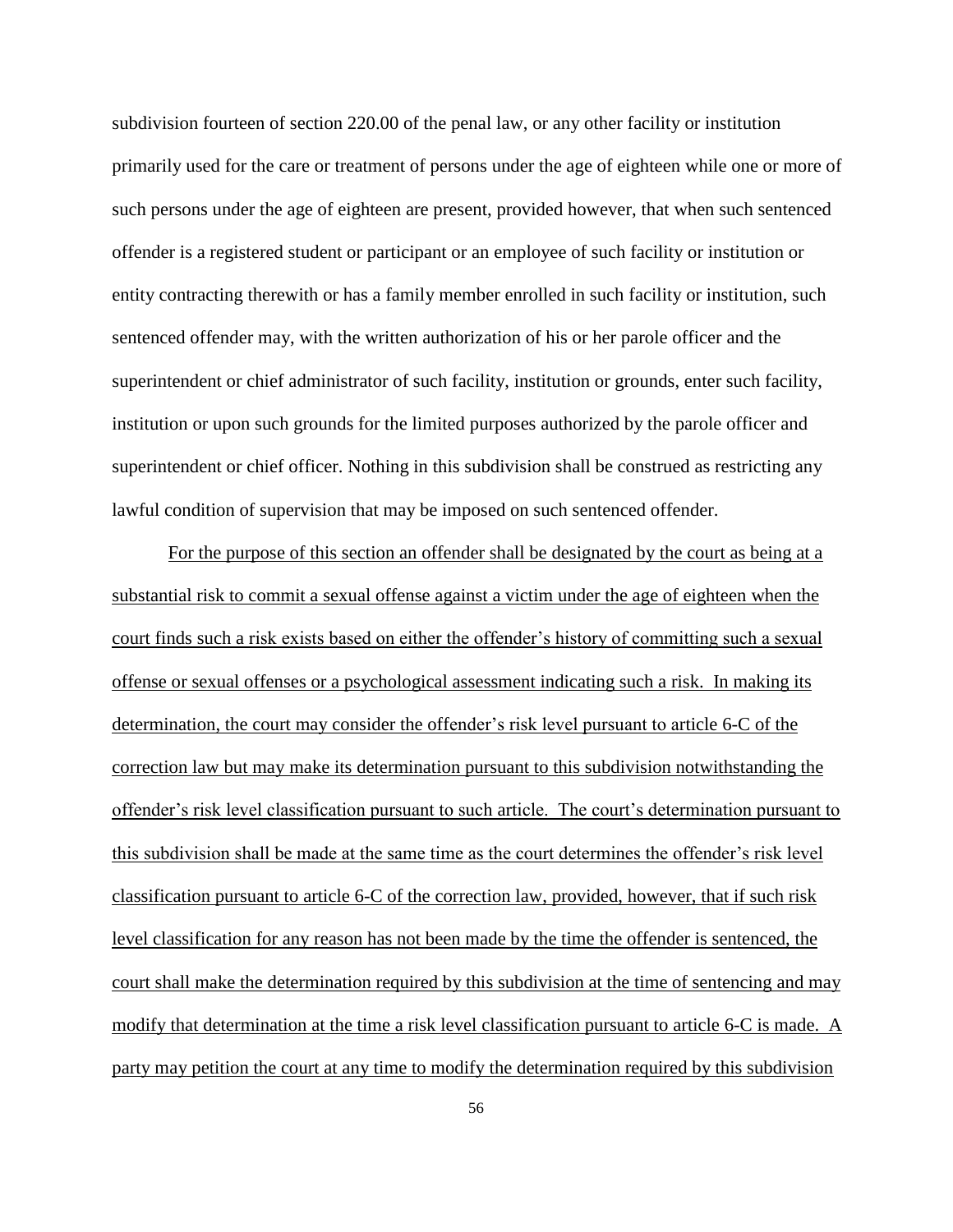# based on changed circumstances.

§3. This act shall take effect 120 days after it shall have become law.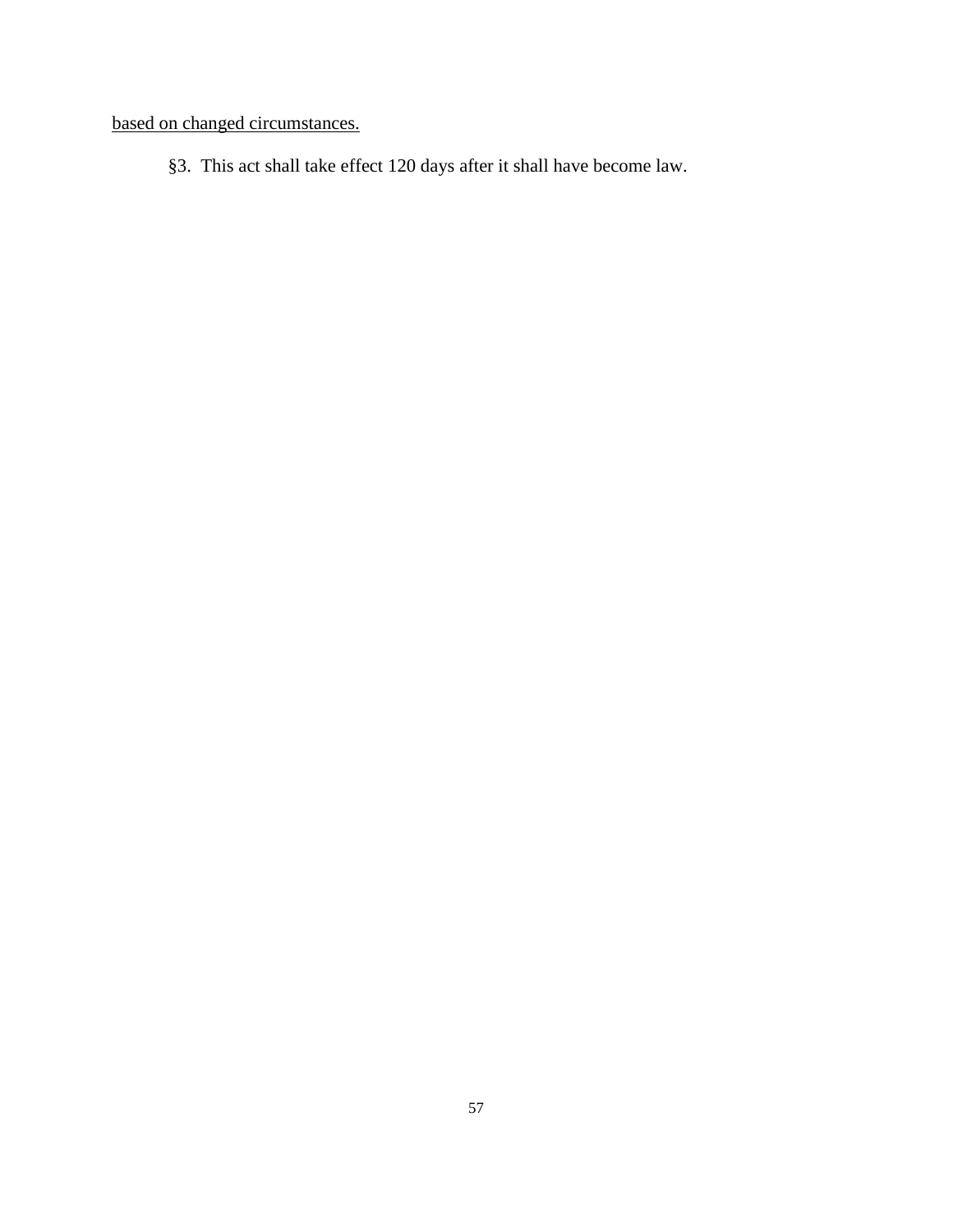69. Trial Order of Dismissal: Repealer (CPL 290.10(2) and (3);  $450.40(1)$  and (2)))

To conform to controlling law in the area of double jeopardy, the Committee recommends that sections 290.10 and 450.40 of the Criminal Procedure Law be amended by repealing statutory references to an appellate court's authority to review erroneously excluded evidence.

As originally enacted in 1970, CPL 290.10 and 450.40 authorized the People to appeal from a wrongly granted trial order of dismissal entered prior to the return of a guilty verdict. As part of its review of the trial court's granting the trial order of dismissal, the appellate court was authorized to consider whether the trial court had erroneously excluded admissible evidence that, had it been admitted properly, would have supplied evidence necessary to meet the People's burden of proof. Accordingly, in order to provide an adequate record for appeal, the statute permitted the prosecutor to place on the trial record an "offer of proof" summarizing the substance of the excluded evidence (*see* CPL 290.10(3); 450.40(2)).

Subsequently, the New York Court of Appeals, relying on U.S. Supreme Court precedent, held that double jeopardy principles prohibit any retrial of a case where a court terminated an action in the defendant's favor by wrongly granting a trial order of dismissal before the jury returned a verdict (*People v. Brown*, 40 N.Y.2d 381 (1976); s*ee also* Donnino, Practice Commentary to CPL § 290.10). The Court later recommended that trial courts "whenever practicable" reserve decision on a motion for a trial order of dismissal until after the verdict has been returned to preserve the People's right to appeal (*People v. Key*, 45 N.Y.2d 111 (1978)). By waiting until after a verdict is delivered to rule on the trial order of dismissal, any grant of the application does not implicate double jeopardy because the remedy on appeal is reinstatement of the verdict, not a retrial.

In the wake of these precedents, the Legislature eliminated the statutory authority for the People to appeal a pre-verdict grant of a trial order of dismissal, and instead restricted an appeal from a trial court's trial order of dismissal to instances where the court reserved decision until after the jury returned a verdict of guilty (CPL § 450.20 (2) (L.1983, c. 170 §3). However, in so doing, the Legislature neglected to repeal several provisions that relied on pre-*Brown* doctrines (*see e.g.,* CPL §§ 450.40. 290.10(2) and 290.10(3)). These provisions, involving the review of erroneously excluded evidence, are relics of a different era. They often confuse and at times mislead practitioners into believing these provisions have substantive impact. Incorporating these relics into a legal argument can be, at best, embarrassing to the unwary; worse, they can divert attention away from more substantive appellate arguments.

This measure repeals subdivisions 2 and 3 of section 290.10 of the Criminal Procedure Law,<sup>1</sup>

 $\overline{a}$ 

<sup>&</sup>lt;sup>1</sup> CPL 290.10(2) and (3) provide as follows:

<sup>2.</sup> Despite the lack of legally sufficient trial evidence in support of a count of an indictment as described in subdivision one, issuance of a trial order of dismissal is not authorized and constitutes error when the trial evidence would have been legally sufficient had the court not erroneously excluded admissible evidence offered by the people.

<sup>3.</sup> When the court excludes trial evidence offered by the people under such circumstances that the substance or content thereof does not appear in the record, the people may, in anticipation of a possible subsequent trial order of dismissal emanating from the allegedly improper exclusion and erroneously issued in violation of subdivision two, and in anticipation of a possible appeal therefrom pursuant to [subdivision two of section 450.20,](https://a.next.westlaw.com/Link/Document/FullText?findType=L&pubNum=1000066&cite=NYCMS450.20&originatingDoc=N97A99860881311D881E9FEF4A4D44D69&refType=SP&originationContext=document&transitionType=DocumentItem&contextData=(sc.Search)#co_pp_57e60000f6d46) place upon the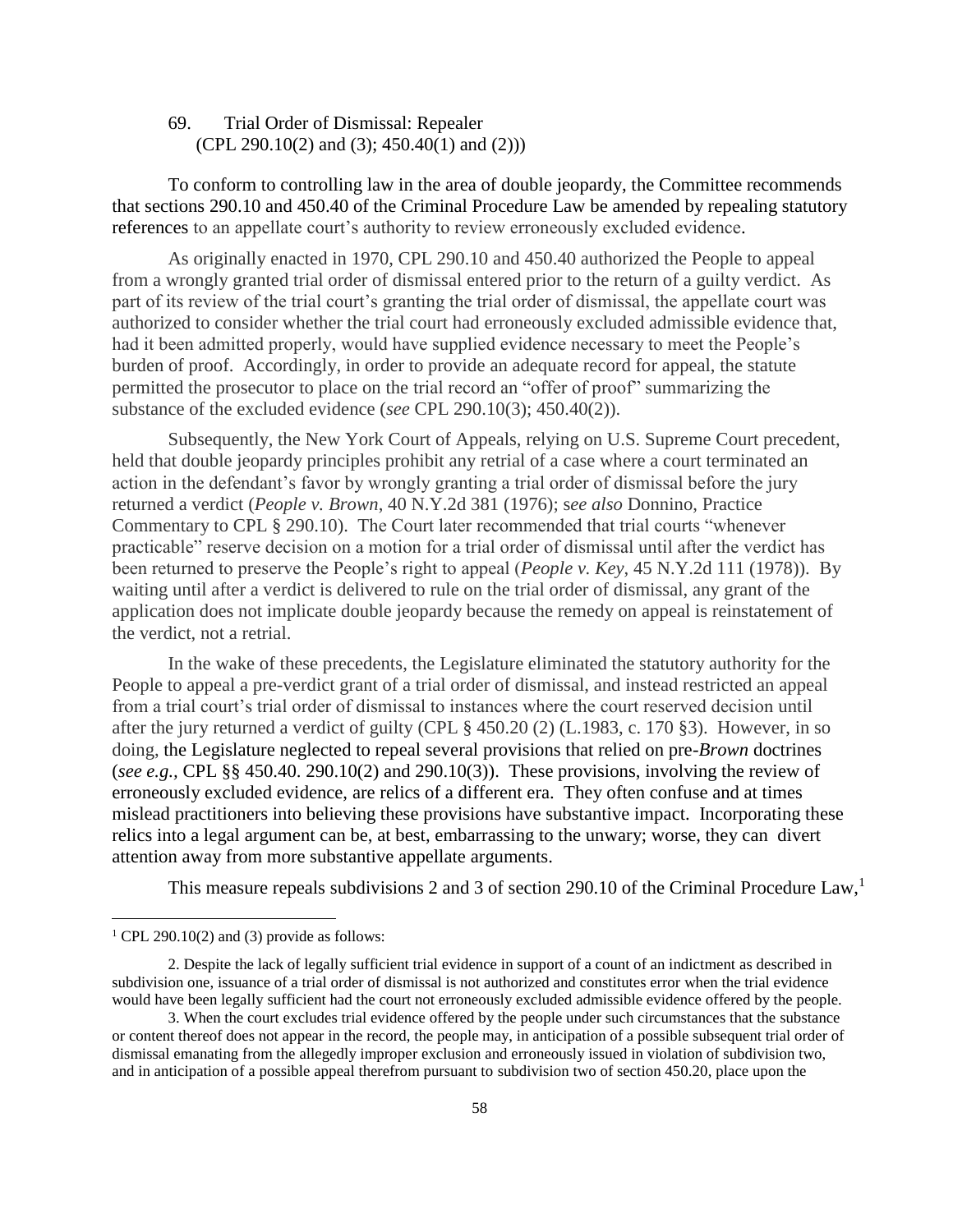repeals subdivision 2 of 450.40 of the criminal procedure  $law<sup>2</sup>$  and makes a conforming amendment to subdivision 1 of that section.

#### Proposal

AN ACT to amend the criminal procedure law in relation to erroneously excluded evidence and trial orders of dismissal, and repealing provisions thereof

The People of the State of New York, represented in Senate and Assembly, do enact as follows:

Section 1. Subdivisions 2 and 3 of section 290.10 of the criminal procedure law are

REPEALED.

 $\overline{a}$ 

§2. Subdivision 1 of section 450.40 of the criminal procedure law, as added by chapter

996 of the laws of 1970, is amended to read as follows:

1. An appeal by the people from a trial order of dismissal, as authorized by [subdivision](https://a.next.westlaw.com/Link/Document/FullText?findType=L&pubNum=1000066&cite=NYCMS450.20&originatingDoc=N983ED380881311D881E9FEF4A4D44D69&refType=SP&originationContext=document&transitionType=DocumentItem&contextData=(sc.Search)#co_pp_57e60000f6d46)  [two of section 450.20,](https://a.next.westlaw.com/Link/Document/FullText?findType=L&pubNum=1000066&cite=NYCMS450.20&originatingDoc=N983ED380881311D881E9FEF4A4D44D69&refType=SP&originationContext=document&transitionType=DocumentItem&contextData=(sc.Search)#co_pp_57e60000f6d46) may, as indicated by [section 290.10,](https://a.next.westlaw.com/Link/Document/FullText?findType=L&pubNum=1000066&cite=NYCMS290.10&originatingDoc=N983ED380881311D881E9FEF4A4D44D69&refType=LQ&originationContext=document&transitionType=DocumentItem&contextData=(sc.Search)) be based [either (a)] upon the ground that the evidence adduced at the trial was legally sufficient to support the count or counts of the accusatory instrument dismissed by the order[, or (b) upon the ground that, though not legally sufficient, such evidence would have been legally sufficient had the court not erroneously excluded admissible evidence offered by the people].

record, out of the presence of the jury, an "offer of proof" summarizing the substance or content of such excluded evidence. Upon the subsequent issuance of a trial order of dismissal and an appeal therefrom, such offer of proof constitutes a part of the record on appeal and has the effect and significance prescribed in [subdivision two of section](https://a.next.westlaw.com/Link/Document/FullText?findType=L&pubNum=1000066&cite=NYCMS450.40&originatingDoc=N97A99860881311D881E9FEF4A4D44D69&refType=SP&originationContext=document&transitionType=DocumentItem&contextData=(sc.Search)#co_pp_57e60000f6d46)  [450.40.](https://a.next.westlaw.com/Link/Document/FullText?findType=L&pubNum=1000066&cite=NYCMS450.40&originatingDoc=N97A99860881311D881E9FEF4A4D44D69&refType=SP&originationContext=document&transitionType=DocumentItem&contextData=(sc.Search)#co_pp_57e60000f6d46) In the absence of such an order and an appeal therefrom, such offer of proof is not deemed a part of the record and does not constitute such for purposes of an ensuing appeal by the defendant from a judgment of conviction.

 $2$  CPL 450.40(2) provides as follows:

<sup>2.</sup> If the appeal is based upon the ground specified in paragraph (b) of subdivision one, and if the appellate court determines that the evidence unsuccessfully offered by the people was improperly excluded, and if at the trial the people made on<sup>[1](https://a.next.westlaw.com/Document/N983ED380881311D881E9FEF4A4D44D69/View/FullText.html?transitionType=SearchItem&contextData=(sc.Search)#co_footnote_IA919743022EF11DF903AA501EE2C3178)</sup> offer of proof with respect thereto pursuant to [subdivision three of section 290.10,](https://a.next.westlaw.com/Link/Document/FullText?findType=L&pubNum=1000066&cite=NYCMS290.10&originatingDoc=N983ED380881311D881E9FEF4A4D44D69&refType=SP&originationContext=document&transitionType=DocumentItem&contextData=(sc.Search)#co_pp_236f00000e5f2) the appellate court, in making its determination whether the people's evidence would have been legally sufficient had it not been for the improper exclusion, must treat the excluded evidentiary matter as it is summarized in the offer of proof as evidence constituting a part of the people's case.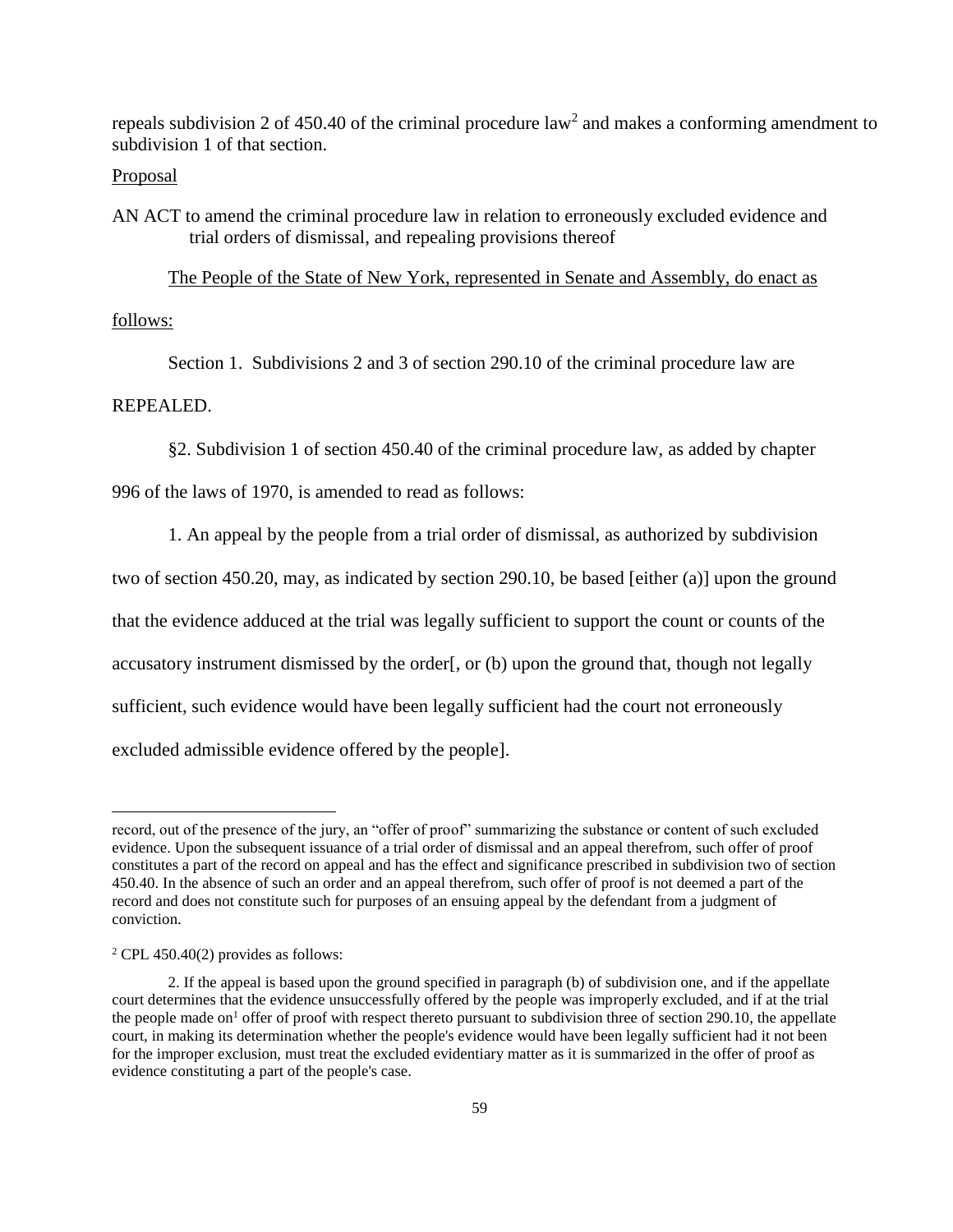- §3. Subdivision 2 of section 450.40 of the criminal procedure law is REPEALED.
- §4. This act shall take effect immediately.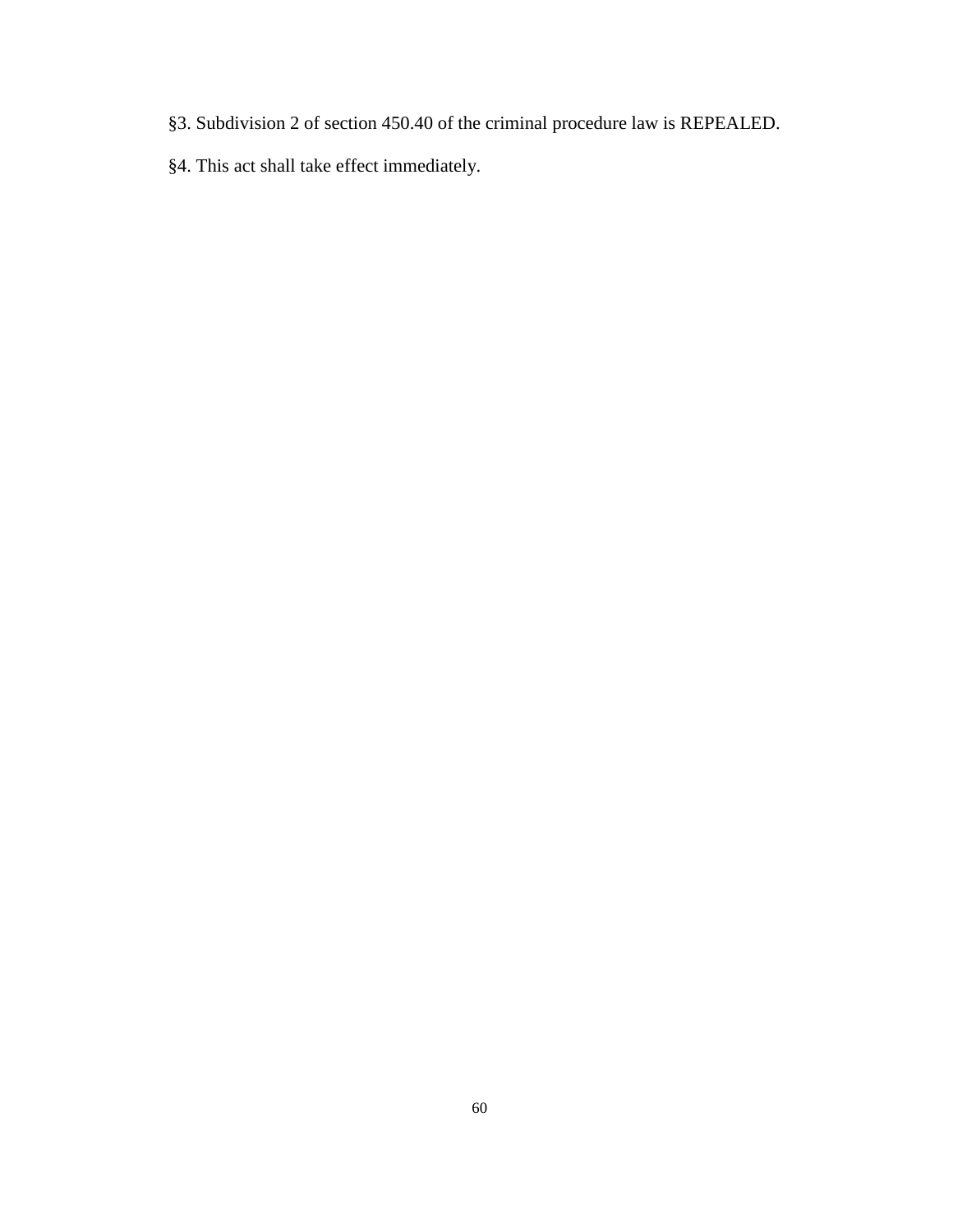70. Drug Law Reform Act of 2009 (CPL 216.00; 168.58(1))

 $\overline{a}$ 

The Drug Law Reform Act of 2009 (the Act) has been successful in promoting public safety by significantly reducing the recidivism rate of defendants who engage in criminal activity as a result of drug dependence. By reducing incarceration rates, it has also achieved significant cost savings to the state. The Committee recommends amending the Act by modestly expanding the definition of an "eligible defendant" under Article 216 of the Criminal Procedure Law. It further recommends extending the reach of conditional sealing under CPL 160.58 to those newly eligible defendants who successfully complete the judicial diversion program.

Under current law, to be considered for judicial diversion, a defendant must have an identified substance abuse problem, and be charged with a drug felony or felonies under Articles 220 and 221 of the Penal Law, or with a felony specified in CPL  $410.91(4)^3$ . A defendant charged with a misdemeanor drug felony, however, is not eligible. When the law was first enacted the Legislature modeled the law on the successful drug treatment alternative to prison program, which involved defendants charged with drug felonies. Yet, there is no continuing reason why a defendant identified with a substance abuse problem and charged with only a misdemeanor, should not be afforded the same potential beneficial opportunities and outcomes afforded a defendant charged with an enumerated felony or felonies. It makes little sense to use a rehabilitative model only for felony offenders.

Accordingly, this measure amends Criminal Procedure Law Article 216, to include as an "eligible defendant" those individuals with an identified substance abuse problem who are charged with misdemeanor offenses under Article 220 and 221 of the Penal Law. An "eligible defendant" would therefore include defendants charged with criminal possession of a controlled substance in the seventh degree (Penal Law § 220.03), criminally possessing a hypodermic instrument (Penal Law § 220.45), criminally using drug paraphernalia in the second degree (Penal Law § 220.50), criminal possession of methamphetamine manufacturing material in the second degree (Penal Law § 220.70), and criminal possession of marihuana in the fourth and fifth degrees (Penal Law §§ 221.35, 221.40).

For similar reasons, the measure also expands the definition of an "eligible defendant" to include defendants charged with lesser included offenses of the felonies enumerated in CPL 410.91 (4). A defendant with drug dependence ought not be denied consideration for judicial diversion simply because he or she committed an inclusory concurrent offense of lower grade than one enumerated in CPL 410.91. For instance, under current law a drug-dependent defendant charged with burglary of a commercial establishment is eligible for diversion but the same offender charged with *attempted* burglary of the same establishment is ineligible.

This measure also provides the court with discretion in appropriate cases to enroll certain drug dependent, non-violent felony offenders into the judicial diversion program. The intent of

<sup>&</sup>lt;sup>3</sup> Prior to the effective date of Article 216, the Legislature repealed CPL 410.91(4). "It appears that the reference to CPL 410.91(4) was merely a typographical error and that the Legislature meant to cite CPL 410.91(5), which lists the specified offenses" (*Doorley v. DeMarco*, 106 A.D.3d 27, 31 [4<sup>th</sup> Dept. 2013], *citing* Peter Preiser, Practice Commentaries, McKinney's Cons. Laws of N.Y., Book 11A, CPL 216.00, 2012 Cumulative Pocket Part at 69–70). This measure corrects the typographical error.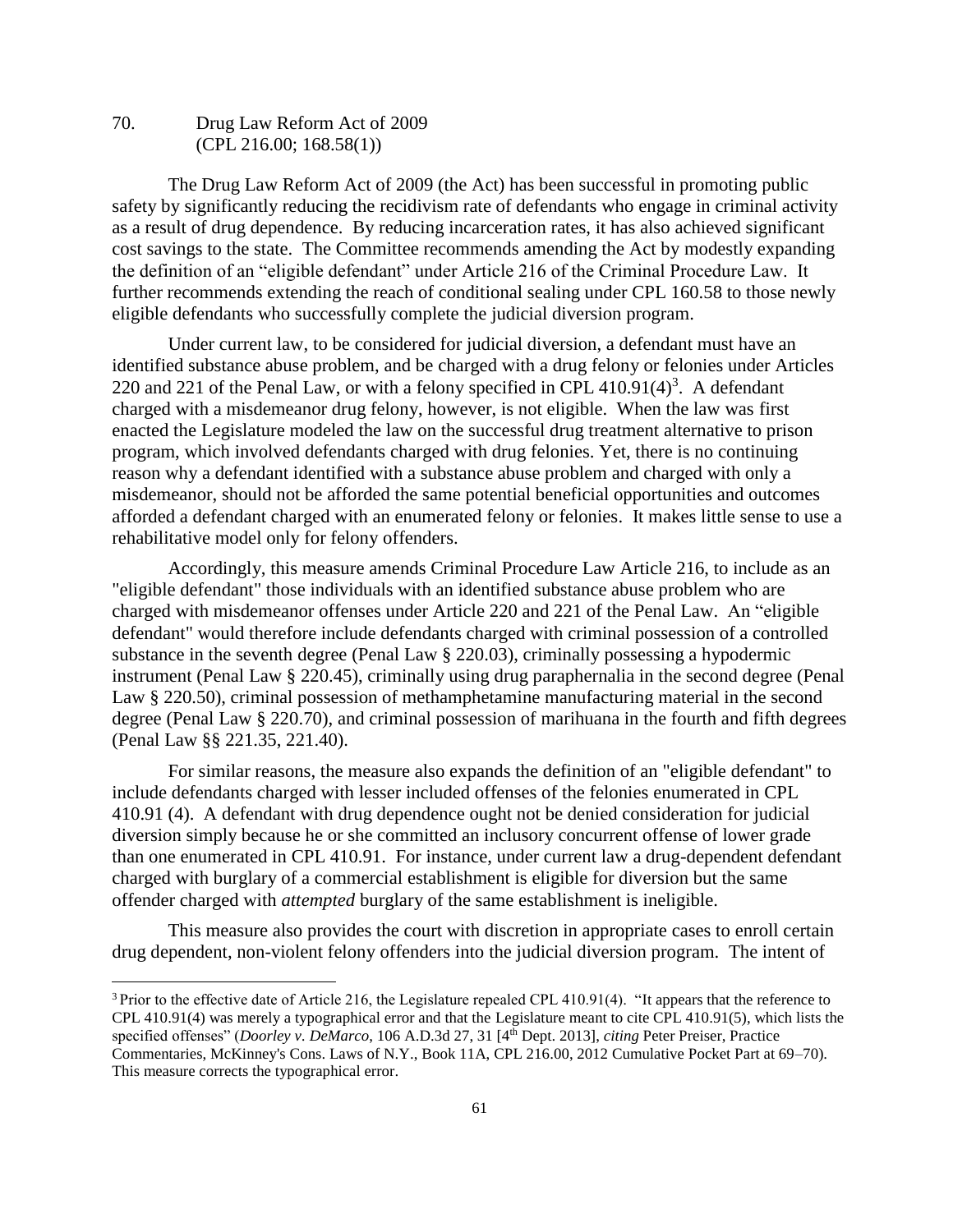the Legislature in creating the judicial diversion program was clearly set forth by its sponsors:

[to] significantly reduce drug-related crime by addressing substance abuse that often lies at the core of criminal behavior. The bill would accomplish this goal by returning discretion to judges to tailor the penalties of the penal law to the facts and circumstances of each drug offense and authorizing the court to sentence certain non-violent drug offenders to probation and drug treatment rather than mandatory prison where appropriate. (Sponsor's Mem, Bill Jacket, L 2009, c. 56).

This language confirms the drafters' intent to substitute treatment for incarceration when addicted offenders are accused of non-violent crimes. It is also clear that the Legislature intended to cast a wide net of inclusion, and that their intent was to allow a court discretion to permit a defendant entry into the program, based upon a thorough review of all of the circumstances. All too often, defendants appear before the court with problems of drug dependence that can be addressed through the judicial diversion program, but are denied because the offense charged is not enumerated in the statute. This measure would provide a court the discretion to place such a defendant in judicial diversion. Notably, the measure leaves intact those provisions which would exclude certain defendants from a judicial diversion program without the prosecutor's consent.

Finally, this measure extends the reach of conditional sealing under CPL 160.58 to defendants who successfully complete judicial diversion in connection with any of the newly eligible offenses.

### Proposal

AN ACT to amend the criminal procedure law, in relation to the drug law reform act of 2009

The People of the State of New York, represented in Senate and Assembly, do enact as

#### follows:

Section 1. Subdivision 1 of section 216.00 of the criminal procedure law is amended to

read as follows:

1. "Eligible defendant" means any person who stands charged in an indictment or a

superior court information with a class B, C, D or E felony offense or misdemeanor information defined in article two hundred twenty or two hundred twenty-one of the penal law or any other specified offense as defined in subdivision [four] <u>five</u> of section 410.91 of this chapter or any lesser included offense, provided, however, a defendant is not an "eligible defendant" if he or she: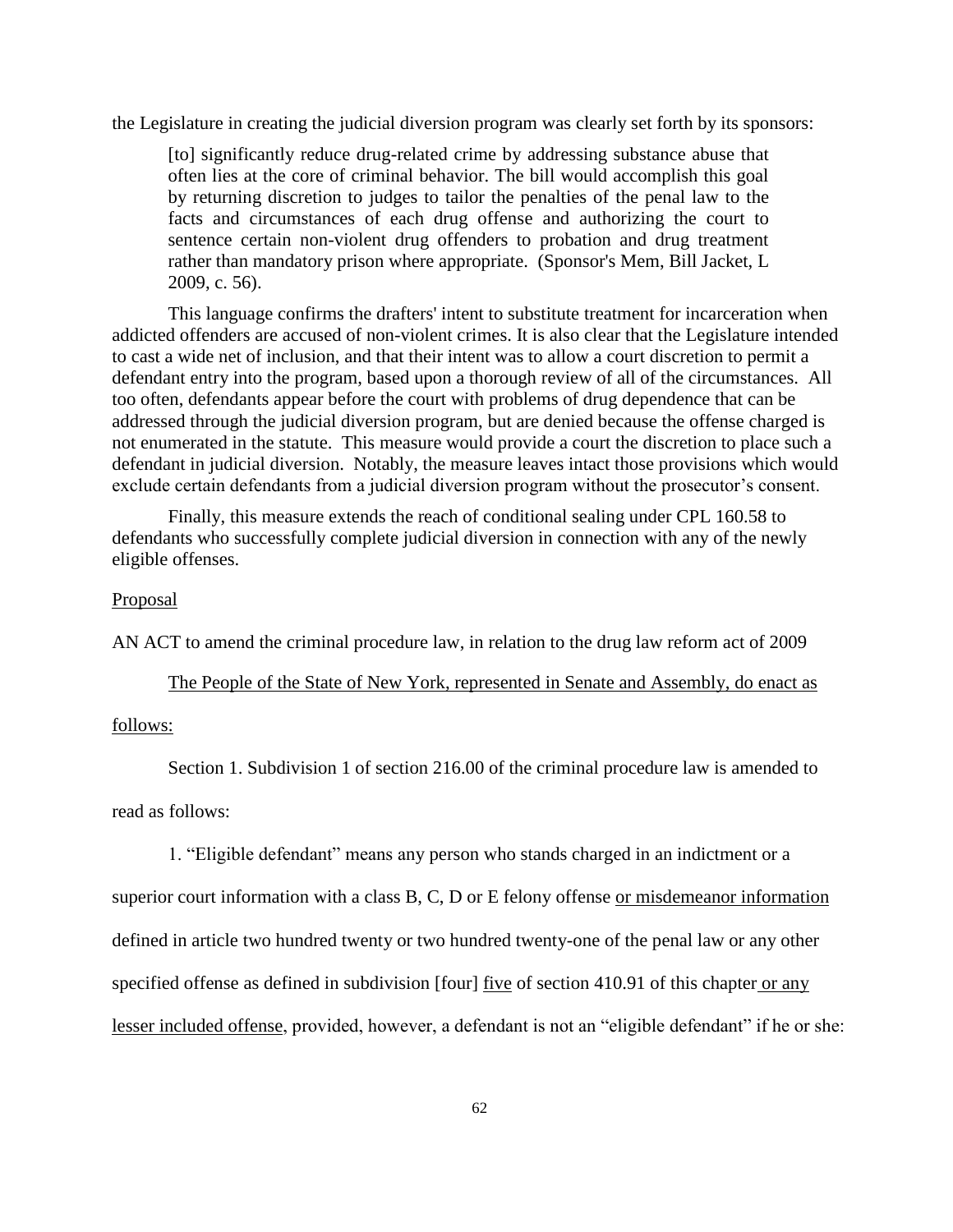(a) within the preceding ten years, excluding any time during which the offender was incarcerated for any reason between the time of commission of the previous felony and the time of commission of the present felony, has previously been convicted of: (i) a violent felony offense as defined in section 70.02 of the penal law, or (ii) any other offense for which a merit time allowance is not available pursuant to subparagraph (ii) of paragraph (d) of subdivision one of section eight hundred three of the correction law, or (iii) a class A felony offense defined in article two hundred twenty of the penal law; or

(b) has previously been adjudicated a second violent felony offender pursuant to section 70.04 of the penal law or a persistent violent felony offender pursuant to section 70.08 of the penal law.

A defendant who also stands charged with a violent felony offense as defined in section 70.02 of the penal law or an offense for which merit time allowance is not available pursuant to subparagraph (ii) of paragraph (d) of subdivision one of section eight hundred three of the correction law for which the court must, upon the defendant's conviction thereof, sentence the defendant to incarceration in state prison is not an eligible defendant while such charges are pending. A defendant who is excluded from the judicial diversion program pursuant to this paragraph or paragraph (a) or (b) of this subdivision may become an eligible defendant upon the prosecutor's consent.

A defendant who is excluded from the judicial diversion program solely because he or she stands charged with a class B non-violent, C, D, or E felony offense defined outside of article two hundred twenty or two hundred twenty-one of the penal law, and who would not otherwise be excluded pursuant to paragraph (a) or (b) of this subdivision, may become an eligible defendant upon the court's consent. Prior to granting consent, the court shall afford the prosecutor and the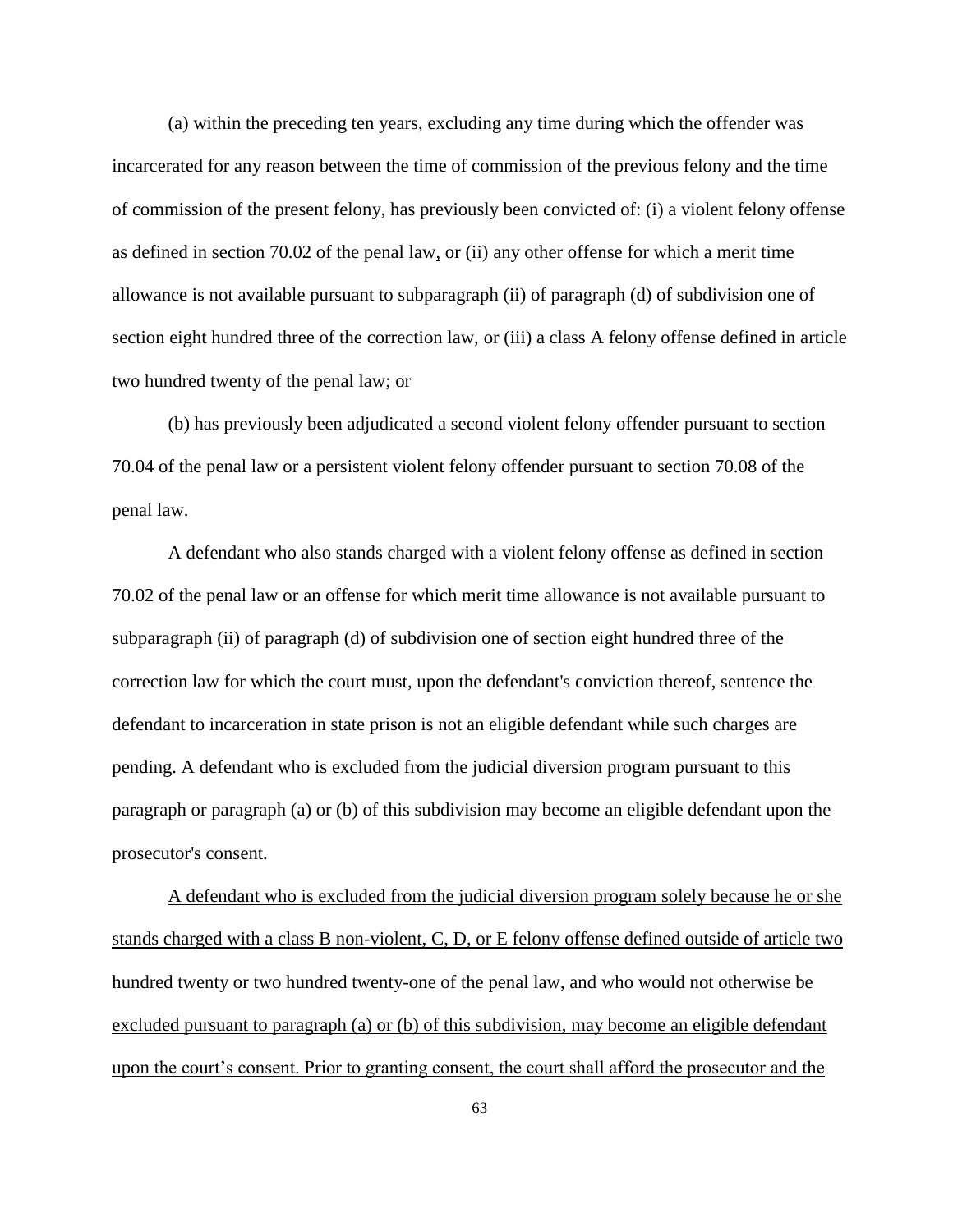defendant an opportunity to be heard and, where it grants consent, the court shall make findings setting forth its reasons therefor.

§2. Subdivision 1 of section 160.58 of the criminal procedure law is amended to read as follows:

1. A defendant convicted of any offense defined in article two hundred twenty or two hundred twenty-one of the penal law or a specified offense defined in subdivision five of section 410.91 of this chapter or any lesser included offense of such offense who has successfully completed a judicial diversion program under article two hundred sixteen of this chapter, or one of the programs heretofore known as drug treatment alternative to prison or another judicially sanctioned drug treatment program of similar duration, requirements and level of supervision, and has completed the sentence imposed for the offense or offenses, is eligible to have such offense or offenses sealed pursuant to this section.

§3. This act shall take effect immediately.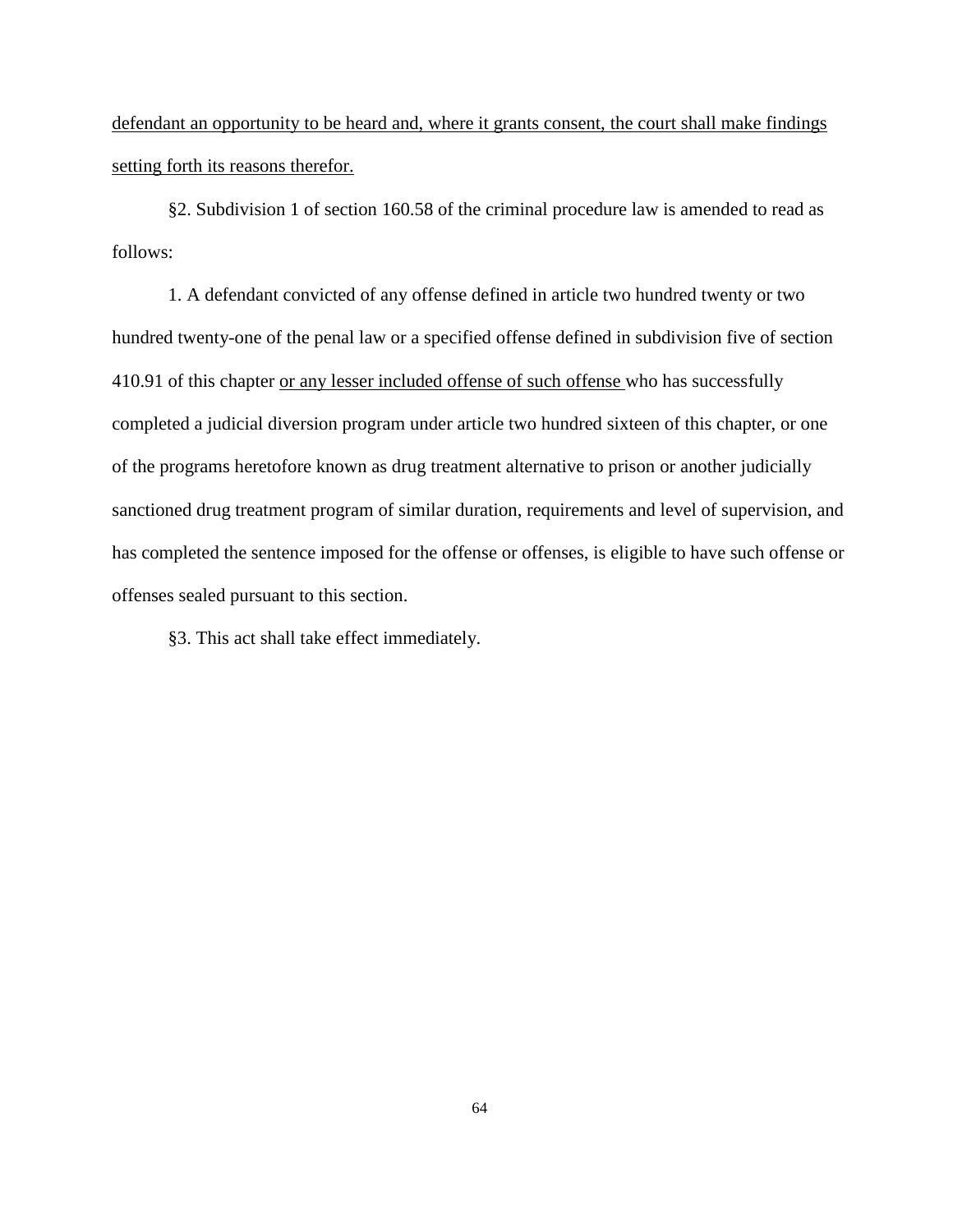15. Sex Crimes Involving a Child or Children (Penal Law §130.81)

The Committee recommends that the Penal Law be amended to address the conduct of pedophiles who direct children to commit sexual acts on themselves or each other.

Several recent cases have made it plain that the Penal Law does not adequately address certain sex crimes involving children. Although pedophiles often directly engage in sexual conduct with children, at times they exploit children by directing a child or children to perform some type of sexual act upon themselves or each other for the pedophile's sexual gratification or some other clearly wrongful purpose. Directing a child or children to perform sexual acts do not necessarily come within Penal Law Article 263, sexual performance by a child, because often there is no audience except the defendant and the acts are rarely recorded. Presently, the only crime that applies to such conduct is endangering the welfare of a child - a class A misdemeanor, which the Committee believes is inadequate to protect the public.

This measure creates a new offense against pedophiles who exploit children by directing them to perform an act or acts of sexual conduct upon themselves or each other. To be convicted of the offense, the person must direct children under the age of thirteen to engage in sexual conduct for the purpose of degrading or abusing the child or children, or for the purpose of gratifying the actor's sexual desire or for monetary gain. Moreover, recognizing the wide variety of sexual conduct that a pedophile may direct a child or children to engage in, the level of seriousness of the offense would be determined by the level of offense that the pedophile would have committed had he or she personally engaged in the acts he or she directed the child or children to engage in.

# Proposal

AN ACT to amend the penal law, in relation to sex offenses against a child or children

## The People of the State of New York, represented in Senate and Assembly, do enact as

## follows:

Section 1. The penal law is amended by adding a new section 130.81 to read as follows:

§130.81 Directing sexual conduct by or between children.

A person is guilty of directing sexual conduct by or between children when such person,

being eighteen years old or more, for the purpose of degrading or abusing such child or children,

or for the purpose of gratifying the actor's sexual desire or for monetary gain, directs a child or

two or more children, less than thirteen years old, to perform an act or acts of sexual conduct

upon themselves or each other.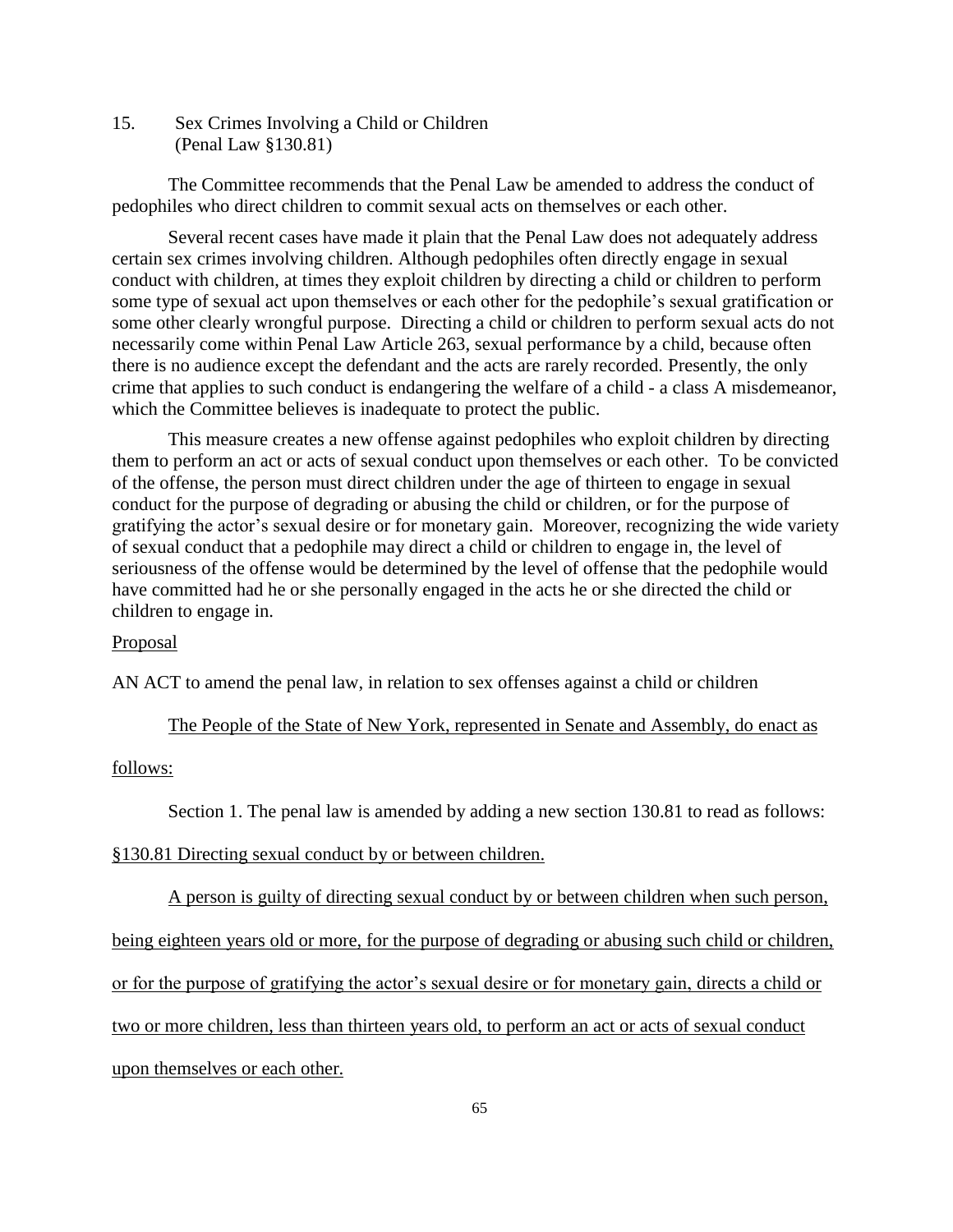A person directs a child or two or more children to perform an act or acts of sexual conduct upon themselves or each other when the person, acting with the intent that the child or children perform such an act or acts, solicits, requests, commands, importunes or uses physical force or threats of physical force to convince or compel the child or children to perform such act or acts.

Directing sexual conduct by or between children shall be deemed to be the highest offense level it would be had the actor, regardless of intent, personally engaged in the act or acts with the child or children that he or she directed the child or children to perform upon themselves or each other.

§2. This act shall take effect on the first of November next succeeding the date on which it shall have become a law.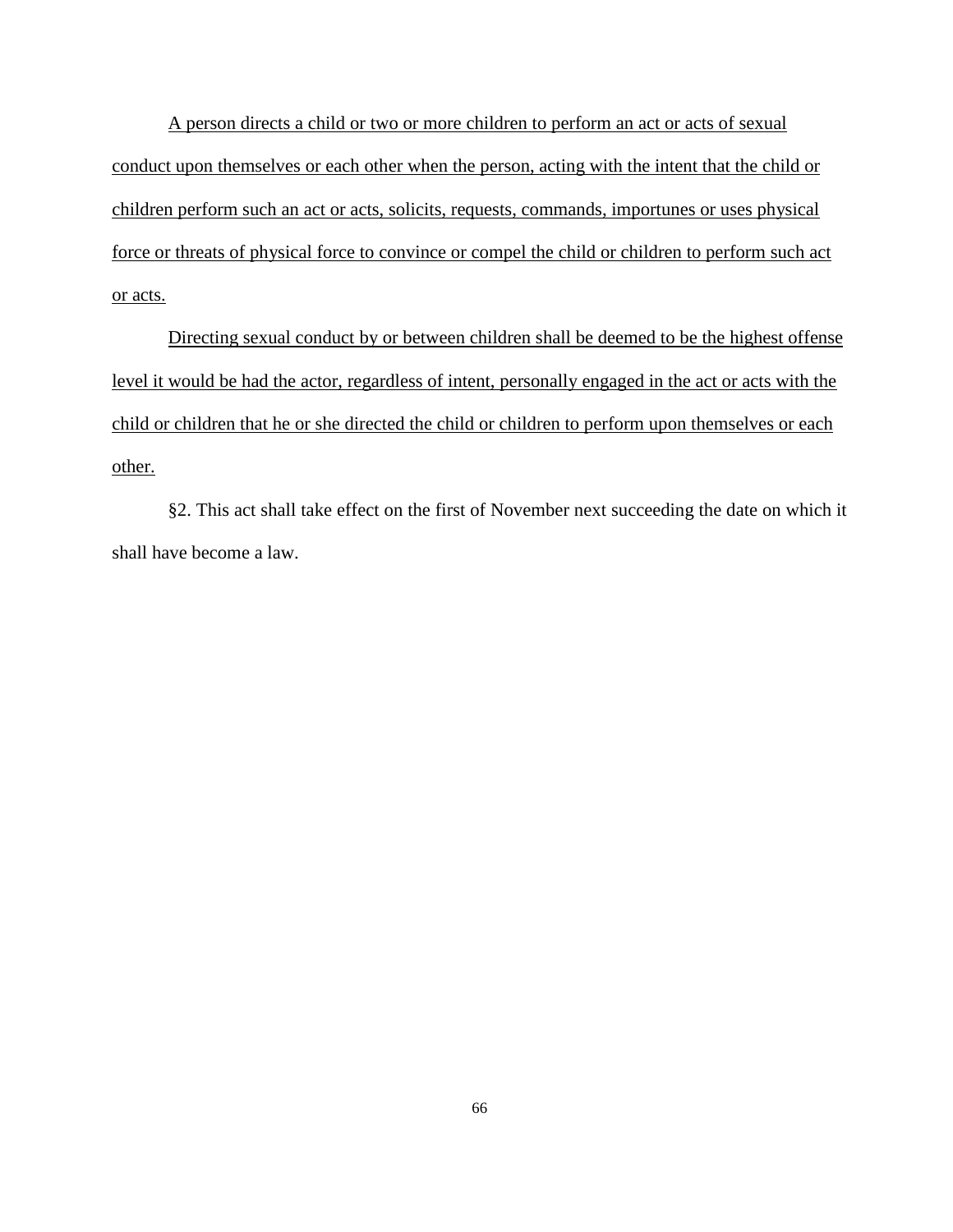# 16. Aggravated Harassment of a Court Officer by an Accused (Penal Law §§240.33; 70.06)

It is currently a felony for an inmate or detainee in a correctional facility or hospital to subject an employee of the facility to the danger and degradation of having blood and other bodily fluids directed at them by the inmate  $(PL\$ {240.32}).<sup>4</sup> The Committee recommends adding a new Penal Law provision that would afford protections to court officers who, while working in a courthouse, are subject to similar offensive conduct by a defendant charged with a criminal offense.

The existing statute protects correctional officers victimized by inmates who throw their bodily fluids such as urine, excrement or blood onto them. However, it only applies to "employees of a correctional facility, the board of parole or the office of mental health, or a probation department bureau or unit or a police officer." It does not include court officers acting in their public safety role in the courthouse. Unfortunately, there have been numerous incidents where court officers have been the target of attacks by defendants in courthouses around the State, with little criminal consequences to the defendant committing such offensive acts.

This measure would extend the protections now given corrections officers to court officers by creating a new offense – aggravated harassment of a court officer by an accused. To be convicted of this offense, the accused would have to act with the intent to harass, annoy, threaten or alarm a person whom he or she knows or reasonably should know is a court officer. Also, the offense must take place within the courthouse against a uniformed court officer. The measure is similar to PL §240.32 by identifying the noxious substance thrown, tossed or expelled as "blood, seminal fluid, urine, feces, or the contents of a toilet bowl." Finally, the measure also includes a conforming amendment to PL §70.06(3)(e) to provide that the sentence range for the crime would be identical to the range applicable to the existing aggravated harassment of an employee by an inmate.

#### Proposal

 $\overline{a}$ 

AN ACT to amend the penal law, in relation to the offenses committed by a defendant in a

Aggravated harassment of an employee by an inmate is a class E felony.

<sup>4</sup> Penal Law section 240.32 provides as follows:

An inmate or respondent is guilty of aggravated harassment of an employee by an inmate when, with intent to harass, annoy, threaten or alarm a person in a facility whom he or she knows or reasonably should know to be an employee of such facility or the board of parole or the office of mental health, or a probation department, bureau or unit or a police officer, he or she causes or attempts to cause such employee to come into contact with blood, seminal fluid, urine, feces, or the contents of a toilet bowl, by throwing, tossing or expelling such fluid or material.

For purposes of this section, "inmate" means an inmate or detainee in a correctional facility, local correctional facility or a hospital, as such term is defined in [subdivision two of section four hundred of the correction](http://www.westlaw.com/Link/Document/FullText?findType=L&pubNum=1000064&cite=NYCTS400&originatingDoc=N79FD29B002FE11E3A4729A2D73907544&refType=LQ&originationContext=document&vr=3.0&rs=cblt1.0&transitionType=DocumentItem&contextData=(sc.DocLink))  [law.](http://www.westlaw.com/Link/Document/FullText?findType=L&pubNum=1000064&cite=NYCTS400&originatingDoc=N79FD29B002FE11E3A4729A2D73907544&refType=LQ&originationContext=document&vr=3.0&rs=cblt1.0&transitionType=DocumentItem&contextData=(sc.DocLink)) For purposes of this section, "respondent" means a juvenile in a secure facility operated and maintained by the office of children and family services who is placed with or committed to the office of children and family services. For purposes of this section, "facility" means a correctional facility or local correctional facility, hospital, as such term is defined in [subdivision two of section four hundred of the correction law,](http://www.westlaw.com/Link/Document/FullText?findType=L&pubNum=1000064&cite=NYCTS400&originatingDoc=N79FD29B002FE11E3A4729A2D73907544&refType=LQ&originationContext=document&vr=3.0&rs=cblt1.0&transitionType=DocumentItem&contextData=(sc.DocLink)) or a secure facility operated and maintained by the office of children and family services.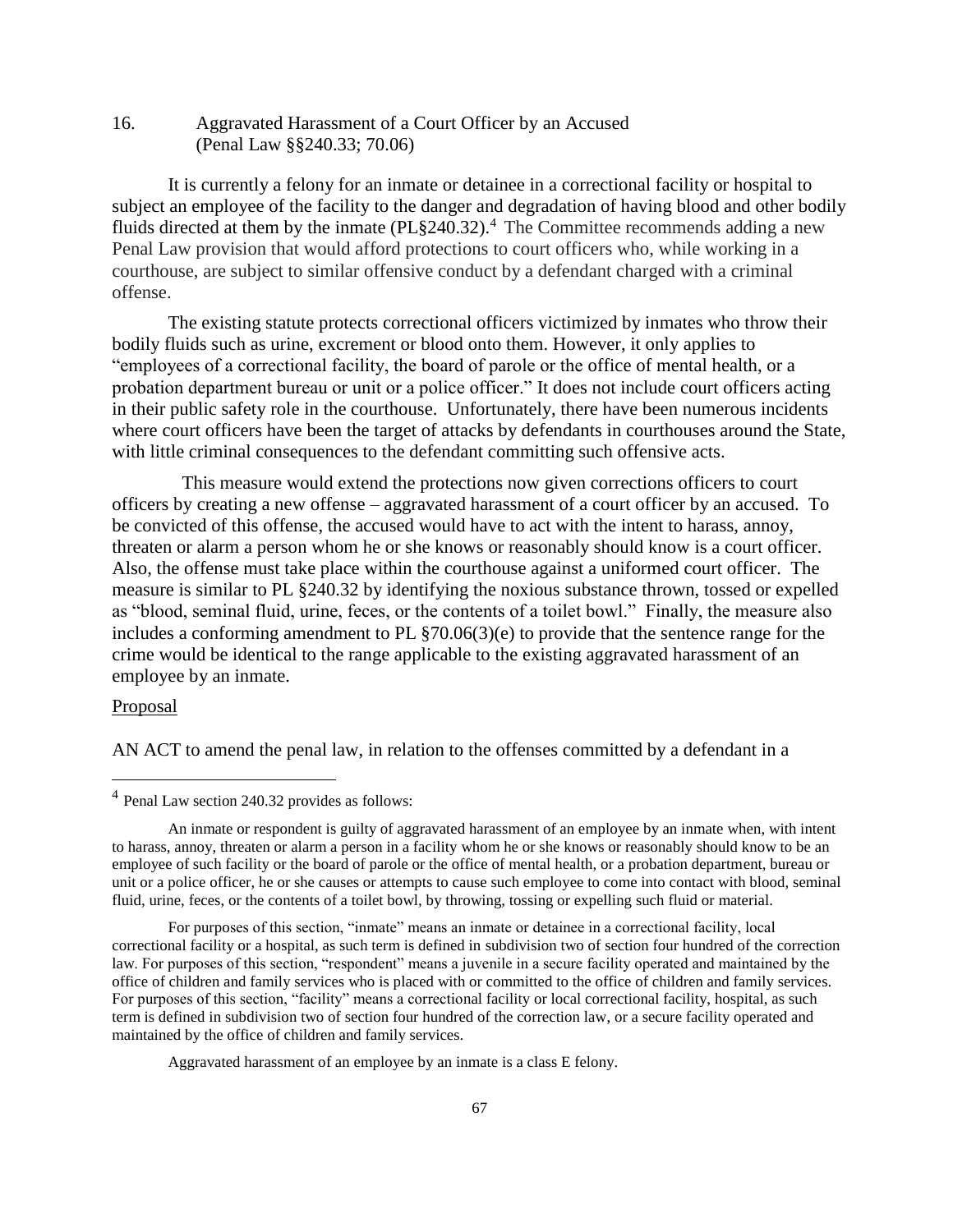criminal proceeding against court employees

The People of the State of New York, represented in Senate and Assembly, do enact as follows:

Section 1. The penal law is amended by adding a new section 240.33 to read as follows: §240.33 Aggravated harassment of a court officer by an accused.

A person who stands charged with a criminal offense is guilty of aggravated harassment of a court officer by an accused when, with intent to harass, annoy, threaten or alarm a person in a courthouse whom he or she knows or reasonably should know to be a court officer, he or she causes or attempts to cause such court officer to come into contact with blood, seminal fluid, urine, feces, or the contents of a toilet bowl, by throwing, tossing or expelling such fluid or material.

For purposes of this section, a court officer means a uniformed court officer of the unified court system, and a person charged with a criminal offense means a defendant against whom a criminal action is pending.

Aggravated harassment of a court officer by an accused is a class E felony.

§ 2. Paragraph (e) of subdivision 3 of section 70.06 of the penal law, as amended by chapter 7 of the laws of 2007 is amended to read as follows:

(e) For a class E felony, the term must be at least three years and must not exceed four years; provided, however, that where the sentence is for the class E felony [offense] offenses specified in [section] sections 240.32 and 240.33 of this chapter, the maximum term must be at least three years and must not exceed five years.

§3. This act shall take effect on the ninetieth day after it shall have become law.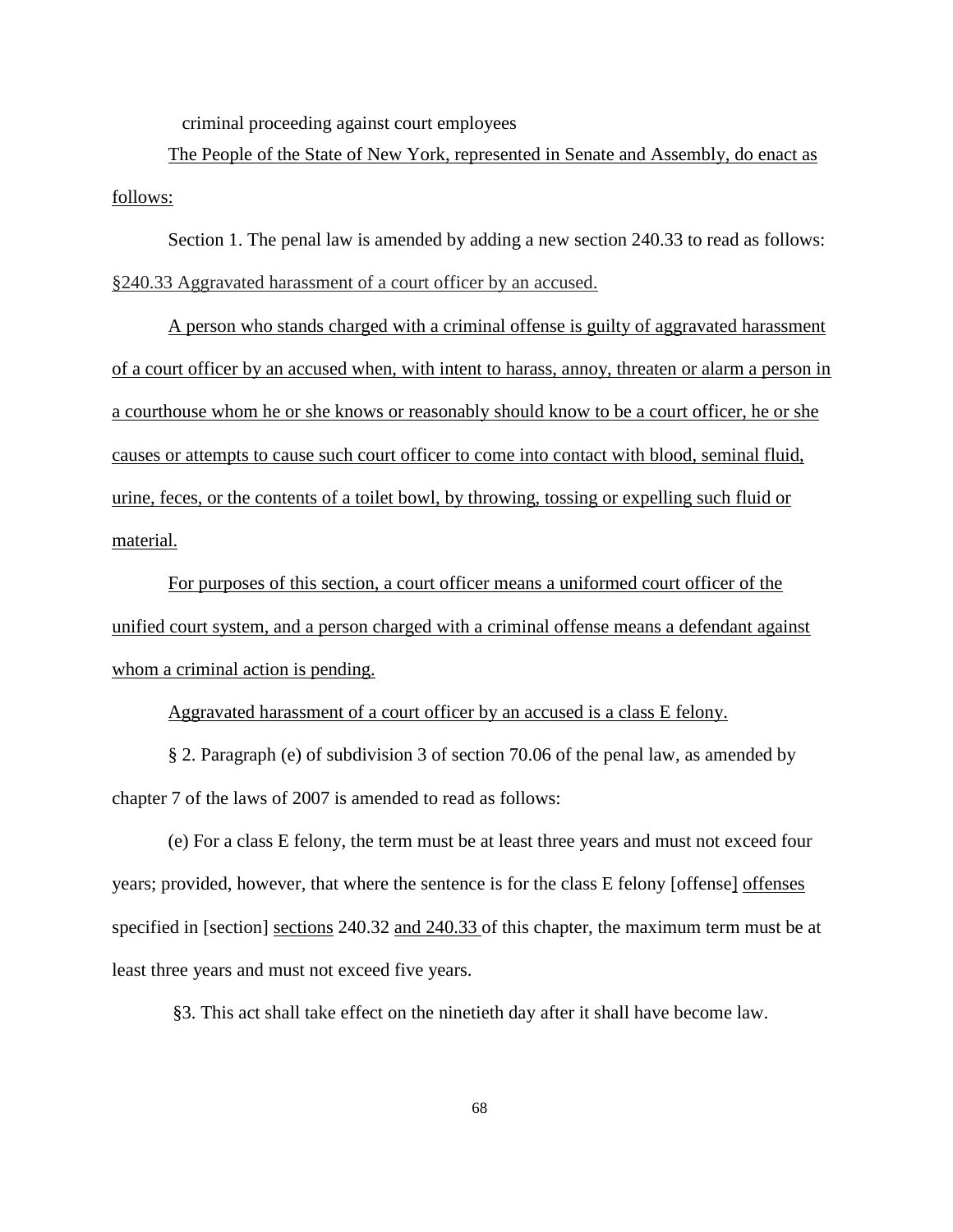# **IV. Summaries of Temporarily Tabled Previously Endorsed Measures**

# 1. Discovery (CPL Article 240)

The Committee recommends that Article 240 and other sections of the Criminal Procedure Law be amended to effect broad reform of discovery in criminal proceedings. The major features of this measure are (1) elimination of the need for a formal discovery demand; (2) expansion of information required to be disclosed in advance of trial and reduction of the time within which disclosure must be made; (3) modification of the defendant's obligations with respect to notice of a psychiatric defense; and (4) legislative superseder of the Court of Appeals' ruling in *People v. O'Doherty*, 70 NY2d 479 (1987).

## I. Elimination of demand discovery

Under current law, the prosecutor's duty to make disclosure is triggered by defendant's service of a demand to produce (CPL 240.20(1), 240.80(1)). This measure amends section 240.20 of the Criminal Procedure Law to eliminate the need to make such a demand and to provide instead for automatic discovery of the property and information included in section 240.20(1). Conforming amendments are made to sections 240.10, 240.30, 240.35, 240.40 and 240.60 of the Criminal Procedure Law.

Eliminating the requirement of a written demand would simplify and expedite discovery practice. In an "open file" discovery system, a demand serves the useful purpose of identifying those matters the defendant truly is interested in discovering and thus saves both parties time and effort. New York, however, does not have such an open file system. Because discoverable material is limited under New York law and is routinely requested and received, a demand is not needed to identify the subject of discovery. The demand requirement rather is an unnecessary step that results in delay during the time that demand papers generated from programs on office word processors are exchanged by the defense and the prosecution. Recognizing the futility of exchanging such boilerplate papers, many prosecutors already provide the automatic discovery mandated by this measure.

# II. Expedition and liberalization of discovery

Various committees of experts commissioned to study criminal discovery have concluded that expedited and liberalized discovery is an essential ingredient to improving criminal procedure. Expedited and liberalized discovery promotes fairness and efficiency by: providing a speedy and fair disposition of the charges, whether by diversion, plea, or trial; providing the accused with sufficient information to make an informed plea; permitting thorough trial preparation and minimizing surprise, interruptions and complications during trial; avoiding unnecessary and repetitious trials by identifying and resolving prior to trial any procedural, collateral, or constitutional issues; eliminating as much as possible the procedural and substantive inequities among similarly situated defendants; and saving time, money, judicial resources and professional skills by minimizing paperwork, avoiding repetitious assertions of issues and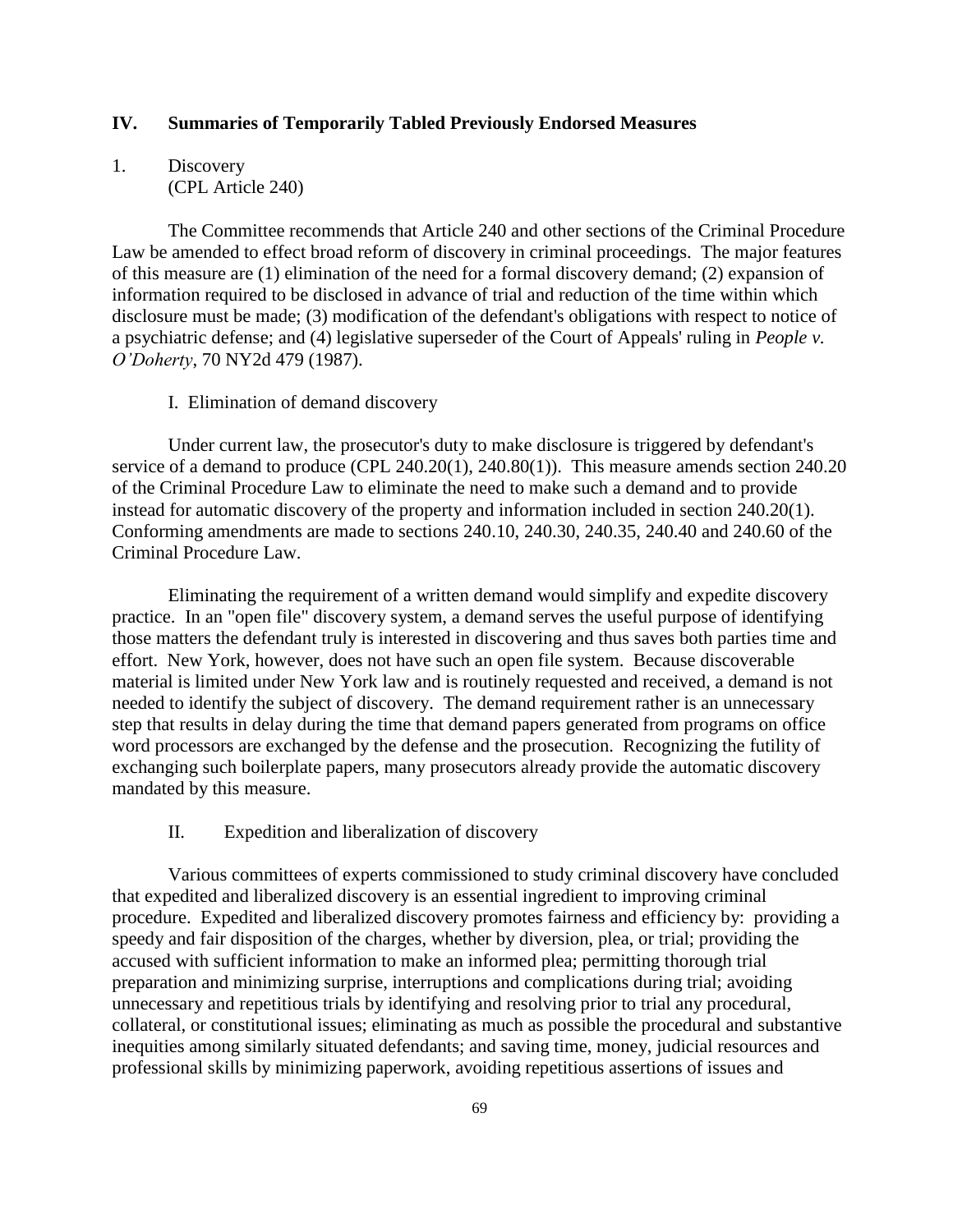reducing the number of separate hearings. A.B.A. Standards for Criminal Justice §11.1 (1986). *See also* National Advisory Commission on Criminal Justice Standards and Goals, *Courts* §4.9; Judicial Conference Report on CPL, *Memorandum and Proposed Statute Re: Discovery*, 1974 Session Laws of N.Y., p. 1860.

This measure seeks to accomplish the foregoing objectives by streamlining and expanding discovery. It would expedite discovery by requiring automatic disclosure by the prosecutor, within 21 days of arraignment or at the next court appearance after arraignment, whichever is later, of all property that the prosecutor currently is required to disclose under section 240.20. This would reduce the 45 day delay under current law, whereby defense counsel must demand discovery within 30 days after arraignment and the prosecutor has up to 15 days thereafter to comply (CPL 240.80).

In addition, the measure creates a new section 240.21 which, *inter alia*, would require the prosecutor to disclose, within 21 days of arraignment or at the first court appearance thereafter, whichever is later, all *Rosario* material (*i.e.,* written or recorded statements of all witnesses that the prosecutor intends to call at a pretrial hearing or trial), including the grand jury testimony of all such witnesses (proposed section 240.21(d)). However, in recognition of the fact that disclosure of this material at such an early stage in the proceedings may endanger the security of a witness or compromise an ongoing investigation, specific redaction provisions are included in this new section. The prosecutor would be authorized to redact any information that serves to identify with particularity a person supplying information relating to the case, except for law enforcement officer witnesses acting in other than an undercover capacity and other witnesses whose identity has already been disclosed to the defense (proposed section 240.21(3)). Similarly, the prosecutor would be authorized to redact information that would interfere with an ongoing investigation (with the same exceptions), but upon the defendant's application, the court could order disclosure of the redacted information (proposed section 240.21(2)). By contrast, the measure expressly provides that the court may order disclosure of redacted information that serves to identify a witness only "if otherwise authorized by statutory or decisional law" (proposed section  $240.21(3)$ ).

Under current law, the defendant must serve and file all pretrial motions within 45 days of arraignment (CPL 255.20(1)). This measure would amend section 240.90(2) to provide that pretrial motions with respect to material that the prosecutor has disclosed pursuant to article 240 must be served within 30 days after the prosecutor has disclosed the material that is the subject of the motion. A defendant is in a much improved position to assert effective pretrial motions after having had an opportunity to review the prosecutor's discovery materials. In certain cases, motions otherwise asserted as part of an omnibus application will not have to be made, thereby conserving judicial resources. Under this measure, the defendant's duty to file pretrial motions as to discoverable material would be delayed only for as long as the prosecutor delays in providing discovery. Timely compliance by the prosecution will require reciprocal timely filing of the defendant's motions.

In addition to expediting discovery, the measure liberalizes the process by expanding the scope of items disclosable to the defendant to include: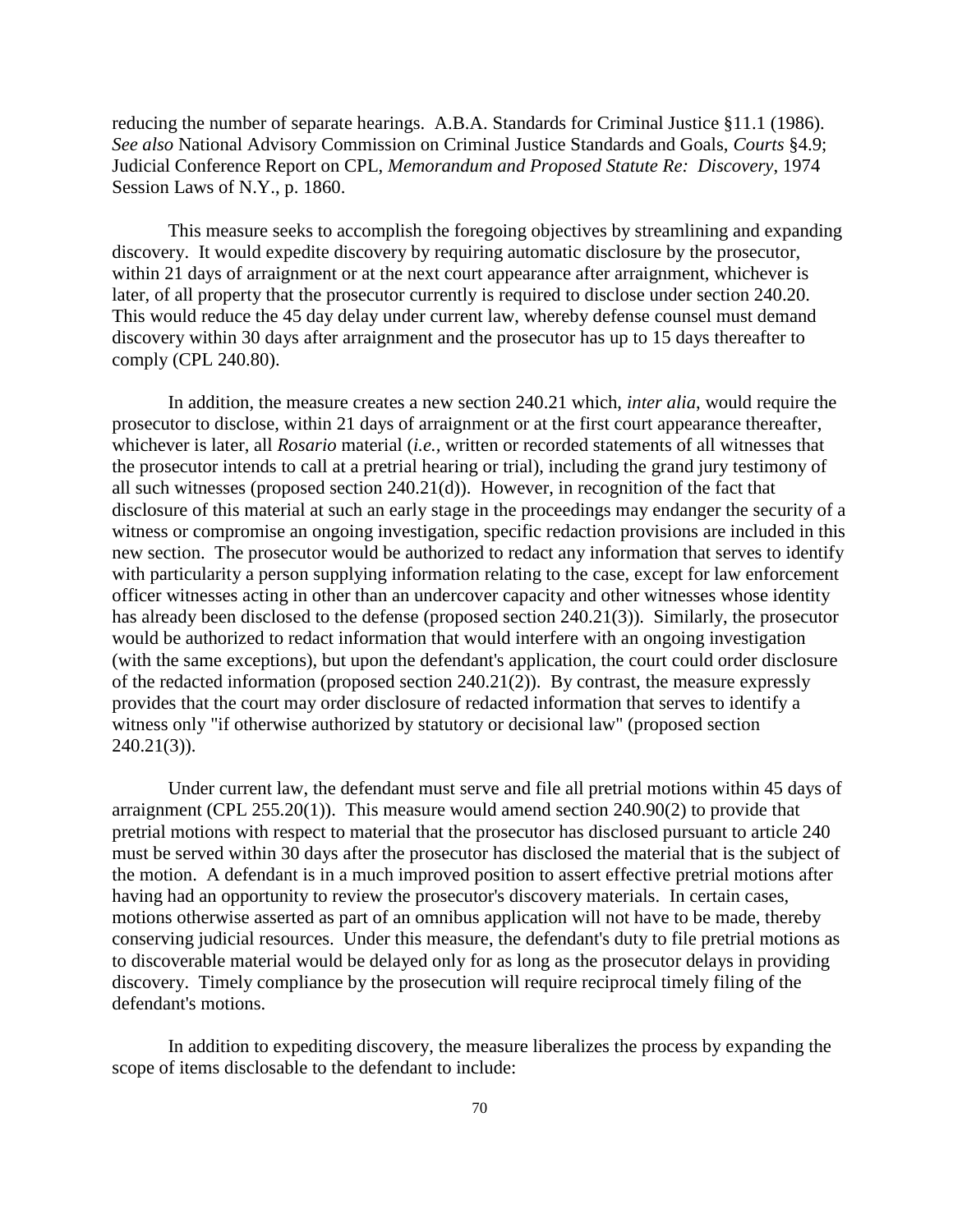# A. Law enforcement reports

Proposed section 240.21, in addition to requiring disclosure of *Rosario* material within 21 days of arraignment or at the next court appearance after arraignment, whichever is later, requires the prosecutor to disclose at that same time all law enforcement reports relating to the criminal action that are in the prosecutor's possession. The prosecutor is required to make a prompt, diligent, good faith effort to seek out and disclose law enforcement reports prepared by police agencies, as defined in section 1.20(34) of the CPL. No such obligation is imposed regarding reports prepared by non-police agencies (proposed section 240.21(4)). However, the defendant may seek a court order directing the prosecutor to obtain a specifically identified law enforcement report of a non-police agency or may seek a judicial subpoena for such a report (proposed section 240.21(5)). The measure affords the prosecutor the same authority to redact certain information before disclosing law enforcement reports as is authorized for *Rosario* material (proposed section  $240.21(2),(3)$ ).

# B. Expert witnesses

Proposed section 240.43(1)(c) requires the prosecutor to disclose within 15 days of trial the name, business address and qualifications of any expert the prosecutor intends to call as a witness at trial as well as a written report setting forth the subject matter on which the expert will testify and the basis for any opinions and conclusions. An identical provision imposes a reciprocal disclosure obligation on the defense with respect to its expert witnesses (proposed section 240.43(2)(b)). Disclosure of this information will better enable both sides to prepare their response to expert testimony, thereby preventing surprise and delay at trial.

#### C. Prior bad acts

The measure also requires the prosecutor to disclose, within 15 days of trial, all specific instances of the defendant's prior uncharged criminal, vicious or immoral conduct that the prosecutor intends to introduce at trial for impeachment purposes or as substantive proof (proposed section 240.43(1)(a)). Current law requires disclosure only of prior bad acts that will be introduced for impeachment.

#### D. Trial exhibits

Proposed section 240.43(1)(b) requires the prosecutor to disclose, within 15 days of trial, all exhibits that will be offered at trial. An identical provision imposes a reciprocal disclosure obligation on the defense (proposed section 240.43(2)(a)).

III. Modifying defendant's discovery obligations with respect to notice of psychiatric defense

Although section 250.10(2) of the Criminal Procedure Law provides that the defendant must serve notice of his or her intent to present psychiatric evidence, it does not require the defendant to specify the type of insanity defense upon which he or she intends to rely (*e.g.,*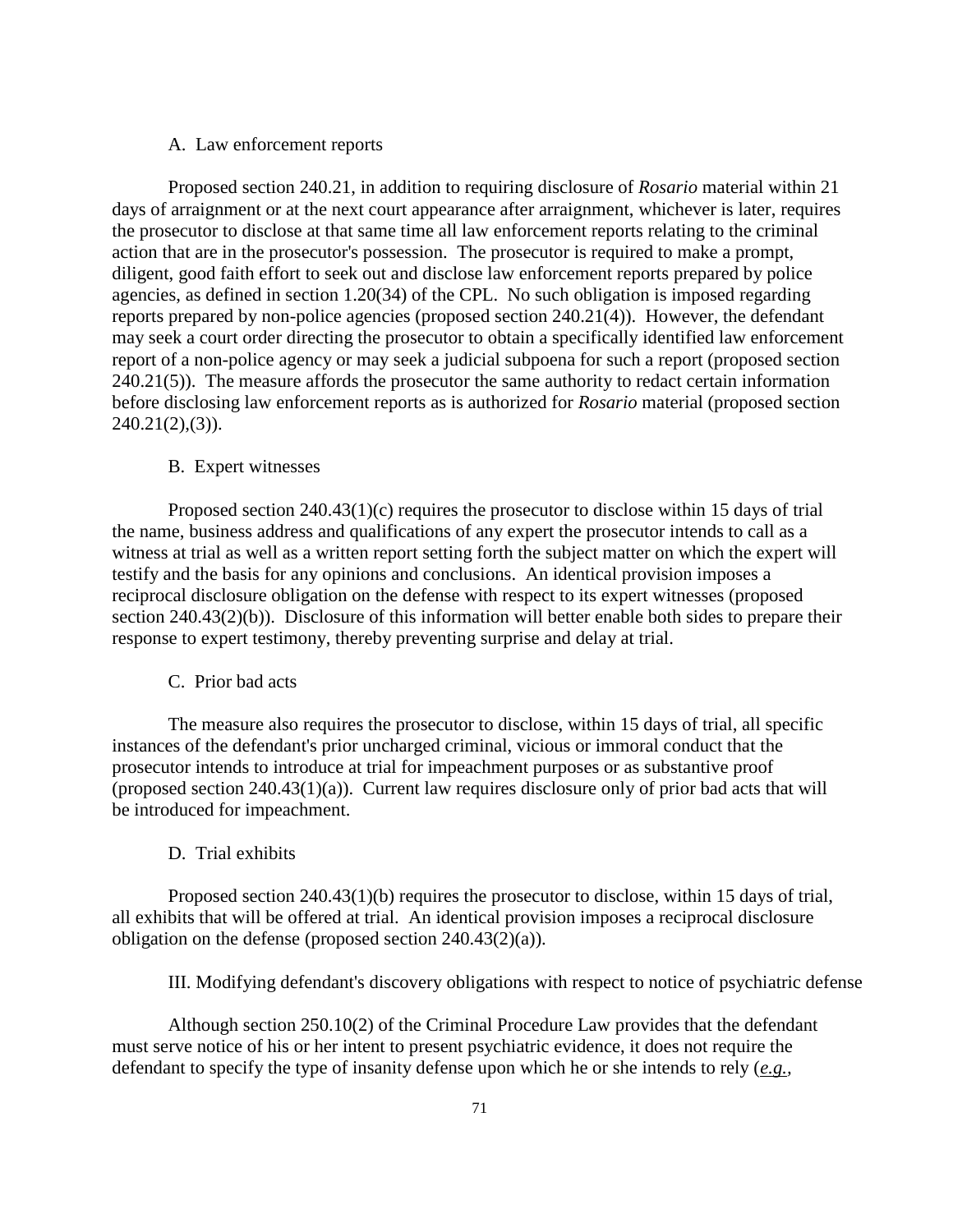extreme emotional disturbance). By contrast, sections 250.20(1) (notice of alibi) and 250.20(2) (notice of defenses in offenses involving computers) demand considerable specificity. Section 250.10 also does not require that a psychologist or psychiatrist who has examined a defendant generate a written report of his or her findings, whereas the prosecution's psychiatric examiners must prepare written reports, copies of which must be made available to the defendant (CPL 250.10(4)).

This measure would remedy these gaps in the law by amending section 250.10(2) to require that the notice filed by a defendant under that section specify the type of psychiatric defense or affirmative defense upon which the defendant intends to rely at trial, as well as the nature of the alleged psychiatric malady that forms the basis of such defense or affirmative defense and its relationship to the proffered defense. It should be noted that this proposed amendment to section 250.10(2) has been revised by the Committee to conform with the Court of Appeals decision in *People v. Almonor* (93 NY2d 571). The measure would codify the specificity requirements for psychiatric notice under *Almonor*, and would expand the existing section 250.10(2) time limitation for the filing of psychiatric notice from thirty days to sixty days. The measure would also make clear that, in addition to allowing the late filing of notice under that section, the court may permit the late *amending* of a previously filed notice.<sup>5</sup>

The measure also requires any expert witness retained by the defendant for the purpose of advancing a psychiatric defense to prepare a written report of his or her findings [proposed section 250.10(4)]. Reports by psychiatric examiners for the prosecutor and for the defense are to be exchanged within 15 days of trial [proposed section 250.10(5)]. Defendant's failure to provide the prosecutor with copies of the written report of a psychiatrist or psychologist whom the defendant intends to call at trial may result in the preclusion of testimony by such psychiatrist or psychologist [proposed section 250.10(7)].

# IV. Legislative superseder of *People v. O'Doherty* ruling<sup>6</sup>

 $\overline{a}$ 

This measure would amend section 710.30 of the Criminal Procedure Law to supersede the Court of Appeals' ruling in *People v. O'Doherty*, 70 N.Y.2d 479 (1987). In *O'Doherty*, the Court of Appeals was called upon to construe section 710.30, which provides that identification testimony and the defendant's statements are inadmissible if notice of the prosecutor's intention to offer such evidence is not served upon the defendant within 15 days of arraignment, unless the prosecutor shows good cause for serving late notice. Although several lower courts had permitted the use of belatedly noticed statements and identification evidence where the defendant was not harmed by the failure to give timely notice, the Court of Appeals held that these decisions

 $5$ This proposal to amend the notice requirements of CPL section 250.10(2) also appears, as a stand-alone measure, *infra*.

<sup>6</sup>The Committee has, for a number of years, included in its discovery reform measure a provision amending section 470.05 of the Criminal Procedure Law to supersede the Court of Appeals' ruling in *People v. Ranghelle* (69 N.Y.2d 56). As a result of the enactment of the Sexual Assault Reform Act (chapter 1 of the Laws of 2000), the Committee has removed this *Ranghelle* provision from its discovery reform proposal (see, section 48 of chapter 1 of 2000, which enacts a new CPL section 240.75 ["Discovery; certain violations"] to supersede *Ranghelle*).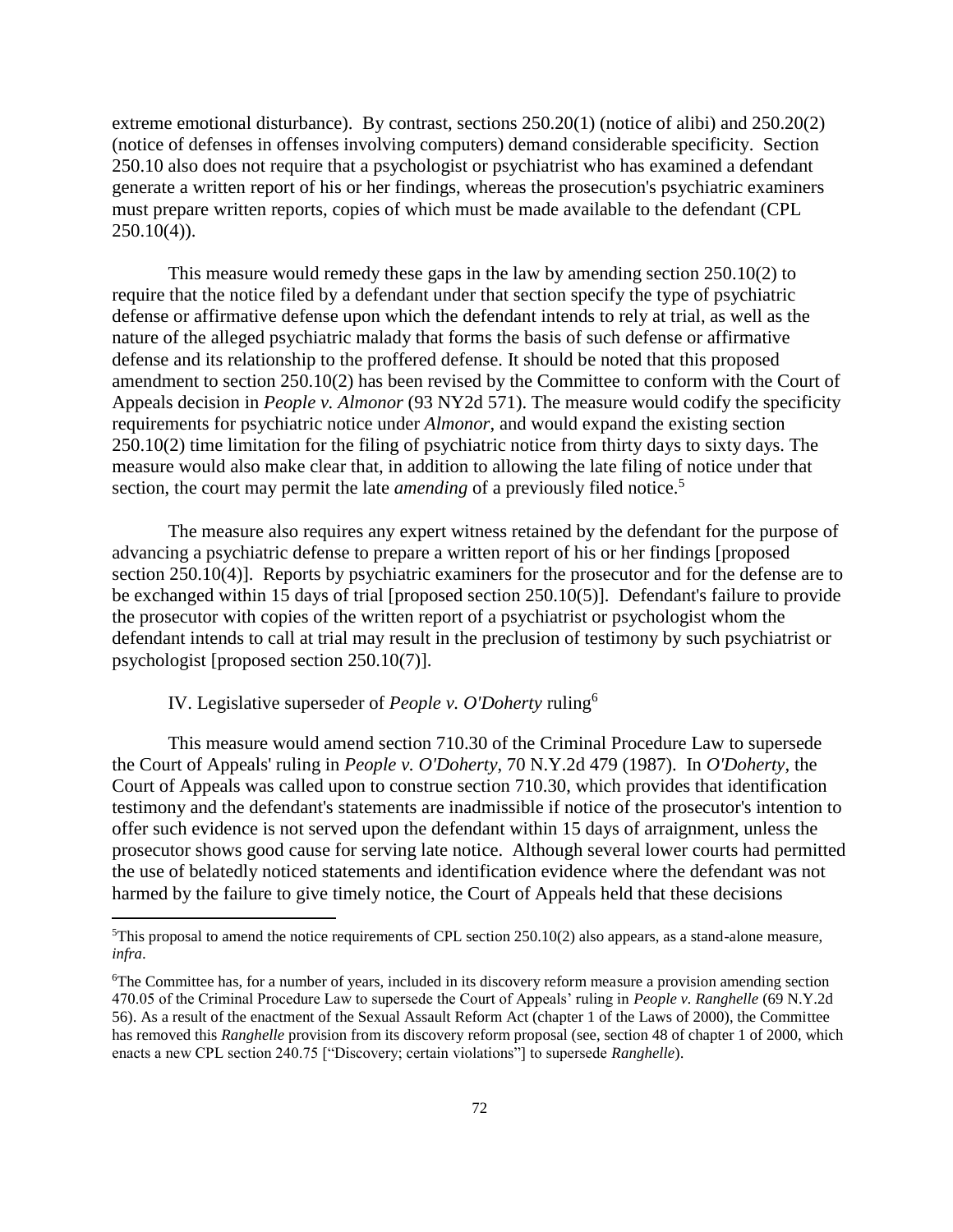conflicted with the plain language of the statute. The Court concluded that lack of prejudice to the defendant is not a substitute for a demonstration of good cause and that the court may not consider prejudice to the defendant unless and until the prosecution has made a threshold showing that unusual circumstances precluded giving timely notice. 70 N.Y.2d at 487.

The Court's holding in *O'Doherty* has resulted in a windfall to defendants. The overly rigorous application of the notice requirement in section 710.30 detracts from the integrity of the truth-finding process by precluding reliable evidence of guilt where the prosecutor fails through inadvertence or lack of knowledge of the existence of evidence to give notice within 15 days of arraignment. This measure would correct the unfairness of penalizing the prosecution by suppressing evidence where no harm to the defendant has resulted from giving late notice. It would amend section 710.30(2) to provide that the court, upon finding that there is no prejudice to the defendant, may permit late notice, in the interest of justice, at any time up until the commencement of trial. In determining whether to do so, the court could consider any relevant factor, including the probative value or cumulative nature of the evidence, the delay in the proceedings that would result if late notice were permitted, the diligence of the prosecutor in seeking to discover the evidence within the 15 day period, whether, if the evidence is a statement, the statement was in fact made and whether the defendant was aware of the evidence. If the court permitted late notice, the defendant would be provided a reasonable opportunity to make an oral motion to suppress. And if the prosecutor sought and received permission to file the notice more than 90 days after arraignment, the defendant would be entitled to an instruction advising the jury that it could consider, in deciding whether an identification or statement was actually made, that notice thereof was given beyond the time generally required in the statute.

#### Proposal

AN ACT to amend the criminal procedure law, in relation to discovery

# The People of the State of New York, represented in Senate and Assembly, do enact as

## follows:

§1. Section 240.10 of the criminal procedure law, as added by chapter 412 of the laws of

1979, is amended to read as follows:

§240.10. Discovery; definition of terms. The following definitions are applicable to this

article:

1. ["Demand to produce" means a written notice served by and on a party to a criminal

action, without leave of the court, demanding to inspect property pursuant to this article and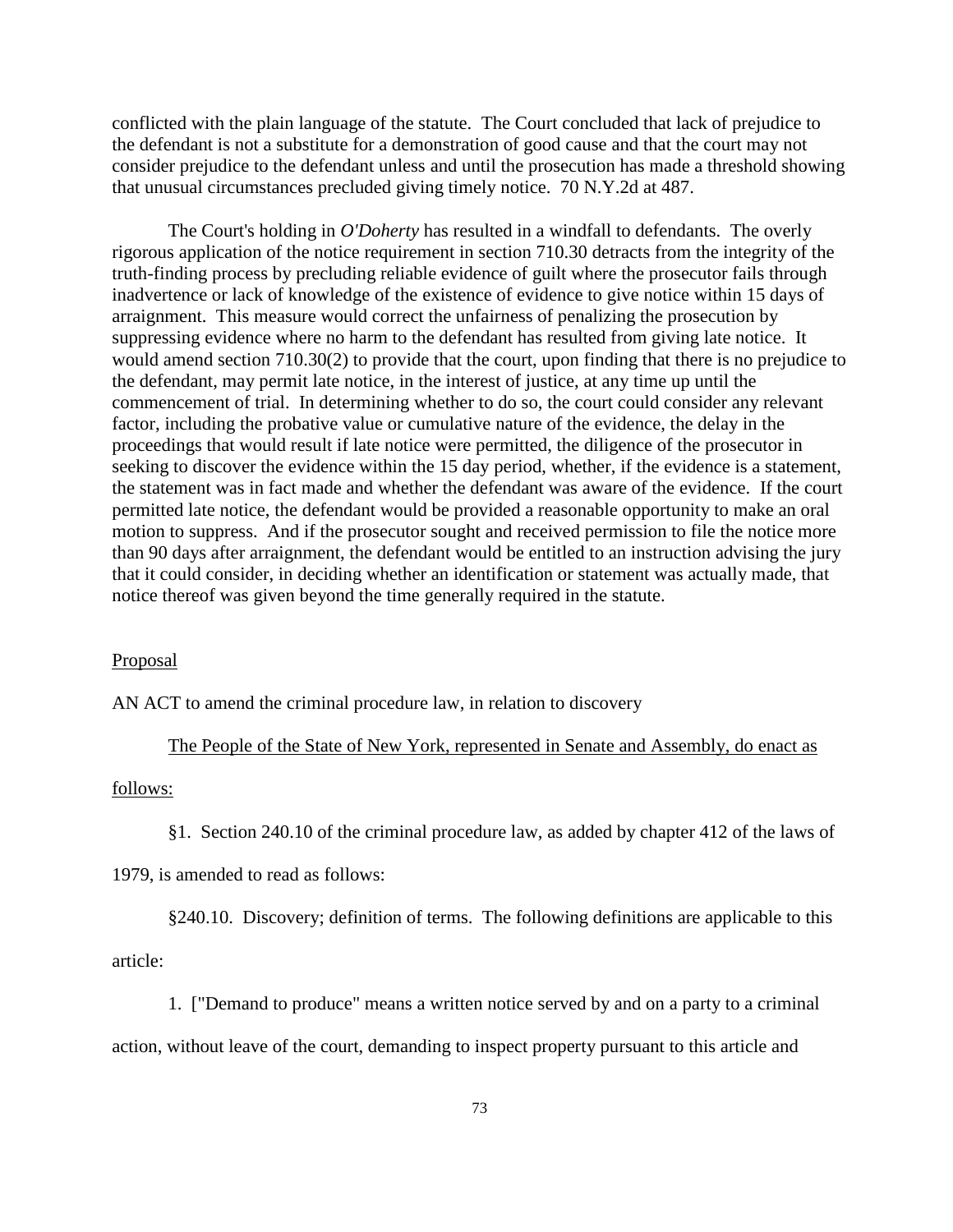giving reasonable notice of the time at which the demanding party wishes to inspect the property designated.

2.] "Attorneys' work product" means [property] material to the extent that it contains the opinions, theories or conclusions of the prosecutor, defense counsel or members of their legal staffs.

[3.]<sup>2</sup>. "Property" or "material" means any existing tangible personal or real property, including but not limited to, books, records, reports, memoranda, papers, photographs, tapes or other electronic recordings, articles of clothing, fingerprints, blood samples, fingernail scrapings or handwriting specimens, but excluding attorneys' work product.

[4.]3. "At the trial" means as part of the [people's] prosecutor's or the defendant's direct case.

§2. The criminal procedure law is amended by adding a new section 240.12 to read as follows:

§240.12. Discovery; attorneys' work product exempted. Notwithstanding any other provision of this article, the prosecutor or the defendant shall not be required to disclose attorneys' work product as defined in subdivision one of section 240.10.

§3. Section 240.20 of the criminal procedure law, as added by chapter 412 of the laws of 1979, the opening paragraph of subdivision 1 as amended by chapter 317 of the laws of 1983, paragraphs (c) and (d) of subdivision 1 as amended by chapter 558 of the laws of 1982, paragraph (e) as added and paragraphs (f), (g), (h) and (i) of subdivision 1 as relettered by chapter 795 of the laws of 1984, paragraph (j) of subdivision 1 as added by chapter 514 of the laws of 1986 and paragraph (k) of subdivision 1 as added by chapter 536 of the laws of 1989, is amended to read as follows: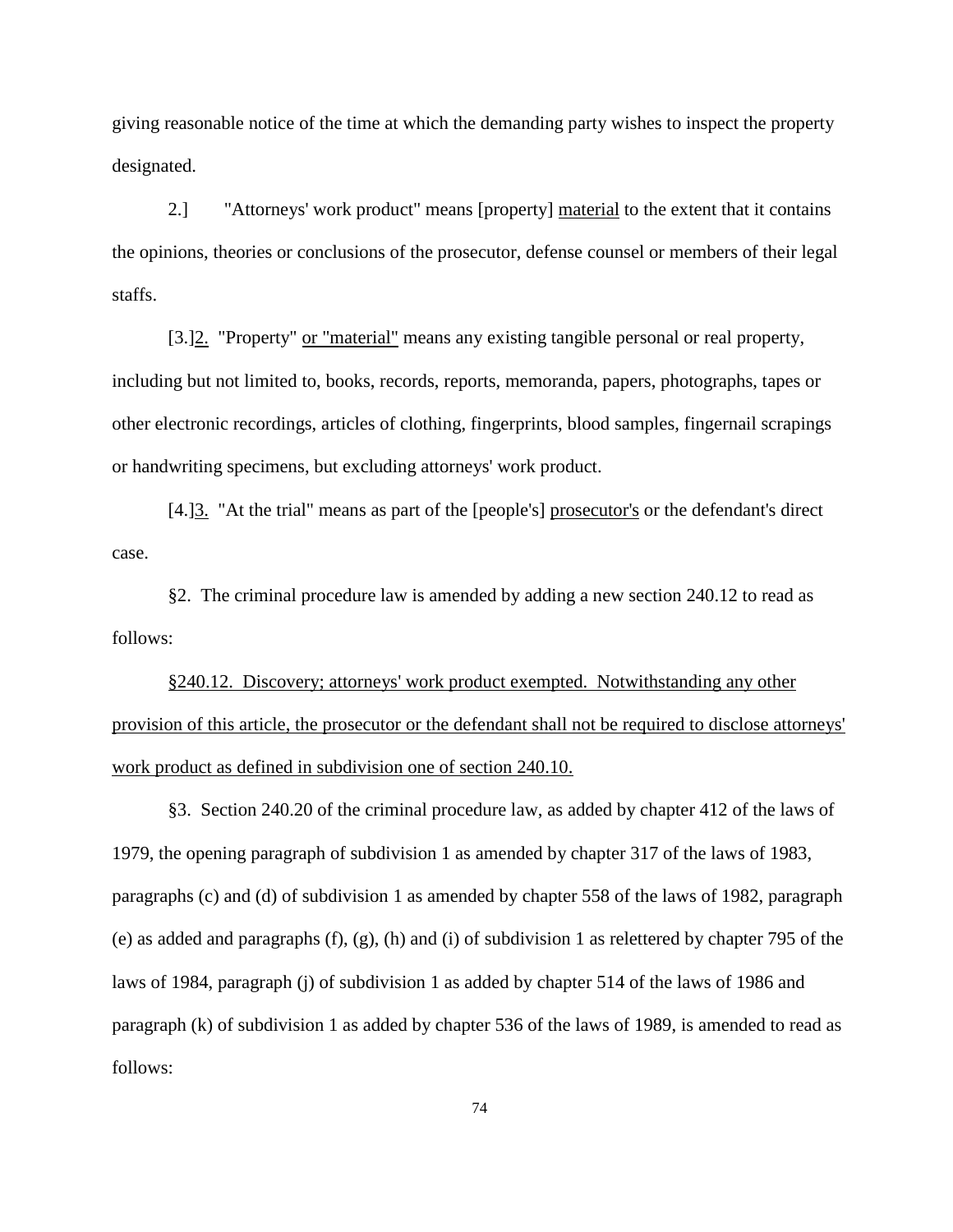§240.20. Discovery; [upon demand of] by defendant. 1. Except to the extent protected by court order, [upon a demand to produce by a defendant against whom] within twenty-one days of arraignment or at the next court appearance after arraignment, whichever is later, on an indictment, superior court information, prosecutor's information, information or simplified information charging a misdemeanor [is pending], the prosecutor shall disclose to the defendant and make available for inspection, photographing, copying or testing, the following property:

(a) Any written, recorded or oral statement of the defendant, and of a co-defendant to be tried jointly, made, other than in the course of the criminal transaction, to a public servant engaged in law enforcement activity or to a person then acting under [his] the direction of, or in cooperation with [him], such public servant;

(b) Any transcript of testimony relating to the criminal action or proceeding pending against the defendant, given by the defendant, or by a co-defendant to be tried jointly, before any grand jury;

(c) Any written report or document, or portion thereof, concerning a physical or mental examination, or scientific test or experiment, relating to the criminal action or proceeding which was made by, or at the request or direction of a public servant engaged in law enforcement activity, or which was made by a person whom the prosecutor intends to call as a witness at trial, or which the [people intend] prosecutor intends to introduce at trial;

(d) Any photograph or drawing relating to the criminal action or proceeding which was made or completed by a public servant engaged in law enforcement activity, or which was made by a person whom the prosecutor intends to call as a witness at trial, or which the [people intend] prosecutor intends to introduce at trial;

(e) Any photograph, photocopy or other reproduction made by or at the direction of a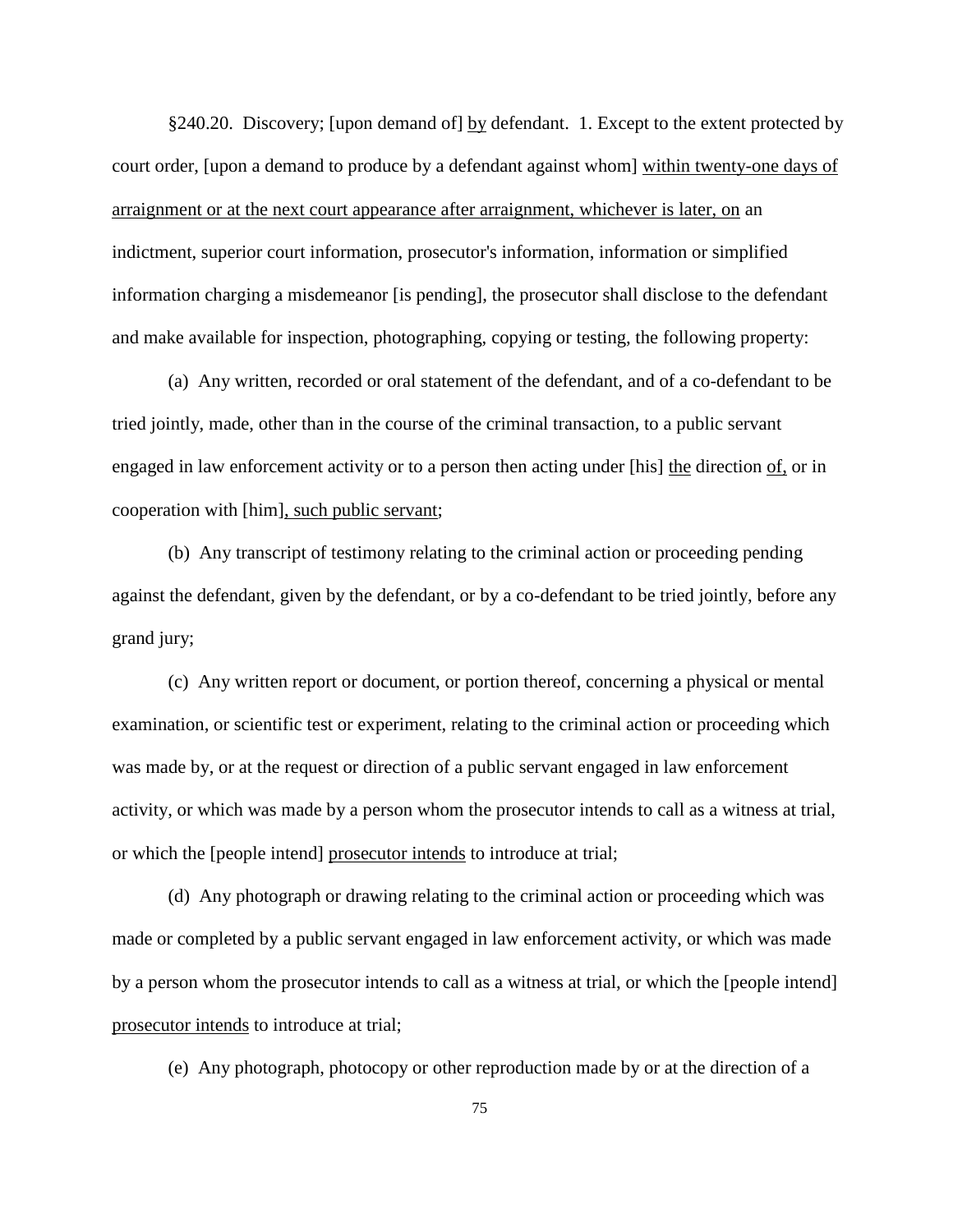police officer, peace officer or prosecutor of any property prior to its release pursuant to the provisions of section 450.10 of the penal law, irrespective of whether the [people intend] prosecutor intends to introduce at trial the property or the photograph, photocopy or other reproduction[.];

(f) Any other property obtained from the defendant, or a co-defendant to be tried jointly;

(g) Any tapes or other electronic recordings which the prosecutor intends to introduce at trial, irrespective of whether such recording was made during the course of the criminal transaction;

(h) [Anything] Any other property or information required to be disclosed, prior to trial, to the defendant by the prosecutor, pursuant to the constitution of this state or of the United States[.];

(i) The approximate date, time and place of the offense charged and of defendant's arrest[.];

(j) In any prosecution under penal law section 156.05 or 156.10, the time, place and manner of notice given pursuant to subdivision six of section 156.00 of such

 $law[.]$ ; and

(k) In any prosecution commenced in a manner set forth in this subdivision alleging a violation of the vehicle and traffic law, in addition to any material required to be disclosed pursuant to this article, any other provision of law, or the constitution of this state or of the United States, any written report or document, or portion thereof, concerning a physical examination, a scientific test or experiment, including the most recent record of inspection, or calibration or repair of machines or instruments utilized to perform such scientific tests or experiments and the certification certificate, if any, held by the operator of the machine or instrument, which tests or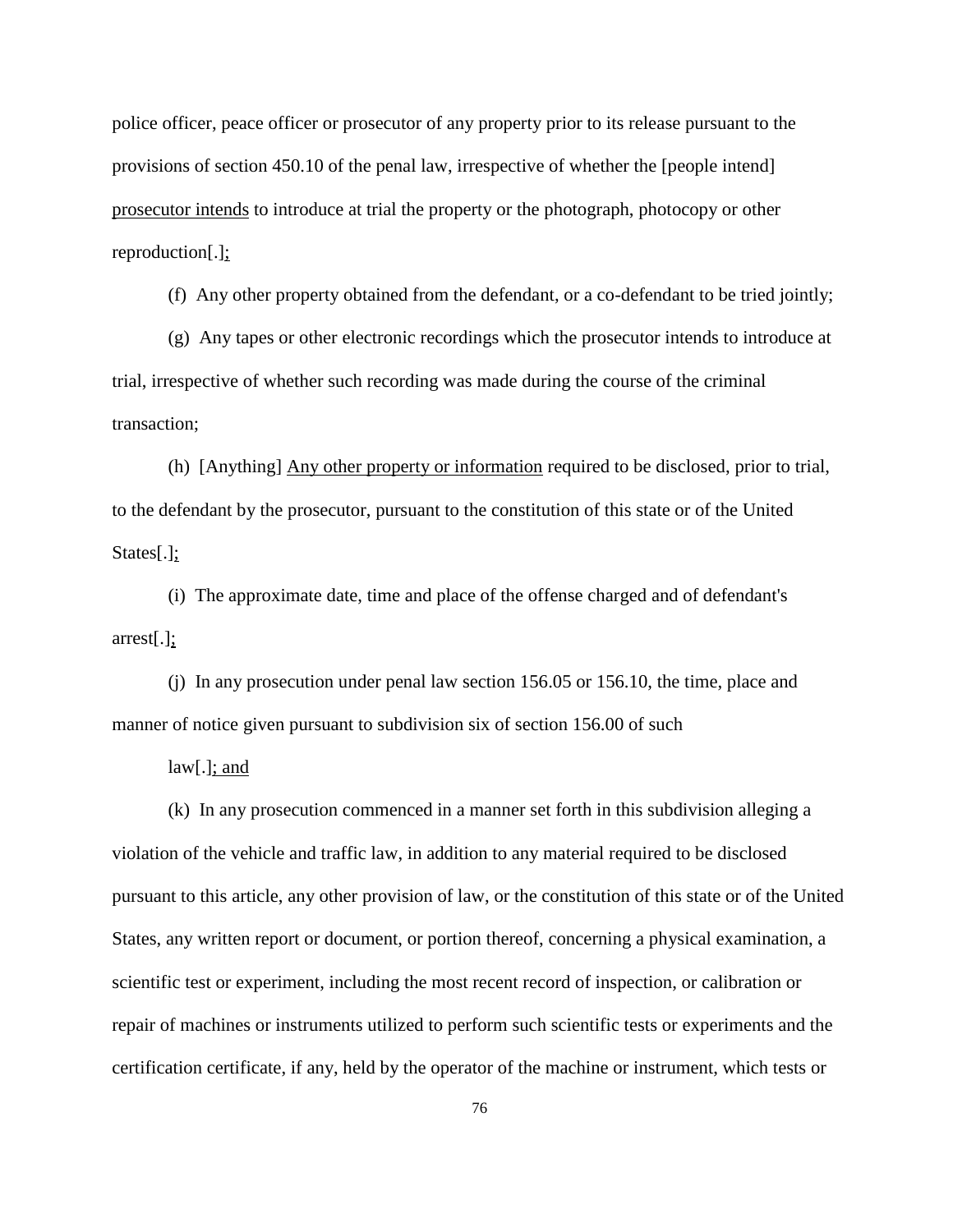examinations were made by or at the request or direction of a public servant engaged in law enforcement activity or which was made by a person whom the prosecutor intends to call as a witness at trial, or which the people intend to introduce at trial.

2. The prosecutor shall make a prompt, diligent, good faith effort to ascertain the existence of [demanded] property subject to disclosure under this section and to cause such property to be made available for discovery where it exists but is not within the prosecutor's possession, custody or control; provided, that the prosecutor shall not be required to obtain by subpoena duces tecum [demanded] material which the defendant may thereby obtain.

§4. The criminal procedure law is amended by adding a new section 240.21 to read as follows:

§240.21. Disclosure of police reports and prior statements of prospective witnesses with the right of redaction. 1. Within twenty-one days of arraignment or at the next court appearance after arraignment, whichever is later, on an indictment, superior court information, prosecutor's information, information or simplified information charging a misdemeanor, the prosecutor shall disclose to the defendant the following property, provided it is in the possession of the prosecutor:

(a) Any report of a factual nature relating to the criminal action or proceeding against the defendant and prepared by the prosecutor;

(b) Any report relating to the criminal action or proceeding against the defendant prepared by, or at the direction or request of, a police officer, as defined in subdivision thirty-four of section 1.20 of this chapter, who is employed by a law enforcement agency which participated in the investigation, arrest or post-arrest processing of defendant with respect to the criminal action or proceeding against defendant;

(c) Any report, other than those described by paragraphs (a) and (b) of this subdivision,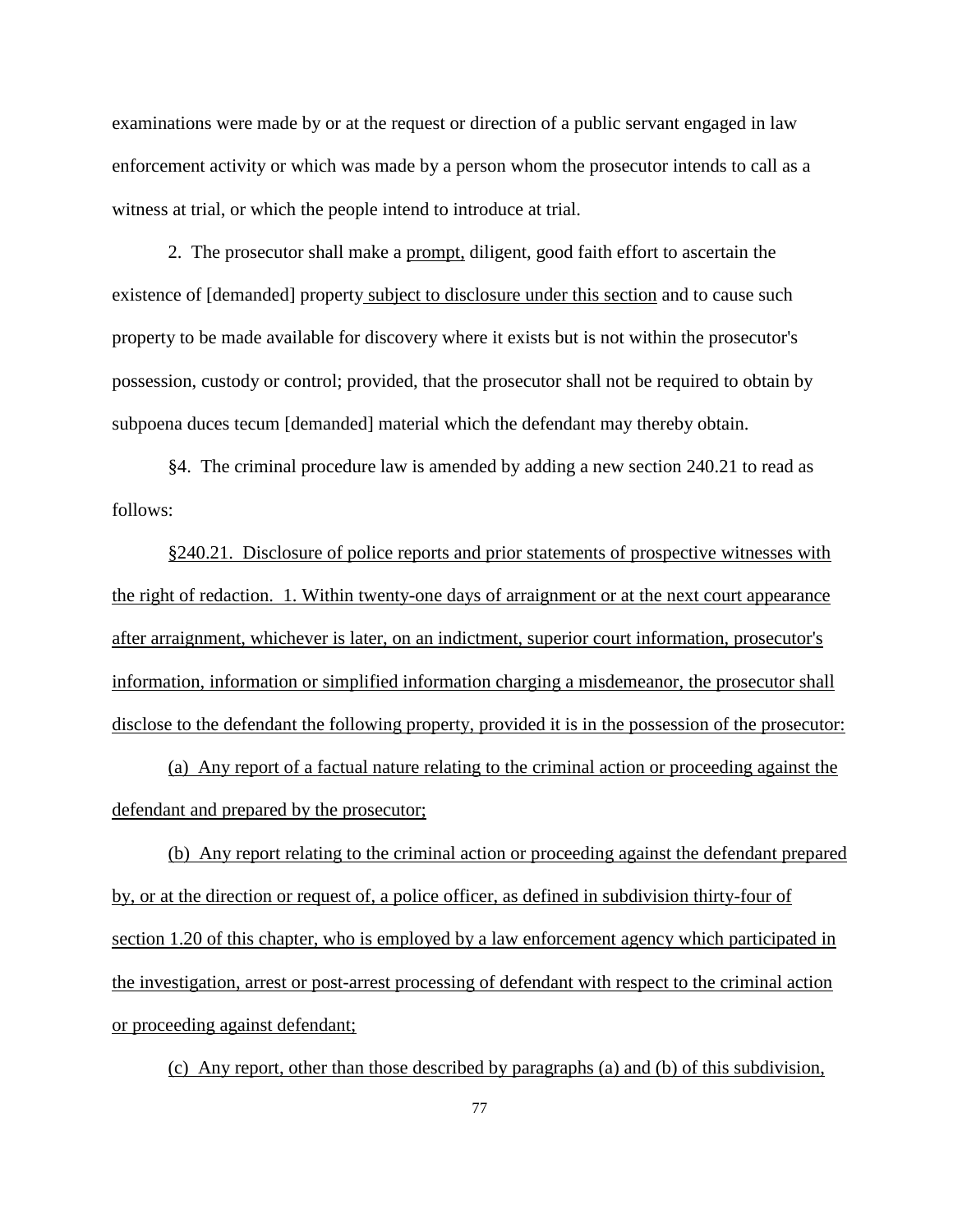relating to the criminal action or proceeding against the defendant, which was prepared by a law enforcement officer, provided such report is in the actual possession of the prosecutor; and

(d) Any written or recorded statement, including an examination videotaped pursuant to section 190.32 of this chapter and any testimony before a grand jury, other than statements contained in a law enforcement report disclosed pursuant to paragraphs (a) through (c) of this subdivision, made by a witness whom the prosecutor intends to call at a pretrial hearing or at trial and which relates to the subject matter of that witness' prospective testimony.

2. Any property, material, report or statement required to be disclosed under this section may be redacted by the prosecutor to eliminate information, the disclosure of which could interfere with an ongoing investigation.

(a) At the next court appearance following disclosure or at any time thereafter, upon application of the defendant, such redaction may be reviewed by the court and disclosure may be ordered, unless the prosecutor demonstrates that disclosure of the information sought to be redacted could interfere with an ongoing investigation or demonstrates the need for any other protective order. Upon application of the prosecutor, the court may review any such redaction in an ex parte, in camera, proceeding.

(b) Any report that is redacted pursuant to this subdivision shall so indicate, unless the court orders otherwise, in the interest of justice for good cause shown, including the protection of witnesses or maintaining the confidentiality of an ongoing investigation.

3. Any property, material, report or statement required to be disclosed under this section may be redacted by the prosecutor to eliminate the name, address, or any other information that serves to identify with particularity a person supplying information relating to the criminal action or proceeding against the defendant. There may be no redaction of: the name of a witness whose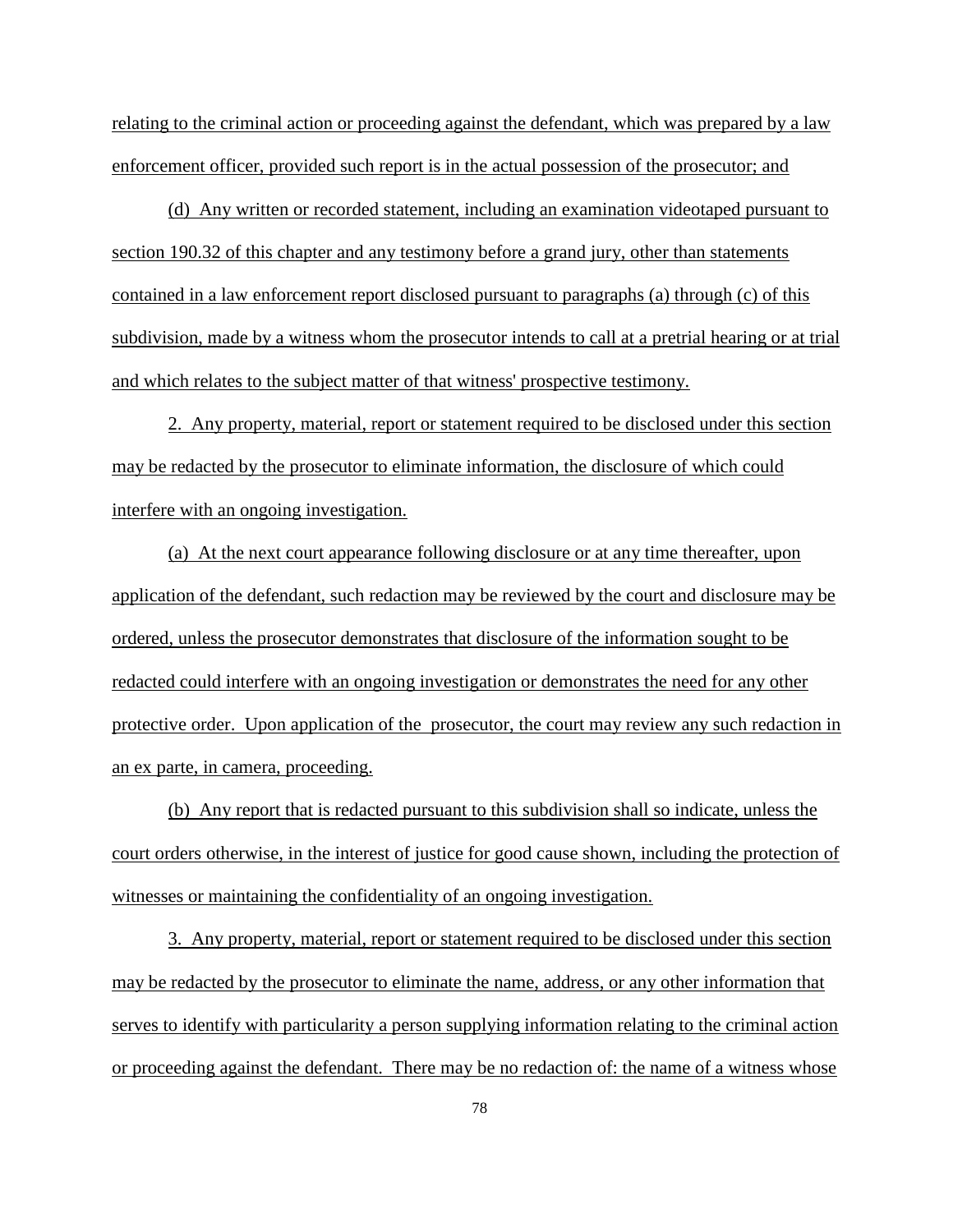name has already been disclosed to the defendant by the prosecution; the address of a witness whose address has already been disclosed to the defendant by the prosecution; and the name and business address of a witness who is a law enforcement official acting in an official, other than an undercover, capacity. Upon motion of the defendant, the court may, if otherwise authorized by statutory or decisional law, order disclosure of the redacted information.

4. The prosecutor shall make a prompt, diligent, good faith effort to ascertain the existence of any law enforcement report, described in paragraphs (a) and (b) of subdivision one of this section and witness statements, described in paragraph (d) of subdivision one of this section, which are in the possession or control of the prosecutor and, upon finding any such reports or statements, the prosecutor shall cause them to be disclosed promptly. For purposes of this article, a law enforcement report described in paragraphs (a) and (b) of subdivision one of this section, and statements contained in such reports, are deemed to be in the control of the prosecutor and any report described in paragraph (c) of subdivision one of this section, and statements contained in such reports, are deemed not to be within the control of the prosecutor. Any report or statement required to be disclosed pursuant to this subdivision may be redacted by the prosecutor and a court may review such redaction as provided in subdivisions two and three of this section.

5. (a) Any time after thirty-five days from arraignment, upon notice to the prosecutor and in conformity with the requirements of section twenty-three hundred seven of the civil practice law and rules, the defendant may request the court to order the prosecution to obtain a specific report or to issue a subpoena duces tecum for a specific police or law enforcement report, as described in paragraphs (a) through (c) of subdivision one of this section, that has not been disclosed to the defendant.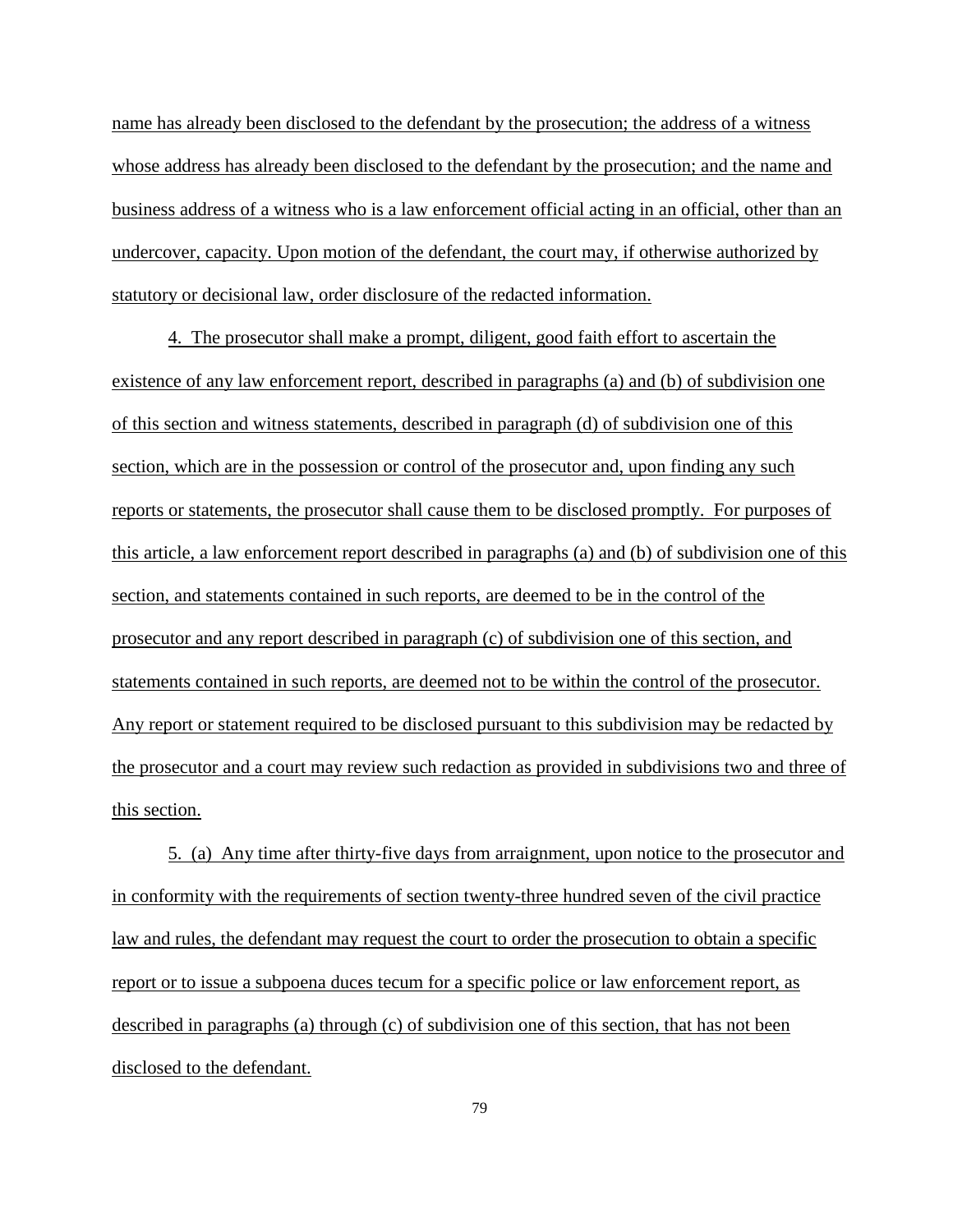(b) The request. The request shall specify with particularity the specific report, or reports, which have not been disclosed and reasons demonstrating a reasonable likelihood that such report or reports exist. The request shall further set forth whether the prosecutor has been requested to produce the specific report and the response to that request.

(c) The subpoena. Upon finding: (i) that there exists a specific, particularly described report required to be disclosed, pursuant to paragraphs (a) through (c) of subdivision one of this section, that has not been disclosed, (ii) that the defendant has requested the prosecutor to obtain that report, and (iii) that a court order directing the prosecutor to obtain that report and disclose it to the defendant is not likely to result in disclosure within fourteen days, the court, after affording the prosecutor an opportunity to be heard, may issue the subpoena pursuant to section twenty-three hundred seven of the civil practice law and rules. The subpoena must specify with particularity the report or reports and be made returnable to the issuing court as of a reasonable return date.

(d) The return, redaction and disclosure. Upon receipt of a subpoenaed report by the court, the clerk of the court shall so notify the prosecutor and the defendant. The prosecutor may redact any such report, and the court may review that redaction, as provided in subdivisions two and three of this section. Upon motion of the defendant, the court may, if otherwise authorized by statutory or decisional law, order disclosure of the redacted information. The subpoenaed property shall be turned over to the defendant five days, excluding Saturdays, Sundays and holidays, after notice to the prosecutor of its receipt or at the commencement of trial, whichever is earlier.

(e) Implementation. The chief administrator of the courts shall promulgate rules implementing the provisions of this subdivision.

80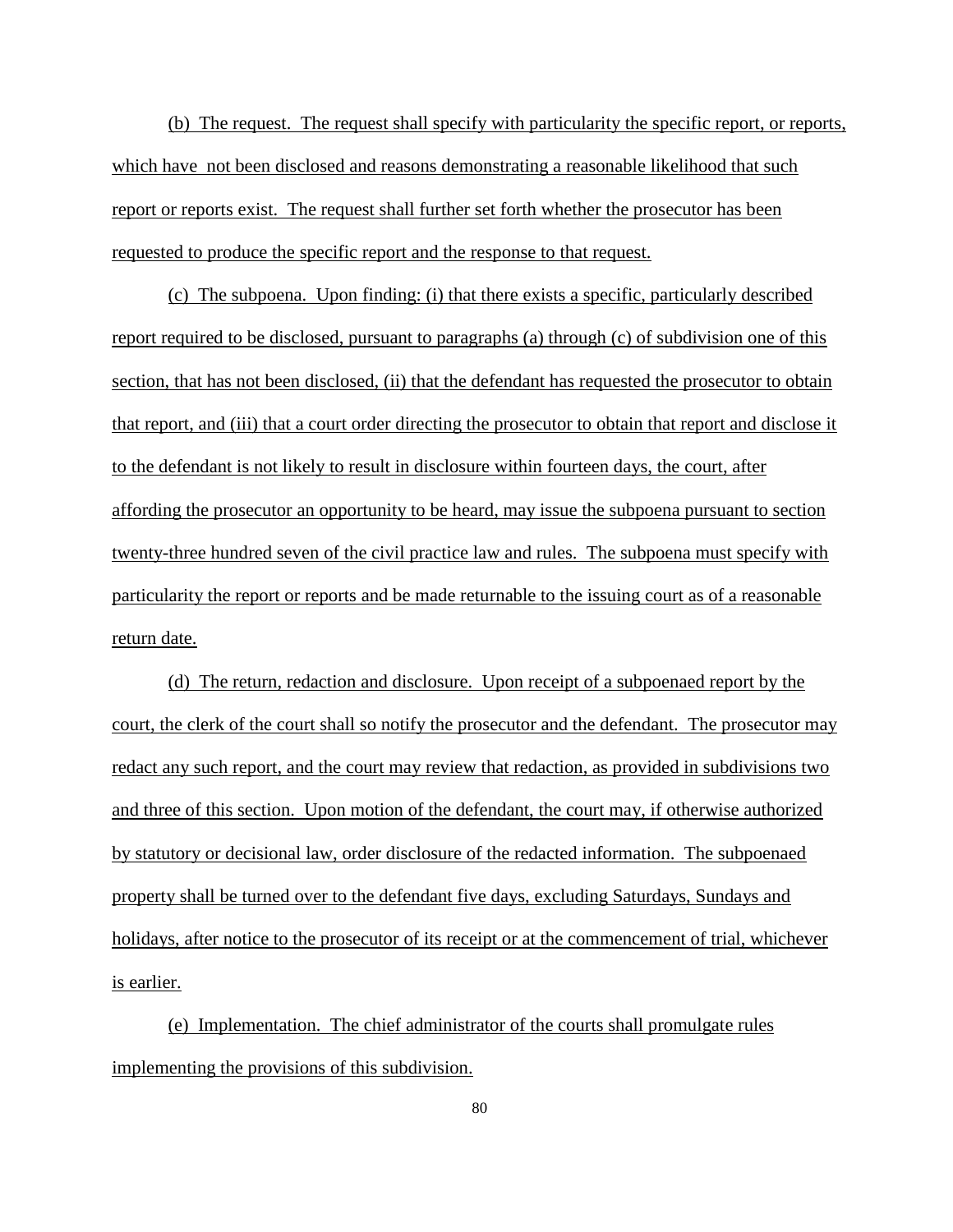6. Nothing in this section shall be construed to create, limit, expand or in any way affect any authority that the court otherwise may have to order pre-trial disclosure of the identity or address of a witness.

7. At any time after arraignment, the court may limit or extend the time requirements provided for in this section.

§5. The section heading and the opening paragraph of subdivision 1 of section 240.30 of the criminal procedure law, the section heading as added by chapter 412 of the laws of 1979 and the opening paragraph of subdivision 1 as amended by chapter 317 of the laws of 1983, are amended to read as follows:

§240.30. Discovery; [upon demand of] by the prosecutor. Except to the extent protected by court order, [upon a demand to produce] within fifteen days of disclosure by the prosecutor pursuant to sections 240.20 and 240.21 of this article, and prior to trial, a defendant against whom an indictment, superior court information, prosecutor's information, information or simplified information charging a misdemeanor is pending shall disclose and make available to the prosecution for inspection, photographing, copying or testing, subject to constitutional limitations:

§6. Section 240.35 of the criminal procedure law, as added by chapter 412 of the laws of 1979, is amended to read as follows:

§240.35. Discovery; refusal [of demand] to disclose. Notwithstanding the provisions of sections 240.20 and 240.30, the prosecutor or the defendant, as the case may be, may refuse to disclose any information which [he] that party reasonably believes is not discoverable [by a demand to produce,] pursuant to [section 240.20 or section 240.30 as the case may be,] this article or for which [he] the party reasonably believes a protective order would be warranted.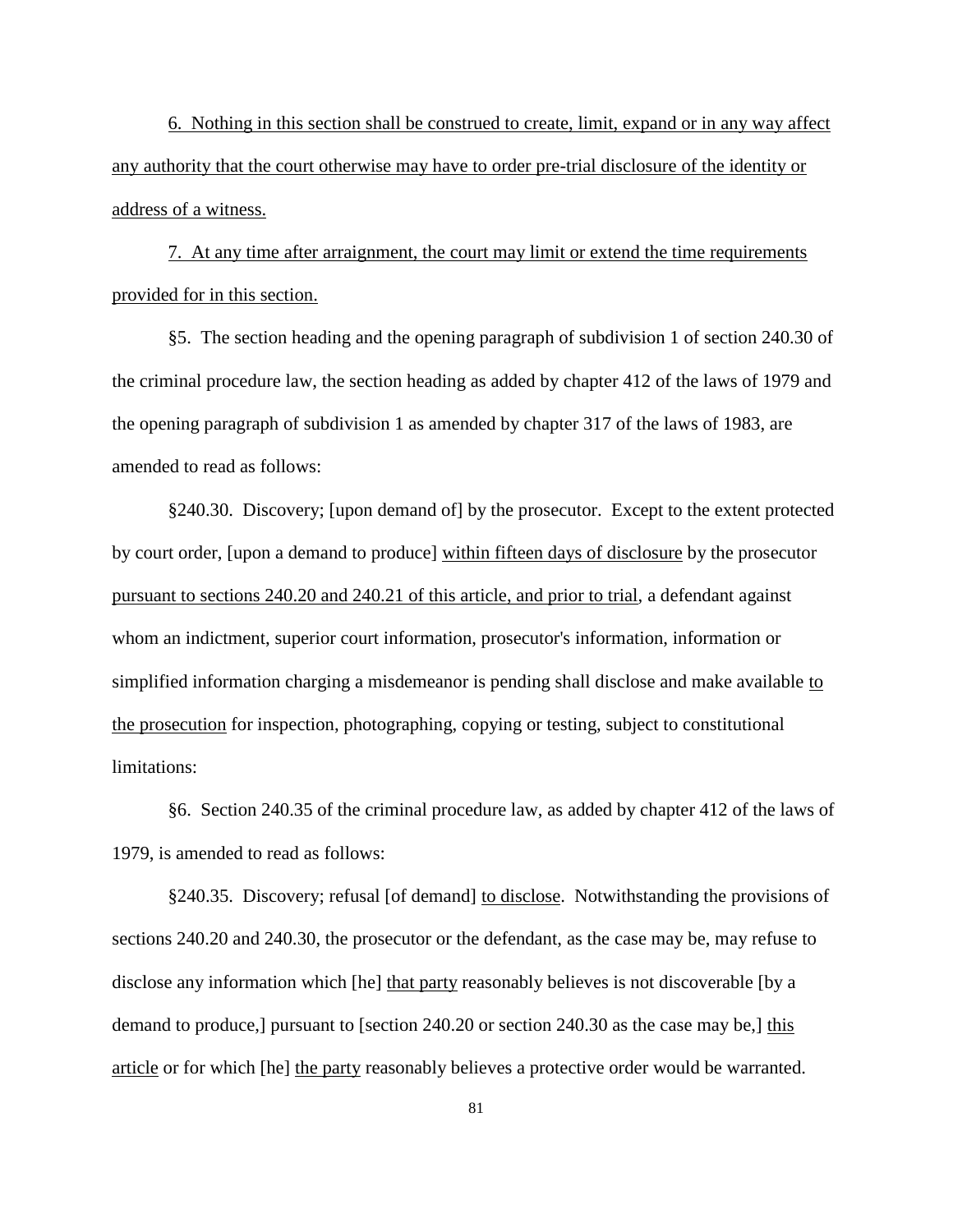Such refusal shall be made in a writing, which shall set forth the grounds of such belief as fully as possible, consistent with the objective of the refusal. The writing shall be served upon the [demanding] other party and a copy shall be filed with the court. Such refusal shall be made within the time by which disclosure is required, but may be made after that time, as the court may determine is required in the interest of justice.

§7. Subdivisions 1 and 2 of section 240.40 of the criminal procedure law, subdivision 1 as amended by chapter 317 of the laws of 1983 and subdivision 2 as amended by chapter 481 of the laws of 1983, are amended to read as follows:

1. Upon [motion] application of a defendant against whom an indictment, superior court information, prosecutor's information, information, or simplified information charging a misdemeanor is pending, the court in which such accusatory instrument is pending:

(a) must order discovery as to any material not disclosed [upon a demand] pursuant to section 240.20, if it finds that the prosecutor's refusal to disclose such material is not justified; (b) must, unless it is satisfied that the [people have] prosecutor has shown good cause why such an order should not be issued, order discovery or issue any other order authorized by subdivision one of section 240.70 as to any material not disclosed [upon demand] pursuant to section 240.20 where the prosecutor has failed to serve a timely written refusal pursuant to section 240.35; and (c) may [order discovery with respect to any other property, which the people intend to introduce at the trial], subject to a protective order and except where otherwise limited or prohibited by statute, order discovery or issue a subpoena pursuant to section twenty-three hundred seven of the civil practice law and rules with respect to any property not otherwise subject to, or exempt from, disclosure under this article in the possession of the prosecutor or any law enforcement agency employing a police officer, as defined in subdivision thirty-four of section 1.20 of this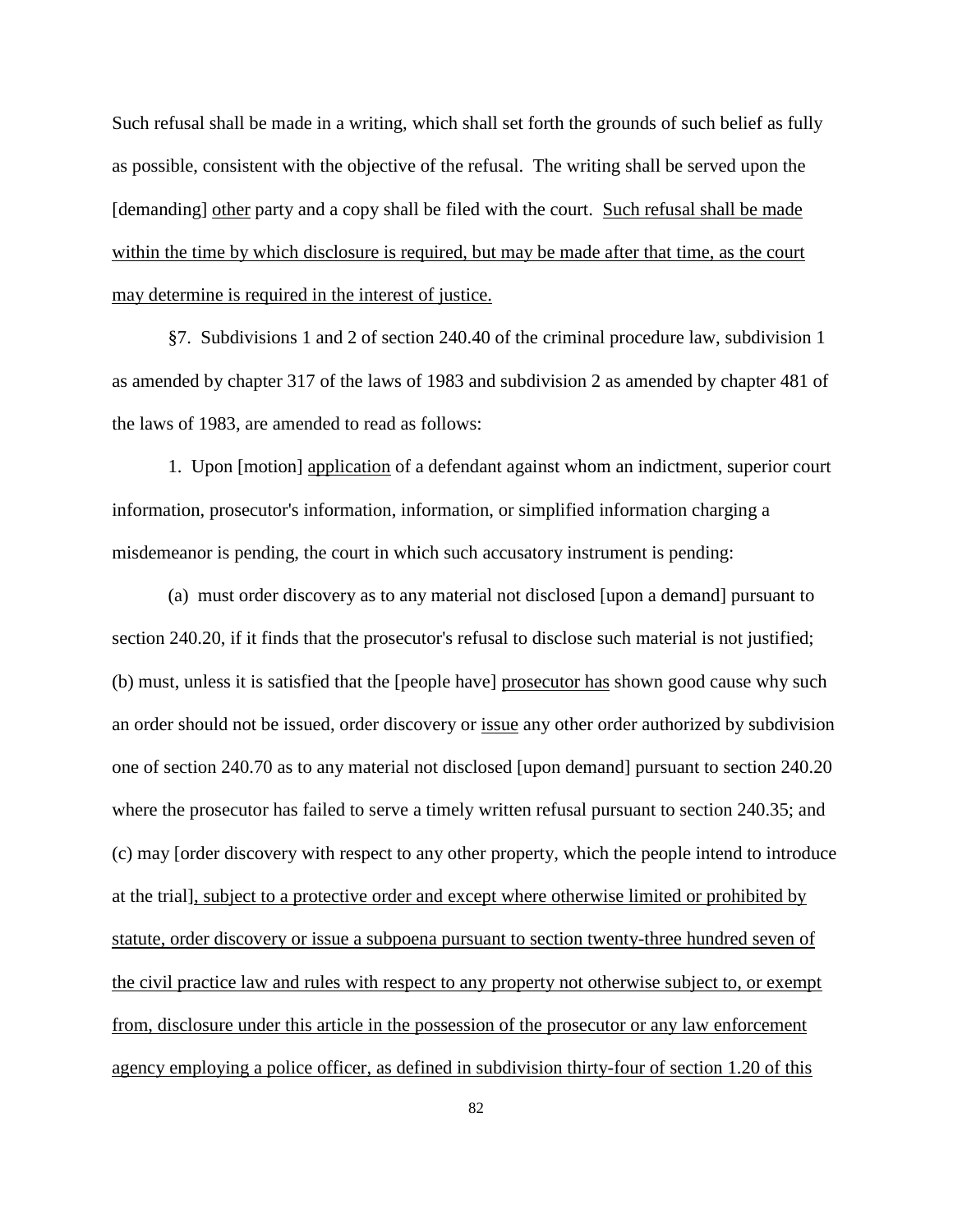chapter, which participated in the investigation, arrest or post-arrest processing of the defendant relating to the criminal action or proceeding, upon a showing by the defendant that discovery with respect to such property is material to the preparation of his or her defense, and that the request is reasonable. [Upon granting the motion pursuant to paragraph (c) hereof, the court shall, upon motion of the people showing such to be material to the preparation of their case and that the request is reasonable, condition its order of discovery by further directing discovery by the people of property, of the same kind or character as that authorized to be inspected by the defendant, which he intends to introduce at the trial] The prosecutor may redact any such property and the court may review that redaction, as provided for in subdivisions two and three of section 240.41 of this article. Nothing in this paragraph shall be construed to create, limit, expand or in any way affect any authority that the court otherwise may have to order disclosure of the identity or address of a witness.

2. Upon motion of the prosecutor, and subject to constitutional limitation, the court in which an indictment, superior court information, prosecutor's information, information, or simplified information charging a misdemeanor is pending: (a) must order discovery as to any property not disclosed [upon a demand] pursuant to section 240.30, if it finds that the defendant's refusal to disclose such material is not justified; and (b) may order the defendant to provide nontestimonial evidence. Such order may, among other things, require the defendant to:

- (i) Appear in a line-up;
- (ii) Speak for identification by a witness or a potential witness;
- (iii) Be fingerprinted;
- (iv) Pose for photographs not involving reenactment of an event;
- (v) Permit the taking of samples of blood, hair or other materials from his <u>or her</u> body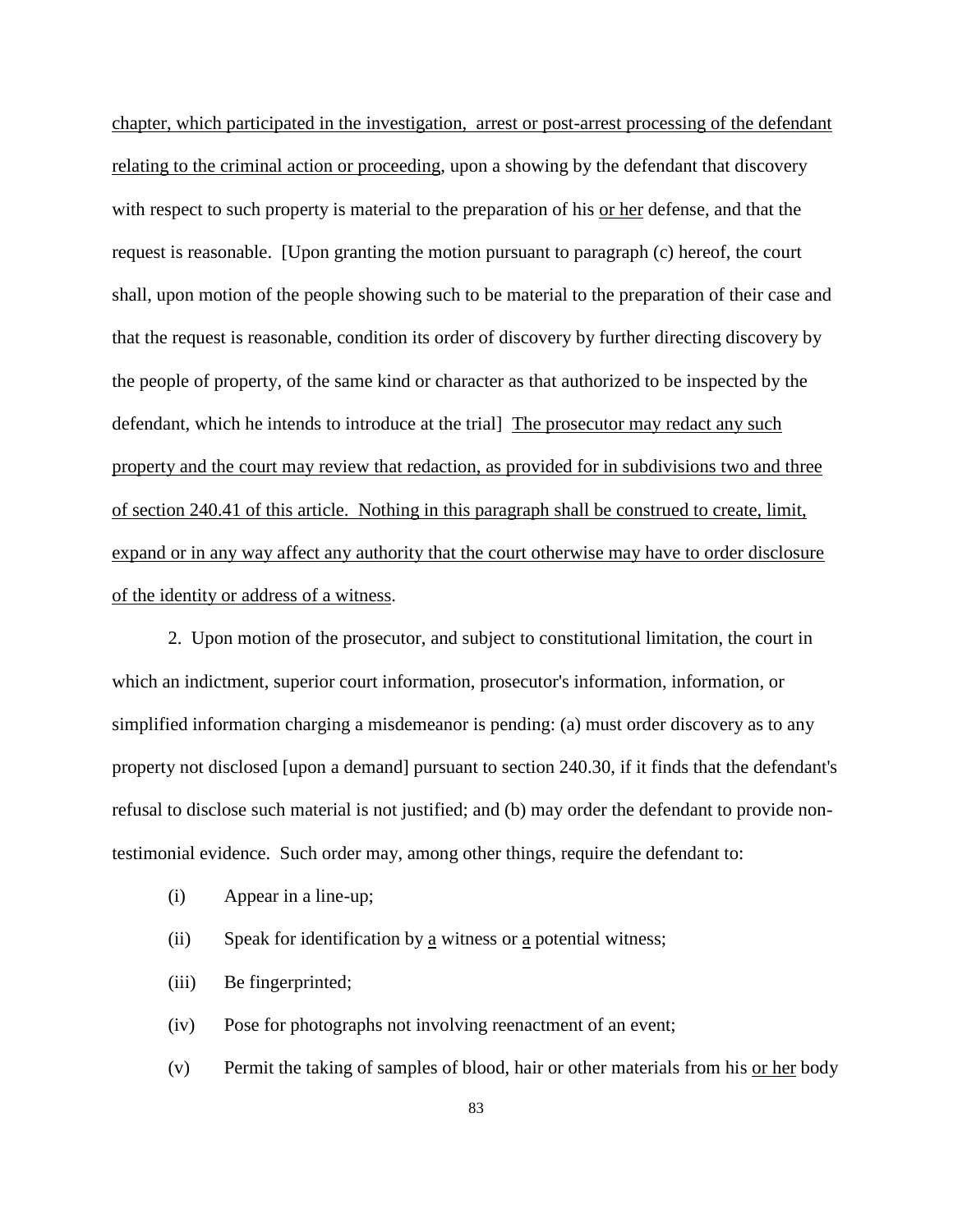in a manner not involving an unreasonable intrusion thereof or a risk of serious physical injury thereto;

- (vi) Provide specimens of his or her handwritings;
- (vii) Submit to a reasonable physical or medical inspection of his or her body.

This subdivision shall not be construed to limit, expand, or otherwise affect the issuance of a similar court order, as may be authorized by law, before the filing of an accusatory instrument consistent with such rights as the defendant may derive from the constitution of this state or of the United States. This section shall not be construed to limit or otherwise affect the administration of a chemical test where otherwise authorized pursuant to section one thousand one hundred [ninety-four-a] ninety-four of the vehicle and traffic law.

§8. Section 240.43 of the criminal procedure law, as added by chapter 222 of the laws of 1987, is amended to read as follows:

§240.43. Discovery; disclosure of prior uncharged criminal, vicious or immoral acts[. Upon a request by a defendant, the prosecutor shall notify the defendant of all]; disclosure of property intended to be introduced at trial; disclosure of reports and resumes of expert witnesses. 1. Fifteen days before the commencement of trial, or on such other date after arraignment as may be fixed by the court, the prosecutor shall, upon a request of the defendant, disclose to the defendant and make available for inspection, photographing, copying, or, where appropriate, testing:

(a) All specific instances of a defendant's prior uncharged criminal, vicious or immoral conduct of which the prosecutor has knowledge and which the prosecutor intends to use at trial for substantive proof or for purposes of impeaching the credibility of the defendant. [Such notification by the prosecutor shall be made immediately prior to the commencement of jury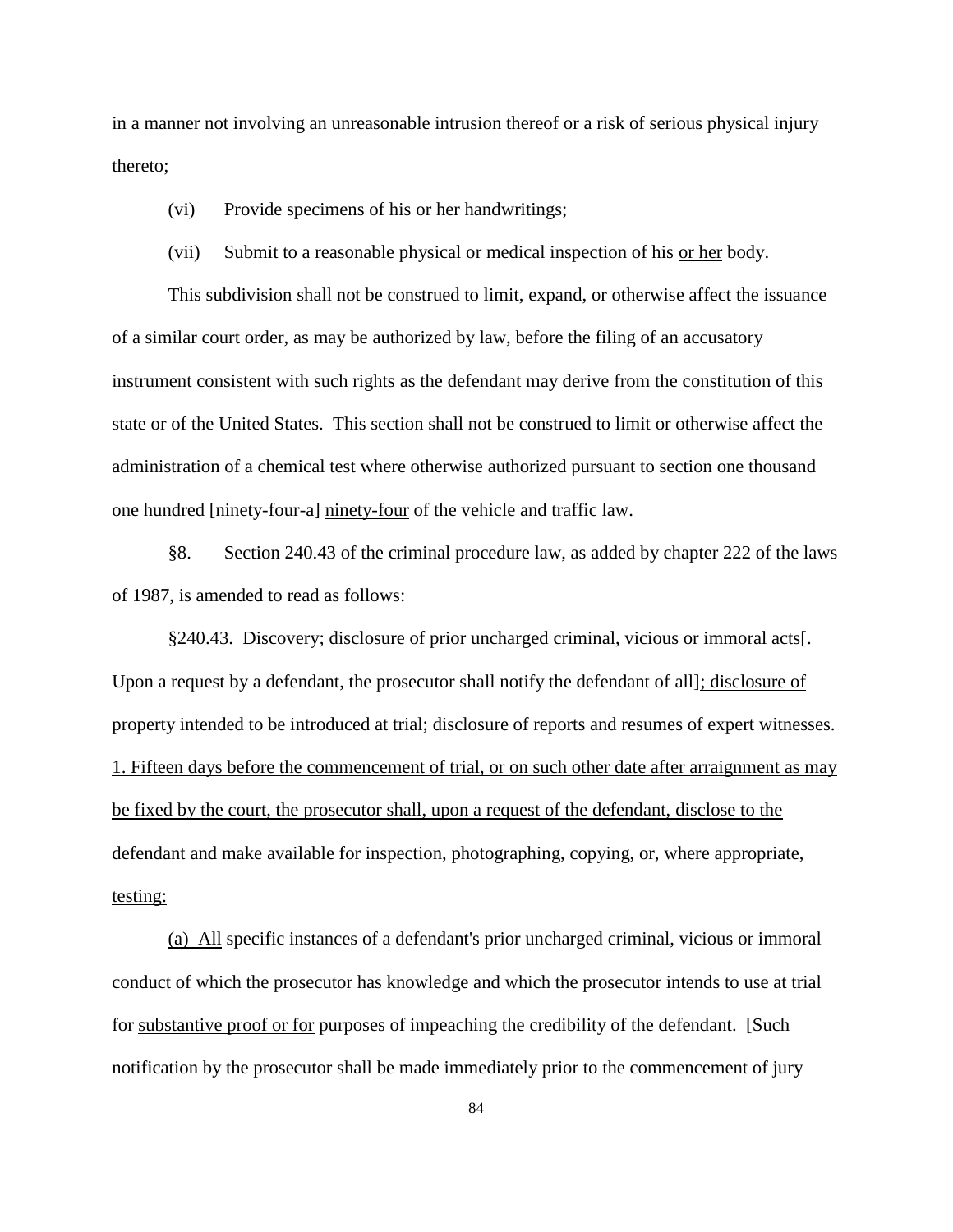selection, except that the court may, in its discretion, order such notification and make its determination as to the admissibility for impeachment purposes of such conduct within a period of three days, excluding Saturdays, Sundays and holidays, prior to the commencement of jury selection.]

(b) Any property, to the extent not previously disclosed, which the prosecutor intends to offer at trial. The prosecutor may redact any such property and the court may review such redaction as authorized by subdivisions two and three of section 240.21 of this article. Nothing in this paragraph shall be construed to create, limit or expand or in any way affect any authority the court may otherwise have to order disclosure of the identity or address of a witness.

(c) A writing setting forth the name, business address and qualifications of any expert the prosecution intends to call as a witness at trial and a written report by that witness setting forth in reasonable detail the subject matter on which the expert is expected to testify including the witness's opinion and conclusions, if any, as well as the basis for those opinions and conclusions. This section shall not apply to a psychiatric expert governed by section 250.10 of this chapter, and the requirements hereof of a written report shall not apply to an expert who will testify to the results of a test for controlled substances and who has already prepared a report that has been disclosed pursuant to section 240.20 of this article, or a person who is testifying as an ordinary witness as well as an expert. To the extent that the report required by this section does not otherwise exist, the prosecutor shall cause the expert to prepare such a report. If the court finds that the prosecutor has, in bad faith, failed to provide the writing and report required by this subdivision, the court may preclude introduction of the expert testimony.

2. Fifteen days before trial, or on such other date as may be fixed by the court, upon request of the prosecutor, the defendant shall disclose to the prosecution and make available for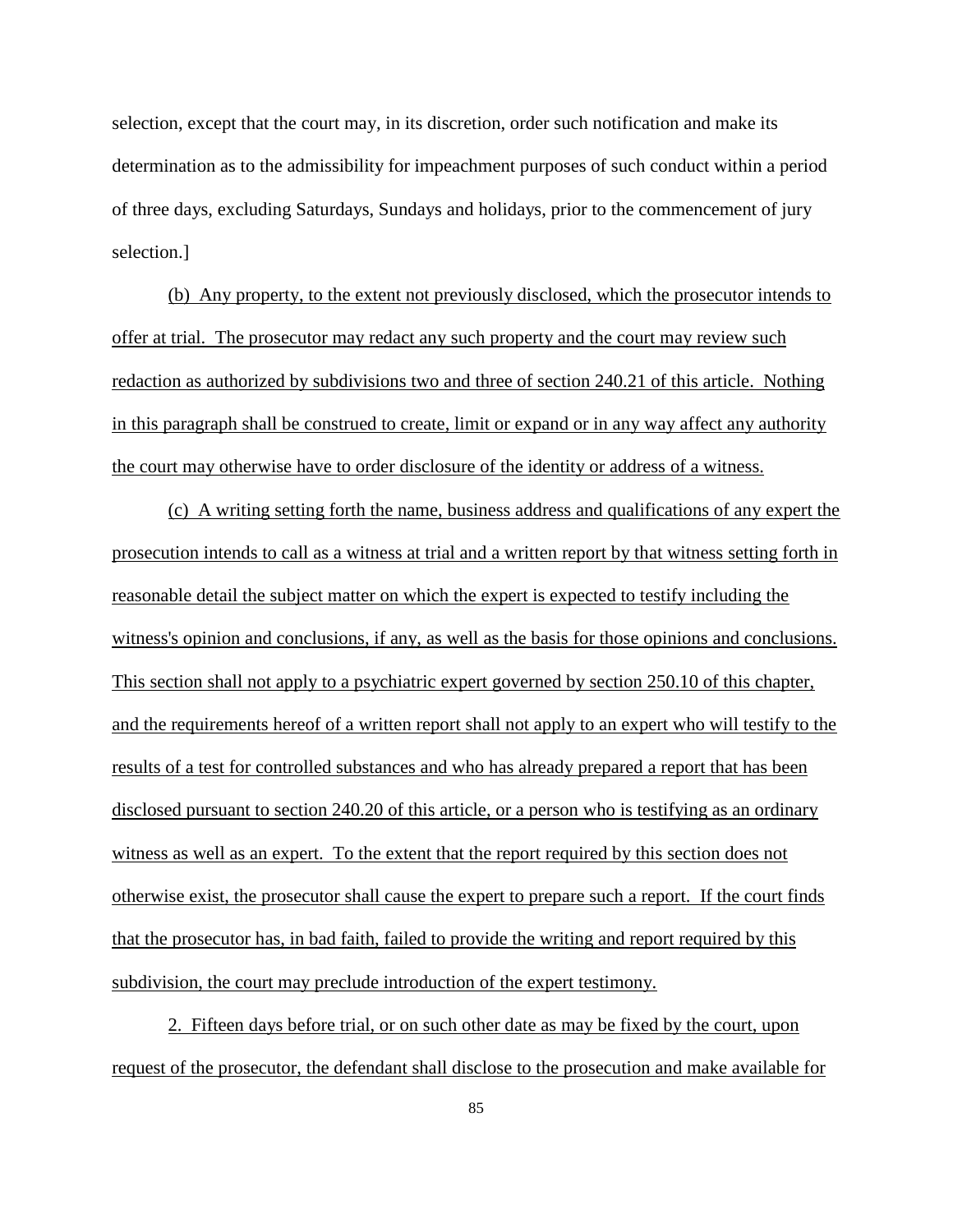inspection, photographing, copying, or, where appropriate, testing:

(a) Any property, to the extent not previously disclosed, which the defendant intends to introduce at trial.

(b) A writing setting forth the name, business address and qualifications of any expert the defense intends to call as a witness at trial and a written report by that witness setting forth in reasonable detail the subject matter on which the expert is expected to testify including the witness's opinion and conclusions, if any, as well as the basis for those opinions and conclusions. This subdivision shall not apply to a psychiatric expert governed by section 250.10 of this chapter, and the requirements hereof of a written report shall not apply to an expert who will testify to the results of a test for controlled substances who has already prepared a report that has been disclosed pursuant to section 240.30 of this article, or a person who is testifying as an ordinary witness as well as an expert. To the extent that the report required by this section does not otherwise exist, the defense shall cause the expert to prepare such a report. If the court finds that the defense has, in bad faith, failed to provide the writing and report required by this subdivision, it may preclude introduction of the expert testimony.

§9. Section 240.44 of the criminal procedure law, as added by chapter 558 of the laws of 1982, is amended to read as follows:

§240.44. Discovery; upon pre-trial hearing. Subject to a protective order, at the commencement of a pre-trial hearing held in a criminal court at which a witness is called to testify, each party [,at the conclusion of the direct examination of each of its witnesses,] shall, upon the request of the other party, make available to that other party to the extent not previously disclosed, including all statements or testimony previously disclosed in a redacted form:

1. Any written or recorded statement, including any testimony before a grand jury, made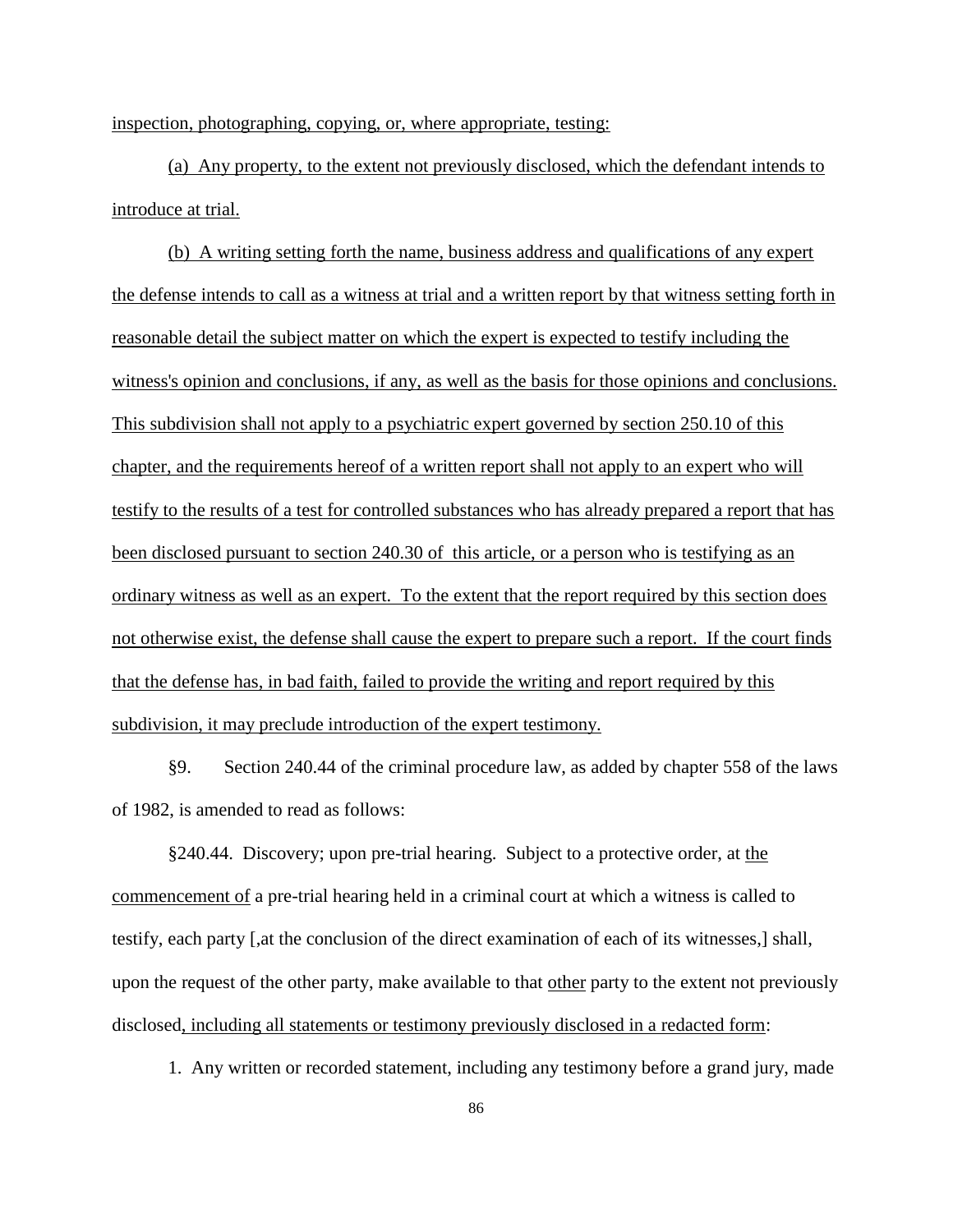by such witness other than the defendant which relates to the subject matter of the witness's testimony and which is in the possession or control of the party calling the witness.

2. A record of a judgment of conviction of such witness other than the defendant if the record of conviction is known by the prosecutor or the defendant as the case may be, to exist.

3. The existence of any pending criminal action against such witness other than the defendant if the pending criminal action is known by the prosecutor or defendant, as the case may be, to exist.

§10. Section 240.45 of the criminal procedure law, as amended by chapter 558 of the laws of 1982 and paragraph (a) of subdivision 1 as amended by chapter 804 of the laws of 1984, is amended to read as follows:

§240.45. Discovery; upon trial, of prior statements and criminal history of, and promises to, witnesses. 1. [After the jury has been sworn and before the prosecutor's opening address,] At the commencement of jury selection or, in the case of a single judge trial after commencement and before submission of evidence, the prosecutor shall, subject to a protective order, make available to the defendant to the extent not previously disclosed:

(a) Any written or recorded statement in the possession or control of the prosecutor, including any testimony before a grand jury and an examination videotaped pursuant to section 190.32 of this chapter, made by a person whom the prosecutor intends to call as a witness at trial, and which relates to the subject matter of the witness's testimony, including unredacted statements previously disclosed in redacted form;

(b) A record of judgment of conviction of a witness the [people intend] prosecutor intends to call at trial if the record of conviction is known by the prosecutor to exist;

(c) The existence of any pending criminal action against a witness the [people intend]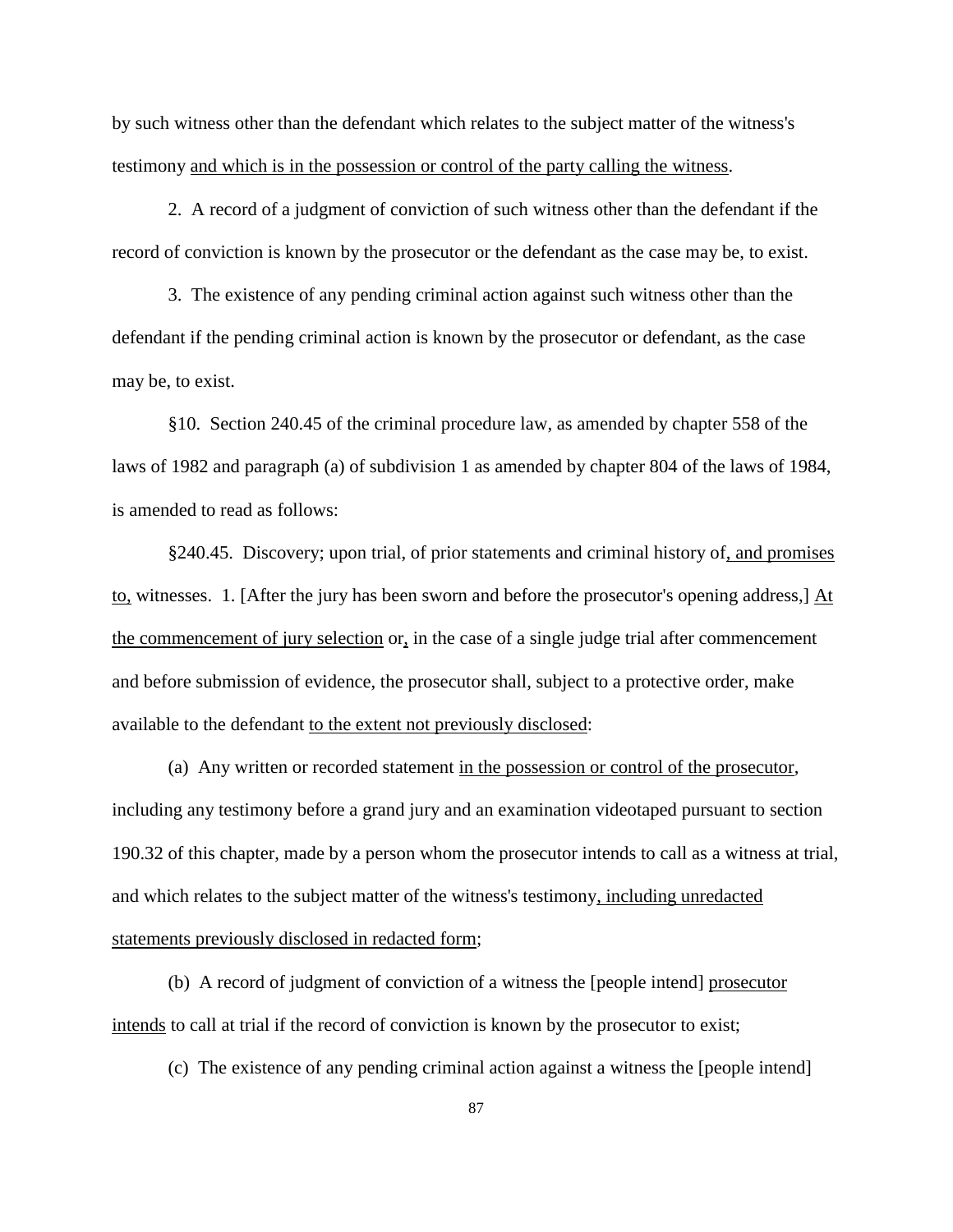prosecutor intends to call at trial, if the pending criminal action is known by the prosecutor to exist;

(d) The details of any promises to, or agreements with, a witness the prosecutor intends to call at trial, if such promise or agreement is related to the witness's testimony or cooperation, and is known or should be known by the prosecutor.

The provisions of paragraphs (b) and (c) of this subdivision shall not be construed to require the prosecutor to fingerprint a witness or otherwise cause the division of criminal justice services or other law enforcement agency or court to issue a report concerning a witness.

2. [After presentation of the people's direct case and before the presentation of the defendant's direct case] At the commencement of jury selection, the defendant shall, subject to a protective order, make available to the prosecutor:

(a) any written or recorded statement made by a person other than the defendant whom the defendant intends to call as a witness at the trial, [and] which relates to the subject matter of the witness's testimony and is in the possession or control of the defendant;

(b) a record of judgment of conviction of a witness, other than the defendant, the defendant intends to call at trial if the record of conviction is known by the defendant to exist;

(c) the existence of any pending criminal action against a witness, other than the defendant, the defendant intends to call at trial, if the pending criminal action is known by the defendant to exist;

(d) Any promises or agreements with a witness the defense intends to call at trial, if such promise or agreement is related to the witness's testimony or cooperation, and is known or should have been known by the defense.

§11. Section 240.60, as added by chapter 412 of the laws of 1979, is amended to read as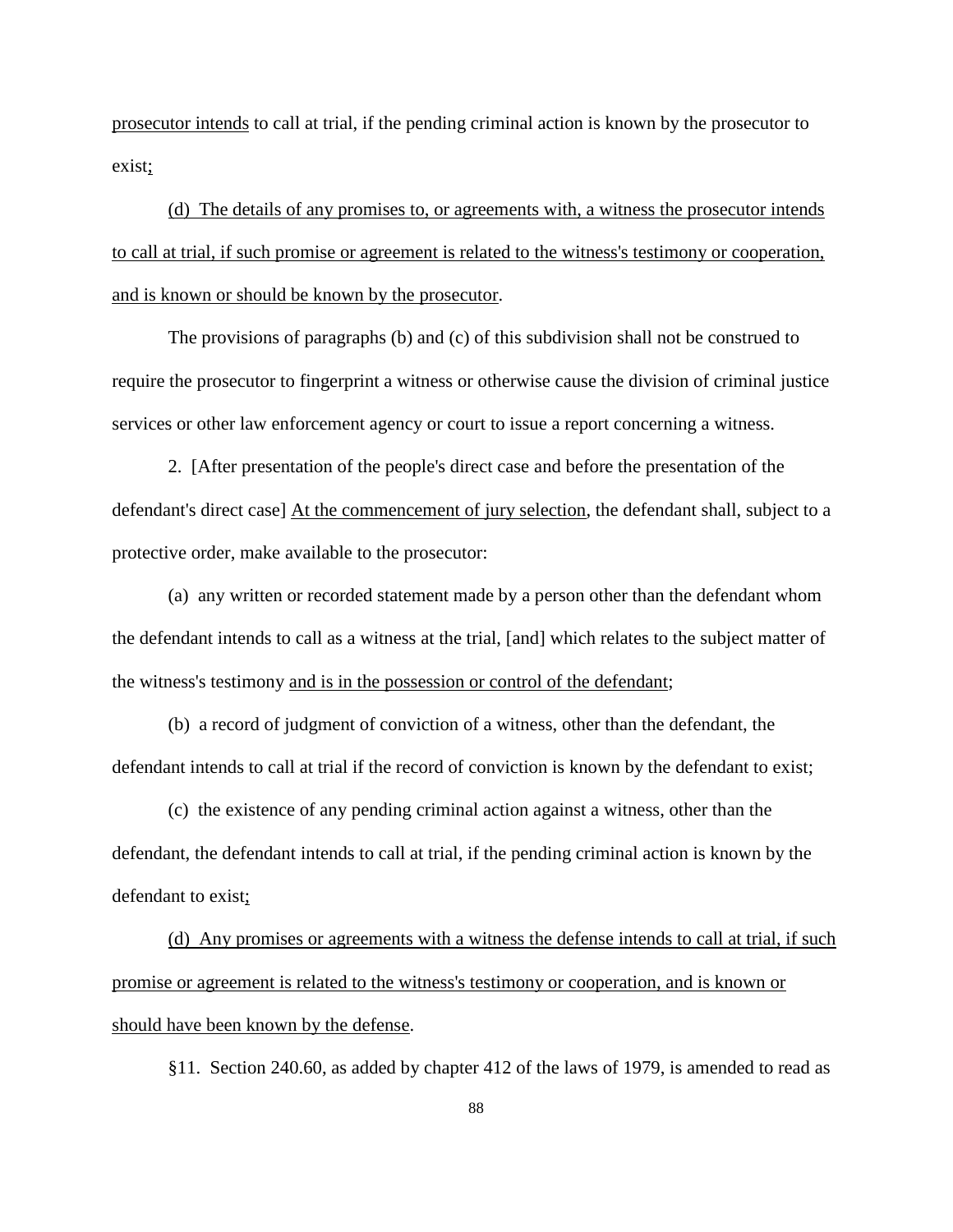follows:

§240.60. Discovery; continuing duty to disclose. If, after complying with the provisions of this article or an order pursuant thereto, a party finds, either before or during trial, additional material subject to discovery or covered by such order, [he] that party shall promptly make disclosure of such material and comply with the [demand or] order, [refuse to comply with the demand where refusal is authorized,] or apply for a protective order.

§12. The criminal procedure law is amended by adding a new section 240.65 to read as follows:

§240.65. No limitations on other procedures to obtain property. The specification of property subject to disclosure under this article shall not be construed to limit or otherwise affect the right of a defendant to obtain, by subpoena or court order, as otherwise authorized by law, property not subject to, or exempt from, disclosure under this article that is in the possession of a person or entity other than the prosecutor or a law enforcement agency employing a police officer, as defined in subdivision thirty-four of section 1.20 of this chapter, which participated in the investigation, arrest or post-arrest processing of the defendant relating to the criminal action or proceeding. Nothing in this section shall be construed to create, limit or expand or in any way affect any authority the court may otherwise have to order disclosure of the identity or address of a witness.

§13. Subdivision 1 of section 240.70 of the criminal procedure law, as added by chapter 412 of the laws of 1979, is amended to read as follows:

1. If, during the course of discovery proceedings or during trial, the court finds that a party has failed to comply with any of the provisions of this article, the court may order such party to permit discovery of the property not previously disclosed, grant a continuance, issue a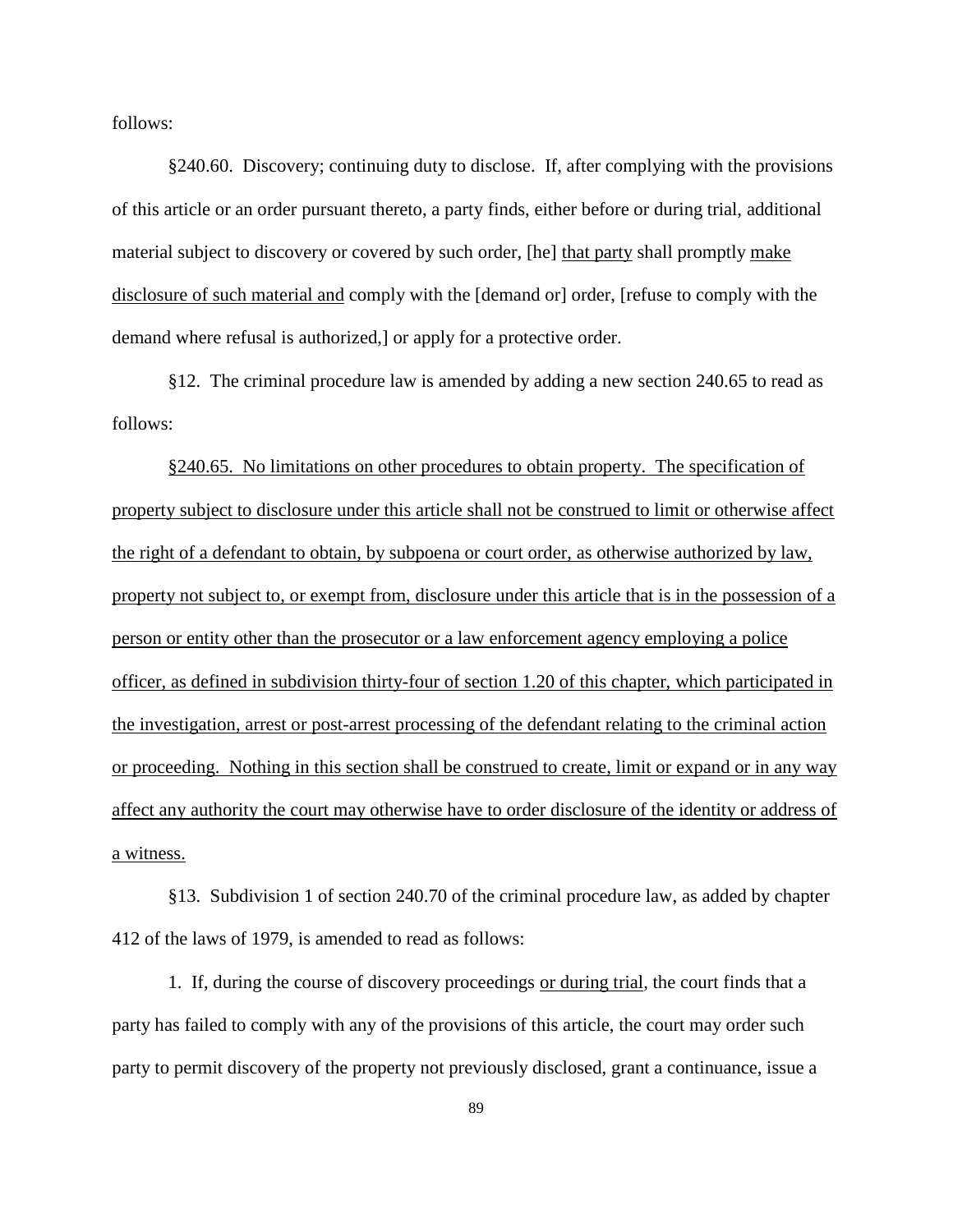protective order, give an adverse inference instruction to the trier of fact, prohibit the introduction of certain evidence or the calling of certain witnesses or take any other appropriate action.

§14. Section 240.80 of the criminal procedure law is REPEALED.

§15. Subdivision 2 of section 240.90 of the criminal procedure law, as added by chapter 412 of the laws of 1979, is amended to read as follows:

2. [A] Within thirty days of the prosecutor's disclosure to the defendant of property subject to disclosure under the provisions of this article, a motion by a defendant for additional discovery shall be made as otherwise prescribed in section 255.20 of this chapter. Such motion must be supported by sworn allegations of fact that each item of property sought has not previously been disclosed to the defendant and sworn allegations of fact demonstrating that each item of property sought is material to the preparation of the defense when such a showing of materiality is a prerequisite to disclosure.

§16. Section 250.10 of the criminal procedure law, as amended by chapter 548 of the laws of 1980, subdivision 1 as amended by chapter 558 of the laws of 1982, paragraph (a) of subdivision 1 and subdivision 5 as amended by chapter 668 of the laws of 1984, is amended to read as follows:

§250.10. Notice of intent to proffer psychiatric evidence; examination of defendant upon application of prosecutor. 1. As used in this section, the term "psychiatric evidence" means:

(a) Evidence of mental disease or defect to be offered by the defendant in connection with the affirmative defense of lack of criminal responsibility by reason of mental disease or defect.

(b) Evidence of mental disease or defect to be offered by the defendant in connection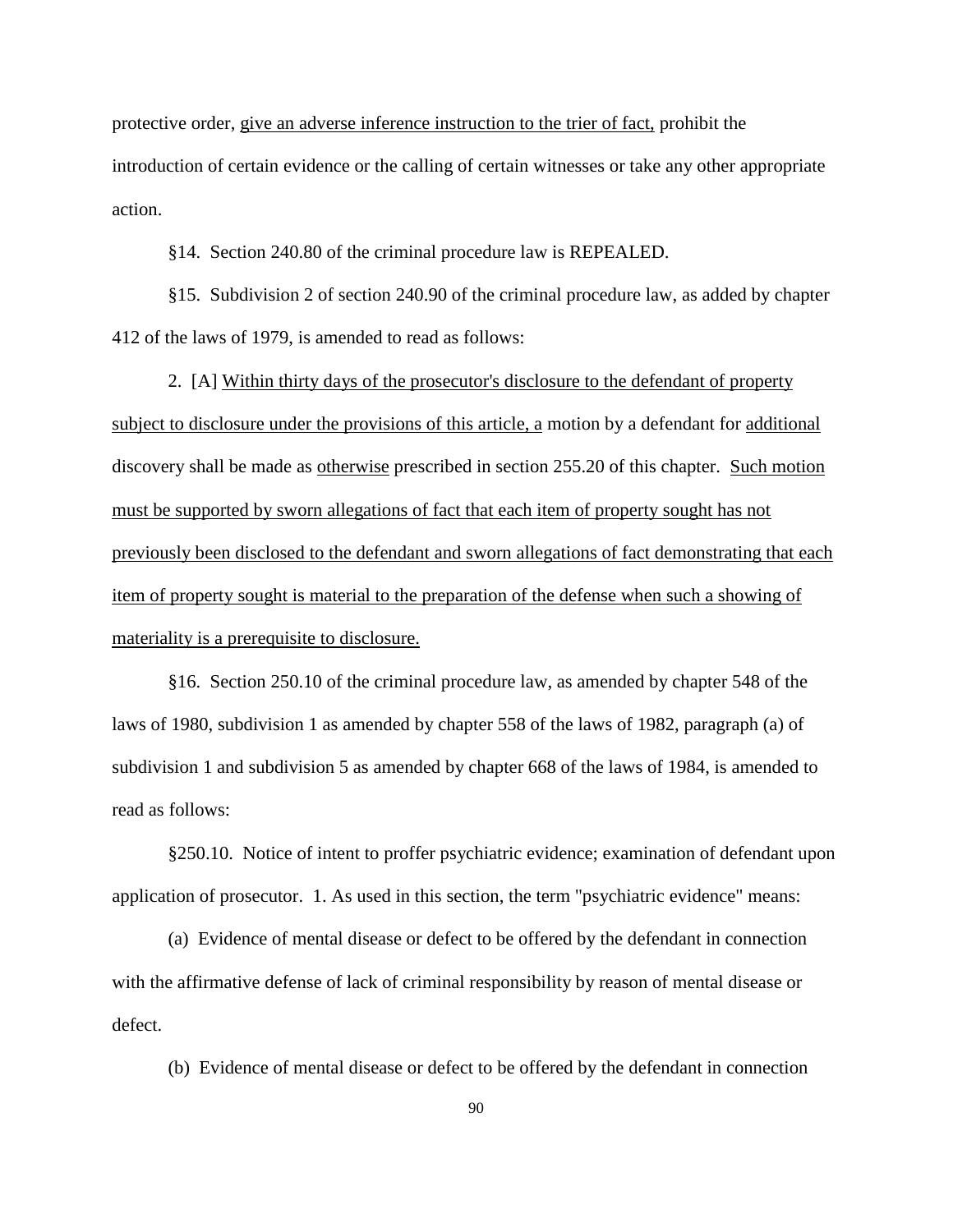with the affirmative defense of extreme emotional disturbance as defined in paragraph (a) of subdivision one of section 125.25 of the penal law and paragraph (a) of subdivision two of section 125.27 of the penal law.

(c) Evidence of the defendant's mental disease or defect to be offered by the defendant in connection with any other defense or claim not specified in the preceding paragraphs.

2. As used in this section, the term "psychiatric defense" means:

(a) The affirmative defense of lack of criminal responsibility by reason of mental disease or defect.

(b) The affirmative defense of extreme emotional disturbance as defined in paragraph (a) of subdivision one of section 125.25 of the penal law and paragraph (a) of subdivision two of section 125.27 of the penal law.

(c) Any other defense or claim supported by evidence of defendant's mental disease or defect.

3. Psychiatric evidence is not admissible upon a trial unless the defendant serves upon the people and files with the court a written notice of [his] an intention to present psychiatric evidence. The notice must specify the type of defense or affirmative defense enumerated in subdivision two of this section upon which the defendant intends to rely, and must set forth the nature of the alleged psychiatric malady that forms the basis of such defense or affirmative defense and its relationship to the proffered defense; provided, however, that the defendant shall not be required to include in such notice matters of evidence relating to how he or she intends to establish such defense or affirmative defense. Such notice must be served and filed before trial and not more than [thirty] sixty days after entry of the plea of not guilty to the indictment. In the interest of justice and for good cause shown, however, the court may permit such service and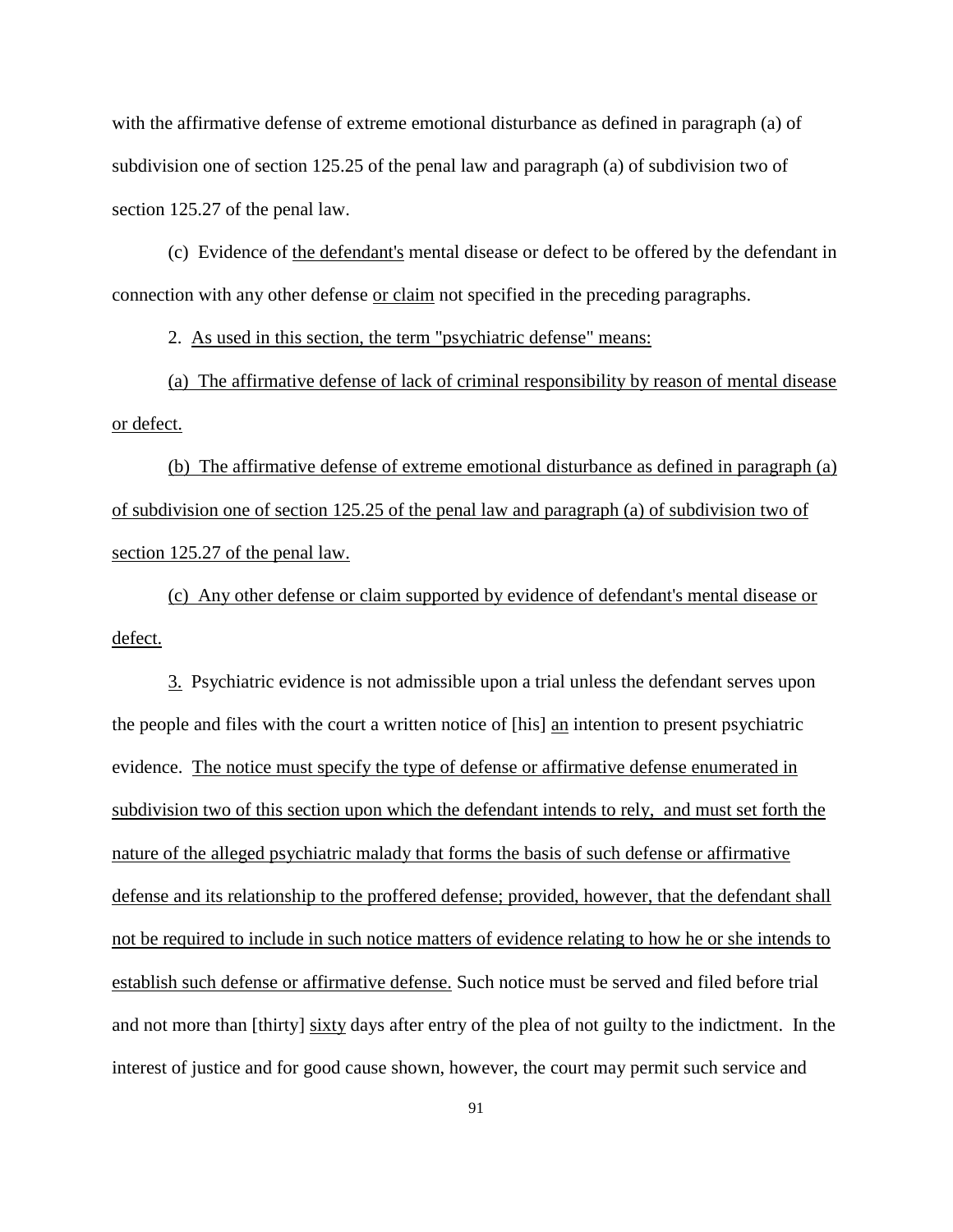filing to be made or amended at any later time prior to the close of the evidence.

[3.]4. (a) When a defendant, pursuant to subdivision [two] three of this section, serves notice of intent to present psychiatric evidence, the [district attorney] prosecutor may apply to the court, upon notice to the defendant, for an order directing that the defendant submit to an examination by a psychiatrist or licensed psychologist as defined in article one hundred fiftythree of the education law designated by the [district attorney] prosecutor. If the application is granted, the psychiatrist or psychologist designated to conduct the examination must notify the [district attorney] prosecutor and counsel for the defendant of the time and place of the examination. Defendant has a right to have his or her counsel present at such examination. The [district attorney] prosecutor may also be present. The role of each counsel at such examination is that of an observer, and neither counsel shall be permitted to take an active role at the examination.

[4.] (b) After the conclusion of the examination, the psychiatrist or psychologist must promptly prepare a written report of his or her findings and evaluation, including any opinions and conclusions, as well as the basis for those opinions and conclusions. A copy of such report and a writing setting forth the qualifications of the examining psychiatrist or psychologist must be made available to the [district attorney] prosecutor and to the counsel for the defendant. No transcript or recording of the examination is required, but if one is made, it shall be made available to both parties prior to the trial.

5. Any expert witness retained by a defendant or the prosecutor, other than the psychiatrist or licensed psychologist who examines the defendant under subdivision four of this section, for the purpose of advancing or rebutting a psychiatric defense, whom defendant or the prosecutor intends to call at trial must prepare a written report of his or her findings and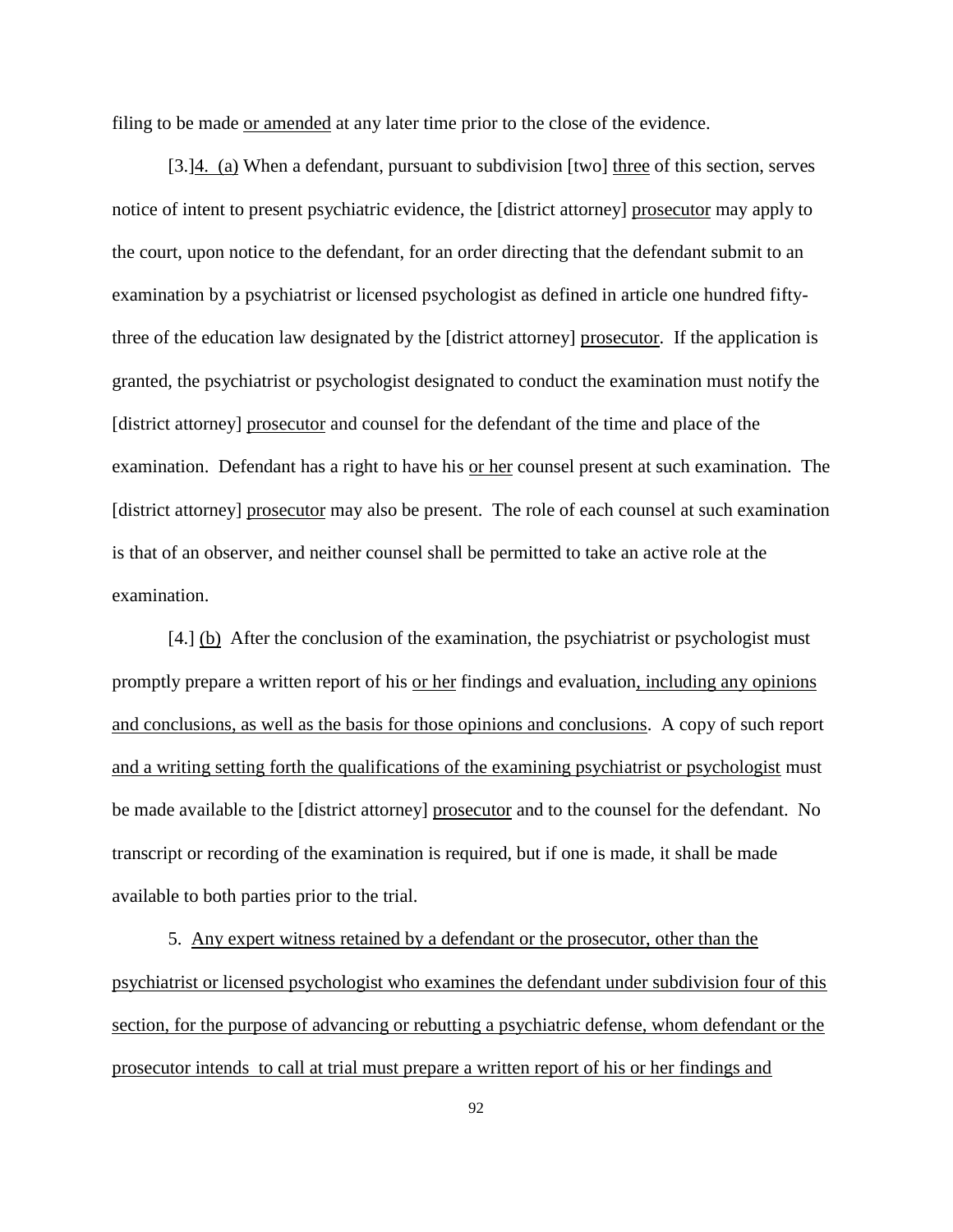evaluation, including the witness's opinion and conclusions, if any, as well as the basis for those opinions and conclusions.

6. Within fifteen days before the commencement of trial, the parties shall exchange copies of any reports prepared pursuant to subdivisions four and five of this section, as well as a writing setting forth the qualifications of the persons making the reports. Any transcript or recording of an examination of defendant pursuant to subdivision four or five of this section shall be made available to the other party together with the report of the examination.

7. If, after the exchange of psychiatric reports between the prosecutor and counsel for defendant, as provided in subdivision six of this section, any psychiatrist or psychologist through whom a party intends to introduce psychiatric evidence at trial examines the defendant, or any psychiatrist or psychologist who has previously examined the defendant makes further findings or evaluation regarding the defendant, he or she must promptly prepare a report of his or her findings and evaluation, including opinions and conclusions, if any, as well as the basis for those opinions and conclusions. A copy of such report and the written qualifications of a psychiatrist expert not previously disclosed must be made available to the prosecutor and to the counsel for the defendant.

8. If the court finds that the defendant has willfully refused to cooperate fully in the examination ordered pursuant to subdivision [three] four of this section or that the defendant has in bad faith failed to provide the prosecutor with copies of the written report of the findings and evaluation of a psychiatrist or psychologist whom defendant intends to call to testify at trial as provided in subdivisions five and six of this section, it may preclude introduction of testimony by a psychiatrist or psychologist concerning mental disease or defect of the defendant at trial. Where, however, the defendant has other proof of his or her affirmative defense, and the court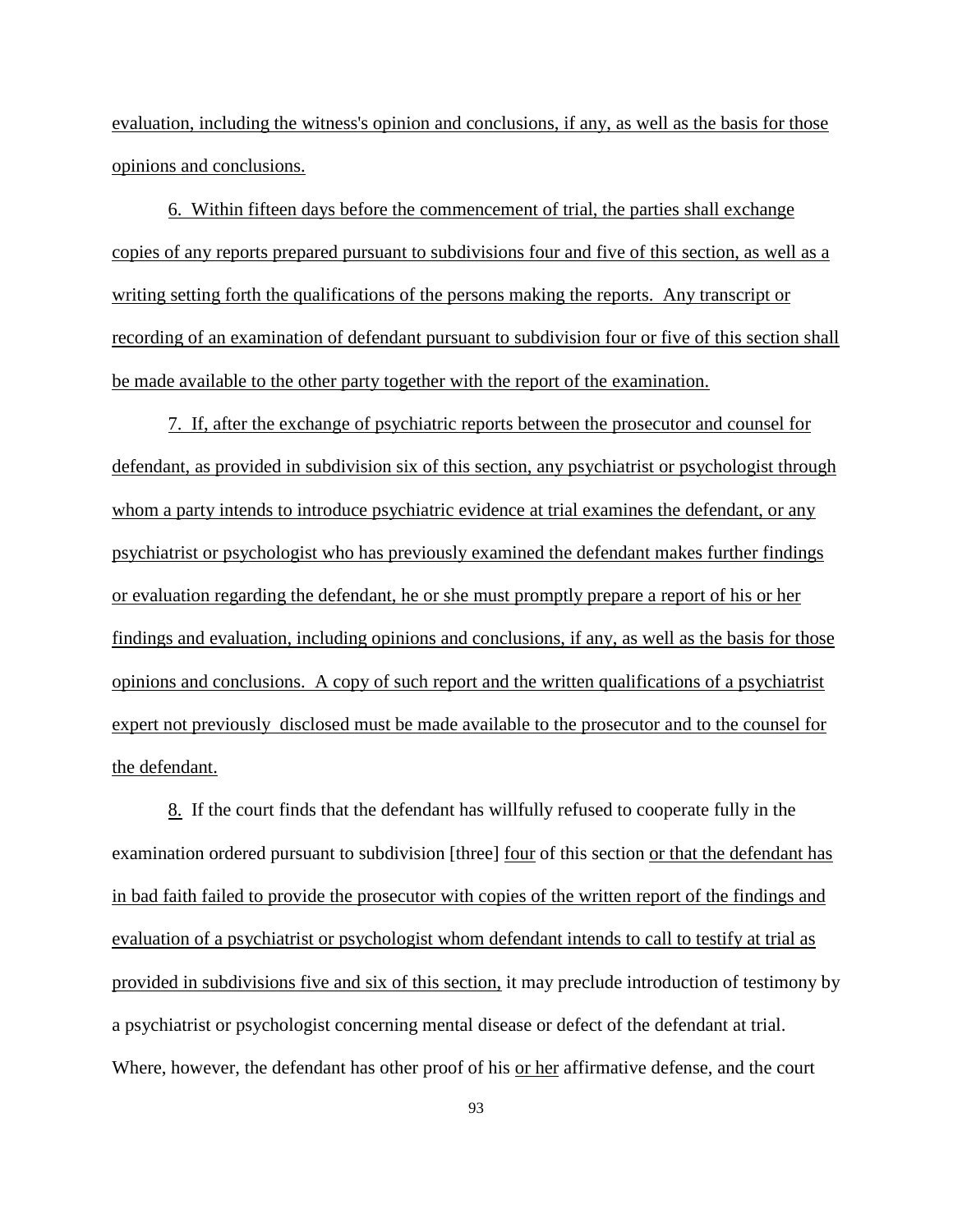has found that the defendant did not submit to or cooperate fully in the examination ordered by the court, this other evidence, if otherwise competent, shall be admissible. In such case, the court must instruct the jury that the defendant did not submit to or cooperate fully in the pre-trial psychiatric examination ordered by the court pursuant to subdivision [three] four of this section and that such failure may be considered in determining the merits of the affirmative defense.

9. If the court finds that the prosecutor has in bad faith failed to provide the defense with copies of the written report of the findings and evaluation of a psychiatrist or psychologist whom the prosecutor intends to call to testify at trial as provided in subdivisions four and six of this section, it may preclude introduction of testimony by a psychiatrist or psychologist concerning mental disease or defect of the defendant at trial.

§17. Subdivisions 9, 10 and 11 of section 450.20 of the criminal procedure law are renumbered subdivisions 10, 11 and 12 and a new subdivision 9 is added to read as follows:

9. A pre-trial order prohibiting introduction of evidence or precluding the testimony of a witness, provided the people file a statement in the appellate court pursuant to section 450.50 of this article.

§18. Section 450.50 of the criminal procedure law is amended to read as follows:

§450.50. Appeal by people from order suppressing evidence; filing of statement in appellate court. 1. In taking an appeal, pursuant to subdivision eight or nine of section 450.20, to an intermediate appellate court from an order of a criminal court suppressing evidence, prohibiting the introduction of evidence or precluding the testimony of a witness, the people must file, in addition to a notice of appeal or, as the case may be, an affidavit of errors, either of which must be filed within five days of the prohibition or preclusion order, a statement asserting that the deprivation of the use of the evidence ordered suppressed has rendered the sum of the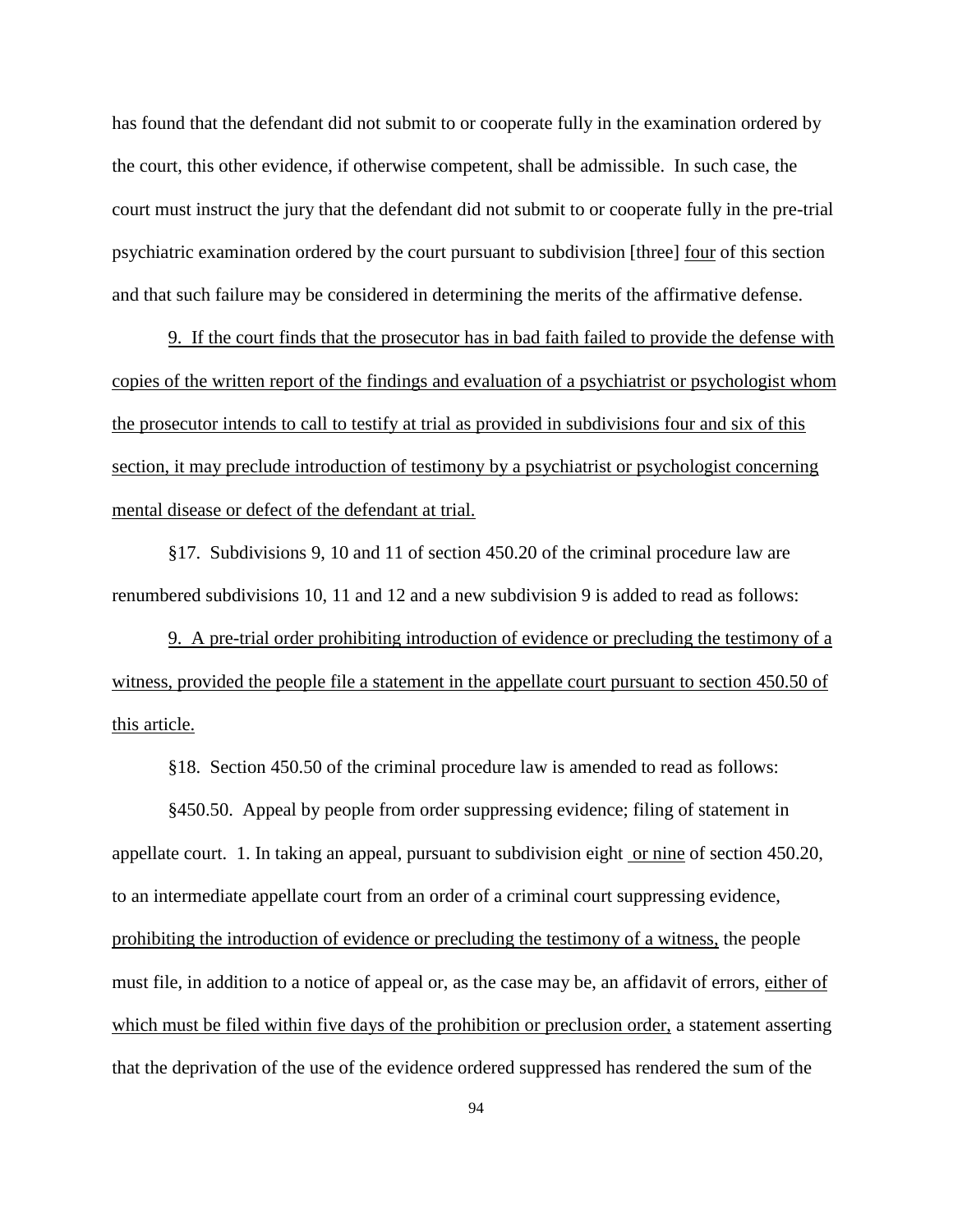proof available to the people with respect to a criminal charge which has been filed in the court either (a) insufficient as a matter of law, or (b) so weak in its entirety that any reasonable possibility of prosecuting such charge to a conviction has been effectively destroyed.

2. The taking of an appeal by the people, pursuant to subdivision eight or nine of section 450.20, from an order suppressing evidence, prohibiting the introduction of evidence or precluding the testimony of a witness, constitutes a bar to the prosecution of the accusatory instrument involving the evidence ordered suppressed, prohibited or precluded, unless and until such [suppression] order is reversed upon appeal and vacated.

§19. Section 700.70 of the criminal procedure law, as amended by chapter 194 of the laws of 1976, is amended to read as follows:

§700.70. Eavesdropping warrants; notice before use of evidence. The contents of any intercepted communication, or evidence derived therefrom, may not be received in evidence or otherwise disclosed upon a trial of a defendant unless the people, within fifteen days after arraignment and before the commencement of the trial, furnish the defendant with a copy of the eavesdropping warrant, and accompanying application, under which interception was authorized or approved. [This] Thereafter, an extension of the fifteen day period may be [extended] sought by the prosecutor and ordered in the interests of justice by the trial court [upon good cause shown if it] at any time, provided the court finds that the defendant will not be prejudiced by the delay in receiving such papers.

§20. Subdivision 2 of section 710.30 of the criminal procedure law, as separately amended by chapters 8 and 194 of the laws of 1976, is amended to read as follows:

2. (a) Such notice must be served within fifteen days after arraignment on an indictment, superior court information, prosecutor's information, information or simplified information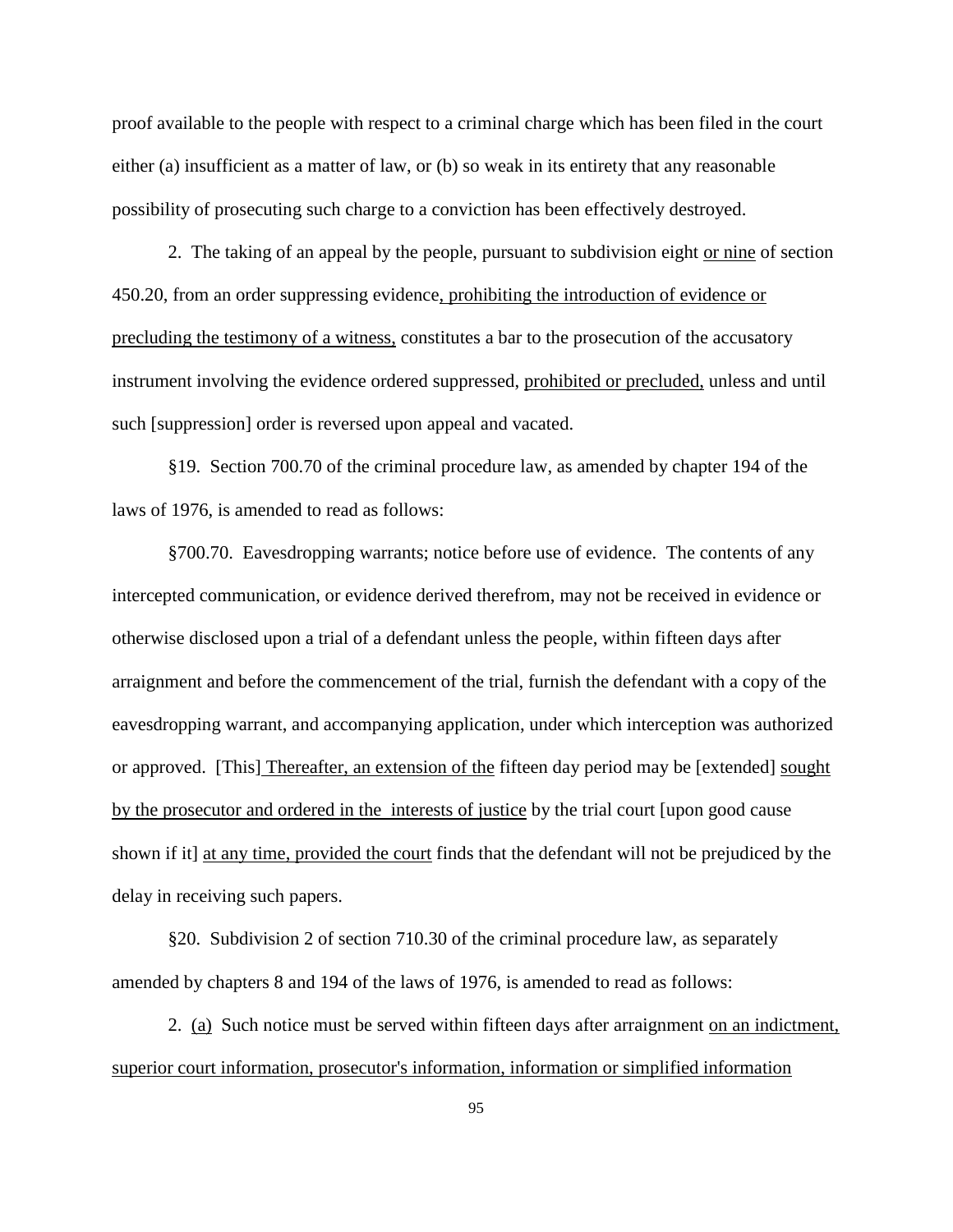charging a misdemeanor, and before trial, and upon such service the defendant must be accorded a reasonable opportunity to move before trial, pursuant to subdivision one of section 710.40, to suppress the specified evidence. [For good cause shown, however,]

(b) Late notice. Anytime thereafter, before the commencement of trial, upon finding that there is no prejudice to the defendant, the court may, in the interest of justice, permit the [people] prosecutor to serve such notice[, thereafter and in such case it must accord the defendant reasonable opportunity thereafter to make a suppression motion]. In determining whether to grant permission to file such notice, the court may take into consideration any relevant circumstance, including the probative value of the statement or identification, the delay in proceeding to trial that would be occasioned by permitting such notice, the cumulative nature of the statement or identification, whether the statement was made, the due diligence of the prosecutor in seeking to discover the statement or identification within fifteen days of arraignment, the time between the discovery of the statement or identification by the prosecutor and the disclosure to the defendant, and whether, despite the absence of notice, the defendant was aware of the statement or identification. If late identification or statement notice is permitted and there has been no suppression hearing with respect to such identification or statement, the defendant must be given a reasonable opportunity to make an oral motion to suppress.

(c) Instruction at trial. At trial, if permission to file notice was sought more than ninety days from arraignment or less than a week before trial, whichever is earlier, the court, upon request of the defendant, shall instruct the jury that in determining whether a statement or identification had been made, it may take into consideration the fact that notice of the statement or identification was given beyond the time generally required by this section.

(d) Statements and identifications made after fifteen days from arraignment. Upon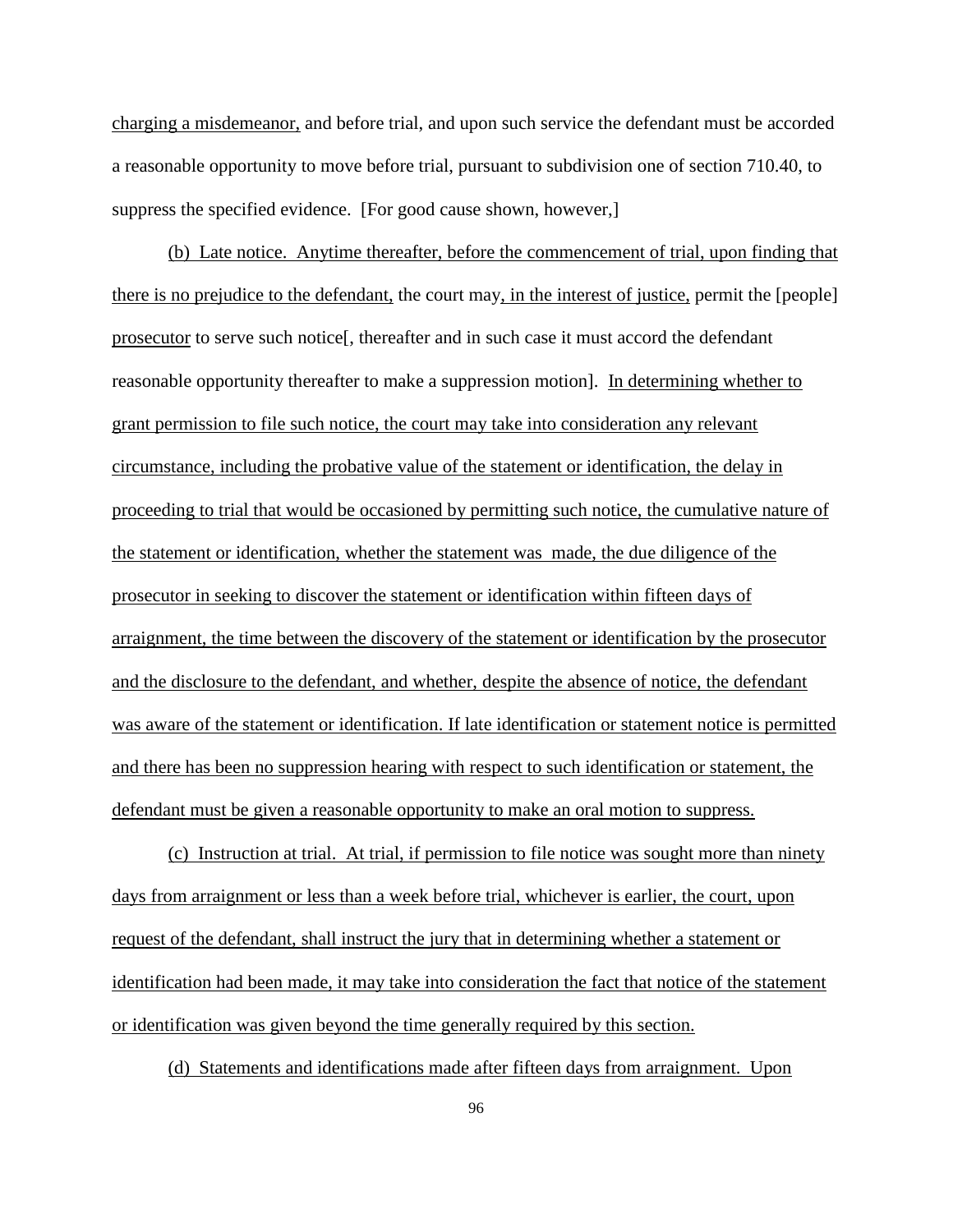becoming aware of a statement or identification made after fifteen days from arraignment, the prosecutor shall disclose such fact to the defendant within fifteen days of the prosecutor's having become aware of the statement and immediately, if a pre-trial hearing, jury selection or trial before a single judge has commenced. Upon receipt of such notice, the defendant shall be given a reasonable opportunity to make an oral motion to suppress.

§21. This act shall take effect 90 days after it shall have become law.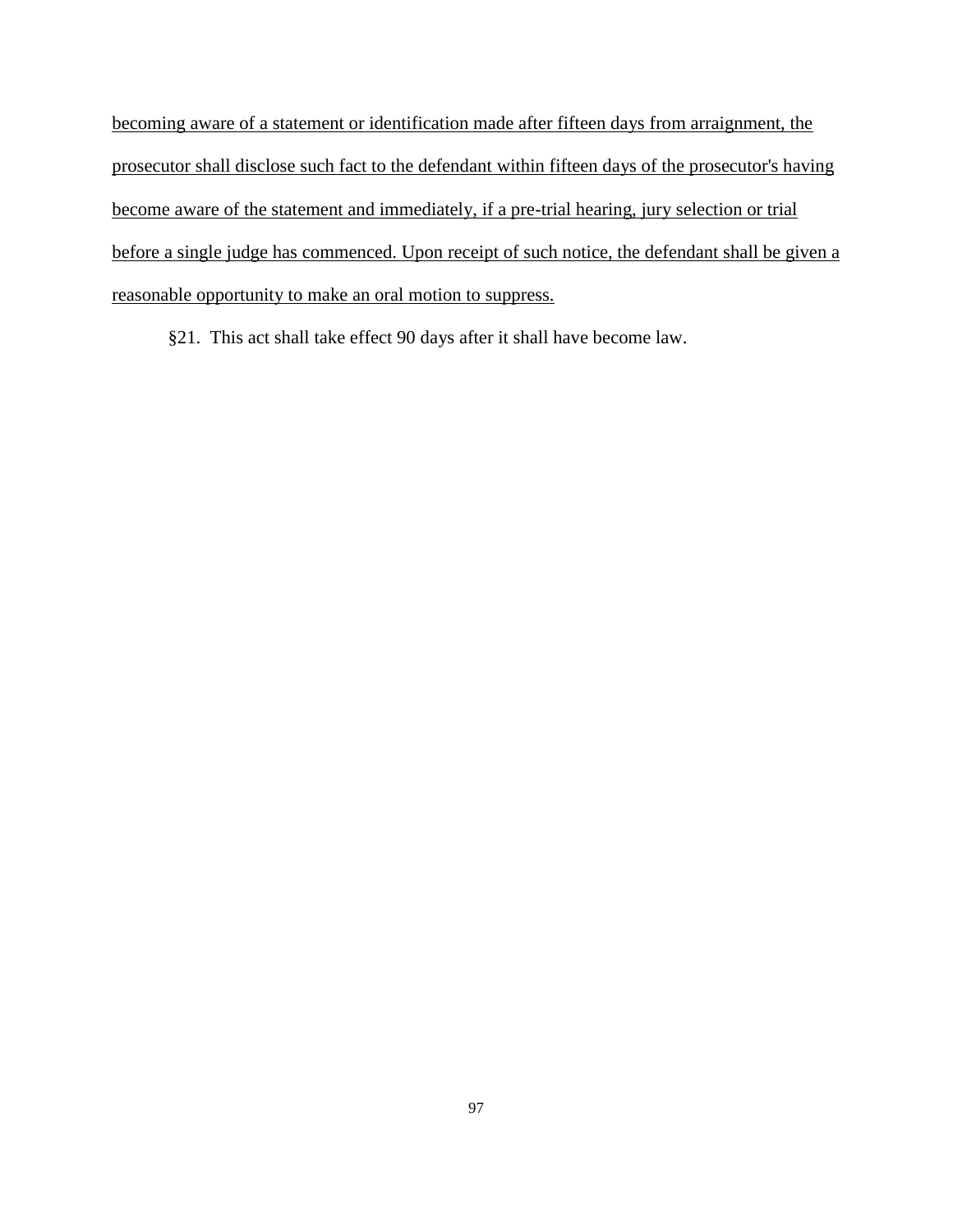2. Oral Pre-Trial Motions (CPL 200.95, 210.43, 210.45, 225.20, 710.60)

The Committee recommends that provisions in the Criminal Procedure Law requiring that pre-trial motions be made in writing be amended to allow for oral pre-trial motions whenever the defendant and the prosecutor consent and the court agrees.

The Criminal Procedure Law now requires that pre-trial motions be made in writing. Although some pre-trial motions, such as speedy trial motions, may in some cases raise complicated factual or legal issues, the vast majority of pre-trial motions consist of routine, straightforward applications that are made in virtually every criminal action that survives the arraignment stage. Many attorneys, in fact, frequently file the same omnibus pre-trial motion, with only a few technical changes, in case after case. The current mandatory writing requirement thus results in a needless waste of paper and burdensome delay in criminal proceedings.

This measure would add a new subdivision 1-a to section 255.20 of the Criminal Procedure Law to allow for oral pre-trial motions if the defendant and the prosecutor consent and the court agrees. Even if initially agreeing that the motion could be made orally, the court would retain the authority to require written papers if they would aid the court in determining the motion. Conforming amendments are made to several other sections of the Criminal Procedure Law that now require that specific types of pre-trial motions be made in writing. *See* CPL 200.95(5), 210.43(3), 210.45, 710.60. These amendments, though removing language mandating written motions, would not change the current requirements that certain pre-trial motions, when made in writing, be supported by sworn factual allegations. *See* CPL 210.45, 710.60. Finally, the measure directs the Chief Administrator of the Courts to promulgate an appropriate form that courts must use when an oral pre-trial motion is made, to record the nature of the motion and any decision thereon. This safeguard will ensure that the issues raised in a pre-trial motion will be plainly discernible to the attorneys and courts involved in any appeal of the case.

Oral pre-trial motions are an easier and more efficient procedure for disposing of most pre-trial applications. Rather than require that these motions always be in writing, the law should encourage oral pre-trial motions whenever the parties and the court agree. By doing so, criminal actions will proceed more expeditiously.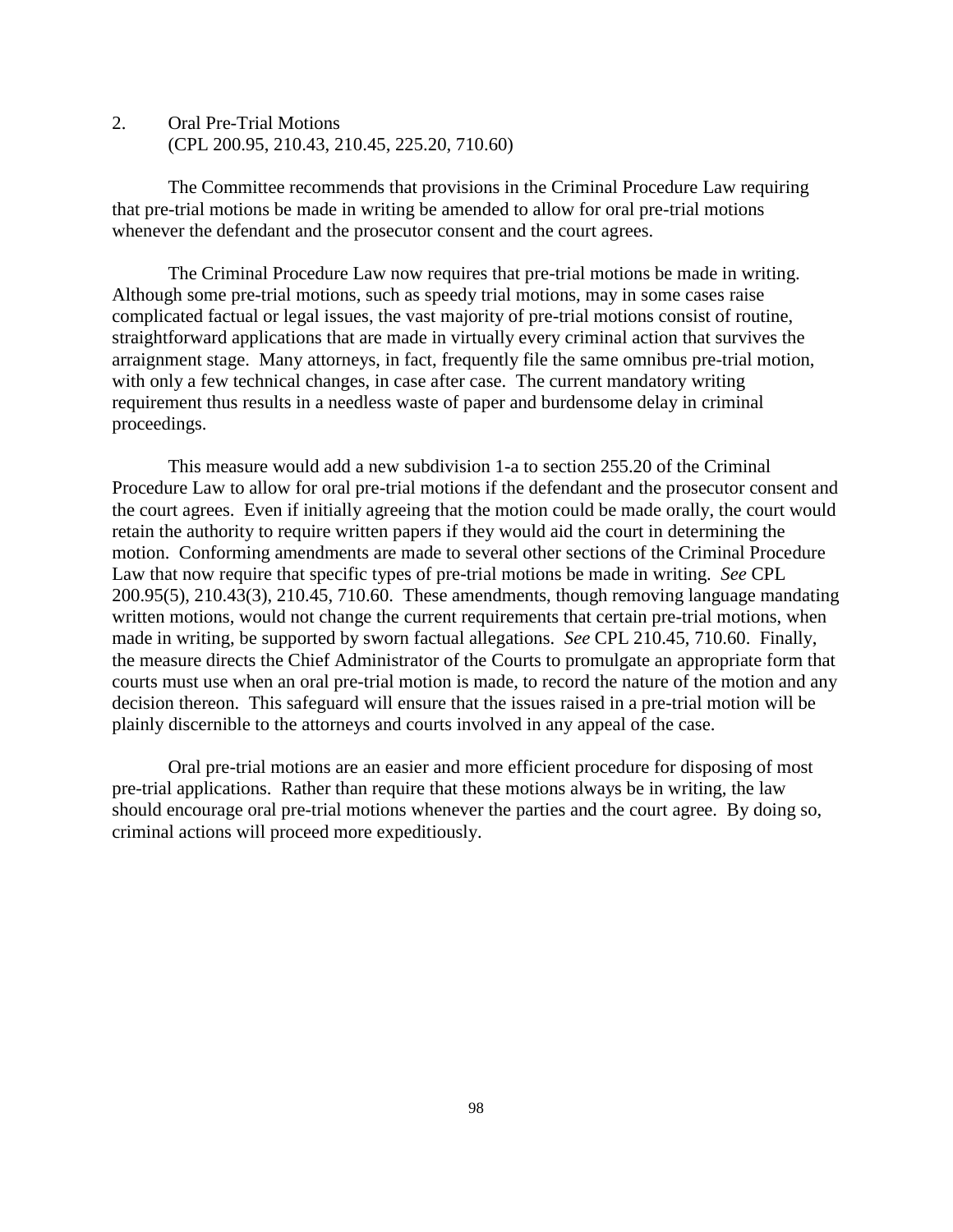3. Identification by Means of Previous Recognition (CPL 60.27)

The Committee recommends that a new section 60.27 be added to the Criminal Procedure Law to allow, in certain circumscribed situations, a third party to testify to a witness's pre-trial identification of the defendant when the witness is unwilling to identify the defendant in court because of fear.

The general common law rule is that the testimony of a third party, such as a police officer, to recount a witness's prior identification of the defendant is inadmissible. The Criminal Procedure Law currently recognizes an exception to this rule when the witness is unable on the basis of present recollection to identify the defendant in court. *See* CPL 60.25. That statutory exception does not, however, permit a third party to recount a witness's prior identification when the witness is unwilling to identify the defendant in court because of fear. *See People v. Bayron*, 66 N.Y.2d 77 (1985).

This measure would allow such testimony, but only if certain conditions were established. First, the witness must have identified the defendant prior to trial under circumstances consistent with the defendant's constitutional rights. Second, the prosecution must prove, by a preponderance of the evidence, that the witness is unwilling to identify the defendant in court because the witness, or a relative of the witness as that term is defined in CPL 530.11, received a threat of physical injury or substantial property damage to himself, herself or another. If these conditions were met, a third party would be permitted to testify to the witness's prior identification of the defendant.

By permitting the admission of such testimony in these circumstances, the measure would frustrate the efforts of those who seek to undermine the judicial process through intimidation and fear. Importantly, general and unsubstantiated fear on the part of the witness would not open the door to the admission of this testimony; only proof of an actual threat would suffice. Accordingly, this measure would promote the truth-seeking function of the trial without jeopardizing the defendant's right to a fair trial.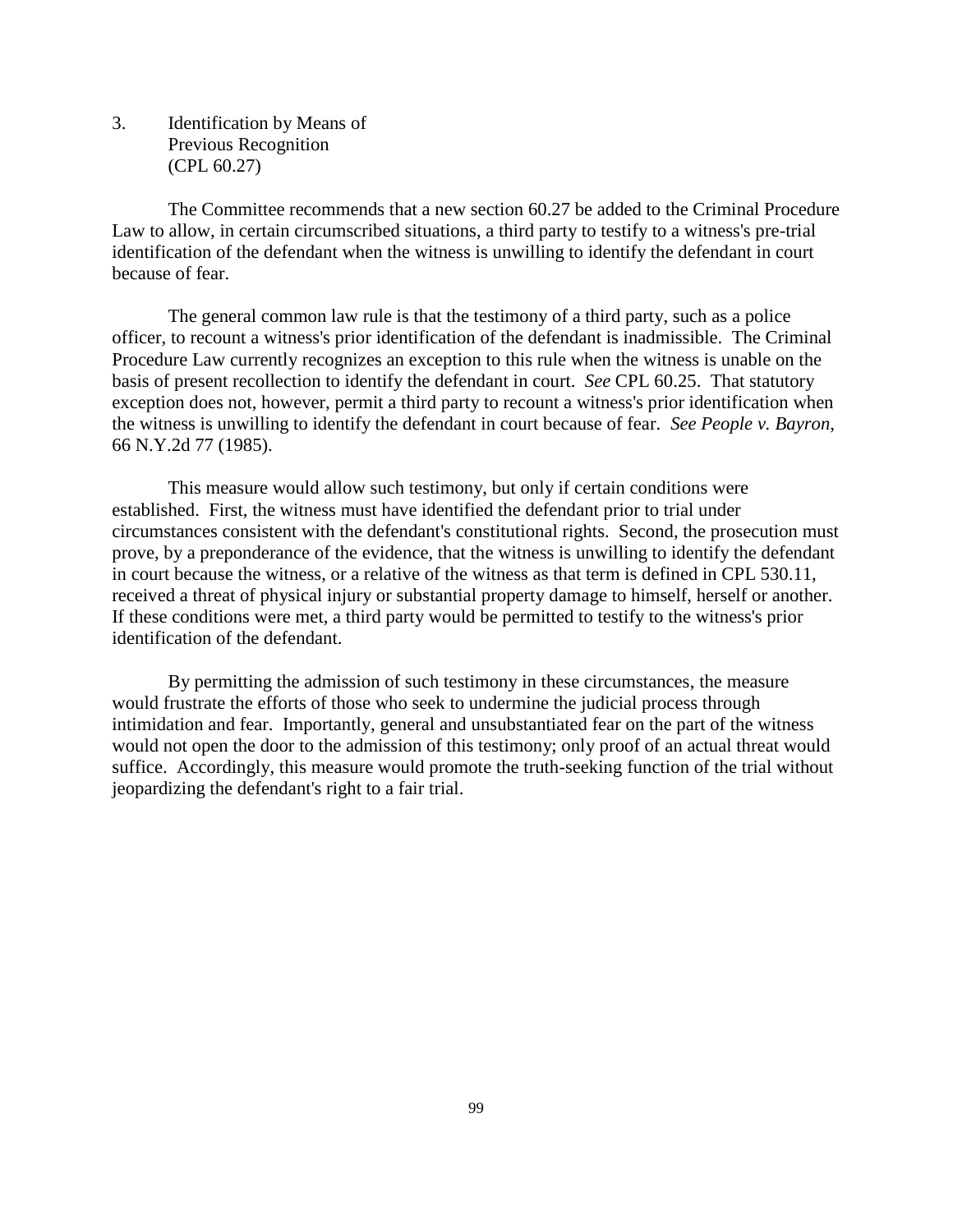4. Amendment of Indictment on Retrial (CPL 280.20, 310.60, 330.50, 470.55)

The Committee recommends that the Criminal Procedure Law be amended to establish a procedure for amending an indictment, prior to retrial, to charge lesser included offenses of counts that have been disposed of under such circumstances as to preclude defendant's retrial thereof.

In *People v. Mayo*, 48 N.Y.2d 245 (1979), the defendant was charged with robbery in the first degree. The trial court refused to submit that charge to the jury, submitting instead the lesser included offenses of robbery in the second and third degrees. The jury was unable to reach a verdict on these lesser charges and a mistrial was declared. The defendant then was retried on the original indictment. Although the first degree robbery count was not submitted to the jury at the second trial, the Court of Appeals held that it was improper to retry the defendant on the original indictment. The Court reasoned that since the sole count of the indictment could not be retried because of the prohibition against double jeopardy, nothing remained to support further criminal proceedings under that accusatory instrument. 48 N.Y.2d at 253. Impliedly, this holding also foreclosed amendment of the original indictment to charge the lesser included offenses on which retrial was not prohibited. Accordingly, the practical effect of the Court's holding is to require re-presentation of cases to grand juries. This consumes the time and resources of prosecutors, grand juries and witnesses alike, without any concomitant benefit to the defendant. *See People v. Gonzales*, 96 A.D.2d 847 (2d Dept. 1983) (Titone, J., dissenting). *Cf. People v. Green*, 96 N.Y.2d 195 (2001)[holding that a new information was not required to retry defendant for Driving While Impaired where jury acquitted of Driving While Intoxicated but failed to reach verdict on lesser charge of Impaired].

To avoid the wasteful necessity of re-presentation, this measure would amend the Criminal Procedure Law to create a procedure whereby an indictment may be amended prior to retrial to charge lesser included offenses of counts that have been disposed of at the prior trial. Under this procedure, when an offense specified in a count of an indictment was disposed of under circumstances that would constitute a bar to a retrial of that offense but not a retrial of a lesser included offense, the indictment would be deemed to contain a count charging the lesser included offense. Additionally, upon the prosecutor's application, and with notice to the defendant and an opportunity to be heard, the court would be required in this situation to order the amendment of the indictment to delete any count for which retrial would be barred and to reduce any offense charged therein to a lesser included offense. The measure would apply this new procedure to instances in which a mistrial has been declared (CPL 280.10), a jury has been discharged after being unable to agree on a verdict (CPL 310.60), the trial court has set aside a verdict (CPL 330.50) and an appellate court has reversed a conviction and orders a new trial (CPL 470.55).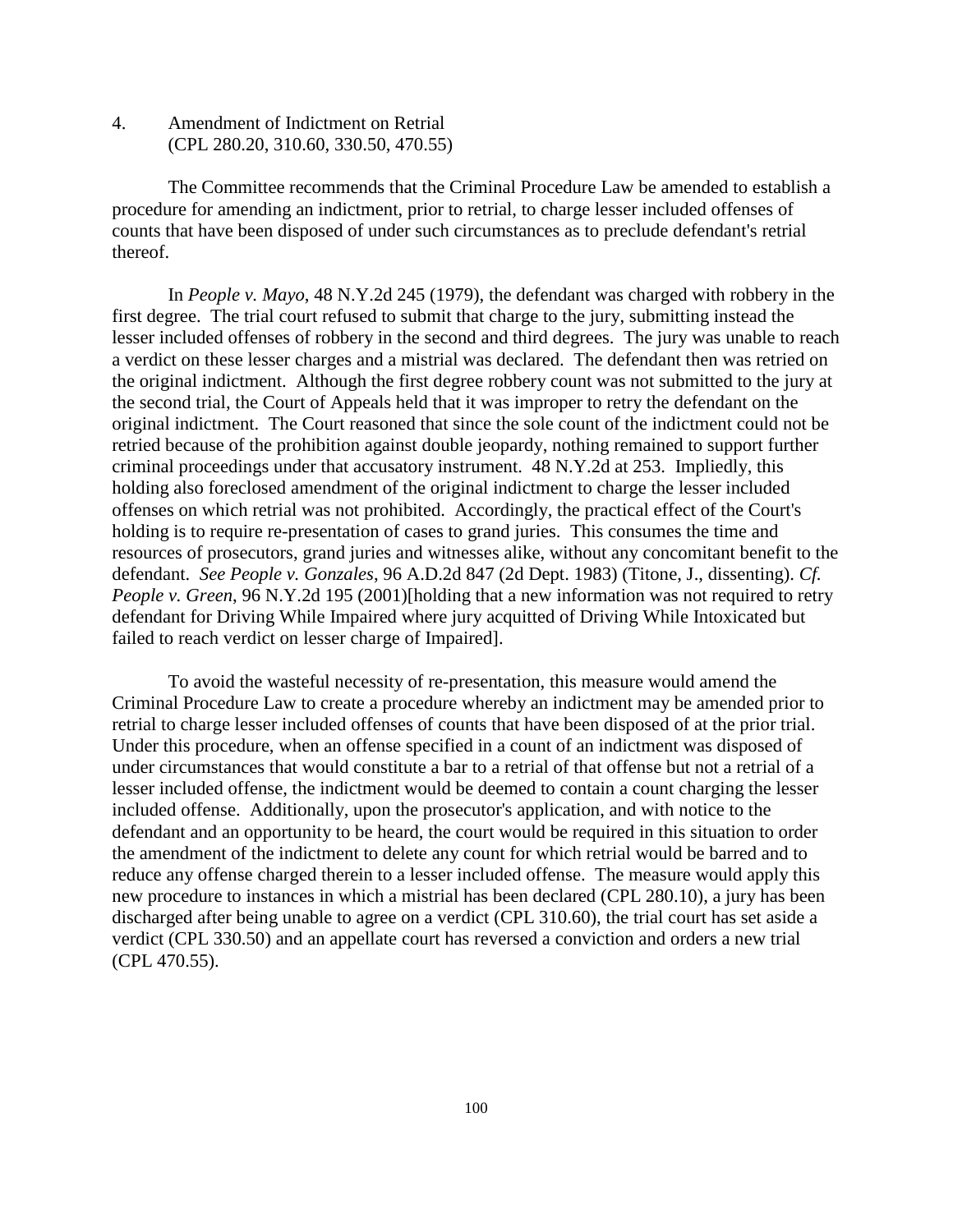5. Admissibility of Evidence of a Person's Prior Violent Conduct (CPL 60.41)

The Committee recommends that a new section 60.41 be added to the Criminal Procedure Law providing a trial court with discretion, in certain circumstances, to permit the admission of evidence of a person's violent conduct.

In *People v. Miller*, 39 N.Y.2d 543 (1976), the Court of Appeals held that in a criminal trial in which the defendant asserts a defense of justification, evidence of the victim's prior acts of violence are not admissible unless the defendant had knowledge of those acts. This rule, which leaves New York among a dwindling minority of jurisdictions on this question, has been widely criticized, most recently in an opinion by a judge of the United States Court of Appeals for the Second Circuit. *See Williams v. Lord*, 996 F.2d 1481 (2d Cir. 1993)(Cardamone, J., concurring). In questioning the soundness of the New York rule, that opinion recognizes that the truth of the allegations against a criminal defendant is more likely to emerge when all relevant evidence is admissible, leaving the weight of such evidence to be determined by the trier of fact. Id. at 1485 (Cardamone, J., concurring).

The Committee believes that justice is not fully served in many cases if evidence of a victim's prior violent conduct, which may be extremely relevant in determining the victim's behavior at the time of the alleged crime and thus may support a defendant's claim of selfdefense, is admissible only if the defendant had knowledge of such conduct at that time. Accordingly, this measure affords trial courts the discretion to allow such evidence, but only if the defendant first establishes that the person engaged in such conduct and the court determines that the evidence is material and relevant to the defendant's justification defense. In making that determination, however, the court must take into consideration the defendant's own history of violent conduct, if any.

This measure will bring New York in line with most other jurisdictions around the country by allowing the trier of fact, in appropriate cases, to consider a victim's own violent past when evaluating the validity of a defendant's claim of self-defense.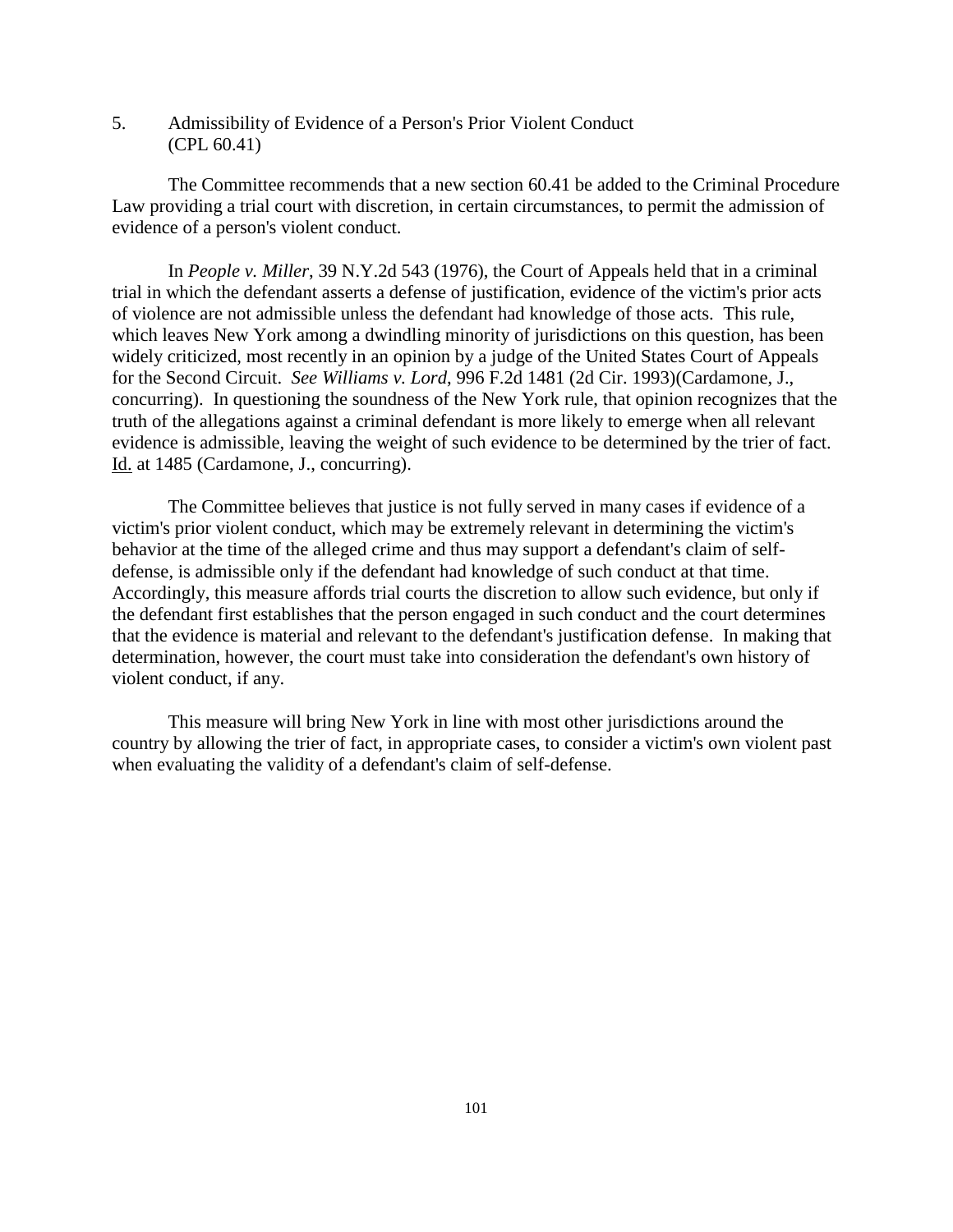6. Speedy Trial Reform (CPL 30.30)

The Committee recommends a number of amendments to the speedy trial statute and other provisions of the CPL to accord criminal courts greater authority to fix and enforce expeditious schedules for hearings and trials, and to minimize opportunities for delay by requiring earlier disclosure of Rosario material.

Section 30.30 of the CPL, enacted by the Legislature in 1972, requires the prosecution to be ready for trial within six months of commencement of a felony action, within 90 days of commencement of a criminal action when the highest offense charged is a misdemeanor punishable by a prison sentence of more than three months, within 60 days when the highest offense charged is a misdemeanor punishable by a prison sentence of not more than three months, and within 30 days when the highest offense charged is a violation. CPL 30.30(1). Various periods of time may be excluded in computing these periods. CPL 30.30(4).

Most would agree that section 30.30 has been largely unsuccessful in moving criminal cases to trial in expeditious fashion. This is particularly so in New York City, where in recent years the average disposition time of a criminal case in the Criminal Court has increased considerably. Although in good part these protracted periods are due to the huge caseloads borne by judges, the problem is more than just a lack of sufficient judicial resources. It also involves the willingness of all sides to go to trial. Section 30.30 is not actually a speedy trial rule; it is merely a prosecutor-ready rule, doing nothing to promote the defense's readiness for trial or to require the trial court's active involvement in bringing cases to trial. With no other compulsion to hold hearings and trials promptly, a "culture of unreadiness" has evolved in some jurisdictions around the State, particularly in New York City. In this culture, dates set for hearings and trials are not taken seriously by the parties or even by the trial judge. The result is that the parties frequently are not prepared to proceed on those dates, and that successive adjournments are routinely granted.

In an effort to change this culture and actively to involve trial judges in promoting the parties' readiness for trial, the Advisory Committee has developed a coordinated proposal consisting of legislation and administrative rules. The major provisions of the proposed legislation are as follows:

1. Amendment of section 30.20 of the CPL to authorize the Chief Administrator of the Courts to promulgate rules promoting speedy trials. These rules would include:

> • A requirement that trial courts conduct pretrial conferences at which fixed dates would be scheduled for commencement of trial and any pretrial suppression hearing.

• Grounds upon which trial courts could adjourn fixed trial or hearing dates.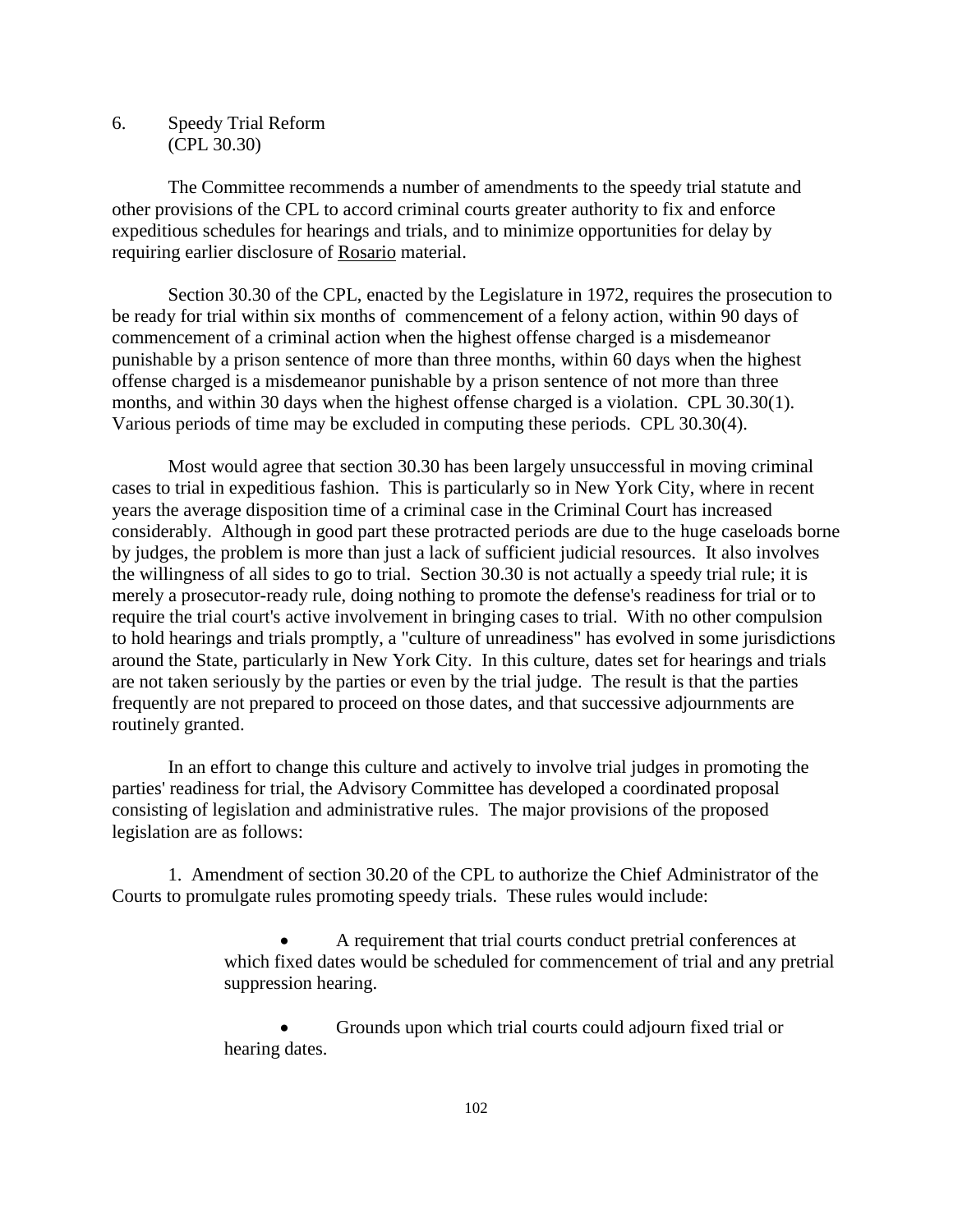• Sanctions that trial courts may lawfully impose if an attorney is not ready to proceed on a date scheduled for commencement of trial or hearing or fails to produce a substitute attorney ready to proceed on that date.

• To avoid gamesmanship, a requirement that parties submit, at each court appearance following determination of pretrial motions, written statements declaring whether they are ready to proceed to trial at that time.

2. Amendment of section 30.20 of the CPL to authorize trial courts, pursuant to rules promulgated by the Chief Administrator, to direct the prosecution to disclose Rosario material to the defense within a reasonable period of time before commencement of a trial or of a pretrial hearing. Current law requires that disclosure be made at the proceeding itself.

3. Amendment of section  $30.30(4)(g)$  of the CPL to provide that, unless the defendant objects and states his or her readiness to proceed to trial, any period of time resulting from adjournment of the proceedings granted at the prosecution's request after the prosecution has announced that it is ready to proceed to trial not be charged to the prosecution in calculating speedy trial time.

4. Amendment of section 255.20(1) of the CPL to provide that the prosecution must respond to the defendant's pretrial omnibus motion within 15 days (unless reasonable grounds exist for an extension). Current law specifies no time period for the prosecution's response.

The major provisions of the administrative rules proposed to complement enactment of this measure are as follows:

1. Following determination of the defendant's omnibus motion, the trial court must schedule a pretrial conference at which the court, in consultation with the parties, must set a date for commencement of the trial or of any pretrial hearing that has been ordered but not yet held.

2. Within seven days of the date fixed for commencement of trial, the court must conduct a second pretrial conference, at which the court shall resolve evidentiary matters, such as a Sandoval application, and the prosecution shall provide copies of trial exhibits and disclose Rosario material. In addition, at this second conference the court must confirm the attorneys' availability on the date fixed for commencement of the trial or hearing and entertain any applications for adjournment.

3. Applications for adjournment may be granted only for the following reasons:

• A defendant in custody has not been produced (in which case adjournment may not exceed 72 hours).

• The defendant has absconded.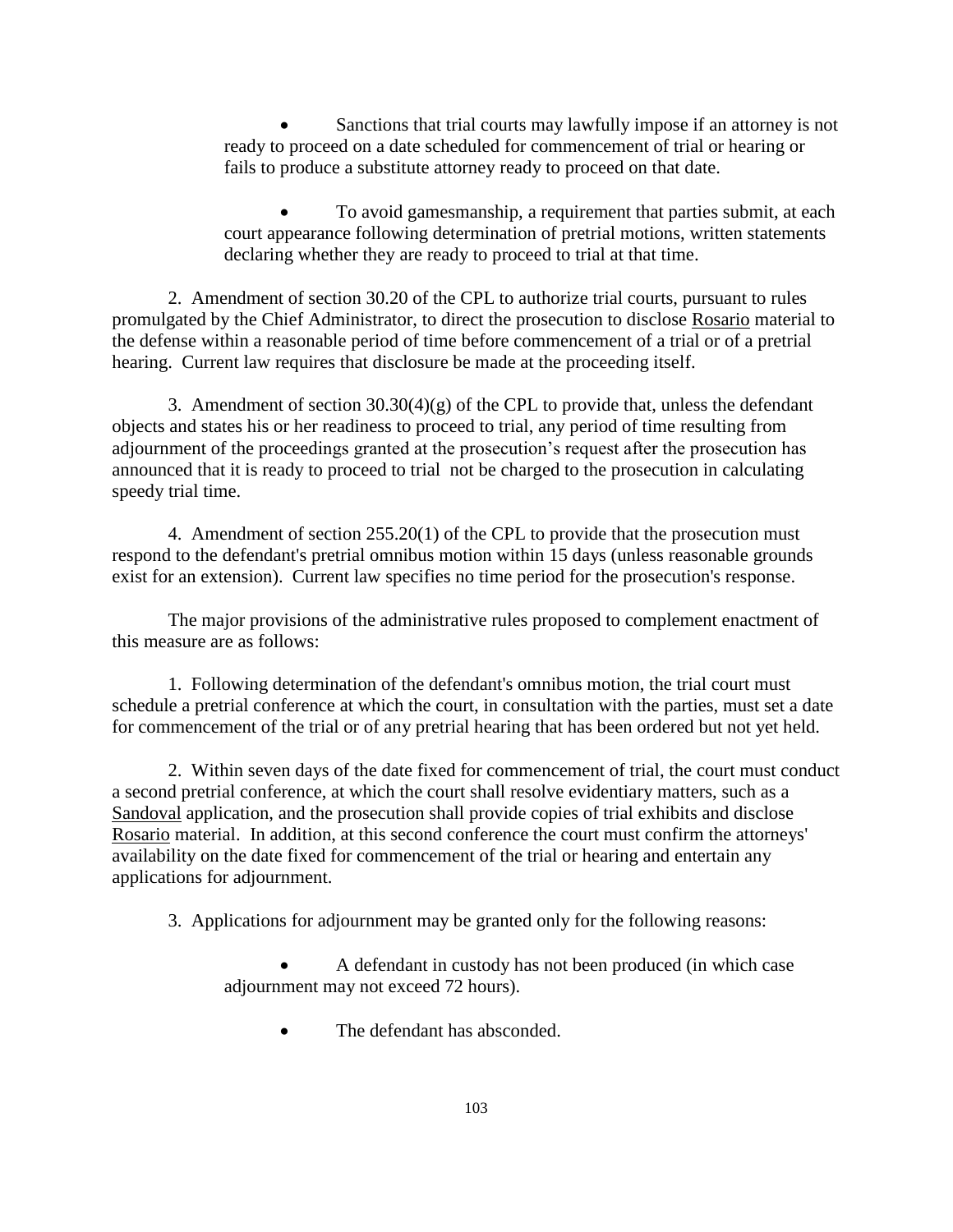• A material witness or material evidence is unavailable despite the exercise of due diligence by the offering party, and reasonable grounds exist that the witness or evidence soon will be available.

• Some other unforeseeable circumstance has arisen that the court determines warrants an adjournment.

4. If an adjournment has not been granted and an attorney does not appear ready to proceed on the date set for commencement of trial or hearing (or produce a substitute attorney who is ready to proceed), the court may impose any sanction the law now permits. These include, but are not limited to: ordering the trial or hearing to proceed as scheduled, imposing financial sanctions consistent with the Chief Administrator's rules, ordering defendant's release from custody, and granting a motion to suppress.

5. If the parties are ready to proceed on the scheduled date but the court is not, the appropriate administrative judge must attempt to find another judge to try the case. If none is available, the trial court, in consultation with the parties, must fix a new date. Any conflicts that arise when two judges have scheduled an attorney to proceed with a trial or hearing on the same date must be resolved in accordance with Part 125 of the Rules of the Chief Administrator (see 22 NYCRR Part 125).

The foregoing rules, a draft copy of which is included herein, would require approval of the Administrative Board of the Courts before becoming effective.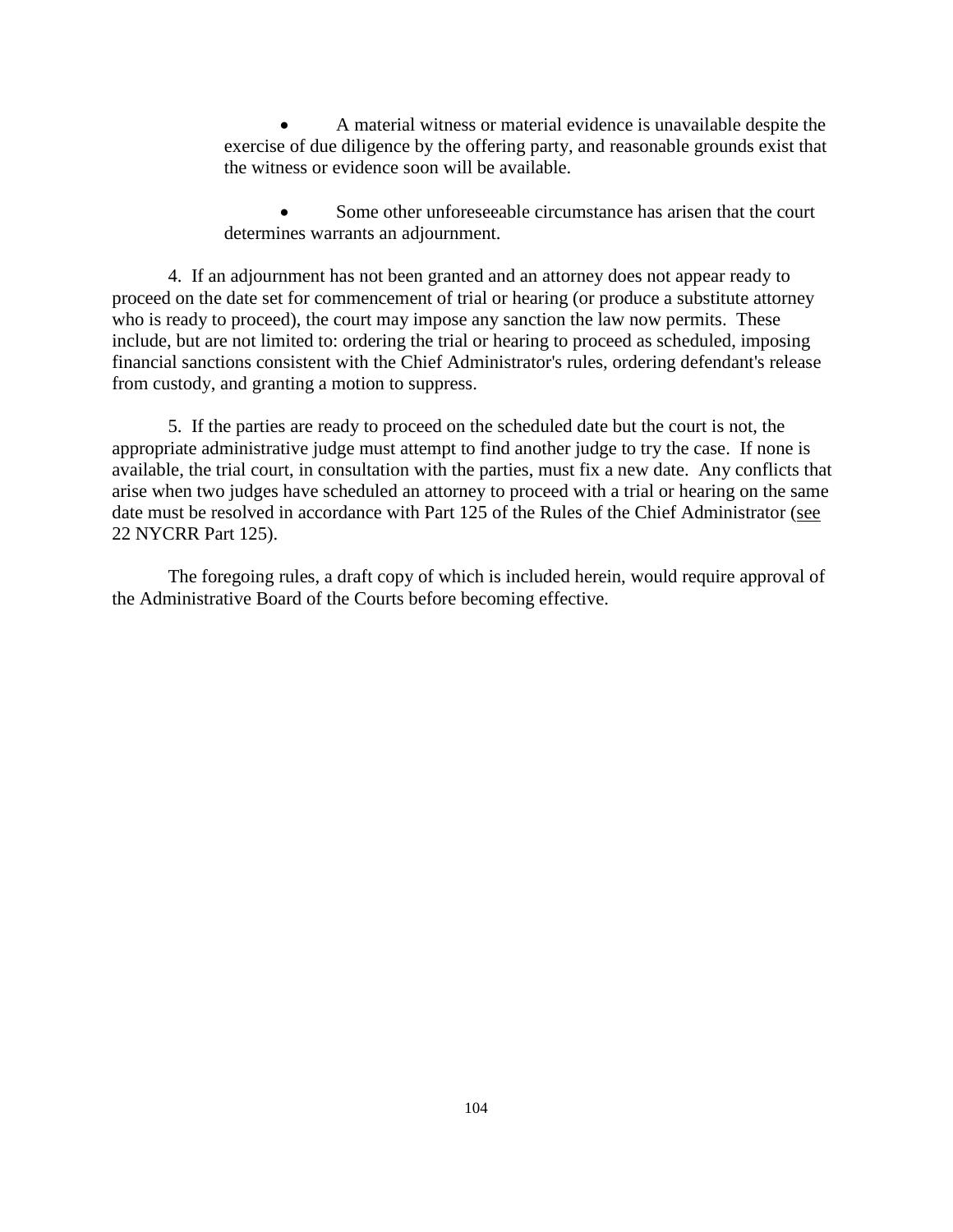7. Further Speedy Trial Reform (CPL 30.30)

The Committee recommends that section 30.30 of the Criminal Procedure Law be amended in a number of important respects. This measure, in conjunction with the Committee's coordinated proposal of legislation and administrative rules to involve trial judges more actively in promoting the parties' readiness for trial, will go a long way toward expediting trials and dispositions of criminal matters.

Section 30.30 of the CPL requires the prosecution to be ready for trial within six months of commencement of a felony action, within 90 days of commencement of a criminal action when the highest offense charged is a misdemeanor punishable by a prison sentence of more than three months, within 60 days when the highest offense charged is a misdemeanor punishable by a prison sentence of not more than three months, and within 30 days when the highest offense charged is a violation. CPL 30.30(1). Various periods of time may be excluded in computing these periods. CPL 30.30(4).

Section 30.30, which requires only that the prosecution declare its readiness for trial within these prescribed periods and not that trials commence within any particular time, has been largely unsuccessful in moving criminal cases to trial in timely fashion. Although delays in bringing cases to trial are due in part to the huge criminal caseloads borne by judges, delays also are a result, at least in some large urban jurisdictions and particularly in New York City, of a lack of willingness of all sides to go to trial. To address this "culture of unreadiness" that has evolved in these jurisdictions, the Committee has developed the aforementioned proposal to provide criminal courts with greater authority to fix and enforce schedules for hearings and trials. Modification of selected provisions of section 30.30, however, is also needed, and it is that objective to which this measure is directed.

First, the measure would add a new subdivision 2-a to section 30.30 to provide that a court may inquire into a prosecutor's statement of readiness and nullify such statement if the court determines that the prosecution is not in fact ready for trial. This provision is necessary because of the lack of clarity in current law concerning the extent to which a court may go beyond a prosecutor's statement of readiness.

Second, the measure proposes a series of amendments designed to remedy the frustrating disruption and delay that can result when a speedy trial motion is filed just as trial is about to commence. A new paragraph (d) is added to section 30.30(3) to require that, unless good cause is shown, a motion to dismiss under section 30.30 must be made at least 15 days before commencement of trial. In addition, express authority is provided for the trial judge to reserve decision on the motion until after the trial is completed and the verdict is rendered.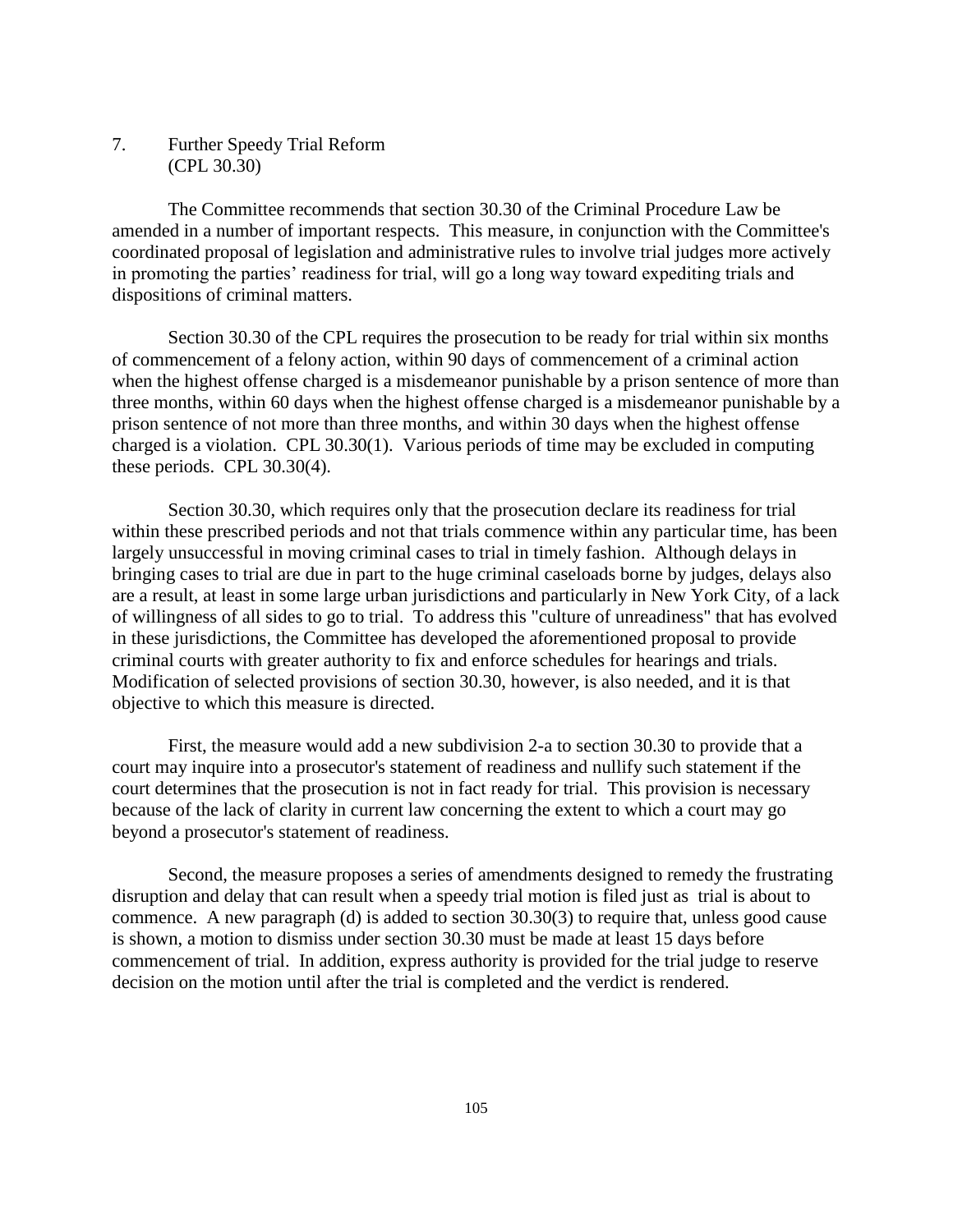The new paragraph (d) also would require that the defendant's motion papers include sworn factual allegations specifying the time periods that should be charged against the prosecution under the statute and the reasons why those periods should be included in the time computation. The measure provides that failure to comply with these requirements could result in summary denial of the motion. Under current law, the defendant need only allege that the prosecution failed to declare its readiness for trial within the statutory time period, at which point the burden shifts to the prosecution to identify the statutory exclusions on which it relies to bring it within the time limit for declaring readiness. *See, e.g., People v. Berkowitz*, 50 N.Y.2d 333 (1980). Requiring that factual allegations be included in the motion would reduce the number of patently non-meritorious speedy trial motions and enable the court to deny summarily those that continue to be filed.

Finally, the measure would add a new subdivision 4-a to section 30.30 requiring the court, whenever it is practicable to do so, to rule at each court appearance whether the adjournment period following the court appearance is to be included or excluded in computing the time within which the prosecution must be ready for trial under section 30.30. The absence of such rulings can make it extremely difficult for trial judges to reconstruct at the time a speedy trial motion is made whether adjournment periods throughout the life of the case should be charged to the prosecution under the statute. Without the benefit of these rulings, transcription of the minutes of numerous court appearances often must be ordered, causing considerable delay, particularly when a speedy trial motion is made on the eve of trial.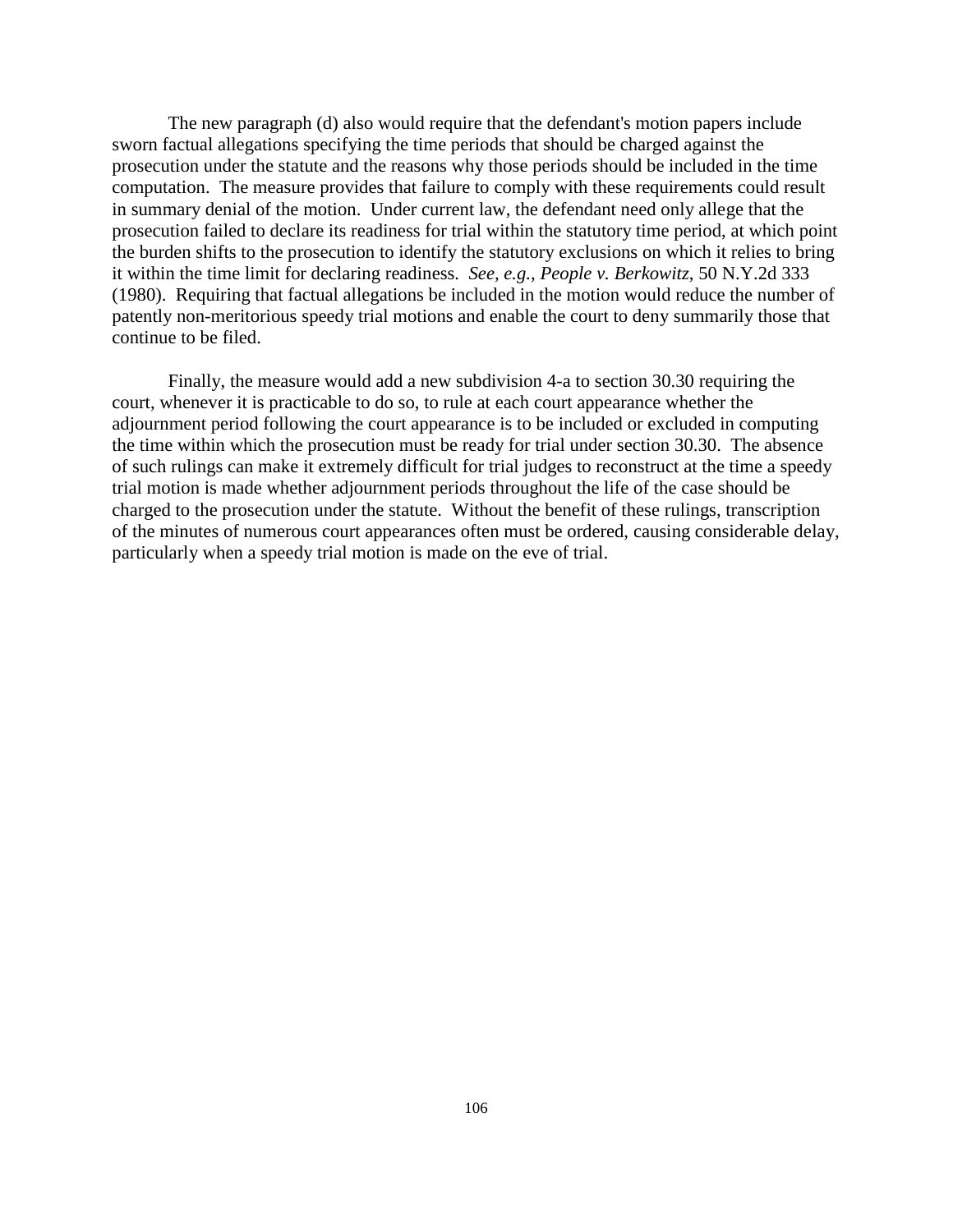8. Prosecutor's Motion to Vacate Judgment (CPL 440.10)

The Committee recommends that section 440.10(1) of the Criminal Procedure Law be amended to provide a prosecutor with authority to move to vacate a judgment on the grounds specified in that section.

Under section 440.10(1) of the CPL, a defendant, at any time after the entry of judgment, may move to vacate the judgment on any number of specified grounds. This provision provides a critical means of redressing an injustice that comes to light after the defendant has been convicted and sentenced. In some cases, however, it is the prosecution that learns of the injustice, and only after the defendant's appeals have been exhausted and the defendant is no longer represented by counsel. For example, the prosecution may learn long after the case has been disposed that the testimony of its primary witness was fabricated. In these situations, the CPL currently provides no formal means by which the prosecution may seek to undo the wrongful conviction.

This measure would provide such a means. It would afford the prosecutor the same authority as the defendant to move to vacate a judgment on one or more of the grounds specified in section 440.10. Creation of such a procedure will better enable prosecutors to fulfill their obligation to see that justice is realized when they learn of information that calls into question the validity of a conviction.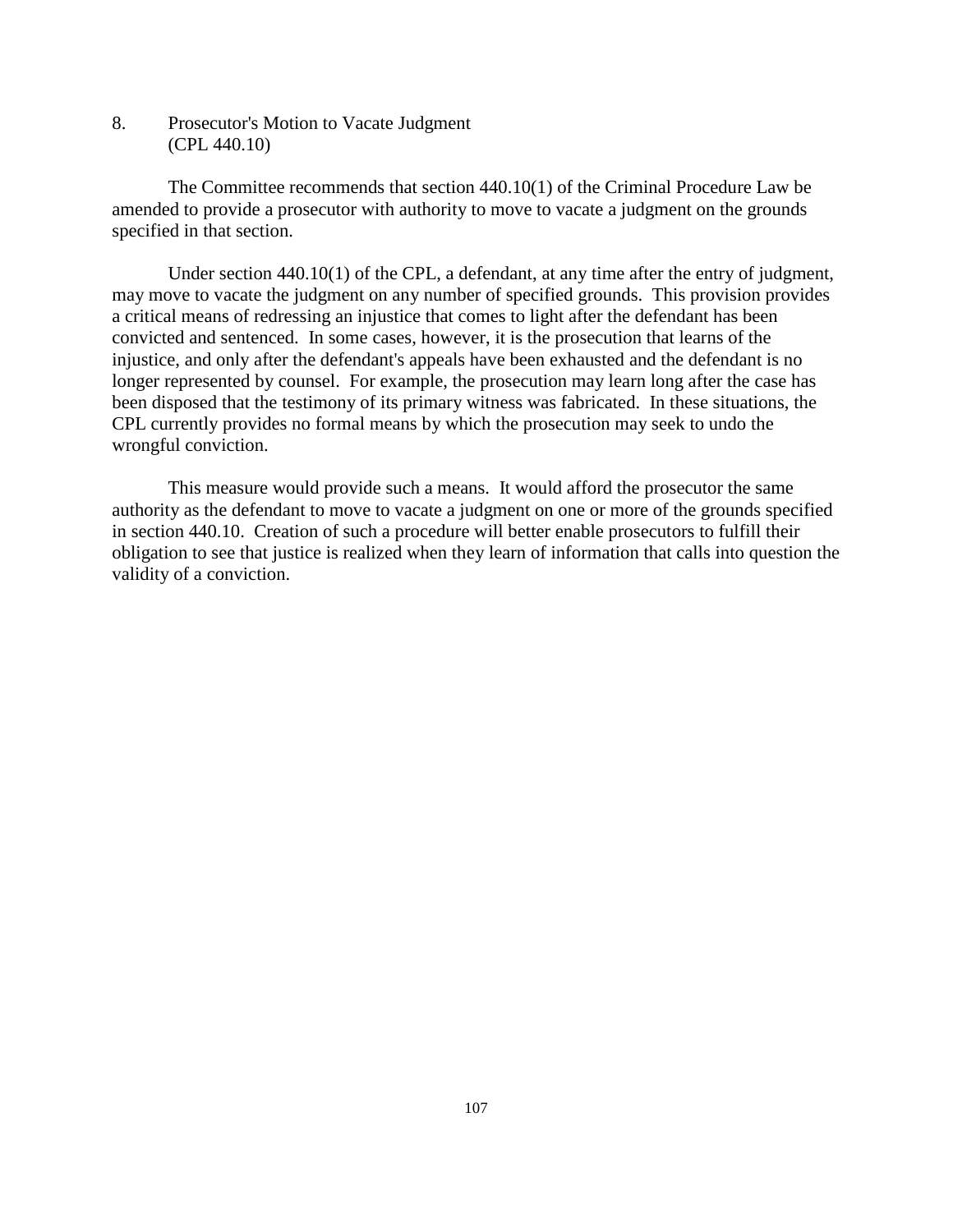9. Selection of Trial Jurors (CPL Articles 270 and 360)

The Committee recommends that the current procedure for selecting trial jurors in criminal cases, as prescribed in articles 270 and 360 of the Criminal Procedure Law, be amended to ensure that those jurors who ultimately decide a case are fully prepared to do so.

Among the specific changes it proposes, this measure would eliminate current law's provision for selection of "alternate" jurors and "trial" jurors. It would substitute a system whereby a court, depending on its view of the anticipated length of the trial, would direct the selection of: (i) at least 12 and up to 18 jurors in felony cases; or (ii) at least 6 and up to 8 jurors in non-felony cases in which jury trials are required. No differentiation would be made at this point in the status or responsibilities of the jurors thereby selected. The number of peremptory challenges now provided for in the Criminal Procedure Law would not change.

Thereafter, following the evidentiary phase of the trial and the court's charge to the jury, the 12 jurors (or 6 in a non-felony case) who actually are to decide the case would be selected. The selection process would be a random one conducted by the clerk of the court in the presence of the court, the defendant, the defense attorney and the prosecutor. The non-deliberating jurors -- that is, those not selected to deliberate the case -- then would be available to serve just as alternate jurors do now once deliberations have begun.

The virtues of this proposal are clear. Experience has shown that, under the current system, alternate jurors often do not devote the required attention unless and until they are actually substituted for a discharged juror. This has resulted in mistrials or, when alternate jurors do not concede their inability to deliberate intelligently, uninformed jury verdicts. Under the system proposed in this measure, however, until the clerk randomly selects the jurors after the close of the proof and the charge, none would know whether or not he or she actually will be among those who deliberate to decide the case. Thus all jurors would have a strong incentive to pay close attention to the trial proceedings and, ultimately, be better prepared to participate in deliberations.

We believe that this proposal would prove workable and would promote economy and fairness. Similar procedures for selecting jurors exist in other states, including New Jersey and Michigan.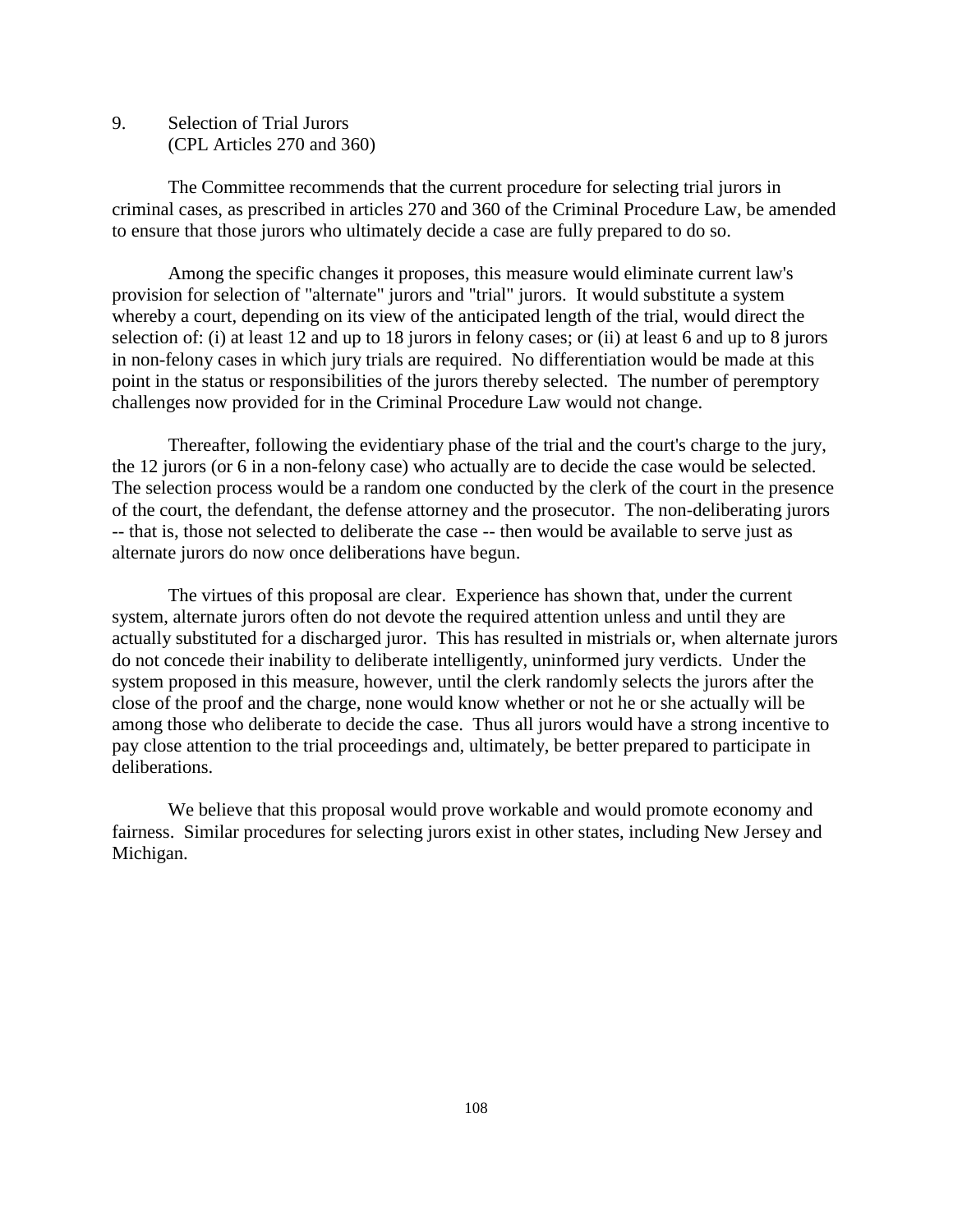10. Motion to Dismiss Indictment for Failure to Afford Defendant the Right to Testify Before Grand Jury (CPL 210.20)

The Committee recommends that section 210.20(1)(c) of the Criminal Procedure Law be amended to provide that an order dismissing an indictment for failure to afford the defendant an opportunity to testify before the grand jury shall be conditioned upon the defendant actually testifying before the grand jury to which the charges are to be resubmitted.

Section 190.50(5)(a) of the Criminal Procedure Law requires the district attorney to notify a defendant who has been arraigned in a local criminal court upon an undisposed felony complaint that a grand jury proceeding against the defendant is pending and to afford the defendant a reasonable time to exercise the right to testify before the grand jury. Paragraph (c) of subdivision five provides that any indictment obtained in violation of paragraph (a) is invalid and must be dismissed upon a motion pursuant to section 210.20. Three Appellate Divisions have construed the language of paragraph (c) as requiring dismissal of an indictment where the People fail to give the notice required by paragraph (a) and as precluding an order conditioning a dismissal upon the defendant appearing before a grand jury to which the charges are represented. *See Borrello v. Balbach*, 112 A.D.2d 1051 (2d Dept. 1985). *Accord People v. Massard*, 139 A.D.2d 927 (4th Dept. 1988); *People v. Bey-Allah*, 132 A.D.2d 76 (1st Dept. 1987).

In *Borrello v. Balbach*, the Second Department acknowledged that several lower courts had fashioned orders conditioning dismissal on the defendant exercising his or her right to testify before the grand jury. The Court, however, rejected this approach, saying:

> To dismiss the indictment outright, it is claimed, would merely encourage the insincere defendant to engage in gamesmanship to delay his prosecution. Such reasoning, however, overlooks the fact that the People may in the first instance avoid any gamesmanship by duly notifying the defendant of the date on which the charges will be presented to the Grand Jury. Moreover, the five-day time limitation for making a motion to dismiss contained in CPL 190.50(5)(c) adequately serves to separate those defendants who sincerely wish to testify before the Grand Jury from those with no such intention.

Accordingly, we conclude that where a person is entitled to relief under CPL 190.50(5), the only proper remedy is outright dismissal of the indictment, in view of the mandatory language contained in paragraph (c) of that subdivision and the absence of any statutory basis for the expedient solution of a conditional dismissal. (112 A.D.2d at 1053 (citations omitted)).

Notwithstanding these Appellate Division rulings, the lower courts have struggled to avoid the necessity of dismissing an indictment where the People have failed to give the notice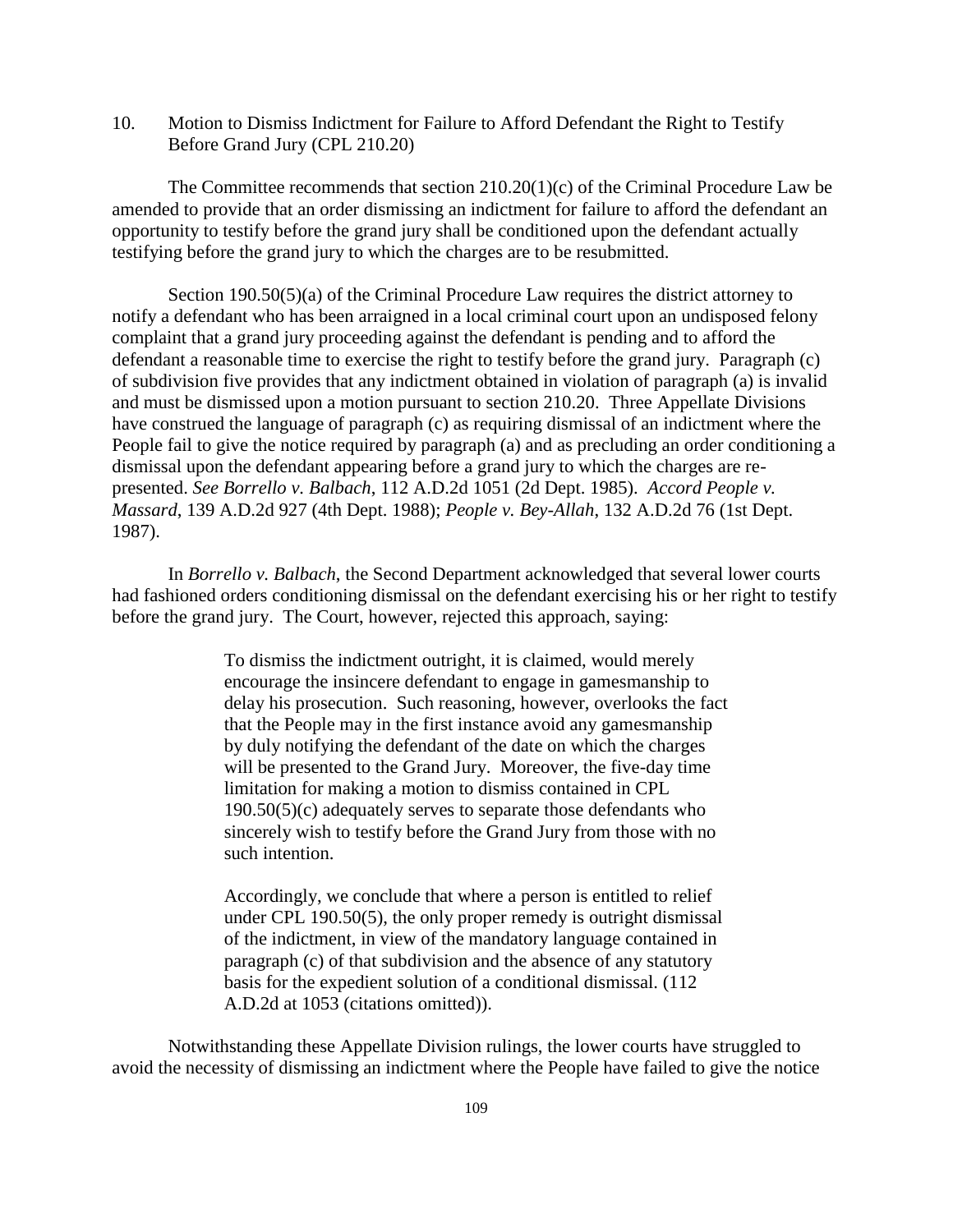required by section 190.50(5), if the defendant does not intend to take advantage of the right to testify when the case is represented to the grand jury. In *People v. Garcia*, N.Y.L.J., October 5, 1989, p. 23, col. 2 (Sup. Ct. N.Y. Cty.), for example, the Court held that defendant's challenge to a conditional order of dismissal was barred by laches. The Court stated:

> While the Appellate Division, Second Department noted in *Borrello*, *supra*, that it felt that there were sufficient statutory safeguards to prevent gamesmanship by insincere defendants serving grand jury notice, this court's practical experience has been to the contrary. Given the difficulties of both scheduling and rescheduling grand jury presentations and the cost in prosecutor, police and court time, a conditional dismissal is appropriate and just and should be authorized. The court commends an appropriate amendment to CPL 190.50 to the Legislature's attention.

*See also People v. Lynch*, 138 Misc. 2d 331, 336 (Sup. Ct. Kings Cty. 1988) (converting motion to dismiss indictment based on failure to accord defendant the right to testify into motion to dismiss in interests of justice and denying motion on ground that dismissing indictment without defendant's agreeing to testify would serve no purpose); *People v. Salazar*, 136 Misc. 2d 992 (Sup. Ct. Bronx Cty. 1987) (refusing to dismiss indictment where defendant did not intend to testify before a grand jury).

In accordance with the suggestion in *People v. Garcia*, this measure would amend section 210.20 to provide that an order dismissing an indictment for the People's failure to afford the defendant an opportunity to appear before the grand jury shall be conditioned upon the defendant exercising his or her right to testify before another grand jury to which the charges are to be resubmitted. The measure further provides that the court, in its order, may direct that the defendant testify first before any other witnesses or evidence are presented. Following the order, the prosecutor must provide the defendant with a reasonable opportunity to testify before the grand jury. If the defendant fails to do so, the court, upon the prosecutor's application, must vacate the order and reinstate the indictment. Such an amendment would protect the defendant's right to testify before the grand jury, but would avoid the burden of re-presenting cases to the grand jury where the defendant has no intention of invoking that right.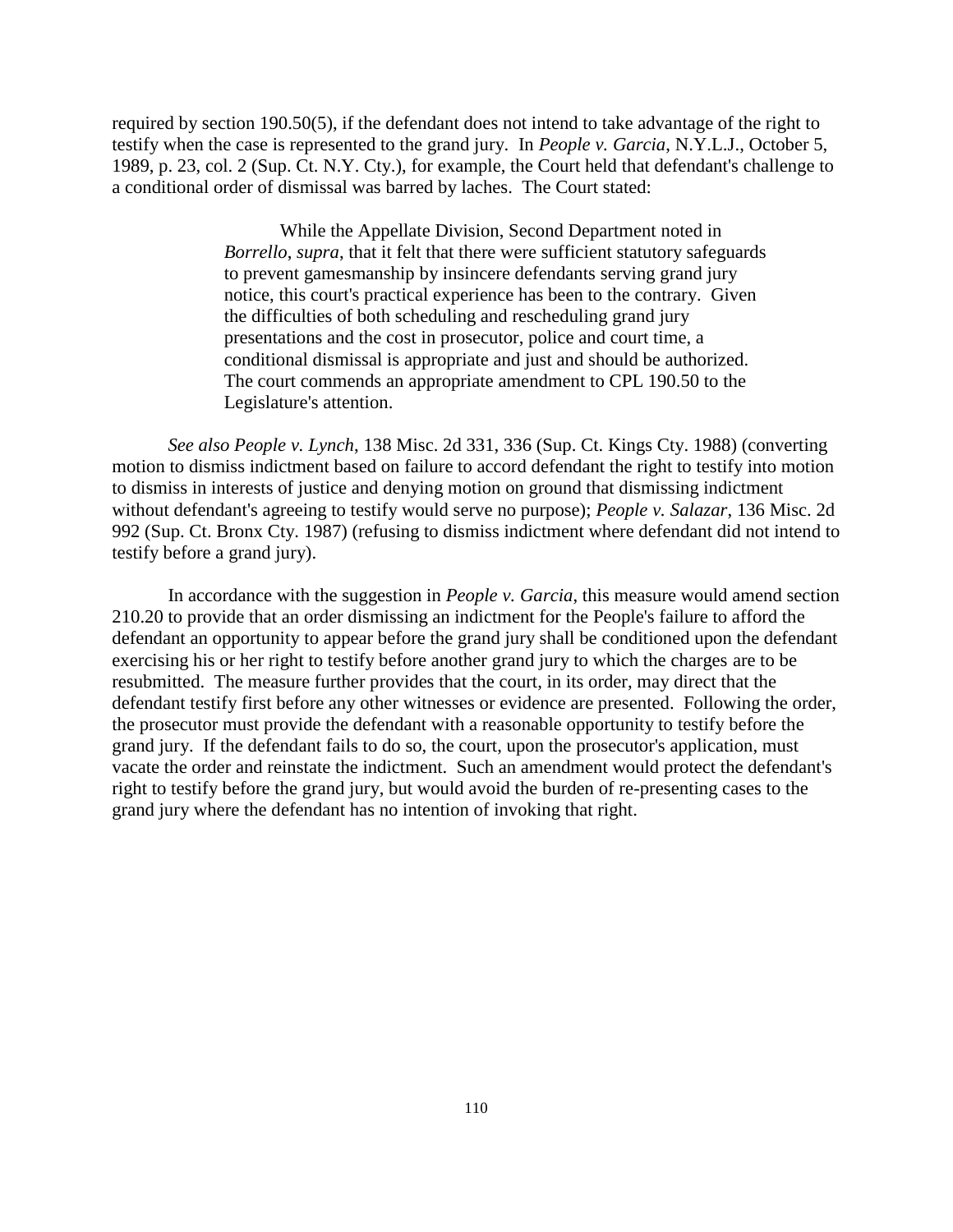11. Discovery of Search Warrant Documents and Seized Property (CPL 240.20)

The Committee recommends that section 240.20(1)(f) of the Criminal Procedure Law be amended to provide that any property seized pursuant to the execution of a search warrant relating to the criminal action or proceeding, and the inventory or return of such property, shall be discoverable by the defendant. The Committee also recommends that a new paragraph (l) be added to section 240.20(1) providing that the search warrant, the search warrant application and the documents or transcript of any testimony or other oral communication offered in support of the search warrant application also shall be discoverable by the defendant, except to the extent such material or information is protected from disclosure by a court order.

Under section 240.20 of the Criminal Procedure Law, upon a defendant's service of a demand to produce, the prosecution must disclose to the defendant and make available for inspection, photographing, copying or testing various information and material. CPL 240.20(1). Conspicuously absent from the detailed listing of such information and material, however, is the property that has been seized pursuant to a search warrant relating to the case, and the search warrant itself and its underlying documents (including the search warrant application and the supporting affidavits). The absence of an express statutory direction has engendered confusion as to whether these items are subject to discovery.

In the Committee's view, fairness and efficiency dictate that these items be subject to discovery in routine cases, and that the Criminal Procedure Law so provide. The defense should be entitled to inspect any property seized pursuant to a search warrant relating to the case and the written inventory of such property (*see* CPL 690.50(4), requiring the police to prepare such an inventory). In addition, to enable it to prepare any potential motion to contravene the search warrant, the defense should be entitled to copies of the warrant and its underlying documents.

Accordingly, this measure would amend section 240.20(1)(f) of the CPL to include among the property that the prosecution must disclose to the defense any property seized pursuant to a search warrant relating to the case and the inventory or return of such property; the measure also would add a new paragraph (l) to section 240.20(1) of the CPL to require the prosecution to disclose a copy of the search warrant, the search warrant application and the documents or transcript of any testimony or other oral communication offered in support of the search warrant application. Of course, in those cases in which disclosure of any of these items would raise a risk of harm to any individual, interfere with an ongoing law enforcement investigation or have some other significant adverse effect, the prosecution could seek a protective order from the court limiting or denying such disclosure (*see* CPL 240.50).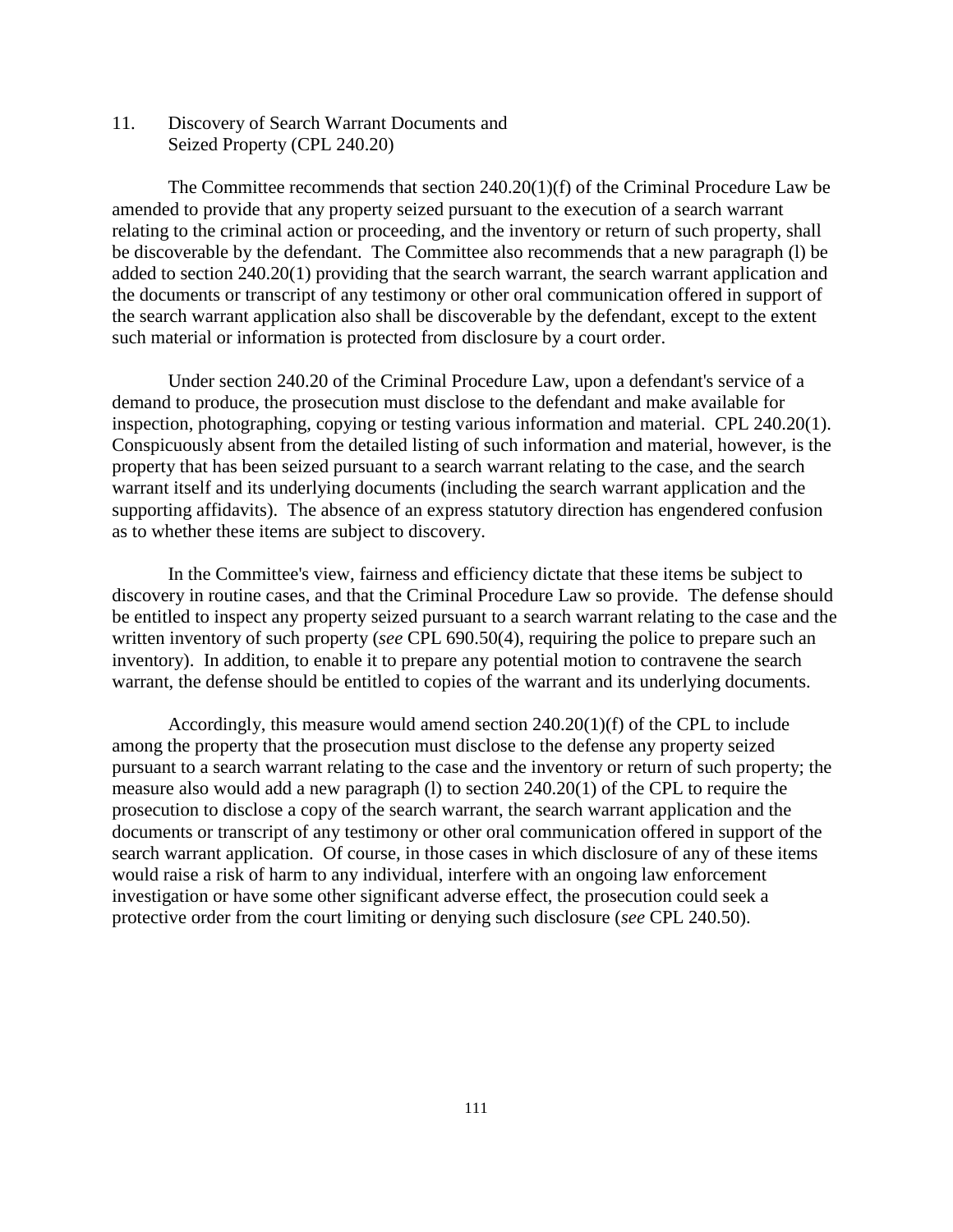## 12. Anonymous Jury (CPL 270.15)

The Committee recommends that a new subdivision 1-b be added to section 270.15 of the Criminal Procedure Law to permit the court to issue a protective order precluding disclosure of jurors' and prospective jurors' names and addresses to any person where the court determines that there is a likelihood that one or more jurors or prospective jurors will be subject to bribery, tampering, injury, harassment or intimidation.

Subdivision 1-a of section 270.15 of the Criminal Procedure Law now provides that the court may issue a protective order regulating disclosure of the business or residential address of any prospective or sworn juror to any person or persons, other than to counsel for either party. Significantly, subdivision 1-a, which the measure retains, does not allow the court to protect jurors' and prospective jurors' names from disclosure, nor does it provide complete assurance that jurors' addresses will not be disclosed to defendant by defense counsel. See New York Criminal Procedure Law §270.15, Supplementary Practice Commentary (McKinney Supp. 1989, pp. 199- 200) (potential conflict between attorney's faithfulness to officer-of-the-court code and attorneyclient relationship "could cause trouble in the very type case for which this legislative protection is created"). While salutary, subdivision 1-a may not provide sufficient protection for jurors and prospective jurors in all cases.

Although there are no reported New York State appellate cases addressing the propriety of withholding the names and addresses of jurors and prospective jurors, an anonymous jury was selected in the celebrated 1983 Brinks case in Orange County. *See also People v. Watts*, 173 Misc. 2d 373, 377 (Sup. Ct., Richmond Cty. 1997) (holding that a defendant's statutory right to knowledge of jurors' names and addresses may be forfeited where defendant's acts represent a "clear threat to either the safety or integrity of the jury"). Moreover, the Federal courts are in agreement that a trial judge has the discretion to protect the identities of jurors and prospective jurors in an appropriate case. *See United States v. Scarfo*, 850 F.2d 1015, 1021-1023 (3rd Cir.), *cert. denied*, 488 U.S. 910 (1988) (motion to impanel an anonymous jury granted where alleged boss of organized crime group was charged with conspiracy and extortion, prospective witness and judge had been murdered in the past and attempts had been made to bribe other judges); *United States v. Persico*, 832 F.2d 705, 717 (2d Cir. 1987), *cert. denied*, 486 U.S. 1022 (1988) (upholding decision to impanel anonymous jury based on violent acts committed in normal course of Columbo Family business, the Family's willingness to corrupt and obstruct criminal justice system and extensive pretrial publicity); *United States v. Ferguson*, 758 F.2d 843, 854 (2d Cir.), *cert. denied*, 474 U.S. 841 (1985) (trial court justified in keeping jurors' identities secret where evidence that defendants had discussed killing five government witnesses and "Wanted: Dead or Alive" poster of another government witness had been circulated); *United States v. Thomas*, 757 F.2d 1359, 1362-1365 (2d Cir. 1985), *cert. denied*, 479 U.S. 818 (1986) (anonymous jury impaneled where defendants charged with narcotics, firearm and RICO violations and government submitted evidence that defendants had bribed a juror at a prior trial and had put out a contract on the life of the chief government witness); *United States v. Barnes*, 604 F.2d 121, 140-141 (2d Cir. 1979), cert. denied, 446 U.S. 907 (1980) (court properly directed jurors not to disclose their names and addresses where notwithstanding that no actual threats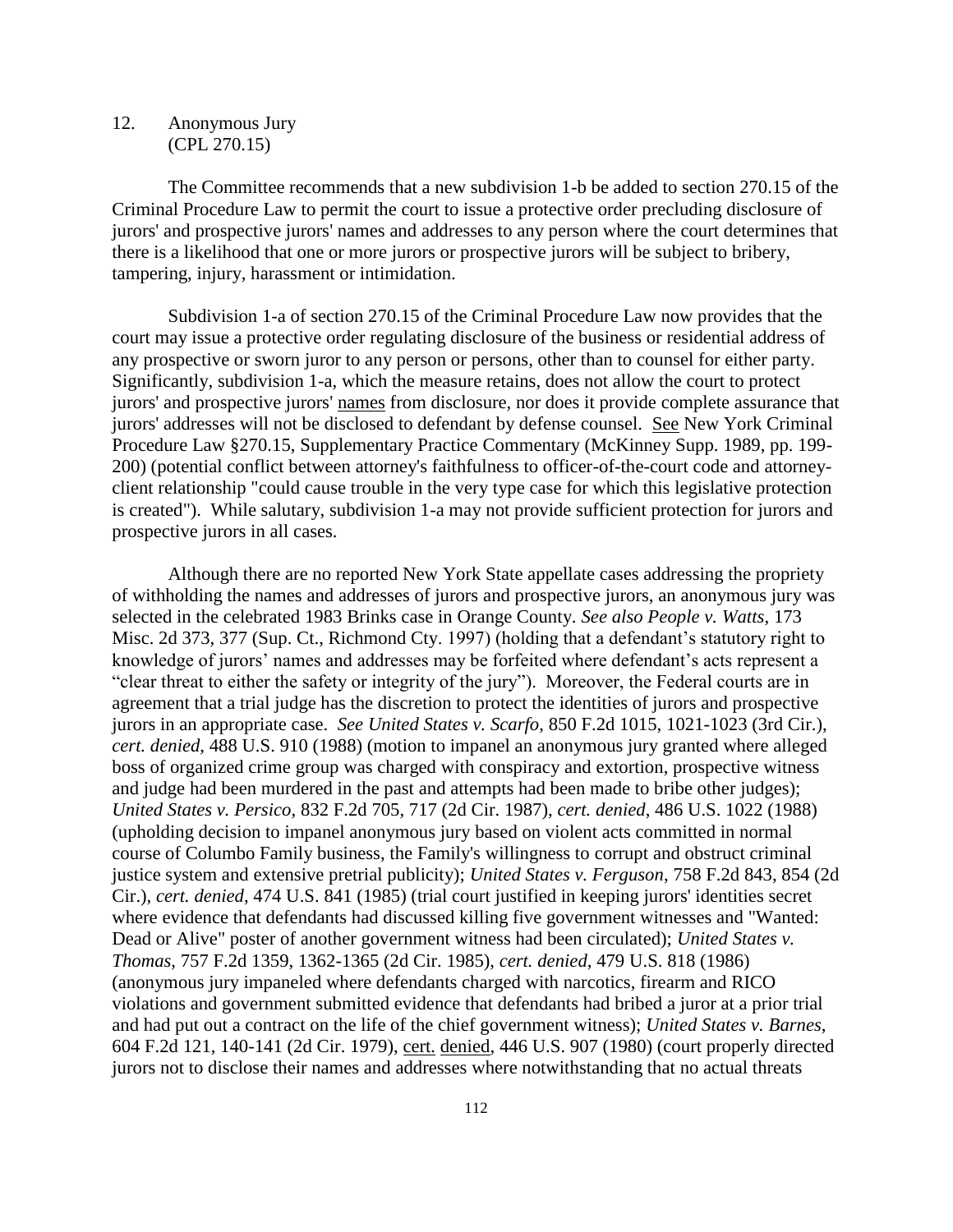were received, the seriousness of the charges, the extent of pretrial publicity and the history of attempts to influence and intimidate jurors in multi-defendant narcotics cases tried in the Southern District of New York was sufficient to put the court on notice that safety precautions should be taken). See generally United States v. Gambino, 809 F.Supp. 1061, 1064-1065 (S.D.N.Y. 1992).

In United States v. Thomas, defendants claimed that impaneling an anonymous jury deprived them of due process by destroying the presumption of innocence. The Second Circuit rejected this argument, saying:

> [P]rotection of jurors is vital to the functioning of the criminal justice system. As a practical matter, we cannot expect jurors to "take their chances" on what might happen to them as a result of a guilty verdict. Obviously, explicit threats to jurors or their families or even a general fear of retaliation could well affect the jury's ability to render a fair and impartial verdict. Justice requires that when a serious threat to juror safety reasonably is found to exist, precautionary measures must be taken.

> > \* \* \* \*

Nevertheless, we do not mean to say that the practice of impaneling an anonymous jury is constitutional in all cases. As should be clear from the above analysis, there must be, first, strong reason to believe that the jury needs protection and, second, reasonable precaution must be taken to minimize the effect that such a decision might have on the jurors' opinions of the defendants. 757 F.2d at 1364-1365. Accord United States v. Scarfo, 850 F.2d at 1021-1023 (selection of anonymous jury did not impair defendant's right to exercise peremptory challenges or infringe on the presumption of innocence).

There are compelling policy considerations favoring the use of anonymous juries in appropriate cases. As the Third Circuit observed in United States v. Scarfo:

> Juror's fears of retaliation from criminal defendants are not hypothetical; such apprehension has been documented .... As judges, we are aware that, even in routine criminal cases, veniremen are often uncomfortable with disclosure of their names and addresses to a defendant. The need for such information in preparing an effective defense is not always self-evident. If, in circumstances like those in Barnes, jury anonymity promotes impartial decision making, that result is likely to hold equally true in less celebrated cases.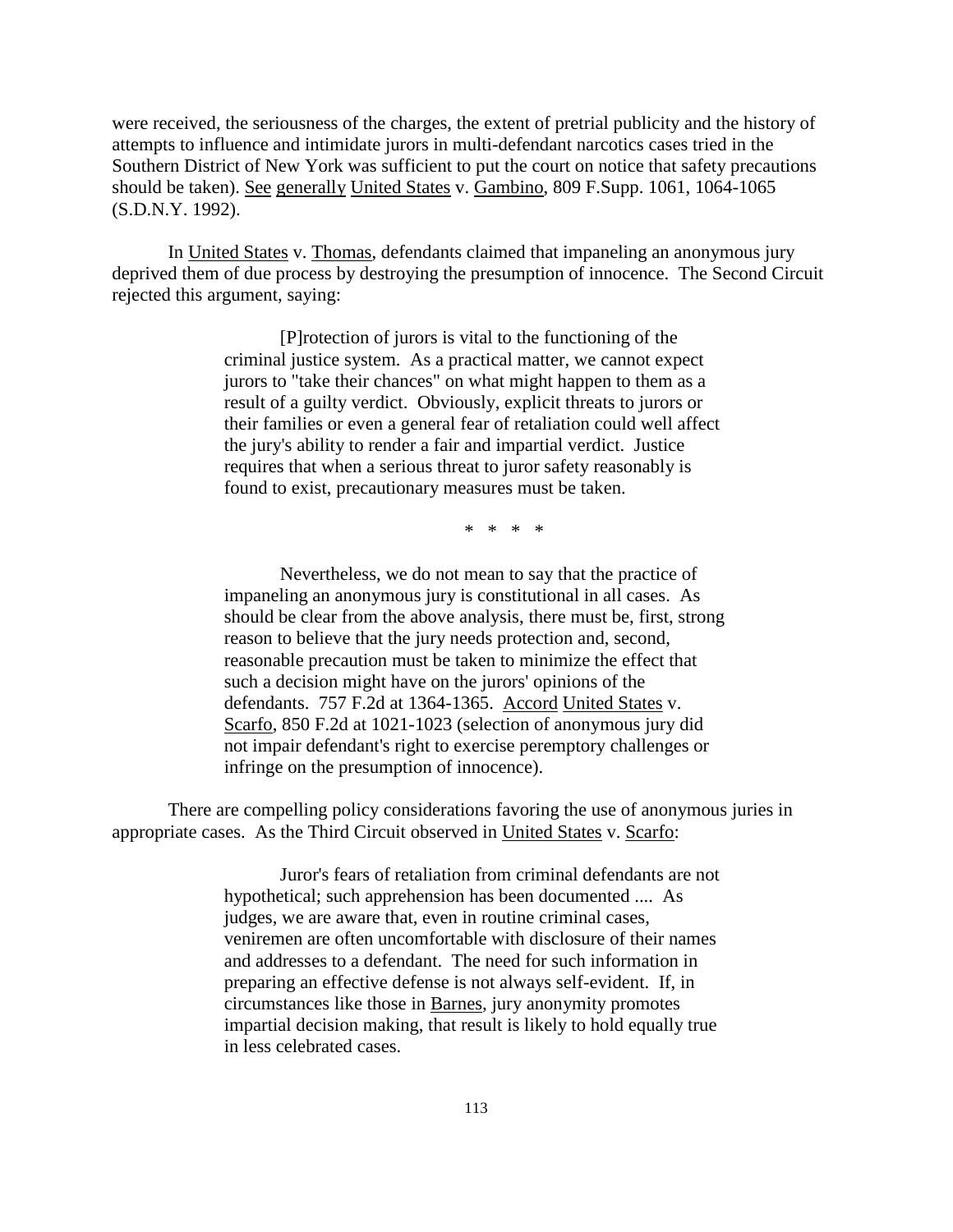The virtue of the jury system lies in the random summoning from the community of twelve "indifferent" persons - "not appointed till the hour of trial" - to decide a dispute, and in their subsequent, unencumbered return to their normal pursuits. The lack of continuity in their service tends to insulate jurors from recrimination for their decisions and to prevent the occasional mistake of one panel from being perpetuated in future deliberations. Because the system contemplates that jurors will inconspicuously fade back into the community once their tenure is completed, anonymity would seem entirely consistent with, rather than anathema to, the jury concept. In short, we believe that the probable merits of the anonymous jury procedure are worthy, not of a presumption of irregularity, but of disinterested appraisal by the courts. 850 F.2d at 1023 (citations omitted).

These considerations, together with the lack of any constitutional bar to impaneling an anonymous jury, warrant passage of legislation that expressly would permit the court to protect the identities of jurors from disclosure.

This measure provides that any party may move within three days prior to the commencement of jury selection for an order directing that jurors and prospective jurors' names and residential or business addresses not be disclosed to any person. The court may permit the filing of such a motion thereafter, for good cause shown. The measure requires that the motion be made under seal, and directs that any papers submitted in support thereof or in opposition thereto, as well as any record of the proceedings, remain under seal unless otherwise ordered by the court. The court must make findings of fact "essential to the determination" of the motion and may conduct a hearing, provided that any such hearing "shall be closed." At a hearing on the motion, the moving party is required to show by clear and convincing evidence that such an order is necessary. The court may issue the protective order only when, based on the "totality of the circumstances," it determines "that there is a likelihood that one or more jurors or prospective jurors will be subject to bribery, tampering, injury, harassment or intimidation."

To balance any adverse effect on defendant of withholding the identities of jurors, this measure permits the court to enlarge the scope and duration of voir dire. *See* United States v. Scarfo, 850 F.2d at 1017 (potential jurors completed written questionnaires encompassing wide range of personal demographics and jurors questioned personally by court and counsel); United States v. Persico, 832 F.2d at 717 (searching voir dire conducted by trial judge alleviated risk that use of anonymous jury would cast unfair aspersions on defendants); United States v. Barnes, 604 F.2d at 142 (no denial of right to exercise challenges where parties had "arsenal of information" about prospective jurors based on extensive voir dire).

The measure further seeks to offset any prejudicial effect of selecting jurors on an anonymous basis by requiring the court to give a precautionary instruction to the jury upon defendant's request. See United States v. Thomas, 757 F.2d at 1364-1365 (trial judge's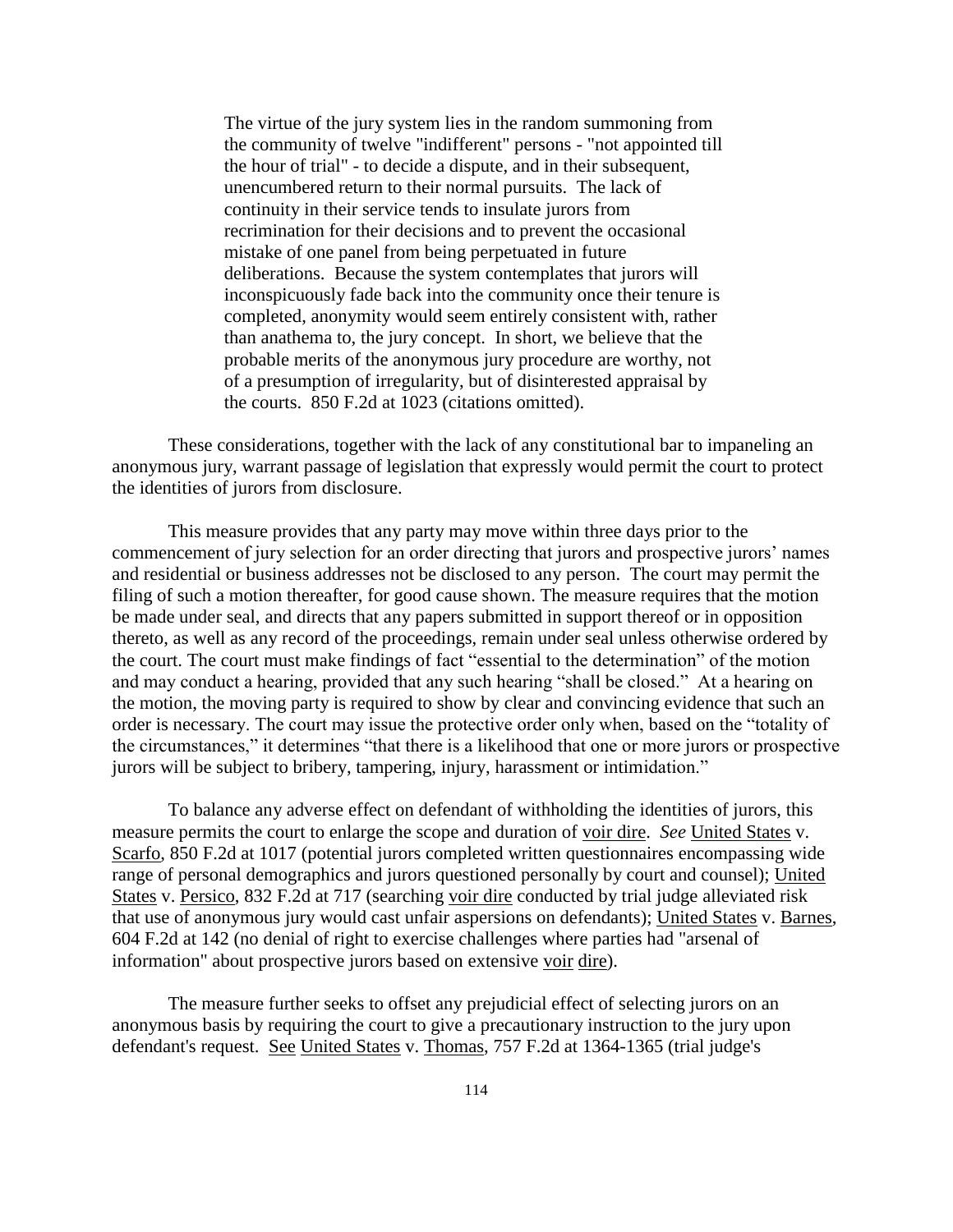explanation to the jury minimized potential for prejudice to defendant). But see United States v. Scarfo, 850 F.2d at 1026 (suggesting that if court had not made a point of discussing anonymity, jurors simply might have assumed nondisclosure to be the normal course).

The measure also makes a conforming change to subdivision one of section 270.15, and further provides that, if the court issues a protective order under subdivision 1-b and a party or counsel is aware of or otherwise learns of the identity of a juror or prospective juror, that party or counsel must notify the court and the other party of that fact. The court may then, in its discretion, take appropriate action, including but not limited to discharging or releasing the juror or directing disclosure of the juror's identity to the other party.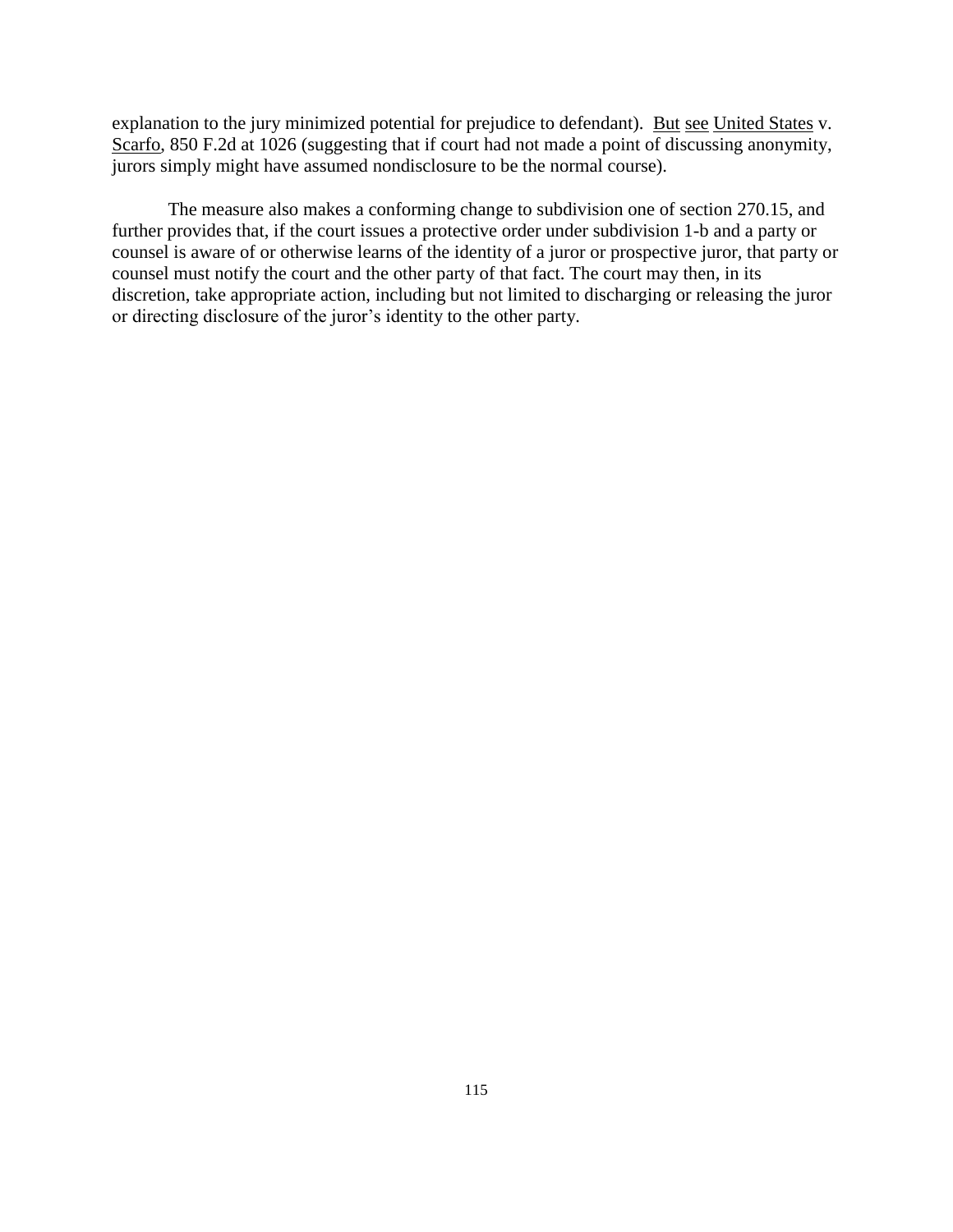## 13. Revision of the Contempt Law (Judiciary Law Article 19)

 $\overline{a}$ 

The Committee recommends that Article 19 of the Judiciary Law be amended to effect comprehensive reform of the law governing contempt. This measure was originally proposed in 2000 by the Chief Administrative Judge's Advisory Committee on Civil Practice, and appeared in revised form in that Committee's 2001 Report to the Chief Administrative Judge. The measure was then referred to this Committee for review, and was further revised to incorporate provisions authorizing, inter alia: the setting of bail on an alleged or adjudicated contemnor where there is reasonable cause to believe such is necessary to insure the individual's future appearance when required; the use of bench warrants in certain circumstances to bring an alleged or adjudicated contemnor before the court; the assignment of counsel pursuant to Article 18-B of the County Law for indigent contemnors facing a possible jail sanction or appealing a sanction that includes jail; the vacating or modification of a previously entered contempt finding or sanction by the court that entered it; and the appointment by an administrative judge or appellate court of a "disinterested member of the bar" to prosecute a contempt charge or respond to an appeal of a contempt finding. The measure, as so revised, appeared in both Committees' 2002 Reports to the Chief Administrative Judge. In 2003, a few additional changes were made at the recommendation of the Chief Administrative Judge's Advisory Committee on Local Courts.

The measure repeals Article 19 of the Judiciary Law in its entirety, replacing the largely outdated and often confusing language of that Article with more modern terminology, and eliminating provisions that are duplicative or have outlived their usefulness. At the same time, the measure retains, albeit in a more comprehensible form, virtually all of the concepts traditionally associated with a court's exercise of the contempt power, including "summary" contempt (section 753(1)),<sup>1</sup> the authority to impose fines and/or jail as sanctions for contemptuous conduct, and the authority to apply these sanctions either as a punishment for such conduct (section 751), or as a remedy where the conduct interferes with or otherwise prejudices the rights or remedies of a party to an action or proceeding (section 752).

In defining contempt under proposed section 750, the measure eliminates all references to "civil" and "criminal" contempt -- concepts that have generated substantial litigation and confusion in the past -- and replaces them with an inclusive definition that, despite its brevity, encompasses nearly all of the conduct constituting "civil" and "criminal" contempt under existing Judiciary Law sections 750 and 753.<sup>2</sup> To conform to the Penal Law, which uses the term

<sup>1</sup>Unless otherwise specifically noted, all parenthetical section references are to proposed sections of Article 19 of the Judiciary Law, as added by this measure.

 ${}^{2}$ This is accomplished, in part, through the use of a single "catch-all" provision in proposed section 750(4), which includes within the definition of contempt under Article 19 "any other conduct designated by law as a contempt." This provision replaces several cumbersome cross-references in existing Judiciary Law section 750 to, inter alia, the "unlawful practice of law" under Judiciary Law Article 15, and an employer's subjection of an employee to "penalty or discharge" for jury service, in violation of Judiciary Law section 519 (see, e.g., subdivisions (A)(7) and (B) of existing Judiciary Law section 750).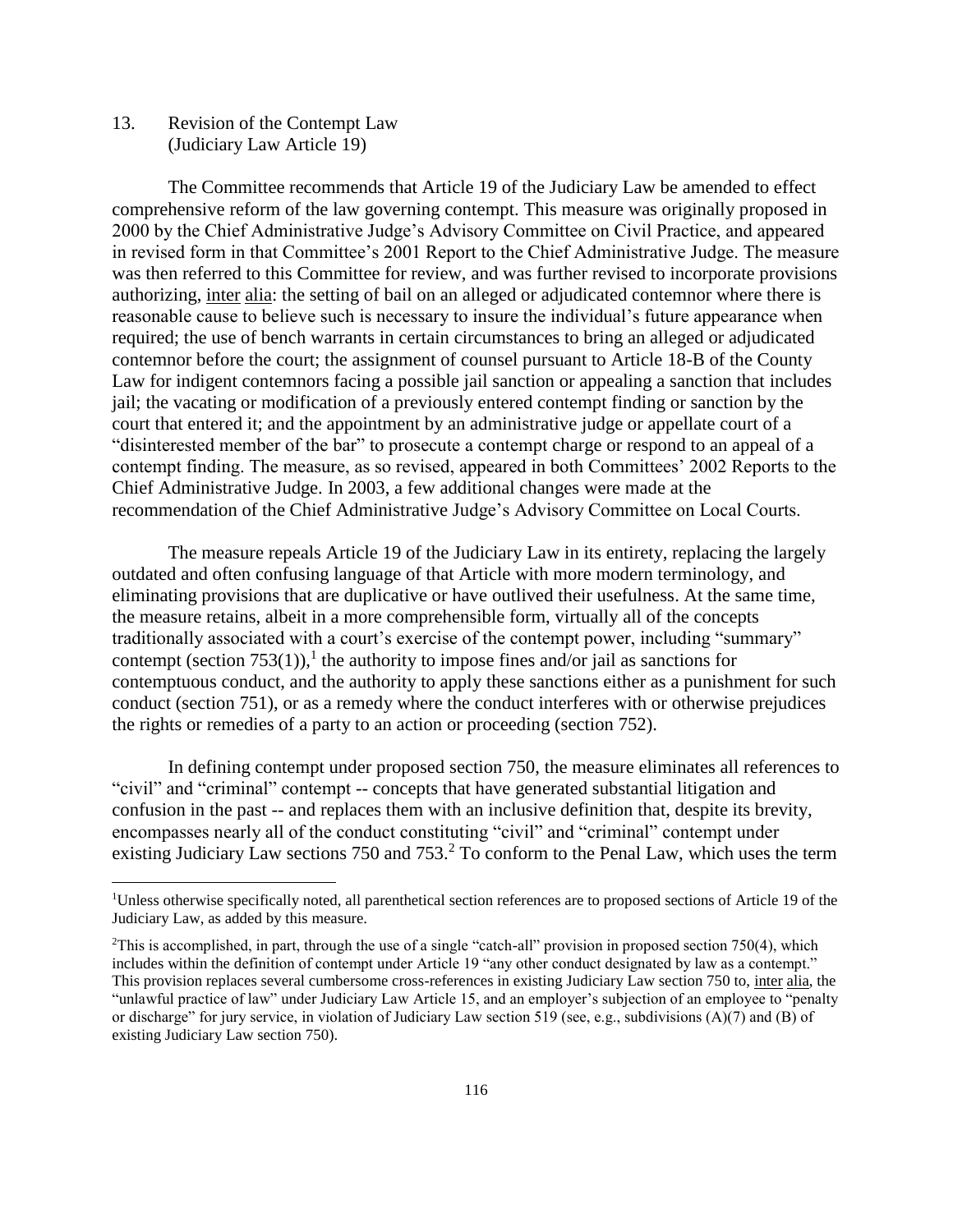"intentionally" rather than "willfully" in defining the mens rea for various offenses under that chapter, the measure has been amended this year to replace "willful" with "intentional" in the proposed section 750 definition of contempt. It should be noted, however, that, in so harmonizing the two chapters, no substantive change in the "mens rea" requirement for contempt under Judiciary Law Article 19 is intended.

Where a person is found to have engaged in conduct constituting contempt under proposed section 750, the court, under proposed sections 751 and 752, may "punish" or "remedy" the contempt, through the imposition of a fine or imprisonment, or both, in accordance with the procedures set forth in those sections.

Thus, for example, under proposed section 751 ("Punitive contempt; sanctions"), where the court makes a finding of contempt and seeks to *punish* the contemnor, it may do so by imposing a fine or a jail sanction of up to six months, or both. Where the contempt involves willful conduct that disrupts or threatens to disrupt court proceedings, or that "undermines or tends to undermine the dignity and authority of the court," the permissible fine under that section may not exceed \$5000 "for each such contempt." In fixing the amount of the fine or period of imprisonment, the court, under proposed section 751(2), must consider "all the facts and circumstances directly related to the contempt," including the nature and extent of the contempt, the amount of gain or loss caused thereby, the financial resources of the contemnor and the effect of the contempt "upon the court, the public, litigants or others." The measure also directs that, where a punitive sanction of a fine or imprisonment is imposed, the underlying contempt finding must be based "upon proof beyond a reasonable doubt" (section 753(5)).

The court also has the authority, under proposed section 752 ("Remedial contempt; sanctions"), to impose a *remedial* sanction for a contempt in order to "protect or enforce a right or remedy of a party to an action or proceeding or to enforce an order or judgment." As with the punitive contempt sanction, this remedial sanction would be in the form of a fine (including successive fines) or imprisonment, or both (section 752). The measure requires, however, that in imposing a remedial fine or term of imprisonment, the court must direct that the imprisonment, and the cumulating of any successive fines imposed, "continue only so long as is necessary to protect or enforce such right, remedy, order or judgment" (section 752). Where a remedial sanction for contempt is imposed, the underlying contempt finding must be supported by "clear and convincing" evidence (section 753(5)).

The measure provides that a court's finding of contempt must be in writing and must "state the facts which constitute the offense" (section 754). Similarly, if a sanction is imposed, the order imposing it must be in writing, and "shall plainly and specifically prescribe the punishment or remedy ordered therefor" (section 754). However, where a contempt is summarily punished pursuant to proposed section 753(1), the facts supporting the contempt finding, and the specific punishment imposed thereon, shall be placed on the record, to be followed "as soon thereafter as is practicable" by a written finding and order (proposed section 754).

The procedures governing contempt proceedings, including the summary adjudication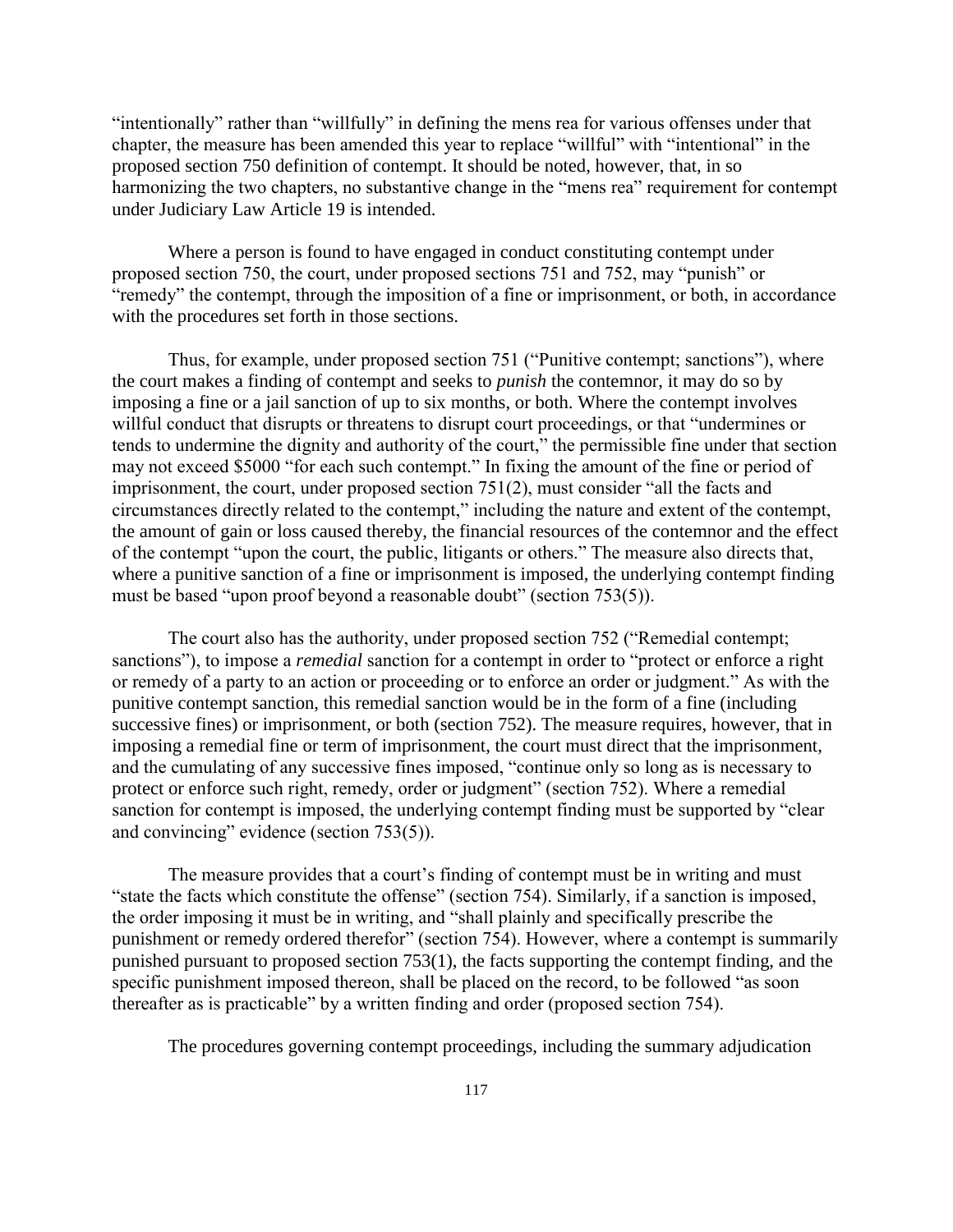and punishment of contempt, are set forth in proposed section 753 ("Procedure"). With regard to summary contempt, the measure provides, in substance, that where the contempt is

> committed in the immediate view and presence of the court [it] may be punished summarily where the conduct disrupts proceedings in progress, or undermines or threatens to undermine the dignity and authority of the court in a manner and to the extent that it reasonably appears that the court will be unable to continue to conduct its normal business in an appropriate way. (Proposed section  $753(1)$ ).

The measure also provides that, before a person may be summarily found in contempt and punished therefor, the court must give the person "a reasonable opportunity to make a statement on the record in his or her defense or in extenuation of his or her conduct" (section 753(1)).

Where the contempt is not summarily punished, the court, under proposed section 753(2), must provide the alleged contemnor with written notice of the contempt charge, an opportunity to be heard and to "prepare and produce evidence and witnesses in his or her defense," the right to assistance of counsel and the right to cross-examine witnesses. Where the contemptuous conduct involves "primarily personal disrespect or vituperative criticism of the judge," and the conduct is not summarily punished, the alleged contemnor is entitled to a "plenary hearing in front of another judge designated by the administrative judge of the court in which the conduct occurred" (section 753(3)). This judicial disqualification provision, which has no analogue in existing Judiciary Law Article 19, is modeled after the Rules of the Appellate Division (*see*, section 604.2(d) of the Rules of the First Department and section 701.5 of the Rules of the Second Department), and is intended to insure that due process is satisfied in cases where the contemptuous conduct involves a particularly egregious personal attack on the judge. *See, generally, Mayberry v. Pennsylvania*, 400 U.S. 455 (1971).

Proposed section 753 includes an additional provision not found in existing Article 19 that would allow for the appointment by an Administrative Judge (or the appellate court on an appeal of a contempt adjudication) of a "disinterested member of the bar" to prosecute a contempt charge or respond to a contempt appeal (section 753(4)). This provision is intended to address the situation in which, due to the nature of the alleged contempt or the circumstances of its commission, there is no advocate to pursue the contempt charge in the trial court or argue in favor of upholding the contempt finding on appeal. Where, for example, a contempt is committed by a non-party to a civil or criminal case (e.g., a reporter violates a trial judge's order prohibiting the taking of photographs in court), or involves misconduct by a party that does not affect the opposing party's rights or remedies, the court may be forced to either pursue the contempt charge itself, or forgo prosecution altogether. By allowing for the appointment in these situations of a disinterested attorney to pursue the contempt charge, and to argue in support of any resulting contempt ruling on appeal, this provision fills a critical gap in existing Article 19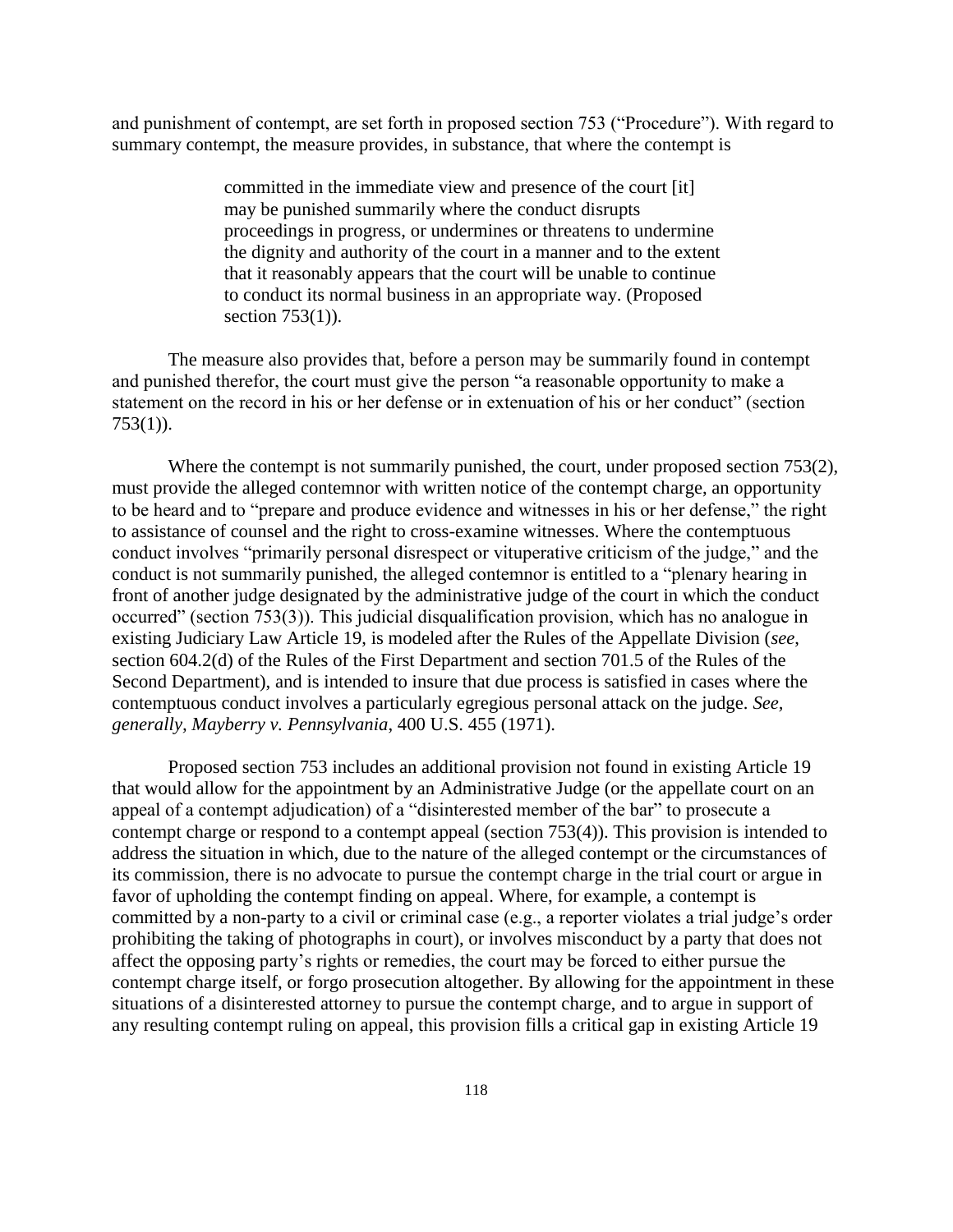and insures that the fundamental nature of the adversarial process remains intact.<sup>3</sup>

The measure provides that where a person charged with contempt is financially unable to obtain counsel, and the court determines that, upon a finding of contempt, it might impose a sanction of imprisonment, the court must, unless it punishes the contempt summarily under proposed section 753(1), assign counsel pursuant to Article 18-B of the County Law (section 753(6)). The requirement that the court, before assigning counsel, make a preliminary determination that it may impose jail as a sanction if a contempt is found, is intended to eliminate the need to assign counsel in every single contempt case involving an indigent contemnor (*see*, existing Judiciary Law section 770 [providing, in pertinent part, that where it appears that a contemnor is financially unable to obtain counsel, "the court *may in its discretion* assign counsel to represent him or her"], emphasis added). Notably, the measure requires that counsel be assigned *regardless* of whether the indigent contemnor is facing a "punitive" jail sanction under proposed section 751, or a "remedial" jail sanction under proposed section 752 (*see generally, People ex rel Lobenthal v. Koehler*, 129 A.D.2d 28, 29 (1st Dept. 1987) [holding that, under U.S. Supreme Court precedent, an indigent alleged contemnor facing possible jail as a sanction has the right to assigned counsel, regardless of whether the charged contempt is "civil" or "criminal" in nature]; see also, *Hickland v. Hickland*, 56 A.D.2d 978, 980 (3d Dept. 1977)).

Similarly, the measure requires that, where an adjudicated contemnor who is financially unable to obtain counsel appeals a contempt ruling that includes a sanction of imprisonment, the appellate court must assign counsel pursuant to Article 18-B (section 755(2)). Because existing Article 18-B of the County Law contains no express reference to the assignment of counsel to indigent persons charged with contempt under the Judiciary Law, the measure makes conforming changes to County Law section 722-a to include these Judiciary Law contempt proceedings (other than summary proceedings) and appeals within the scope of proceedings to which Article 18-B applies (*see*, section 5 of the measure).

With regard to appeals generally, the measure provides that an "adjudication of contempt" -- which is defined in proposed section 755(1) as the court's written "finding" of contempt together with its written order imposing a sanction, if any -- is "immediately appealable and shall be granted a preference by the appellate court" (section  $755(1)$ ). Such appeals are to be governed by the provisions of CPLR Articles 55, 56 and 57, and "shall be in accordance with the applicable rules of the appellate division of the department in which the appellate court is located" (section 755(2)). As previously noted, in the interest of uniformity, the measure eliminates the requirement, found in existing Judiciary Law section 752, that review of summary contempt rulings be had pursuant to CPLR Article 78, and requires that *all* appeals of Article 19 contempt adjudications be pursuant to the aforementioned "appeal" articles of the

 $\overline{a}$ 

<sup>&</sup>lt;sup>3</sup>The Committee recognizes that, under existing practice, where a summary contempt ruling is challenged by way of a CPLR Article 78 proceeding in accordance with existing Judiciary Law section 752, the issuing judge, as the named respondent, is generally represented by the State Attorney General's Office. As discussed, infra, however, under this measure, all contempt rulings, including those rendered summarily, will be appealable only pursuant to CPLR Articles 55, 56 and 57.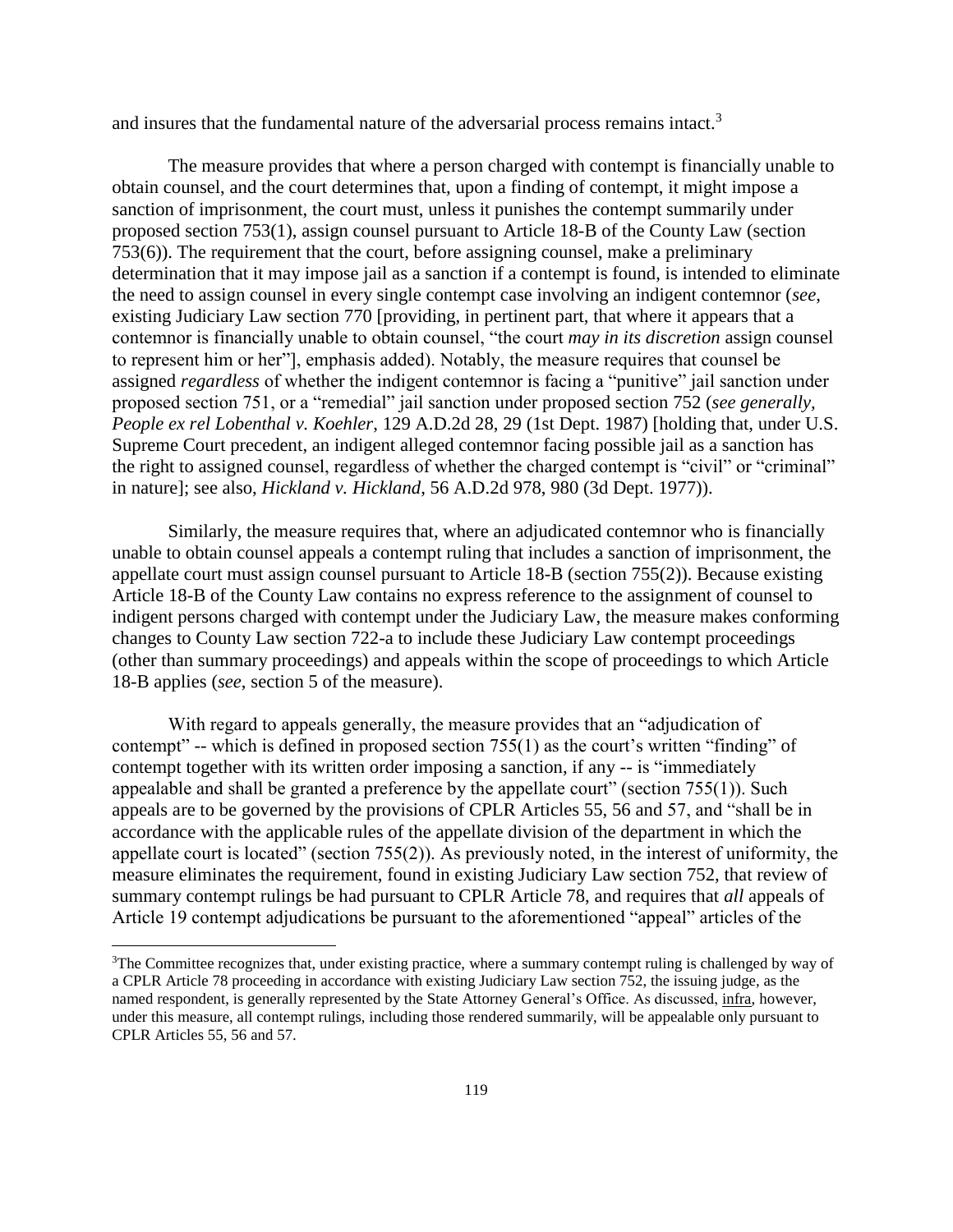Civil Practice Law and Rules (*see*, section 3 of the measure [amending CPLR section 7801(2) to conform that section to proposed Judiciary Law section 755(2)]). In addition to these appellate provisions, proposed section 755 contains a related provision, not found in existing Judiciary Law Article 19, authorizing the court that makes a contempt finding or issues an order imposing a sanction thereon, to vacate or modify such finding or order "at any time after entry thereof" (section 755(3)).

One of the most significant provisions of the measure is proposed section 756, which authorizes, *inter alia*, the issuance of a securing order to insure an alleged or adjudicated contemnor's presence in court when required, as well as the issuance of a bench warrant directing a police officer to bring a contemnor before the court "forthwith." Although existing Judiciary Law Article 19 includes references to a contemnor's giving an "undertaking" for his or her appearance in court, and to the "prosecution" of the undertaking where the contemnor fails to appear (*see*, e.g., existing Judiciary Law sections 777 through 780), the situations in which an undertaking may be used under Article 19 appear to be limited to certain "civil" contempt proceedings (*see*, Brunetti, "The Judiciary Law's Criminal Contempt Statute: Ripe for Reform," NYS Bar Journal, December 1997, at 57-58). As such, it is unclear whether, in a "criminal" contempt proceeding under existing Article 19, a judge has the authority to issue a securing order setting bail on an alleged contemnor who may not return to court when directed (Id).

Proposed section 756 fills this gap in the law by establishing clear rules for the use of securing orders and bench warrants in all Article 19 contempt proceedings. The section provides, for example, that:

> [W]here a person is charged with, or is awaiting the imposition of a sanction upon a finding of, contempt..., the court may, where it has reasonable cause to believe that a securing order is necessary to secure such person's future court attendance when required during the pendency of the contempt proceedings, issue a securing order fixing bail...With respect to a person charged with contempt but against whom a finding of contempt has not yet been entered, no securing order may be issued...absent an additional finding...that there is reasonable cause to believe that the person so charged committed the contempt. (Section 756(a) and (b)).

The measure incorporates by reference, in subdivision  $(1)(c)$  of proposed section 756, relevant provisions of CPL Articles 510 (relating to securing orders and applications for recognizance or bail), 520 (relating to bail and bail bonds), 530 (relating to orders of recognizance or bail) and 540 (relating to the forfeiture and remission of bail), and renders these provisions applicable to securing orders issued under proposed section 756, but only "to the extent not inconsistent with" that section  $(756(1)(c))$ . As noted, the measure also expressly provides for the issuance of bench warrants in certain specified circumstances, and directs that any such warrant "be executed in the manner prescribed by section 530.70 of the criminal procedure law" (756(2) and (3)). The measure further requires that, where a court enters a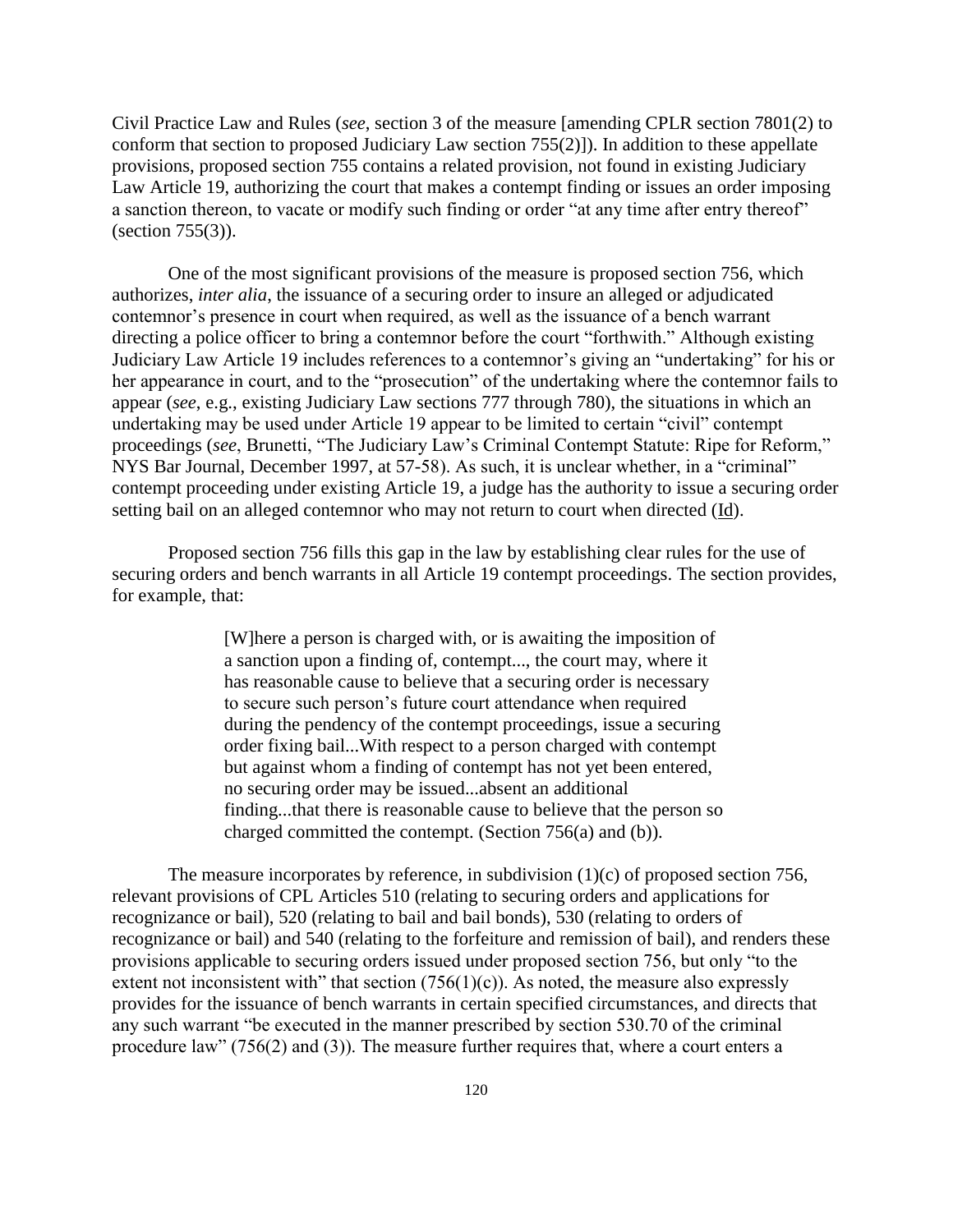finding of contempt under Article 19 and issues an order imposing a punishment or remedy of imprisonment thereon, it "must commit the person who is the subject of the order to the custody of the sheriff, or must order such person to appear on a future date to be committed to the custody of the sheriff" (section 756(3)). Where, under proposed section 751, the imprisonment is imposed as a *punitive* sanction, the person is entitled to credit for time spent in jail on the contempt charge prior to commencement of the imposed term of imprisonment, in accordance with the provisions of section 756(4)).

Notably, the measure does not address the exercise of the contempt power by courts "not of record." A proposed section 756, dealing with the extent of the contempt power for these courts, which had appeared in an earlier version of the measure, has been removed, leaving the articulation of this power to the terms of the lower court acts. Conforming amendments will be proposed at a later time to address the exercise of the contempt power by courts of limited jurisdiction, as well as the use of the terms "civil contempt" and "criminal contempt" in a variety of other statutory contexts.

Finally, the measure makes conforming changes to: (1) Judiciary Law sections 476-a(1) and 485 to clarify that certain conduct constituting the "unlawful practice of law" under Judiciary Law Article 15 shall continue to be punishable as contempt under Article 19, and to replace certain references to repealed sections of the Penal Law in section 476-a(1) with their modernday counterparts in the General Business Law (*see*, section 6 of the measure); and (2) Judiciary Law section 519 to clarify that violations by employers of that section shall continue to be punishable as contempt under Article 19 (*see*, section 8 of the measure).

It has been stated that "[a] court lacking the power to coerce obedience of its orders or punish disobedience thereof is an oxymoron" (Gray, "Judiciary and Penal Law Contempt in New York: A Critical Analysis," Journal of Law and Policy, Vol. III, No. 1, at 84), and that, "[i]n the United States, 'the contempt power lies at the core of the administration of a state's judicial system' [citation omitted]. A court without contempt power is not a court" (Id). This Committee, and the Advisory Committee on Civil Practice, fully concur with these observations, and jointly offer this comprehensive measure as a means of bringing much needed reform to an area of the law that is of critical importance to the Judiciary and to the effective administration of justice.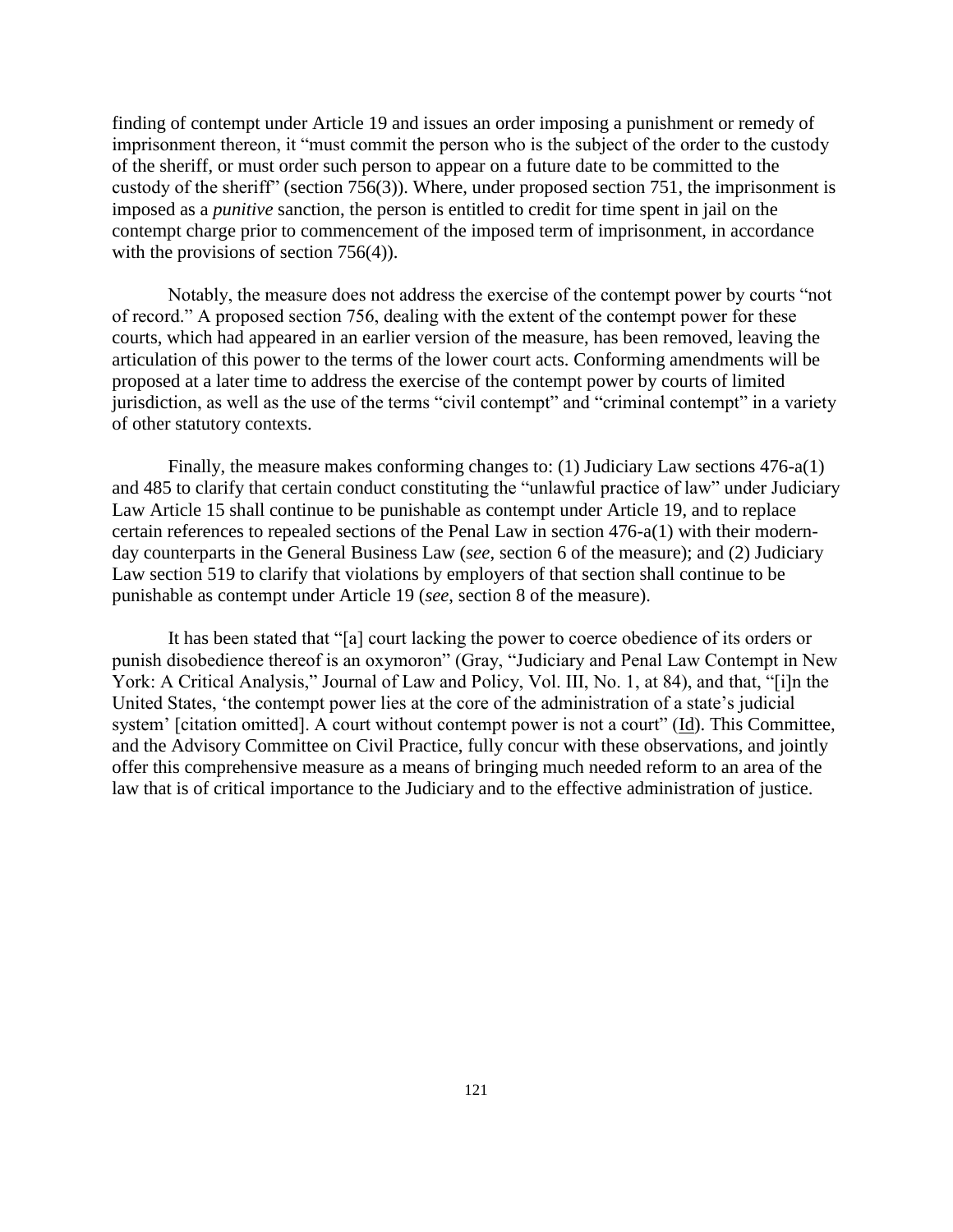14. Compensation of Experts (Judiciary Law §34-a)

The Committee recommends that a new section 34-a be added to the Judiciary Law to clarify that, where a trial court engages the services of an expert in a criminal action or proceeding, the expert shall be entitled to receive "reasonable compensation" for his or her services, and such compensation shall be a state charge.

In People v. Arnold (98 NY2d 63, 68), the Court of Appeals, in a prosecution for drug and weapons possession, held that the trial court committed reversible error when, after both sides had rested, it called as its own witness a police officer who both parties had deliberately chosen not to call. The Court found that, under the circumstances of that case, the trial court had "abused its discretion as a matter of law" by "assum[ing] the parties' traditional role of deciding what evidence to present, and introduc[ing] evidence that had the effect of corroborating the prosecution's witnesses and discrediting defendant on a key issue" (Id., at 68). The Court noted, however, that, while the practice "should be engaged in sparingly," a trial court's calling its own witness may be permissible in certain circumstances, such as where "special expertise" is required (Id).

While the Committee agrees that there are certain limited circumstances in which a trial court in a criminal case may properly retain the services of an expert witness to testify at a trial or hearing, there is currently no provision in law for compensating an expert so retained. This measure is intended to fill this statutory gap by expressly providing for the compensation of court-retained experts. The measure would take effect immediately, and by its terms would not apply to an expert witness appointed pursuant to section 722-c of the County Law, or pursuant to sections 35 or 35-b of the Judiciary Law.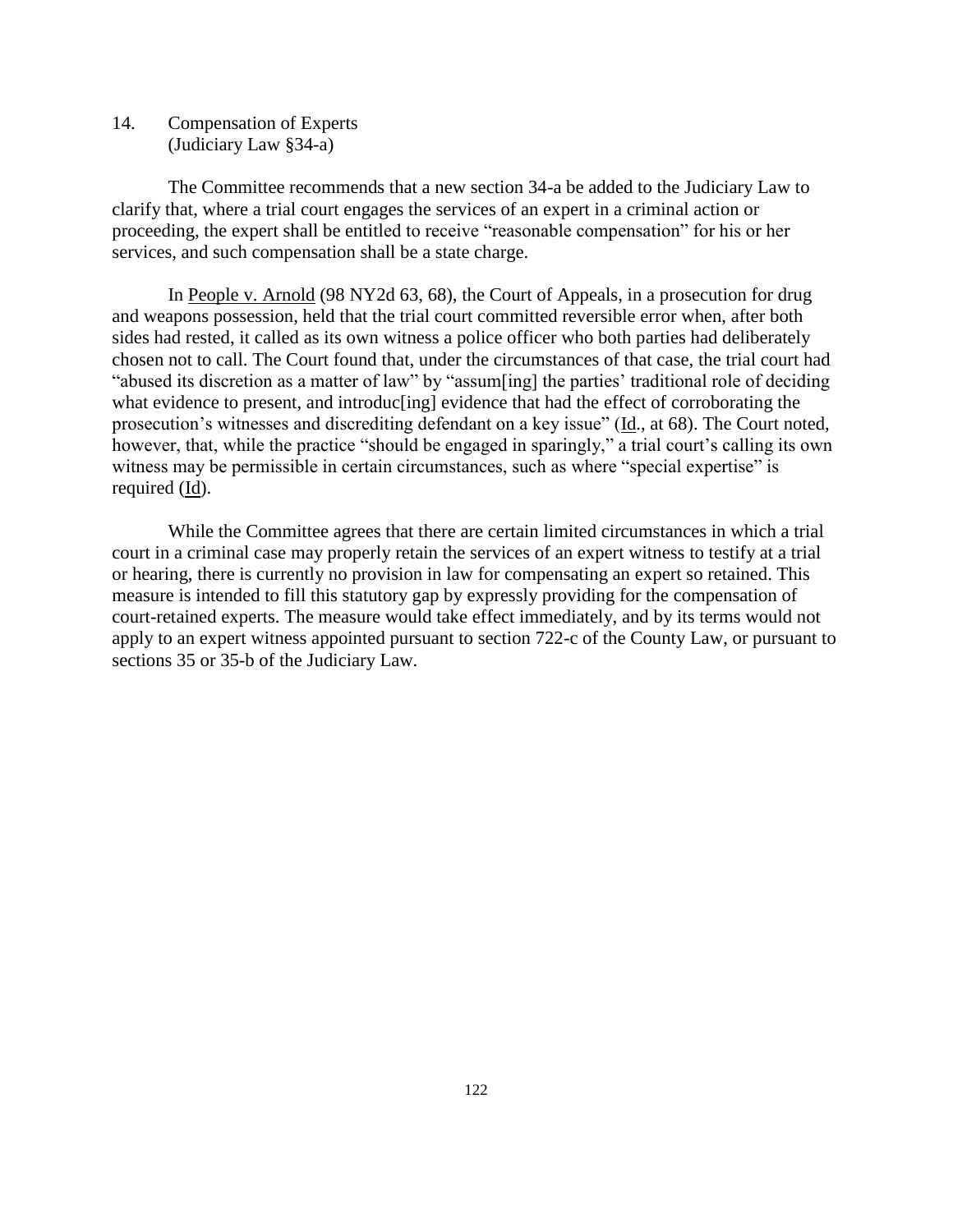15. Issuance and Duration of Final Orders of Protection (CPL 530.12(5), 530.13(4))

The Committee recommends that sections 530.12(5) and 530.13(4) of the Criminal Procedure Law be amended to provide that the duration of a final order of protection issued in a case where the defendant is sentenced to probation on a "sexual assault" conviction shall not exceed, in the case of a felony sexual assault, ten years, and in the case of a misdemeanor sexual assault, six years. The Committee further recommends that these same two provisions of law be amended to require that, when a final order of protection is issued in any case, it be issued at sentencing rather than at the time of conviction.

In 2000, the Legislature amended subdivision three of Penal Law section 65.00 to increase the period of probation for a felony "sexual assault" from five to ten years, and the period of probation for a Class A misdemeanor "sexual assault" from three to six years. *See*, Laws of 2000, ch. 1, section  $10<sup>1</sup>$  At the time, however, the Legislature made no corresponding change to the provisions of CPL sections 530.12(5) and 530.13(4), which establish the duration of a so-called "final" order of protection issued upon conviction of a family offense (CPL 530.12) or non-family offense (CPL 530.13). As a result, final orders of protection issued on felony or misdemeanor "sexual assault" convictions where a sentence of probation was imposed were required by law to expire at a point when only half of the defendant's probation sentence had been served.

To address this problem, the Committee, in 2004, proposed legislation to amend CPL sections 530.12(5) and 530.13(4) to extend the permissible duration of final orders of protection issued in "sexual assault" probation cases. Prompted in part by the Committee's proposal, the Legislature, by Chapter 215 of the Laws of 2006, amended these CPL provisions to significantly extend the permissible duration of final orders of protection issued in *all* criminal cases. Unfortunately, the 2006 amendments again failed to fully account for the statutorily required longer probation periods for misdemeanor and felony "sexual assault" convictions. Thus, despite the Legislature's salutary 2006 amendments extending the permissible duration of final orders of protection, when such an order is issued on a "sexual assault" conviction where a sentence of probation is imposed, the order must still expire *before* the defendant's probation sentence has been completely served.

Accordingly, the Committee again offers this measure – revised to incorporate the aforementioned 2006 legislative changes – to remedy this continuing gap in the law. The measure, which is otherwise identical to the Committee's 2004 proposal, would amend CPL sections 530.12(5) and 530.13(4) to provide that the duration of a final order of protection issued in a case where the defendant is sentenced to probation on a "sexual assault" conviction shall not

 $\overline{a}$ 

<sup>&</sup>lt;sup>1</sup>As added to section 65.00(3) by Chapter 1 of 2000, the term "sexual assault" means an offense defined in Penal Law Articles 130 or 263, or in Penal Law section 255.25 (Incest), or an attempt to commit any such offense. Penal Law section 65.00(3).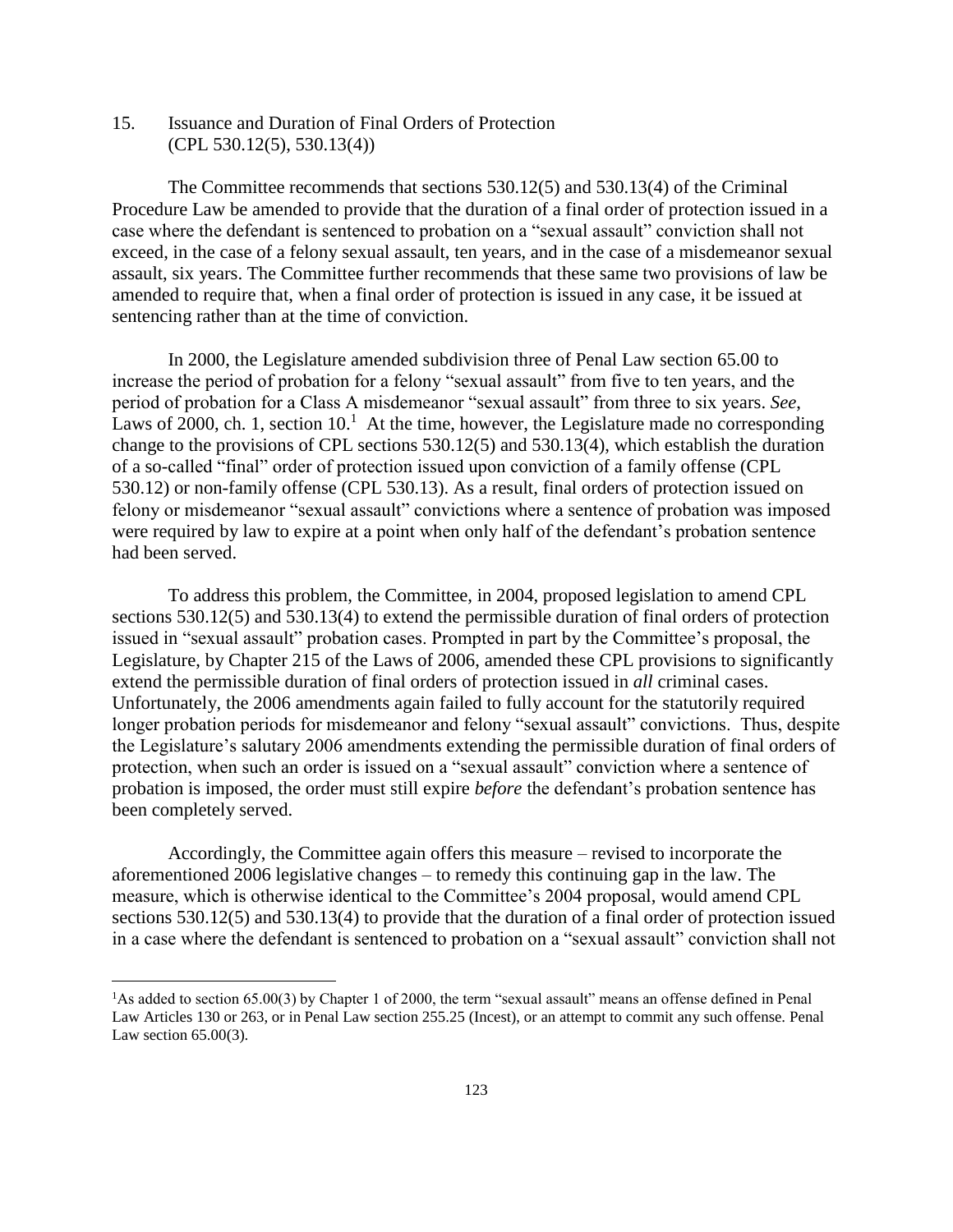exceed, in the case of a felony sexual assault, ten years, and in the case of a misdemeanor sexual assault, six years.

In addition to extending the permissible duration of a final order of protection in sexual assault prosecutions where a probation sentence is imposed, the measure would correct another problem in these same two sections of law. Specifically, the measure would amend CPL sections 530.12(5) and 530.13(4) to provide that a final order of protection, when issued in *any* case, shall be issued not on the date of conviction, as is currently required under the statutes, but on the date of sentence. A final order of protection is intended to provide protection to a victim or witness during the period following disposition of the case, when the defendant may no longer be subject to a temporary order of protection issued as a condition of bail or recognizance (*see,* CPL sections 530.12(1) and 530.13(1)). It makes no sense, therefore, to require that the final order be issued "upon conviction," when the defendant may lawfully be subject to a temporary order of protection (i.e., one issued as a condition of bail or recognizance) right up until the date of sentencing. Further, by calculating the duration of a final order of protection from the sentencing date rather than from the date of conviction, the result in many cases will be that the order will expire later, thus providing a longer period of protection for the victim, witness or family member named therein.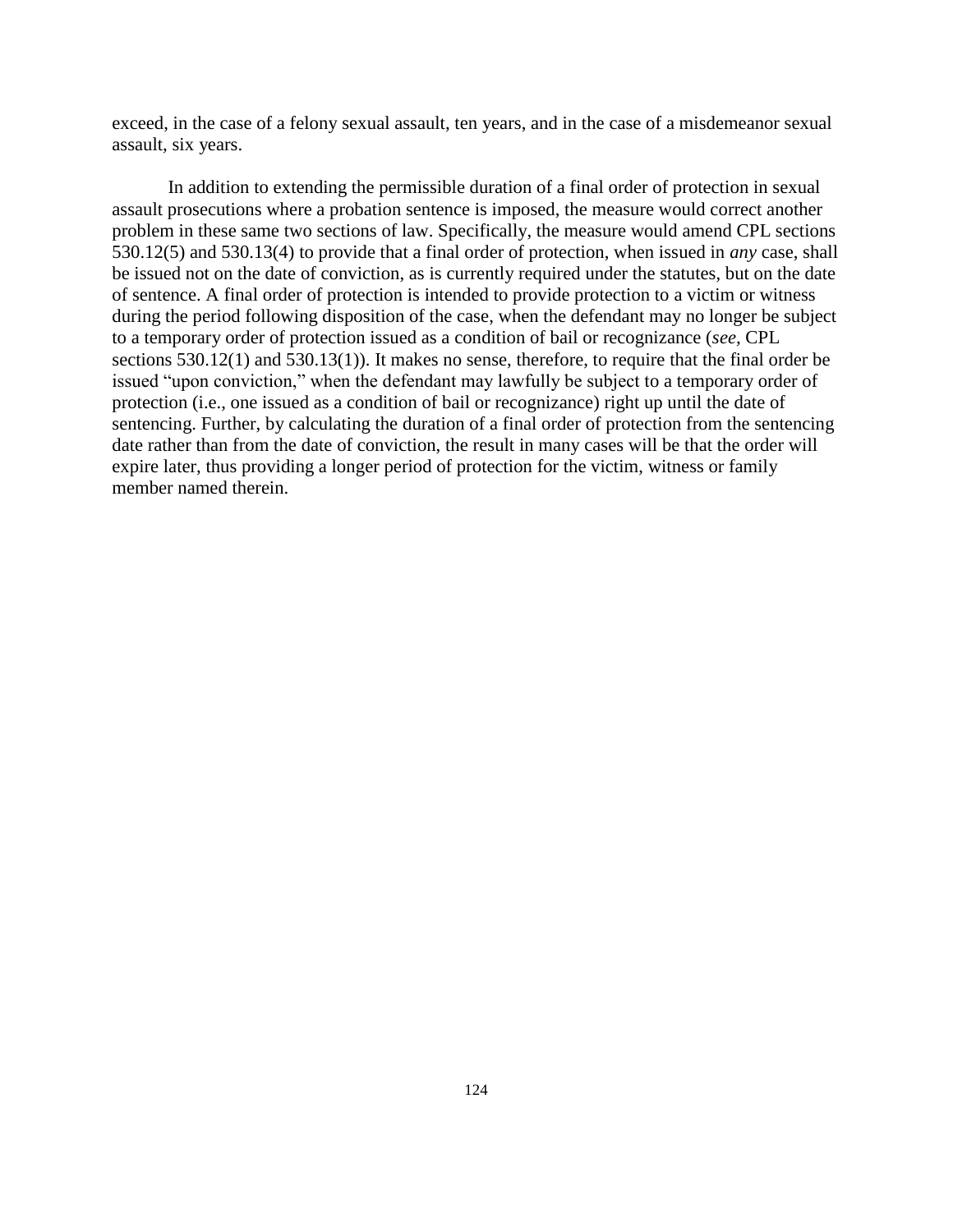16. Permitting All Ineffective Assistance of Counsel Claims to be Raised on Collateral Review (CPL 440.10(2))

The Committee recommends that paragraphs (b) and (c) of subdivision two of section 440.10 of the Criminal Procedure Law be amended to provide that ineffective assistance of counsel claims shall be exempt from the procedural bars to collateral review imposed by these two provisions of the post-conviction motion statute.

Although CPL section 440.10(1)(h) allows generally for a defendant to challenge the constitutionality of his or her conviction on collateral review, subdivision two of the statute establishes a number of mandatory procedural bars to such claims. Specifically, pursuant to subdivision (2)(b) of section 440.10, the court *must* deny a motion to vacate a judgment under that section when "[t]he judgment is, at the time of the motion, appealable or pending on appeal, and sufficient facts appear on the record with respect to the ground or issue raised upon the motion to permit adequate review thereof upon such an appeal." CPL section 440.10(2)(b). And, under CPL section 440.10(2)(c), the court *must* deny such motion when, "[a]lthough sufficient facts appear on the record of the proceedings underlying the judgment to have permitted, upon appeal from such judgment, adequate review of the ground or issued raised upon the motion, no such appellate review or determination occurred owing to the defendant's unjustifiable failure to take or effect an appeal during the prescribed period or to his unjustifiable failure to raise such ground or issue upon an appeal actually perfected by him." CPL section  $440.10(2)(c)$ .<sup>1</sup>

The underlying purpose of subdivisions 2(b) and 2(c) is to prevent a defendant from using CPL section 440.10 as a substitute for direct appeal. See, People v. Cook, 67 N.Y.2d 100 (1986). Many jurisdictions, including the Federal system, have analogous procedural bars. According to the United States Supreme Court, such rules are intended to "conserve judicial resources and to respect the law's important interest in the finality of judgments." Massaro v. United States, 123 S. Ct. 1690, 1693 (2003). But, as the Supreme Court recognized in exempting ineffective-assistance claims from the Federal judiciary's similar procedural bar, requiring a criminal defendant to bring ineffective-assistance claims on direct appeal "does not promote these objectives." Id. Applying the procedural bar to ineffective-assistance claims creates a "risk that defendants w[ill] feel compelled to raise the issue before there has been an opportunity fully to develop the claim's factual predicate," and the issue will "be raised for the first time in a forum not best suited to assess those facts." Id. at 1694. As the Supreme Court further explained, "when [an ineffectiveness] claim is brought on direct appeal, appellate counsel and the court must proceed on a trial record that is not developed precisely for the purpose of litigating or preserving the claim and thus often incomplete or inadequate for this purpose." Id. The trial court is, "the forum best suited to developing the facts necessary to determining the

 $\overline{a}$ 

<sup>&</sup>lt;sup>1</sup>The prohibition on collateral review established by these two provisions of section  $440.10(2)$  currently includes ineffective-assistance claims that are based on facts appearing in the trial record. See, e.g., People v. Allen, 285 A.D.2d 470 (2d Dept. 2001).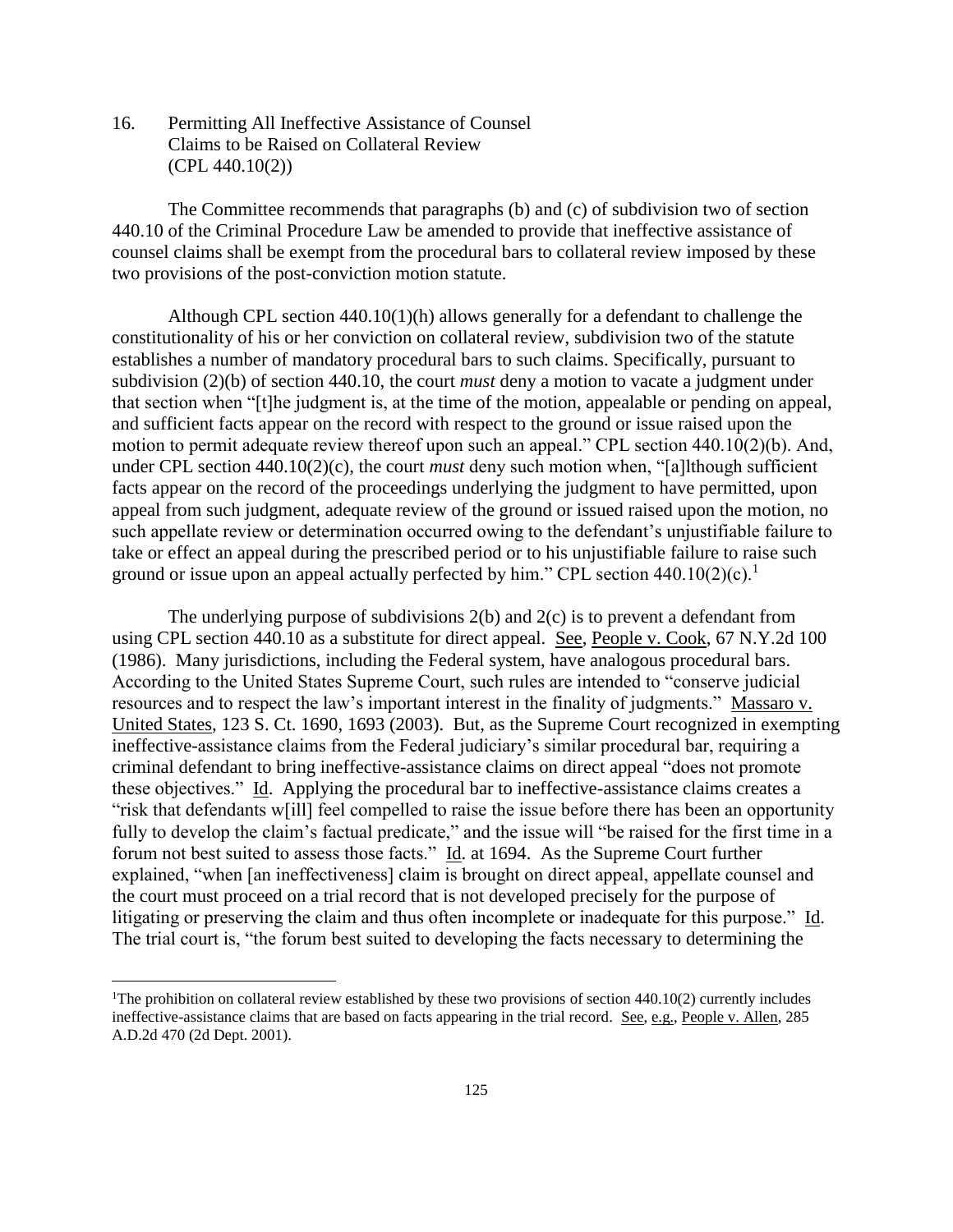adequacy of representation during an entire trial."  $\underline{Id}$ . In addition, the collateral motion "often will be ruled upon by the judge who presided at trial, who should have an advantageous perspective for determining the effectiveness of counsel's conduct and whether any deficiencies were prejudicial." Id.

The Supreme Court's reasons for exempting ineffective-assistance claims from its equivalent procedural bar are equally applicable to New York's statutory scheme. New York courts have already emphasized that in typical cases, ineffective-assistance claims should be raised on collateral review. See, e.g., People v. Brown, 45 N.Y.2d 852 (1978) ("in the typical case, it would be better, and in some cases essential, that an appellate attack on the effectiveness of counsel be bottomed on an evidentiary exploration by collateral or post-conviction proceeding brought under CPL 440.10"). However, notwithstanding this seemingly broad language, it is far from unheard of for a court to deny the CPL 440.10 application on the premise that the trial record was adequate to permit raising the claim on appeal. See, e.g., People v. Duver, 294 A.D.2d 594 (2nd Dept. 2002); People v. Cardenas, 4 A.D.3d 103 (2nd Dept. 2004). Prohibiting a defendant from collaterally raising an ineffective-assistance claim that potentially falls within the narrow class of directly appealable ineffectiveness claims imposes unnecessary burdens on defendants and on the judicial system. Importantly, it is often difficult for a defendant to predict whether a given court will categorize his or her ineffectiveness claim as cognizable on direct appeal.

This creates a dilemma for a defendant who plans to press an ineffective-assistance claim. If the defendant raises the claim on collateral review, there is a risk that the trial court will deny his or her claim under the mandatory procedural bars – the defendant then will only be able to raise the claim on direct appeal if the appellate court has agreed to delay the perfection of his or her appeal until the disposition of the 440.10 motion and if the appellate court agrees with the trial court's determination that the claim is cognizable on appeal. If, on the other hand, the defendant raises the claim first on direct appeal, there is a risk that the appellate court will decide that the claim is not cognizable on direct appeal – in that situation, the defendant will have had to complete the entire appellate process before getting to raise a claim that could have obviated the need for an appeal in the first place. If the defendant raises the claim in both fora simultaneously, he or she runs the greatest risk of all – losing on procedural grounds in two courts without any adjudication of the merits of the claim.

Following the lead of the Federal system and the majority of other states, this measure would amend subdivision two of CPL section 440.10 to remove the existing bars to collateral review where the claim is the ineffective assistance of counsel. In so doing, it would encourage these claims to be brought in the preferable forum in the first instance, would help to eliminate the potential injustices to defendants outlined above, and would help to prevent unnecessary, or unduly delayed, appeals in these cases.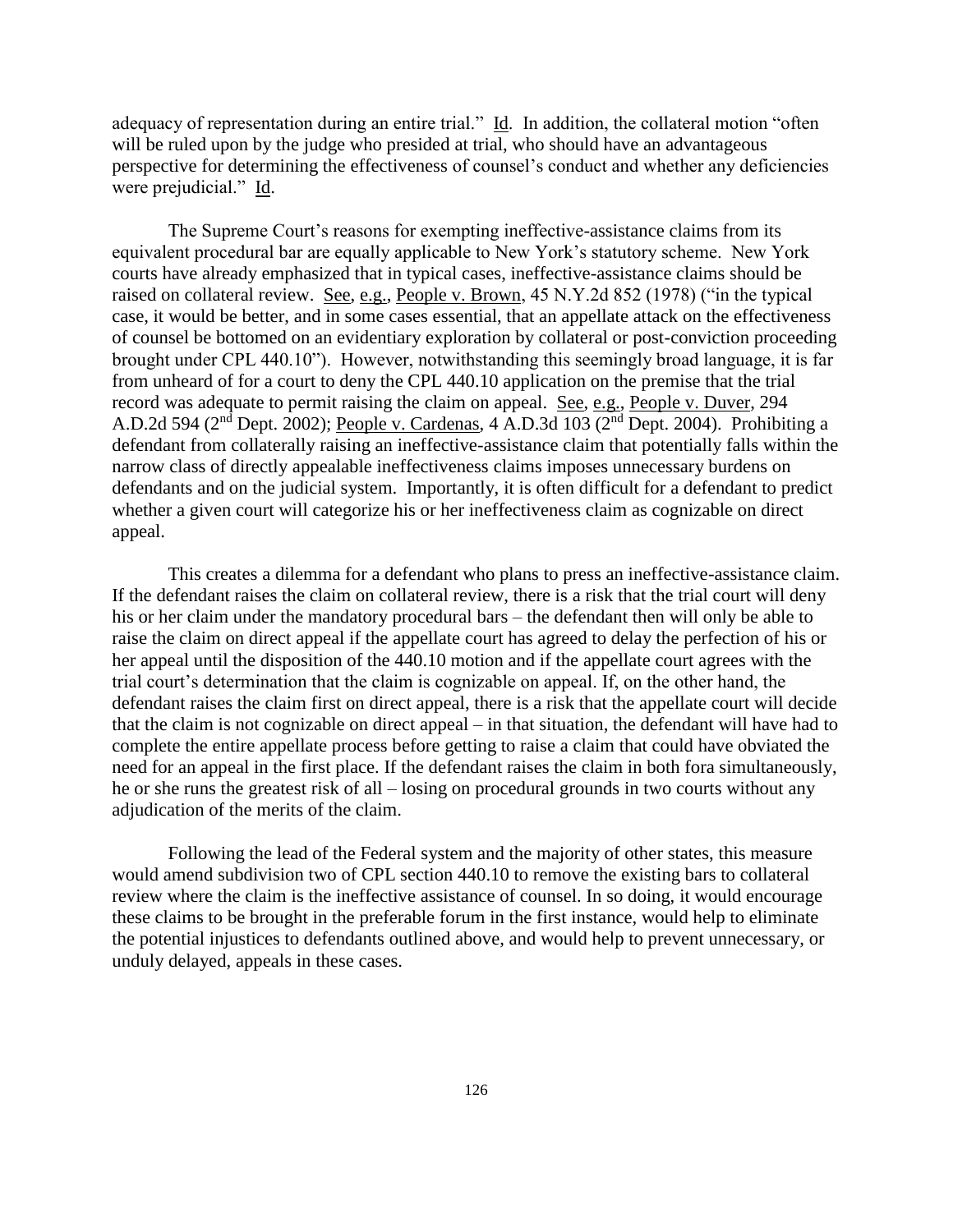17. Raising the Monetary Threshold for Felony-Level Criminal Mischief and Securities Fraud (Penal Law §§145.05(2), 145.10; GBL 352-c(6))

The Committee recommends that Penal Law sections 145.05(2) (criminal mischief in the third degree) and 145.10 (criminal mischief in the second degree), and General Business Law section 352-c(6) (securities fraud) be amended to raise the existing monetary thresholds for commission of these felony offenses.

Under Penal Law section  $145.05(2)$ , a person is guilty of the class E felony of criminal mischief in the third degree when,

> with intent to damage property of another person, and having no right to do so nor any reasonable ground to believe that he or she has such right, he or she...damages property of another person *in an amount exceeding two hundred fifty dollars.*

Penal Law section 145.05(2); emphasis added.

 $\overline{a}$ 

Pursuant to Penal Law section 145.00(1), a person is guilty of criminal mischief in the fourth degree, a Class A misdemeanor, when "having no right to do so nor any reasonable ground to believe that he has such a right, he...[i]ntentionally damages property of another person..." Penal Law section 145.00(1).

A review of the legislative history of the crime of criminal mischief reveals that the current distinction between misdemeanor and felony-level criminal mischief dates back to the 1881 Penal Law, which provided for a felony-level punishment of up to four-years imprisonment for a person who "unlawfully and willfully destroys or injures any real or personal property of another...[i]f the value of the property destroyed, or the diminution in the value of the property by the injury is more than twenty-five dollars." *See*, Laws of 1881, chapter 676. The minimum threshold amount for property damage for this felony-level offense was raised to \$50 in 1912 (*see*, Laws of 1912, chap. 163), and to \$250 in 1915 (*see*, Laws of 1915, chap. 342), where it has remained for the past 90 years.

While the current \$250 property damage threshold for felony-level criminal mischief has remained unchanged since 1915, the corresponding minimum thresholds for felony-level treatment of certain *other* property and theft-related offenses have, in recent years, been significantly increased. Thus, for example, in 1986, the Legislature amended the class E felony offenses of grand larceny in the third degree (PL section 155.30(1)), criminal possession of stolen property in the second degree (PL section 165.45(1)) and insurance fraud in the second degree (PL section 176.15) to increase from \$250 to \$1000 the monetary threshold needed to establish those offenses. See, Laws of 1986, chap. 515, sections 1, 5 and  $8<sup>1</sup>$ 

<sup>&</sup>lt;sup>1</sup>As with the crime of criminal mischief in the third degree under Penal Law section 145.05(2), each of these class E felony offenses represents, in effect, an aggravated form of a Class A misdemeanor offense, with the sole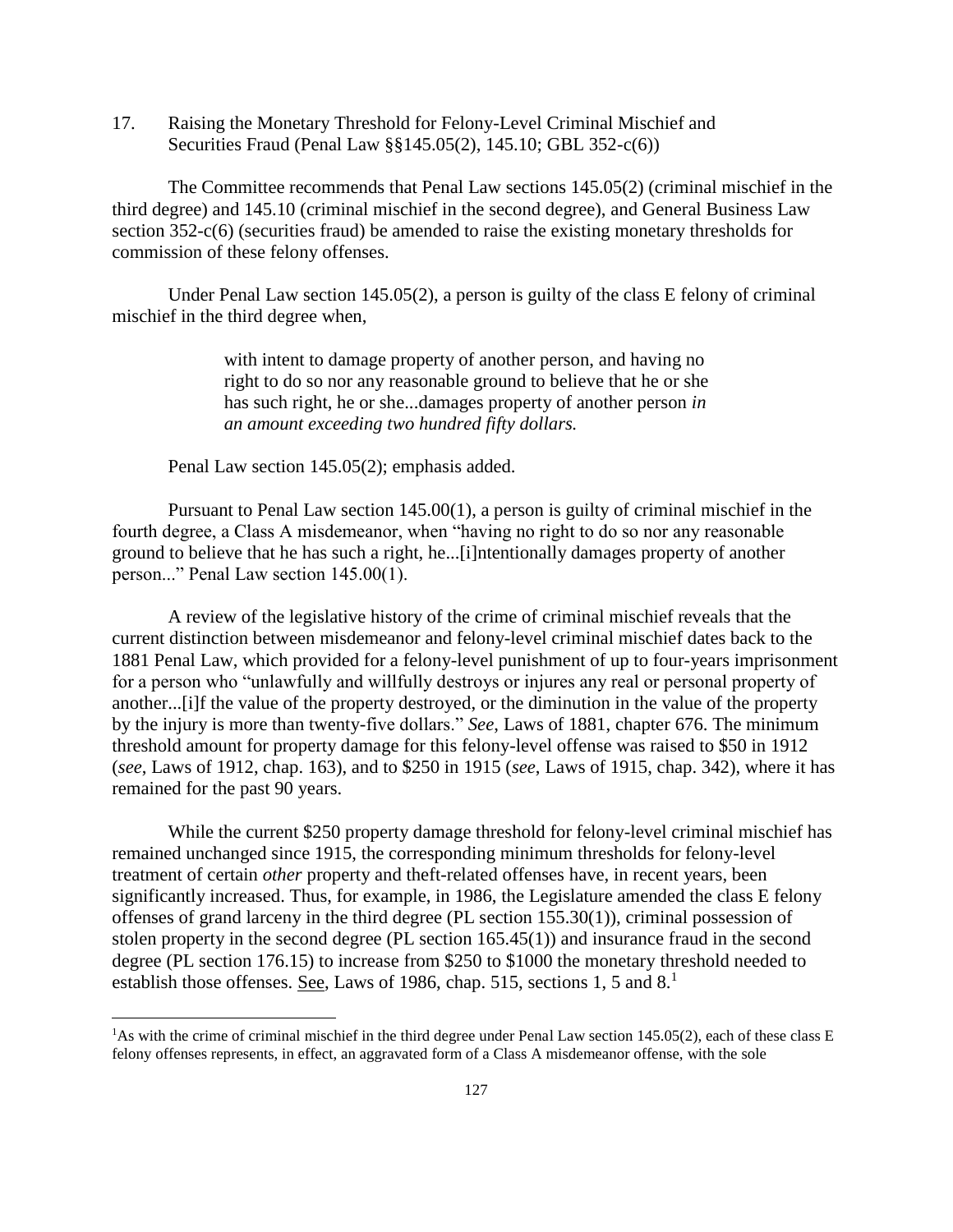In addition, the Legislature, in 1986, amended the class D felony offenses of grand larceny in the third degree (PL section 155.35), criminal possession of stolen property in the third degree (PL section 165.50) and insurance fraud in the third degree (PL section 176.20) to raise from \$1500 to \$3000 the monetary threshold for commission of those class D felony offenses, but failed to make any corresponding change to the \$1500 threshold for commission of the class D felony offense of criminal mischief in the second degree under Penal Law section 145.10. *See*, Laws of 1986, chap. 515, sections 2, 6 and 8.<sup>2</sup>

The Committee believes that the current monetary thresholds for criminal mischief in the third and second degrees (Penal Law sections 145.05(2) and 145.10, respectively) are too low and should be raised to conform to the higher thresholds established by the Legislature in 1986 for comparable theft and stolen property-related felony offenses such as grand larceny, criminal possession of stolen property and insurance fraud. Accordingly, this measure would amend Penal Law section 145.05(2)(criminal mischief in the third degree) to raise the current \$250 monetary damage threshold for commission of that class E felony offense to match the existing (\$1000) monetary threshold for the class E felony offenses of grand larceny in the fourth degree (PL section 155.30(1)), criminal possession of stolen property in the fourth degree (PL section 165.45(1)) and insurance fraud in the fourth degree (PL section 176.15).

Further, the measure would amend Penal Law section 145.10 (criminal mischief in the second degree) to raise the current \$1500 monetary threshold for commission of that class D felony offense to match the existing \$3000 threshold for the class D felony offenses of grand larceny in the third degree (PL section 155.35), criminal possession of stolen property in the third degree (PL section 165.50) and insurance fraud in the third degree (PL section 176.20).

Finally, the measure would correct a related anomaly in the law by amending subdivision six of General Business Law section 352-c to raise to \$1000 the current \$250 threshold for the

 $\overline{a}$ 

aggravating factor being the value of the stolen property in question. See, Penal Law sections 155.25 (defining the Class A misdemeanor of petit larceny); 165.40 (defining the Class A misdemeanor of criminal possession of stolen property in the fifth degree) and 176.10 (defining insurance fraud in the fifth degree).

<sup>&</sup>lt;sup>2</sup>Note that the Legislature, by Chapter 515 of the Laws of 1986, also changed the degree (but not the "D" and "E" felony classifications or section numbers) of several of the aforementioned offenses.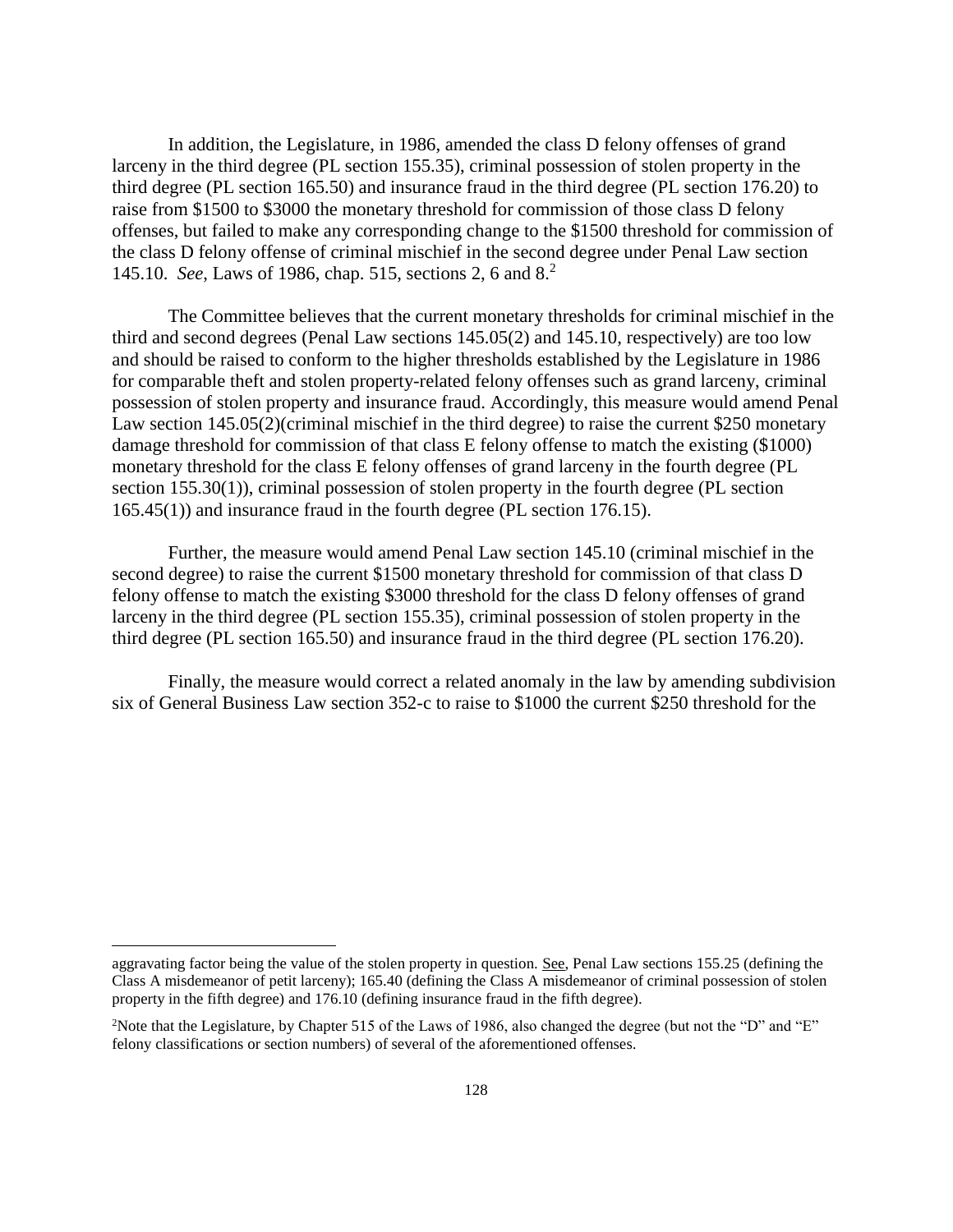class E felony securities fraud offense defined in that section.<sup>3</sup>

In proposing these substantive, and long overdue, changes to the Penal Law and General Business Law, the Committee finds that the rationale in support of Chapter 515 of 1986, as expressed by the Governor in his Memorandum approving that legislation, is equally applicable here:

> The bill adjusts for inflation to reflect the realities of the monetary world of 1986. Dollar values distinguishing degrees of larceny, possession of stolen property, and insurance fraud have remained unchanged since the adoption of the new Penal Law in 1965. Thus, for example, criminal possession of three hundred dollars' worth of stolen property is currently a felony, punishable by up to four years in prison. These monetary thresholds are unrealistically low and unduly strain police resources. While felony arrests for low-level thefts are routinely reduced to misdemeanors by prosecutors and judges, the police must adhere to the law and process a three hundred dollar theft as a felony. This requires substantial allocation of resources and reduces the number of police officers available for patrol. The bill adjusts for inflation by raising the monetary threshold to one thousand dollars for the class E felonies and three thousand dollars for the class D felonies of grand larceny, criminal possession of stolen property, and insurance fraud.

Governor's Memorandum of Approval for L.1986, c. 515, 1986 McKinney's Session Laws of N.Y., at 3175 [July 24, 1986].

The measure would take effect immediately.

 $\overline{a}$ 

<sup>3</sup>Subdivision six of General Business Law section 352-c, which was added to that section in 1982 and was never amended (see, Section 3 of Chapter 146 of the Laws of 1982), currently provides as follows: "Any person, partnership, corporation, company, trust or association, or any agent or employee thereof who intentionally engages in fraud, deception, concealment, suppression, false pretense or fictitious or pretended purchase or sale, or who makes any material false representation or statement with intent to deceive or defraud, while engaged in inducing or promoting the issuance, distribution, exchange, sale, negotiation, or purchase within or from this state of any securities or commodities, as defined in this article, and thereby wrongfully obtains property of a value in excess of two hundred fifty dollars, shall be guilty of a class E felony." GBL section 352-c(6). General Business Law section 352-c is contained in Article 23-A of the General Business Law (commonly referred to as the "Martin Act"), which "provides the regulatory framework governing the offer and sale of securities, commodities and other investment vehicles in and from New York." Mihaly and Kaufmann, Practice Commentary, McKinney's Cons. Laws of N.Y., Book 19, General Business Law art. 23-A, at 10.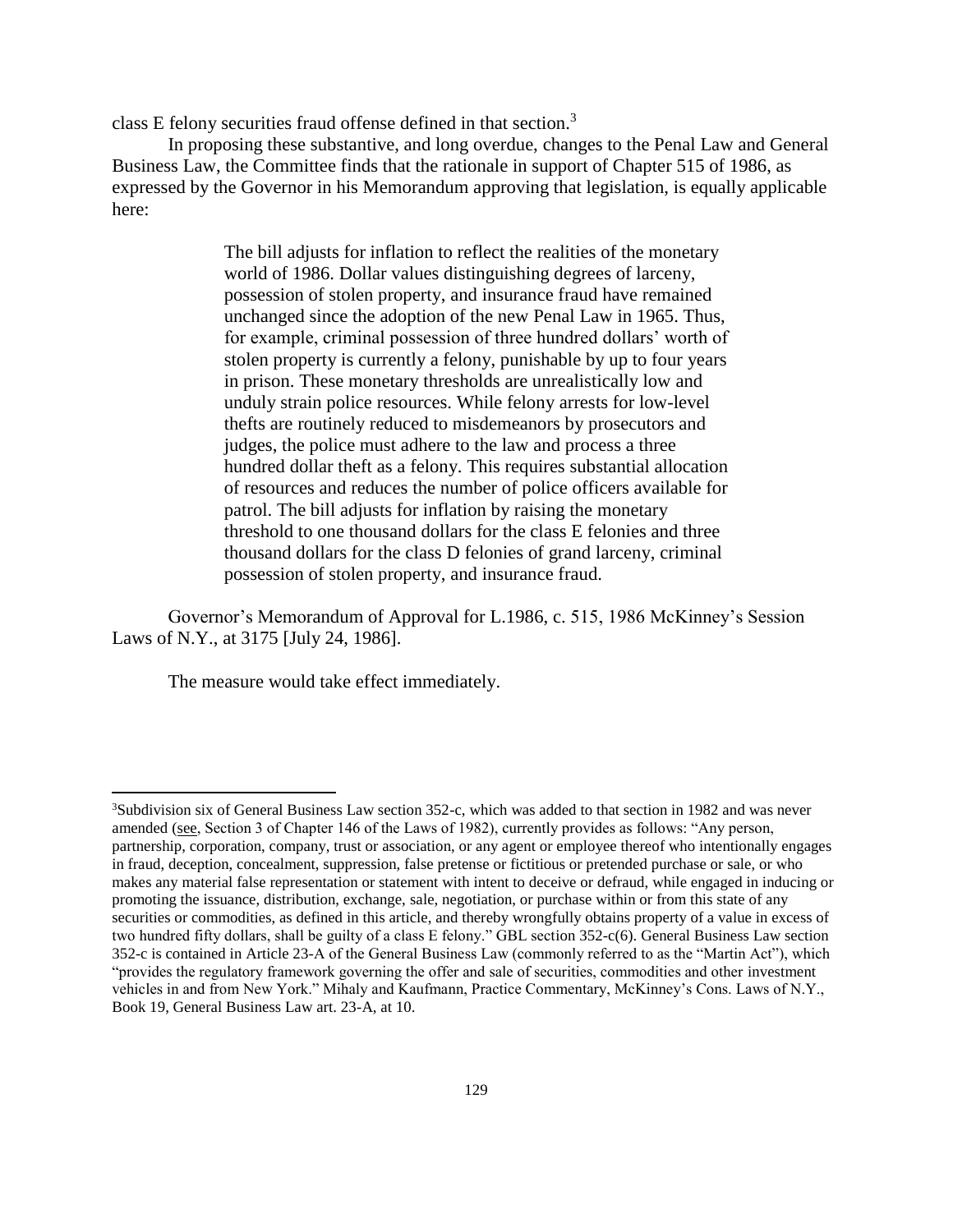18. Written Grand Jury Instructions (CPL 190.25(6))

 $\overline{a}$ 

The Committee recommends that subdivision six of section 190.25 of the Criminal Procedure Law be amended to clarify that the court or district attorney may, when providing to a grand jury any oral instructions "concerning the law with respect to its duties or any matter before it" under that subdivision, also provide written instructions thereon.

Notably, there is nothing in existing CPL section 190.65, or elsewhere in the CPL, that expressly precludes a prosecutor or the impaneling court from providing grand jurors with the applicable substantive law in writing. Further, while the Court of Appeals, relying on CPL section 310.30, has expressly disapproved the practice of providing a deliberating *petit* jury, over the defendant's objection, with a written copy of all or a portion of the court's charge (*see, e.g., People v. Owens*, 69 N.Y.2d 585, and *People v. Johnson*, 81 N.Y.2d 980), there appears to be no reported appellate or trial level decision that addresses the propriety of providing a *grand* jury with written substantive instructions. Nonetheless, it appears that, in at least some jurisdictions in the State, there is a reluctance on the part of impaneling courts and prosecutors to provide any written substantive materials, such as relevant Penal Law offense definitions, to a grand jury when giving instructions pursuant to section 190.25(6).

This measure would remove any doubt as to the propriety of providing grand jurors with substantive written instructions under subdivision six of section 190.25 by amending that subdivision to expressly permit the practice.<sup>1</sup> To ensure a reviewable record of the written grand jury instructions, the measure would further provide that "the complete text of any such written instructions must, following the distribution of such written instructions to the grand jury, be read into the record by the district attorney, who shall state on the record that such written instructions have been so distributed." In addition, the measure would clarify that nothing contained in the proposed amendment to subdivision six of section 190.25 "shall be deemed to affect the court's obligation, pursuant to subdivision five of [CPL] section 190.20...to deliver or cause to be delivered to each grand juror a printed copy of all the provisions of...[CPL] article [190], or the giving of oral or written instructions pursuant to such subdivision five."<sup>2</sup>

The Committee recognizes that the idea of amending CPL Article 190 to expressly authorize the practice of providing written substantive instructions to a grand jury is not a new one. Indeed, in its 1999 Report to the Chief Judge and the Chief Administrative Judge, the Grand

<sup>&</sup>lt;sup>1</sup>In accordance with the Committee's view that at least some of the instructions provided under section 190.25(6) should be given orally, the measure expressly provides that, where instructions are given under that subdivision, the court or prosecutor *must* orally instruct the grand jury and *may* "also distribute written instructions."

<sup>2</sup>Subdivision five of CPL section 190.20 provides as follows: "After a grand jury has been sworn, the court must deliver or cause to be delivered to each grand juror a printed copy of all the provisions of this article, and the court may, in addition, give the grand jurors any oral and written instructions relating to the proper performance of their duties as it deems necessary or appropriate." CPL section 190.20(5).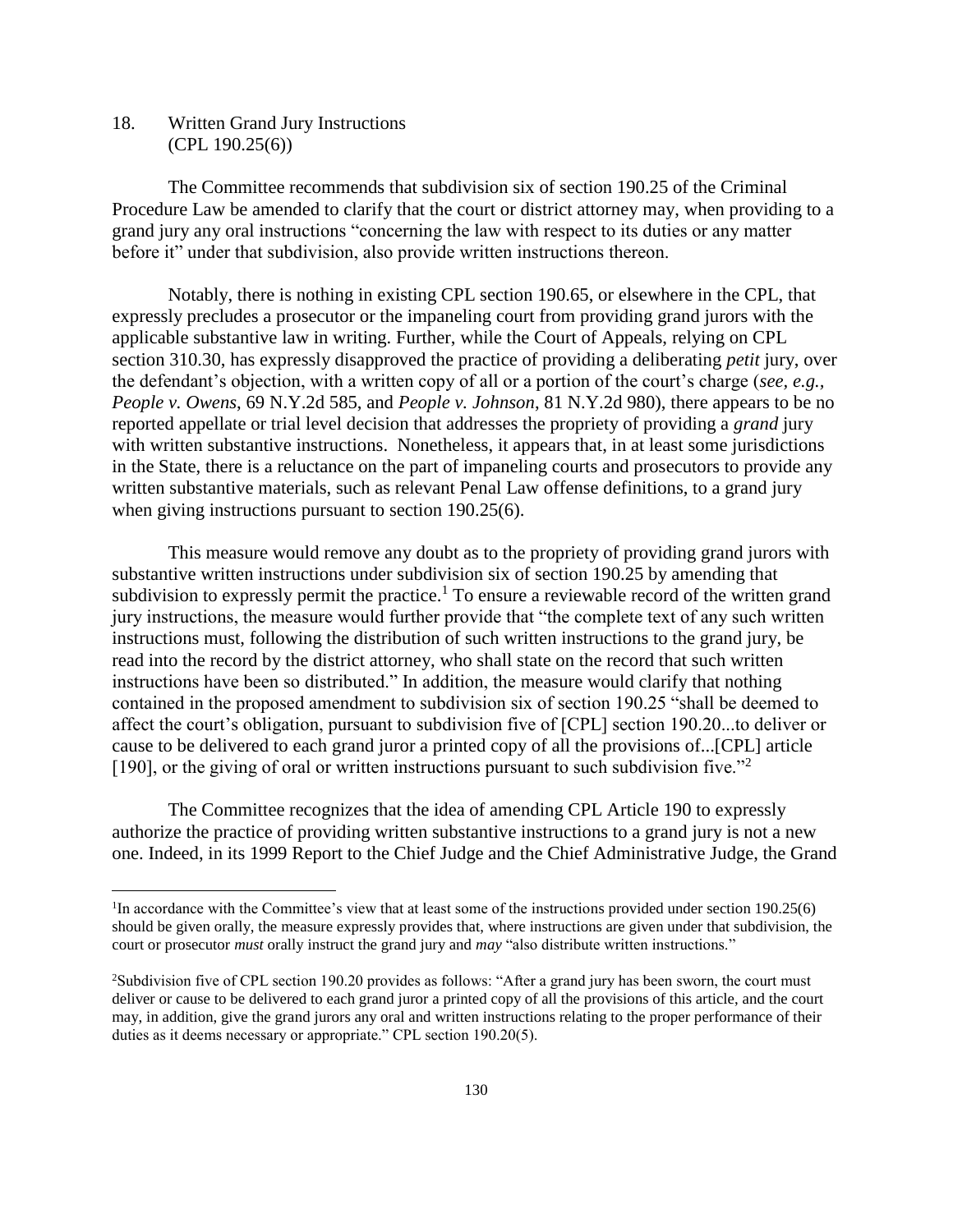Jury Project made the following recommendation:

CPL 190.25(6) should be amended to make explicit that, upon request of a grand juror for further instruction with respect to a statute, the court or the prosecutor may give to the grand jury copies of the text of any statute which, in its discretion, the court or prosecutor deems proper. The amendment should include a requirement that a copy of any such text be made an exhibit in the proceeding in which it is furnished to the grand jury. However, the determination of a court or prosecutor of whether to submit the text of a particular statute should not be a ground for dismissing an accusatory instrument filed after an otherwise proper proceeding.

1999 Report of the Grand Jury Project, Volume I, at p.84.

As noted in the Report, the Grand Jury Project's proposed amendment to CPL section 190.25(6) would closely track the procedure set forth in CPL section 310.30, which applies to the deliberations of a trial jury. That section provides, in relevant part, as follows: "With the consent of the parties and upon the request of the jury for further instruction with respect to a statute, the court may also give to the jury copies of the text of any statute which, in its discretion, the court deems proper." CPL section 310.30. Similar to section 310.30, the proposal would "permit the court or prosecutor to furnish the text of a statute when a grand juror requests further instruction concerning a statute and the court or the prosecutor, in the sound exercise of discretion, believes that the request is necessary or appropriate." 1999 Report of the Grand Jury Project, Volume I, at p.85.

While the Committee fully agrees with the conclusion reached by the Grand Jury Project that CPL section 190.25(6) ought to be amended to clarify the authority of the court and prosecutor to provide written substantive instructions under that section, it is the Committee's view that the measure proposed here, which is arguably broader and less cumbersome than the proposal recommended by the Grand Jury Project, would better assist grand jurors in meeting their obligations under CPL Article 190.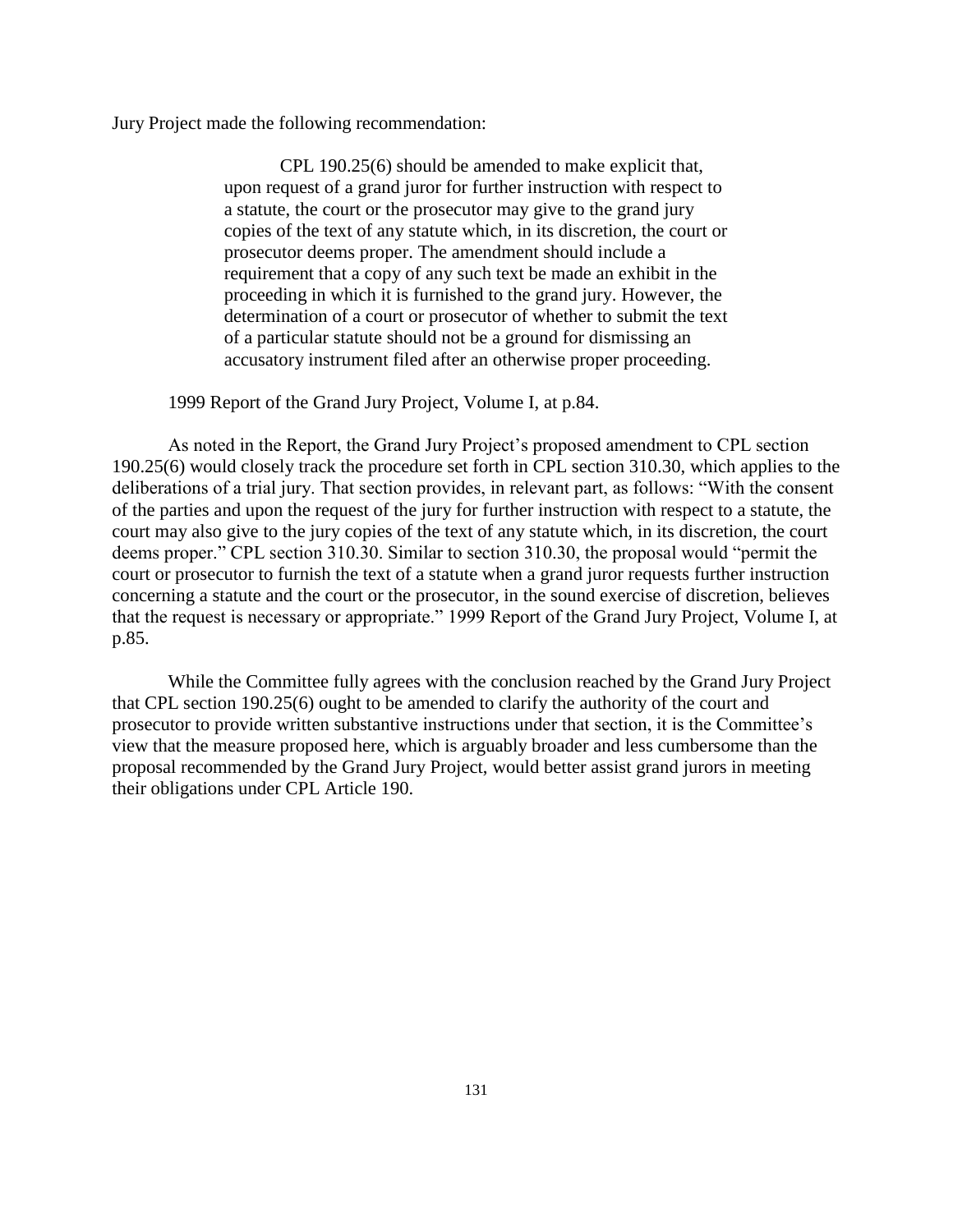19. Criminal Contempt and Double Jeopardy: Repealer (Penal Law §215.54; Judiciary Law §776)

To conform with controlling appellate decisional law in the areas of double jeopardy and criminal contempt, the Committee recommends that section 215.54 of the Penal Law and section 776 of the Judiciary Law, both of which provide, in substance, that the imposition of a prior punishment for criminal contempt under Article 19 of the Judiciary Law shall not bar a subsequent prosecution for criminal contempt under the Penal Law based upon the same conduct, be repealed.

Judiciary Law section 776 provides that

[a] person, punished as prescribed in...[Judiciary Law Article 19], may, notwithstanding, be indicted for the same misconduct, if it is an indictable offense; but the court, before which he is convicted, must, in forming its sentence, take into consideration the previous punishment.

Judiciary Law section 776.

The corresponding provision of Penal Law Article 215 provides that

[a]djudication for criminal contempt under subdivision A of section seven hundred fifty of the judiciary law shall not bar a prosecution for the crime of criminal contempt under section  $215.50<sup>1</sup>$  based upon the same conduct but, upon conviction thereunder, the court, in sentencing the defendant shall take the previous punishment into consideration.

Penal Law section 215.54.

 $\overline{a}$ 

In *People v. Columbo* (31 N.Y.2d 947, 949 (1972)), the Court of Appeals, following a second remand of the case to that Court from the United States Supreme Court for reconsideration of a double jeopardy issue (*see, Columbo v. New York*, 405 U.S. 9, 11 (1972)), held that the defendant's previous punishment for contempt of court under the Judiciary Law for refusing to obey an order to testify before the grand jury barred a subsequent indictment for the same offense under the Penal Law. The Court of Appeals, in *Columbo*, stated as follows:

> Although defendant could have been properly indicted for his refusal to testify before the Grand Jury on October 14, 1965, after

<sup>1</sup>Penal Law section 215.50 defines, in seven separate subdivisions, the Class A misdemeanor of criminal contempt in the second degree.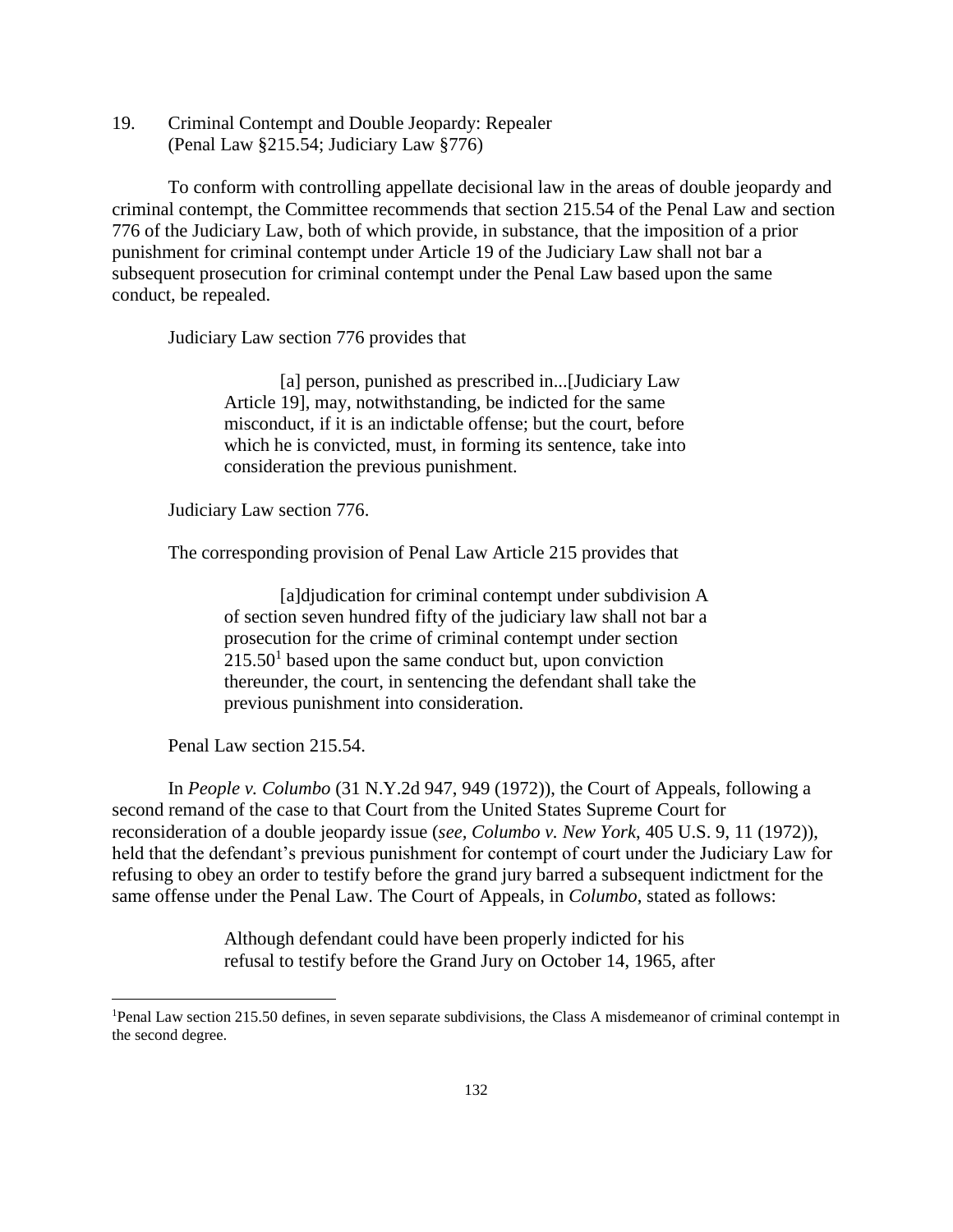having been granted full immunity [citation omitted] and such indictment would not be barred by double jeopardy, he was not indicted for that crime, but, instead was indicted for his refusal to obey the order of ...[the Grand Jury Judge] on December 7, 1965, to return to the same Grand Jury and testify. Thus, defendant was indicted for the same act and offense for which he previously was punished by...[the Grand Jury Judge] for contempt of court pursuant to section 750 of the Judiciary Law. The same evidence proves the Judiciary Law contempt for which defendant was previously punished and the Penal Law contempt charged in the indictment, and the elements of the two contempt charges are the same. Since the Supreme Court of the United States has held that defendant's previous punishment for contempt...pursuant to the Judiciary Law was for "criminal" contempt under the particular facts of this case [citation omitted], defendant's subsequent indictment for the same offense under...the ...Penal Law is barred by the double jeopardy clause [citation omitted].

*Colombo, supra, at* 949; *see also, Matter of Capio v. Justices of the Supreme Court*, 34 N.Y.2d 603 (1974), affirming on the opinion at 41 A.D.2d 235.<sup>2</sup>

In a more recent case, *People v. Wood* (95 N.Y.2d 509, 515 ((2000)), the Court of Appeals, citing *Columbo*, held that the defendant's prosecution for criminal contempt in the first degree under Penal Law section 215.51 for violating an order of protection was barred because the defendant had previously been prosecuted for contempt under Family Court Article 8 based upon the same conduct. As in *Columbo*, the Court in *Wood*, in analyzing the double jeopardy issue, applied the "same elements test" enunciated by the United States Supreme Court in *Blockburger v. United States* (284 U.S. 299 (1932)) and reiterated in the criminal contempt context in *United States v. Dixon* (509 U.S. 688 (1993)):

> The Double Jeopardy Clause "protects only against the imposition of multiple criminal punishments for the same offense"[citation omitted]. The "applicable rule is that, where the same act or transaction constitutes a violation of two distinct statutory provisions, the test to be applied to determine whether there are two offenses or only one is whether each provision requires proof of an additional fact which the other does not" [*citing Blockburger*]. If each of the offenses contains an element which the other does not, they are not the "same offense" under the rule enunciated by Blockburger and any claim of constitutional

 $\overline{a}$ 

<sup>2</sup>Notably, there is no mention by the Court in *Columbo* of either Penal Law section 215.54 or Judiciary Law section 776.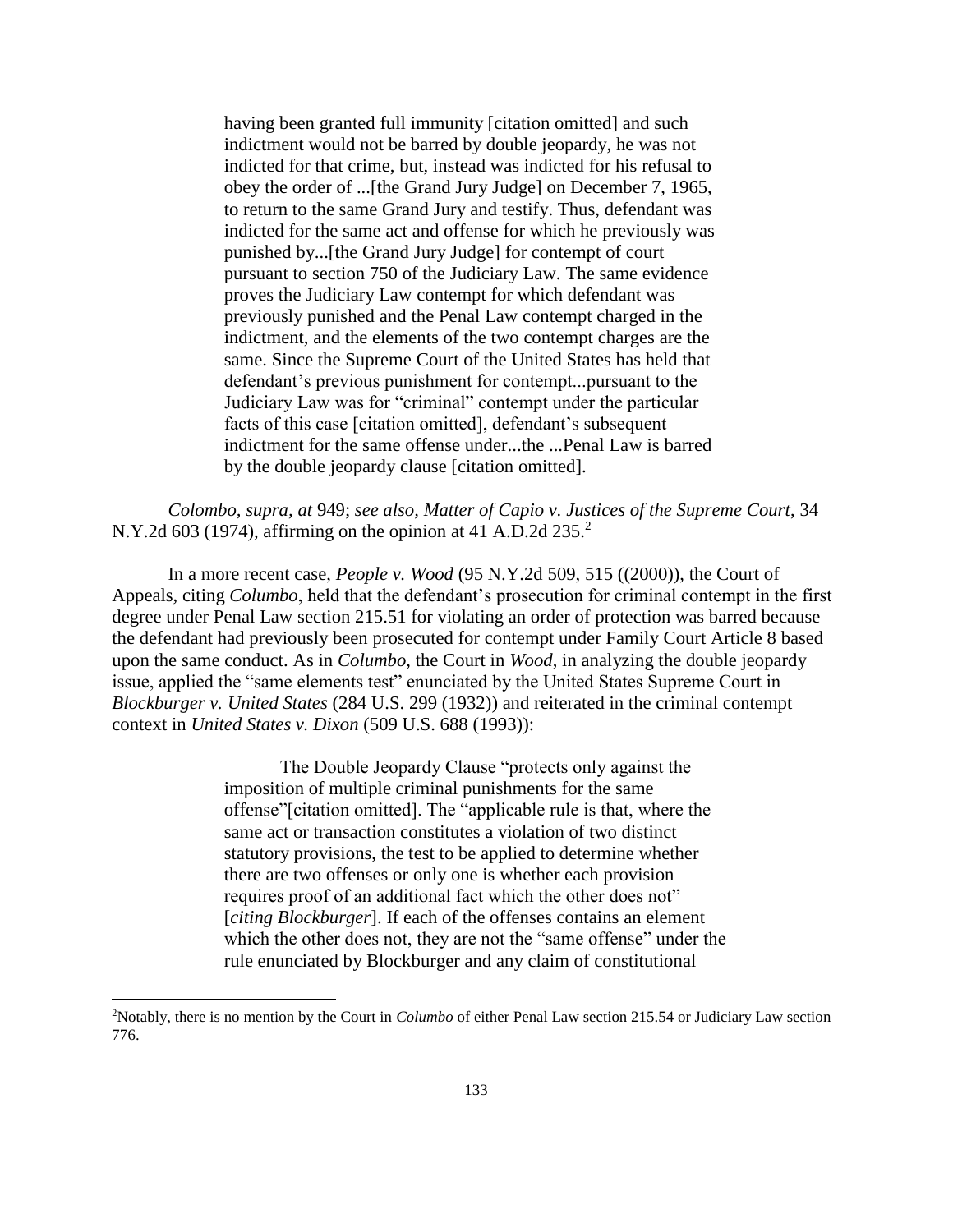double jeopardy necessarily fails [citation omitted]. The test focuses on "the proof necessary to prove the statutory elements of each offense charged against the defendant, not on the actual evidence to be presented at trial" [citations omitted].

## *Wood, supra, at* 513.

In his comments on the interplay between criminal contempt and double jeopardy in the 1998 law review article, *Criminal and Civil Contempt: Some Sense of a Hodgepodge* (72 St. John's L. Rev. 337, 407-408 (Spring, 1998)), Lawrence Gray notes that the Court of Appeals' and U.S. Supreme Court's decisions in *Columbo* "do . . . not appear to be the proverbial 'last word'" on the topic. As stated in that article,

> [i]n *United States v. Dixon*, the latest Supreme Court decision on the issue, a badly splintered Court hardly achieved a coherent conclusion. Specifically, the Court held that where a criminal contempt of court does not have the "same elements" as a legislatively-enacted crime, a contempt proceeding followed by a criminal prosecution does *not* implicate double jeopardy [citations omitted].

Gray, *Id*; emphasis added.

 $\overline{a}$ 

Notwithstanding Mr. Gray's observation that the Court of Appeals' decision in *Columbo* may not be the "last word" on the issues of constitutional double jeopardy and criminal contempt, it is clear that Penal Law section 215.54 and Judiciary Law section 776, at the very least, raise serious constitutional concerns in light of *Columbo* and also appear to conflict directly with certain of the statutory double jeopardy protections afforded by CPL Article 40 ["Exemption From Prosecution by Reason of Previous Prosecution"]. For these reasons, the Committee offers this measure repealing both sections in their entirety.<sup>3</sup>

<sup>&</sup>lt;sup>3</sup>It should be noted that, as part of the Committee's existing legislative proposal to reform Judiciary Law Article 19, sections 750 through 781 of that Article are repealed in their entirety and replaced with new provisions. Although the Committee does not specifically address the repeal of Judiciary Law section 776, or the related double jeopardy issue, in its memorandum in support of that proposal, the Committee created no analogue to section 776 in its proposed new Article 19.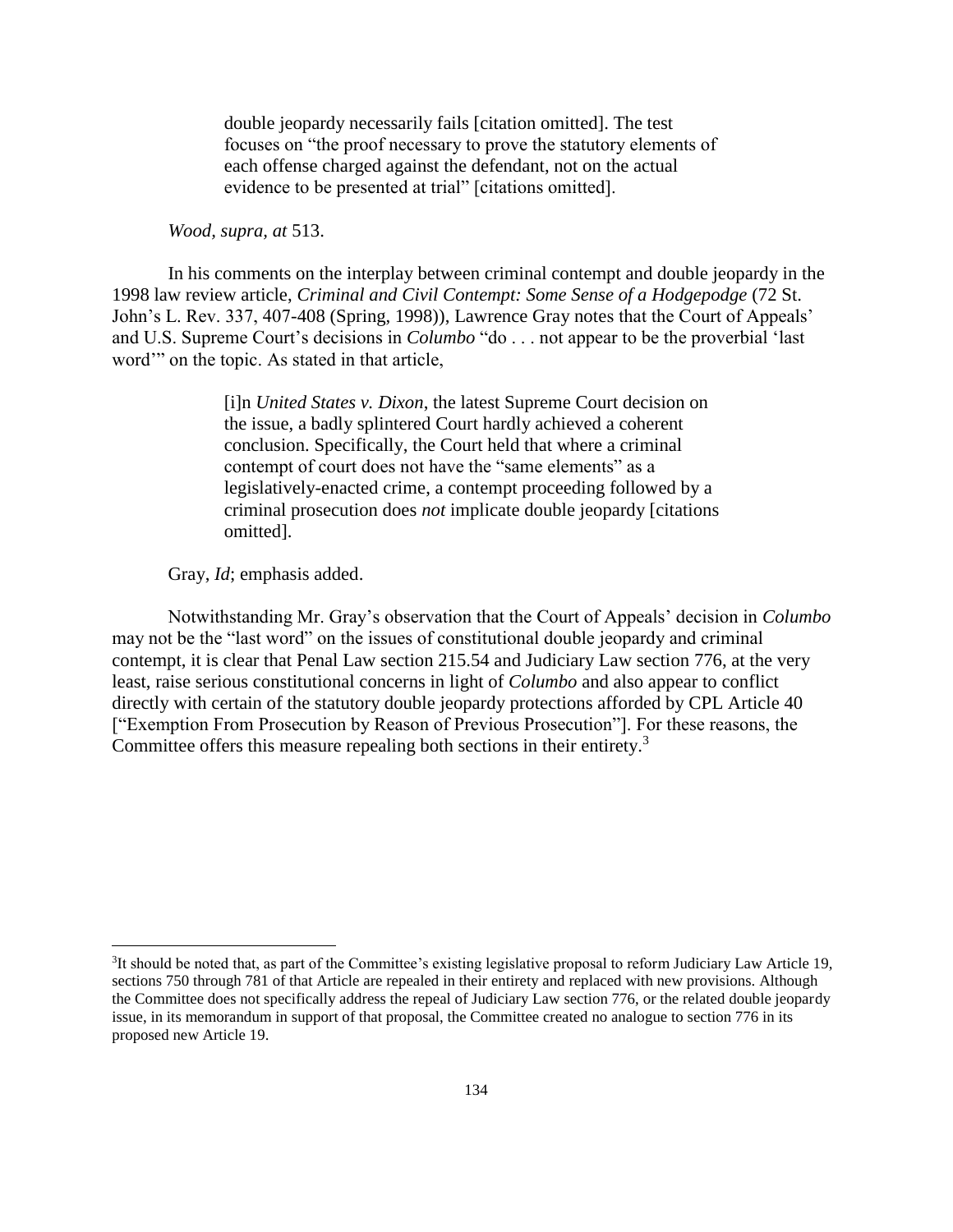20. Prosecution by Superior Court Information After Dismissal of Indictment (CPL 195.10(1)(a); CPL 210.20(4))

The Committee recommends that the Criminal Procedure Law be amended to establish a procedure to allow a defendant to waive indictment and be prosecuted by Superior Court Information in cases where the court has dismissed an initial indictment against the defendant.

Under current law, a defendant may only waive indictment and consent to be prosecuted by a superior court information where a local criminal court has held the defendant for the action of a grand jury, the defendant is not charged with a Class A felony, and the district attorney consents to the waiver (CPL 195.10). The Court of Appeals has strictly construed these conditions, and has repeatedly invalidated waivers made with the consent of both the defendant and the prosecution where the parties have otherwise failed to conform to the statute (*see People v. Boston*, 75 NY2d 585 (1990); *People v. Trueluck*, 88 NY2d 546 (1996); *People v. Casdia*, 78 NY2d 1024 (1991); *compare People v. D'Amico*, 76 NY2d 877 (1990)).

It is not unusual, however, for the defendant and the prosecution to negotiate a plea in the period after a court dismisses an indictment but before the prosecution has re-presented the case to the grand jury. Plea negotiations are often completed during this interlude because the parties have invariably completed discovery and motion practice on the original indictment and generally have a better understanding of the relative strengths and weaknesses of the case. Yet, although the parties may reach agreement on a plea, there is no readily available procedure for the court to accept the plea. A superior court information is unavailable to the parties because the defendant has not been technically "held" for the action of the grand jury (*see People v. Rivera*, 14 Misc.3d 726 (2006)). Either the prosecution must re-present the case to the grand jury and secure a new indictment, a needless waste of resources and a burden for witnesses, or else follow the strict requirements for filing a superior court information. This requires the prosecutor to file a new felony complaint, re-arrest the defendant on the new felony complaint and arraign the defendant in the local criminal court so the defendant can be "held" for the action of the grand jury.

To avoid the burden of securing a new indictment or filing a new felony complaint, this measure would amend paragraph (a) of subdivision 1 of section 195.10 and subdivision 4 of section 210.20 of the Criminal Procedure Law to provide that after a court dismisses an indictment against a defendant, if the court authorizes the People to resubmit the charge to the grand jury, the defendant will be deemed held for the action of the grand jury. This would then provide the basis for the defendant to waive prosecution by indictment and be prosecuted by superior court information.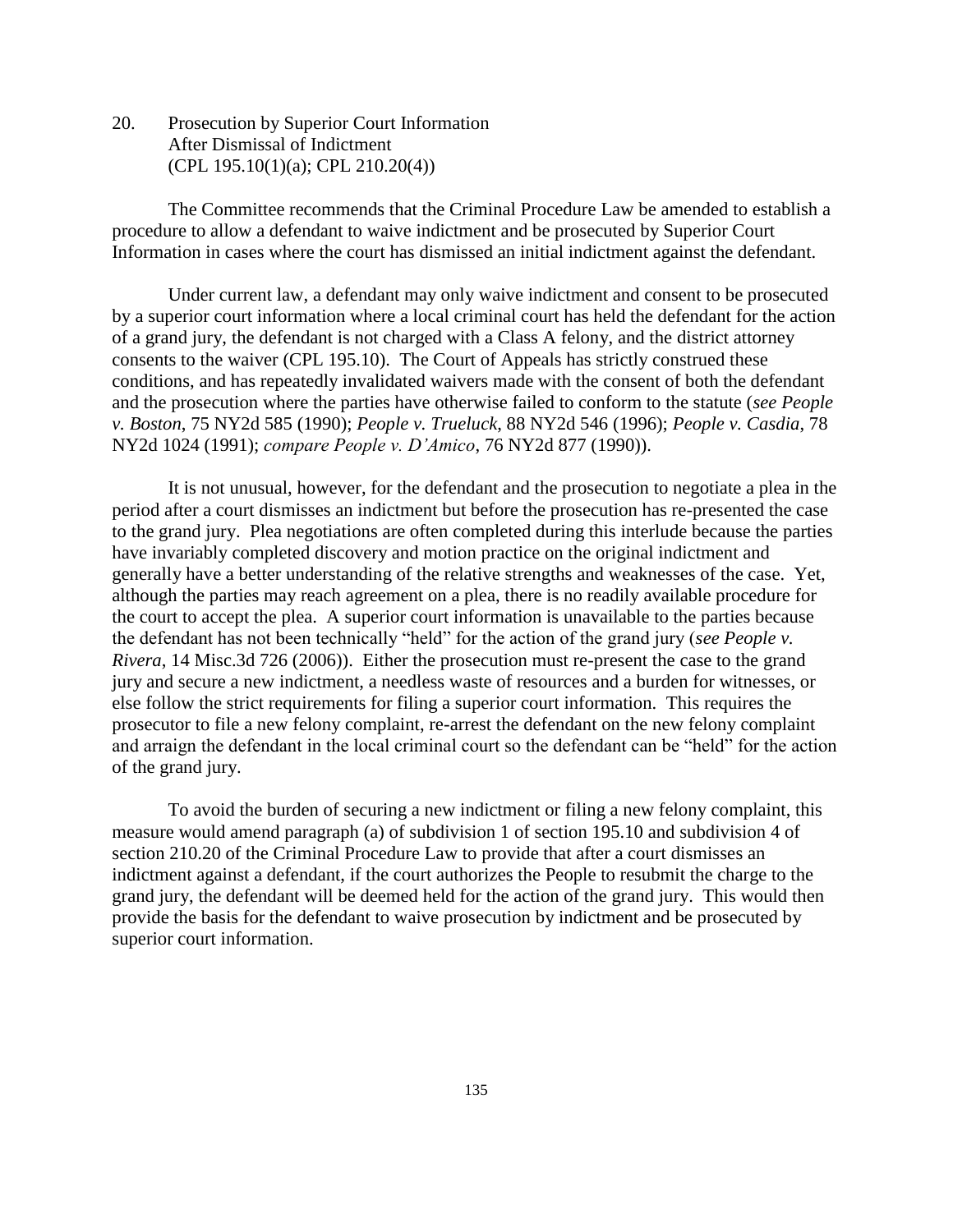21. Disclosure by the People of Police-Arranged Identifications of Defendant  $(CPL 240.20(e)(1))$ 

The Committee recommends that subdivision one of section 240.20(e) of the Criminal Procedure Law be amended to provide that the People must give notice to the defendant of all prior police-arranged identifications of the defendant made by a person whom the prosecutor intends to call as a witness at trial and from whom they intend to elicit an in-court identification.

The Court of Appeals recently held that the People are not required to give notice of a police-arranged *photographic* identification of the defendant by a trial witness (*People v. Grajales*, 8 NY3d 861 (2007)). While the Court recognized that the "better practice is to give defendant notice of all prior police-arranged identifications made by a witness from whom they intend to elicit in-court identification testimony," there is no obligation to provide such notice unless that pretrial identification will be offered at trial. Since pretrial photographic identifications of a defendant are inadmissible at trial, the Court held that by definition there is no requirement that it be provided to the defendant under the notice provisions of CPL 710.30(1)(b).

The Committee believes that it is important for the Criminal Procedure Law to provide a mechanism to insure that photographic identifications of any witness the prosecutor intends to call at trial are disclosed to the defendant prior to trial. At the very least, evidence of a prior photographic identification is relevant to the issue of possible suggestiveness at any subsequent corporeal identification of the defendant by that witness. The Committee does not endorse the position, however, that disclosure should be made part of the People's notice obligation under CPL 710.30(1)(b). The Committee is of the view that the harsh remedy of preclusion for the People's failure to serve timely notice under CPL 710.30 (*see People v. O'Doherty*, 70 NY2d 479 (1987)), would be unwarranted in the case where the evidence of the identification is inadmissible at trial.

The Committee's proposal therefore strikes a balance by requiring the information be disclosed as part of the People's discovery under CPL 240. By placing the obligation within the discovery section, the court will have an adequate range of remedies for discovery violations (*see, e.g.*, CPL Section 240.70 [enumerating available court-imposed sanctions for noncompliance with CPL Article 240]. In addition, the Committee believes that the proposal would further the strong public policy goal of protecting against witness misidentification in criminal prosecutions.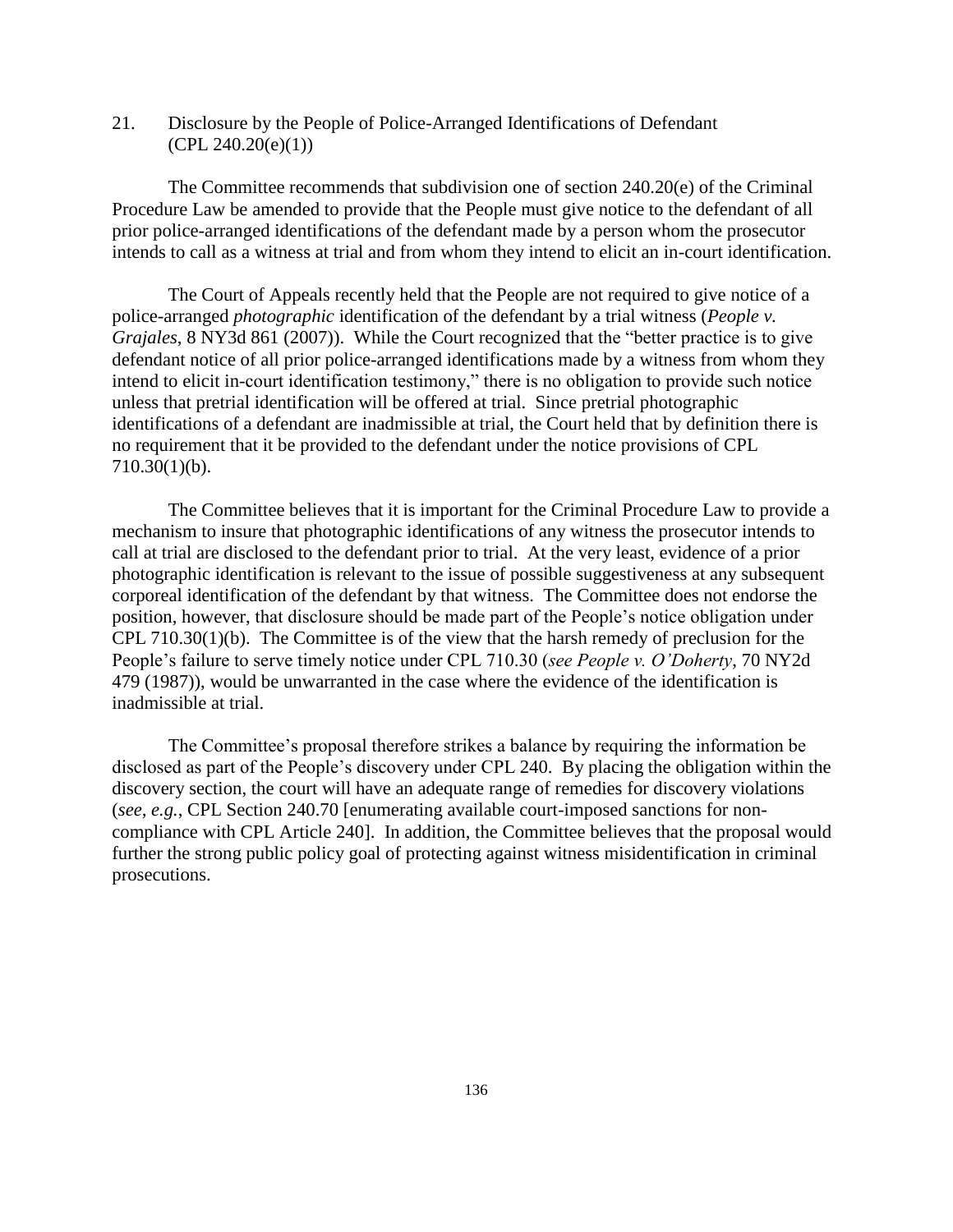22. Geographical Jurisdiction of Counties (CPL 20.40(2))

The Committee recommends that the Criminal Procedure Law be amended to establish a basis for a county to have jurisdiction over criminal conduct where, although New York State has jurisdiction over the conduct, no county can establish jurisdiction under current law.

The Court of Appeals recently affirmed the dismissal of a perjury prosecution stemming from an out-of state deposition where the defendant was questioned by the New York State Attorney General's office in connection with an ongoing New York State antitrust investigation (*see People v. Zimmerman*, 9 NY3d 421 (2007)). The Court of Appeals held that while New York State had jurisdiction to prosecute the alleged perjury, it could find no basis for the defendant to be prosecuted in New York County or any other county in the state. The Court acknowledged the principle that once the State has jurisdiction to prosecute a case, it can "as a general rule, assign the trial of that case to any county it chooses" (9 NY3d at 428-429). But for a county to prosecute, the Legislature must provide a specific jurisdictional basis. Under the current legislative scheme there is simply no provision to allow any county to have jurisdiction over a case which only impacts the State as a whole. As explicitly stated by the Court, the current statute leaves a gap that the Court is not permitted to fill. Instead, the Court suggested that it is up to the Legislature to fill the gap (*see id*. at 430).

In order to provide a basis for jurisdiction in an appropriate county under the situation faced by the prosecution in *Zimmerman*, this measure would add a new paragraph (f) to CPL 20.40(2) to allow a county to exercise jurisdiction if there is a "logical nexus" between the criminal conduct and the county. By the statute's express terms, it would only operate in cases where no other basis for a county to exercise jurisdiction can be established. Therefore, it does not extend the current reach of the remaining provisions of CPL 20.40(2), and is limited solely to closing the legislative "gap" recognized by the Court of Appeals in *Zimmerman*.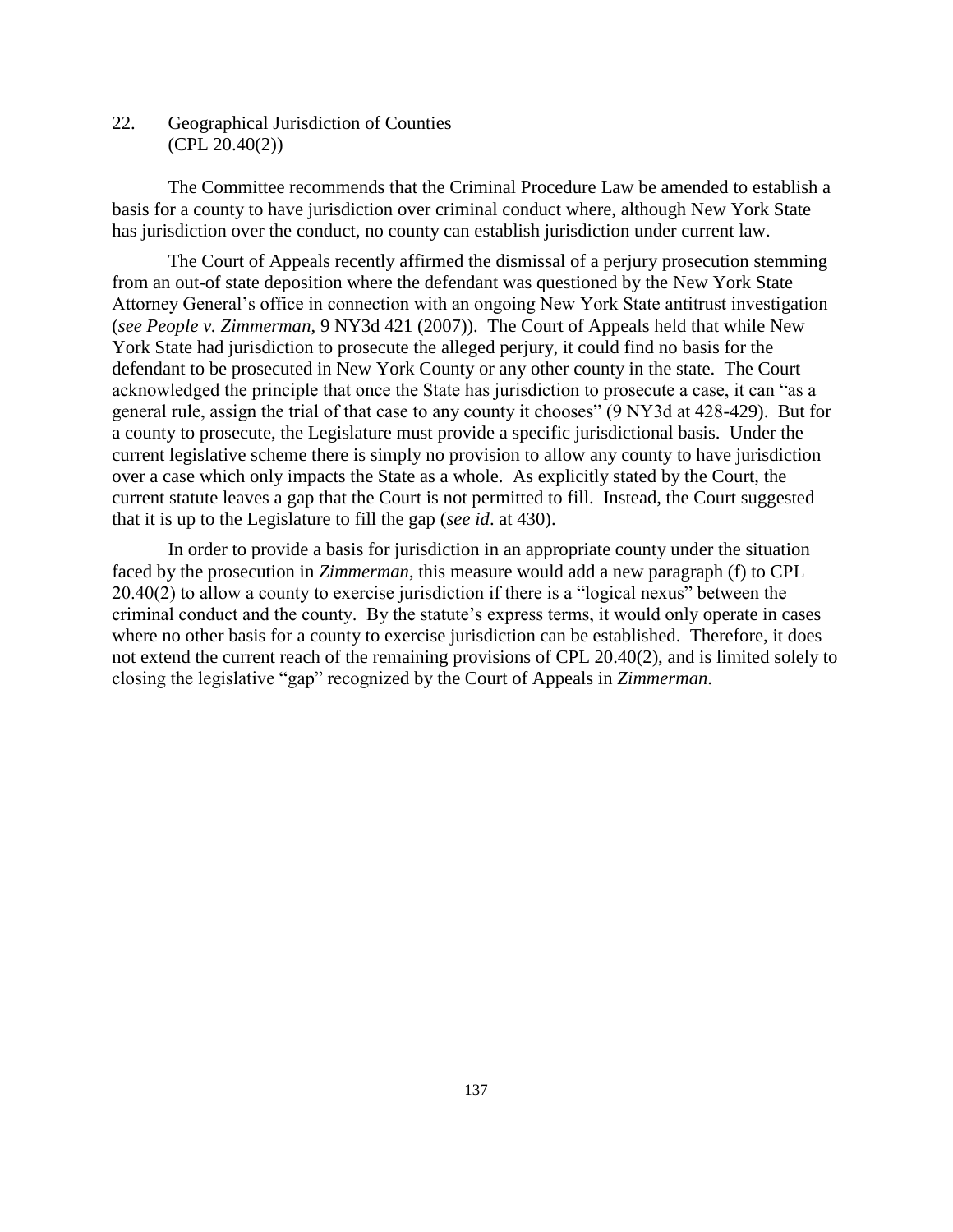23. Allegations of Previous Convictions Involving Certain Traffic Infractions (CPL 200.60)

The Committee recommends that the Criminal Procedure Law be amended to allow a prosecutor to file a special information after a court informs the parties that it will submit a lesser included offense of a traffic infraction. This change would only affect those cases where the defendant's prior convictions would raise the lesser included offense from an infraction to a misdemeanor.

The Vehicle and Traffic Law sets forth a graduated scheme of criminal penalties attendant to a conviction for driving while ability impaired [DWAI] (*see* VTL §1193(1)). First and second offenses are traffic infractions. A third offense within 10 years, however, elevates the offense to a misdemeanor and provides for significantly stiffer penalties, including up to 180 days in jail. Several courts have held that in order to sentence the defendant to the misdemeanor penalties, a prosecutor must file an appropriate accusatory instrument and prove, at trial, that the defendant had twice before been previously convicted of DWAI (*see People v. Greer*, 189 Misc.2d 310 (App Term, 2d Dept. 2001)); *People v. Lazaar*, 3 Misc.3d 328 (Webster Just Ct 2004)); *People v. Jamison*, 170 Misc.2d 974 (Rochester City Ct 1996)).

When a defendant is initially accused of driving while intoxicated [DWI], however, the accusatory instrument does not allege the defendant's prior history of DWAI because those convictions are not relevant to a DWI charge. Where the proof at trial later provides a reasonable view that the defendant was impaired but not intoxicated, the court in its discretion may submit, and at the request of a party must submit, the lesser included offense of DWAI (*see* CPL 300.50; *People v. Hoag*, 51 NY2d 632 (1981)). If a defendant is then acquitted of DWI, but convicted of the lesser included offense of DWAI, there is currently no mechanism to elevate the traffic infraction to a misdemeanor on the basis of the defendant's prior driving record. This results in an undeserved windfall for defendants who have a history of impaired driving.

The following proposed legislation insures that the defendant's prior driving history is considered by providing the prosecutor with an opportunity to file a special information when a court agrees to submit a lesser included offense of a traffic infraction. The Committee believes that by utilizing a special information under CPL 200.60, an appropriate balance is struck between protecting the defendant from any prejudice that might result from the jury hearing evidence of the defendant's prior driving record, and giving the People an opportunity to prove the previous convictions before the lesser included offense is put before the jury.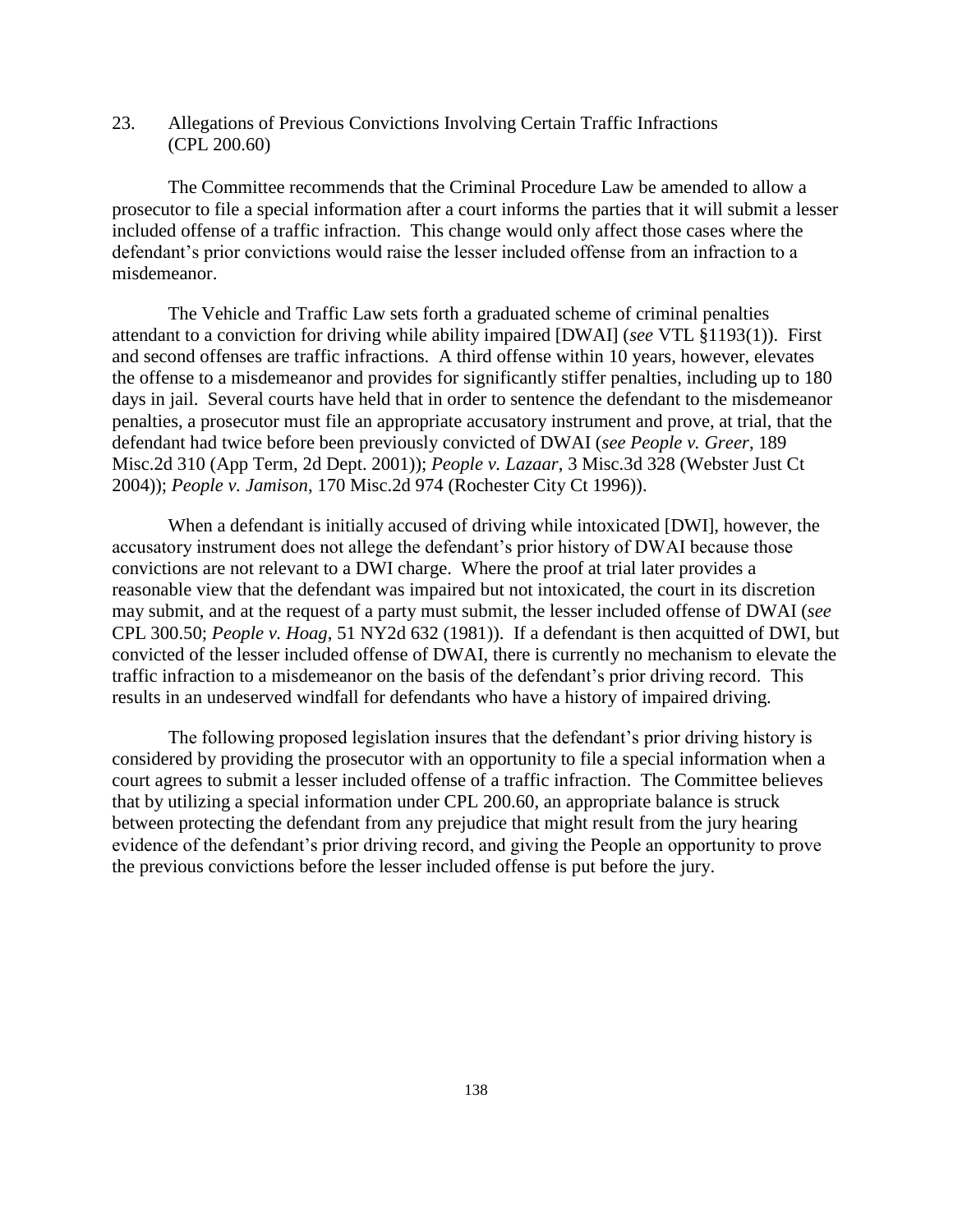71. Dismissal of Outstanding Traffic Infractions (CPL 30.30)

The Committee recommends that the Criminal Procedure Law be amended to authorize a court to dismiss any traffic infraction that remains as the sole charge in an accusatory instrument whose other charges were dismissed pursuant to CPL 30.30.

Traffic infractions do not fall within the offenses for which CPL 30.30 provisions apply (*see People v. Gonzalez*, 168 Misc.2d 136 (App Term 1st Dept. 1996)). As noted in the Commentary to CPL 30.30, speedy trial provisions do not apply to traffic infractions because CPL 30.30(1)(d) specifically applies to "offenses," and a traffic infraction is only a "petty offense."

In practice, especially in DWI cases, the prosecutor will often charge a defendant with misdemeanor or felony criminal charges (i.e., VTL 1192 (2)) as well as a lesser included traffic infraction (VTL 1192(1)). In cases where the prosecutor fails to timely announce readiness on the more serious charges, and the defense files a successful 30.30 motion, however, the court is authorized to dismiss the misdemeanor or felony counts but not the traffic infraction. Although constitutional speedy limitations will still apply (*see e.g., People v. Polite,* 16 Misc.3d 18 (App Term 1st Dept. 2007), *citing People v. Taranovich*, 37 NY2d 442 (1975)), this generally permits a much greater period of delay. In the end, by not being able to dismiss the traffic infraction, the case continues to languish in the criminal courts, congesting dockets and rarely being resolved on the merits. To the extent that speedy trial rules promote fair and efficient practice, it would be helpful to grant courts the authority to dismiss traffic infractions at the same time the court is compelled to dismiss all other charges in the same accusatory instrument.

By this measure, the Committee does not recommend a general speedy trial rule for traffic infractions. Instead, this measure provides that where a traffic infraction is charged in the same accusatory instrument with other charges, at least one of which is a violation, misdemeanor or felony, any traffic infraction will not survive longer than the other, more serious, charges. Notably, this measure keeps in place the current procedures for routine traffic infractions not filed as part of more serious charges in an accusatory instrument.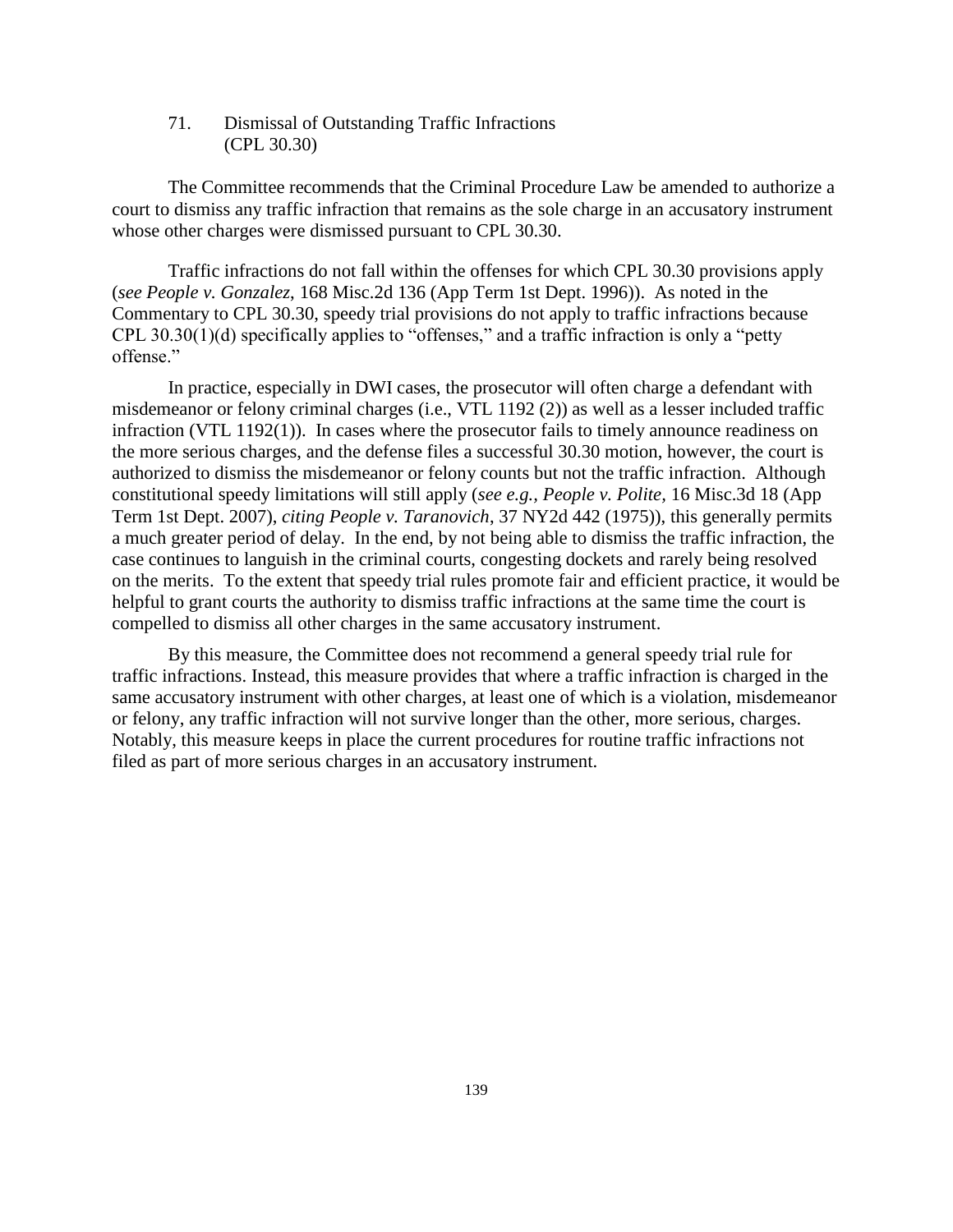25. Authorizing a 30-Day "Hardship Privilege" to Qualified Defendants  $(VTL \S1193(2)(e)(7)(e))$ 

The Committee recommends that the Vehicle and Traffic Law be amended to authorize a court to grant a hardship privilege to qualifying defendants to allow operation of a non-commercial vehicle in the course of employment for the interim period before a conditional license application can be entertained by the Commissioner of Motor Vehicles.

VTL §1193(2)(e)(7)(a) provides for the automatic license suspension at arraignment, "of any person charged with a violation of subdivision two, two-a, three or four-a of section eleven hundred ninety-two of this article who, at the time of arrest, is alleged to have had .08 of one percent or more by weight of alcohol in such driver's blood as shown by chemical analysis of blood, breath, urine or saliva, made pursuant to subdivision two or three of section eleven hundred ninety-four of this article."

If a defendant, however, can establish that the automatic suspension will impose an "extreme hardship," the VTL permits a court to grant a "hardship privilege" (VTL §1193(2)(e)(7)(e)). The statute defines extreme hardship as "the inability to obtain alternative means of travel to or from the licensee's employment, or to or from necessary medical treatment for the licensee or a member of the licensee's household, or if the licensee is a matriculating student enrolled in an accredited school, college or university travel to or from such licensee's school, college or university if such travel is necessary for the completion of the educational degree or certificate.

Significantly, the statute "does not encompass within its definition inconvenience to the defendant or any consideration of whether the defendant is required, as a condition of employment, to operate vehicles as a properly licensed driver" (*People v. Correa*, 168 Misc. 2d 309 (Crim Ct, NY County 1996), *see also People v. Henderson*, NYLJ, Oct. 24, 2006 at 24 col 3). In *Correa*, the defendant was a New York City firefighter who was required to maintain a valid driver's license for his employment, even though he did not drive any emergency vehicles during the work day. In *Henderson,* the defendant's employment duties required him to drive to and from various job sites on a daily basis. In both cases, the respective courts held that the statute did not authorize the court to grant a limited license for the defendant to drive while at work even though holding a valid license was necessary for their employment. In cases such as these defendants risk loss of their employment before their cases can be adjudicated.

The Commissioner of Motor Vehicles does have the power to issue a conditional license that allows a defendant to drive during work hours (*see* VTL §1196(a)(2)). But the Commissioner can only grant the conditional license after the defendant's license has been suspended for 30 days (*see* VTL  $$1193(2)(e)(7)(d)$ . The Committee believes that a court should have the authority to grant a hardship privilege in appropriate cases to allow a defendant to use a non-commercial vehicle where required for the defendant's employment. This measure does not allow the court to preempt the decision of the Commissioner of Motor Vehicles, but instead provides the court with the authority to bridge the gap until the defendant can apply to the Commissioner of Motor Vehicles for a conditional license. Significantly, the measure provides that the hardship privilege will terminate when the defendant is able to apply for a conditional license from the Commissioner of Motor Vehicles.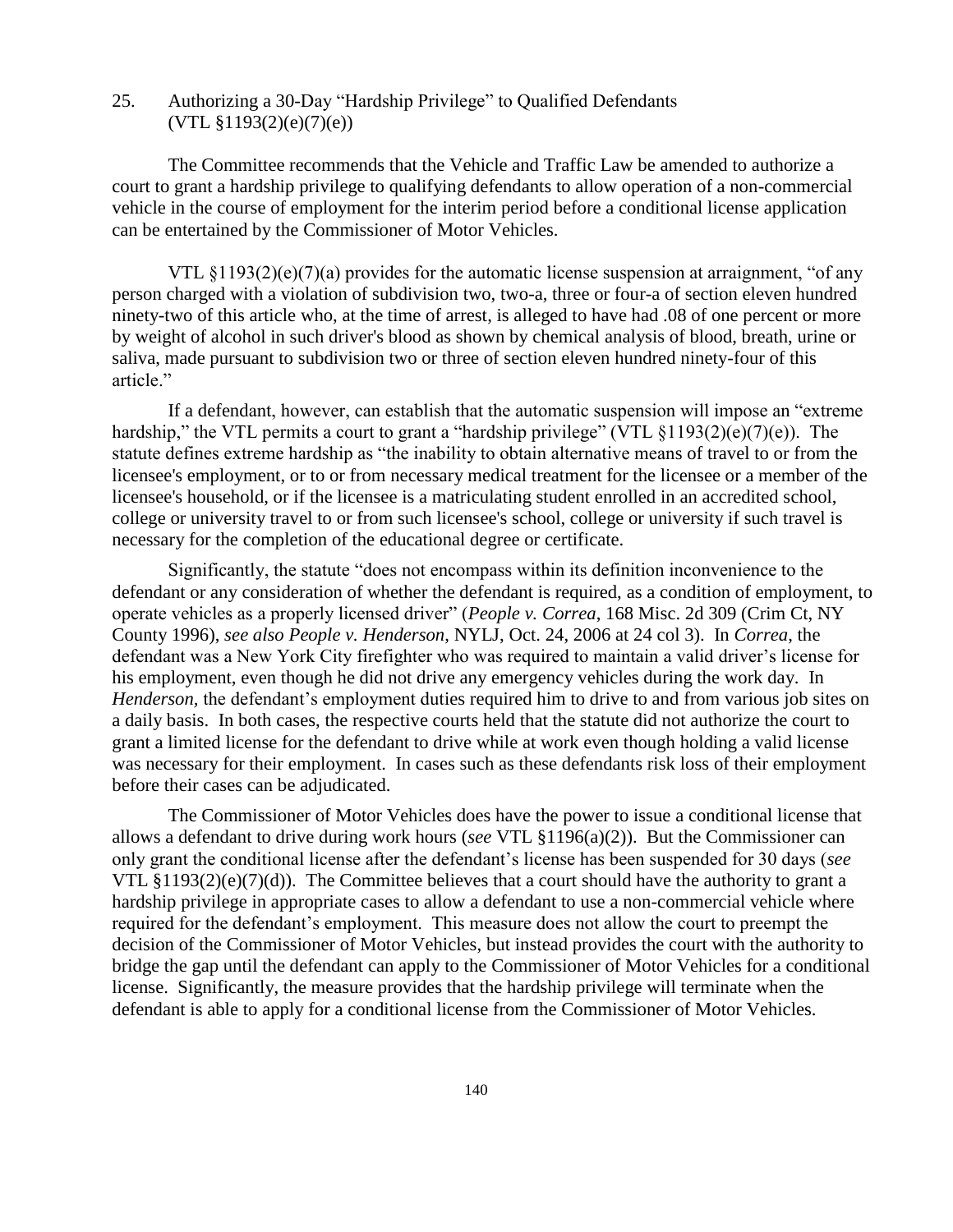26. Clarifying the Dissemination Rules under the Sex Offender Registration Act (Correction Law  $§168-1(6)(a)$ )

The Committee recommends that the Correction Law be amended to expressly clarify that the Sex Offender Registration Act [SORA] prohibits law enforcement agencies from releasing certain information about level one sex offenders to the general public over the internet.

Under SORA, the risk level assigned to the offender determines the breadth of dissemination of information regarding the offender to the public and law enforcement agencies. When the law was first enacted, a level one designation limited notification solely to law enforcement agencies; thus, no information was disseminated to the public. The law was modified in 2006, however, and now permits law enforcement to disseminate information regarding the offender "to any entity with vulnerable populations related to the nature of the offense committed by such sex offender" (Correction Law §168-l(6)(a)).

The law does not expressly define an "entity with vulnerable populations" but elsewhere in the statute the phrase is limited to "organizational entities." As provided in Correction Law §168-l:

Such law enforcement agencies shall compile, maintain and update a listing of vulnerable organizational entities within its jurisdiction. Such listing shall be utilized for notification of such organizations in disseminating such information on level two sex offenders pursuant to this paragraph. Such listing shall include and not be limited to: superintendents of schools or chief school administrators, superintendents of parks, public and private libraries, public and private school bus transportation companies, day care centers, nursery schools, pre-schools, neighborhood watch groups, community centers, civic associations, nursing homes, victim's advocacy groups and places of worship (Correction Law §168-l(6)(b)).

It has been reported that some law enforcement agencies in New York State interpret the 2006 statute to permit dissemination of information to 'vulnerable populations" by posting information on a website open to the general public. The Department of Criminal Justice Services has not opposed this position. The Committee believes that this interpretation is plainly at odds with the statute and should be corrected. This measure provides necessary clarification in this area by tasking the Division of Criminal Justice Services with insuring that dissemination of relevant information is appropriately limited.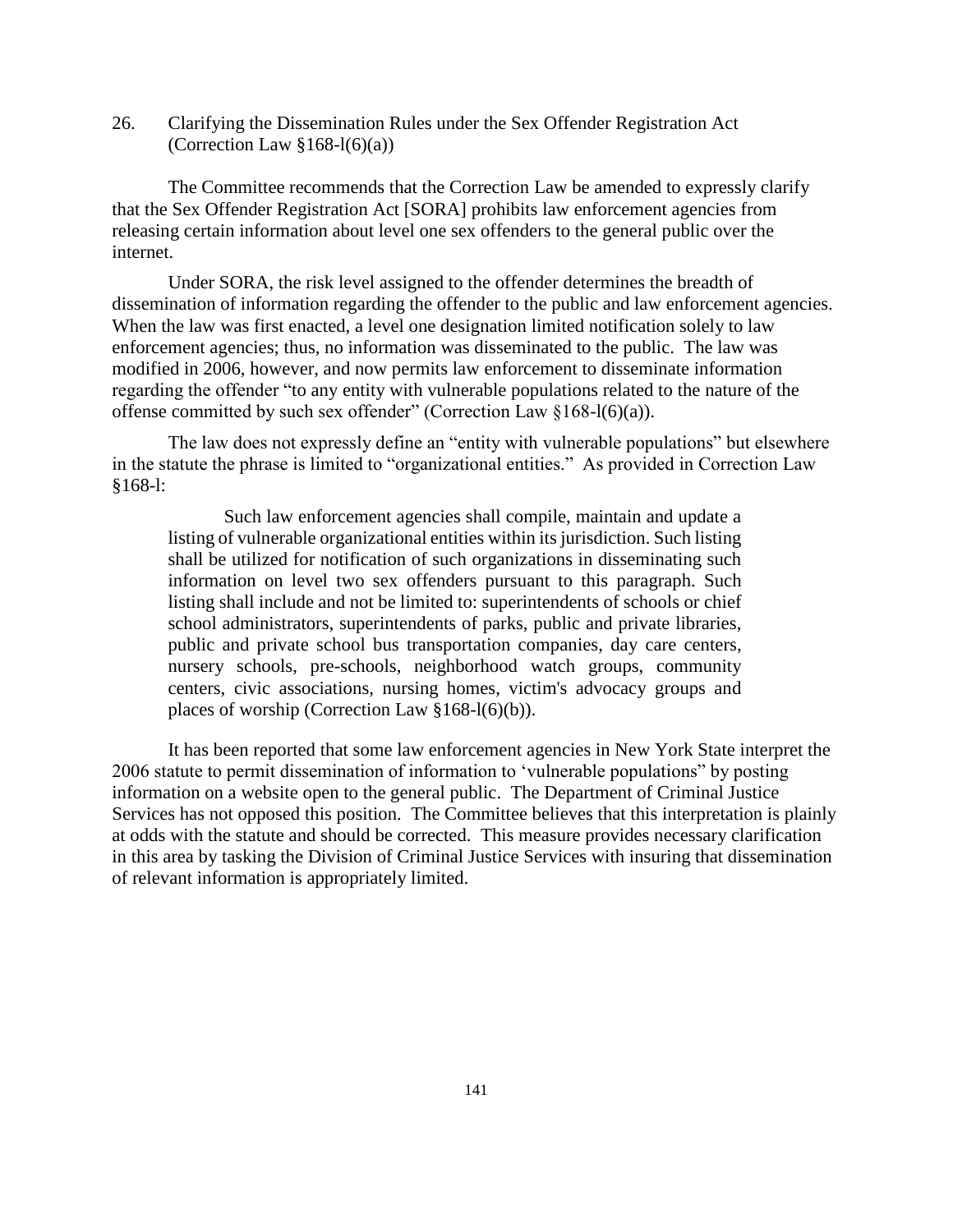27. Authority to Unseal Records in the Interest of Justice (CPL 160.50; CPL 160.55)

The Committee recommends that the Criminal Procedure Law be amended to authorize a court to unseal records where justice requires it on notice both to the adverse party and the subject of the records.

In 2003, political demonstrators in New York City handcuffed themselves in a human chain across Fifth Avenue, creating a huge traffic disruption. The demonstrators were arrested and later found guilty after a jury trial of obstructing governmental administration in the second degree and disorderly conduct. In advance of the sentencing, the trial court asked the People to provide the prior criminal records of the defendants, and toward that end the prosecutor asked the court to unseal various records which contained information regarding the petitioner's previous political demonstration arrests. The records the court unsealed related to violation convictions and procedural dismissals; none were for acquittals or dismissals on the merits. The defendant's brought an Article 78 proceeding to challenge the court's unsealing order, and, on appeal from the Appellate Division, the Court of Appeals vacated the unsealing order (*see Katherine B. v. Cataldo,* 5 NY3d 196 (2005)). The Court held that CPL 160.50 was intended to serve as a broad sealing provision subject only to a few statutory exceptions. In a narrow and somewhat cramped reading of those exceptions, the Court found no provision which would allow a prosecutor access to sealed records after the commencement of a proceeding. The closest CPL Article 160 comes is in the provision for making sealed records available to "a law enforcement agency upon ex parte motion in any superior court, if such agency demonstrates to the satisfaction of the court that justice requires that such records be made available to it" (CPL  $160.50(1)(d)(ii)$ ; CPL  $160.55(1)(d)(ii)$ . The Court, however, limited this exception to the unsealing of records for "investigatory purposes," and suggested that the "investigatory purposes" exception ceases upon commencement of the criminal proceeding. The Court thus limited prosecutorial access to sealed records after commencement to the "singular circumstance" where a defendant requests an ACD in low level marijuana cases (*Katherine B.,* 5 NY3d at 205; CPL 160.50(1)(d)(i)).

The Committee believes that *Katherine B*. has inappropriately narrowed the situations where the court may unseal records. There are numerous legitimate times when a court should have the authority to unseal a record in the interest of justice. However, recognizing that an *ex parte* application to unseal may lead to unwarranted unsealing orders, this measure provides that an unsealing order must be made on notice to both the adversary and the subject of the records. This will insure that the court is fully briefed on all the issues surrounding the application and will, in contested cases, provide a record that can be adequately reviewed by an appellate court.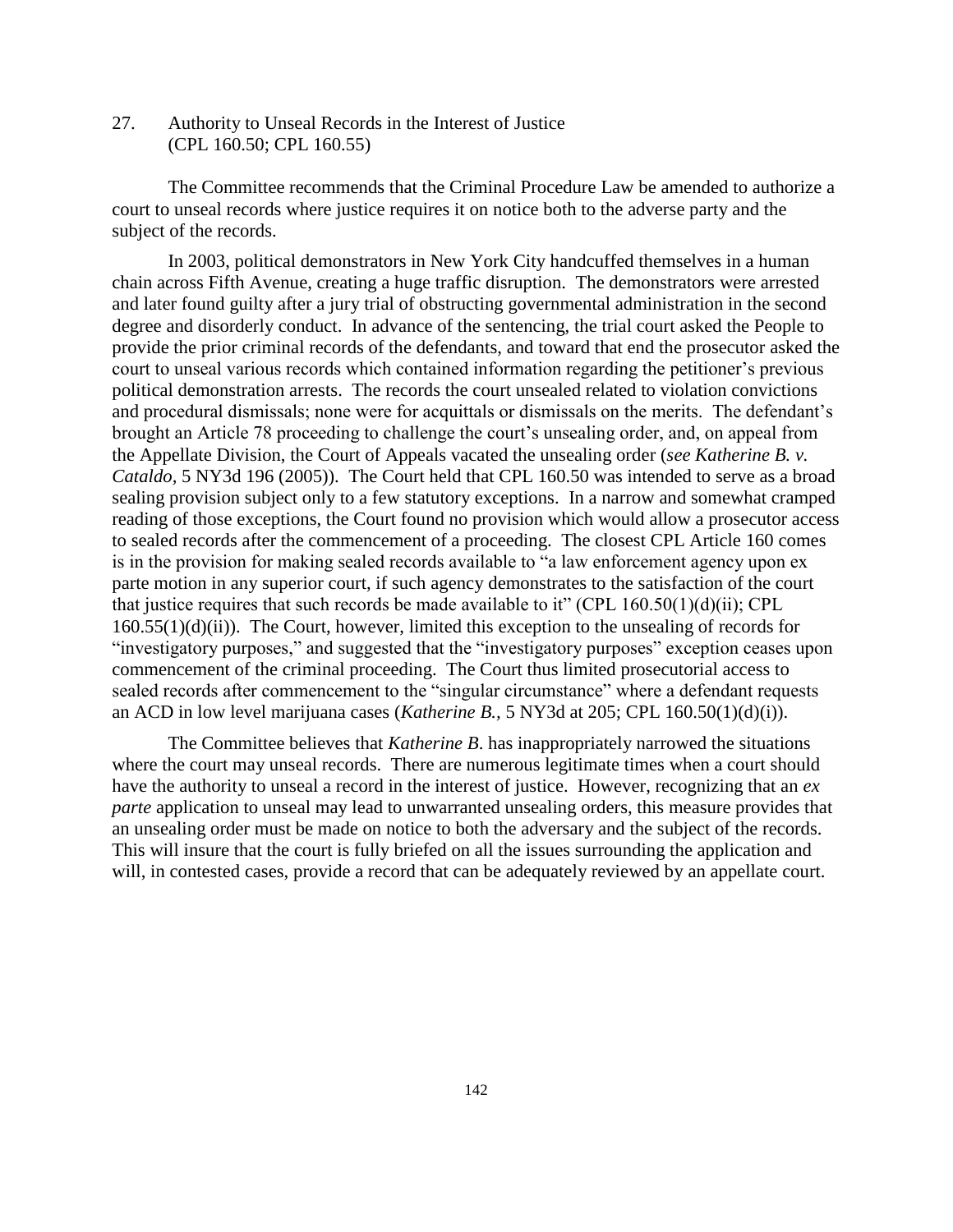28. Amending the Drug Law Reform Act [DLRA] (Penal Law §70.30(1)(e))

The Committee recommends that defendants who are sentenced to more than one indeterminate or determinate sentence, at least one of which is a Class A drug felony, be eligible for merging of the sentences under Penal Law §70.30.

The 2004 Drug Law Reform Act (L. 2004, c. 738) is most notable for replacing life sentences for Class A felonies with determinate sentences. As with any major legislative reform, however, consequences often arise that may be unintended as the new statute is applied to defendants in real-world situations. The Committee has identified an issue that calls for corrective legislation.

The measure involves the technical rules in calculating sentences for defendants who have been sentenced to consecutive terms. Under current rules for calculating multiple sentences, consecutive terms are often merged by operation of law under Penal Law §70.30(1)(e). The aggregate maximum terms for consecutive crimes are added together and then, based on the seriousness of the crimes, if the aggregate maximum exceeds a certain level, the law automatically adjusts the maximum term to that level. This provision, however, is not triggered when one of the crimes is for a Class A felony. The reason for this exclusion is presumably because A felonies have always carried mandatory life sentences, and therefore no merger of sentences was deemed either necessary or warranted. Class A drug felonies, however, no longer carry a mandatory life term. Unfortunately, the DLRA did not address Penal Law  $\S70.30(1)(e)$  when it abolished life sentences for Class A drug felonies. Thus, as it stands now, a person who has committed several violent crimes may be treated more harshly than one who has committed a similar number of drug felonies, at least one of which is a Class A felony. This measure removes that impediment.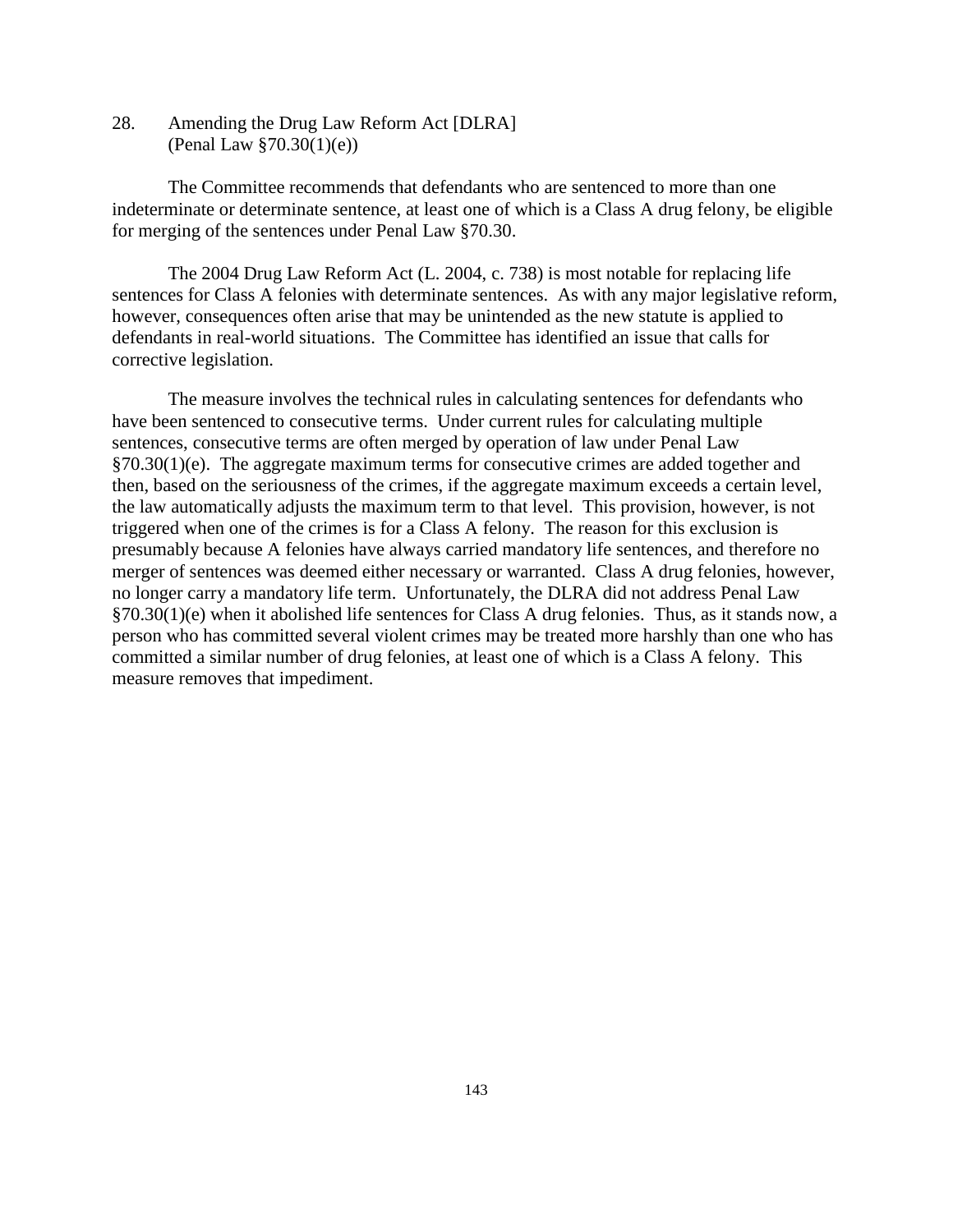29. Codifying the Writ of *Coram Nobis* (CPL 450.65)

The Committee recommends that the writ of *coram nobis* be codified in a new section 450.65 of the Criminal Procedure Law.

New York did not recognize a procedure to collaterally attack a judgment of conviction until 1943, when the Court of Appeals permitted such an attack by resurrecting the "ancient writ of *coram nobis*" (*see Lyons v. Goldstein*, 290 NY 19 (1943)). The writ, however, was of limited availability and applied only to judgments secured by fraud, duress or mistake, and where the court itself would have prevented entry of the judgment had it known the truth underlying the conviction.

In 1970, the Legislature provided defendants with a statutory basis to vacate a judgment of conviction when it enacted CPL Article 440 and, and by so doing, replaced "all aspects of the common law writs" covered by the statute (Peter Preiser Practice Commentaries, p 246). Thus, as of 1970, all writs to vacate a judgment of conviction, including the writ of *coram nobis*, disappeared from New York State's jurisprudence.

In *People v. Bachert*, (69 NY2d 593 (1987)), however, the Court of Appeals revived the writ, this time providing for its use when a defendant claimed ineffectiveness of appellate counsel. The *Bachert* Court held that the Legislature had never expressly abolished the writ of *coram nobis* when it enacted Article 440. Instead, it merely preempted the writ in those areas specifically covered by Article 440. The Court found that because ineffective assistance of appellate counsel is not among the eight grounds for vacating a judgment listed in CPL 440.10, a writ of *coram nobis* is an appropriate procedural mechanism for courts to use to allow for review of such a claim.

By once again resurrecting the writ, however, motions attacking the effectiveness of appellate counsel fall outside the modern procedural rules contained in Article 440. For instance, under CPL 440.10(1)(c), "the court may deny a motion to vacate a judgment when  $\dots$  [u]pon a previous motion made pursuant to this section, the defendant was in a position adequately to raise the ground or issue underlying the present motion but did not do so." Without a similar limitation on writs of *coram nobis*, defendants routinely file successive writs attacking the effectiveness of their appellate counsel. Such successive writs rarely have merit, yet without a statute expressly limiting a defendant's successive use of the writ, a defendant may bring endless successive writs. For each of these successive writs, prosecutors are required to file reply briefs and courts are required to review the often frivolous substantive claims. The Committee believes this is a needless waste of valuable resources.

This measure would promote the appropriate use of ineffective assistance of counsel claims by limiting the motion to a single claim as a matter of right. Second or subsequent motions would still be permitted where the defendant first obtained leave of a judge of the intermediate appellate court on a showing of "good cause." The measure recognizes, however, the potential for injustice that could result if a defendant's initial pro se claim were denied and if the denial were used to foreclose an attorney from subsequently raising the issue. This measure therefore allows an attorney to file an initial motion attacking the effectiveness of appellate counsel regardless of the prior pro se motions made by a defendant.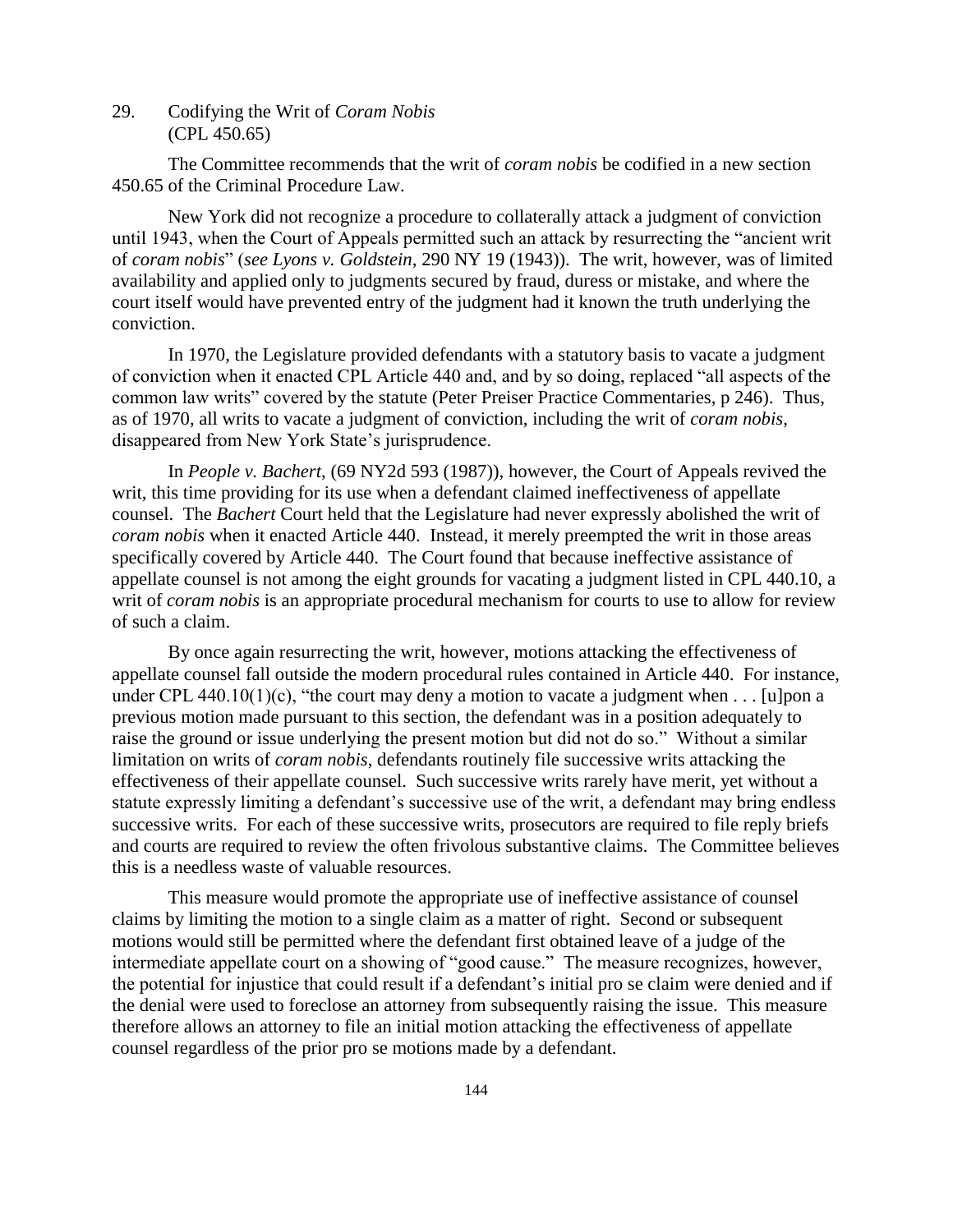30. Amending the E-Stop Law (Penal Law §65.10, Corrections Law §168-e )

The Committee recommends that the Penal Law and Executive Law be amended to provide discretion for the court and parole board to modify certain conditions of probation or parole for sex offenders.

In 2008, the Legislature enacted the "electronic security and targeting of online predators act," commonly referred to as the E-Stop law (L.2008, c. 67). It requires all sex offenders to provide the Division of Criminal Justice Services with internet service account information and internet "identifiers," such as e-mail addresses and instant messaging names. The laudable purpose of the law is to empower social networking sites such as Facebook and MySpace to purge sex offenders from registered user lists, and effectively ban sex offenders from accessing these websites.

The E-Stop law also bars defendants over the age of 18 who have been convicted of an offense against a minor, as well as all Level 3 sex offenders regardless of the victim's age, from "using the internet" to communicate with a person under the age of 18. The restriction must be imposed as a mandatory condition of probation, parole or post-release supervision. The only exception allowed is for parents of minor children who are not otherwise prohibited from communicating with their children.

The Committee believes that the single exception provided under the current law does not provide sufficient flexibility to courts and parole boards in appropriate cases. At least as applied to minors who were not victimized by the defendant, and who are not thought to be at risk, the total ban on internet communication appears to be overbroad. For instance, in the case of an 18 year-old convicted of misdemeanor sexual misconduct involving a 16 year-old classmate, the defendant could share a bedroom with his 17 year-old brother in the family home, but would be prohibited from e-mailing him under the E-Stop Law.

Banning sex offenders from using the internet to communicate with minors for the purpose of victimizing them is a praiseworthy goal. But by not providing any method for an individual to show that the statute is being used in a manner inconsistent with its intended purpose, it creates unreasonable barriers to otherwise appropriate conduct. This measure restores limited discretion to judges and parole boards to allow internet conduct with specified individual minors.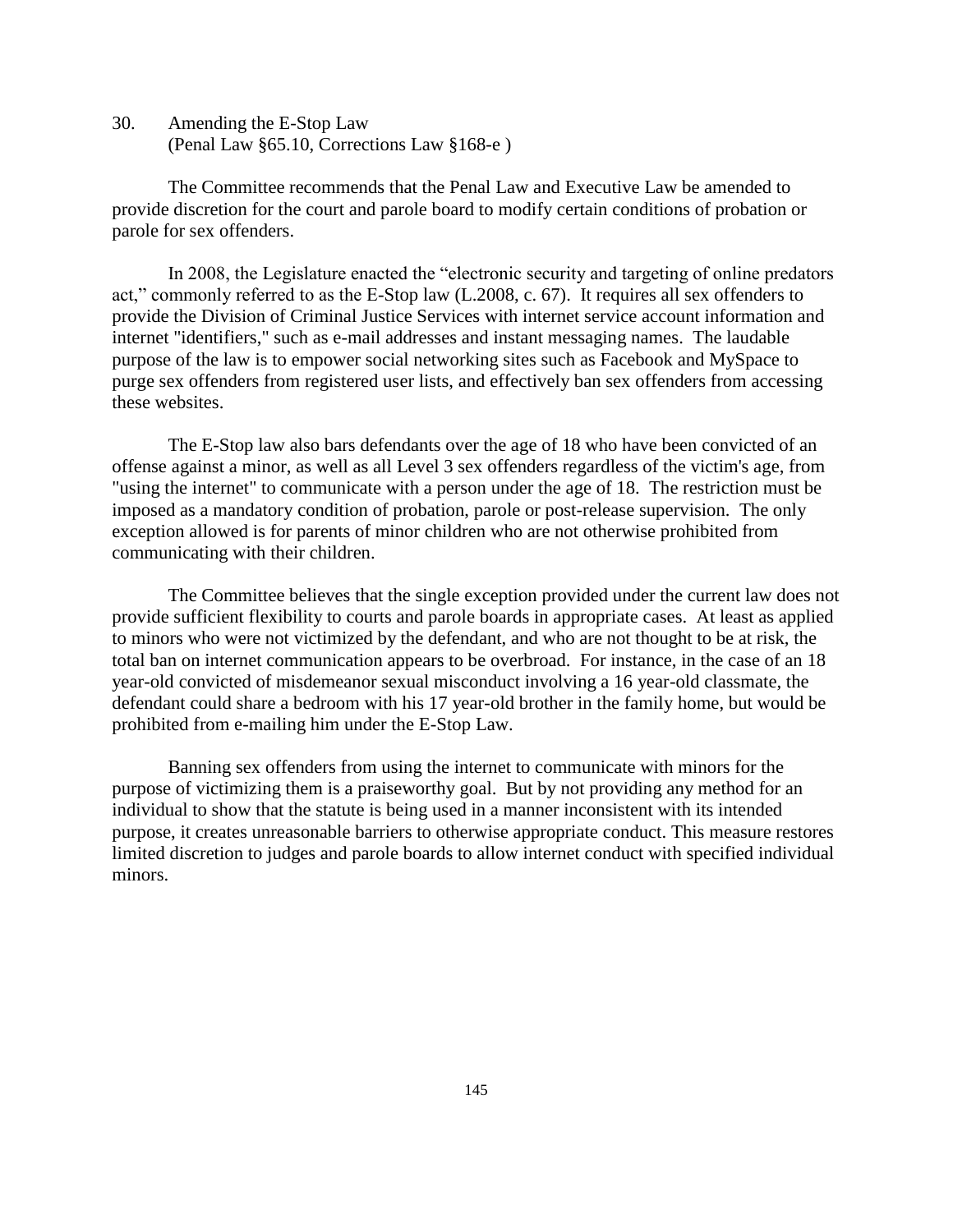31. Examination Orders for Misdemeanor Cases (CPL 170.10, 530.20, 530.40)

The Committee recommends that the Criminal Procedure Law be amended to authorize a court to commit a defendant to the custody of the sheriff in connection with an order of examination to determine whether the defendant is an "incapacitated person" as defined in CPL 730.10(1).

Currently, the Criminal Procedure Law provides that the court must order recognizance or bail when a defendant is charged with a pending misdemeanor (CPL 530.20(1), CPL 530.40(1), *see also* CPL 170.10 (7)). The only statutory exception authorizing a defendant to be committed to the custody of the sheriff on a pending misdemeanor charge is when the defendant has been found, after a hearing, to have violated a family-offense order of protection under CPL 530.12(11), or where the defendant has been convicted of the misdemeanor charge and is awaiting sentence (CPL 530.45 (1)). Even where bail or recognizance is revoked because a defendant fails to return to court, there is no authority to remand the defendant. In such cases, the court is only permitted to issue another order of bail or recognizance (CPL 530.60(1)).

Unique circumstances are often present when it appears that a defendant may be an "incapacitated person" under Article 730. As a practical matter, defendants subject to an examination order and who are released on bail or recognizance are often reluctant to voluntarily submit to an order of examination. In many cases, defendants are content to return to court as required but will refuse to submit to the examination. Cases therefore languish without resolution of a critical threshold legal issue. Confronted with this problem, courts must either remand the defendant in direct contravention of Article 530 or set unreasonably high bail to insure that the defendant will be appropriately examined. Either choice presents difficult ethical issues for the court.

Although the Court of Appeals has yet to find judicial misconduct premised on a court's having jailed a defendant for purposes of conducting an order of examination, it has, in dicta, suggested that it may be misconduct (*see Matter of LaBelle* (79 NY2d 350, 360-361 (1992)). This is an unsettled area of law because CPL 730.20(2) provides, in apparent conflict with CPL 530.20(1) that a court may direct "hospital confinement of the defendant" if the director of a state hospital informs the court that confinement is necessary for an effective examination. No case has yet to examined the precise contours of the conflict between Articles 530 and 730 on this issue, and the Court in *LaBelle* declined to resolve the issue, preferring to "await a proper case and the proper parties" (79 NY2d at 361).

The current law therefore puts judges in a difficult position when confronted with a misdemeanant who needs to be examined to determine whether the defendant is fit to proceed. This measure resolves that dilemma by allowing a judge to commit a defendant charged with a misdemeanor for a period of 14 days and, on good cause shown, an additional 14 days in connection with an order of examination. The Committee believes that the measure strikes the appropriate balance between the court's interest in prompt orders of examination and a misdemeanor defendant's liberty interest.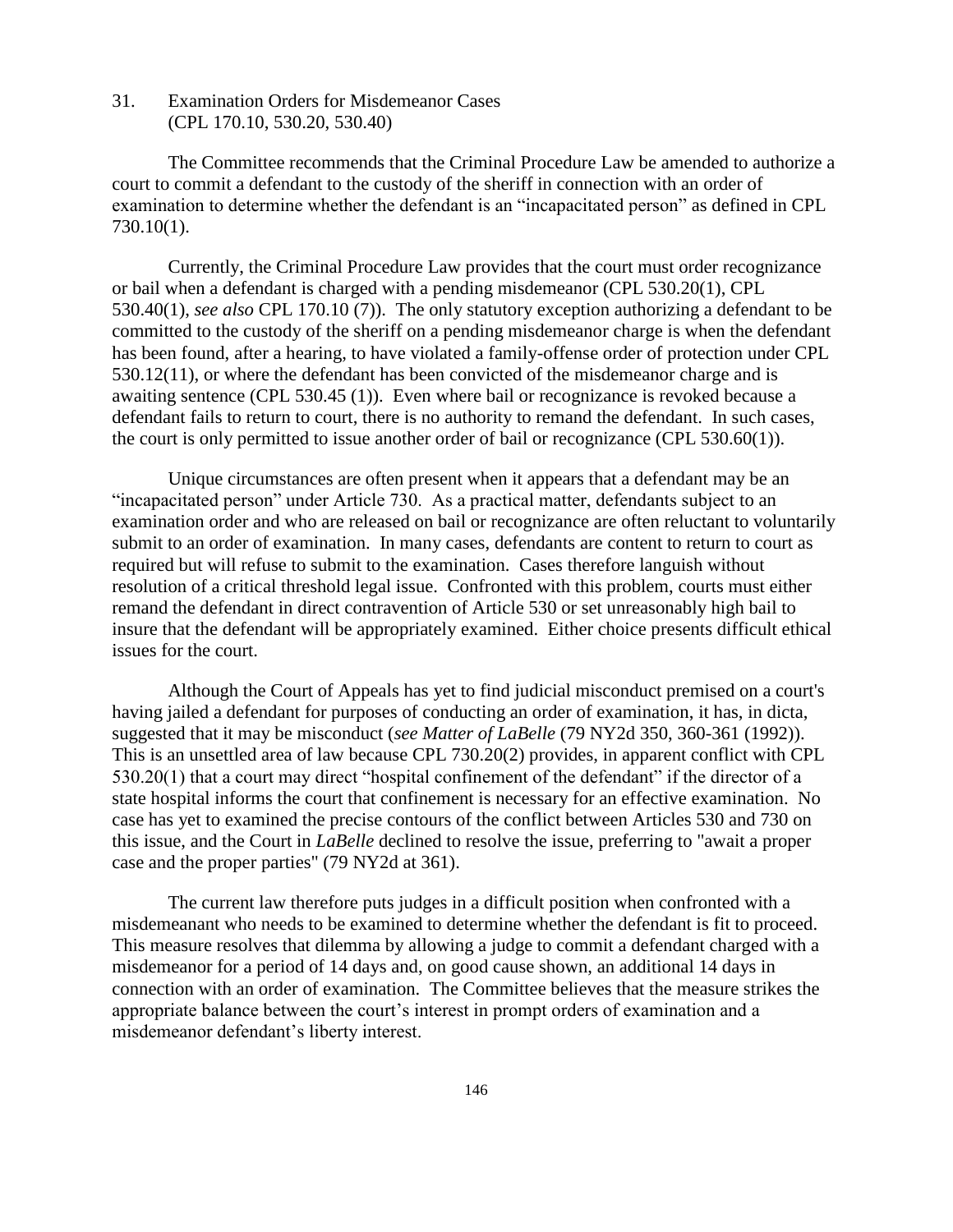# 32. Jury Trials on Cases Consolidated for Trial (CPL 340.40)

The Committee recommends that section 340.40(3) of the Criminal Procedure Law be amended to require that when a defendant is tried on consolidated charges, at least one of which entitles the defendant to a jury trial, all charges must be conducted before the jury unless the defendant waives a jury as to those charges.

Under New York law, a defendant has a right to a jury trial for all cases charged by indictment. Outside New York City, the defendant also has a right to a jury trial for all misdemeanors charged by information, and within New York City for class A misdemeanors charged by information. For informations that charge an offense of lesser grade than a misdemeanor, there is no right to a jury trial anywhere in the state.

Recently, the Court of Appeals addressed a defendant's right to a jury trial in the context of separate accusatory instruments that were tried in a single trial (*People v. Almeter*, 12 NY3d 591 (2009)). In *Almeter*, the defendant was charged in two accusatory instruments, one containing a single misdemeanor for which the defendant had a right to a jury trial and the other a single violation for which no such right existed. The trial court presided over a joint trial for both charges, but then, over a defense objection, bifurcated the deliberations by submitting only the misdemeanor charge to the jury and reserving the violation charge to itself. The jury acquitted on the misdemeanor charge and the trial court convicted on the violation. In reversing the conviction, the Court held that the trial court improperly delayed informing the defendant that it would be the trier of fact on the violation until both sides had rested. The Court declined to rule, however, on this issue of whether the bifurcated fact finding was acceptable on the basis of two separate accusatory instruments.

CPL section 340.40(3) addresses the issue but is not a model of clarity. It provides that if a single accusatory instrument contains two charges, one which entitles a defendant to a jury trial and another which does not, the entire case goes before the jury, and the defendant may not demand a separate jury and bench trial. But the provision does not expressly apply to cases where separate accusatory instruments are tried in a single proceeding.

This measure provides that where a consolidated trial is to be held before a jury, the jury should consider all separately submitted charges, regardless of whether those charges carry an independent right to a jury trial. The Committee believes that there is little substantive or procedural benefit in having two fact-finders at a single trial simply because one of the charges does not provide a right to a jury trial.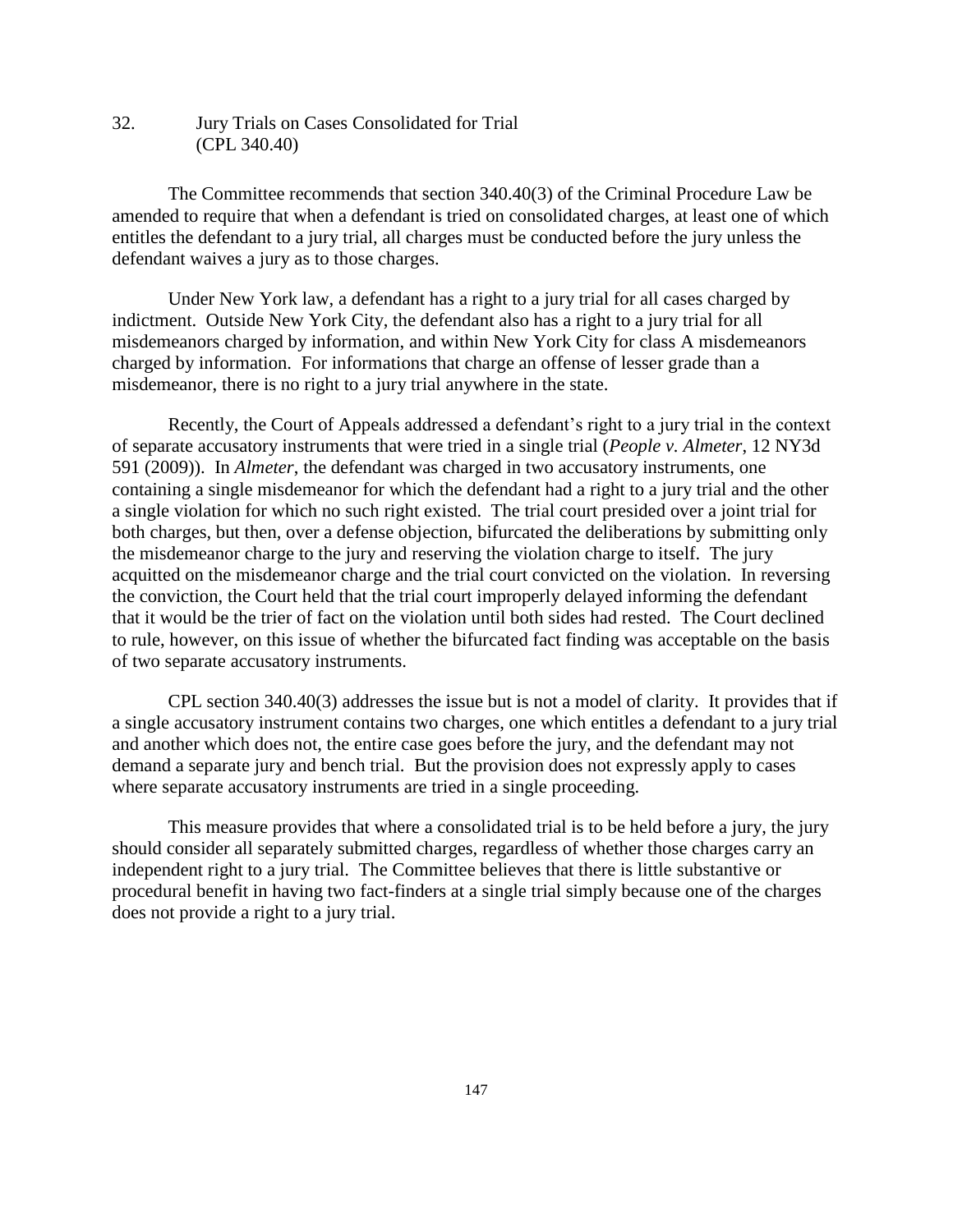33. Revising the Powers of Judicial Hearing Officers (CPL 120.10, 380.10, 380.20)

The Committee recommends that section 350.20 of the criminal procedure law be amended to permit a judicial hearing officer (JHO) to preside over additional limited proceedings.

Under current law, a JHO may conduct trials of violations and, with a defendant's consent, class B and unclassified misdemeanors (*see* CPL 350.20). Moreover, where a JHO conducts a trial under CPL 350.20, a JHO has the authority to handle motions from verdict to sentencing (CPL 370.10) and to sentence the defendant (CPL 380.10). The Committee believes it would ease the congestion of many local criminal courts if a JHO had the power, with the consent of the defendant, to preside over sentences on negotiated pleas. This would result in one less court appearance by the defendant in a busy court part and significantly reduce the workload of the clerks in those parts. The measure is therefore consistent with the original purpose of the JHO program, which was to utilize the services of retired judges in order to alleviate backlog and delay and "as a direct aid to Judges, freeing the Judges to conduct more trials" (*People v. Scalza*, 76 NY2d 604, 608 (1990)).

Additionally, this measure would authorize a JHO to handle, again with the consent of the defendant, violations of a sentence of conditional discharge. Under current practice, a defendant who is in apparent violation of a sentence of conditional discharge, must return to court on numerous occasions to litigate the issue of the violation or to have the court monitor the defendant's progress while the violation is pending. The process of returning to court and waiting for a case to be called can pose serious hardship on defendants and clogs busy court parts. This measure would benefit the courts, the defendant and the People by providing for more timely adjudication of those violations.

Finally, the Committee also recommends that a JHO be provided the authority to issue and vacate bench warrants in the summons part of the Criminal Court of the City of New York. Although JHO's routinely preside over the summons part, when a defendant fails to appear on a case, the matter must be transferred to a judge of the criminal court for issuance of the warrant. This is done in a wholesale fashion at the end of the court day and necessarily involves delay and difficulty in retracting the warrant if the defendant should appear in court shortly after the warrant is issued. Further, if a defendant is involuntarily returned to the summons part on the bench warrant, the defendant must be held while the matter is again be transferred for a Criminal Court judge to vacate the warrant. This often entails lengthy delay that could be avoided by the simple expedient of allowing the JHO to handle the warrant.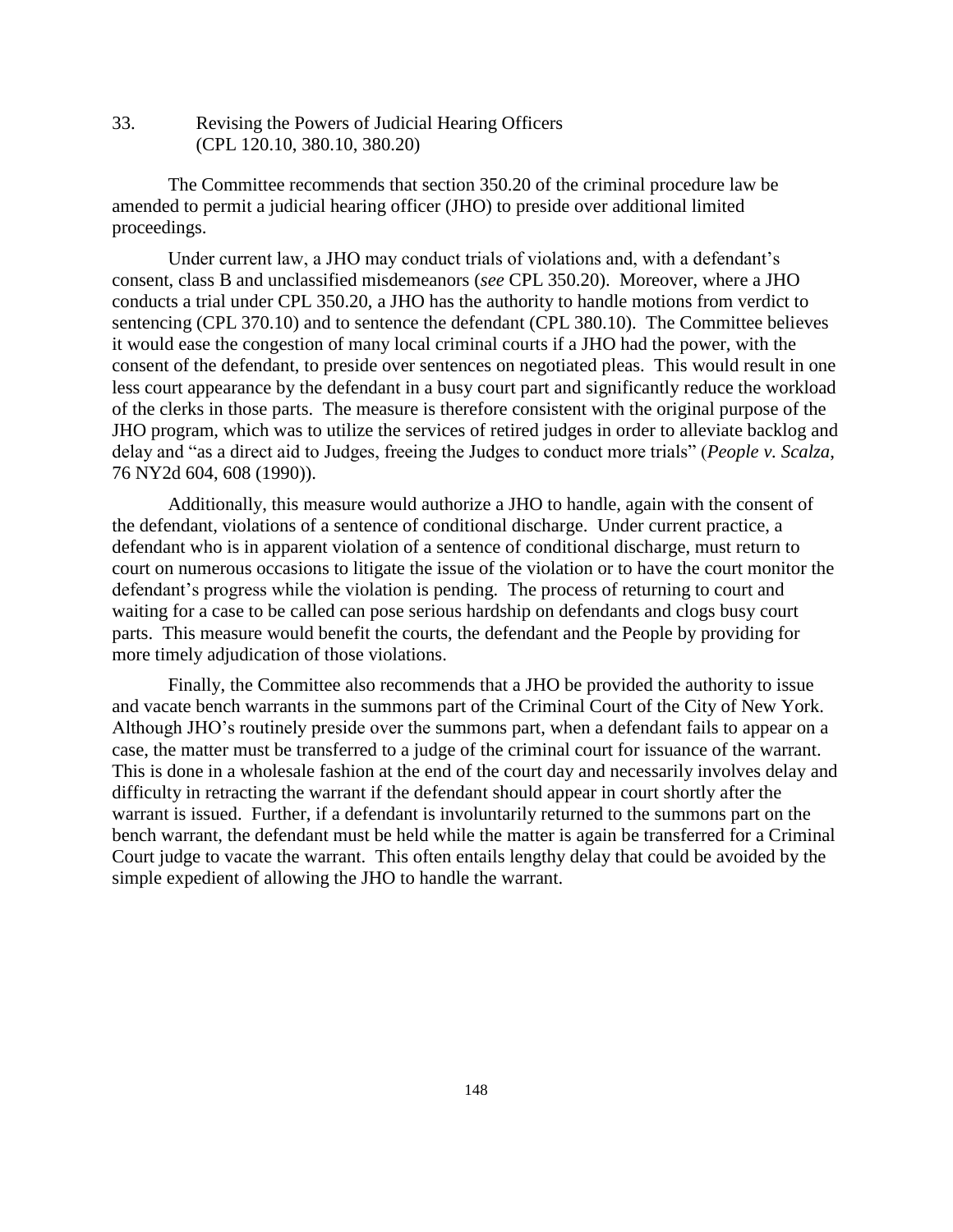34**.** Amending the Sex Offender Registration Act as it Relates to Out-of-State Offenders (Corrections Law §168-a)

The Committee recommends that section 168-a of the Corrections Law be amended to correct an apparent error in the definition of a "sexually violent offender" as it pertains to out-ofstate offenders who establish residence in this state.

Correction Law section 168-a (1) defines a "sex offender" to include a person convicted of either a "sex offense" or a "sexually violent offense" as those terms are defined in §168-a (2) and (3) respectively. An offender who has committed a "violent sex offense," however, is treated more harshly than the one who commits only a "sex offense." A "sexually violent offender," for instance, must register annually for life regardless of the risk level ascribed and is never eligible to be relieved from the duty to register (Corrections Law §168-h (2)).

For offenders who have been convicted of crimes within New York, determining whether an offender has committed a "sex offense" or a "violent sex offense" involves a straightforward reference to the Penal Law section the offender was convicted of violating. As applied to out-of-state offenders, however, the statute provides that a "sex offense" includes a conviction for "a felony in any other jurisdiction for which the offender is required to register as a sex offender in the jurisdiction in which the conviction occurred" (Corrections Law §168-a (2)(d)(ii)). A "sexually violent offense" is defined, in part, as an offense in any other jurisdiction which includes all of the essential elements of any such felony provided for in paragraph (a) of this subdivision . . ." If the definition ended there the treatment of in state and out-of-state offenders would be consistent because paragraph (a) of the subdivision simply enumerates the Penal Law offenses which are denominated violent for purposes of the statute. The definition of a "sexually violent offense" continues, however, as follows:

> or a felony in any other jurisdiction for which the offender is required to register as a sex offender in which the conviction occurred" (Correction Law §168 (3)(b) *emphasis supplied*).

The final phrase of the definition is therefore identical to the definition of a "sex offense," and therefore collapses the distinction between violent and non-violent sex offenses, at least as it applies to out-of-state offenders who reside in New York.

The Committee believes that the likely intention was to reserve the more serious "sexually violent offense" category to out-of-state convictions under statutes that match the elements of sexually violent felonies under New York law, and that situation is covered by the first part of Correction Law section 168 (3)(b). The second part of the sentence, which tracks the language of section 168-a 2(d)(ii), was presumably included in error. This measure therefore corrects that error by deleting the errant phrase.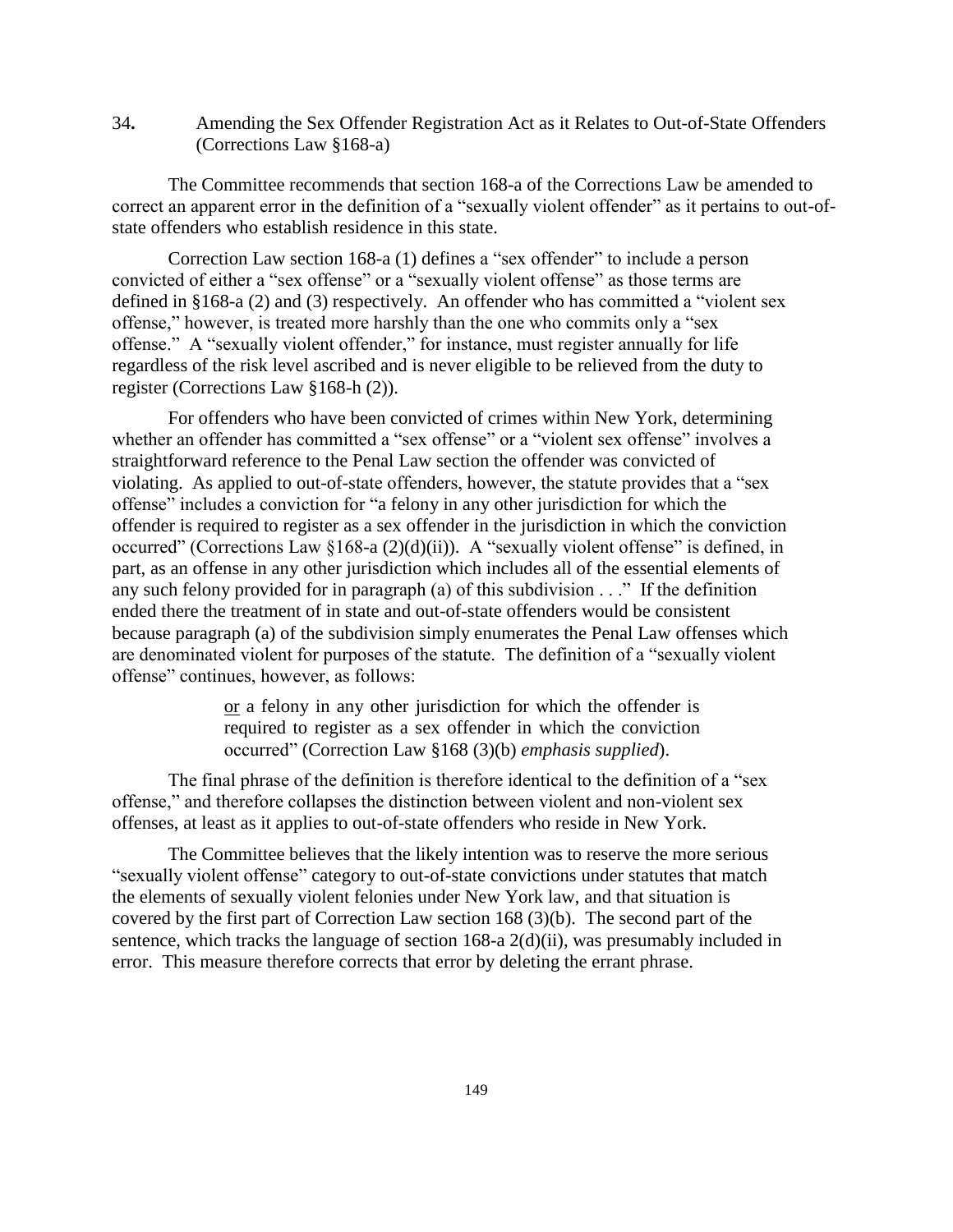35. Amending the "Safe Schools Against Violence in Education Act" (CPL 380.90, 720.35(3))

The Committee recommends that sections 380.90 and 720.35 of the Criminal Procedure Law be amended to clarify that the mandatory school notification provisions of the "Safe Schools Against Violence in Education Act" applies only to cases where the student is sentenced to a period of incarceration that will interfere with the student's school attendance.

In 2000, the Legislature enacted the "Safe Schools Against Violence in Education Act" (L. 2000, c. 181). As part of the Act, the Legislature amended both CPL 720.35 and 380.90 to provide for automatic notification "to the designated educational official of the school in which such person in enrolled as a student" whenever a student under the age of nineteen is convicted of a crime or is the subject of a youthful offender adjudication. The purpose of the legislation was to insure increased coordination between the criminal justice system and the school that a defendant attends.

The unambiguous language of both statutes provides that the court must notify the school in all cases regardless of the sentence the student receives. The Legislature, however, may have intended a more narrow reach by wanting to limit mandatory notification only to cases where the court's sentence included a period of incarceration that would force the student to be absent from school. The Family Court Act explicitly provides that mandatory reporting to schools only occurs when the student is placed away from his or her home. Although no such explicit language can be found in the Criminal Procedure Law, the practice commentary to CPL 380.20 provides that "[a]lthough the provision lacks clarity with respect to whether it is limited to cases where the youngster is sentenced to incarceration or includes those who were held in detention before conviction and then released upon sentencing, it apparently only applies where the student is sentenced to incarceration." A similar note is found in connection with the practice commentary to CPL 735.20: "While new subdivision three, read literally, appears to require notification for all Youthful Offender adjudications of students enrolled in public and private schools, when read in conjunction with CPL §380.90 and the Family Court Act the intended construction seems limited to cases where the youth has been removed from the home and placed elsewhere."

Notwithstanding the opinion of the practice commentary, settled rules of statutory construction provide that while courts are obliged to interpret a statute to effectuate the intent of the Legislature, "when the statute "is clear and unambiguous, it should be construed so as to give effect to the plain meaning of its words" (People ex rel. Harris v. Sullivan, 74 NY2d 305, 309 (1989)). Nor are courts permitted to legislate under the guise of judicial interpretation (People v. Finnegan, 85 NY2d 53, 58 (1995)). Thus, even though the Legislature might have intended mandatory notification only in cases in which the student is incarcerated, the absence of explicit direction in the statutes has generated inconsistent application of the notification requirements of sections 720.35 and 380.90.

This measure would promote a consistent application of the statutes by expressly limiting mandatory notification to instances where the defendant is unable to regularly attend school because the court has imposed a period of incarceration.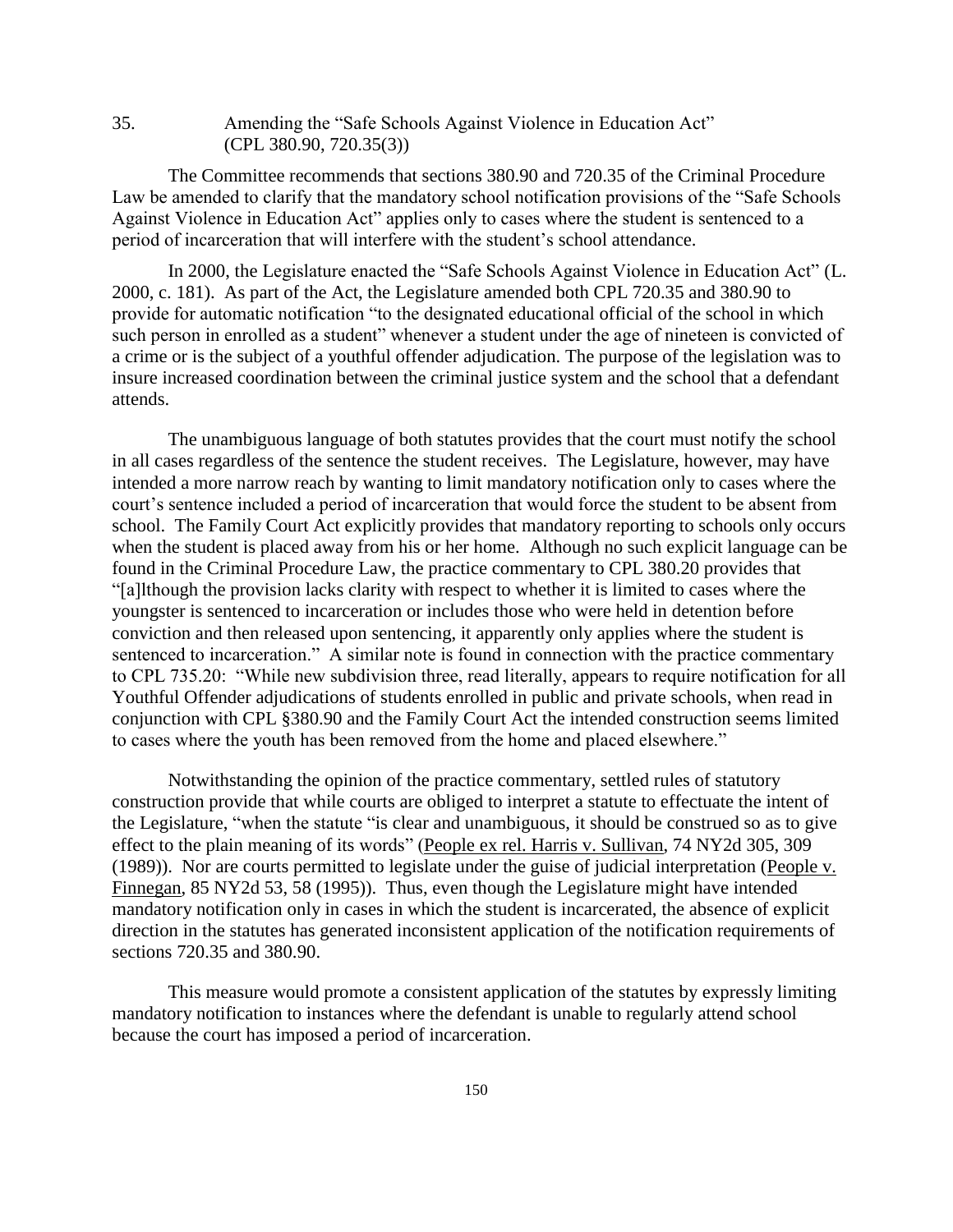### 36**.** Orders of protection in youthful offender cases (CPL 720.35(2))

The Committee recommends that section 720.35 of the Criminal Procedure Law be amended to insure that a final order of protection issued in connection with a youthful offender adjudication is not sealed for law enforcement purposes.

When a defendant is adjudicated a youthful offender, CPL 720.35(2) provides "all official records and papers, whether on file with the court, a police agency or the division of criminal justice services, relating to a case . . . are confidential and may not be made available to any person or public or private agency . . ." In 1996, the Legislature provided a limited exception to this confidentiality provision as follows:

". . . provided, however, that information regarding an order of protection or temporary order of protection issued pursuant to section 530.12 of this chapter or a warrant issued in connection therewith may be maintained on the statewide automated order of protection and warrant registry established pursuant to section two hundred twenty-one-a of the executive law during the period that such order of protection or temporary order of protection is in full force and effect or during which such warrant may be executed. Such confidential information may be made available pursuant to law only for purposes of adjudicating or enforcing such order of protection or temporary order of protection. "

By expressly excepting from the confidentiality provisions only those orders of protection issued pursuant to 530.12, all orders of protection issued outside the limited exception (i.e., orders of protection issued under CPL 530.13) are still required to be kept confidential. This results in the sealing of the order of protection itself, even while the order of protection is in effect. Consequently, a final order of protection issued against a youthful offender in a nonfamily context is difficult to execute, and the present law could frustrate the very purpose of the order; namely, to protect the safety and welfare of the person for whom it is issued.

This measure maintains the general rule that records regarding a youthful offender adjudication should remain confidential in most instances. Notably, the measure does not broaden dissemination of any information to the public regarding the youthful offender adjudication. Disclosure is permitted only to the extent that, if applicable, the order of protection may be maintained on the statewide registry of orders of protection and may only be disclosed for the purposes of adjudicating or enforcing the order. Thus, the measure appropriately balances the salutary effect of keeping records of youthful offenders confidential with the legitimate safety concerns of those for whom the order is issued.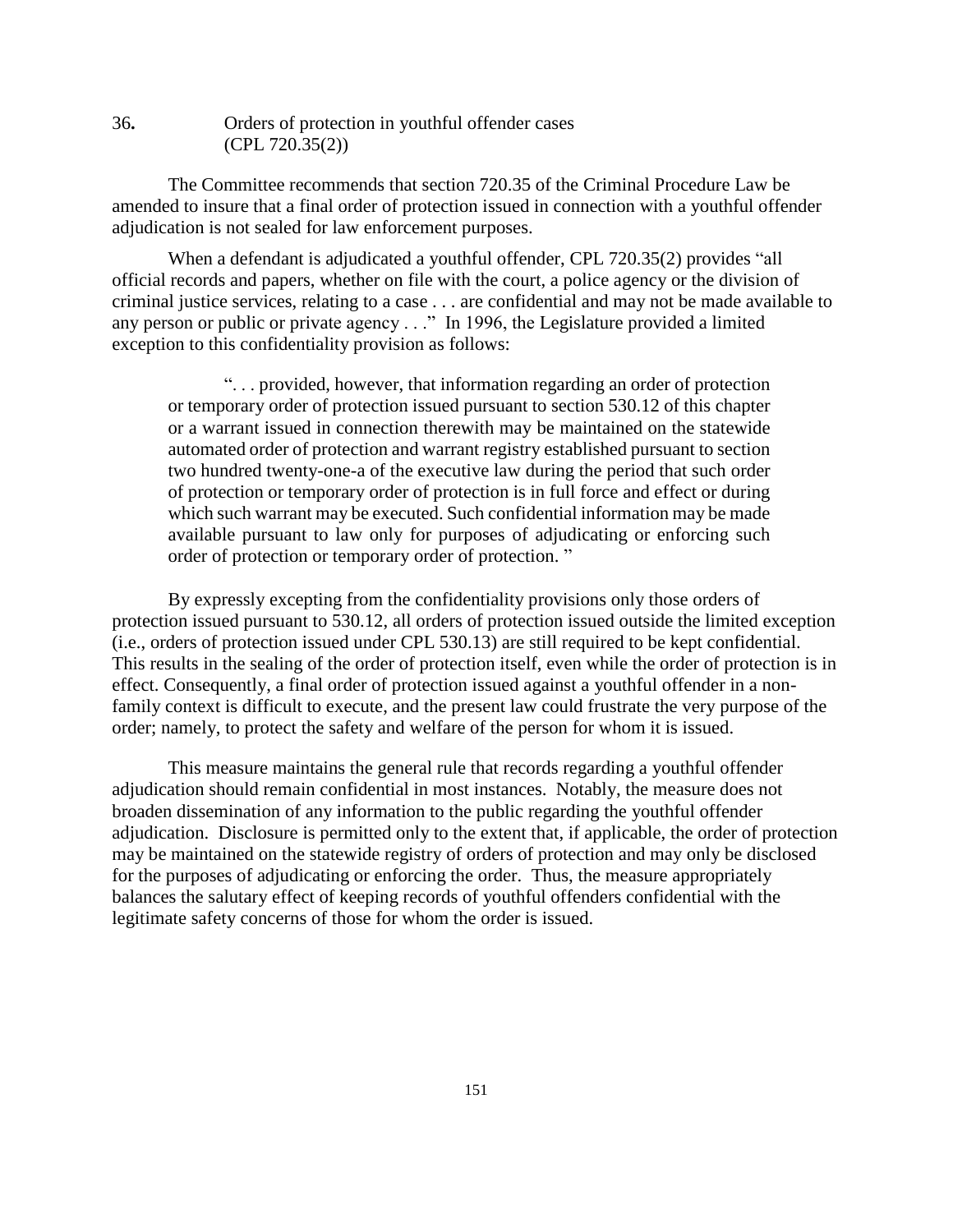37. Codifying the agency defense for drug offenses (Penal Law §40.20)

The Committee recommends that the defense of agency be codified in the Penal Law. It further recommends that the Legislature counter the result in People v. Davis, (14 NY3d 446 (2009)) by authorizing a court to submit a charge of criminal possession of a controlled substance in the seventh degree where a defendant interposes an agency defense to the charge of having sold a controlled substance and where there is a reasonable view of the evidence that the defendant possessed the controlled substance allegedly sold.

The agency defense has long provided that a person who acts solely as an agent of the buyer in a narcotics transaction cannot be convicted of the crime of selling narcotics or of possessing them with intent to sell (People v. Lam Lek Chong, 45 NY2d 64 (1978))<sup>1</sup>. It is not a complete defense. Agency furnishes no defense to the charge of mere possession of a controlled substance. People v. Ortiz, 76 NY2d 446 (1990). This is so because the agency defense only negates the element of sale or intent to sell. When a person acts solely for the benefit of the buyer of narcotics in a transaction, the Court of Appeals has held that the person is simply an agent transferring to the recipient that which the recipient in effect already owns or is entitled to and thus the agent neither makes nor intends to make a sale, exchange, gift or disposal of narcotics to the recipient. People v. Sierra, 75 NY2d 56 (1978). The defense is not meant to relieve the agent of all responsibility; the Penal Law is directed primarily at sellers instead of purchasers and generally imposes more severe penalties on the seller than upon the buyer in a drug transaction. People v. Ortiz, 76 NY2d 446; see also People v. Feldman, 50 NY2d 500 (1990). The agency defense has the virtue of being consistent with the statutory framework because it requires the one who acts as the agent of the buyer incur criminal liability that is no greater than that of the buyer. Id.

In Davis, the Court of Appeals reaffirmed the rationale of the agency defense, but nonetheless limited its scope. It held that because it is possible to sell drugs without concomitantly possessing them, criminal possession of a controlled substance in the seventh degree is not a lesser included offense of criminal sale of a controlled substance. Prior to Davis, however, it was common practice in many courts throughout the state to submit a charge of criminal possession of a controlled substance in the seventh degree to a jury whenever the defendant put the issue of agency into the case. This practice provided a fair opportunity for the jury to hold a defendant accountable for the criminal conduct the defendant normally concedes by interposing an agency defense; namely, the criminal conduct of the buyer. Following Davis, juries will rarely be given the opportunity to decide whether the defendant who presents an agency defense is guilty of a sale or, if the defense is accepted, possession of the narcotics. Instead, the jury must decide between convicting the defendant of the sale count, or acquitting completely of the charge associated with that count. As the dissent in Davis noted, this circumstance has the effect of undermining the agency defense. The jury will be asked to weigh the testimony that the defendant was an agent of the buyer without having the ability to convict

 $\overline{a}$ 

<sup>&</sup>lt;sup>1</sup>The defense applies equally to the charges of selling marihuana found in P.L. §§ 221.35 to 221.55.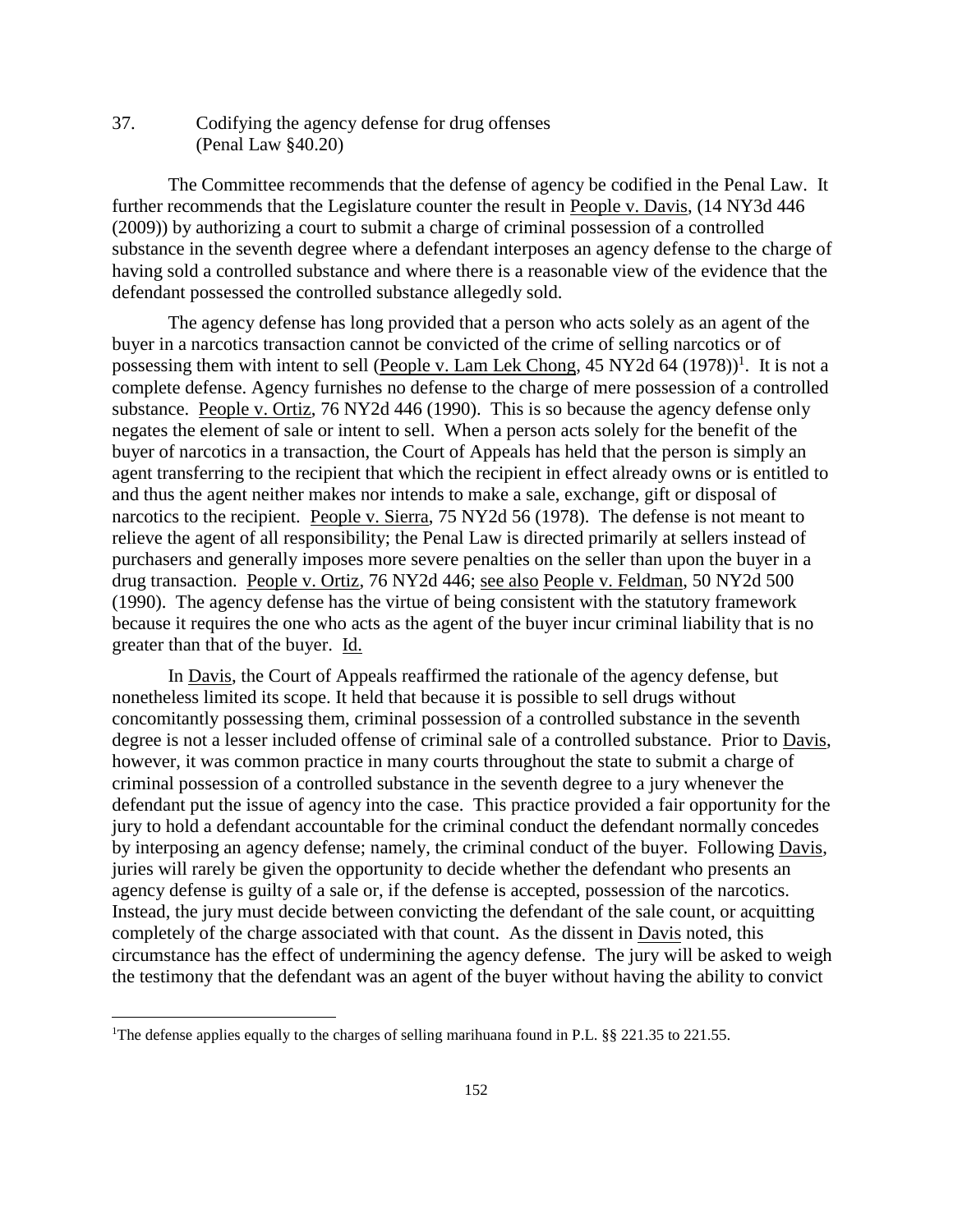the defendant of the charge the defendant either tacitly or explicitly admitted. The jury is likely to either give less credence to the agency testimony or to convict of the charge submitted because the jury does not wish to see a culpable defendant set completely free.

Both the prosecution and defense have an interest in seeing that a defendant's culpability is properly determined in cases involving the agency defense. This measure codifies the agency defense as an affirmative defense and permits the submission of criminal possession of a controlled substance whenever the defendant puts the defense in issue and there is a reasonable view of the evidence to support it. The measure also provides alternative provisions depending upon the drug sold. When the transaction involves the sale of a controlled substance, the appropriate lesser charge will be criminal possession of a controlled substance in the seventh degree. However, when the sale involves marihuana, the interests of justice may vary and the appropriate possession charge will turn on whether there is a reasonable view of the evidence supporting that lesser charge. The statute thus provides the court with the traditional discretion to submit the possession charge that most closely corresponds with the facts adduced at trial. Finally, the proposal recognizes that the prosecution or the defense may wish to avoid the circumstance in which the jury is presented with an all or nothing choice concerning the agency defense and it gives each of them the right to request that the lesser charge go to the jury. It requires, however, that the election be made before the deliberation begins so that the parties are not able to engage in gamesmanship that would permit them to abandon a strategy based on developments during a jury's deliberation.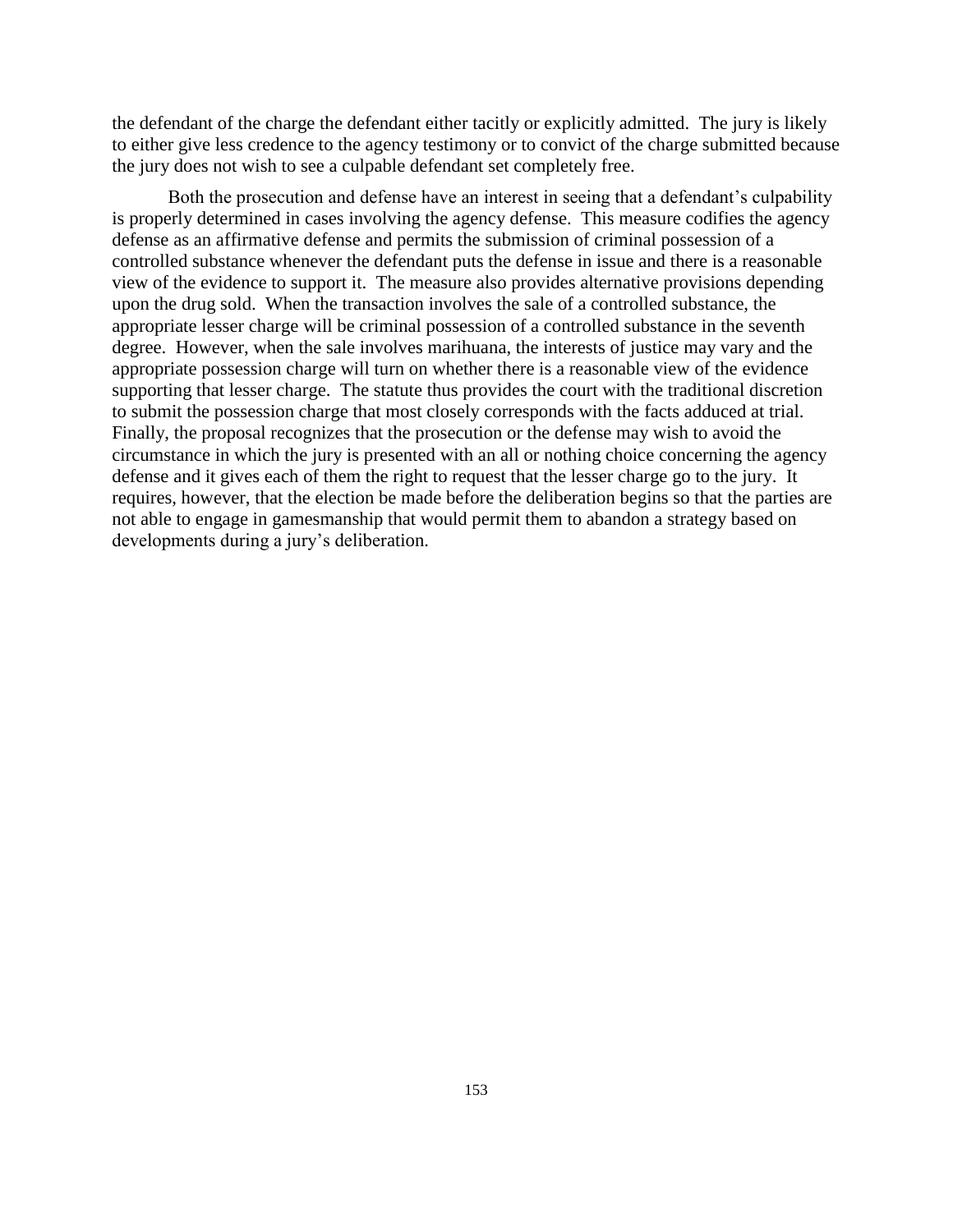38. Revocable Sentences under The Child Passenger Protection Act (Leandra's Law) (Penal Law §60.01)

The Committee recommends that section 60.01 of the Penal Law be amended to authorize courts to re-impose a requirement of an ignition interlock device as a condition of probation or conditional discharge following revocation of a sentence of probation or conditional discharge imposed under Leandra's Law.

The Child Passenger Protection Act (Leandra's Law) provides, in relevant part, that a defendant convicted of a DWI offense under VTL §§1192(2), (2-a) or (3) must be sentenced to a period of probation or conditional discharge that includes a condition that the defendant install an ignition interlock device (IID) on any automobile he or she owns or operates (L. 2009, c. 496). In addition, the sentence of probation or conditional discharge must be consecutive to any period of incarceration imposed (PL §60.21). Under the current statutory scheme, however, a problem arises when a defendant violates a Leandra's Law sentence of probation or conditional discharge and the court revokes the sentence. CPL 410.70(5) sets forth the options available to a court when it revokes a sentence of probation or conditional discharge, and it currently does not authorize a court to re-sentence a defendant pursuant to PL §60.21. Without any reference to PL §60.21, courts are limited to re-sentencing in accordance with PL §§60.01(3) or (4), neither of which authorizes a consecutive period of probation upon which to attach a condition of an IID.

As a result of this lapse in the statutory scheme, defendants who violate probation or conditional discharge will be relieved of the obligation to install an IID on their vehicles in any case where the court imposes a misdemeanor jail term in excess of sixty days or a felony term of imprisonment in excess of six months. Moreover, under current law, the court lacks the authority to re-impose any form of conditional discharge after revoking a sentence of conditional discharge. Given the expanded use of a conditional discharge sentence under Leandra's law, the Committee believes this restriction was unintended, and it unnecessarily hinders a court when fashioning a sentence that may best insure that a defendant does not continue to drink and drive following release from incarceration.

This measure amends section 60.01 of the Penal Law to provide explicit authority to impose a sentence of conditional discharge in accordance with PL §60.21, and further clarifies that any new sentence imposed after revocation of a sentence of probation will include a period of probation that includes a condition requiring a defendant to install an IID on any vehicle defendant owns or operates.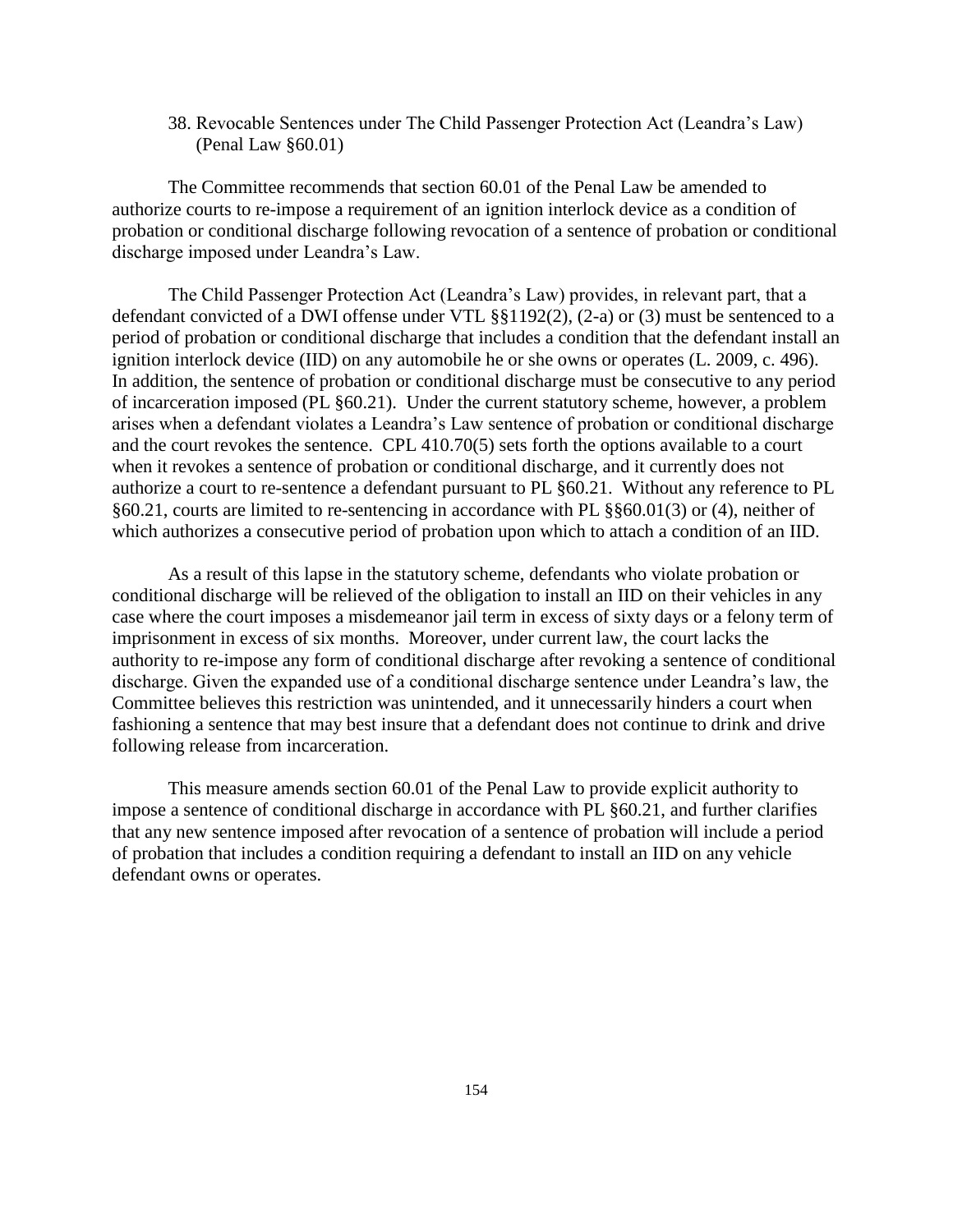39. Unsealing Orders of Protection in Certain Contempt Prosecutions (CPL 160.50)

The Committee recommends that the Criminal Procedure Law be amended to authorize a court to unseal records of an order of protection where necessary to prosecute a defendant for violating that order of protection.

This measure is proposed in response to recent cases that have uncovered a serious issue concerning orders of protection contained in a sealed file (*see People v. Marcus A*, 28 Misc. 3d 667 (Sup Ct, NY County 2010)); *see also Matter of Akieba Mc*, 72 A.D.3d 689 2d Dept. 2010)). When a criminal contempt prosecution is commenced, and the basis for the charge is that the defendant knowingly violated a lawful order of a court (*see* PL §§215.50, 215.51 or 215.52), a prosecutor must obtain a copy of the underlying order of protection alleged to have been violated. A certified copy of the order is most often used to replace a misdemeanor complaint with an information (*see* CPL 170.65), or as evidence before the grand jury in felony contempt prosecutions. It is also admissible as trial evidence to establish that the order was issued and in effect at the time of the contempt. Because in most cases an order of protection is a public document, a prosecutor simply obtains a certified copy from the clerk of the court (Judiciary Law  $§255$ ).

However, where the underlying order of protection has been issued in connection with a case that has terminated in favor of the defendant, both the court record and the District Attorney's records are sealed pursuant to CPL 160.50. Nonetheless, even where the criminal action in which the order of protection arose is dismissed, it does not bar prosecution where a defendant violating the order of protection while the action was pending. However, once the underlying criminal case is dismissed and sealed, there is no provision in the Criminal Procedure Law that allows a court to unseal the order of protection so that a certified copy of the order defendant is charged with violating may be obtained.

The Court of Appeals has repeatedly held that the "general proscription against releasing sealed records and materials [is] subject only to a few narrow exceptions" (*Matter of Katherine B v. Cataldo*, 5 NY3d 196, 203 (2005), *quoting Matter of Joseph M*., 82 NY2d 128, 134 (1993)). Although CPL 160.50(1)(d) sets forth those exceptions, the Court has limited the unsealing of records by a District Attorney after commencement of a criminal action to the "singular circumstance" where a defendant requests an adjournment in contemplation of dismissal in low level marijuana cases (5 NY3d at 205; CPL 160.50(1)(d)(i)). Thus, no matter how viable a contempt prosecution might otherwise be, a District Attorney's Office is effectively hamstrung from obtaining an underlying order of protection that had been issued in a sealed case.

The Committee believes that a court should be permitted to unseal a record to allow a prosecutor to obtain a copy of an order of protection when necessary to prosecute a defendant for willful disobedience of a lawful court mandate. This measure is narrowly tailored to meet this individualized need and is necessary to protect both victims of domestic violence and the integrity of the judicial process.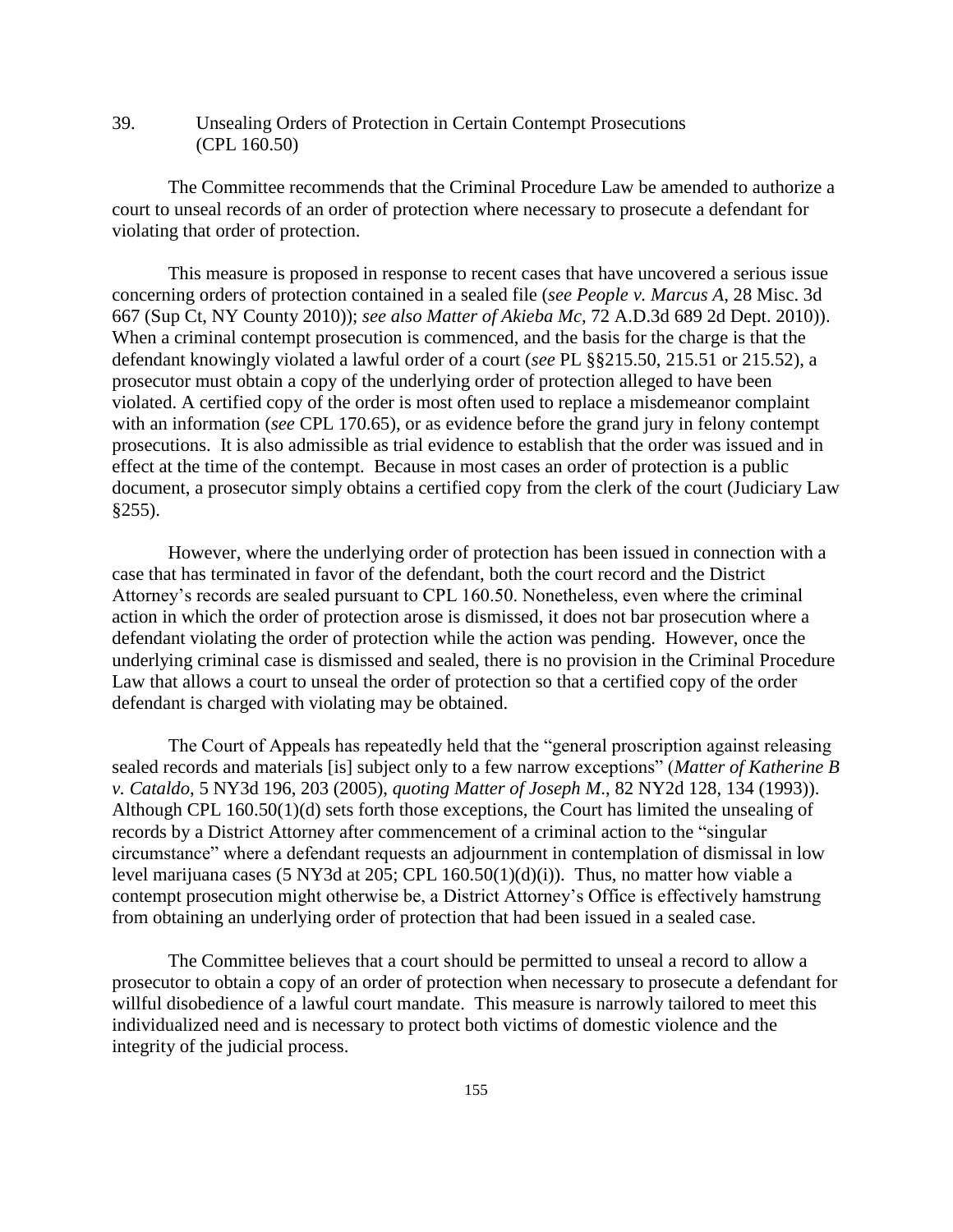40. Defining "Personal Injury" in the Crime of Leaving the Scene of an Incident Without Reporting  $(VTL \S 600(2)(a))$ 

The Committee recommends that the Vehicle and Traffic Law be amended by substituting the term "bodily injury" for "personal injury" in the crime of leaving the scene of an incident without reporting.

The crime of leaving the scene of an incident without reporting under VTL  $\S600(2)(a)$ requires, among other things, that "personal injury" be caused to another person due to an incident involving a motor vehicle operated by a defendant. "Personal injury," however, is not defined in the statute and some courts have looked to the Penal Law for a definition. Although the Penal Law does not define "personal injury," it does provide that "'physical injury'" means impairment of physical condition or substantial pain" (PL §10.00(9)). This definition has been the subject of considerable analysis, and it is clear that not all injury rises to the level of "physical injury" (*see Matter of Phillip A.,* 49 NY2d 198 (1980) [injury from a petty slap in the face, or a moderate shove or kick, without more, is insufficient]; *People v. McDowell*, 28 NY2d 373 (1971) [black eye without more is insufficient]; *People v. Jimenez,* 55 NY2d 895 (1982) [one centimeter cut without some indication of substantial pain insufficient]). Consequently, to the extent that courts consider the term "personal injury" under the Vehicle and Traffic Law to mean "physical injury," it requires that the prosecutor demonstrate more than that simple bodily injury occurred to a person as a result of a motor vehicle incident.

At least one court, however, has rejected any effort to substitute the Penal Law definition of "physical injury" for the term "personal injury" in VTL crimes (*see e.g., People v. Bogomolsky*, 14 Misc. 3d 26 (App Term, 2d Dept. 2006)). In *Bogomolsky,* the court distinguished the two terms and suggested that "personal injury" is a lesser standard than "physical injury," but cited to no case or statute that would provide a more clear definition.

The Committee believes that the duty of a citizen to stop and provide identifying information when involved in a motor vehicle accident should not hinge on the degree of injury a person has suffered as a result of the accident. If a driver knows or has reason to know that any level of injury has occurred as a result of a motor vehicle accident, the duty to provide information seems manifest and significant. The statute should make that plain. This measure substitutes the term "bodily injury" for "personal injury" in order to clarify that any injury is adequate to trigger a duty to stop and identify. The term "bodily injury" is frequently used in civil cases and the Committee believes its use is less likely to confuse courts and parties.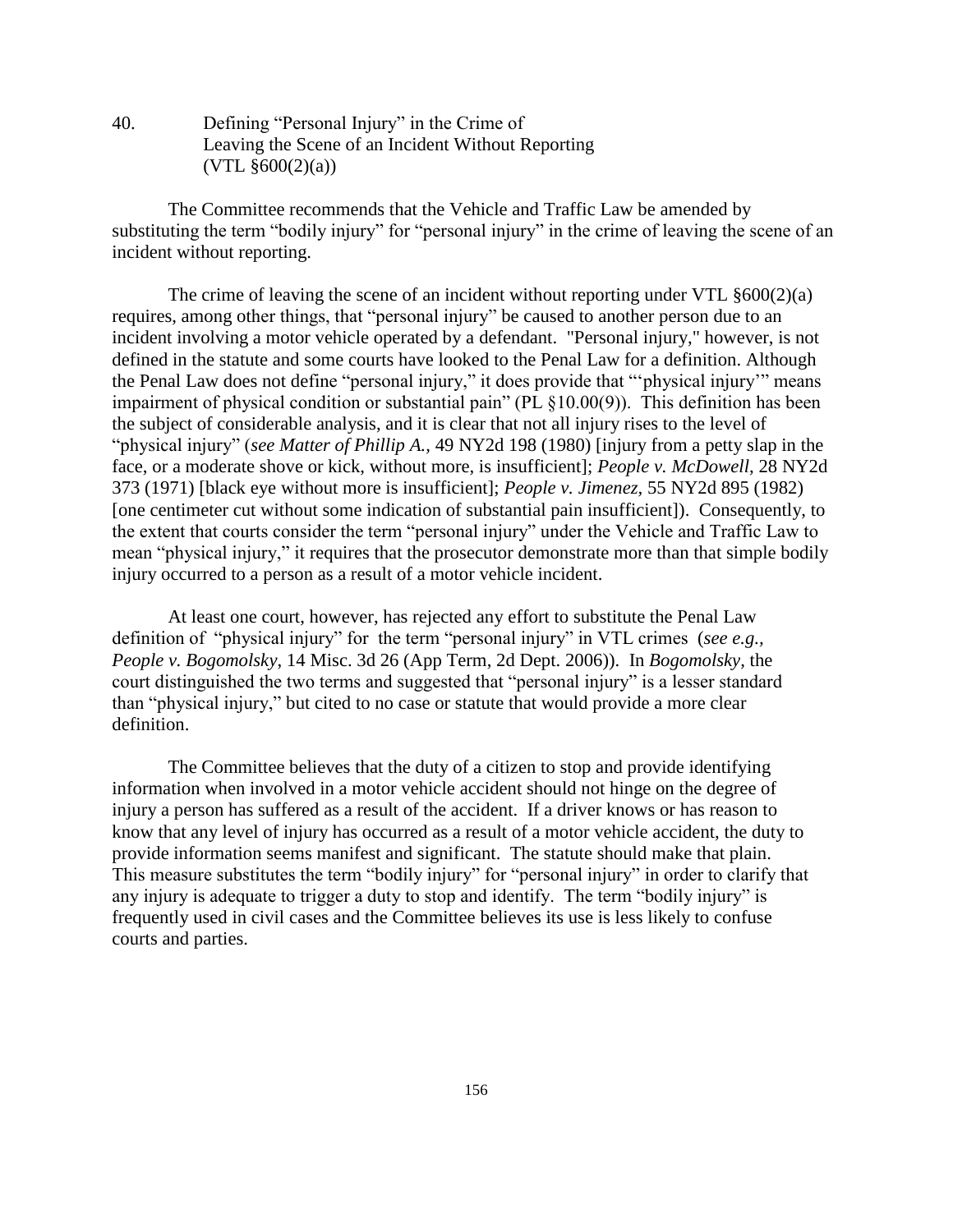41. Amending the Definition of "Counterfeit Trademark" (Penal Law §165.70)

The Committee recommends that section 165.70 of the Penal Law be amended to add technical precision to the definition of "counterfeit trademark." Specifically, the definition should clarify that the term means a spurious or imitation trademark that is used in connection with trafficking in goods that are identical with or substantially indistinguishable from goods bearing a legitimate trademark. The current definition of a "counterfeit trademark" is awkward and leads to unnecessary confusion in pleading and charging decisions.

In 1992, in response to an increase in trafficking in counterfeit goods, New York added the crimes of "trademark counterfeiting" to the Penal Law (L. 1992, c. 490, §1). The Legislature modeled the law, and the definition of counterfeit trademark, after Federal law (*see* Donnino, Practice Commentary, McKinney's Cons Laws of NY, Book 39, Penal Law §165.70; *see also* 18 USC §2320). Unfortunately, there is an ungainly difference in the New York statute. Penal Law §165.70(2), in part, defines a "counterfeit trademark" as a "spurious trademark . . . used in connection with trafficking in goods; and . . . used in connection with the sale . . . of goods that are identical with or substantially indistinguishable from a trademark . . . ." Under this definition, "goods" must be indistinguishable from a "trademark." However, a "trademark" is not comparable with goods; instead a trademark is used to *identify* particular goods (*see* PL §165.70(1)). The parallel provision in Federal law does not compare "goods" to a "trademark." The Federal definition makes plain that a "counterfeit trademark" is a spurious mark "used in connection with trafficking in any goods . . . that is identical with, or substantially indistinguishable from, a mark registered on the principal register in the United States Patent and Trademark Office . . ." (18 USC  $\S2322(e)(1)(A)(ii)$ ). The Federal statute therefore appropriately requires a comparison of a "spurious mark" with a legitimate, registered "mark."

The Committee believes that the imprecise wording of New York's definition has practical consequences in the prosecution of cases under the current statute, and has led to inconsistent opinions among courts. For instance, motions to dismiss an accusatory instrument are often claimed when a complaint undertakes to allege a difference between the quality of the counterfeit and the genuine article without actually comparing the marks themselves (*see e.g., People v. Jobe*, 20 Misc. 3d 1114(A) (Crim Ct, NY County 1999); *People v. Ensley*, 183 Misc. 2d 141 (Sup Ct, NY County 1999)). Other courts have upheld the sufficiency of complaints that identify and distinguish the characteristics of the genuine and counterfeit trademark (*People v.*  Guan, 2003 WL 21169478 (App Term, 1<sup>st</sup> Dept. 2003)).

This measure would amend the definition of a "counterfeit trademark" to reflect that a counterfeit trademark requires a comparison of a spurious mark with a legitimate mark. It will clarify to practitioners that the two marks must be "identical or substantially indistinguishable" to come within the purview of criminal prosecutions, and that any distinctions between the two marks are simply elements of proof necessary to establish that the trafficked goods are illegal copies of goods that bear legitimate marks.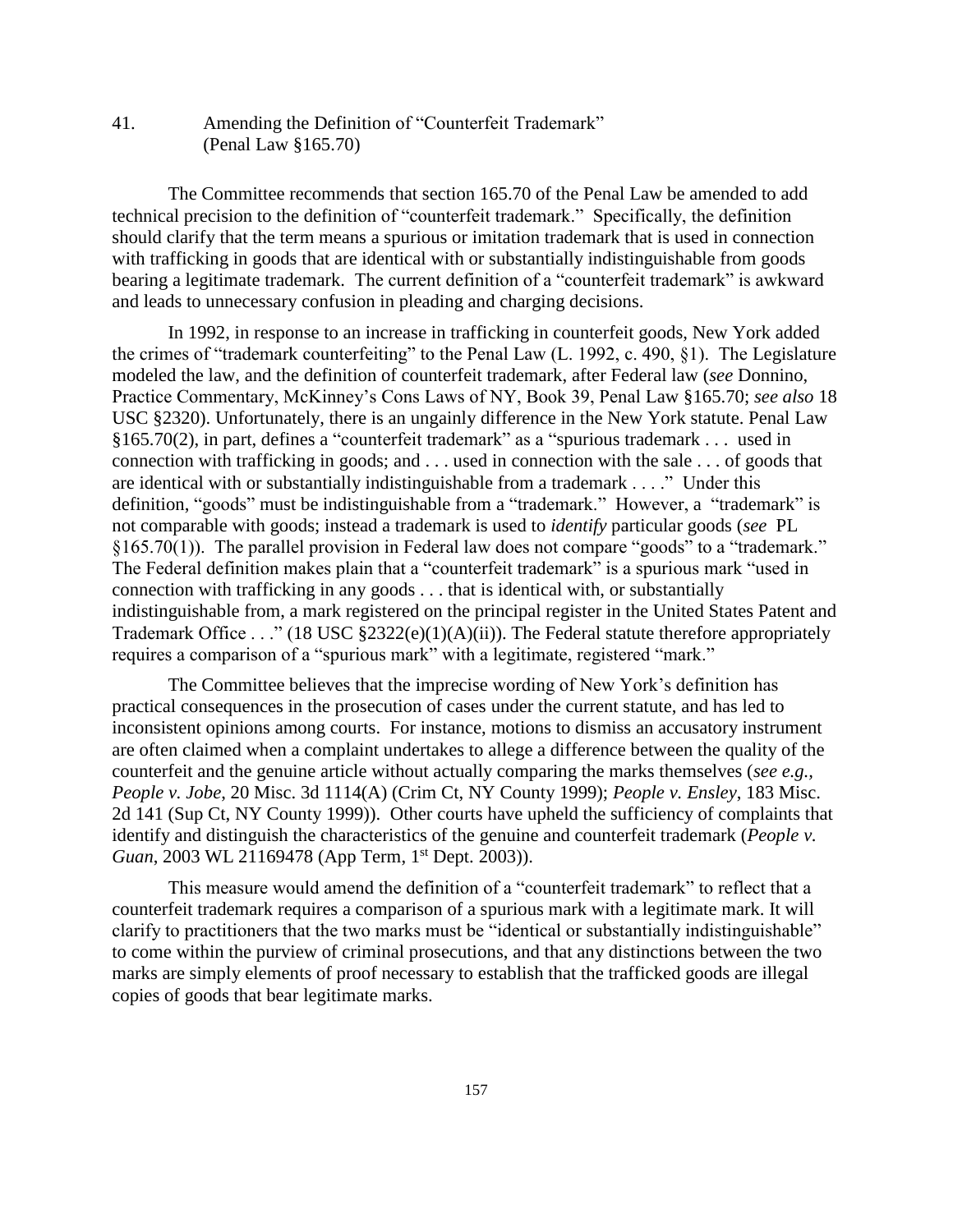#### 42. GPS Warrants (CPL 690.05; 690.60)

The Committee recommends that Article 690 of the of the Criminal Procedure Law be amended to add a statutory procedure for a court to issue a search warrant authorizing a mobile tracking device be placed on a suspect's property or person.

In *People v. Weaver* (12 NY3d 433 (2009)), the New York State Court of Appeals determined that the New York State Constitution requires law enforcement to first secure a warrant in order to place a global positioning satellite ("GPS") tracking device on a suspect's automobile. Subsequently, the United States Supreme Court similarly held that affixing a GPS tracking device on a vehicle and using it to acquire detailed data about the movements of the vehicle constitutes a search or seizure within the meaning of the Fourth Amendment of the United States Constitution (*United States v. Jones,* 132 Sup. Ct. 945 (2012). Although the Supreme Court did not examine whether a warrant is required in all cases, the definitive consequence of both *Weaver* and *Jones* is that courts must have a procedure to consider warrant applications for mobile tracking devices.

Procedures for issuing search warrants in New York are codified in Article 690 of the Criminal Procedure Law. Mobile tracking devices, however, do not come with the scope of a search warrant as currently defined. Article 690 provides that a search warrant is a court order directing a police officer to conduct "a search of designated premises, or of a designated vehicle, or of a designated person, for the purpose of seizing designated property or kinds of property, and to deliver any property so obtained to the court which issued the warrant" (CPL 690.05(2)(a)). Mobile tracking devices are not used to seize identified property, but only to track a suspect's activity. Nor does a mobile tracking device fit within the parameters of any other form of warrant authorized under the Criminal Procedure Law. An eavesdropping warrant involves "wiretapping" and is directed to the "mechanical overhearing of conversation or the "intercepting of or accessing of an electronic communication" (CPL 700.05(1)). A video surveillance warrant involves the "intentional visual observation by law enforcement of a person by means of a television camera or other electronic device that is part of a television transmitting apparatus . . ." (CPL 700.05(9)). Finally, pen registers and trap and trace devices involve identifying telephone numbers that are used to initiate or receive telephone communications (CPL 705.00(1), (2)).

Although a mobile tracking device has characteristics of several types of warrants, the Committee recommends that warrants for these devices be provided as a new class of search warrant. Therefore, this measure adds the installation, maintenance, and monitoring of a mobile tracking device to the definition of a search warrant in section 690.05. The measure also adds a new subdivision 690.60 to the criminal procedure law. This section sets forth the procedures the court must follow in issuing a mobile tracking device warrant.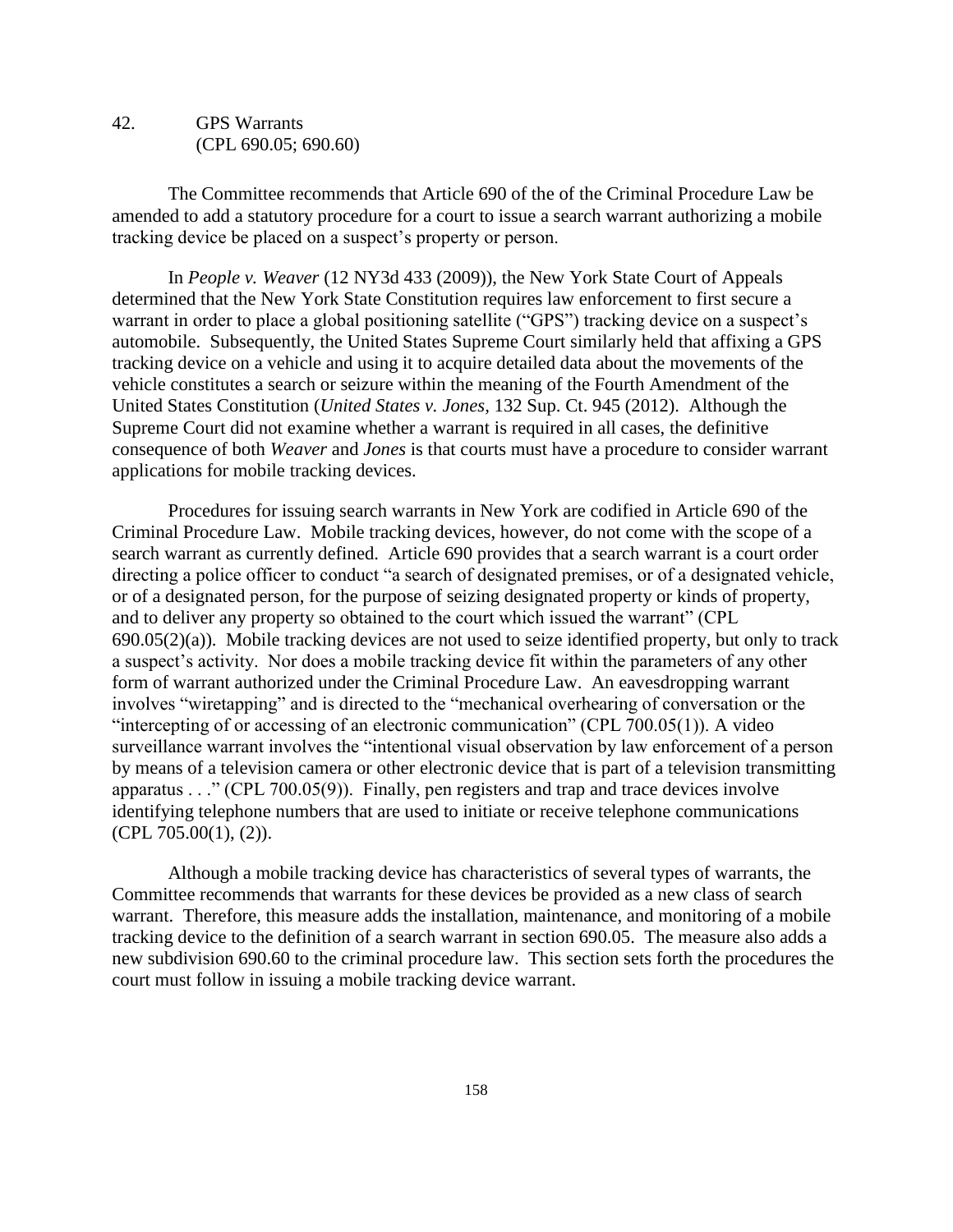43. Affirmative Defense to Criminal Possession of a Gravity Knife (Penal Law § 265.15)

The Committee recommends that section 265.15 of the Penal Law, be amended to provide an affirmative defense to the criminal possession of a gravity knife.

A gravity knife is defined as "any knife which has a blade which is released from the handle or sheath thereof by the force of gravity or the application of centrifugal force which, when released, is locked in place by means of a button, spring, lever or other device" (Penal Law § 265.00 (5)). Such knives were first made illegal during the 1950's, as a response to gangs who purchased them as a "legal" alternative to switchblades (*see People v. Irizarry*, 509 F.Supp 2d 198 (EDNY 2007)). More recently, however, common utility knives that are neither designed nor manufactured as gravity knives fit the technical definition of a gravity knife because a user can open them by the use of centrifugal force and lock into place. These tools, designed for cutting sheet rock, carpeting and window screens have become popular tools widely circulated in general commerce by large retail stores such as Home Depot. In 2006 alone, one manufacturer sold over 1.7 million nationwide. Although New York has successfully prosecuted several large retail stores for selling such utility knives *(see* Eligon, *14 Stores Accused of Selling Illegal Knives*, NY Times, June 17, 2010), utility knives are still widely available in the tri-state area and throughout most of the country.

Criminal possession of a weapon, where the weapon is a gravity knife, is a strict liability offense. It therefore does not matter if the person does not realize that the knife he or she possesses is an illegal gravity knife, nor is it relevant if the possessor only intends to use the knife for innocent purposes, such as in connection with his or her employment. The wide availability of utility knives that were never designed to be gravity knives can therefore result in an unwitting possessor being arrested and prosecuted for criminal possession of a weapon. Contractors or construction laborers who possess a common utility knife now face arrest and conviction for a class A misdemeanor. Where the person has previously been convicted of any crime in their life, possession is a class D felony offense carrying a penalty of up to seven years imprisonment. As a strict liability offense, there is no meaningful defense.

This measure is designed to afford relief to those individuals who innocently possess such knives. The Committee recognizes that a gravity knife can be a dangerous instrument, and when possessed with criminal intent, poses a serious threat to public safety. This measure therefore leaves in place the crime of criminal possession of a gravity knife under sections 265.01 and 265.02 of the Penal Law. However, in order to provide some measure of relief where a person possesses the knife without intent to use it unlawfully, this measure allows a defendant to raise an affirmative defense to possession by establishing that the possession was innocent. As a practical matter, the Committee understands that in many cases, to assert the affirmative defense, a defendant will likely be compelled to testify in support of the affirmative defense. On balance, however, the Committee believes this is the best approach to both insure public safety while establishing an appropriate outcome for innocent possessors.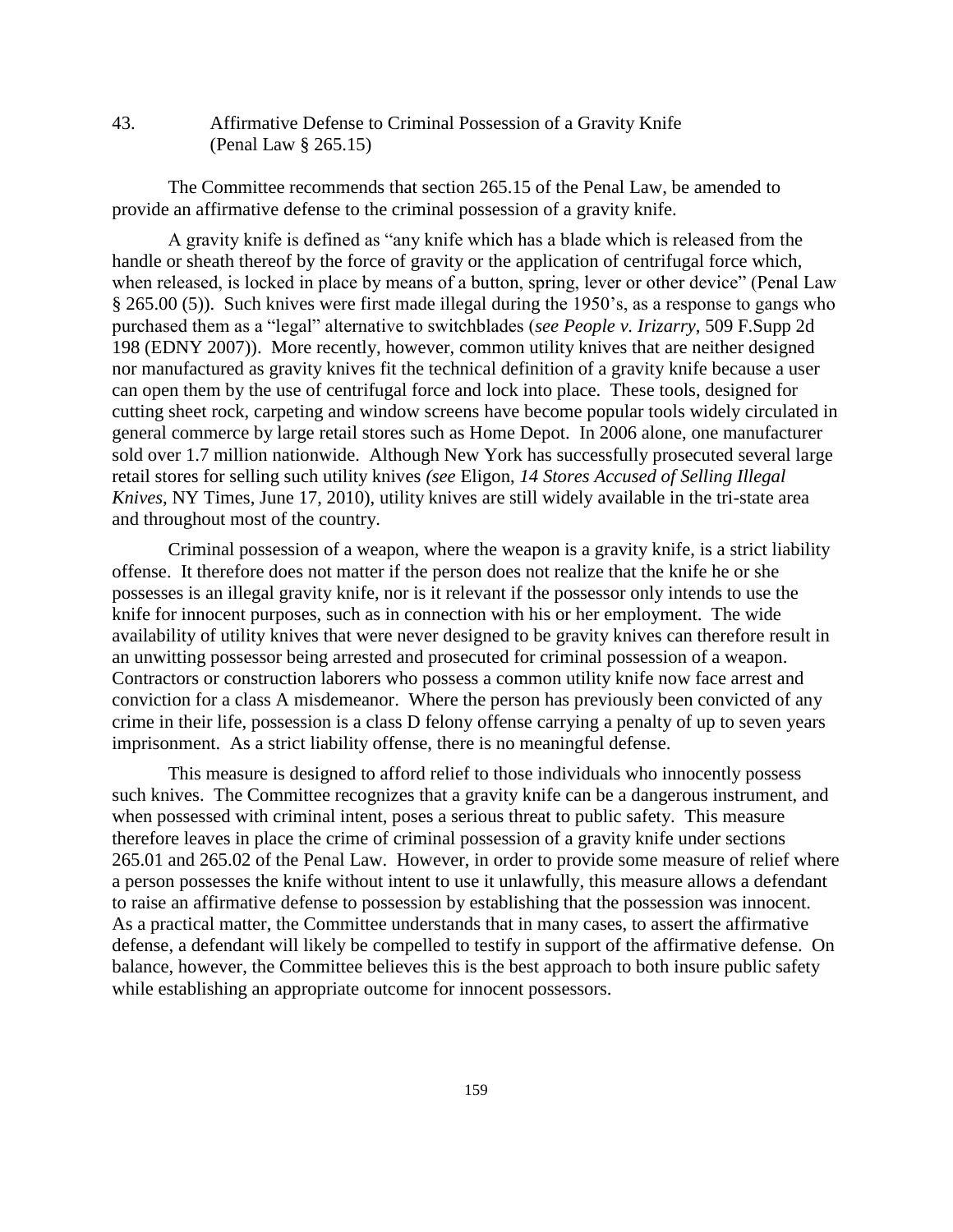44. DNA Collection Where Prior Sample is in Index (Executive Law  $\S$  995-c  $(3)(a)$ )

The Committee recommends that the Executive Law be amended to expressly exempt from DNA collection any defendant who already has a DNA profile included in the state DNA identification index.

As of August 1, 2012, defendants convicted and sentenced for any felony or penal law misdemeanor are required to provide a DNA sample for inclusion in the New York State DNA identification index1 (L 2012, c. 19 and 55). Unfortunately, the law fails to provide any exception to collection where a defendant has previously given a DNA sample in connection with a prior conviction and already has a DNA profile included in the DNA identification index. Instead, the statute simply provides, in relevant part, "[a]ny designated offender subsequent to conviction and sentencing . . . shall provide a sample appropriate for DNA testing . . ." (Executive Law § 995-c (3)(a)). The statue further provides, "the court *shall order* that a court officer take a sample or that the designated offender report to an office of the sheriff of that county." A DNA profile, however, is unlike a fingerprint card because the DNA sample itself is never placed into the index. Instead, once a sample of a defendant's buccal cells is collected, it is forensically tested for DNA and the results are produced in the form of a digital profile that corresponds to the unique DNA profile of the defendant providing the sample. It is this digital profile that is included in the index. Subsequent collection of DNA samples will merely result in a re-entry into the index the exact some digital profile.

The Division of Criminal Justice Services (DCJS), the agency in charge of the DNA identification index, takes the pragmatic position that a sample need not be collected from an offender who has previously provided a sample because any new sample will be wholly duplicative of one already on file. However, in the absence of express statutory language authorizing courts to forgo collection, many courts currently require collection of redundant samples. Given the vast expansion of the cases for which a DNA sample is now required, this practice is extraordinarily wasteful of the resources of both courts and local law enforcement personnel. While at least one lower court has held that a redundant test is not required (*see People v. Husband*, 954 NYS2d 856 (NYC Crim Ct. 2012), the Committee recommends that the Executive Law be amended to expressly authorize a court to forego taking duplicative DNA samples from a defendant who already has a DNA profile on file with the New York State identification index.

 $\overline{a}$ 

<sup>&</sup>lt;sup>1</sup>The single exception is for the class B misdemeanor conviction of criminal possession of marijuana in the fifth degree under subdivision one of PL § 221.10 by persons who have never before been convicted of a crime (Executive Law § 995(7)).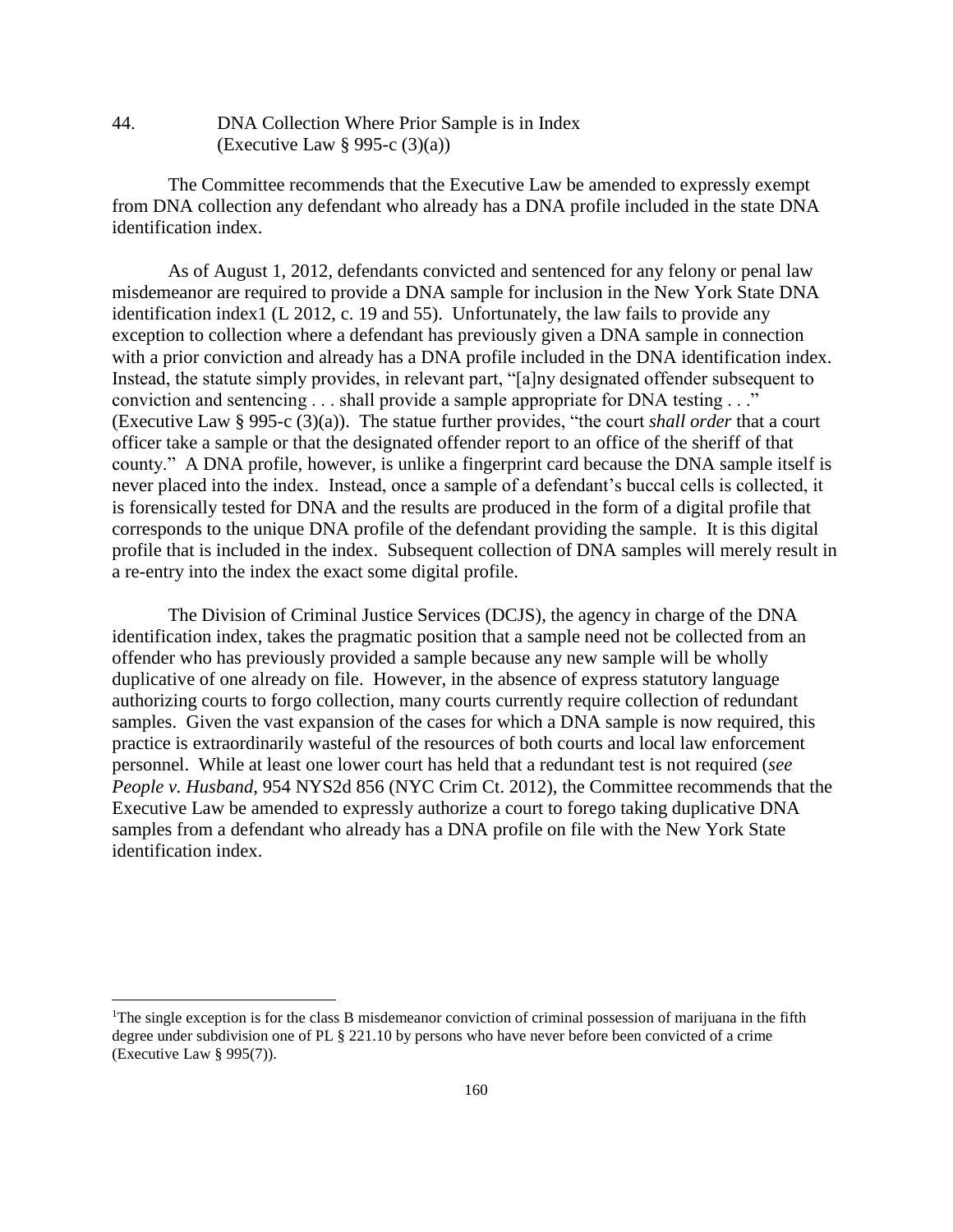45. Appellate Review of Questions of Law Not Decided Adversely to Appellant  $(CPL 470.15(1))$ 

The Committee recommends that the Criminal Procedure Law be amended to allow an appellate court to affirm a judgment, sentence or order on a question of law presented to or considered by the trial court, despite the trial court not having decided the question adversely to the appellant.

In *People v. LaFontaine*, 92 NY2d 470 (1998), the Court of Appeals held that CPL 470.15(1) prevents an intermediate appellate court from affirming a judgment where the court below made the right ruling, but did so for the wrong reason. *LaFontaine* involved an appeal of a motion to suppress where the prosecution argued alternative grounds in support of the police search of defendant's premises. The trial court accepted one of those grounds but rejected the others. On appeal, the Appellate Division held that the trial court's legal reasoning was in error, but affirmed the conviction because an alternative ground argued by the people supported the search. On further appeal, the Court of Appeals held that the intermediate appellate court was wrong to reach a ground rejected by the trial court, even though the prosecutor fully presented that legal ground to the trial court. Instead, the Court determined that the trial court's rejection of the ground argued by the people was not adverse to the appellant-defendant and thus was not the proper subject of appeal. The only appropriate action was for the appellate court to remit the case back to the trial court for further proceedings. The Court clearly understood that this resulted in a needless waste of judicial resources, but stated that this "anomaly rests on unavoidable statutory language," and that "any modification would be for the Legislature to change" (*id. at* 475).

In the years immediately following the *LaFontaine* decision, and perhaps because of its unusual procedural posture, the ruling was rarely applied. More recently, however, the Court has reaffirmed that CPL 470.15(1) must be strictly construed (*People v. Concepcion*, 17 NY3d 192 (2011). The result has led to numerous cases being remitted back to the trial court so that a proper record can be made on which to appeal (*see e.g., People v. Yusuf*, 19 NY3d 314 (2012); *People v. Ingram*, 18 NY3d 949 (2012); *People v. Schrock*, 99 A.D.3d 1196(4<sup>th</sup> Dept. 2012); *People v. Spratley*, 96 A.D.3d 1420 (4<sup>th</sup> Dept. 2012); *People v. Santiago*, 91 A.D.2d 438 (1<sup>st</sup>) Dept. 2012).

The Committee recommends that CPL 470.15(1) be amended to permit an appellate court to consider alternative grounds raised or considered by the trial court, even where the court did not ultimately decide the question of law adversely to the appellant. While this measure therefore enlarges the scope of questions of law that an intermediate appellate court may consider, it continues the current prohibition that an intermediate appellate court not determine grounds either not raised or not considered in the trial court. By narrowly tailoring the measure to overcome the procedural barrier recognized in *LaFontaine*, the measure will eliminate the inevitable waste of judicial resources encountered when case are remitted for the trial court to make an appropriate record.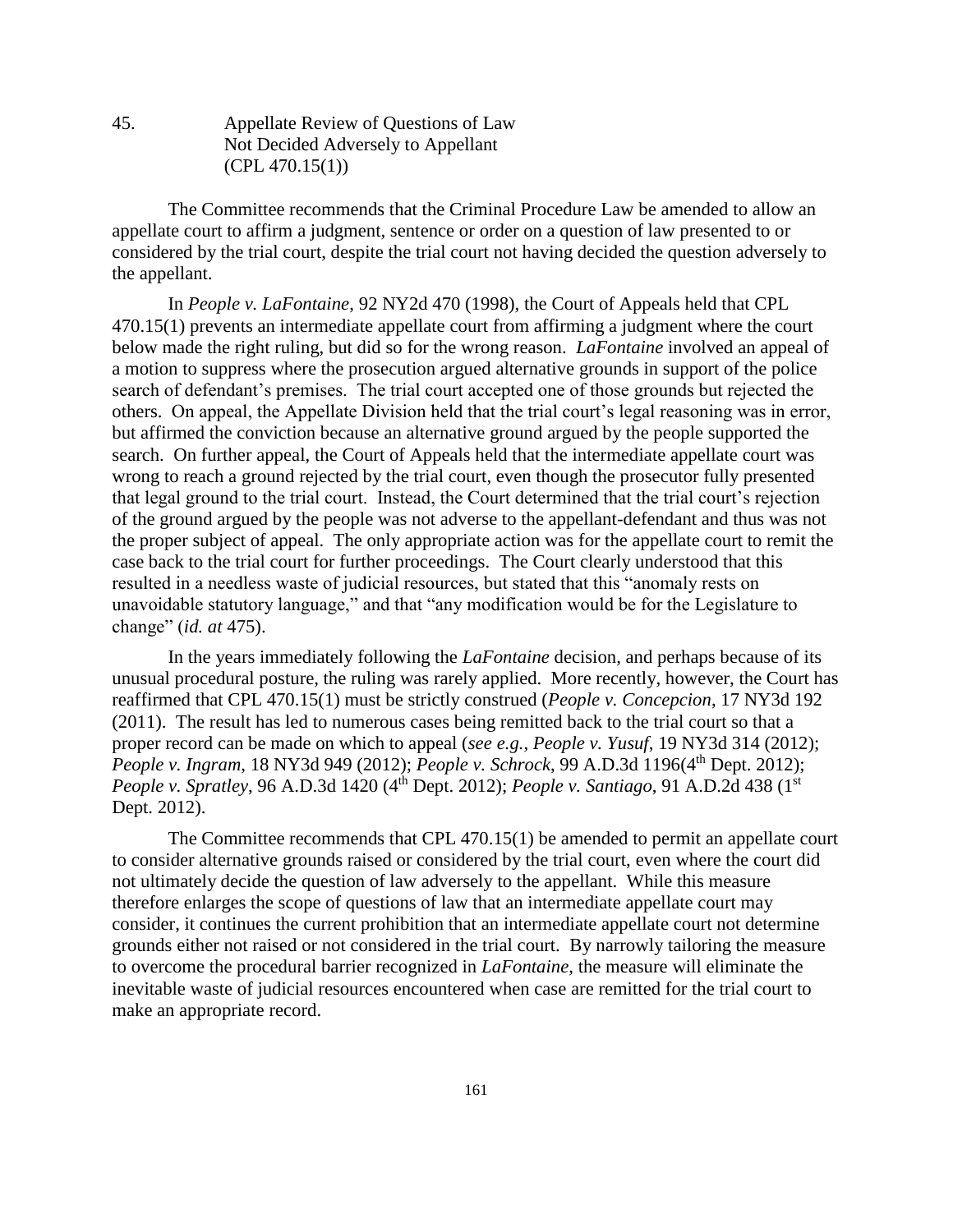46. Risk-Level Recommendations under the Sex Offender Registration Act (Corrections Law §§ 168-d(2), (3); 168-l(6); 168-n(1), (2))

The Committee recommends that the Sex Offender Registration Act (Corrections Law article 6-C), be amended to make it the responsibility of the District Attorney to provide the risklevel recommendation where a defendant is sentenced to a term of imprisonment of ninety days or less.

Upon certification as a sex offender, a defendant becomes subject to a risk-level determination by the court (Correction Law § 168-d [1],). The statute requires that the court and the offender be served, prior to the risk-level determination hearing, with a recommendation of the risk level sought. Under current law, where an offender is not sentenced to a term of imprisonment, the District Attorney must provide the recommendation at least 15 days prior to the hearing (*see* Correction Law § 168-d [2], [3]). Where the offender is sentenced to a term of imprisonment, however, the responsibility to make the recommendation is placed on the Board of Sex Examiners (*see* Correction Law § 168-l [6]).

A problem routinely arises when a defendant is sentenced to a term of imprisonment of 90 days or less. The statutory scheme anticipates that the sentencing court will make the risklevel determination for imprisoned offenders 30 days prior to the offender's release - but only after receiving the Board's recommendation, which must be made within sixty prior to the defendant's release (*see* Correction Law § 168-n [1], [2]). If the court is unable to make a determination prior to the date scheduled for the defendant's release, it must adjourn the hearing until after release and provide the defendant with at least 20 days' notice (*see* Correction Law §§ 168-l [8]; 168-n [3]). For jail terms of 90 days or less, or sentences that will be satisfied by the amount of time a defendant has already served, the Board of Sex Examiners has inadequate time to prepare the risk-determination recommendation prior to defendant's release. Therefore, hearings in those cases are invariably scheduled for after the defendant's release. Unfortunately, as a practical matter, courts do not schedule hearings until after receiving the Board's recommendation, and thus hearings are scheduled after a defendant has already been released.

 It then becomes incumbent on the court to notify the defendant of the hearing date. Often the court will have no real means to do so other than to mail a letter to the defendant's last known address as reflected in the court file. If the defendant does not appear at the hearing, the court may only proceed upon a finding of an unexcused failure to appear *(see* Correction Law §§ 168-d [4], 168-n [6]). Such findings are difficult to make with the limited record available to the court.

The Committee believes that the problems encountered under present law can be avoided if the District Attorney is given the responsibility for preparing the risk-level determination in cases where a defendant will be incarcerated on a sentence of ninety days or less. District Attorneys already have this obligation for sentences that do not involve imprisonment and will be able to assure the court that the risk-level recommendation is filed prior to the release of the defendant. The court can then provide adequate notice of the hearing date to the defendant.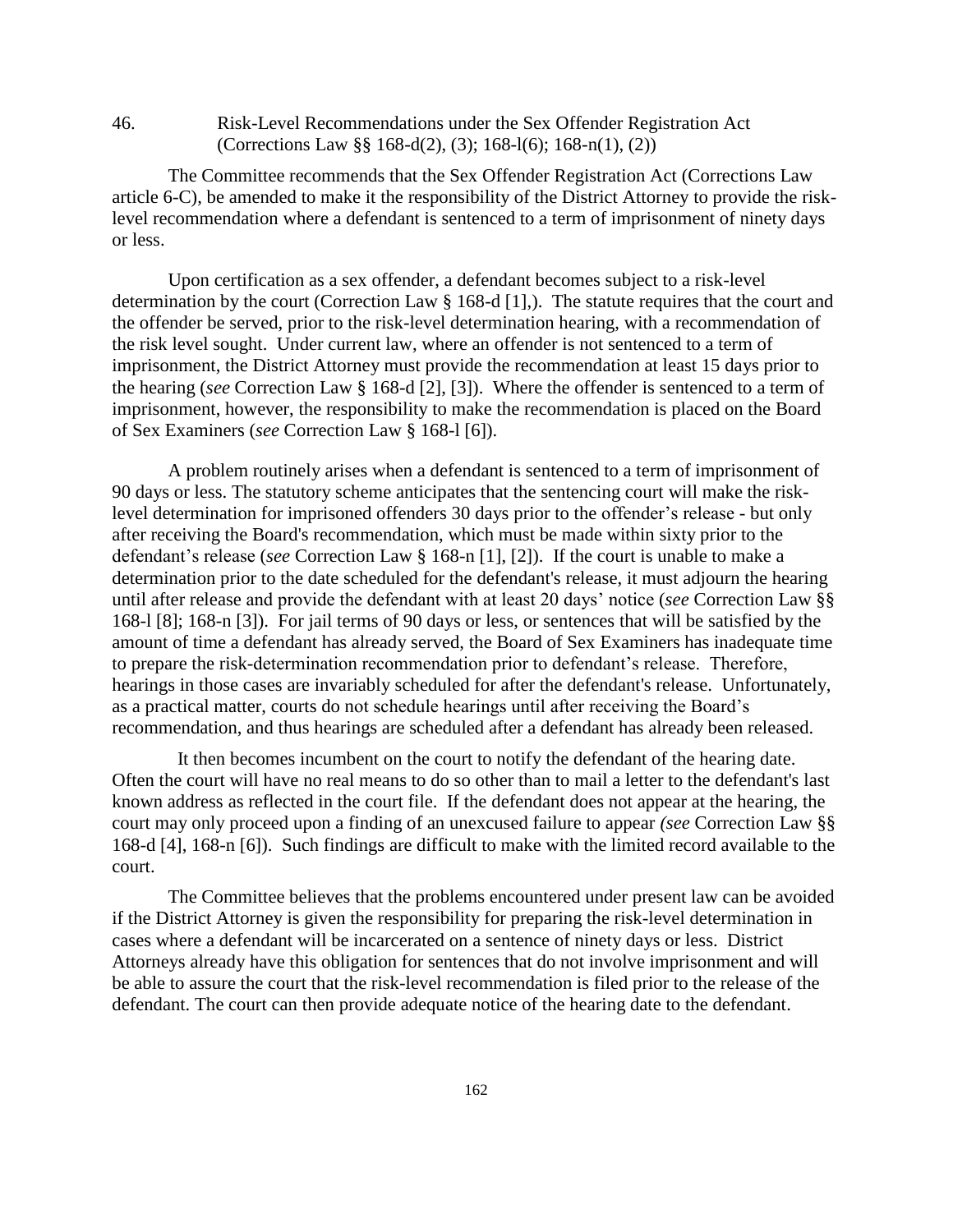47. Criteria for Determining Prior Felony Offender Status (PL §§ 70.04; 70.06; 70.10)

The Committee recommends that the Penal Law be amended to modify the criteria for determining whether a defendant qualifies as a second felony offender (PL § 70.06), second violent felony offender (PL § 70.04) and persistent felony offender (PL § 70.10). Changes in these statutes will necessarily apply by reference to a defendant's qualification to be considered a second child sexual assault felony offender (PL § 70.07) and persistent violent felony offender (PL § 70.08).

Under current law, in order for a defendant to be declared a second felony offender, second violent felony offender, or persistent felony offender, the sentence for the prior felony must have been imposed before commission of the present felony (PL §§ 70.04(1)(b)(ii);  $70.06(1)(b)(ii)$ ;  $70.10(1)(b)(ii)$ , and, except for a persistent felony offender, within ten years of the commission of the present felony, not counting periods of incarceration (PL §§ 70.04(1)(b)(iv); 70.06(1)(b)(iv)). Both requirements serve the purpose of enhanced sentencing to impose more severe punishment on persons who continue to commit serious crimes relatively soon after having been subjected to punishment for other serious criminal conduct (*People v. Morse*, 62 NY2d 205, 221(1984)). It is the person's disregard for the "chastening effect of sentence on the prior conviction" that underlies the policy of New York's multiple offender laws (*People v. Morse, supra*, 62 NY2d 205 at 219).

Recent cases involving post release supervision errors illustrate the potential for gamesmanship that the current wording of the statute engenders. In *People v. Acevedo*, (17 NY3d 297 (2011)), the Court of Appeals held that where a defendant seeks resentencing because the original sentencing court failed to add a period of post release supervision (*see People v. Sparber*, 10 NY3d 457 (2008)), no new sentence date will attach for purposes of determining defendant's predicate felony status. Critical to the Court's analysis was its finding that the only reason for defendant's resentencing motion was to alter his predicate status. Under closely similar facts, however, the Appellate Division, First Department, recently held that where the resentence proceeding was initiated by the New York State Division of Parole, the appropriate sentence date for purposes of determining his predicate status on a subsequent conviction is the date of the resentence (*People v. Butler*, 88 A.D.3d 470 (1<sup>st</sup> Dept. 2011); *c.f., People v. Naughton*, 93 A.D.2d 809 (2d Dept. 2012) *lv denied*, 19 NY3d 865 (2012); *People v. Boyer*, 91 A.D.3d 1183 (3d Dept. 2012) *lv granted*, 19 A.D.3d 1024 (2012)).

More importantly, the Committee believes that current law does not further the principle of enhancing the punishment of recidivists where a defendant successfully appeals only his sentence on the prior felony. A successful motion or appeal leading to a resentence does nothing to impair the "chastening effect" of the earlier judgment of conviction. When the conviction itself is not undermined, it is reasonable to subject a defendant to enhanced punishment for committing any new offense after the initial sentencing date and to measure the look-back period from that date forward, regardless of any subsequent resentencing. Moreover, it is equally unwarranted to reset the ten year look back when a court resentences a defendant as a result of an initial sentencing error. A defendant who has remained conviction free after the original sentence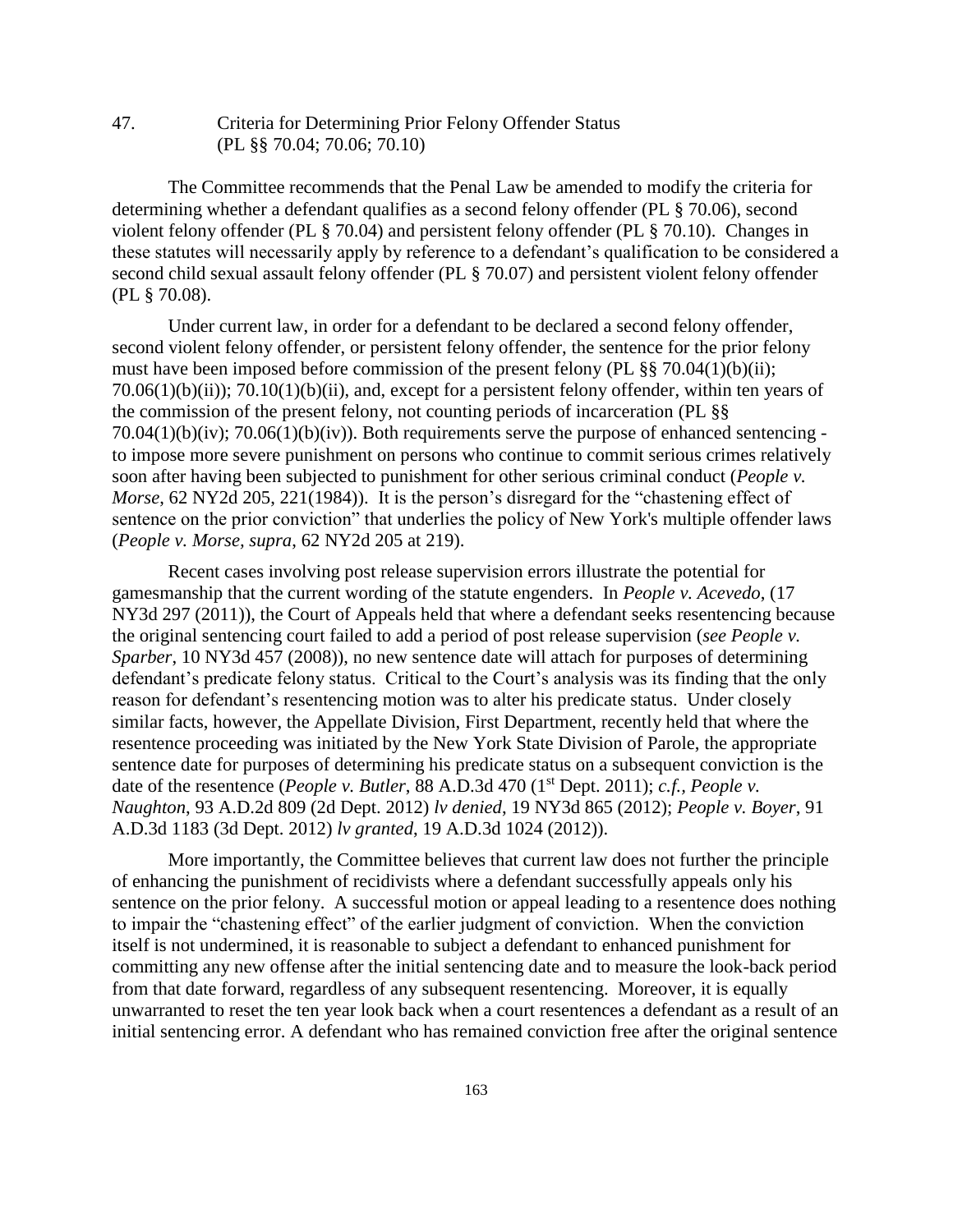benefits by keeping the original sentence date. Thus, arguably it is only the recidivist who benefits by the current rule.

This measure provides that where a defendant has been resentenced following either a motion to set aside a sentence or an appeal of the sentence, and where the underlying conviction has not been disturbed, the sentence date shall be considered the initial sentence following the conviction.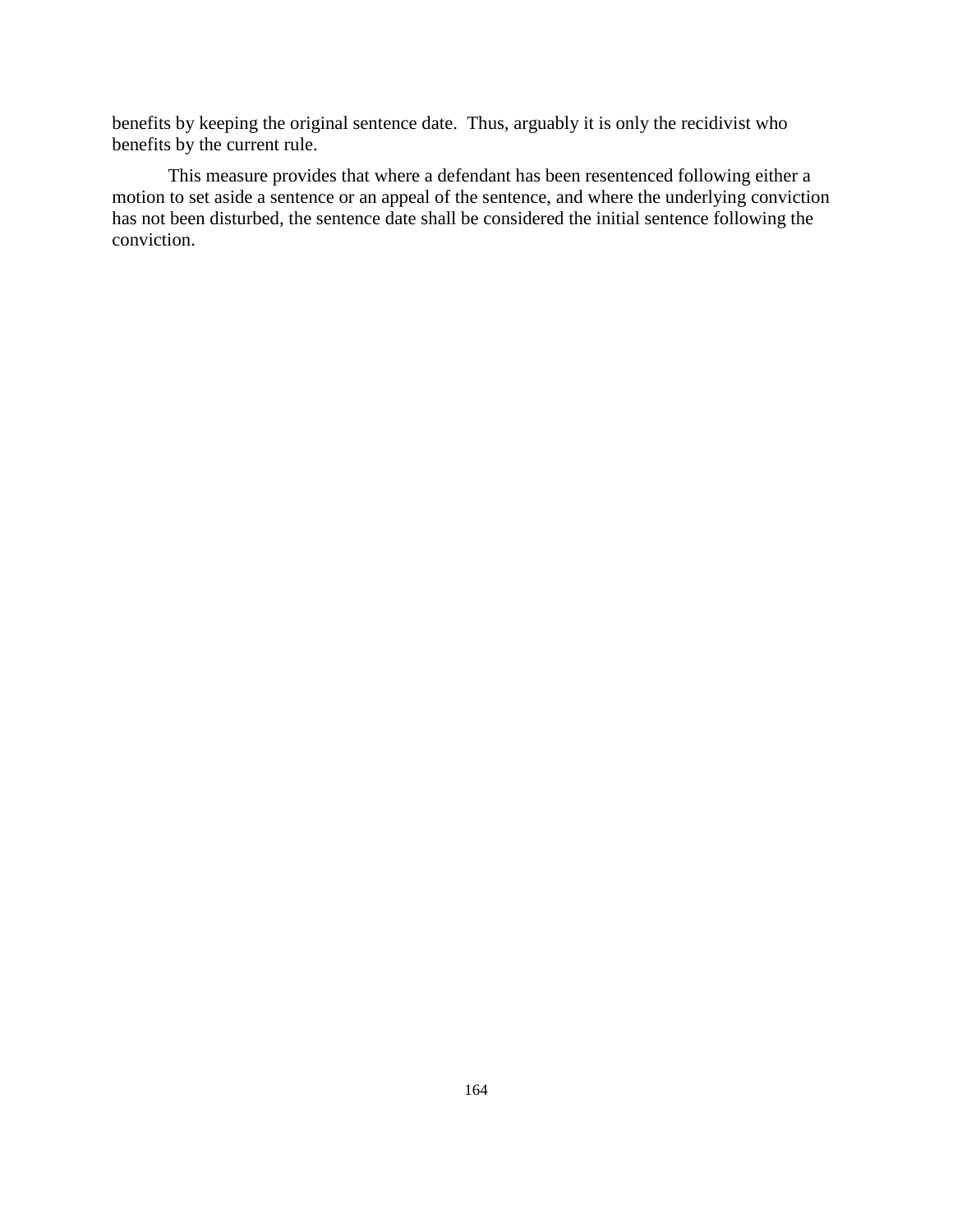#### 48. Providing the Court's Charge to Deliberating Jury (CPL 310.30)

The Committee recommends that section 310.30 of the Criminal Procedure Law be amended to allow a trial judge, at the request of a deliberating jury, to provide the jury with a complete written copy of the court's charge. The Committee has previously endorsed a proposal, never enacted into law, to allow a court to submit only portions of the court's charge. The present proposal differs in that it provides for the court's entire charge to be delivered to the jury upon request.

Sections 310.20 and 310.30 of the Criminal Procedure Law specify the materials that may be provided by the court to a deliberating jury, which include exhibits received in evidence as may be permitted by the court (CPL section 310.20(1)), a verdict sheet (CPL section 310.20(2)), a written list of the names of the witnesses whose testimony was presented during the trial (CPL section 310.20(3)) and, under certain circumstances and with the consent of the parties, copies of the text of a statute (CPL section 310.30).

Yet it is not uncommon for a deliberating jury to ask the trial judge to provide it with a copy of its charge, especially in complex cases. The criminal procedure law, however, does not authorize the court to grant such a request. Indeed, the Court of Appeals has held that providing only portions of the court's charge is improper because it would "convey the message that these [portions] are of particular importance," and would subordinate other portions of the charge (*People v. Owens*, 69 NY2d 585, 591 (1987)). Although such concerns are not present where the entire charge is submitted to the jury, the Court subsequently held that CPL 310.30 operates to limit the ability of a court to distribute the entire charge as well (*People v. Johnson*, 81 NY2d 980 (1993)).

The Supreme Court of the United States long ago held that it is not error to provide the jury with a written copy of the charge (*Haupt v. United States*, 330 US 631, 643 (1947)). Moreover, between 2003 and 2005, the Jury Trial Project, initiated by then Chief Judge Judith Kaye, conducted a year-long experiment in which participating judges from across New York State sat on 112 trials in which innovative jury trial practices were used. The Jury Trial Project concluded that jurors need assistance to do their jobs well, as reflected by jurors' own assessments of trial complexity. Jurors tended to view trials as being very complex, while judges presiding over the same cases viewed the trial as not at all complex. In criminal cases, where only 8% of judges viewed any particular criminal trial as very complex, nearly half the jurors thought of them as very complex (*Final Report of the Committees of the Jury Trial Project*, New York State Unified Court System, 2005). The Jury Trial Project concluded, based on trials in which deliberating jurors were provided with a written copy of the judge's final charge, that written instructions can assist jurors in correctly fulfilling their responsibilities (*id. at* 32; see also *Jury Trial Innovations in New York State: Enhancing the Trial Process for All Participants: A Practical Guide for Trial Judges*, New York State Unified Court System, 2009). A similar finding was made by the American Bar Association, which determined that a basic principle for a jury trial should be to provide each juror "with a written copy of instructions for use while the jury is being instructed and during deliberations" (*American Bar Association Principles for*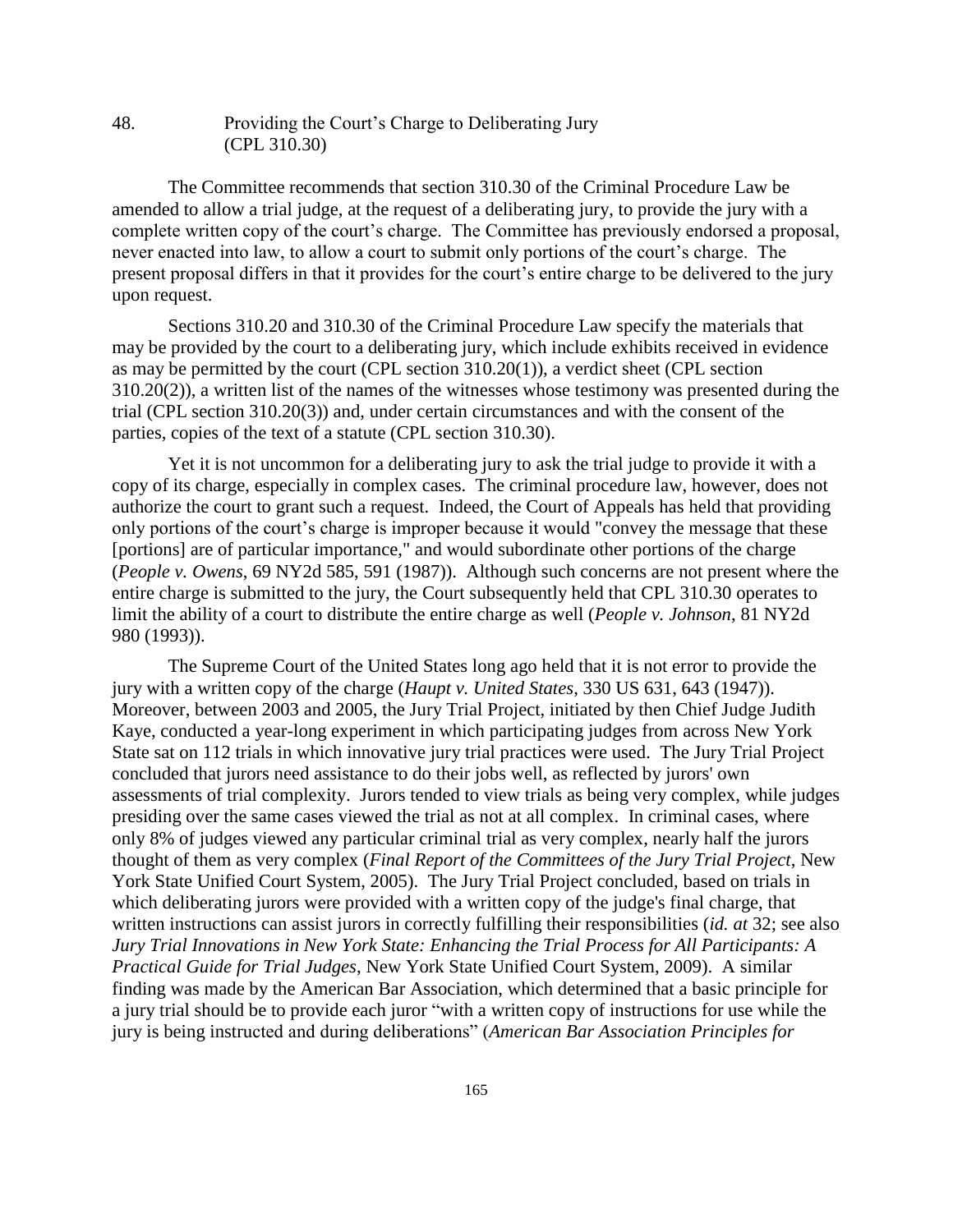### *Juries and Jury Trials*, Principal 14B, (2005).

This measure would amend CPL section 310.30 to expressly permit a trial judge to respond to a deliberating jury's request for written instructions of the court's entire charge, and would not require the court to obtain the consent of the parties prior to such submission. However, counsel for both parties would be permitted to examine the written instructions and be heard thereon, and the documents would be marked as a court exhibit, prior to their submission to the jury. Also, on consent of the parties to only provide a limited portion of the charge, the court would be bound by the parties' agreement to provide only that portion agreed to by the attorneys.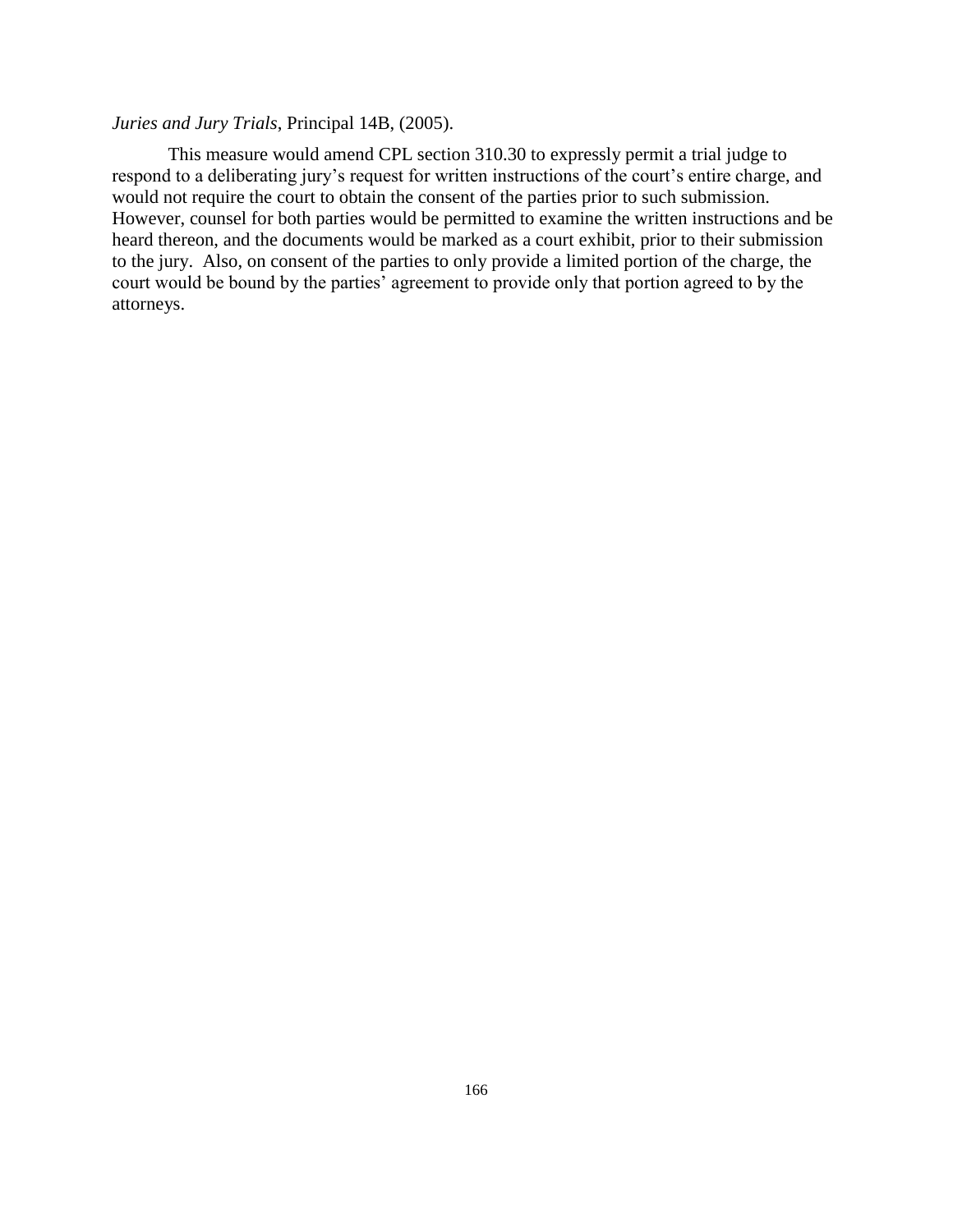## 49. Sua Sponte Motions for Severance (CPL 200.40)

The Committee recommends that CPL 200.40 be amended to allow a trial court the discretion, on its own motion, to order that defendants be tried separately. The change would conform to federal practice and would give a court appropriate flexibility in determining good cause for separate trials.

Under current law, a trial court has the discretion to order that defendants be tried separately "upon motion of a defendant or the people" upon a showing of good cause (CPL 200.40(1)). Because this provision does not explicitly allow the court to entertain the motion on its own initiative, severance not made at the insistence of one of the parties is not permitted, even where there is good cause for severance (*see Matter of Brown v. Schulman*, 245 A.D.2d 561 (2d Dept. 1997)).

Federal courts, by contrast, have the power to grant severance *sua sponte* (*see e.g. United States v. De Diego*, 511 F2d 818 (DC Cir. 1975); *see also* LaFave, Criminal Procedure, at § 17.3 [a] ["the court also has the power to order a severance even when such action has not been specifically requested by either the prosecution or a defendant"]). Moreover, the American Bar Association standard for severance provides that "[t]he court may order a severance of offenses or defendants on its own motion before trial if a severance could be obtained on motion of the prosecution or a defendant, or during trial if the severance is required by manifest necessity" ((ABA Standards for Criminal Justice, Joinder and Severance, Standard 13.4.2 (2d ed. 1980)).

The Committee believes that a court should have the discretion, where good cause exists, to order a defendant to be tried separately. There is little reason to limit a court's discretion to sever a defendant from a case. Where good cause exists for severance, the failure of a party to request severance or delay a motion to sever will often be for tactical reasons that interfere with the administration of justice. This measure would provide the court with the ability to manage caseloads more effectively, especially in cases involving large numbers of defendants, and will reduce instances of improper gamesmanship.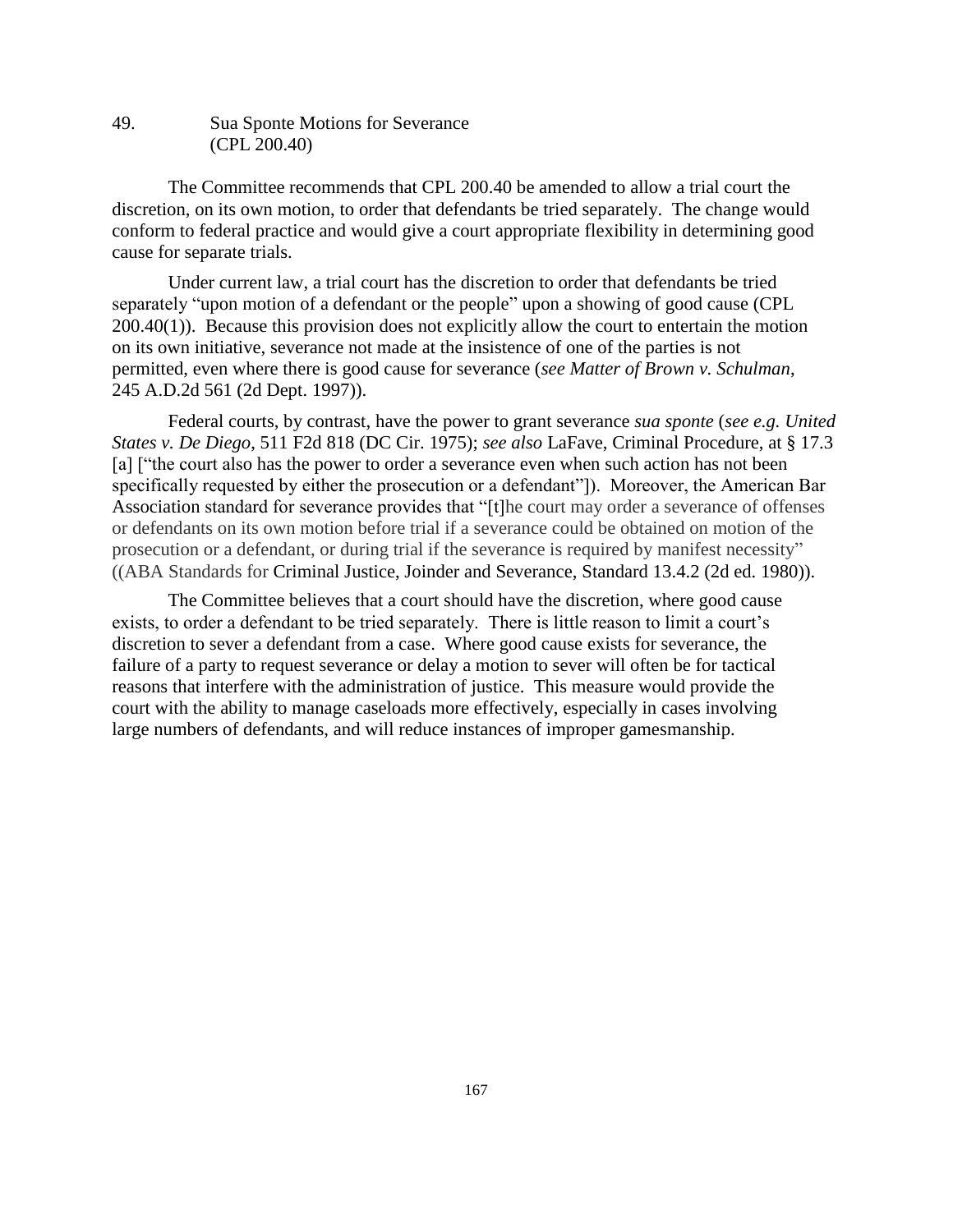| 50. | Appeals of Orders Modifying Probation Conditions |
|-----|--------------------------------------------------|
|     | (CPL 450.30(3))                                  |

The Committee recommends that the Criminal Procedure Law be amended to allow a defendant to appeal a court order modifying or enlarging conditions of probation.

The Court of Appeals recently held that when a trial court changes the conditions of probation, a defendant's only recourse is an Article 78 proceeding to challenge the court's power to modify the conditions in the manner it did (*People v. Pagan*, 19 NY3d 368 (2012). In the Court's view, the issue was a simple one of statutory construction. CPL 450.30(3) defines an appeal from a sentence to mean "an appeal from either the sentence originally imposed or from a resentence following an order vacating the original sentence." The sentence "originally imposed" was the one issued when the court first sentenced the defendant and did not include the sentencing court's modification of a probation condition several months later. As the Court then concluded, "[b]ecause the . . . modification order was not a 'sentence' within the meaning of CPL 450.30(3), there is no statutory basis for defendant to pursue an appeal" (19 NY3d at 371).

The issue has significant consequences to a defendant because, while indigent defense providers are compensated for direct appeals, they are not compensated for Article 78 proceedings and thus do not handle such cases (the exception is the Legal Aid Society in New York City). Thus, for most of New York, indigent defendants will be without a practical recourse to challenge changes in conditions of probation. Ironically, an indigent defendant thus has counsel when he or she may least need it - appellate review of the standard conditions of probation imposed at the time of sentence - but not after any subsequent modification, which are often made more onerous than the standard conditions because the changes are presumably requested by the probation department in response to their perception that the defendant has engaged in negative behavior.

The Committee believes that modification or enlargement of conditions of probation are an integral part of a court's sentence and should be recognized as such. Accordingly, this measure provides that an appeal will lie when a court modifies or enlarges conditions or probation.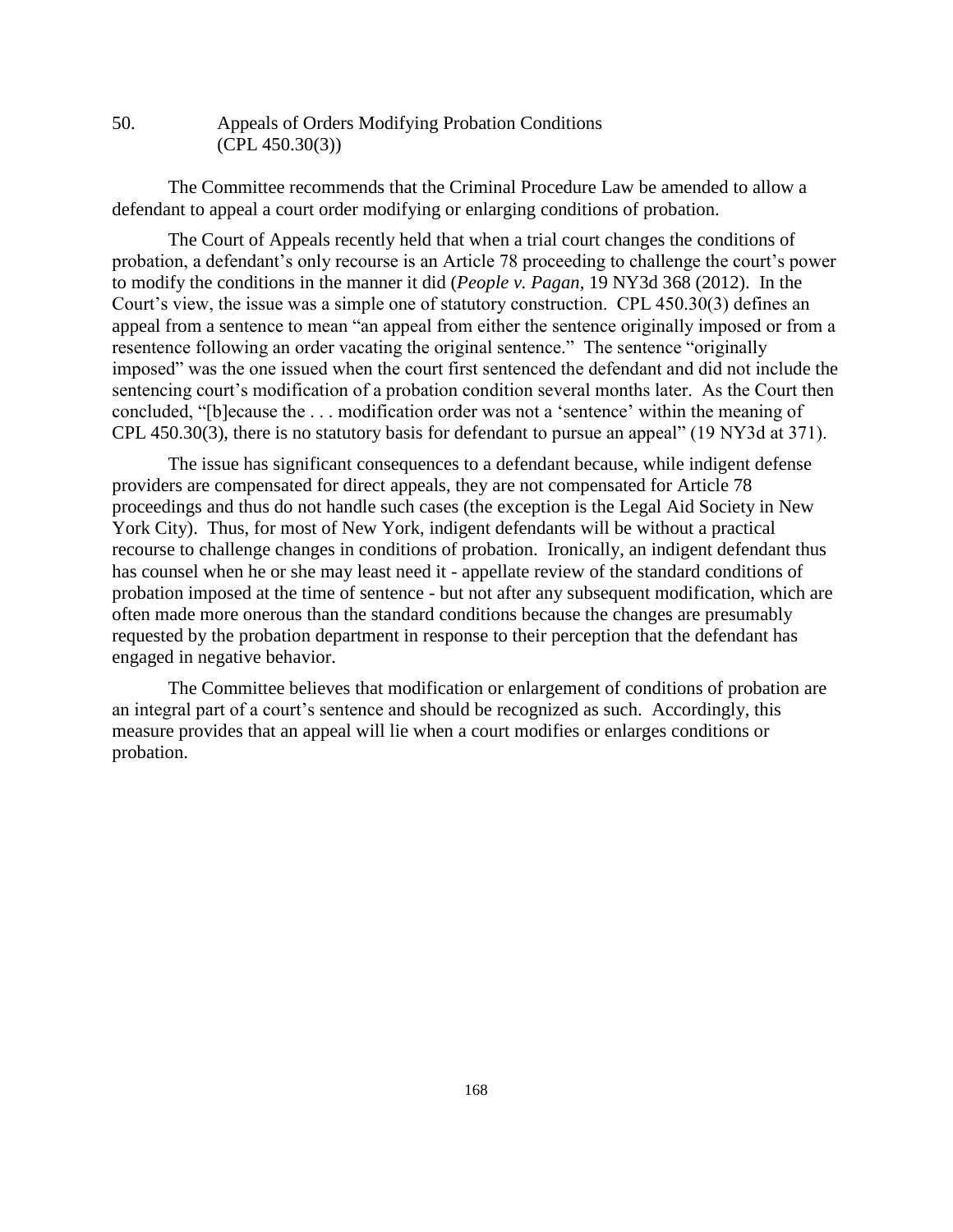# 51. Availability of a Pre-sentence Report  $(CPL 390.50(2)(a))$

The Committee recommends that section 390.50 of the Criminal Procedure Law be amended to provide that a defendant may receive a copy of the presentencing report prior to the time of his or her sentencing. The current statute is inconsistently applied and often prevents a defendant represented by counsel from receiving the report or even reading it, a practice the Committee believes is inappropriate.

Over 35 years ago, in the context of determining a defendant's constitutional right to disclosure of a pre-sentence report, the Court of Appeals reaffirmed the principle that "the sentencing process is a crucial stage of the criminal process which rises to constitutional dimension" (*People v. Perry*, 36 N.Y.2d 114, 119 (1975)). Although the Court also reaffirmed that disclosure of a pre-sentence report was discretionary with the court, it made the following statement:

While fundamental fairness and indeed the appearance of fairness, may best be accomplished by disclosure of pre-sentence reports, certain material which is confidential, destructive of rehabilitation, or inconsequential may properly be withheld. Aside from such material, it is expected that sentencing courts will make increasing use of their discretion to disclose presenting reports." (*id., at* 120.)

After the Court of Appeals decided *Perry*, the Legislature amended CPL 390.50 by adding paragraph 2(a) to provide, in part, that "[n]ot less than one court day prior to sentencing . . . the pre-sentence report or memorandum shall be made available by the court for examination and for copying by the defendant's attorney, the defendant himself, if he has no attorney, and the prosecutor." The statute further provides that the court may withhold disclosure of any part or parts of the report and sets forth numerous factors the court may consider in exercising its discretion, including that disclosure would not be in the interest of justice. Although the statute thus plainly provides a mechanism to ensure that portions of the report that should remain confidential are not disclosed, it only expressly allows a defendant to have a copy of the report when proceeding *pro se*. It is unclear whether the Legislature, in permitting disclosure of the report to defendant's counsel, intended for the defendant to be prevented from receiving a copy or examining the report.

However, the lack of express language allowing a defendant to review the pre-sentence report is significant when read together with the confidentiality provision of paragraph (1) of section 390.50. That paragraph provides that pre-sentence reports are "confidential and may not be made available to any person or public or private agency except where specifically required or permitted by statute or upon specific authorization of the Court" (CPL 390.50 (1)). This confidentiality provision, and the limiting language of subdivision 2(a) has led some courts to prohibit a defense attorney from allowing a defendant to read or possess a copy of the presentence report. In one county, a court has specifically directed members of the County Bar Association to refrain from allowing a defendant to have any direct access to the pre-sentence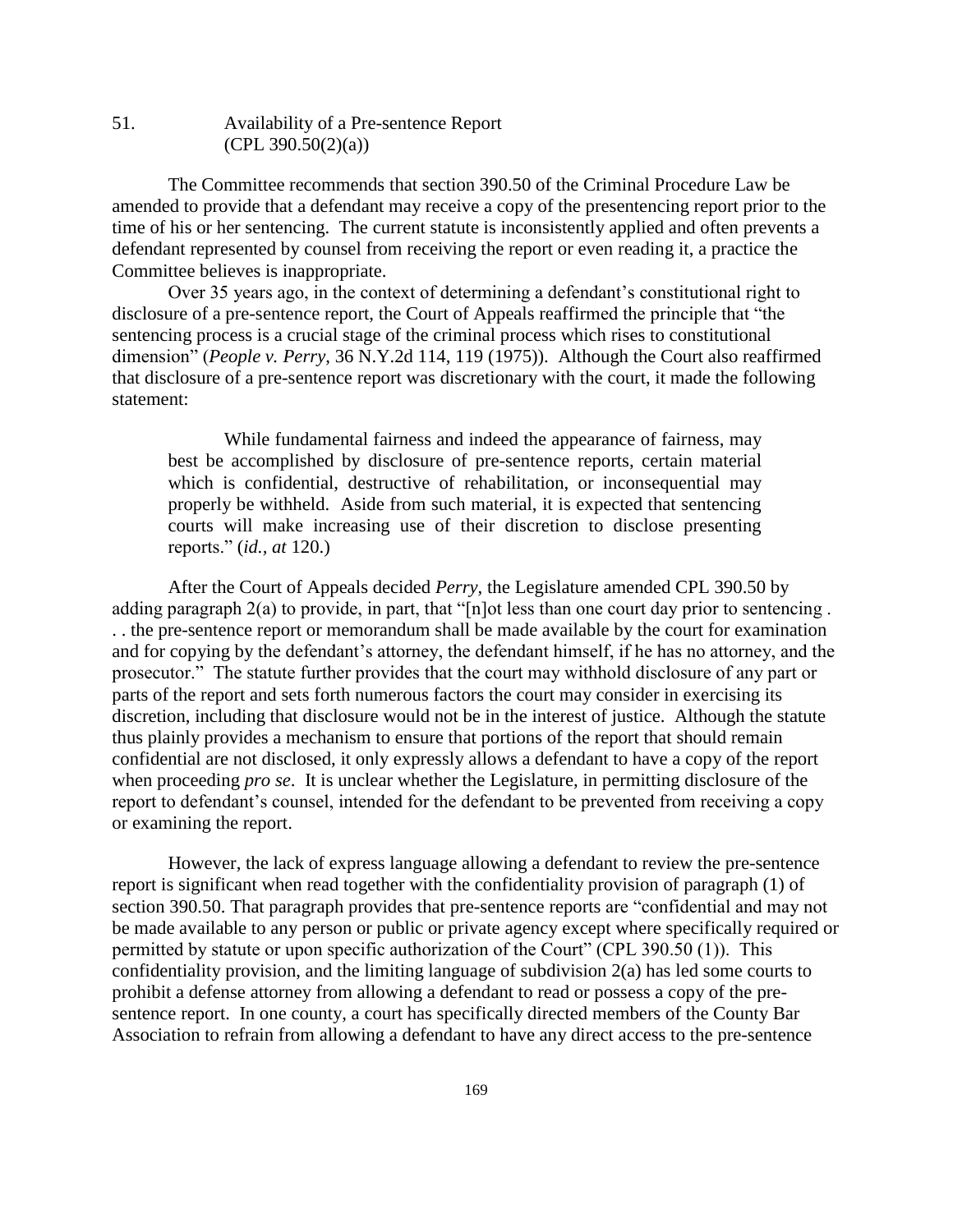report. Bar Association Attorneys have been advised they may "discuss the contents of presentence reports with their clients [but] they may not otherwise disclose those reports by way of providing copies, or allowing the client to read, all or any portion thereof."

The Committee believes that such a technical reading of the statute undermines fundamental fairness in sentencing proceedings and inappropriately conditions access to a presentence report on a defendant's self-representation. Moreover, the Committee perceives little risk that inappropriate material will be disclosed to a defendant if presenting reports are provided to a defendant at the time of sentencing. Defendants already receive a copy of their pre-sentence report in several circumstances. For instance, a defendant is statutorily authorized to receive the pre-sentence report when appearing *pro se* at sentencing or in preparing a *pro se* appeal, or "for use before the parole board for release consideration or an appeal of a parole board determination." Allowing a represented defendant to access the pre-sentence report at the time of sentencing promotes both fairness in sentencing proceedings without inhibiting the attorneyclient relationship.

This measure directs that, subject to appropriate redaction, a pre-sentence report shall be made available to the defendant at the time of sentence.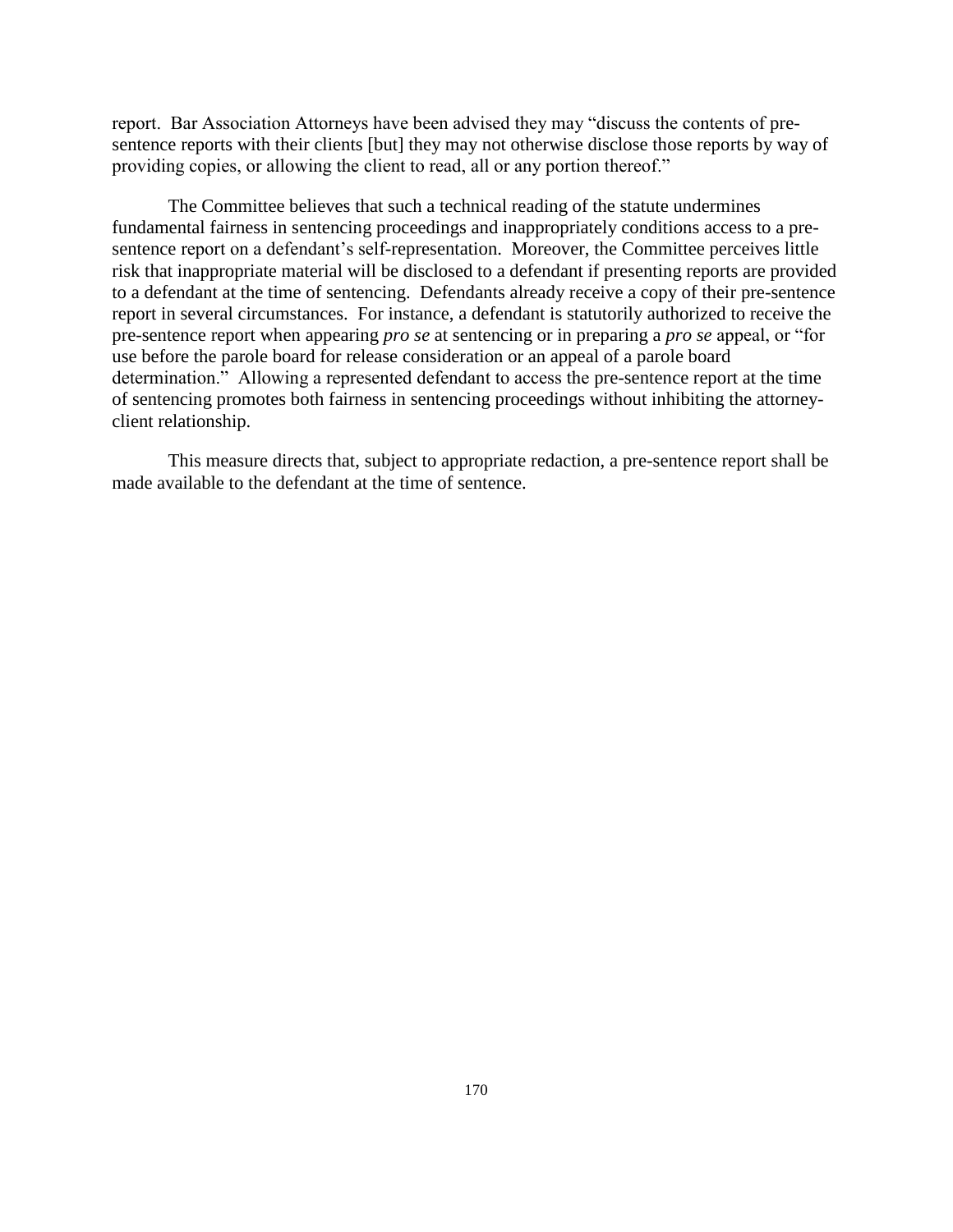# 52. Subpoena Duces Tecum Procedure (CPL 610.40)

The Committee recommends that section 610.40 of the Criminal Procedure Law be amended to provide that when a party issues a subpoena *duces tecum* for certain personal records of a defendant or victim, the adversarial party must also be provided notice.

CPL Article 610 provides the statutory authority for issuing a subpoena *duces tecum* in a criminal case. The service requirements for such a subpoena is set forth in section 610.40, which provides: "A subpoena may be served by any person more than eighteen years old. Service must be made in the manner provided by the civil practice law and rules for the service of subpoenas in civil cases." Prior to 2003, there was no requirement in civil cases for service of a subpoena *duces tecum* on other parties in the litigation, and this practice therefore held true in criminal matters. In 2003, however, the Legislature amended the CPLR to provide that a subpoena *duces tecum* must be served on all parties. As a memorandum from the State Bar CPLR Committee explained, the purpose of the change was "to ensure that, in civil actions, items requested by the subpoena were properly subject to subpoena power and to allow opposing parties to test the validity of the subpoena by motion to the trial judge before such items were produced." However, after recognizing that the 2003 amendment, on its face, would apply to criminal proceedings, the Legislature amended the statute a year later to narrow the applicability of such notice to "civil judicial proceedings" (*see* CPLR 2303(a)). Although the intent of the Legislature was plain, no conforming change was made to CPL 610.40, which continues to provide that the procedures for serving a subpoena in a criminal case shall follow the manner of service used for civil cases under the CPLR. Thus, despite its best efforts, the Legislature did not fix the problem it identified after the 2003 amendment. In criminal cases, if a strict reading of the statutes is followed, a subpoena *duces tecum* is required to be served on all parties (*see People v. Lomma*, 35 Misc. 3d 395 (Sup Ct. NY County (2013)).

This measure is designed to correct this legislative oversight. Moreover, the Committee also proposes to amend the current rule that prevents an adversarial party in a criminal case from getting notice when a party issues a subpoena for certain personal records of a defendant or victim. Custodians of institutional records have little interest in upholding the privacy rights of the subject of the records, and without notice, the subject of the records is not able to raise appropriate objections to the subpoena. The Committee recognizes that such a rule in criminal cases would be inappropriate for investigatory subpoenas issued by a grand jury. However, after the commencement of a criminal action or proceeding, where a party issues a subpoena duces tecum for personal records of a defendant or victim, there is little reason to apply different rules in criminal and civil cases. Without notice, the subject of the records only learns of the subpoena if the material is attempted to be introduced at trial, thus providing no mechanism to object before the material is produced and no objection at all where the material is subpoenaed but used only for investigative purposes. The Committee believes the current rule in criminal cases needlessly delays judicial intervention or prevents it altogether by concealing potential abuses of the subpoena process.

This measure would alleviate these problems by requiring that the party issuing a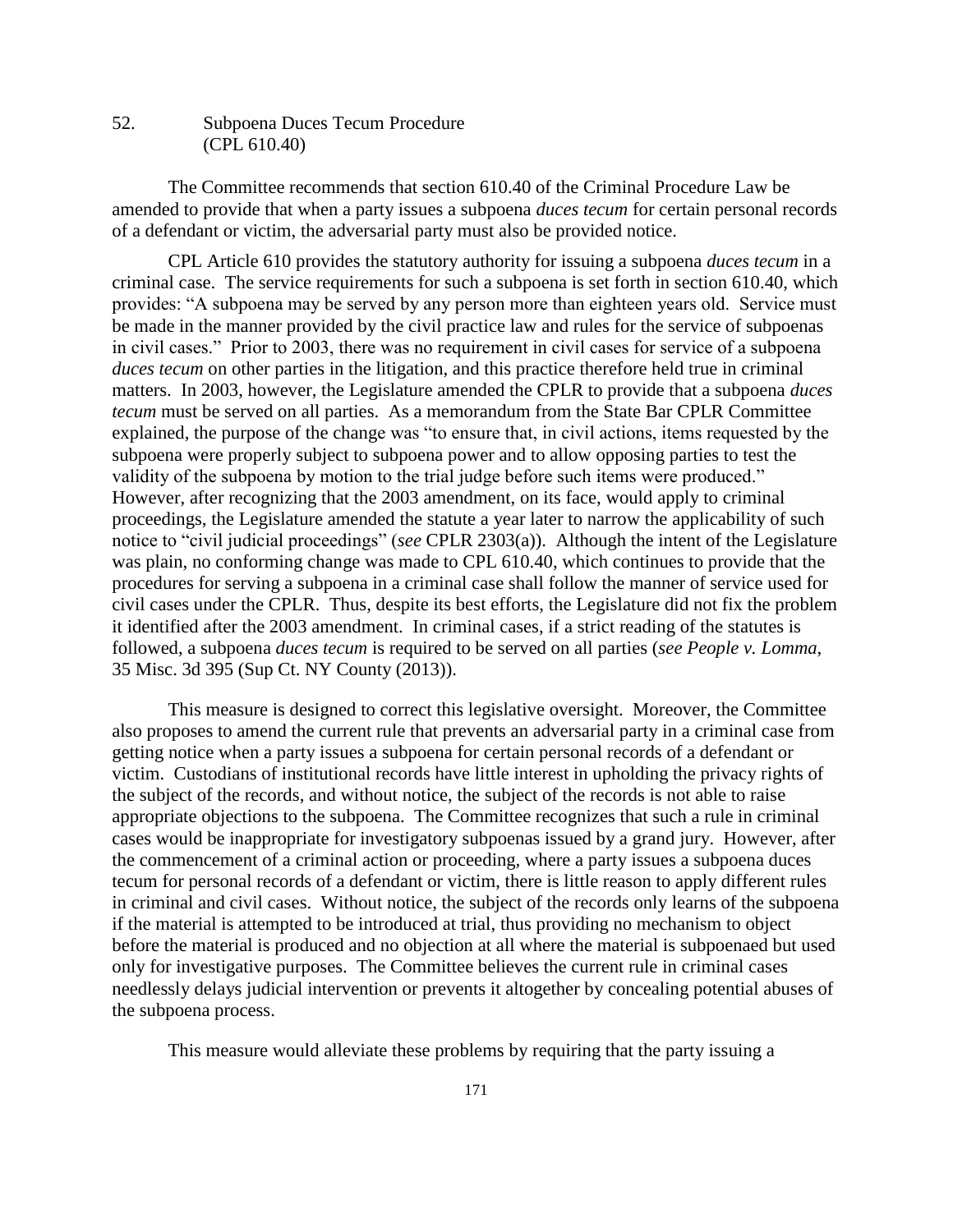subpoena duces tecum for a defendant's or victim's financial, employment, educational or medical records provide notice of the subpoena to the adverse party.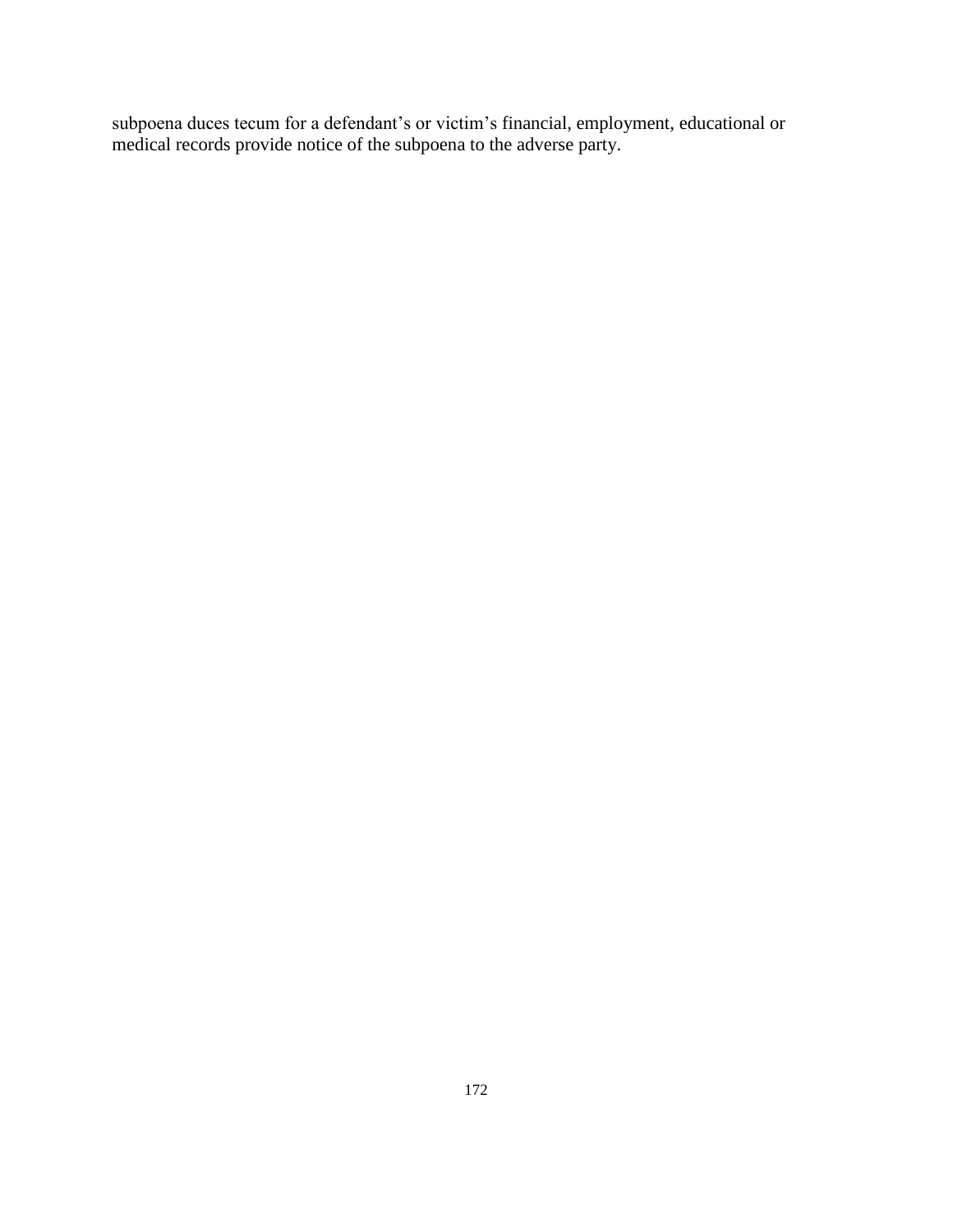53. Setting Bail in a City, Town and Village Court  $(CPL 530.20(2)(a))$ 

The Committee recommends that section 530.20 of the Criminal Procedure Law be amended to clarify that city, town and village courts are permitted to set bail or recognizance on a defendant charged with a felony except where a defendant qualifies for a sentence of life imprisonment.

Under current law, there are two occasions where a city, town or village court may not set bail when a defendant is charged by felony complaint with a felony: 1) where the defendant is charged with a class A felony; or 2) where "it appears that the defendant has two previous felony convictions" (CPL 530.20(2)(a)). Legislative history suggests that the intent of these limitations was to prevent certain city, town or village courts from setting bail for a defendant facing life imprisonment, either because the defendant was charged with a class A felony or otherwise would qualify for a life sentence as a persistent or persistent violent felony offender. It was never meant to preclude bail or recognizance for defendants who have more than one prior felony conviction, yet do not qualify for life sentences.

The predecessor draft to the current provision originated in a 1968 Criminal Procedure Law Study Bill. That draft prohibited all local criminal courts (except Superior Courts sitting as local criminal courts) from setting bail on a defendant accused of a felony when charged with a class A felony or who previously had two felony convictions, but was worded so that the prior felony convictions came "within the meaning of subdivision one of sections 70.10 of the penal law." The reference to PL § 70.10 (the only persistent felony statute at the time) effectively limited the reach of the proposed statute to offenders facing life imprisonment. The following year, the Temporary Revision of the Penal Law and Criminal Code revised the Criminal Procedure Law Study Bill and its draft reflects the current language of the provision, thus allowing District Courts and the Criminal Courts of the City of New York to set bail under these circumstances. The Temporary Revision draft eliminated the reference to section 70.10 of the Penal Law. However, there is no evidence to suggest that the 1969 revision was intended to broaden the previous limitation that the defendant be facing persistent felony status. In its memorandum in support and explanation of the 1969 bill, it is plain that the focus of the Temporary Commission was solely on the courts that would be given jurisdiction to set bail in this context:

(14) The study bill provisions dealing with bail do not permit any local criminal court, other than a Supreme Court justice sitting as such, to fix bail or release on his own recognizance a defendant charged with a class A felony in or before such court or a defendant charged with a felony who has two prior felony convictions (S § 285.30[2]). The final bill changes this rule to some extent by authorizing District Courts and the New York City Criminal Court – but not city, town or village courts – to release defendants on bail or recognizance in such circumstances provided that the district attorney is accorded an opportunity to be heard in the matter  $(F \S)$ 530.20[2]).

As CPL 530.20(2)(a) is currently interpreted by some city, town and village courts, it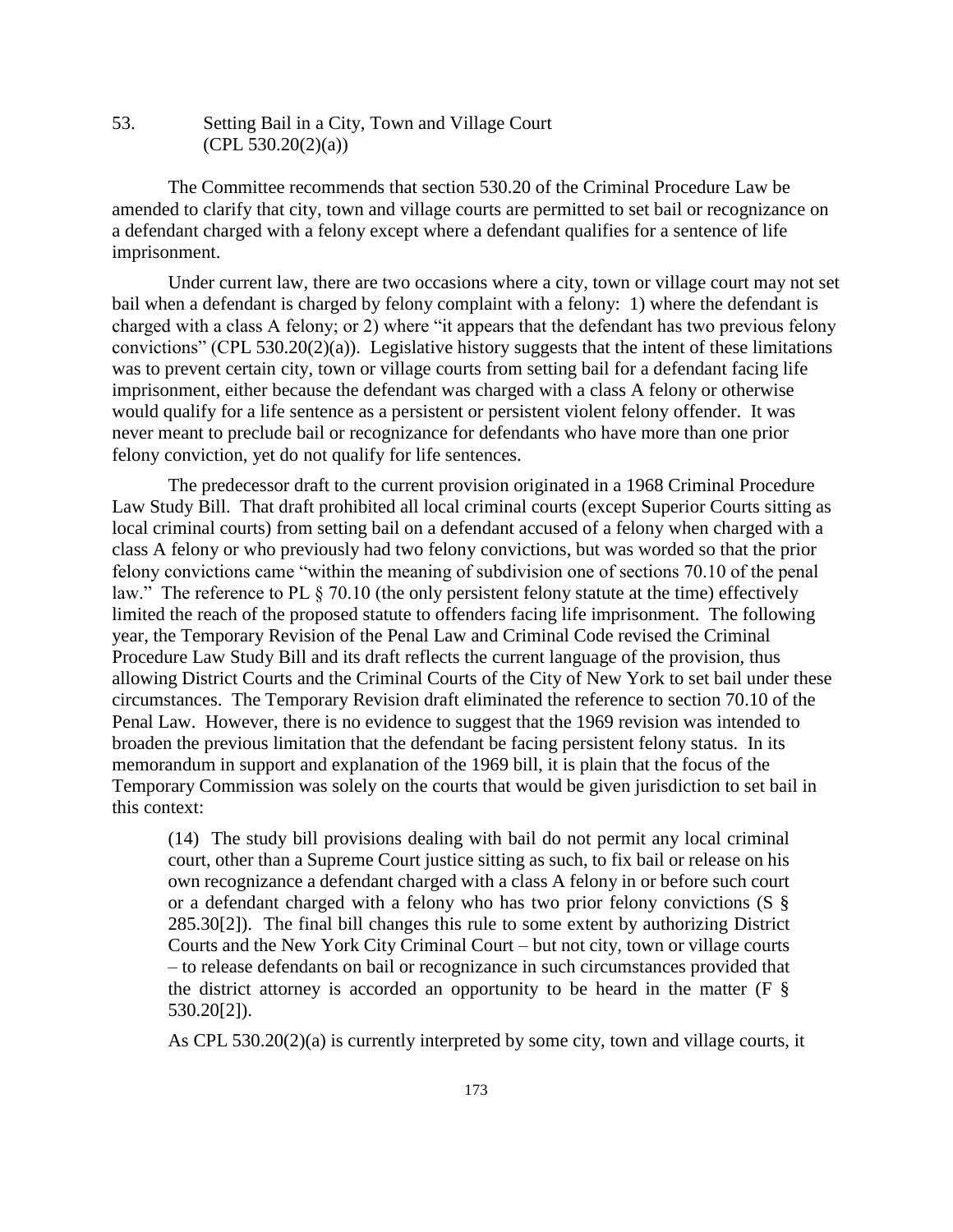prohibits these courts from setting bail when the defendant has two previous felony convictions, regardless whether those convictions qualify for persistent felony status or persistent violent felony status (*see e.g.,* PL §§ 70.08, 70.10; *see also, People v. Morse*, 62 NY2d 205 (1984)). The Committee believes that the Legislature never intended that these courts be stripped of the jurisdiction to set bail unless a defendants prior felony convictions could be used for life imprisonment sentences.

Accordingly, this measure clarifies that the city, town and village courts may set bail except where a defendant is charged with a class A felony or is charged with a felony and has two previous felony convictions as provided in section 70.08 or 70.10 of the Penal Law.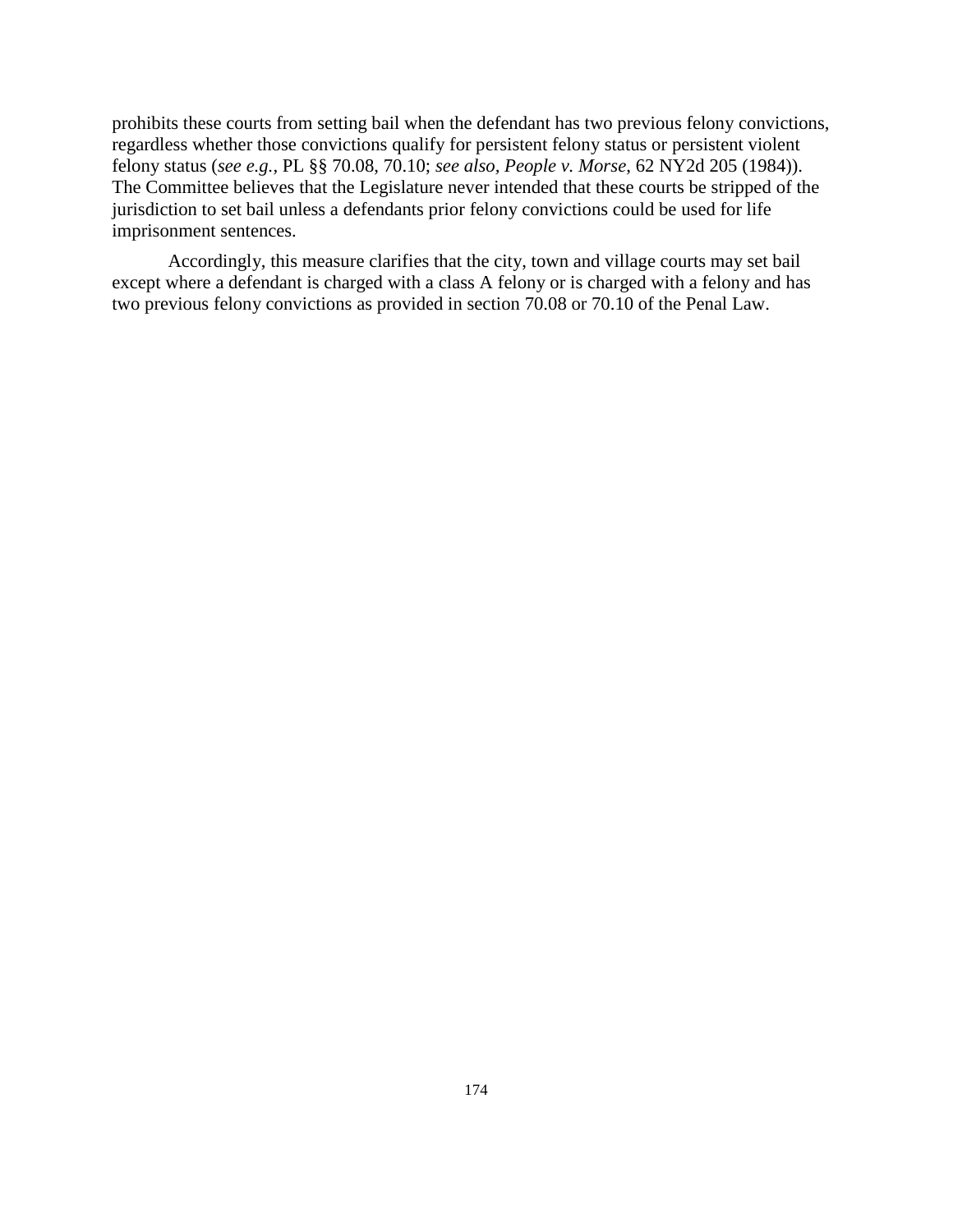54. Oral Search Warrant Applications (CPL 690.36)

The Committee recommends that section 690.36 of the Criminal Procedure Law be amended to correct a cross reference error in the current law governing oral applications for search warrants.

Article 690 of the Criminal Procedure Law establishes the statutory mechanism for search warrants, with CPL 690.35 expressly prescribing what must be set forth in a warrant application, including that the applicant must supply a factual statement establishing reasonable cause to believe specified property will be found at the location or reasonable cause to believe a person who is the subject of an arrest warrant will be found in the designated premises. In a separate subdivision the section also allows the applicant to request nighttime entry into the premises and the authority to enter the premises without notice.

In 1982, the Legislature amended the Criminal Procedure Law to allow for oral applications for a search warrant (L. 1982, c. 679). It added a new section 690.36 regarding the special provisions necessary for an oral warrant application and provided, in a cross reference to subdivisions 2 and 3 of section 690.35, that the oral warrant application must contain a statement establishing reasonable cause to believe specified property will be found at the location or reasonable cause to believe a person who is the subject of an arrest warrant will be found in the designated premises.

The Legislature subsequently amended section 690.35 by adding a new subdivision 2 (related to court jurisdiction for issuing a warrant), and renumbering existing subdivisions 2 and 3 to subdivisions 3 and 4 respectively (L. 1992, c. 816). However, no conforming amendment was made to CPL 690.36, and the text of that section now cross references the wrong subdivisions of section 690.35.

This measure would amend section 690.36 to correct the cross reference.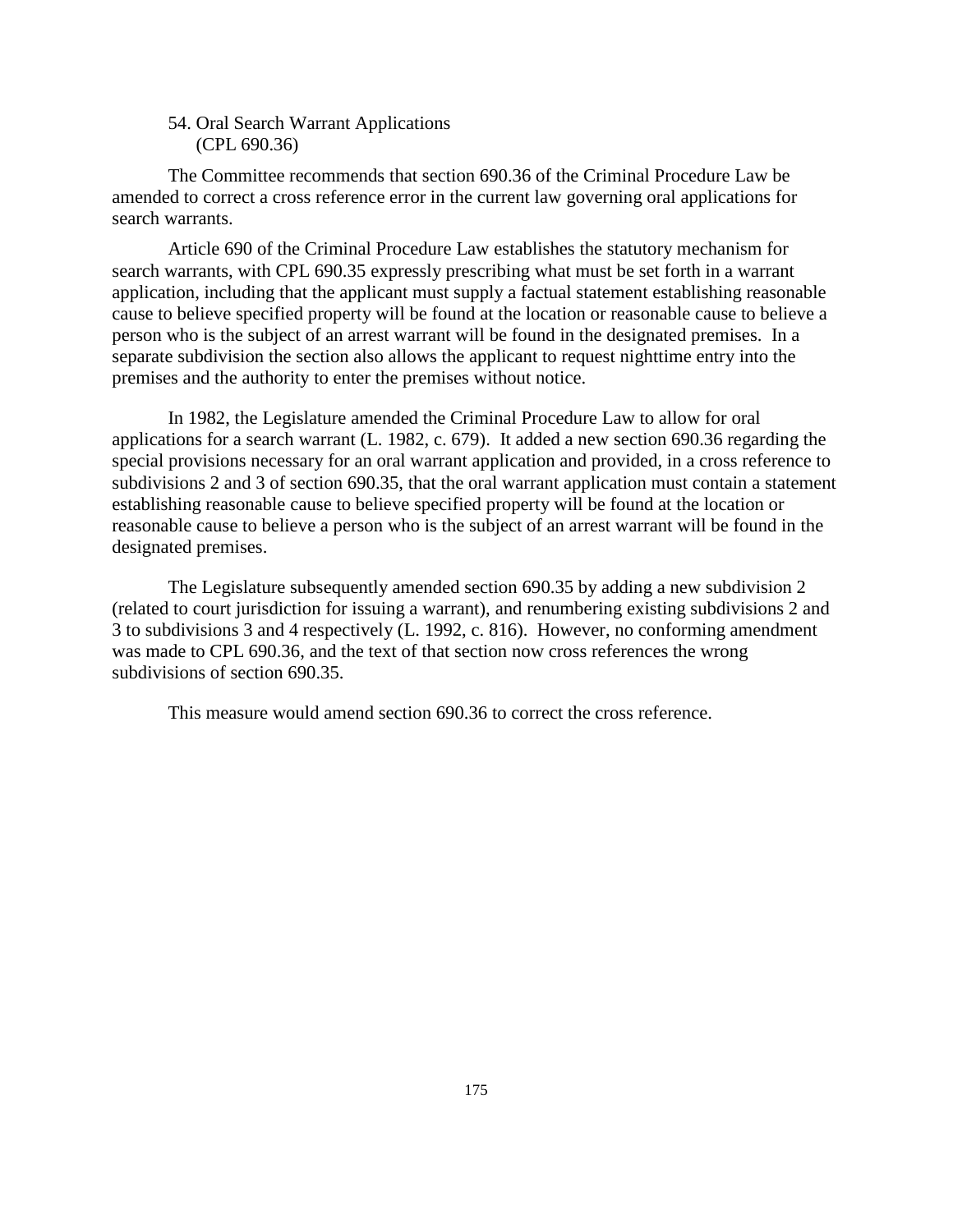# 55. Codifying People ex rel. McManus v. Horn (CPL 520.10(2))

The Committee recommends amending section 520.10(2) of the Criminal Procedure Law to reflect current law regarding methods of setting bail.

Subdivision one of CPL 520.10 sets forth nine authorized forms of bail a court may use when fixing a defendant's bail. Included are: cash bail; an insurance company bail bond; a secured surety bond; a secured appearance bond; a partially secured surety bond; a partially secured appearance bond; and, a credit card or similar device.

Subdivision two of that section establishes the methods of fixing bail. Paragraph (a) provides that where the court does not designate the form in which bail may be posted, a defendant my chose either an unsecured surety bond or an unsecured appearance bond. Paragraph (b), provides that where the court does designate the method of posting bail "the court may direct that the bail be posted *in any one of two or more of the forms* specified in subdivision one."

The New York Court of Appeals recently held that this language requires a court to designate at least two methods of posting bail (*People ex rel. McManus v. Horn*, 18 NY3d 660 (2012)). The court acknowledged that the phrase "any one of two or more of the forms" was ambiguous, but determined that the intent of the statute was to provide more flexibility in posting bail, and held that a court fixing bail must provide the defendant with at least two alternative choices. As noted by the Court:

"Providing flexible bail alternatives to pretrial detainees – who are presumptively innocent until proven guilty beyond a reasonable doubt – is consistent with the underlying purpose of article 520. The legislation was intended to reform the restrictive bail scheme that existed in the former Code of Criminal Procedure in order to improve the availability of pretrial release" (18 NY3d at 665).

To avoid future misapplication of the statute, the Committee believes that it should be amended to eliminate the ambiguity noted by the Court of Appeals. This measure therefore directs the court to set two or more methods of posting bail.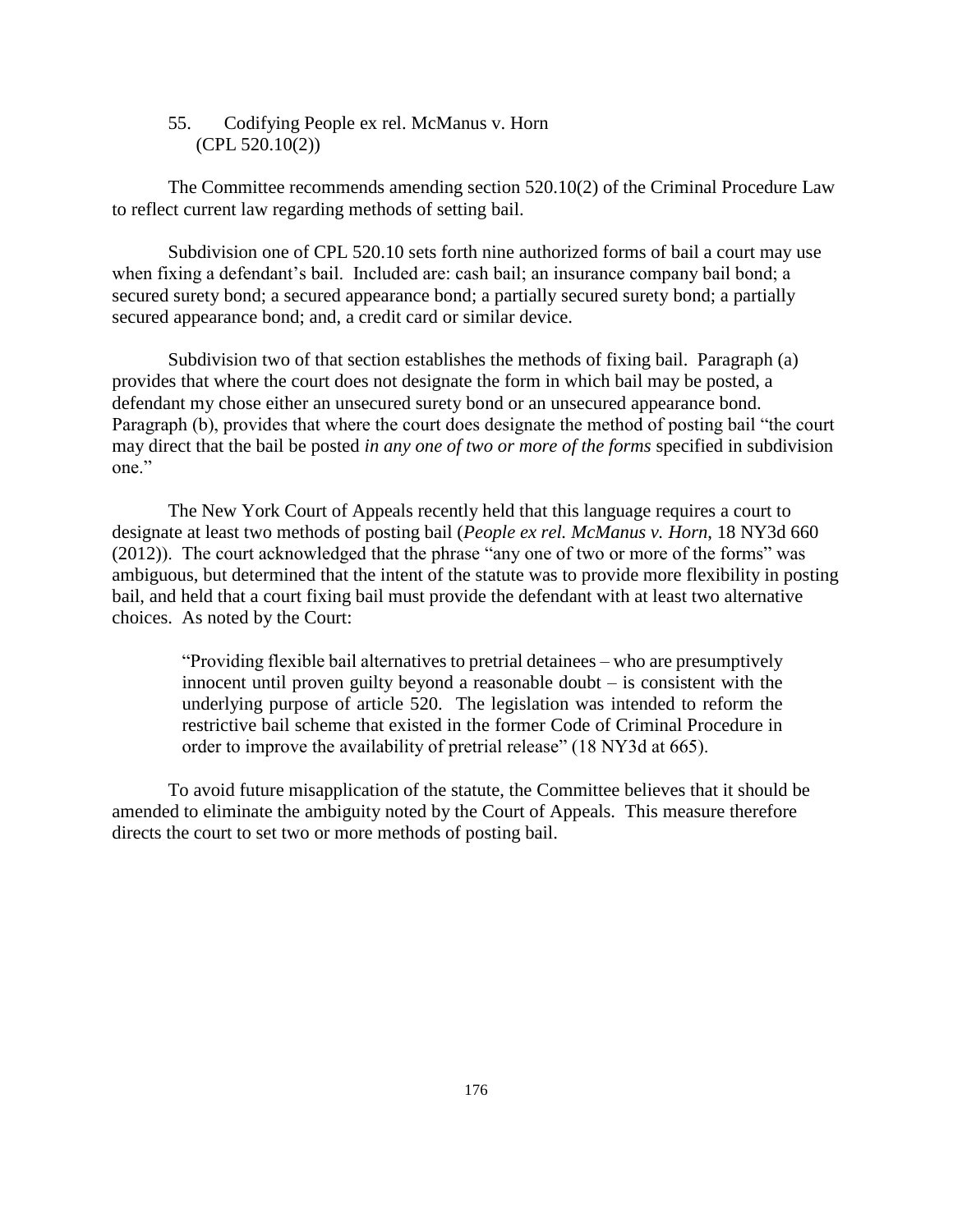## 56. Adjournments in Contemplation of Dismissal (CPL 170.55)

The Committee recommends that section 170.55 of the Criminal Procedure Law be amended to provide courts with greater flexibility to set appropriate conditions when granting an adjournment in contemplation of dismissal.

Currently, when granting an adjournment in contemplation of dismissal, the law allows a court to impose conditions in only a few limited circumstances. For instance, the court may impose conditions as part of a temporary order of protection (CPL 170.55 [3]), and in connection with a family offense involving domestic violence, the court may require that a defendant participate in an educational program addressing the issues of spousal abuse and family violence (CPL 170.55(4)). For non-family offenses the court is authorized to require a defendant to participate in dispute resolution (CPL 170.55(5)), perform certain types of community service (CPL 170.55(6)) or attend an alcohol awareness program if the defendant is under the age of twenty-one (CPL 170.55(7)). Unfortunately, for cases that do not fall within one of these enumerated circumstances, or for defendants who are not good candidates for the specific programs set forth in the statute, the court is powerless to craft more appropriate conditions.

The Committee believes it is appropriate to provide the court and the parties greater leeway to fashion appropriate conditions when granting an adjournment in contemplation of dismissal. This measure will give defendants a better chance of earning a complete dismissal and sealing of the charges, while at the same time promoting public safety and a reduced risk of re-offense. Programs addressing issues of substance abuse, HIV and AIDS awareness, or shoplifting are often used in connection with sentences of probation or conditional discharge, and it is appropriate to use such programs in the context of an adjournment in contemplation of dismissal. The Committee sees little benefit in restricting anger management or violence prevention programs to family offenses when they may be equally or more appropriate in nonfamily offenses. Similarly, alcohol awareness and treatment programs may be as appropriate for defendants who are over twenty-one as those who are underage. This measure would allow courts, with the consent of the parties, to order a defendant to participate in an educational program, treatment program or other program reasonably related to the defendant's rehabilitation. The proposal expressly provides that any condition may not be imposed in excess of the length of the adjournment (CPL 170.55(2)).

The measure further provides that a court may order a defendant to pay restitution of the fruits of his or her offense or make reparation of the actual out-of-pocket loss caused by the offense. As a practical matter, prosecutors often condition an adjournment in contemplation of dismissal on restitution or reparation, yet under current law this must be done outside the parameters of CPL 170.55. Thus, the parties are required to adjourn the matter, often multiple times, until the restitution or reparation is paid. Only then is the court permitted to grant an adjournment in contemplation of dismissal. This inefficient process forces cases to be repeatedly calendared and defendants to return to court until payment is made. Recognizing that some defendants may be unable to afford full restitution or reparation, the proposal specifically provides that the court may only order a defendant to pay restitution or reparation in an amount he or she can afford to pay.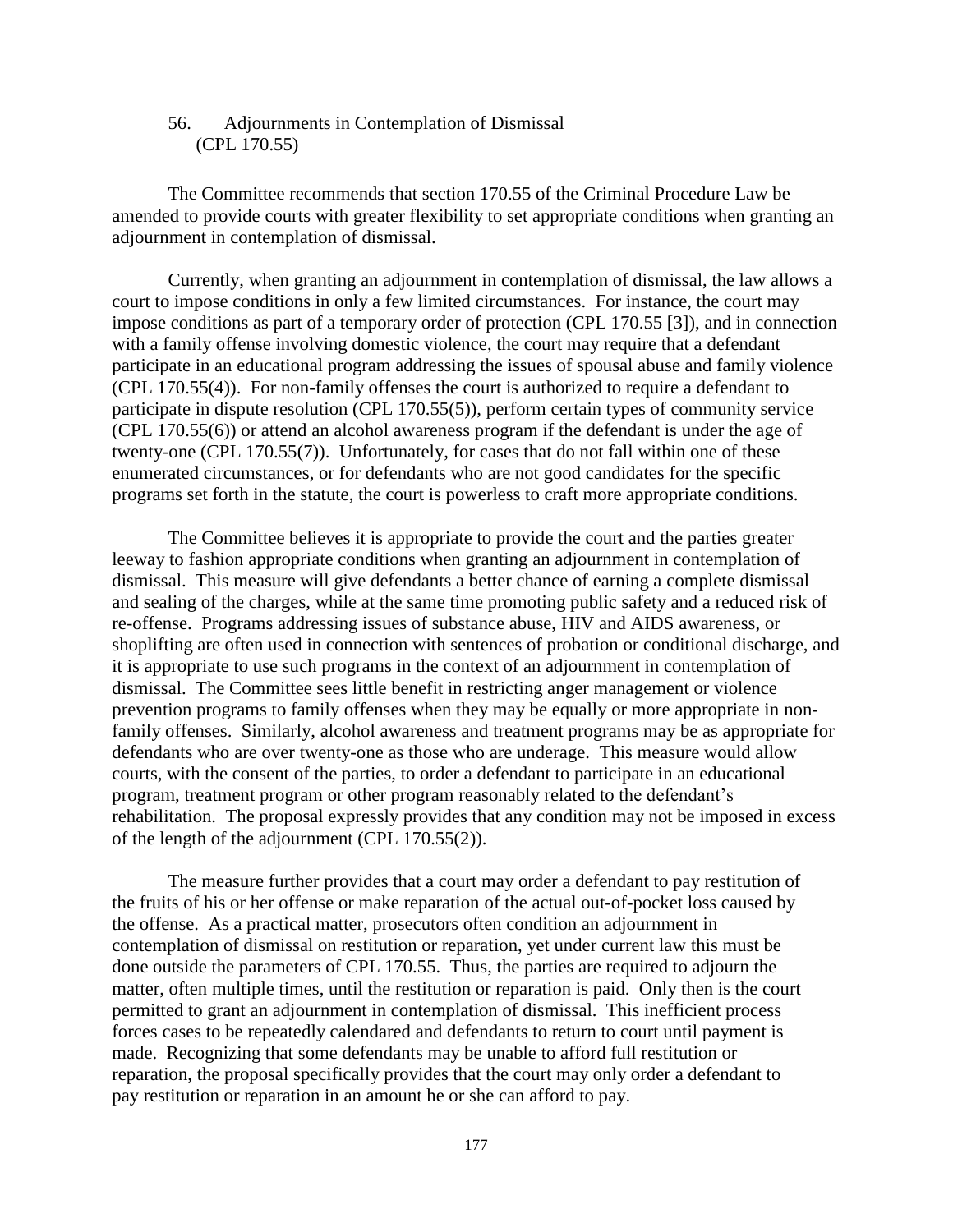57. Counsel's Attendance at Pre-sentence Interviews (CPL 390.30)

The Committee recommends that the Criminal Procedure Law be amended to provide that a defendant convicted after trial may request that his or her attorney be present at the pre-sentence interview conducted pursuant to CPL 390.30. Upon such a request, the court must direct that the defendant's attorney be provided with notice of the time and place of any interview and a reasonable opportunity to attend. This measure also codifies existing practice recognizing a court's discretion to allow defense counsel to attend a pre-sentence interview following conviction by negotiated plea.

Interviews conducted by probation officers after conviction are not considered adversarial, and most courts have held that there is no constitutional right to have counsel present (*see* e.g., *People v. Tisdale*, 952 F.2d 934, 939-940 (6<sup>th</sup> Cir. 1992); *People v. Cortijo*, 291 A.D.2d 352 (1<sup>st</sup>) Dept. 2002)). Nonetheless, under federal law, if requested, a probation officer who interviews a defendant as part of a pre-sentence investigation must provide defense counsel with notice and a reasonable opportunity to attend the interview (*See* Fed.R.Crim.P. 32(c)(2)).<sup>1</sup> Similarly, many local probation departments in New York State voluntarily allow a defense attorney to attend the pre-sentence interview. Other departments will permit it only if required to do so by court order.<sup>2</sup>

Over 25 years ago, the Judicial Conference Committee on Probation Administration proposed allowing attorneys to attend pre-sentence interviews. Congress thereafter adopted their recommendation and by so doing recognized that the presence of counsel at a pre-sentence interview may protect important interests of a defendant. For instance, counsel can avoid unnecessary misunderstandings and protect defendant from making harmful statements if an appeal is likely or has other pending cases. Counsel also can ensure that defendant's responses are accurate, intelligible and truthful, and that the probation officer has a correct understanding of the defendant's version of the facts and circumstances surrounding the case.

The importance for counsel to be present at the pre-sentence interview in some cases after conviction by trial cannot be overstated. Defendants may be of below-average intelligence, inarticulate or distrusting of authority so that their responses are often not fully clear and not fully candid. Probation officers carry heavy caseloads and are often rushed. A trial is an extraordinarily stressful event, and defendants often maintain the same posture of innocence after trial, which is often perceived as a refusal to accept responsibility and show adequate remorse. The consequences for defendants who fail to fully cooperate in a probation interview may be severe. The presence of informed defense counsel, aware that inaccurate information can affect both the sentence and the defendant's future will provide a considerable safeguard to prevent inaccuracy.

The Committee recommends that New York provide a statutory right for counsel to attend the pre-sentence interview in cases where a defendant stands convicted after trial, and a

 $\overline{a}$ 

<sup>&</sup>lt;sup>1</sup> Fed.R.Crim.P.  $32(c)(2)$  provides, "The probation officer who interviews a defendant as part of a presentence investigation must, on request, give the defendant's attorney notice and a reasonable opportunity to attend the interview."

<sup>&</sup>lt;sup>2</sup> An informal canvas of defense attorneys statewide indicated that at least 15 counties currently permit a defense attorney to attend the pre-sentence interview.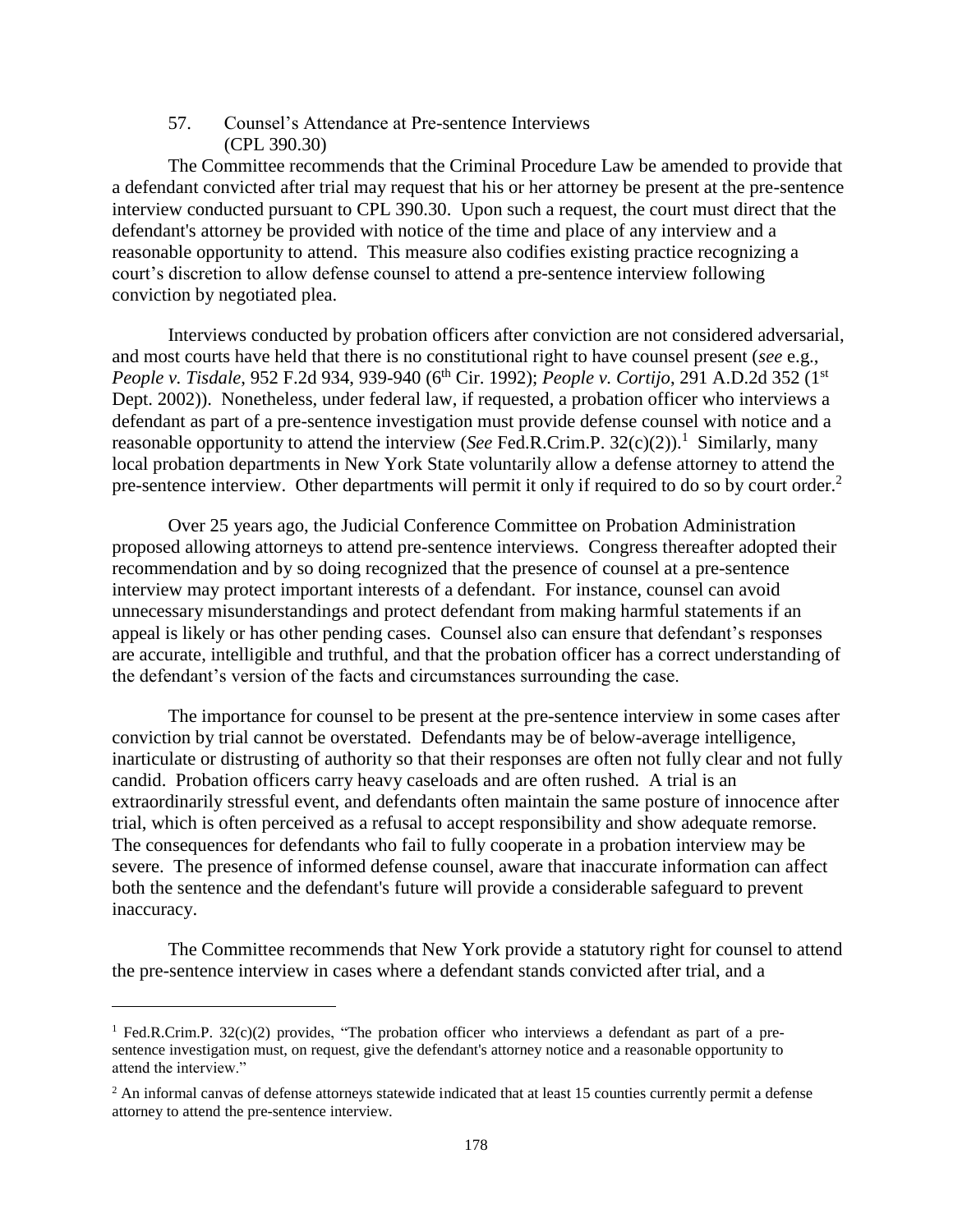discretionary right where the conviction is the result of a negotiated plea. The Committee considered but in the end rejected the speculation that defense lawyers might interfere with questioning or prevent clients from speaking frankly at the pre-sentence interview. This has not been the experience of other probation offices, including those in the federal system, and fails to credit the professionalism of both defense lawyers and probation officers. Similar fears were expressed by prosecutors with respect to New York State law which allowed counsel to be present in the grand jury with clients who testify under a waiver of immunity and at line-ups and other identifying procedures. Those fears, virtually everyone in the criminal justice system agrees, have turned out to be unfounded. The presence of counsel at pre-sentence interviews, even if not constitutionally mandated, is fair to the defendant and the Committee believes will promote reliability and accuracy in reporting.

However, the Committee also recognizes that the sheer volume of cases in the state system would create an operational logjam if the right was extended to every conviction (over 20,000 probation reports were filed last year in NYC alone). Moreover, pre-sentence reports following negotiated pleas are often less critical than reports following a trial and the need for counsel usually less significant in most cases. Thus, the Committee proposes more limited protection in convictions by negotiated plea. After a plea of guilty, the decision to allow defense counsel to attend would be in the discretion of the court.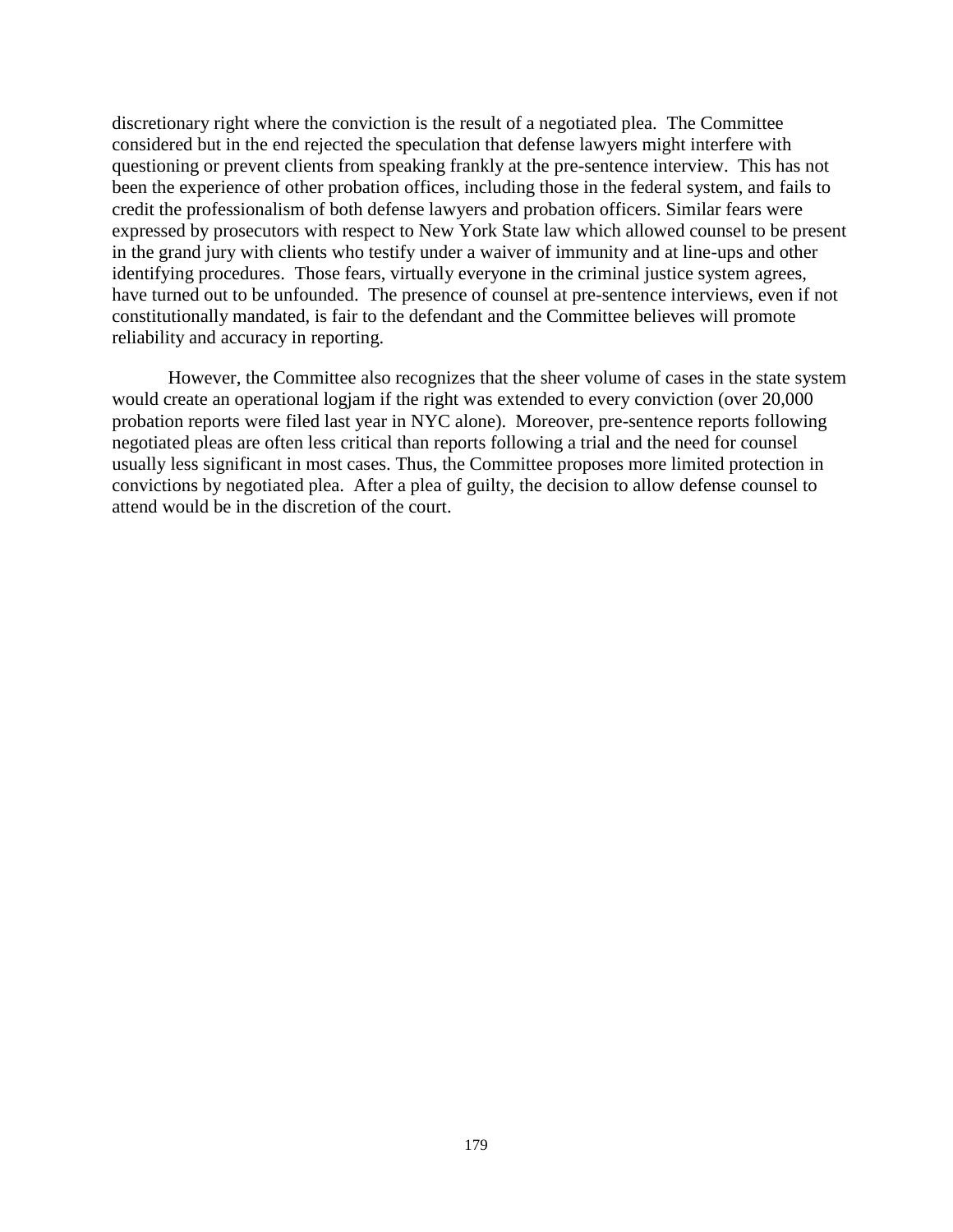58. Mental Disease or Defect Excluding Fitness to Proceed *pro se* (CPL Article 731)

The Committee recommends that the Criminal Procedure Law be amended to provide a mechanism to determine whether a mentally ill defendant who is otherwise competent to stand trial is similarly competent to proceed *pro se*.

Under CPL Article 730, a defendant may not stand trial if he is an "incapacitated person," defined as one who "as a result of mental disease or defect lacks capacity to understand the proceedings against him or assist in his own defense." CPL 710.30 (1). The current statute, by measuring in part whether a defendant can "assist" in his defense seems to contemplate proceedings where a defendant is represented by counsel. Yet, the same standard also applies under current New York law where a defendant elects to proceed *pro se.* 

In reality, however, the mental abilities necessary to provide assistance to an attorney are far different than those needed to represent oneself, and states are permitted to create different competency standards for *pro se* defendants (*see Indiana v. Edwards,* 554 US 164 (2008)). In *Edwards*, a state trial court found the defendant competent to stand trial with counsel but incompetent to represent himself. The court therefore denied defendant's request to proceed *pro se* and directed the trial to proceed with counsel over defendant's objection. The United States Supreme Court upheld the constitutionality of this approach acknowledging that a defendant can lack "the mental capacity to conduct his trial defense unless represented" (554 US at 174). The Court reaffirmed its seminal holding in *Dusky v. United States,* (362 US 402 (1960)), that the standards for mental competency must focus on a defendant's "present ability to consult with his lawyer" (554 US at 174 (*quotation omitted*)). The question of competence to represent oneself, the Court held, however, is quite different:

[A]n individual may well be able to satisfy *Dusky's* mental competence standard, for he will be able to work with counsel at trial, yet at the same time he may be unable to carry out the basic tasks needed to present his own defense without the help of counsel. . . . The American Psychiatric Association (APA) tells us without dispute in its *amicus*  brief filed in support of neither party that "disorganized thinking, deficits in sustaining attention and concentration, impaired expressive abilities, anxiety, and other common symptoms of severe mental illness can impair the defendant's ability to play the significantly expanded role required for self-representation even if he can play the lesser role of represented defendant" (554 US at 176 (*citations omitted*)).

The Court thus held that "the Constitution permits States to insist upon representation by counsel for those competent enough to stand trial under *Dusky* but who still suffer from severe mental illness to the point where they are not competent to conduct trial proceedings themselves." 554 US at 178.

The New York Court of Appeals recently considered the *Edwards* case and whether New York recognized a separate state standard for competency to proceed *pro se* (*see People v. Stone,*  (22 NY3d 520 (2014)). The *Stone* Court found that the defendant's rights in that case had not been violated where the court allowed defendant to proceed *pro se* without conducting a mental competency inquiry. Although the Court held that *Edwards* did not require that states adopt a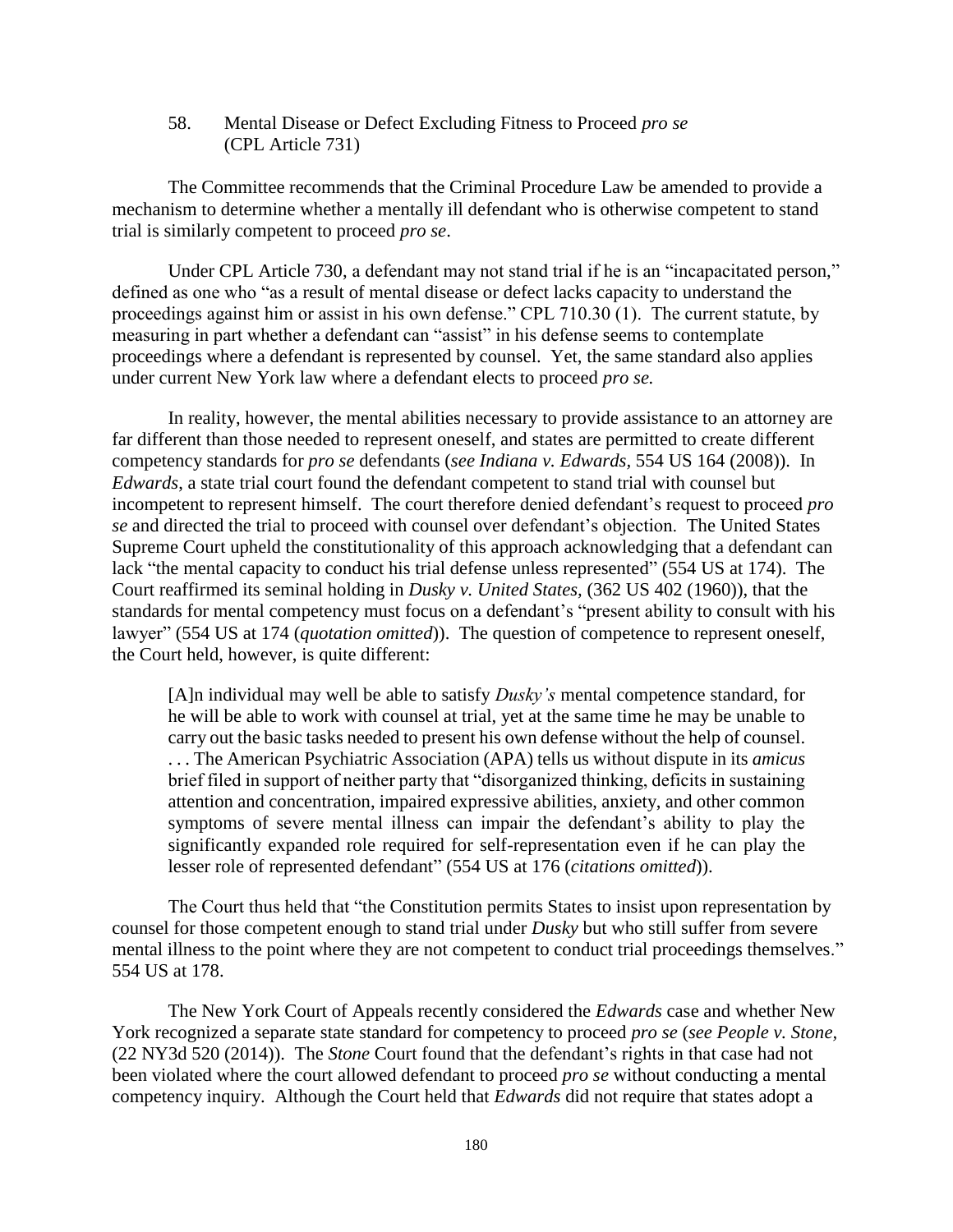two-tiered competency standard it acknowledged that a defendant who was competent to stand trial but unable to "knowingly, voluntarily and intelligently waive the right to counsel and proceed *pro se"* could be required to proceed with a lawyer (22 NY3d at 576). The Court found:

> Consistent with *Edwards,* New York courts can, in appropriate circumstances, deny a self-representation request if a severely mentallyill defendant who is competent to stand trial otherwise lacks the mental capacity to waive counsel and proceed *pro se* (22 NY3d at 577).

However, the Court provided little guidance on the standard a trial court should use when confronting a mentally ill defendant, minimally competent to stand trial, who asks to proceed *pro se* because that precise issue was not presented (at the time of Stone's *pro se* request, there was no indication that he suffered severe mental illness). Thus in New York there remains no clear standard for a court to apply in cases involving mentally ill defendants who ask to proceed *pro se*. Article 730 is fundamentally unhelpful because it only applies to the issue of competency to stand trial, not competency to proceed *pro se*.

One obvious analytical difficulty in devising a different competency standard for *pro se*  litigants is that such defendants have the right to present an incompetent defense (s*ee, e.g., People v. Vivenzio*, 62 NY2d 775 (1984); *People v. Providence,* 308 A.D.2d 200 (1st Dept. 2003), *aff'd,* 2 NY3d 579 (2004)). Indeed, it will be the rare case where a *pro se* criminal defendant does not put himself or herself at a severe disadvantage by foregoing representation. The question then becomes what justifies distinguishing a nominally sound *pro se* litigant who does a terrible job from a mentally ill litigant who engages in equivalent incompetent advocacy. The answer is severe mental illness. It might be argued that the vast majority of *pro se* defendants, by definition, evidence the propensity to make extraordinarily poor choices simply by proceeding without a lawyer. But, there is merit in distinguishing between the average, inept *pro se* litigant and a defendant who is severely impaired by schizophrenia, bi-polar disorder or some other serious mental illness. In such cases a defendant who is given the right to proceed *pro se* under current law may be denied his right to a fair trial. This measure seeks to remedy that problem.

The Committee recommends in this measure that a new Article 731 be adopted to provide a standard and procedures to be followed where a court is confronted with a mentally ill defendant seeking to proceed *pro se* who the court believes is a person incapacitated to proceed *pro se*. The Committee created a new Article rather than attempt to stitch the topic into the body of Article 730 to avoid any confusion of the two issues. Nonetheless, to the extent possible, the measure adopts by reference many of the definitions and procedures set forth in Article 730.

In developing a definition of an "person incapacitated to proceed *pro se*" the Committee, consulted with mental health professionals and incorporated provisions from the ABA Criminal Justice Mental Health Standards, *Indiana v. Edwards* (554 U.S. 164 (2008)) and CPL Article 730. Section 731.10(1) of the measure defines an person incapacitated to proceed *pro se* as a defendant who as a result of mental disease or defect lacks capacity to understand the proceedings against him or her, or to knowingly, voluntarily and intelligently waive the constitutional right to counsel, or to appreciate the consequences of the decision to proceed without representation by counsel, or to comprehend the range of applicable punishments or to carry out the basic tasks needed to present his or her own defense without the help of counsel.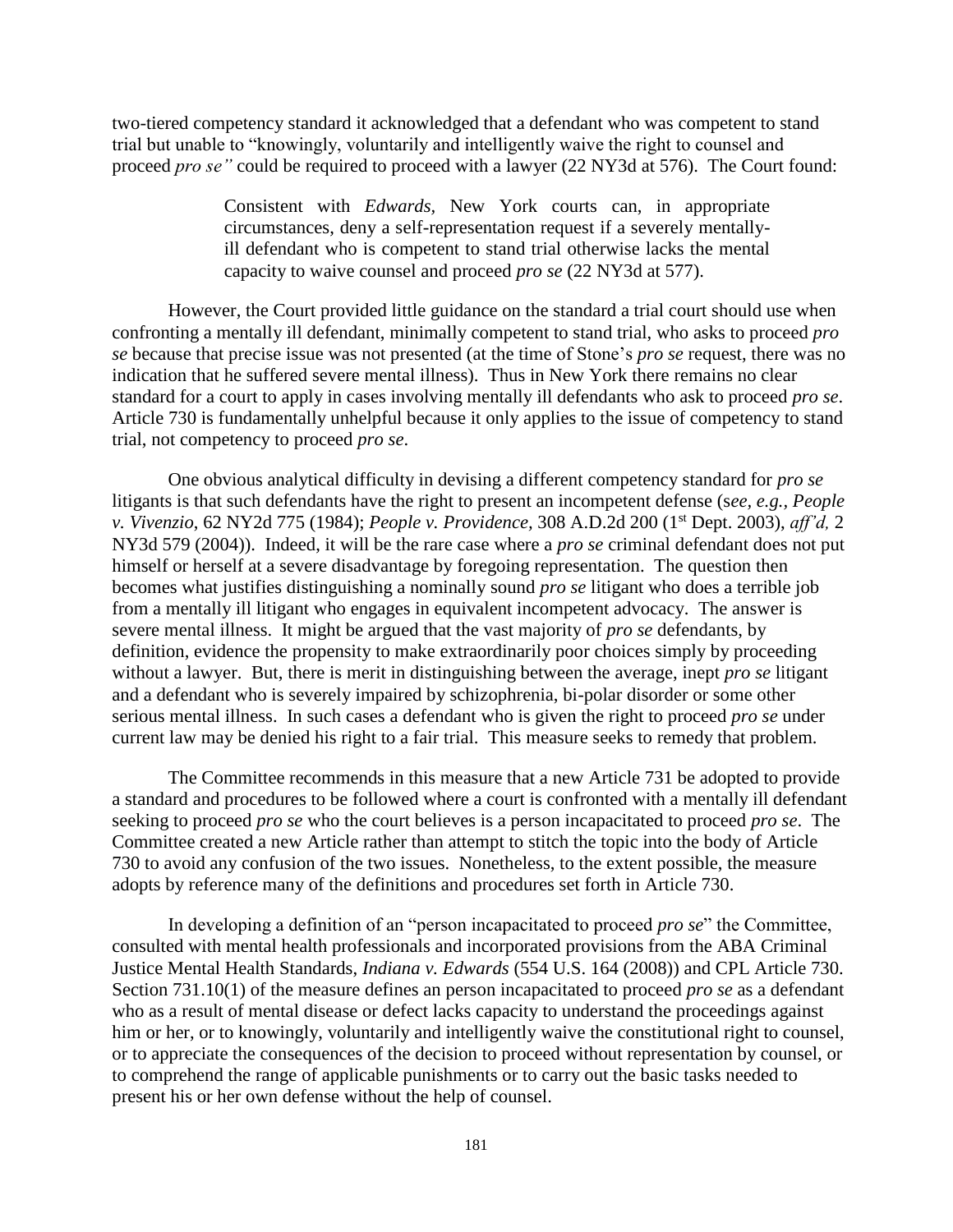This measure further provides specific factors that a psychiatric examiner should consider in forming an opinion as to the capacity of an accused to proceed *pro se*. These factors, suggested by the American Psychiatric Association and American Academy of Psychiatry and the Law, include evaluating the defendant's ability to formulate and communicate coherent thoughts, to make decisions in a trial context, to withstand the stress of trial, to relate to the court or a jury and to cooperate with standby counsel if one is appointed.

Finally, by adopting by reference the procedures used in Article 730, the measure affords appropriate due process protections in a framework that is very familiar to courts, criminal practitioners and mental health professionals. The measure is therefore readily adaptable to current practice.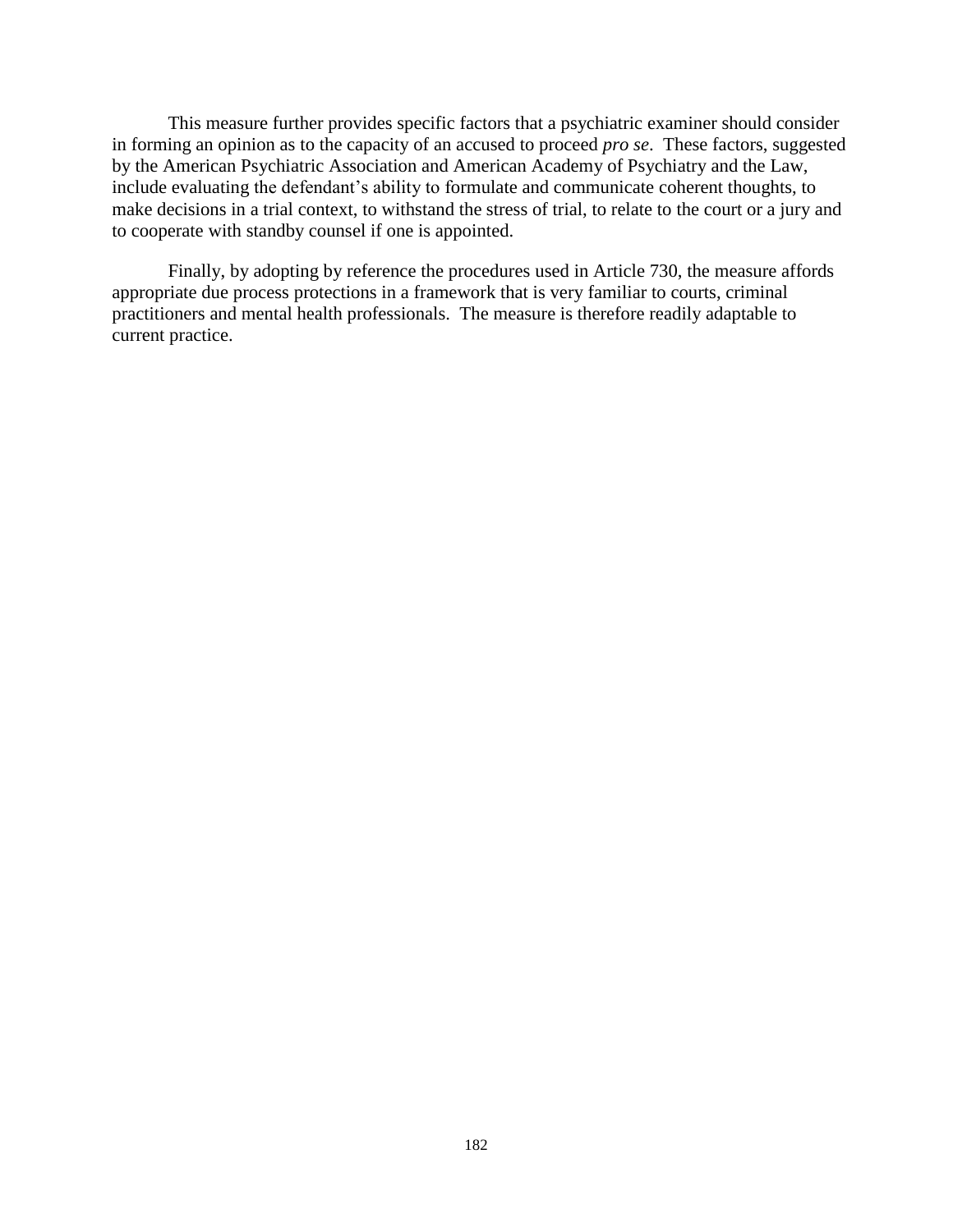59. Termination of an Action in Favor of an Accused (CPL 160.60; 160.55(4))

The Committee recommends that sections 160.55(4) and 160.60 of the Criminal Procedure Law be amended to correct a cross reference error in the current law governing termination of an action in favor of an accused.

Section 160.50 of the Criminal Procedure Law provides for sealing records when an action terminates in favor of an accused. Subdivision 3 of that section provides, in separate paragraphs  $(a) - (k)$ , the circumstances under which a criminal action or proceeding will be considered terminated in favor of the accused. Subdivision 3 had formerly been designated subdivision 2, but the Legislature amended 160.50 in 1991, by adding a new subdivision 2 (eliminating some supporting documentation required by the Division of Criminal Justice Services as a prerequisite to sealing), and renumbering existing subdivision 2 and 3 to subdivisions 3 and 4 respectively (L. 1991 c. 142 § 3). At the time, however, several other sections of the Criminal Procedure Law that referenced subdivision 2 were not amended to reflect the new renumbering. In 1994, one of those references was corrected (see L. 1994 c. 169 § 80). Two other cross referencing errors remain – one in section 160.55(4) and the other in 160.60 of the Criminal Procedure Law.

This measure would amend sections 160.55(4) and 160.60 of the Criminal Procedure Law to correct those cross references.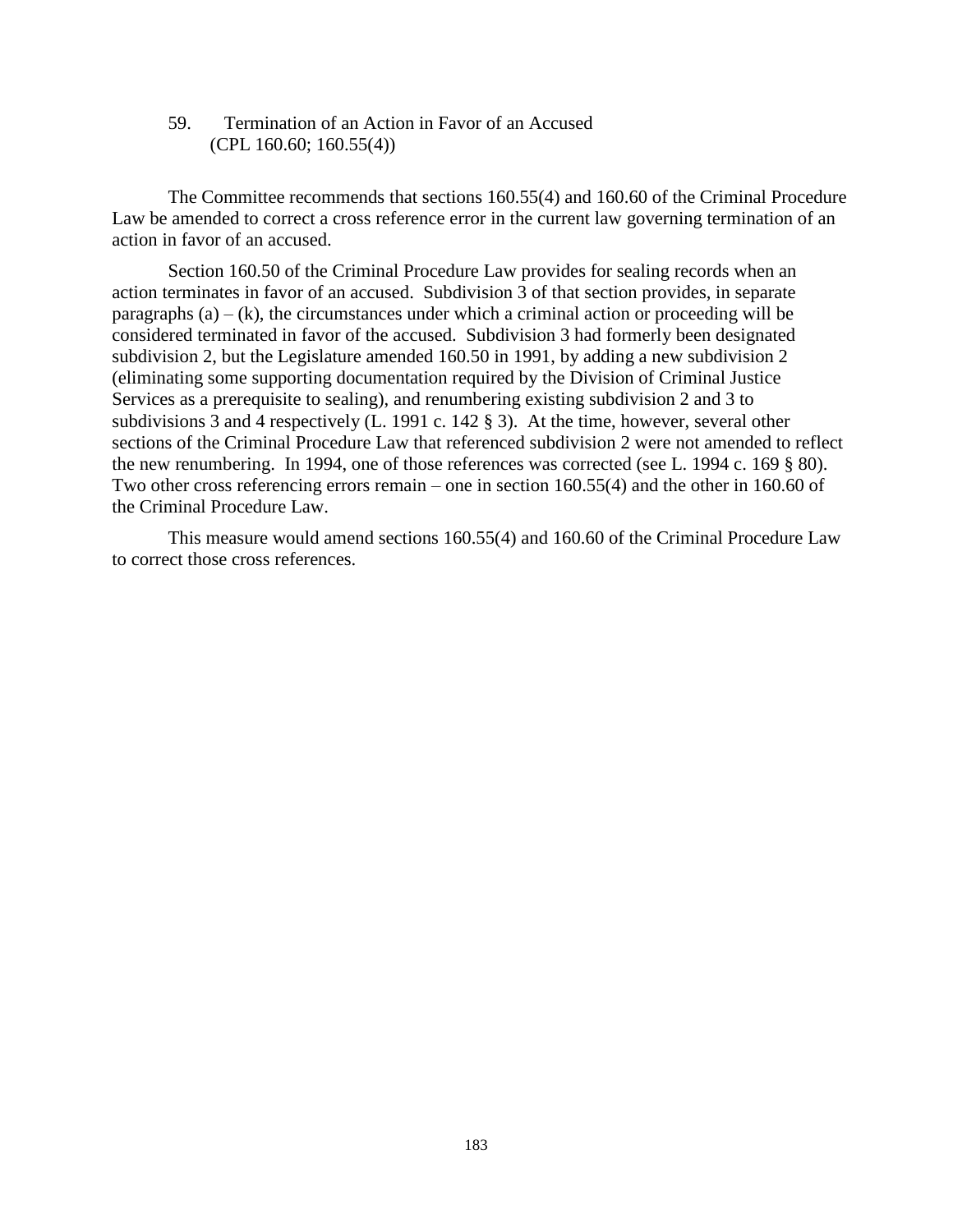60. Imposition of Certain Fines under the Vehicle and Traffic Law  $(VTL 1193(1)(e))$ 

The Committee recommends that section 1193(1)(e) of the Vehicle and Traffic Law be amended to correct an inconsistency occasioned when the Legislature enacted Leandra's Law in 2009.

The Vehicle and Traffic Law has consistently authorized a court, following conviction for driving while intoxicated as either a felony or a misdemeanor, to impose a jail sentence, a fine or both (*see* VTL §§ 1193(1)(b)(i)<sup>3</sup>, 1193(1)(c)<sup>4</sup>). In contrast, where a court imposes a sentence of probation or conditional discharge, it must also impose a sentence of a fine (*see* VTL  $1193(1)(e)^5$ ).

When the Legislature passed Leandra's Law, it did not amend these basic sentencing statutes. It did, however, enact Penal Law § 60.21, which mandated the imposition of either a sentence of conditional discharge or probation consecutively to any sentence of imprisonment in cases where a defendant is sentenced upon a conviction of VTL § 1192(2), (2-a), or (3). The clear purpose of this provision was to promote public safety by insuring that all convictions for these charges would include a condition requiring a defendant to install and maintain an ignition interlock device for a certain period after release where the court sentenced a defendant to a jail or prison term.

The result, however, was to inject a fundamental inconsistency in the sentencing statutes. Although it does not appear that the Legislature intended to alter the authority of a court to

 $\overline{a}$ 

<sup>&</sup>lt;sup>3</sup> VTL §§ 1193(1)(b)(i) reads as follows: "Driving while intoxicated or while ability impaired by drugs or while ability impaired by the combined influence of drugs or of alcohol and any drug or drugs; aggravated driving while intoxicated; misdemeanor offenses. (i) A violation of [subdivision two,](http://web2.westlaw.com/find/default.wl?mt=NewYork&db=1000155&rs=WLW14.10&docname=NYVTS1192&rp=%2ffind%2fdefault.wl&findtype=L&ordoc=2739448&tc=-1&vr=2.0&fn=_top&sv=Split&tf=-1&referencepositiontype=T&pbc=A18966D8&referenceposition=SP%3b57e60000f6d46&utid=1) [three,](http://web2.westlaw.com/find/default.wl?mt=NewYork&db=1000155&rs=WLW14.10&docname=NYVTS1192&rp=%2ffind%2fdefault.wl&findtype=L&ordoc=2739448&tc=-1&vr=2.0&fn=_top&sv=Split&tf=-1&referencepositiontype=T&pbc=A18966D8&referenceposition=SP%3b236f00000e5f2&utid=1) four or four-a [of section eleven](http://web2.westlaw.com/find/default.wl?mt=NewYork&db=1000155&rs=WLW14.10&docname=NYVTS1192&rp=%2ffind%2fdefault.wl&findtype=L&ordoc=2739448&tc=-1&vr=2.0&fn=_top&sv=Split&tf=-1&referencepositiontype=T&pbc=A18966D8&referenceposition=SP%3be3c60000039e4&utid=1)  [hundred ninety-two](http://web2.westlaw.com/find/default.wl?mt=NewYork&db=1000155&rs=WLW14.10&docname=NYVTS1192&rp=%2ffind%2fdefault.wl&findtype=L&ordoc=2739448&tc=-1&vr=2.0&fn=_top&sv=Split&tf=-1&referencepositiontype=T&pbc=A18966D8&referenceposition=SP%3be3c60000039e4&utid=1) of this article shall be a misdemeanor and shall be punishable by a fine of not less than five hundred dollars nor more than one thousand dollars, or by imprisonment in a penitentiary or county jail for not more than one year, or by both such fine and imprisonment. A violation of paragraph [\(a\)](http://web2.westlaw.com/find/default.wl?mt=NewYork&db=1000155&rs=WLW14.10&docname=NYVTS1192&rp=%2ffind%2fdefault.wl&findtype=L&ordoc=2739448&tc=-1&vr=2.0&fn=_top&sv=Split&tf=-1&pbc=A18966D8&utid=1) o[f subdivision two-a of section](http://web2.westlaw.com/find/default.wl?mt=NewYork&db=1000155&rs=WLW14.10&docname=NYVTS1192&rp=%2ffind%2fdefault.wl&findtype=L&ordoc=2739448&tc=-1&vr=2.0&fn=_top&sv=Split&tf=-1&referencepositiontype=T&pbc=A18966D8&referenceposition=SP%3be46c000001ea7&utid=1)  [eleven hundred ninety-two](http://web2.westlaw.com/find/default.wl?mt=NewYork&db=1000155&rs=WLW14.10&docname=NYVTS1192&rp=%2ffind%2fdefault.wl&findtype=L&ordoc=2739448&tc=-1&vr=2.0&fn=_top&sv=Split&tf=-1&referencepositiontype=T&pbc=A18966D8&referenceposition=SP%3be46c000001ea7&utid=1) of this article shall be a misdemeanor and shall be punishable by a fine of not less than one thousand dollars nor more than two thousand five hundred dollars or by imprisonment in a penitentiary or county jail for not more than one year, or by both such fine and imprisonment." (emphasis added)

<sup>&</sup>lt;sup>4</sup> VTL § 1193(1)(c) provides: "A person who operates a vehicle (A) in violation of subdivision two, two-a, three, [four or four-a of section eleven hundred ninety-two](http://web2.westlaw.com/find/default.wl?mt=NewYork&db=1000155&rs=WLW14.10&docname=NYVTS1192&rp=%2ffind%2fdefault.wl&findtype=L&ordoc=2739448&tc=-1&vr=2.0&fn=_top&sv=Split&tf=-1&referencepositiontype=T&pbc=A18966D8&referenceposition=SP%3b57e60000f6d46&utid=1) of this article after having been convicted of a violation of subdivision two, two-a, three, four or four-a of such section or of vehicular assault in the second or first degree, as defined, respectively, in sections 120.03 and 120.04 and aggravated vehicular assault as defined in [section 120.04-a](http://web2.westlaw.com/find/default.wl?mt=NewYork&db=1000115&rs=WLW14.10&docname=NYPES120.04-A&rp=%2ffind%2fdefault.wl&findtype=L&ordoc=2739448&tc=-1&vr=2.0&fn=_top&sv=Split&tf=-1&pbc=A18966D8&utid=1)  [of the penal law](http://web2.westlaw.com/find/default.wl?mt=NewYork&db=1000115&rs=WLW14.10&docname=NYPES120.04-A&rp=%2ffind%2fdefault.wl&findtype=L&ordoc=2739448&tc=-1&vr=2.0&fn=_top&sv=Split&tf=-1&pbc=A18966D8&utid=1) or of vehicular manslaughter in the second or first degree, as defined, respectively, in sections 125.12 and 125.13 and aggravated vehicular homicide as defined in section 125.14 of such law, within the preceding ten years, or (B) in violation of paragraph [\(b\)](http://web2.westlaw.com/find/default.wl?mt=NewYork&db=1000155&rs=WLW14.10&docname=NYVTS1192&rp=%2ffind%2fdefault.wl&findtype=L&ordoc=2739448&tc=-1&vr=2.0&fn=_top&sv=Split&tf=-1&pbc=A18966D8&utid=1) of [subdivision two-a of section eleven hundred ninety-two](http://web2.westlaw.com/find/default.wl?mt=NewYork&db=1000155&rs=WLW14.10&docname=NYVTS1192&rp=%2ffind%2fdefault.wl&findtype=L&ordoc=2739448&tc=-1&vr=2.0&fn=_top&sv=Split&tf=-1&referencepositiontype=T&pbc=A18966D8&referenceposition=SP%3be46c000001ea7&utid=1) of this article shall be guilty of a class E felony, and shall be punished by a fine of not less than one thousand dollars nor more than five thousand dollars or by a period of imprisonment as provided in the penal law, or by both such fine and imprisonment." (emphasis added)

<sup>5</sup> VTL § 1193 (1)(e) provides: "Certain sentences prohibited. Notwithstanding any provisions of the penal law, no judge or magistrate shall impose a sentence of unconditional discharge for a violation of any subdivision of [section](http://web2.westlaw.com/find/default.wl?mt=NewYork&db=1000155&rs=WLW14.10&docname=NYVTS1192&rp=%2ffind%2fdefault.wl&findtype=L&ordoc=2739448&tc=-1&vr=2.0&fn=_top&sv=Split&tf=-1&pbc=24BEAE4A&utid=1)  [eleven hundred ninety-two](http://web2.westlaw.com/find/default.wl?mt=NewYork&db=1000155&rs=WLW14.10&docname=NYVTS1192&rp=%2ffind%2fdefault.wl&findtype=L&ordoc=2739448&tc=-1&vr=2.0&fn=_top&sv=Split&tf=-1&pbc=24BEAE4A&utid=1) of this article nor shall a judge or magistrate impose a sentence of conditional discharge or probation unless such conditional discharge or probation is accompanied by a sentence of a fine as provided in this subdivision." (emphasis added)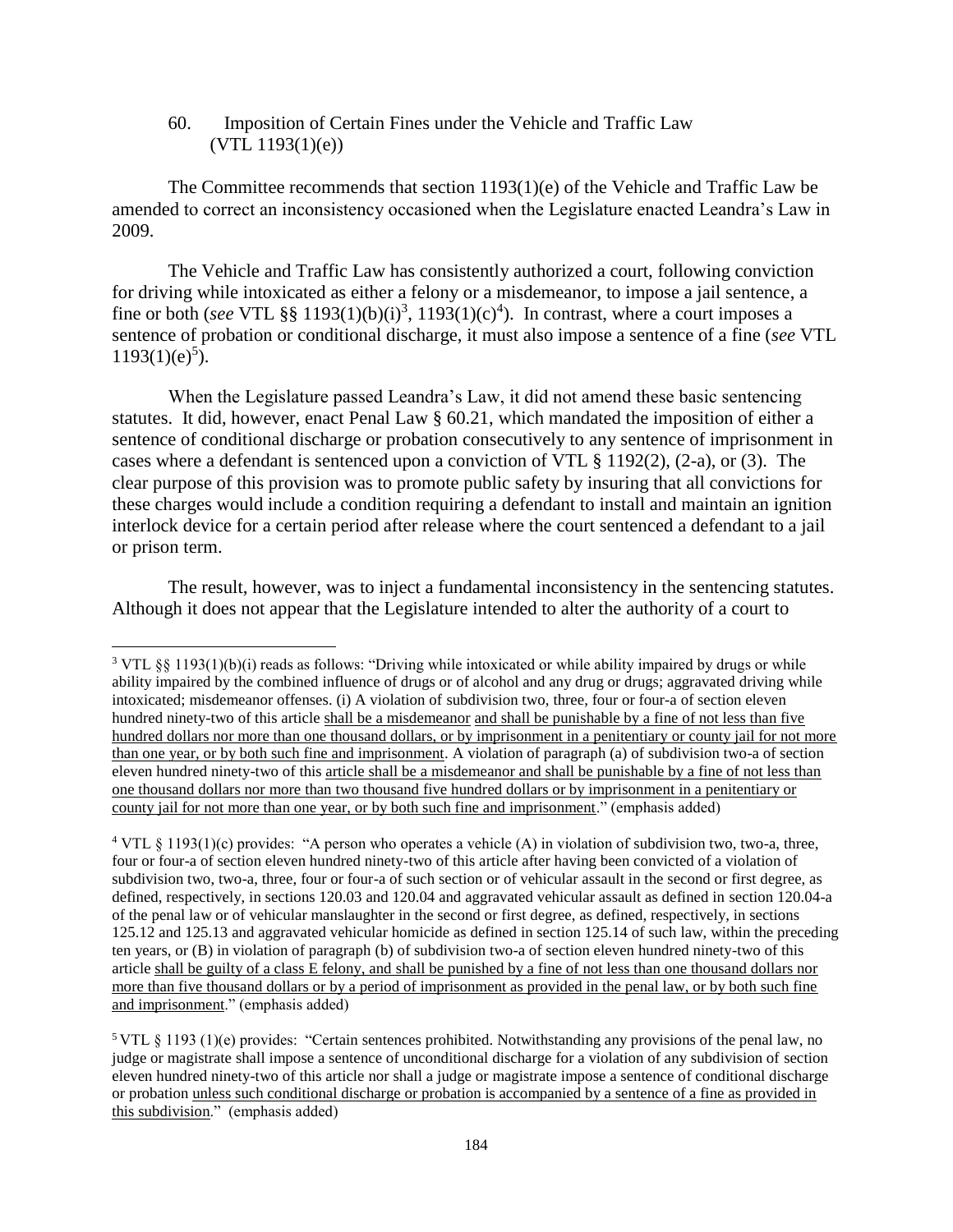impose a jail or fine alternative for the offenses covered under Leandra's Law, a strict reading of the statute can be construed as having created that result. This measure would restore the original statutory authorization for a court while at the same time maintaining the guiding principle of Leandra's Law that all defendants convicted of the specified offenses would be required to install and maintain an ignition interlock device on any vehicle they own or operate, even where a jail or prison sentence is imposed.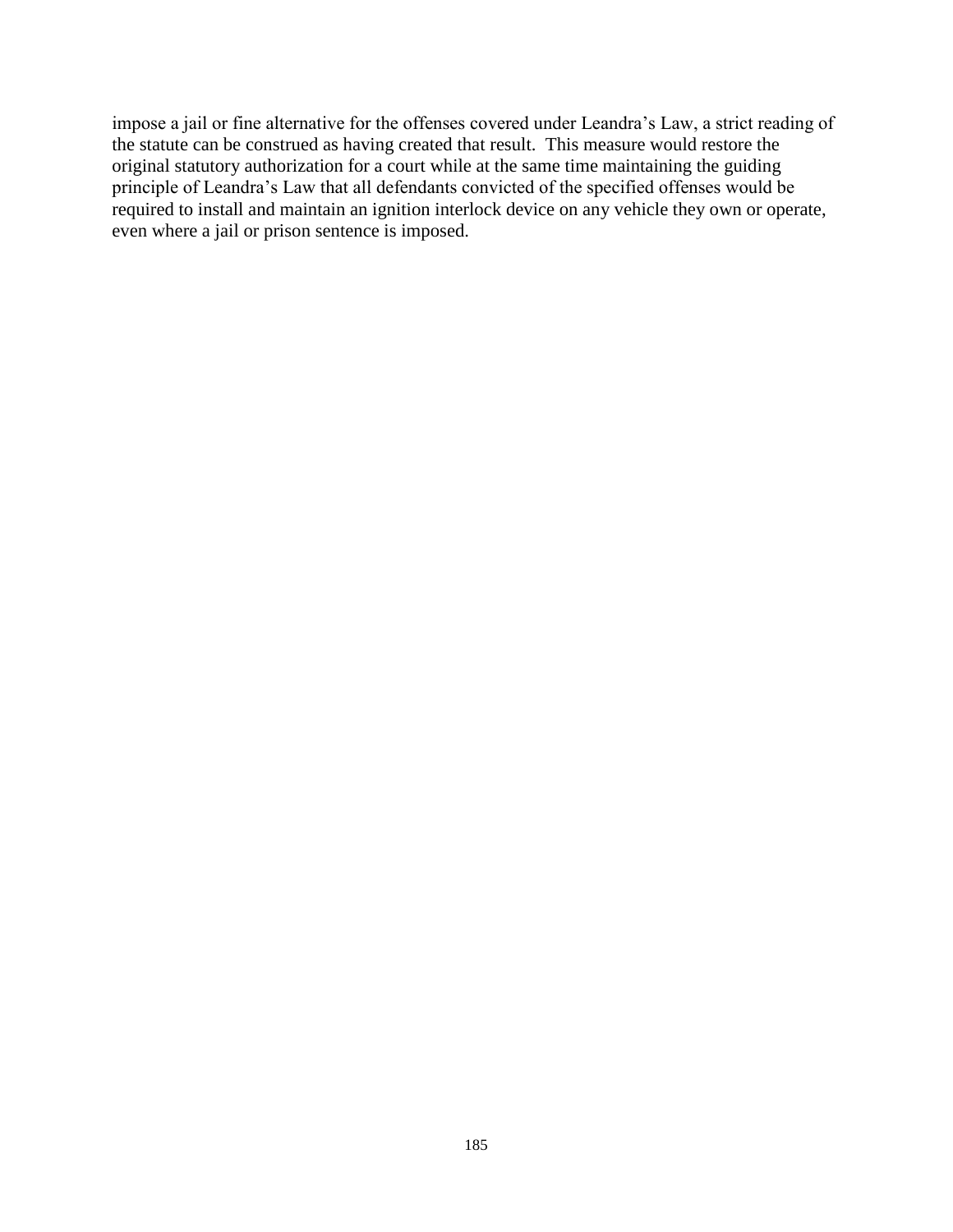61. Defendants Confined for Examinations to Determine Capacity (CPL 730.30(1-a))

The Committee recommends that Article 730 of the Criminal Procedure Law be amended to expressly authorize a local criminal court to issue a securing order upon determining that a defendant will not voluntarily appear for a capacity examination. It also recommends, however, that where a defendant is incarcerated pending a fitness examination, the time period for releasing defendant pursuant to CPL 170.70 or 180.80 will commence on the first scheduled adjourned date after the court issues the securing order.

Upon arraigning a defendant on a felony complaint, if the court is of the opinion that he or she may be an incapacitated person, it must order a CPL 730.30 examination. In most cases, the court will confine defendant for the period of the examination, and adjourn the case approximately 30 days for the director of an appropriate hospital facility to prepare an examination report. In misdemeanor cases, however, a local criminal court has limited authority to remand a defendant, and is instead only authorized to either set bail or release defendant on his or her own recognizance (*see* CPL 530.20(1)). One exception to this rule is that a defendant who is found, after a hearing, to have violated an order of protection issued in a non-felony case may be committed to custody for the pendency of the criminal action (*see* CPL 530.12(11)(a); 530.13(8)(a)). Nonetheless, the Court of Appeals has held that the Criminal Procedure Law may allow a court to confine a defendant in a misdemeanor case for purposes of a CPL 730 fitness examination (*Matter of LaBelle*, 79 NY2d 350, 360-361 (1992)). In *LaBelle*, the Court noted that CPL 730.20 (2) and (3), dealing with procedures governing orders of examination, "provide some support for [the] position that [the court] is vested with discretion to determine whether a [non-felony] defendant should be confined, either in jail or in a hospital, pending a psychiatric report" (79 NY2d at 361). The Court did not rule on the question, however, and instead left resolution of the correct interpretation of the statutory scheme to "await a proper case and the proper parties" (id.). The Court has not yet revisited the issue.

When a mentally ill defendant appears in local criminal court for arraignment on nonfelony charges, the court may be satisfied that the defendant will voluntarily appear in court, but may understand that it is very unlikely that defendant will voluntarily appear for a fitness examination. In such cases, courts commonly set high bail or remand under circumstances that are not clearly supported by statute. The Committee therefore recommends that Article 730 expressly provide for confinement of a defendant where the court determines that the defendant will not voluntarily appear for the examination.

In order to ameliorate the impact of such confinement, the Committee also recommends that strict time limits be set on the adjournment the court may fix to receive the examination report - 15 days for a misdemeanor and 30 days for a felony. To enforce the limit on incarceration, the proposed measure provides that the CPL 170.70 and 180.80 period will commence on the date of the first adjournment. Currently, there is no provision allowing the prosecutor to discontinue the prosecution while a defendant is being examined. Arguably, the Legislature intended the opposite because the Criminal Procedure Law provides that where a defendant is subject to an order of examination, a prosecutor may present the case to the grand jury without affording defendant the right to appear before the grand jury (see CPL 730.40(3)).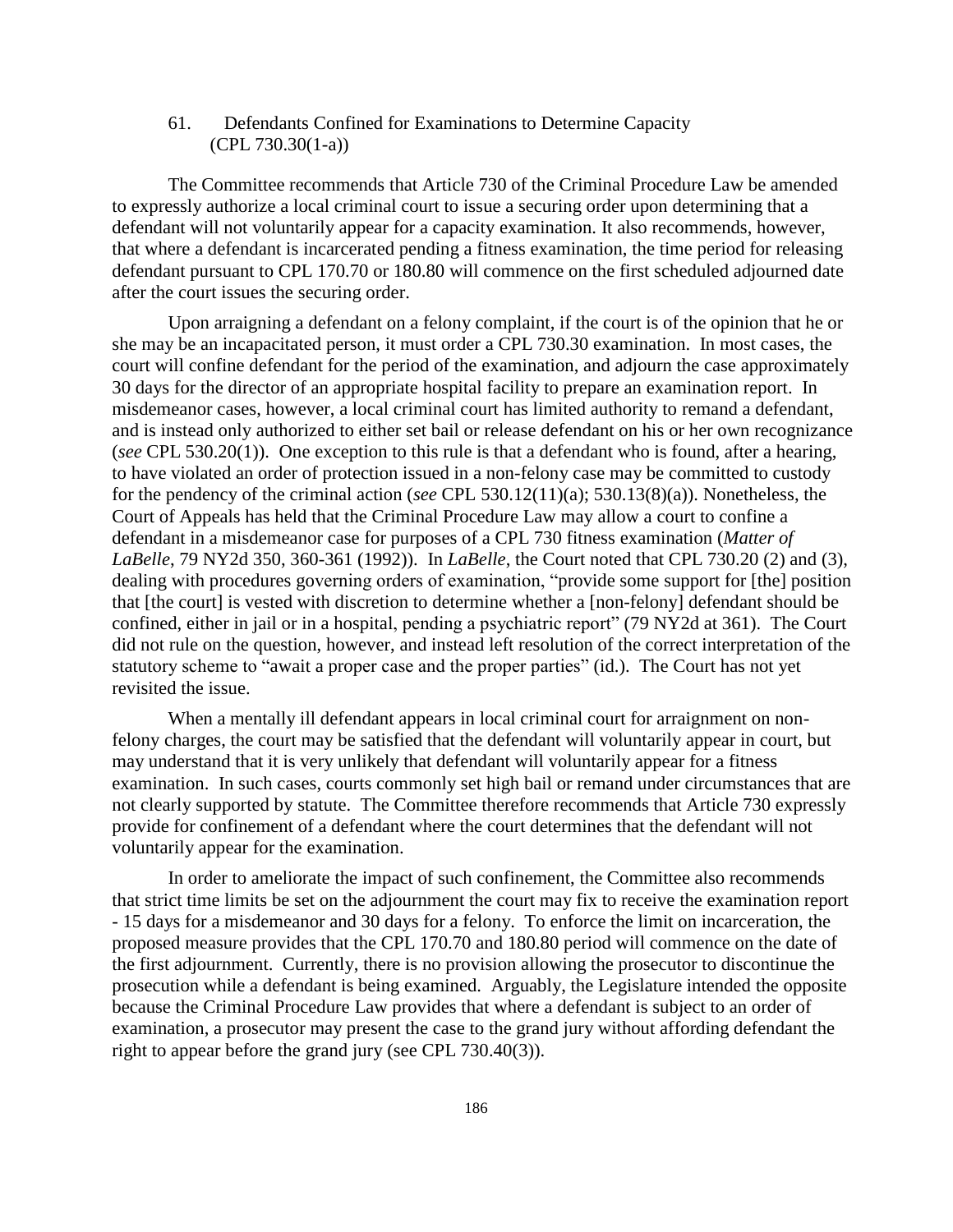While a prosecutor is not charged with delay resulting from "proceedings for the determination of competency" in the context of speedy trial rules (see CPL 30.30(4)(a)), the Legislature has not provided a similar exclusion where a defendant is incarcerated following arraignment (see CPL 170.70, 180.80). Even so, this measure recognizes that it is appropriate to adopt a tolling period during the period of examination because the results of the examination may have a critical impact on the prosecution of the case. This measure therefore commences the CPL 170.70 or 180.80 time period for release on the first adjourned date following issuance of the securing order. In order to avoid gamesmanship, the measure expressly provides that a court's release order may be withheld if the examination report is not received by the court because of the willful conduct of the defendant.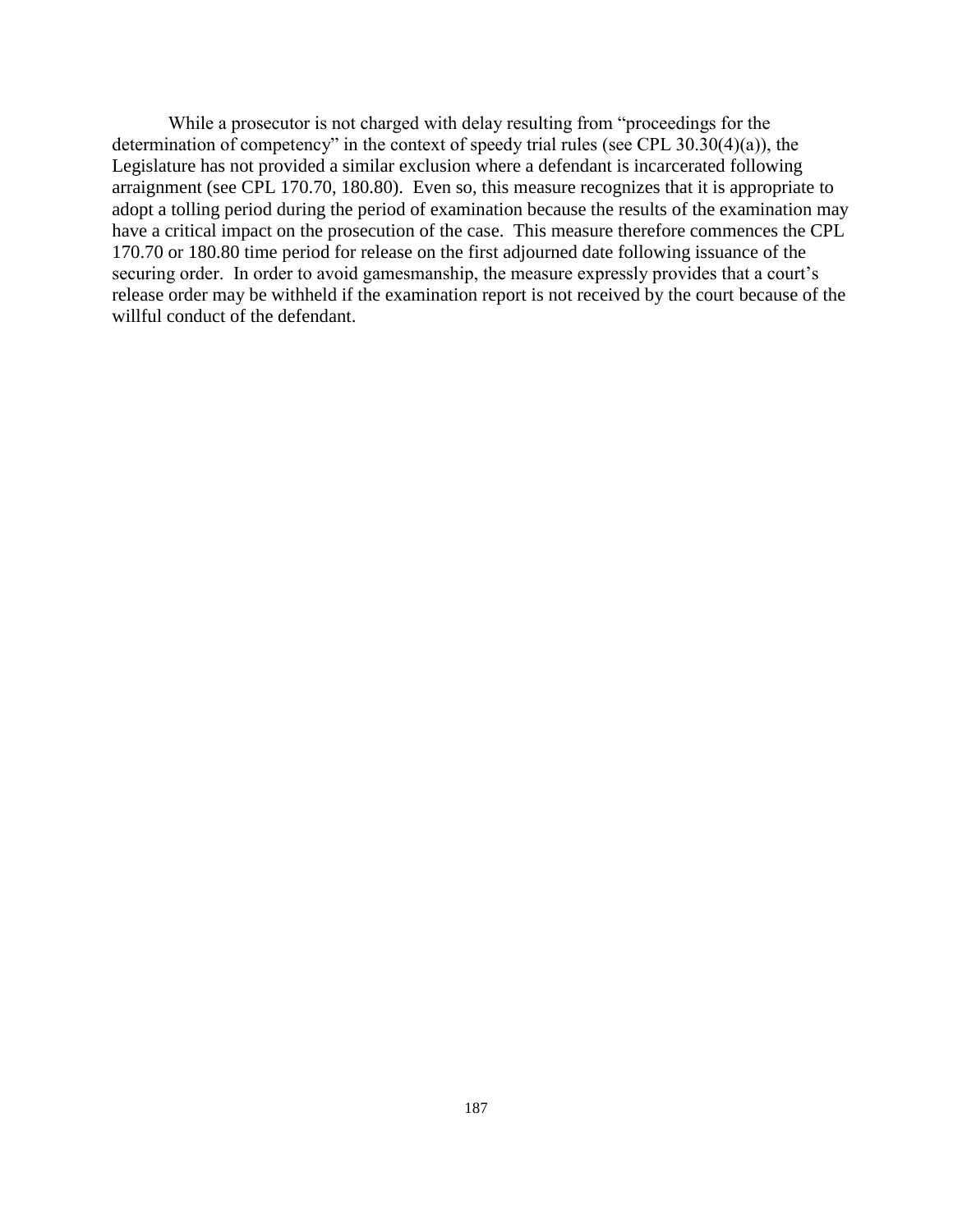## 62. Reduction of Peremptory Challenges (CPL 270.25)

The Committee recommends that section 270.25 of the Criminal Procedure Law be amended to reduce the number of peremptory challenges allotted to a single defendant from 20 to 15 for regular jurors if the highest crime charged is a Class A felony, from 15 to 10 for regular jurors if the highest crime charged is a Class B or C felony, and from 10 to 7 for regular jurors in all other superior court cases. In addition, the number of peremptory challenges allotted for alternate jurors in all superior court cases would be reduced from two to one. In "extraordinary" circumstances, the court could increase the number of peremptory challenges allotted. And when two or more defendants are tried together, the number of peremptory challenges allotted to the defendants would be increased by a number equaling one less than the number of the defendants being tried.

After conducting an intensive study of the jury system in New York, the Chief Judge's Jury Project recommended, among other things, the reduction of the number of peremptory challenges to the levels proposed in this measure as a means of improving the efficiency of our jury selection system. The Jury Project based its recommendation on the following specific findings:

- The CPL currently provides for among the highest number of peremptory challenges in the nation.
- The availability of such a large number of peremptory challenges can foster the systematic exclusion of particular groups from jury service in a given trial.
- Excessive peremptory challenges extend the time necessary to conduct jury selection, thereby delaying trials and congesting court calendars.
- Excessive peremptory challenges require an inordinate number of prospective jurors and thereby increase the burden on New York's already overburdened jury pool.

The Committee agrees with these findings and recommends this measure as an effective method of significantly reducing delays in the conduct of criminal jury trials, without diminishing the fairness of the trial. This measure would permit the court, in "extraordinary" circumstances, to increase the number of allotted peremptory challenges. The Committee believes this authority is necessary to protect the rights of the parties in exceptional cases.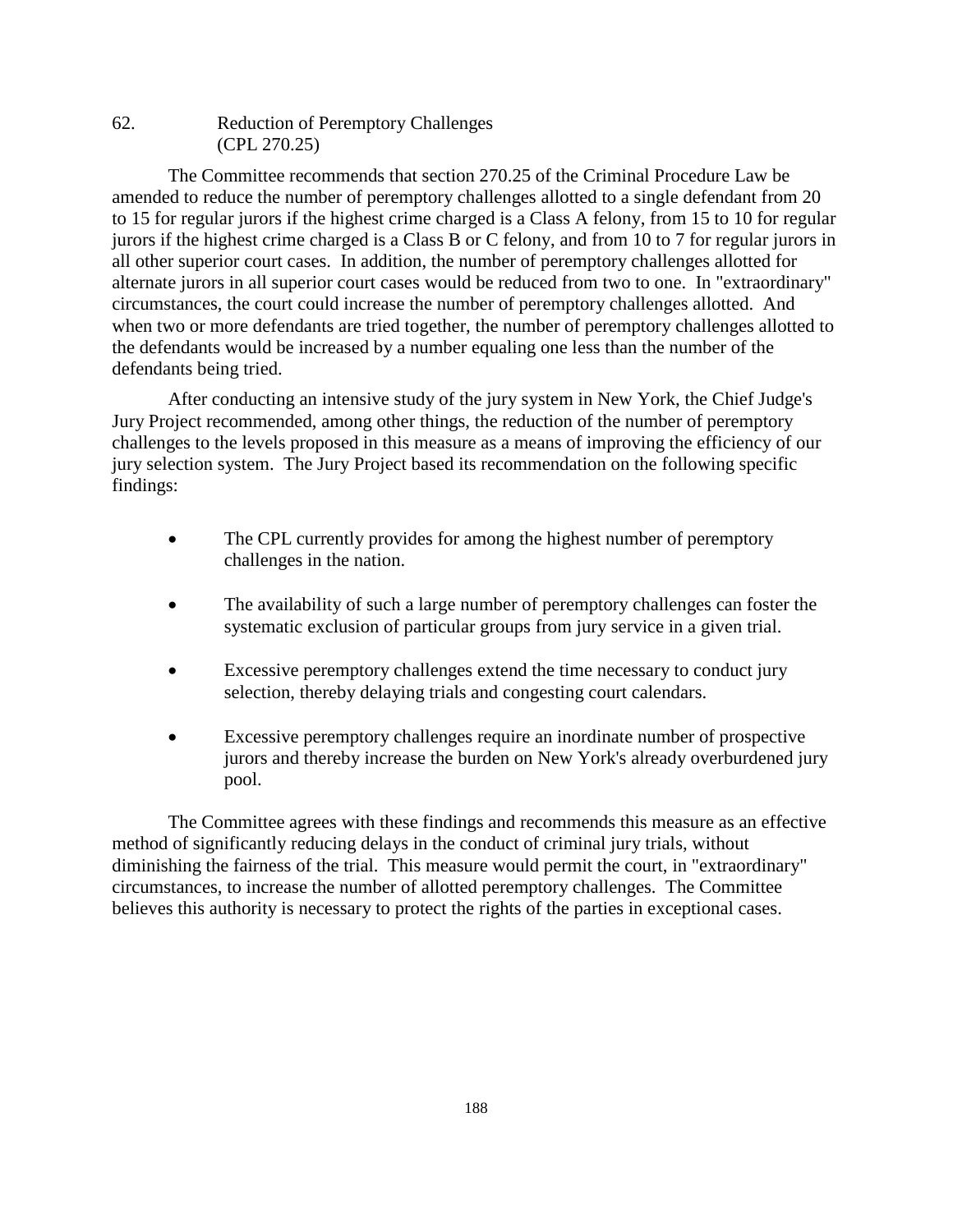63. Juvenile Offenders Apparently Eligible for Youthful Offender Treatment (CPL 720.15(3))

The Committee recommends that section 270.15(3) of the Criminal Procedure Law be amended to provide that an accusatory instrument charging a juvenile offender who is eligible for youthful offender status be filed as a sealed instrument with respect to the public while the case is pending in a local criminal court. If the youth is subsequently indicted, the preliminary sealing would end.

CPL Article 720 sets forth a youthful offender procedure, and authorizes the sealing of case records of criminal proceedings brought against persons between the ages of 13 and 19 for the purpose of preventing such youths from being stigmatized "with criminal records triggered by hasty or thoughtless acts which, although crimes, may not have been the serious deeds of hardened criminals." *Capital Newspapers Division of the Hearst Corporation v. Moynihan*, 71 N.Y.2d 263, 267-268 (1988)(*quoting People v. Drayton*, 39 N.Y.2d 580, 584 (1976)). For youths 16-19 years old, "[w]hen an accusatory instrument is filed against a youth apparently eligible for youthful offender treatment, it shall be filed as a sealed instrument, though only with respect to the public" (CPL 720.15(1)). The court also has discretion to conduct the proceedings in private (CPL 720.15(1)). As noted in the Practice Commentary to section 720.15, this allows the youth to be insulated "from the adverse publicity that may cause a blot on their future." It is fitting because when a case is likely to end in a youthful offender adjudication, which automatically renders the case record confidential, the sealing of the case may be of little use if the proceedings are made public ahead of the youthful offender adjudication.

Juvenile offenders, however, are excluded from the protection of the statute because, although they are 13, 14 and 15-year-old youths prosecuted in adult criminal court, they stand accused of having committed a designated felony. Felony cases are expressly excluded from the statutory protections of CPL 720.15 (*see* CPL 720.15(3)). Nonetheless, in evaluating the spectrum of children society should want to avoid having the 'lifelong stigma of a criminal conviction,' the younger the child, the more compelling the need to insulate them from the 'adverse publicity that may cause a blot on their future.' This is especially true while cases against juvenile offenders are pending in local criminal court, prior to any indictment. It is during those proceedings that mitigating circumstances can be brought to the attention of the court and the prosecutor that may result in the case being removed to Family Court prior to indictment, by the court, the prosecutor or the grand jury (*see e.g.,* CPL Article 725).

The current measure extends preliminary protection to juvenile offenders in the local criminal court by requiring an accusatory instrument be filed against an apparently eligible juvenile offender as a sealed instrument. It also permits the court, on consent of the youth, to hold preliminary proceedings in private. Notably, the protection applies only while the case is pending in local criminal court. Thus, it is designed to protect the juvenile offender from public opprobrium at the outset of the case, and before the case is transferred to superior court as a result of indictment. This provision will therefore benefit the juvenile offender whose case is either dismissed or removed to Family Court prior to indictment.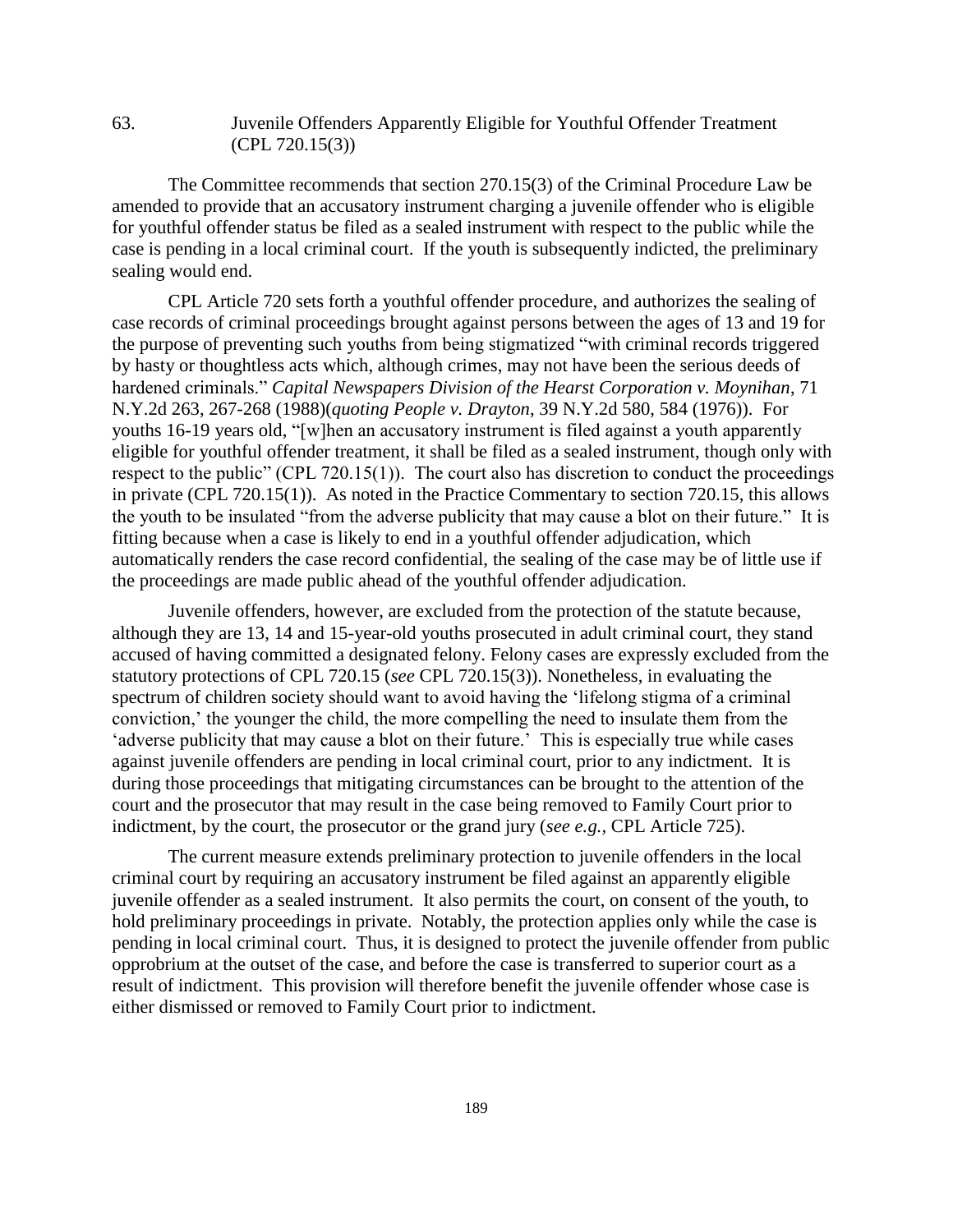64. Release of Pre-Sentence Investigation Reports for Post Judgment Motions (CPL 390.50(2))

The Committee recommends that section CPL 390.50(2) be amended to provide a defendant with access to his or her pre-sentence investigation report in connection with a post judgment motion.

Pursuant to CPL §390.50(1), a pre-sentence report "is confidential and may not be made available to any person . . . except where specifically required or permitted by statute or upon specific authorization of the court." Under CPL 390.50(2)(a), pre-sentence reports "shall be made available by the court for examination and copying in connection *with any appeal* in the case . . ." (emphasis added). Strictly construed, this does not authorize access to a pre-sentence investigation report for post-judgment motions, such as CPL Article 440 motions dealing with sentencing issues (*e.g.,* ineffective assistance of counsel at sentencing), or *coram nobis*  applications (*e.g.,* ineffective assistance of appellate counsel).

Moreover, CPL 390.50 has been narrowly construed *(see e.g., People* v *Fishel III,* 128 A.D.3d 15 (3d Dept. 2015); *Matter of Thomas* v. *Scully,* 131 A.D.2d 488 (2d Dept. 1987)). Courts that have examined a defendant's right to a pre-sentence report for use in collateral proceedings have mostly done so in the context of parole hearings or an appeal from the denial of parole. These courts have held that disclosure of a presentence report in collateral proceedings may only be done on motion to the sentencing court and only after a factual showing of need (*see e.g., Matter of Shader v People,* 223 A.D.2d 717 (3d Dept 1996); *People v Wright*, 206 A.D.2d 337 (1st Dept 1994); *Matter of Thomas* v. *Scully, supra,* 131 A.D.2d 488 (2d Dept. 1987); *Matter of Legal Aid v. Armer,* 74 A.D.2d 737 (4th Dept 1980)); *see also People* v *Tevault,*  2010 WL 5574415 (N.Y. Sup. Ct. 2010); *People* v *Delatorre,* 2 Misc.3d 385 (Sup. Ct., N.Y. Cty. 2003)). As a result of these rulings, trial courts were inundated with motions for the release of pre-sentence reports for collateral proceedings. Relief finally came in a 2010 amendment to CPL 390.50(2) when the Legislature authorized a defendant to have access to the probation report "for use before the parole board for release consideration or an appeal of a parole board determination" (L.2010, c. 56, pt. 00, § 5). While this amendment settled the question of whether and under what circumstances a defendant could access a probation report in connection with a parole proceeding, by singling out parole hearings and their appeals, the statute may have undermined a defendant's opportunity to access the report in all other types of collateral proceedings. Courts continue to be inundated with motions for release of pre-sentence reports in cases where fundamental fairness would suggest that the subject of the report ought to have access to it for purposes of these collateral proceeding. Requiring a formal motion is needlessly wasteful of court resources and places an unnecessary barrier for defendants who need the report to prepare a post judgment application to the trial court.

This measure provides a defendant with access to the pre-sentence investigation report for "post judgment motions," by placing these collateral proceedings on par with appeals.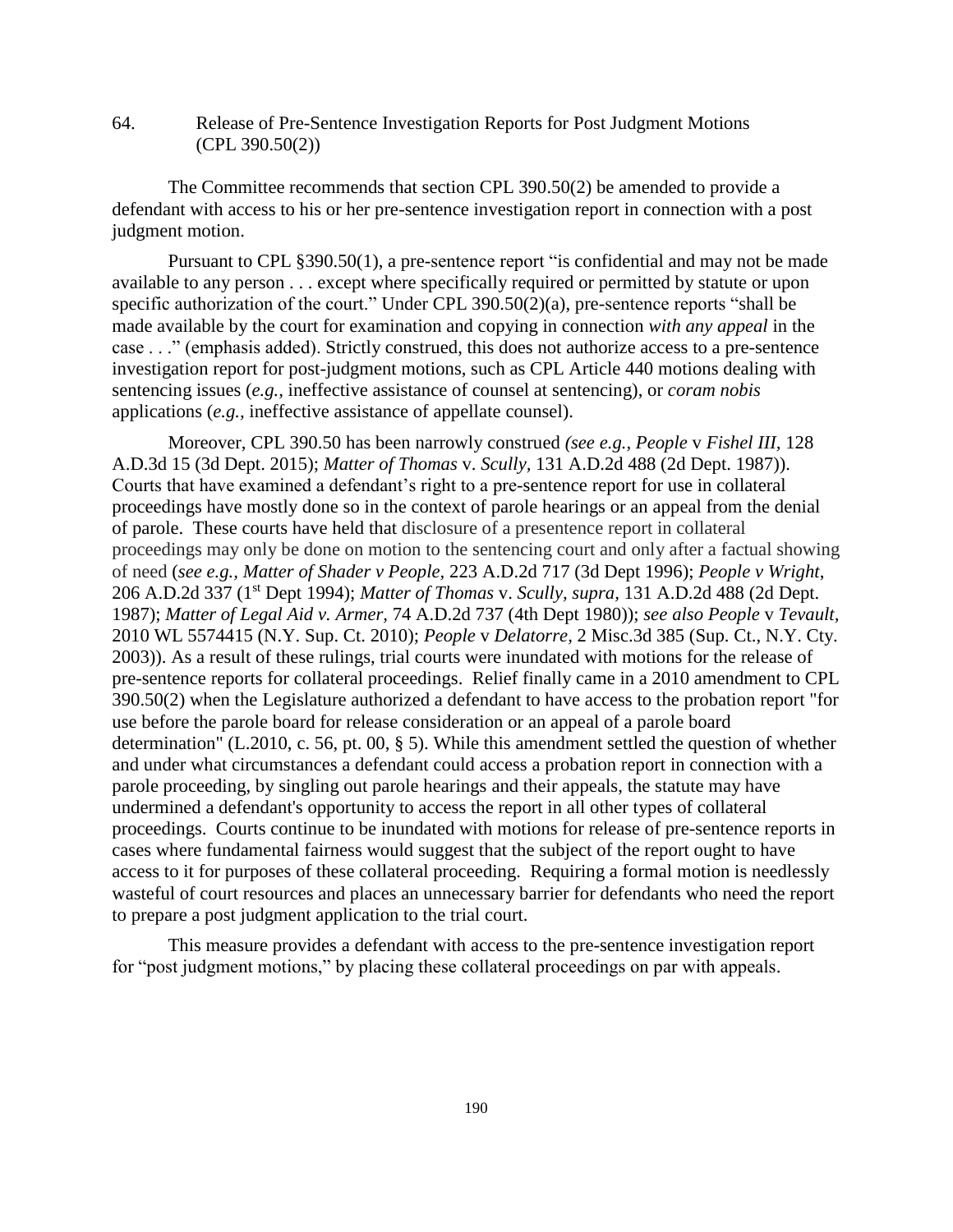65. Amending the Definition of a "Licensing Officer" for Licensing Firearms (Penal Law 265.00(10))

The Committee recommends that county sheriffs replace judges or justices of a court of record for purposes of issuing firearms' licenses.

Under current law, a license to carry or possess a firearm must be issued by the appropriate licensing officer in the county where the applicant resides or, in certain cases, is principally employed or has a principal place of business (PL §400.00(3)). While in New York City, Nassau County, and Suffolk County, the licensing officer is a designated police official, in all upstate counties, the licensing officer is "a judge or justice of a court of record" (PL  $$265.00(10).<sup>1</sup>$ 

A judge acting in his or her administrative capacity as the firearms licensing officer is often required to perform acts that are more appropriately done by local police officials. For instance, before approving a license application, the licensing officer must authorize a background investigation of the license applicant, which is conducted by the "duly constituted police authority of the locality where such application is made," (PL §400.00(4)). This wideranging investigation of the applicant, usually conducted by the local sheriff, includes investigating all statements made in the application, whether the applicant has a prior state or federal criminal record and whether the applicant has any previous or current mental illness issues. Following the investigation, the sheriff must report the results to the licensing official, but the investigation conducted by the sheriff invariably dictates whether a license will be granted. Placing the authority in the office of the police agency conducting the investigation, as is done in New York City, Nassau and Suffolk Counties, is a more efficient and effective way to ensure public safety.

Additionally, a significant percentage of work for licensing officers focuses on applications to amend a firearms license. Most such amendments are submitted solely to add or remove a firearm to or from the already existing license. To the extent that this process should in some way be used to regulate the number or type of guns an individual possesses, a judge is particularly ill-suited to make that determination. When an amendment application is presented, the judge only receives the application itself, and not the background material about the applicant presented with the initial application. To the extent an amendment application might raise a public safety concern, it is the sheriff or state police who will likely be best informed about the issue. In fact, the judge, who may lack any information or expertise about the type of firearms at issue or the background of the applicant, may not be well suited to make the evaluation of the applicant's fitness for the additional firearm. This is particularly true when the original

 $\overline{a}$ 

<sup>&</sup>lt;sup>1</sup> "Licensing officer" means in the city of New York the police commissioner of that city; in the county of Nassau the commissioner of police of that county; in the county of Suffolk the sheriff of that county except in the towns of Babylon, Brookhaven, Huntington, Islip and Smithtown, the commissioner of police of that county; for the purposes of [section 400.01](http://www.westlaw.com/Link/Document/FullText?findType=L&pubNum=1000115&cite=NYPES400.01&originatingDoc=NBA4C5AE0F80411E28136F9A85E321584&refType=LQ&originationContext=document&vr=3.0&rs=cblt1.0&transitionType=DocumentItem&contextData=(sc.Category)) of this chapter the superintendent of state police; and elsewhere in the state a judge or justice of a court of record having his office in the county of issuance (PL §265.00(10)).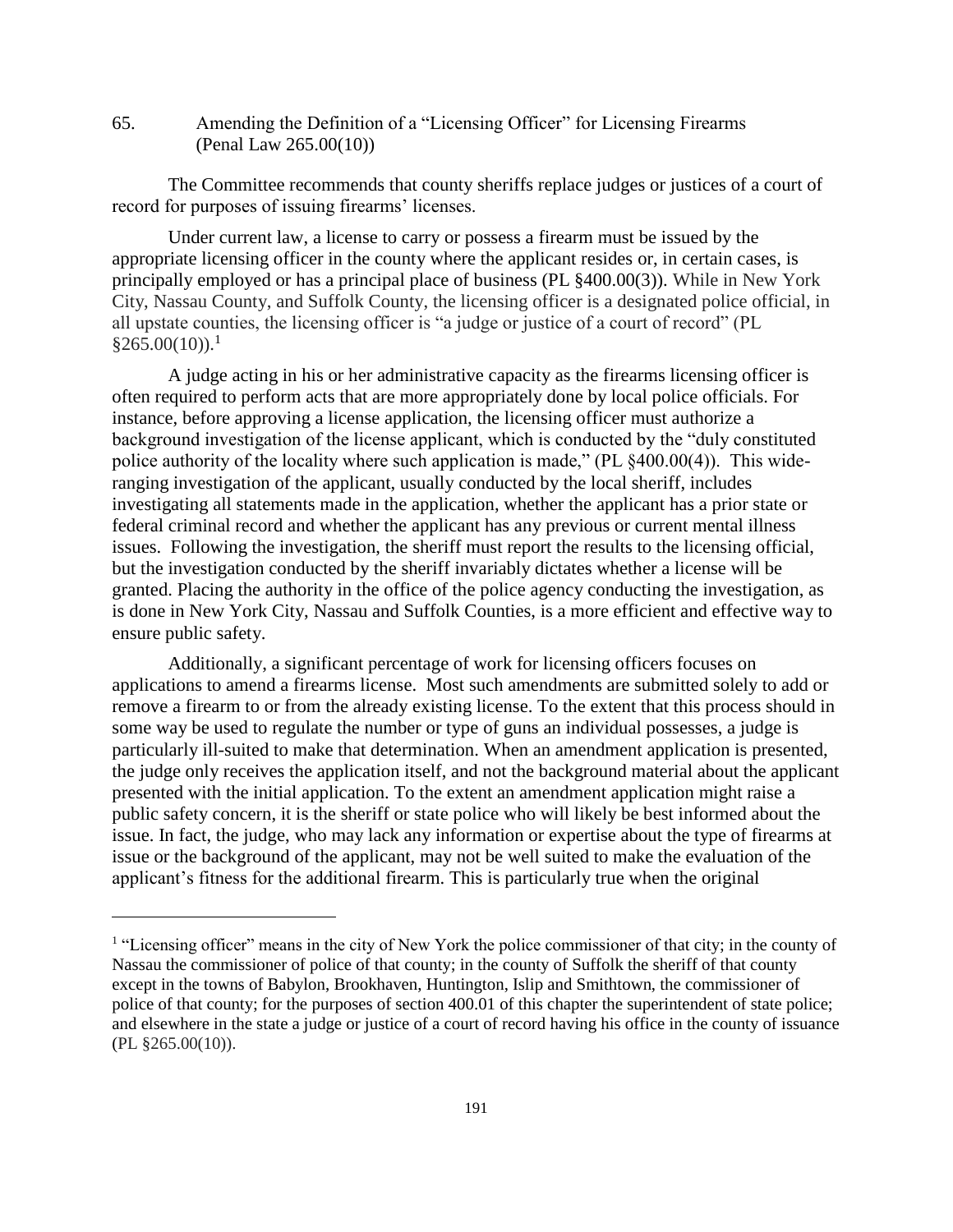application was approved by a different judge.

At the same time, license applications create a significant administrative burden for judges, who must process requests with limited staff and who in any event must often rely on the local sheriff to conduct an appropriate investigation of the applicant.

This measure would substitute the county sheriff as the licensing officer outside New York City, Nassau and Suffolk Counties. It thus puts the authority to issue firearms' licenses within the executive branch, and on the law enforcement agency most likely to know about a county resident's suitability for a license, as well as the agency with expertise in assessing whether the license holder is suitable for a license amendment. This measure would both streamline the process for applicants and ease the burden on courts.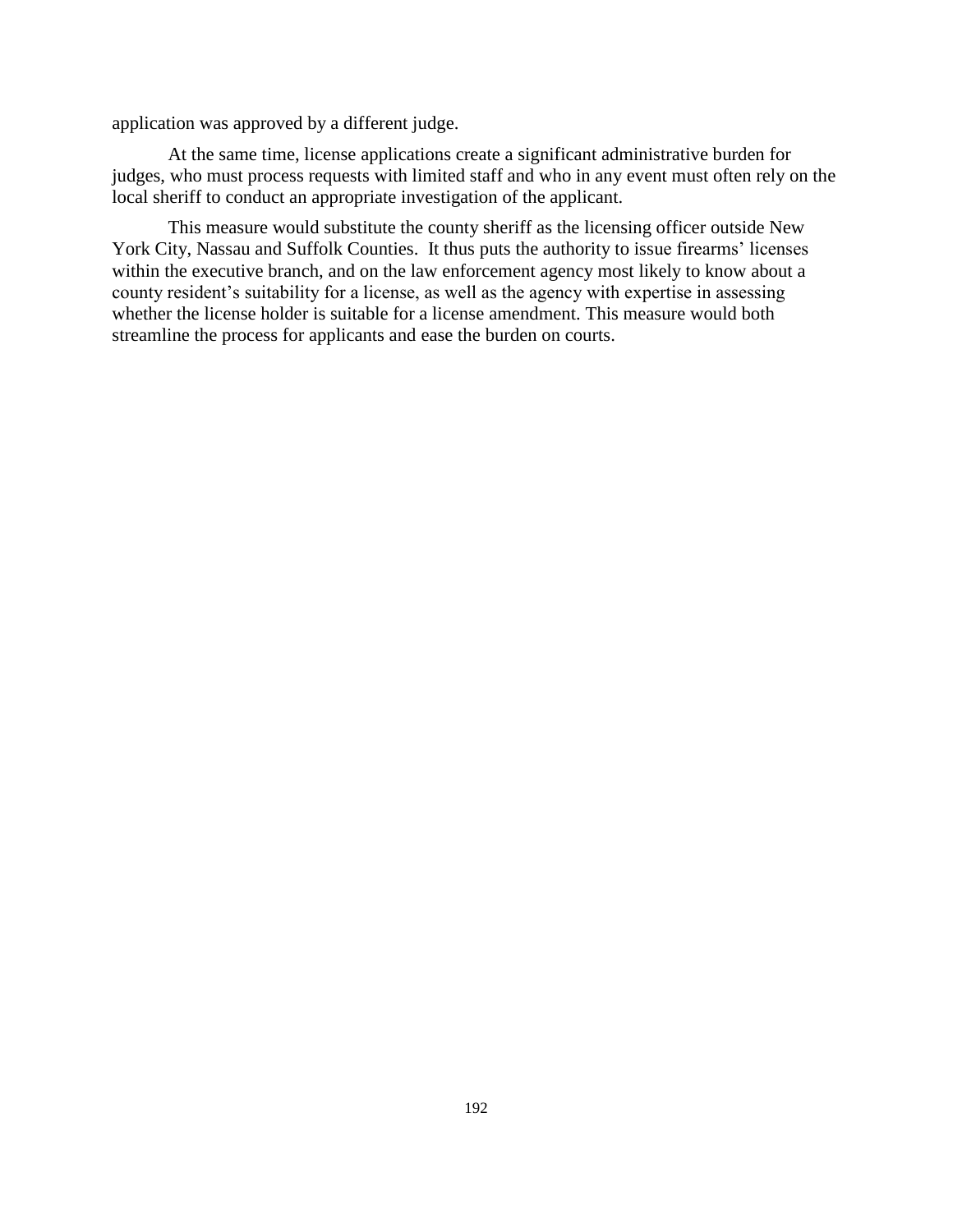#### 66. SORA and the Sexually Motivated Felony (Correction Law 168-a (2))

The Committee recommends that section 168-a of the Correction Law be amended to clarify that a defendant convicted of a sexually motivated felony will be considered a "sex offender" for purposes of the Sex Offender Registration Act (SORA)(Correction Law Article 6-C).

In 2007, when the legislature passed the Sex Offender Management and Treatment Act (SOMTA), it created a new class of crime denominated a "sexually motivated felony" (L. 2007, c. 7). A person is guilty of a sexually motivated felony when he or she commits a specified felony offense "for the purpose, in whole or substantial part, of his or her own direct sexual gratification." Specified offenses include several felonies whose definitions do not include a sexual component, such as burglary, assault and robbery, but whose commission may be "in whole or substantial part" for sexual gratification. If convicted under Penal Law § 130.91, the offender is subjected both to stiffer penalties and possible civil commitment under the sex offender management and treatment act. Additionally, the offender is subject to registration as a sex offender under SORA.

However, as it currently reads, SORA does not include all offenders convicted of a sexually motivated felony. When it modified section 168-a of the Correction Law in 2007, the Legislature inserted crimes denominated a sexually motivated felony within subparagraph (iii) of paragraph (a) of subdivision two. That subparagraph, which references hate crimes and crimes of terrorism, does not automatically make all sexually motivated felonies subject to SORA. Instead, crimes within that subparagraph require as a necessary precondition for coming with SORA, a conviction of one of the sex-related offenses defined in subparagraphs (i) or (ii) of paragraph (a) of subdivision two. As a result, convictions for non-sex related specified offenses – such as burglary, robbery and assault - do not qualify under for registration under SORA, even when the crime was determined to be "sexually motivated."

Many "sexually motivated" felonies which are not now subject to SORA include violent, sexually-motivated criminal conduct arguably far more serious than many sex offenses – including sex offense misdemeanors – that are currently subject to SORA registration.

The Sex Offender Registration Act is an important component of New York's comprehensive approach to protecting the public against sex offenders, through confinement in appropriate cases, community supervision, registration, community notification and sex offender treatment. The Committee believes the proposed amendment would strengthen that protective regimen in a manner which is fully consistent with New York's carefully considered approach to regulating sex offenders in the community.

This measure adds to the list of offenses defined as a "sex offense" under subparagraph (i) of Correction Law § 106-a(2)(a), any conviction for a sexually motivated felony under Penal Law § 130.91 The measure deletes the current reference to sexually motivated felonies under Penal Law § 130.91 in subparagraph (iii) of Correction Law § 106-a(2)(a).

The measure would take effect 90 days after enactment.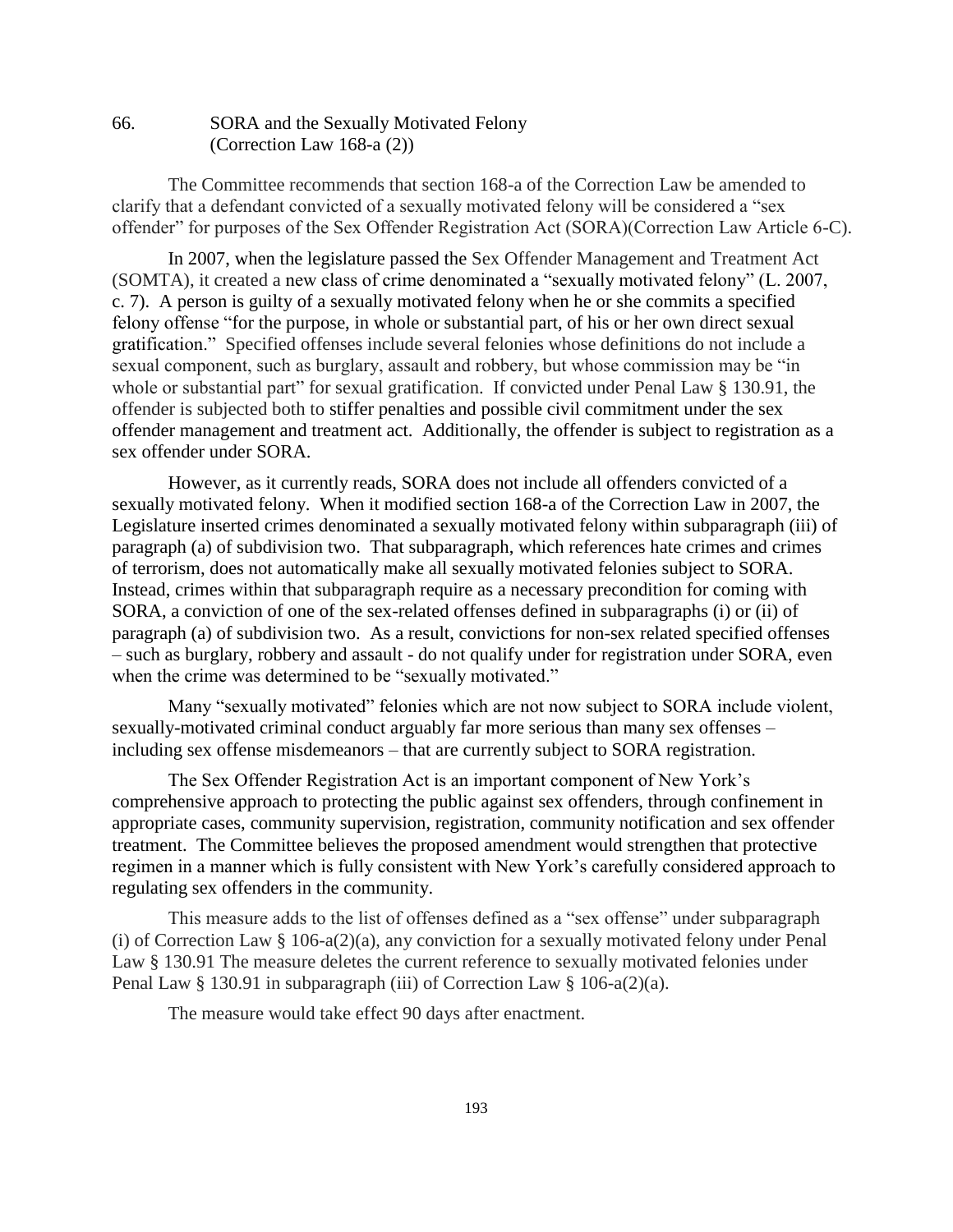# 67. Sex Trafficking and the Rape Shield Law (CPL 60.42)

The Committee recommends that section 60.42 of the Criminal Procedure Law be amended to expand the protection of New York's rape shield law to include victims of sex trafficking offenses.

Currently, the Criminal Procedure Law establishes a "rape shield law" in prosecutions involving a sex offense (CPL 60.42). Rape shield laws protect victims of sex offenses from having their past sexual conduct raised in the prosecution of their abuser. Such laws were enacted as a response to the widespread and improper tactic of using the victim's prior sexual activity as a character attack, thus presenting the victim to the jury as an immoral person and unworthy of belief. New York's rape shield law recognizes that a victim's prior sexual activity is, in most circumstances, irrelevant to the issues at a trial for a sex offense. In order to protect a defendant's constitutional right to confront his or her accusers, the law provides several exceptions if the defendant can establish the particular relevance that the victim's prior sexual conduct has to the defense of the charges (see CPL 60.42). Notably, however, CPL 60.42 expressly limits a sex offense to an offense "defined in article one hundred thirty of the penal law," thus excluding sex trafficking offenses, which are codified in section 230.34 of the Penal Law. As a result, in sex trafficking prosecutions, where key witnesses are often trafficked victims, introduction of evidence of the victim's prior sexual conduct is not prohibited by CPL 60.42. Instead, cross examination of the trafficked victim's prior sexual conduct is subject only to the sound discretion of the court to control the scope of cross-examination, and the requirement that the defense establish that the past sexual conduct is "relevant and admissible in the interest of justice" (*see* CPL 60.43). The Committee believes that sex trafficking should be recognized as a "sex offense" for the purpose of protection under the rape shield law.

Both California and Washington D.C. provide explicit protection for victims of sex trafficking from having their past sexual conduct, including past prosecutions for prostitution, paraded before a jury. California's statute provides that "[e]vidence of sexual history or history of any commercial sexual act of a victim of human trafficking, as defined in [the California] Penal Code, is inadmissible to attack the credibility or impeach the character of the victim in any civil or criminal proceeding" (Ca. Evidence Code § 1161(b)). Similarly, Washington D.C. enacted a statute that provides, "[i]n a criminal case in which a person is accused of trafficking in commercial sex, . . . sex trafficking of children, . . . or benefitting financially from human trafficking, . . . reputation or opinion evidence of the past sexual behavior of the alleged victim is not admissible. Evidence of an alleged victim's past sexual behavior other than reputation or opinion evidence also is not admissible, unless such evidence other than reputation or opinion evidence is admitted in accordance with [the Washington D.C. rape shield law]), and is constitutionally required to be admitted" (D.C. Code §22-1839).

The likelihood that the complainant in a sex trafficking case has a history of prior unlawful sexual conduct is self-evident. Unlike crimes that are usually unrelated to sexual misconduct (e.g., robbery, burglary, homicide, etc.), charges of sex trafficking will often involve victims with histories of prior sexual misconduct. It is therefore inevitable that a trafficker will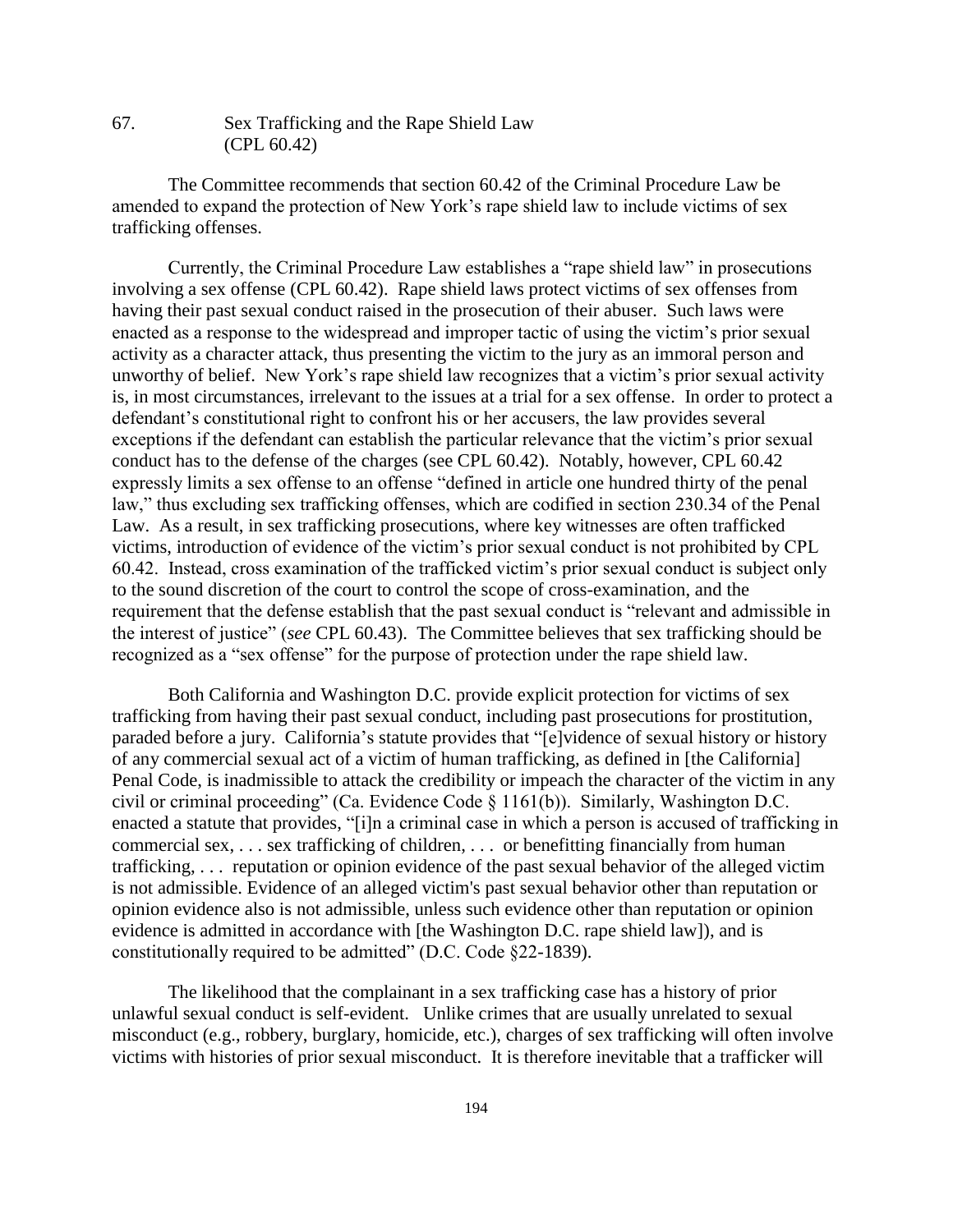seek to use the past sexual conduct of his or her victim in ways that have no proper bearing upon the trafficker's own guilt or innocence. The sad reality is that victims of sex trafficking are often victimized over the course of months or years, often by different traffickers. Although prior acts of prostitution or other sexual conduct may superficially be relevant when testing a complainant's current claim that he or she is being trafficked, repeated victimization is, by itself, not a basis to allow impeachment. It would be a terrible irony if the long-term trafficking of a person is used by the trafficker to defeat the very charge of trafficking being prosecuted.

As is true in other sex offense prosecutions, evidence of a sex trafficking victim's prior sexual conduct would continue to be admissible for a number of reasons outlined in current law including that the victim was actually convicted of a prostitution offense within the past three years (CPL 60.42 (2)) or where evidence of the prior sexual conduct of the victim was "relevant and admissible in the interests of justice" as determined by the Court (CPL 60.42 (5)). This bill would simply treat the alleged victims of sex trafficking crimes in the same way other alleged sex offense victims were treated with respect to prior sexual conduct evidence.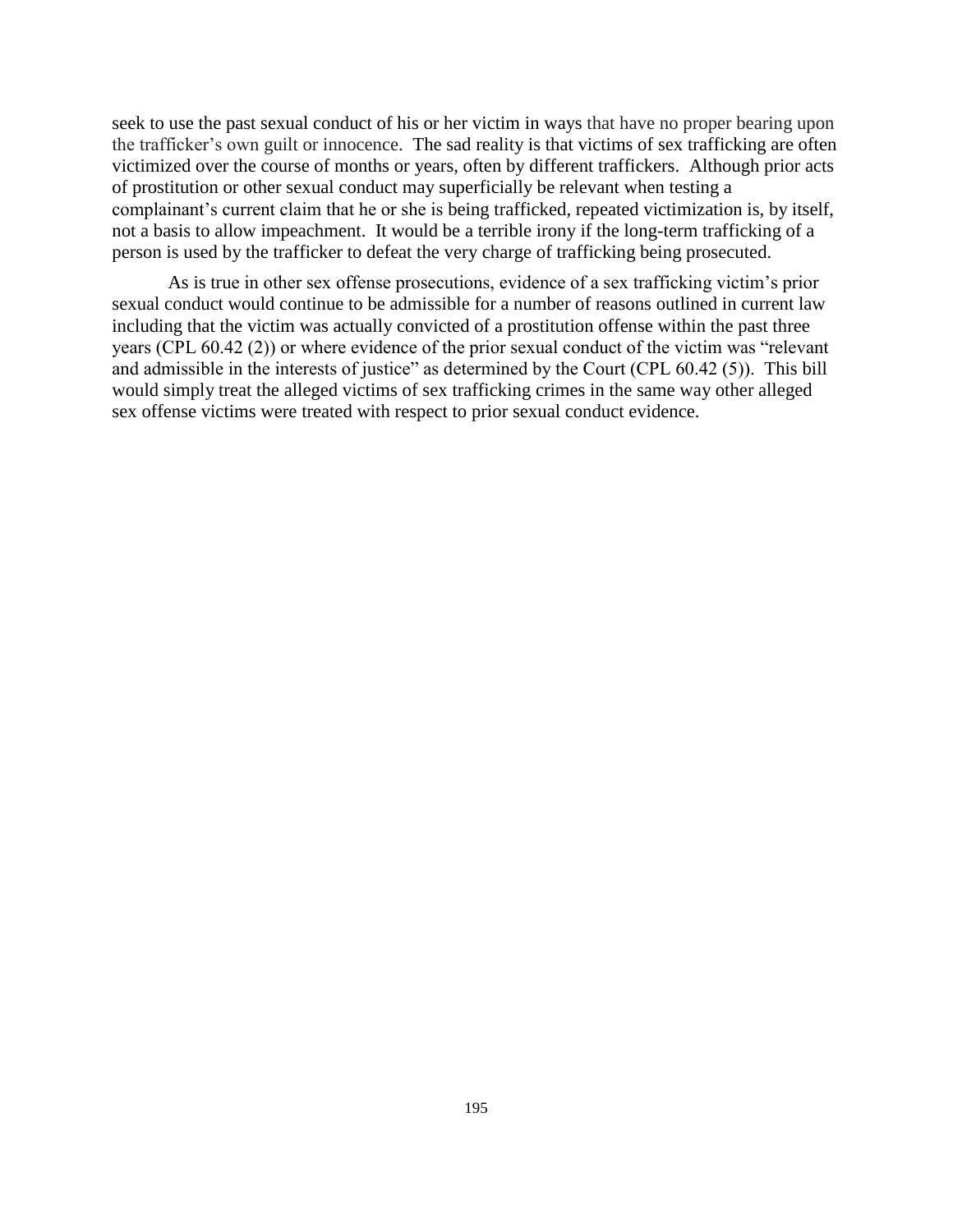#### 68. Criminal Possession of a Weapon by Juvenile Offenders (Penal Law §30.00)

The Committee recommends that section 30.00 of the Penal Law be amended to clarify that when charging a 14 or 15-year-old with possession of a weapon in the second degree as a juvenile offender, the prosecution must establish as an element of the offense that the possession occurred on school grounds.

Under current law, an adult commits criminal possession of a weapon in the second degree when "with intent to use the same unlawfully against another, such person possesses a machine-gun . . . or . . . loaded firearm" (PL §265.03). However, a 14 or 15-year-old accused of that offense, can only be prosecuted as an adult for that offense where "such machine gun or such firearm is possessed on school grounds . . ." (PL § 30.00(2)). The failure to have school grounds as an element of the substantive offense has engendered needless confusion for courts and parties applying the infancy statute. Under current law, it is unclear whether the prosecutor must plead the location of the weapon in the accusatory instrument to satisfy facial sufficiency and present evidence of a school ground location to a grand jury or, conversely, whether a prosecutor can await a request for a bill of particulars or perhaps even the trial itself before asserting a weapon was possessed on school grounds. While a defendant is generally required to affirmatively raise an infancy defense, the Committee believes it fundamentally unfair to allow the issue to be raised for the first time well after filing the accusatory instrument. Indeed, many prosecutors currently allege the issue in the felony complaint and present school grounds' evidence before the grand jury, just as they would any other substantive element of a felony charge. The Committee believes this practice should be codified in the statute.

This measure conforms the infancy statute to existing practice in most jurisdiction by requiring the prosecution to charge the location of the weapon on school grounds as a substantive element of the offense.